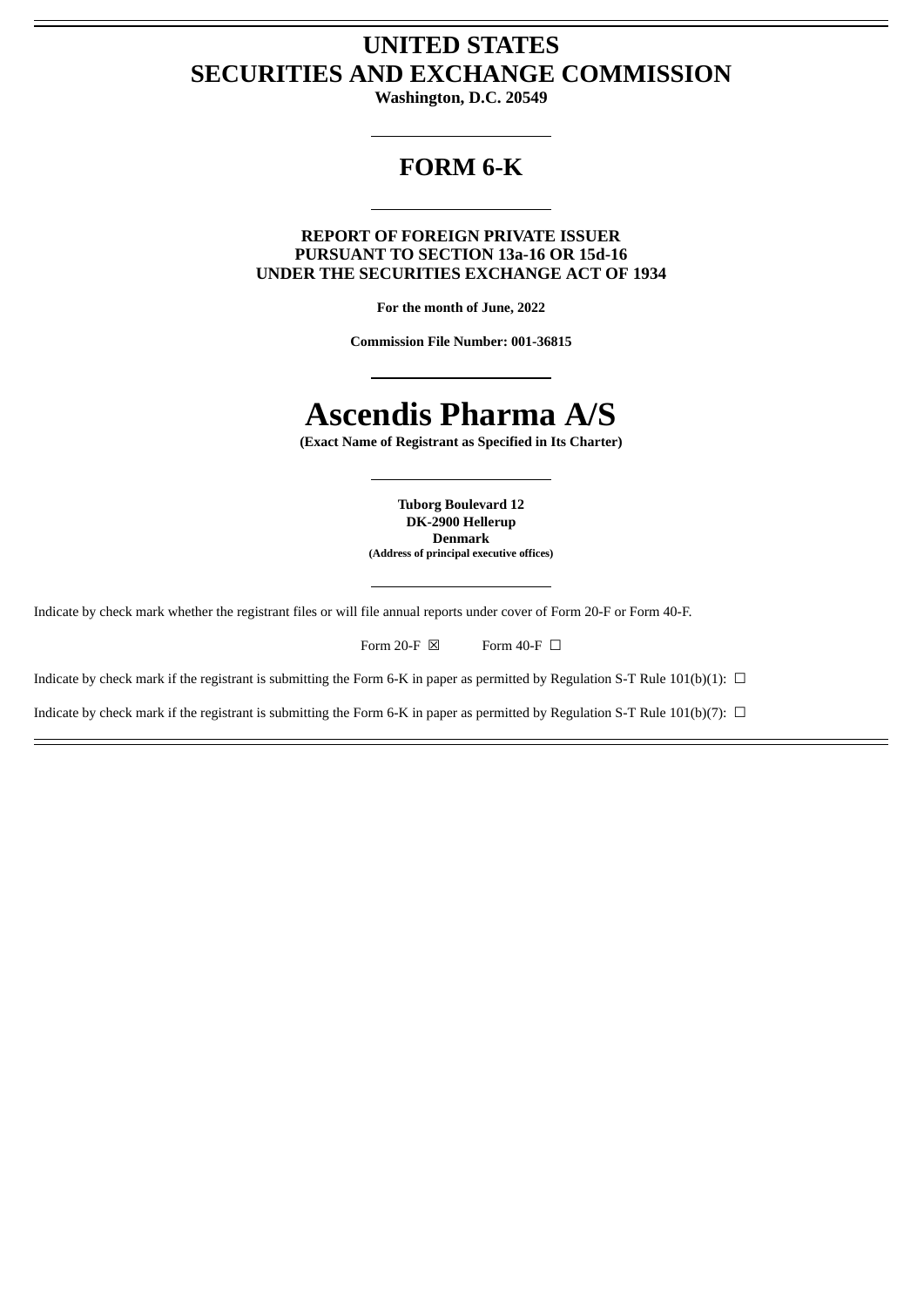#### **INCORPORATION BY REFERENCE**

This report on Form 6-K shall be deemed to be incorporated by reference into the registration statements on Form S-8 (Registration Numbers 333-203040, 333-210810, 333-211512, 333-213412, 333-214843, 333-216883, 333-228576, 333-254101, 331-261550) and Form F-3 (Registration Numbers 333-209336, 333-211511, 333-216882, 333-223134, 333-225284 and 333-256571) of Ascendis Pharma A/S ("Ascendis" or the "Company") (including any prospectuses forming a part of such registration statements) and to be a part thereof from the date on which this report is filed, to the extent not superseded by documents or reports subsequently filed or furnished.

# **Annual General Meeting Results**

On May 30, 2022, Ascendis held its Annual General Meeting. 51,624,468 ordinary shares of Ascendis (which includes 50,216,396 ordinary shares represented by American Depositary Shares), representing in total 90.63% of the ordinary shares outstanding as of the date of the Annual General Meeting, were voted at the meeting. The final results of each of the agenda items submitted to a vote of the shareholders are as follows:

Agenda Item 1: Election of Chairman of the Meeting

Ascendis shareholders elected Lars Lüthjohan Jensen as chairman of the meeting.

Shareholders holding 51,618,599 ordinary shares voted in favor of the proposal.

Shareholders holding 1,345 ordinary shares voted against the proposal and shareholders holding 4,524 ordinary shares abstained from voting.

Agenda Item 3: Presentation of Audited Annual Report with Auditor's Statement for Approval and Discharge of the Board of Directors and Management

Ascendis shareholders adopted the audited annual report and resolved to discharge the Board of Directors (the "Board") of the Company and management from liability.

Shareholders holding 51,448,812 ordinary shares voted in favor of the proposal.

Shareholders holding 165,466 ordinary shares voted against the proposal and shareholders holding 10,190 ordinary shares abstained from voting.

Agenda Item 4: Resolution on Application of Profits or Covering of Losses as per the Adopted Annual Report

Ascendis shareholders resolved that the consolidated loss for the year ended December 31, 2021 of EUR 383.6 million be carried forward to the year ending December 31, 2022 through recognition in accumulated deficit.

Shareholders holding 51,618,009 ordinary shares voted in favor of the proposal.

Shareholders holding 1,256 ordinary shares voted against the proposal and shareholders holding 5,203 ordinary shares abstained from voting.

Agenda Item 5: Election of Board Members

Ascendis shareholders elected Albert Cha, Rafaèle Tordjman and Lars Holtug as Class II directors, with the term for each such Board member to expire at the Annual General Meeting of the Company to be held in 2024.

Shareholders holding 50,928,919 ordinary shares voted in favor of Albert Cha. Shareholders holding 695,549 ordinary shares abstained from voting.

Shareholders holding 51,602,315 ordinary shares voted in favor of Rafaèle Tordjman. Shareholders holding 22,153 ordinary shares abstained from voting.

Shareholders holding 51,467,934 ordinary shares voted in favor of Lars Holtug. Shareholders holding 156,534 ordinary shares abstained from voting.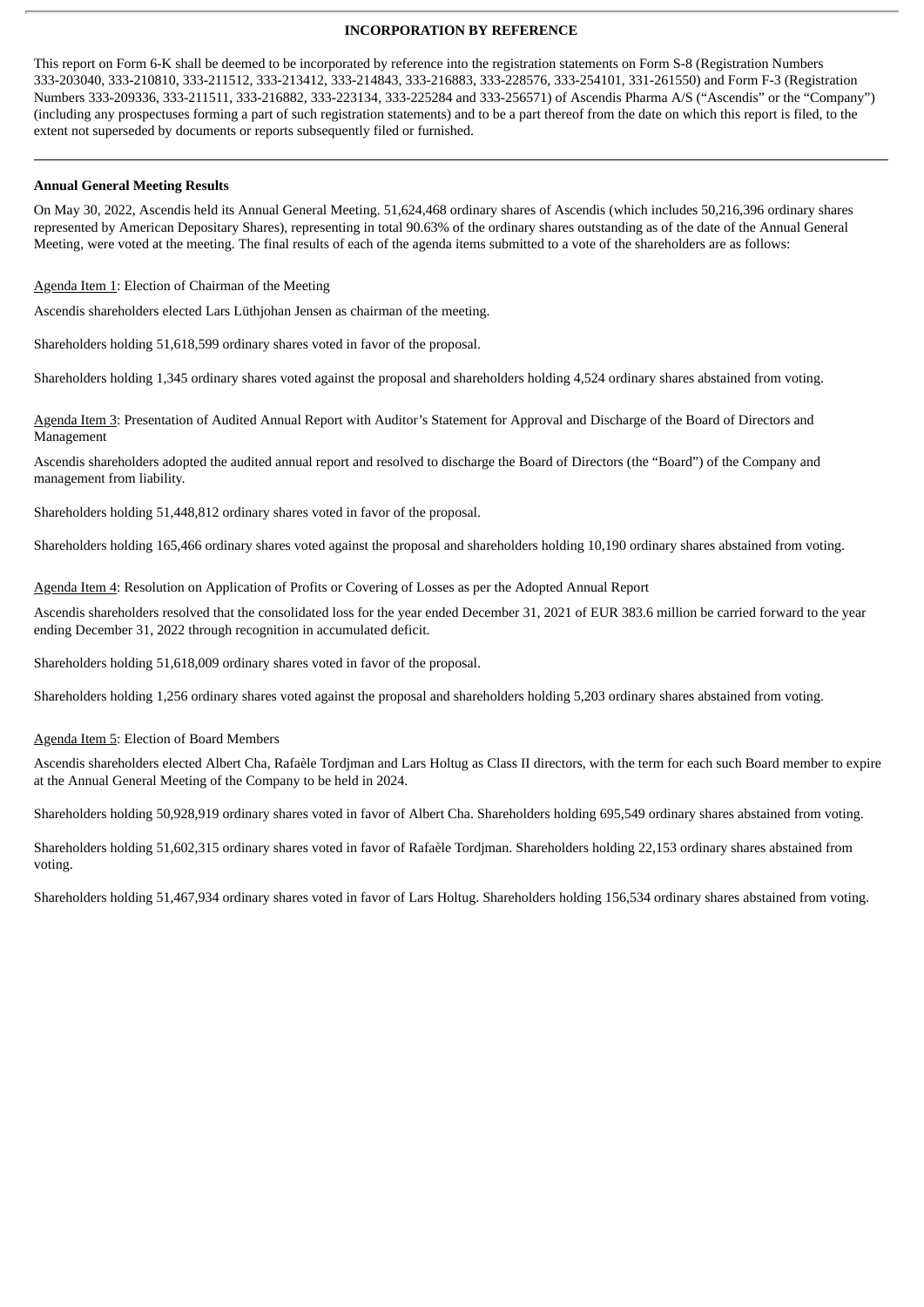# Agenda Item 6: Election of State-authorized Public Auditor

Ascendis shareholders re-elected Deloitte Statsautoriseret Revisionspartnerselskab as the Company's auditor.

Shareholders holding 51,365,620 ordinary shares have voted in favor of the proposal.

Shareholders holding 258,848 ordinary shares abstained from voting.

Agenda Item 7: Proposals from the Board and/or Shareholders

### 7a – proposal from the Board of Directors

Ascendis shareholders adopted the proposal of the Board to amend the Articles of Association by renewing the authorization to the Board to obtain loan against issuance of convertible bonds which gives the right to subscribe new shares in the Company.

The Board specifically proposed that the following wording be inserted as a new section 4e in the Articles of Association replacing the existing section 4e in its entirety:

"§ 4e During the period ending 29 May 2027, the company may at one or more times by resolution of the board of directors obtain loans against issuance of convertible bonds which gives the right to subscribe for shares in the company. The company's existing shareholders shall not have pre-emption rights and the convertible bonds shall be offered at a subscription price and a conversion price that correspond in aggregate to at least the market price of the shares at the time of the decision of the board of directors. The loans shall be paid in cash. The terms and conditions for the *convertible bonds shall be determined by the board of directors.*

As a consequence of the conversion of the convertible bonds, the board of directors is authorized during the period until 29 May 2027 to increase the share capital by a nominal value of up to DKK 9,000,000 at one or more times by resolution of the board of directors by conversion of the convertible bonds and on such other terms as the board of directors may determine. The company's existing shareholders shall not have pre-emption rights to subscribe for shares issued by conversion of the convertible bonds. The board of directors is authorized to cause such shares to be deposited with a *depositary bank and the simultaneous issuance of American Depositary Shares.*

The new shares issued based on convertible bonds shall be non-negotiable instruments issued in the name of the holder and registered in the name of the holder in the company's register of shareholders. The new shares shall not have any restrictions as to their transferability and no shareholder shall be obliged to have the shares redeemed fully or partly. The shares shall be with the same rights as the existing share capital. The new shares shall give rights to dividends and other rights in the company from the time which are determined by the board of directors in connection with the decision to *increase the share capital.*"

Shareholders holding 42,144,185 ordinary shares voted in favor of amending the Articles of Association § 4e.

Shareholders holding 9,477,314 ordinary shares voted against the proposal and shareholders holding 2,969 ordinary shares abstained from voting.

# 7b – proposal from the Board of Directors

Ascendis shareholders adopted the proposal of the Board to amend the Articles of Association by renewing the authorization to the Board to issue warrants.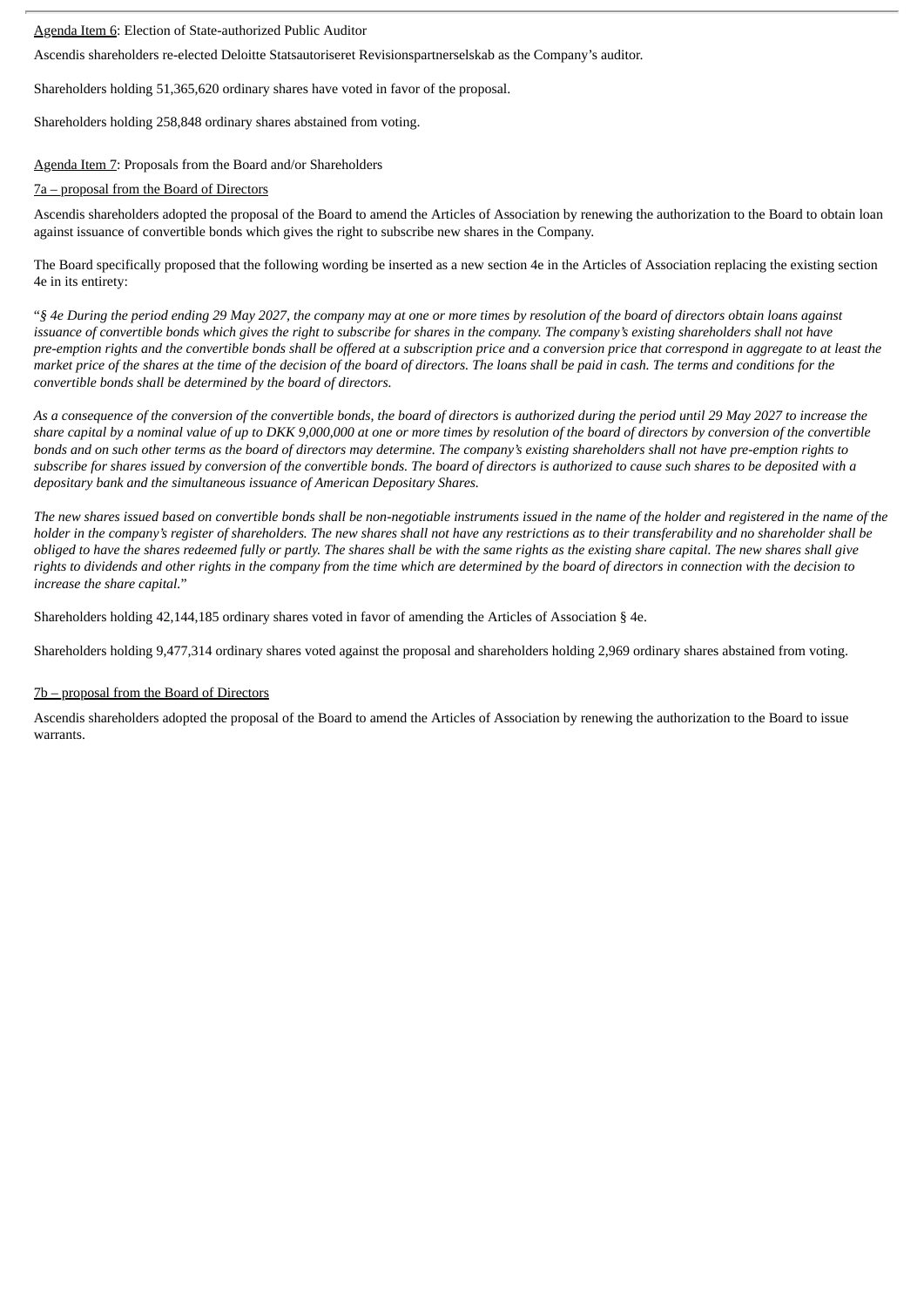The Board specifically proposed that the following wording be inserted as a new section 4f in the Articles of Association replacing the existing section 4f in its entirety:

"The board of directors is authorized, in accordance with the Danish Companies Act, Section 169, cf. Section 155, Subsection 2, durina the period until 29 May 2027 on one or more occasions to issue warrants to members of the executive management and employees, advisors and consultants of the company or its subsidiary, entitling the holder to subscribe shares for a total of up to nominal value of DKK 1,000,000 without pre-emptive rights for the company's shareholders. The exercise price for the warrants shall be determined by the board of directors in consultation with the company's advisors and shall at least be equal to the market price of the shares at the time of issuance. The board of directors shall determine the terms for the warrants issued and the distribution hereof. Warrants cannot be issued to members of the board of directors pursuant to this authorization.

At the same time, the board of directors is authorized in the period until 29 May 2027, on one or more occasions to increase the company's share capital by up to a total nominal value of DKK 1,000,000 without pre-emptive rights for the existing shareholders by cash payment in order to implement the capital increase related to exercise of the warrants. In accordance with this clause the board of directors may increase the share capital with a minimum nominal value of DKK 1 and a maximum nominal value of DKK 1,000,000. The board of directors is authorized to cause such shares to be deposited *with a depositary bank and the simultaneous issuance of American Depositary Shares.*

The new shares issued based on exercise of warrants shall be non-negotiable instruments issued in the name of the holder and registered in the name of the holder in the company's register of shareholders. The new shares shall not have any restrictions as to their transferability and no shareholder shall be obliged to have the shares redeemed fully or partly. The shares shall be with the same rights as the existing share capital. The new shares shall give rights to dividends and other rights in the Company from the time which is determined by the board of directors in connection with the decision to *increase the share capital*."

Shareholders holding 43,769,673 ordinary shares voted in favor of amending the Articles of Association § 4f.

Shareholders holding 7,848,626 ordinary shares voted against the proposal and shareholders holding 6,169 ordinary shares abstained from voting.

# **Exhibits**

**Exhibit**

| ехнил<br>No. | <b>Description</b>              |
|--------------|---------------------------------|
| 1.1          | <b>Articles of Association.</b> |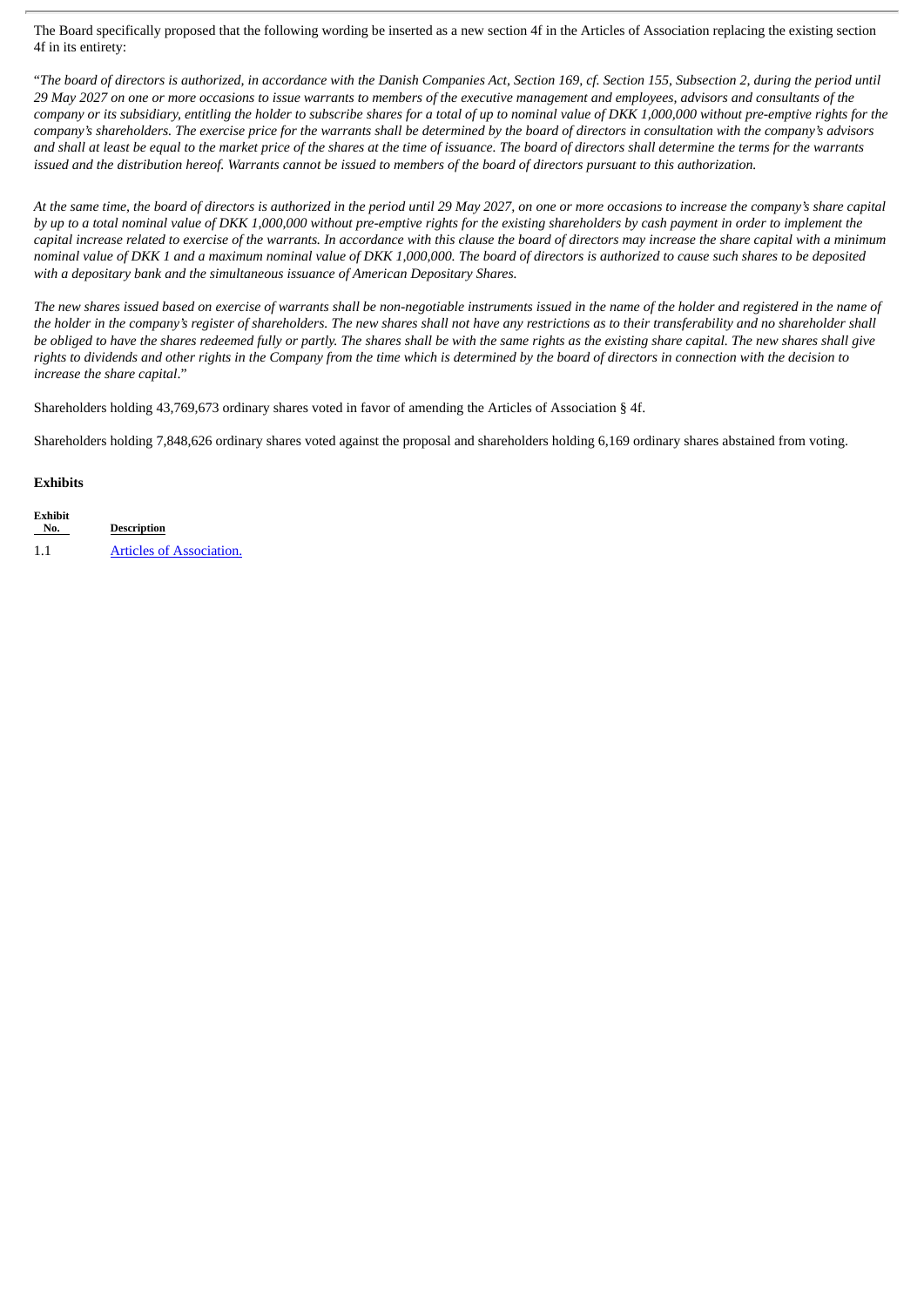**SIGNATURES**

Pursuant to the requirements of the Securities Exchange Act of 1934, as amended, the registrant has duly caused this report to be signed on its behalf by the undersigned hereunto duly authorized.

# **Ascendis Pharma A/S**

Date: June 2, 2022 By: /s/ Michael Wolff Jensen

Michael Wolff Jensen Senior Vice President, Chief Legal Officer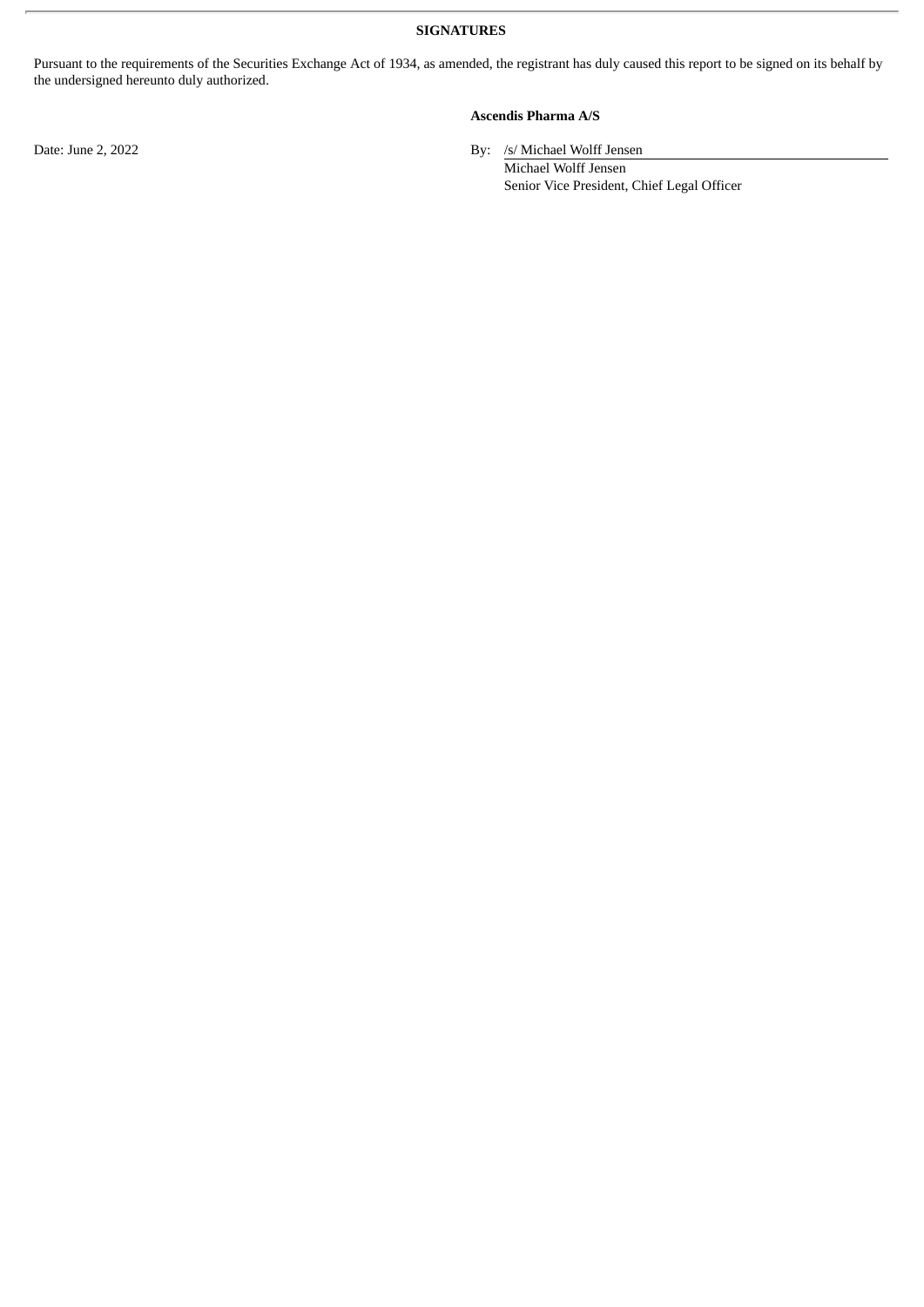#### <span id="page-5-0"></span>**Articles of Association**

*o f*

#### Ascendis Pharma A/S

(CVR-nr. 29918791) (Registration no 29918791)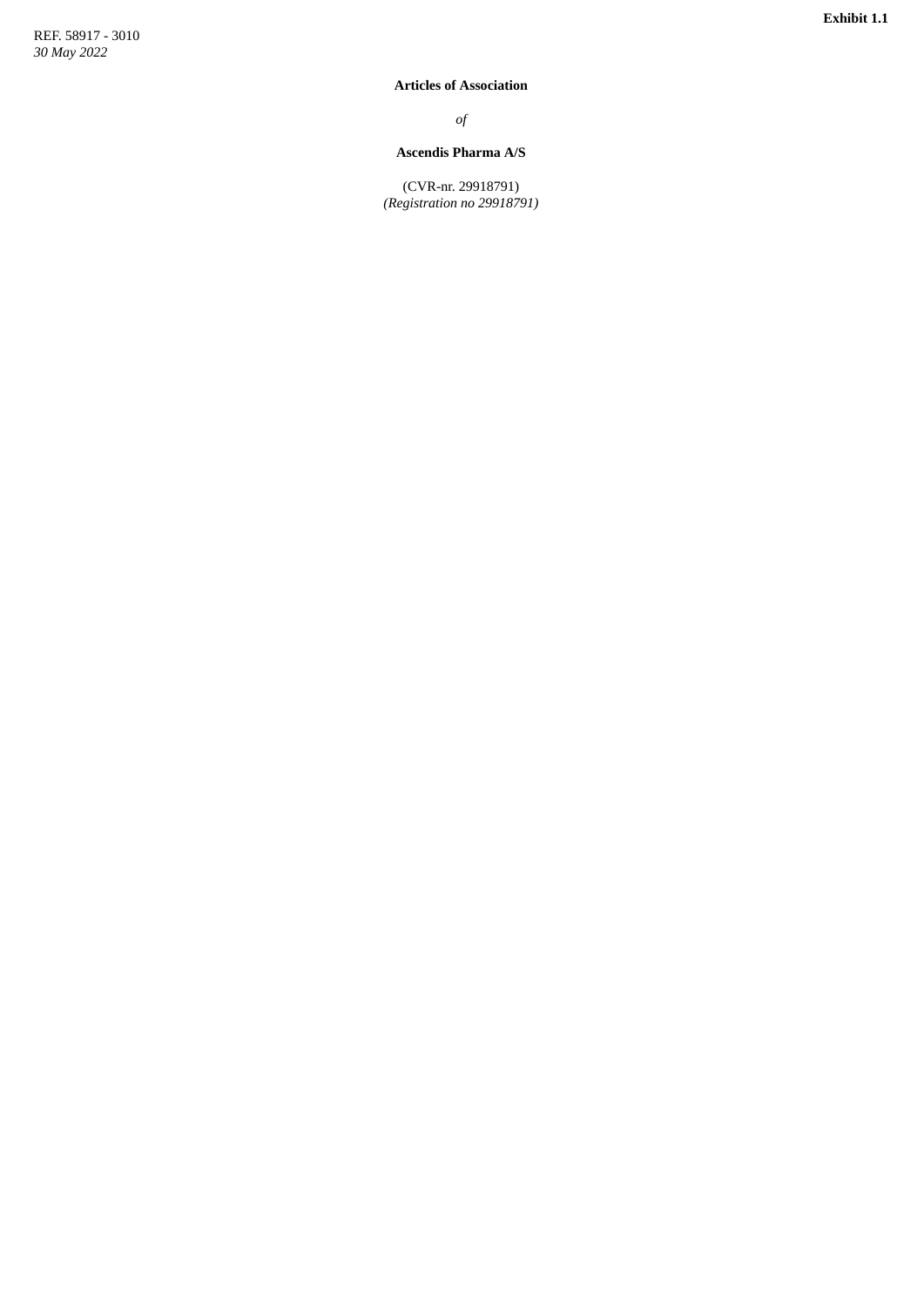# **Article 1**

The company's name is Ascendis Pharma A/S.

#### **Article 2**

[*Deleted by resolution of the shareholders on 23 April 2015*]

# **Article 3**

The object of the company is to develop ideas and preparations for the combating of disease medically, to manufacture and sell such preparations or ideas, to own shares of companies with the same objects and to perform activities in natural connection with these objects.

#### **Company Capital and Shares**

#### **Article 4**

The share capital of the company is DKK 56,962,558 divided into shares of DKK 1 each. The share capital is fully paid up.

# **Article 4a**

The Board of Directors is authorized, in accordance with the Danish Companies Act, Section 169, cf. Section 155, Subsection 2, during the period until 31 December 2019 on one or more occasions to issue warrants to members of the Board of Directors, Executive Management and key employees, advisors and consultants of the Company or its subsidiaries entitling the holder to subscribe shares for a total of up to nominal value of DKK 5,000,000 without pre-emptive rights for the Company's shareholders. Warrants cannot be issued to the extent that outstanding and non-exercised warrants issued pursuant to this authorisation from 23 January 2015 are equal to 20% or more of the company's registered share capital. The exercise price for the warrants shall be determined by the Board of Directors in consultation with the Company's advisors and shall equal at least to the market price of the shares at the time of issuance. The Board of Directors shall determine the terms for the warrants issued and the distribution hereof.

At the same time, the Board of Directors is authorized in the period until 31 December 2019, on one or more occasions to increase the Company's share capital by up to a total nominal value of DKK 5,000,000 without pre-emptive rights for the existing shareholders by cash payment in order to implement the capital increase related to exercise of the warrants. In accordance with this clause the Board of Directors may increase the share capital with a minimum nominal value of DKK 1 and a maximum nominal value of DKK 5,000,000. The board is authorized to cause such shares to be deposited with a depositary bank and the simultaneous issuance of American Depositary Shares.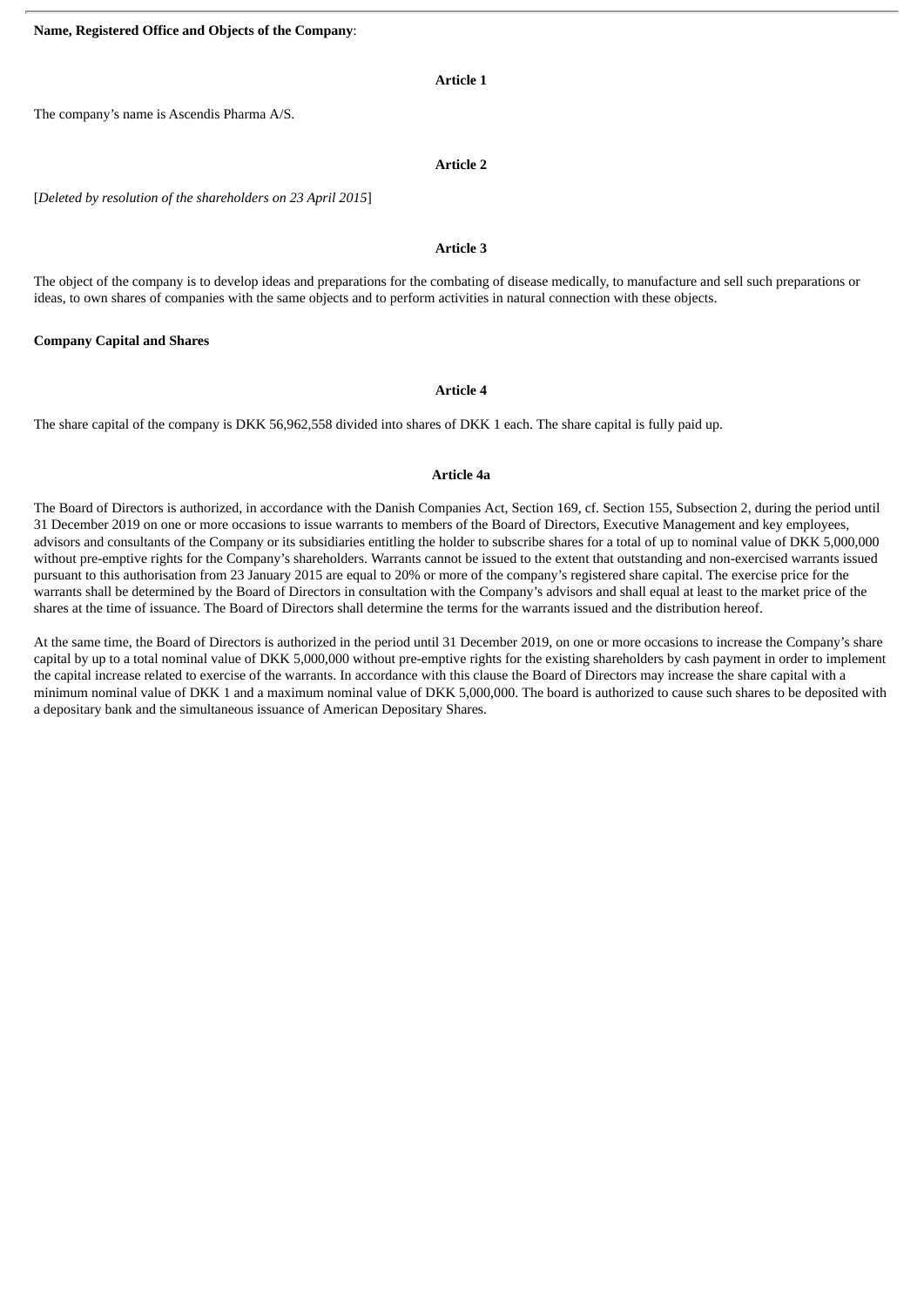The new shares issued based on exercise of warrants shall be non-negotiable instruments issued in the name of the holder and registered in the name of the holder in the company's shareholder register. The new shares shall not have any restrictions as to their transferability and no shareholder shall be obliged to have the shares redeemed fully or partly. The shares shall be with the same rights as the existing share capital. The new shares shall give rights to dividends and other rights in the Company from the time which is determined by the Board of Directors in connection with the decision to increase the share capital.

This authorisation to issue warrants shall be considered as fully exhausted with the consequence that the Board of Directors cannot issue any new warrants per section 4a with effect from 29 May 2018. For clarity, any warrants issued per this section 4a shall remain in full force and effect as per the terms determined by the Board of Directors in connection with such grant of warrants.

#### **Article 4b**

The board of directors has on the dates stated in Appendix 3 resolved, in accordance with the latest and the previous authorizations in article 4a to issue warrants, to issue 6,049,808 warrants; in accordance with the authorization in article 4g to issue warrants, to issue 3,010,975 warrants; in accordance with the authorization in article 4h to issue warrants, to issue 1,402,963 warrants; and, in accordance with the authorization in article 4i to issue warrants, to issue 1,421,454 warrants, so that a total of 11,885,200 warrants are issued of which 4,825,912 have been exercised, annulled or have lapsed as described in Appendix 3 as of 20 May 2022. The terms and conditions of the issued warrants are adopted as Appendix 1, 1a and 2 to the articles of association and shall form an integral part hereof. (Numbers shown adjusted following bonus share issuance of 13 January 2015).

#### **Article 4c**

On 26 November 2014, the general meeting resolved to issue 141,626 (adjusted following bonus share issuance of 13 January 2015: 566,504) warrants, of which 517,008 warrants have been exercised, have been annulled or have lapsed, resulting in a total of 49,496 outstanding warrants as described in Appendix 3 as of 7 March 2022. The general meeting resolved simultaneously, at one or more times, to increase the share capital with minimum nominal DKK 100 and maximum nominal DKK 141,626 (adjusted following bonus share issuance of 13 January 2015: DKK 566,504).

The terms and conditions of the issued warrants have been adopted as Exhibit 2 to the articles of association and shall form an integral part hereof. The exercise price has been determined to USD 32.45 converted into DKK by using the official exchange rate as per the date of the general meeting, and 1 warrant therefore confers the right to subscribe nominal DKK 1 share against cash contribution of DKK 193.5188 (adjusted following bonus share issuance of 13 January 2015: DKK 48.3797) (calculated on the basis of the DKK/USD exchange rate in effect on 26 November 2014 being 1 USD = DKK 5.9636).

The warrants vest with 1/48 per month from 26 November 2014.

#### **Article 4d**

§ 4 d (1) The board of directors is until 28 May 2024 authorized at one or more times to increase the company's share capital with up to nominal DKK 9,000,000 with pre-emptive subscription rights for the company's shareholders. Capital increases according to this authorisation shall be carried out by the board of directors by way of cash contributions. The board of directors is authorised to make the required amendments to the articles of association if the authorization to increase the share capital is used and to cause such shares to be deposited with a depositary bank and the simultaneous issuance of American Depositary Shares.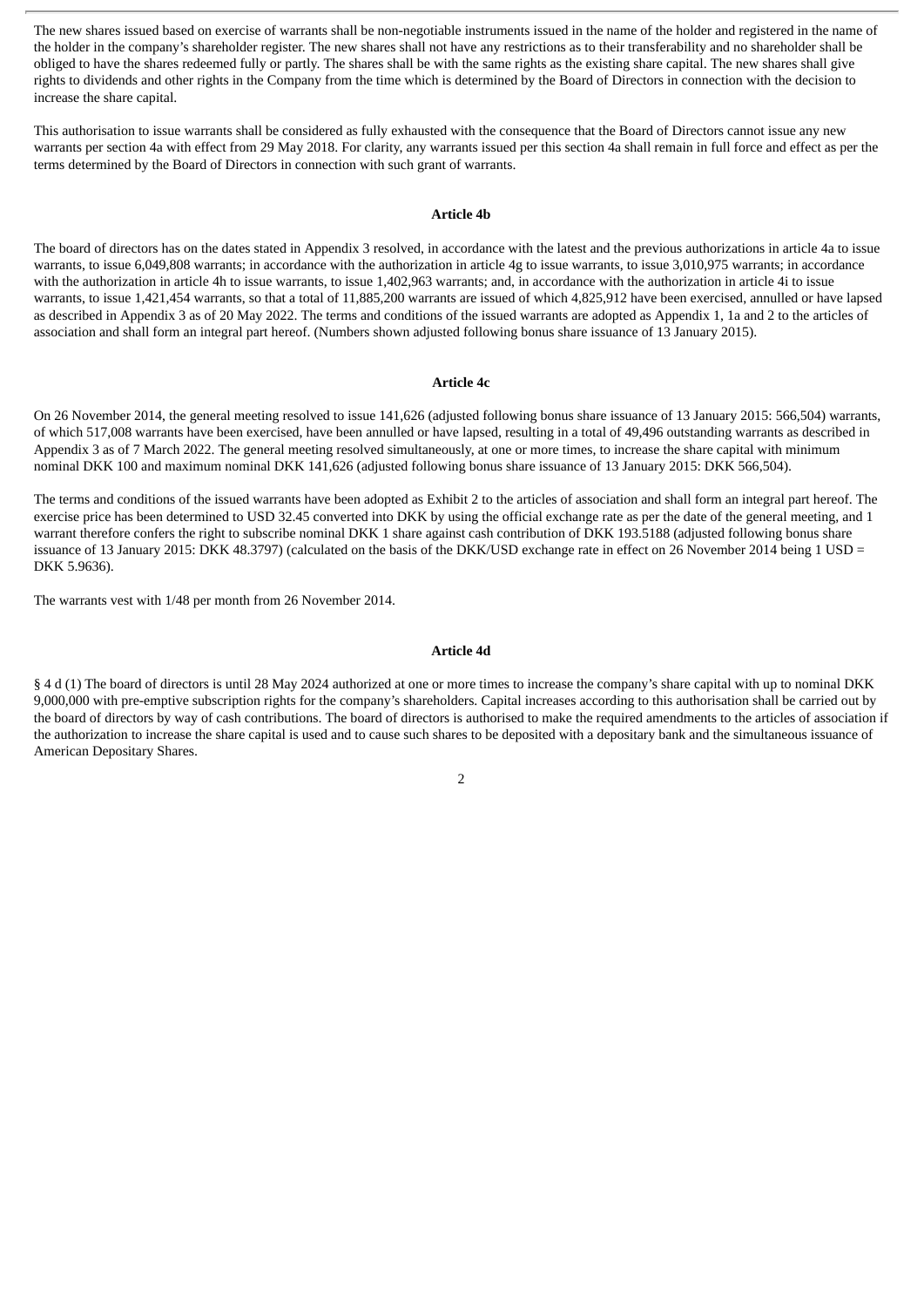§ 4 d (2) The Board of Directors is until 27 May 2026 authorized at one or more times to increase the Company's share capital by up to nominal DKK 9,000,000 without pre-emptive subscription rights for the Company's shareholders. Capital increases according to this authorization can be carried out by the Board of Directors by way of contributions in kind, conversion of debt and/or cash contributions and must be carried out at market price. The Board of Directors is authorized to make the required amendments to the articles of association if the authorization to increase the share capital is used and to cause such shares to be deposited with a depositary bank and the simultaneous issuance of American Depositary Shares representing such shares.

On 1 September 2021 the board of directors resolved to exercise the authorization under article 4 d (2) hereof to increase the share capital with nominal DKK 2,875,000 by issuing 2,875,000 shares of nominal DKK 1 each.

The authorization pursuant to this § 4 d (2) has been reduced accordingly to DKK 6,125,000.

§ 4 d (3) For shares issued pursuant to article 4 d (1) or 4 d (2) the following shall apply: The new shares shall be non-negotiable instruments issued in the name of the holder and registered in the name of the holder in the company's register of shareholders. The new shares shall not have any restrictions as to their transferability and no shareholder shall be obliged to have the shares redeemed fully or partly. The shares shall be with the same rights as the existing share capital. The new shares shall give rights to dividends and other rights in the company from the time which are determined by the board of directors in connection with the decision to increase the share capital.

#### **Article 4e**

During the period ending 29 May 2027, the company may at one or more times by resolution of the board of directors obtain loans against issuance of convertible bonds which gives the right to subscribe for shares in the company. The company's existing shareholders shall not have pre-emption rights and the convertible bonds shall be offered at a subscription price and a conversion price that correspond in aggregate to at least the market price of the shares at the time of the decision of the board of directors. The loans shall be paid in cash. The terms and conditions for the convertible bonds shall be determined by the board of directors.

As a consequence of the conversion of the convertible bonds, the board of directors is authorized during the period until 29 May 2027 to increase the share capital by a nominal value of up to DKK 9,000,000 at one or more times by resolution of the board of directors by conversion of the convertible bonds and on such other terms as the board of directors may determine. The company's existing shareholders shall not have pre-emption rights to subscribe for shares issued by conversion of the convertible bonds. The board of directors is authorized to cause such shares to be deposited with a depositary bank and the simultaneous issuance of American Depositary Shares.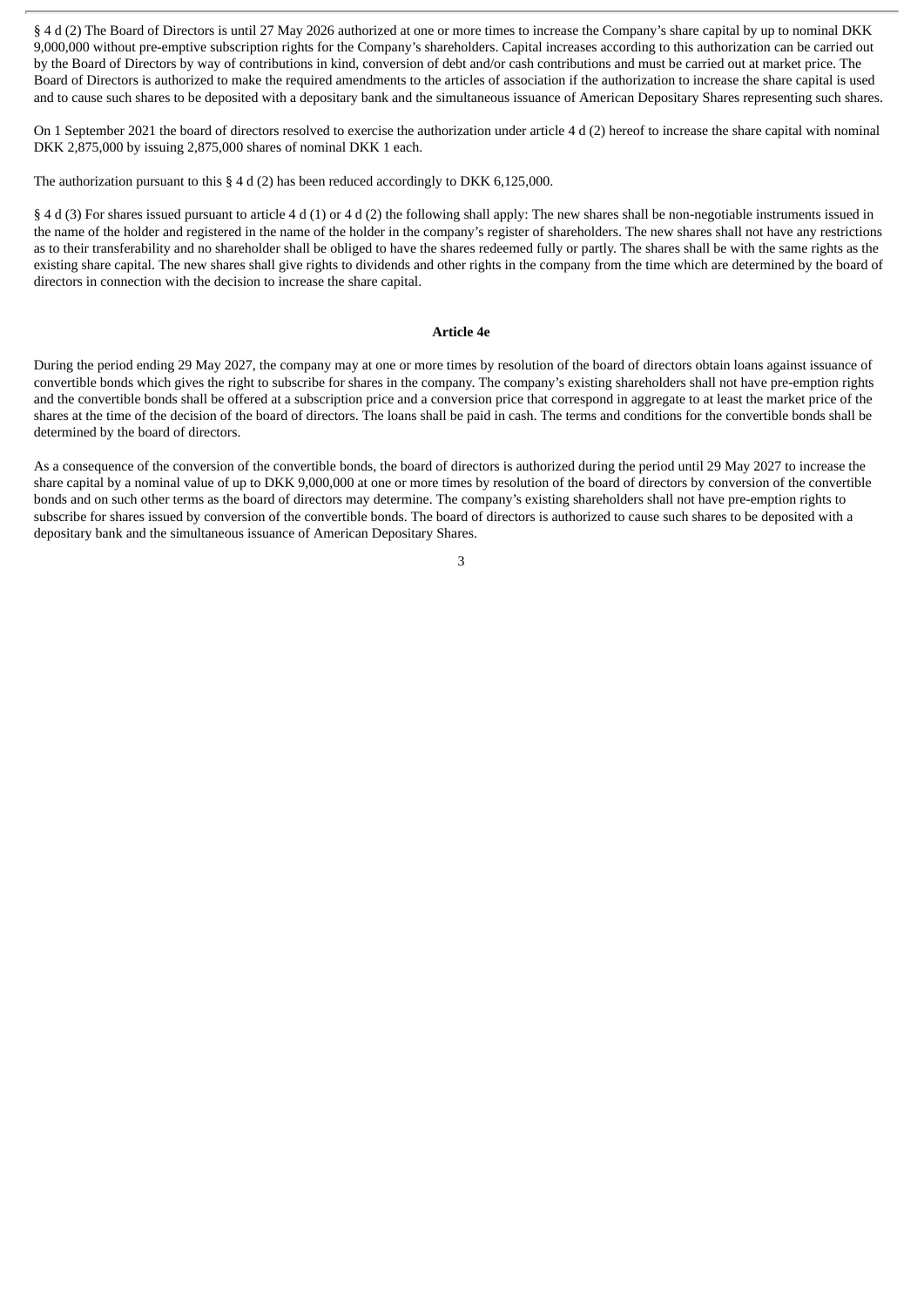The new shares issued based on convertible bonds shall be non-negotiable instruments issued in the name of the holder and registered in the name of the holder in the company's register of shareholders. The new shares shall not have any restrictions as to their transferability and no shareholder shall be obliged to have the shares redeemed fully or partly. The shares shall be with the same rights as the existing share capital. The new shares shall give rights to dividends and other rights in the company from the time which are determined by the board of directors in connection with the decision to increase the share capital.

#### **Article 4f**

The board of directors is authorized, in accordance with the Danish Companies Act, Section 169, cf. Section 155, Subsection 2, during the period until 29 May 2027 on one or more occasions to issue warrants to members of the executive management and employees, advisors and consultants of the company or its subsidiary, entitling the holder to subscribe shares for a total of up to nominal value of DKK 1,000,000 without pre-emptive rights for the company's shareholders. The exercise price for the warrants shall be determined by the board of directors in consultation with the company's advisors and shall at least be equal to the market price of the shares at the time of issuance. The board of directors shall determine the terms for the warrants issued and the distribution hereof. Warrants cannot be issued to members of the board of directors pursuant to this authorization.

At the same time, the board of directors is authorized in the period until 29 May 2027, on one or more occasions to increase the company's share capital by up to a total nominal value of DKK 1,000,000 without pre-emptive rights for the existing shareholders by cash payment in order to implement the capital increase related to exercise of the warrants. In accordance with this clause the board of directors may increase the share capital with a minimum nominal value of DKK 1 and a maximum nominal value of DKK 1,000,000. The board of directors is authorized to cause such shares to be deposited with a depositary bank and the simultaneous issuance of American Depositary Shares.

The new shares issued based on exercise of warrants shall be non-negotiable instruments issued in the name of the holder and registered in the name of the holder in the Company's register of shareholders. The new shares shall not have any restrictions as to their transferability and no shareholder shall be obliged to have the shares redeemed fully or partly. The shares shall be with the same rights as the existing share capital. The new shares shall give rights to dividends and other rights in the Company from the time which is determined by the board of directors in connection with the decision to increase the share capital.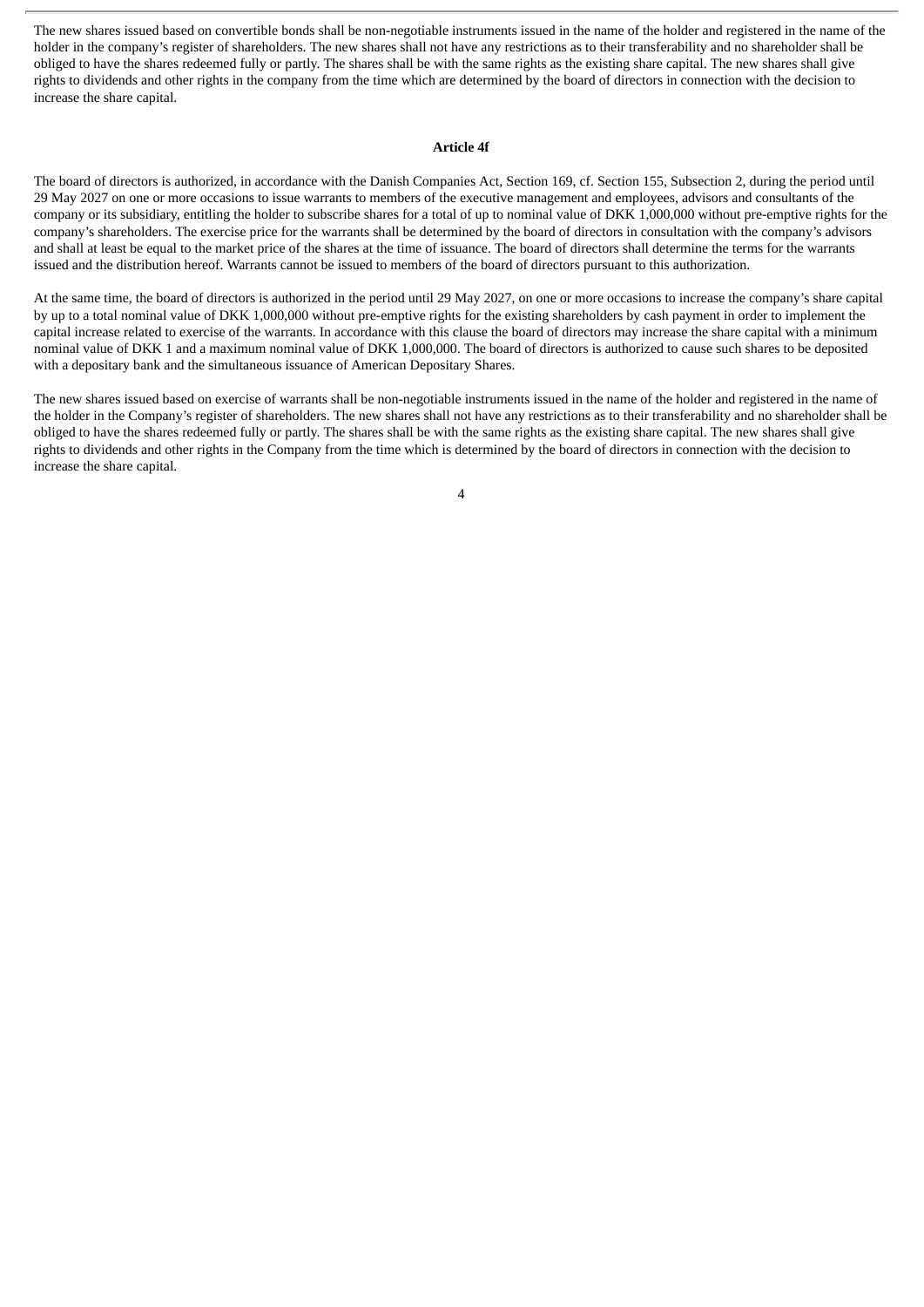#### **Article 4g**

The Board of Directors is authorized, in accordance with the Danish Companies Act, Section 169, cf. Section 155, Subsection 2, during the period until 28 May 2023 on one or more occasions to issue warrants to members of the Board of Directors, Executive Management and employees, advisors and consultants of the Company or its subsidiaries entitling the holder to subscribe shares for a total of up to nominal value of DKK 4,000,000 without pre-emptive rights for the Company's shareholders. The exercise price for the warrants shall be determined by the Board of Directors in consultation with the Company's advisors and shall equal at least to the market price of the shares at the time of issuance. The Board of Directors shall determine the terms for the warrants issued and the distribution hereof.

At the same time, the Board of Directors is authorized in the period until 28 May 2023, on one or more occasions to increase the Company's share capital by up to a total nominal value of DKK 4,000,000 without pre-emptive rights for the existing shareholders by cash payment in order to implement the capital increase related to exercise of the warrants. In accordance with this clause the Board of Directors may increase the share capital with a minimum nominal value of DKK 1 and a maximum nominal value of DKK 4,000,000. The board is authorized to cause such shares to be deposited with a depositary bank and the simultaneous issuance of American Depositary Shares.

The new shares issued based on exercise of warrants shall be non-negotiable instruments issued in the name of the holder and registered in the name of the holder in the company's shareholder register. The new shares shall not have any restrictions as to their transferability and no shareholder shall be obliged to have the shares redeemed fully or partly. The shares shall be with the same rights as the existing share capital. The new shares shall give rights to dividends and other rights in the Company from the time which is determined by the Board of Directors in connection with the decision to increase the share capital.

On 12 June 2018 the Board of Directors resolved to exercise the authorization under article 4g hereof to issue 14,125 warrants and to adopt the corresponding increase(s) of the share capital. The authorization has been reduced accordingly. The terms and conditions of the is-sued warrants have been adopted as Appendix 1 to the articles of association. One warrant confers the right to subscribe nominal DKK 1 share against cash contribution of USD 71.00 per share of nominal DKK 1 converted into DKK using the official exchange rate between DKK and USD on the exercise day, however no less than DKK 1 per share of nominal DKK 1.

On 10 July 2018 the Board of Directors resolved to exercise the authorization under article 4g hereof to issue 18,500 warrants and to adopt the corresponding increase(s) of the share capital. The authorization has been reduced accordingly. The terms and conditions of the is-sued warrants have been adopted as Appendix 1 to the articles of association. One warrant confers the right to subscribe nominal DKK 1 share against cash contribution of USD 69.79 per share of nominal DKK 1 converted into DKK using the official exchange rate between DKK and USD on the exercise day, however no less than DKK 1 per share of nominal DKK 1.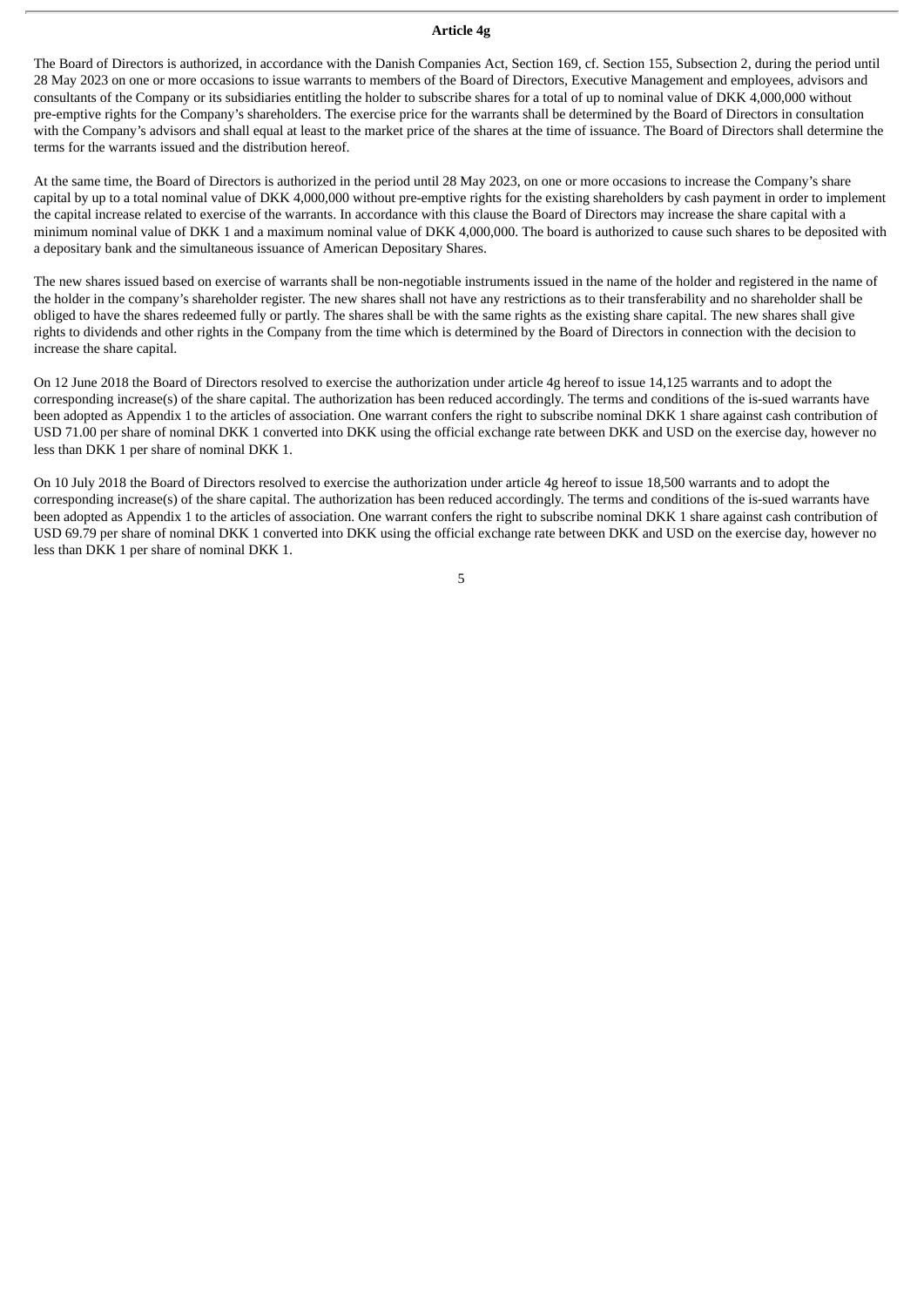On 14 August 2018 the Board of Directors resolved to exercise the authorization under article 4g hereof to issue 70,000 warrants and to adopt the corresponding increase(s) of the share capital. The authorization has been reduced accordingly. The terms and conditions of the is-sued warrants have been adopted as Appendix 1 to the articles of association. One warrant confers the right to subscribe nominal DKK 1 share against cash contribution of USD 68.00 per share of nominal DKK 1 converted into DKK using the official exchange rate between DKK and USD on the exercise day, however no less than DKK 1 per share of nominal DKK 1.

On 11 September 2018 the Board of Directors resolved to exercise the authorization under article 4g hereof to issue 123,000 warrants and to adopt the corresponding increase(s) of the share capital. The authorization has been reduced accordingly. The terms and conditions of the is-sued warrants have been adopted as Appendix 1 to the articles of association. One warrant confers the right to subscribe nominal DKK 1 share against cash contribution of USD 63.77 per share of nominal DKK 1 converted into DKK using the official exchange rate between DKK and USD on the exercise day, however no less than DKK 1 per share of nominal DKK 1.

On 9 October 2018 the Board of Directors resolved to exercise the authorization under article 4g hereof to issue 85,750 warrants and to adopt the corresponding increase(s) of the share capital. The authorization has been reduced accordingly. The terms and conditions of the is-sued warrants have been adopted as Appendix 1 to the articles of association. One warrant confers the right to subscribe nominal DKK 1 share against cash contribution of USD 65.28 per share of nominal DKK 1 converted into DKK using the official exchange rate between DKK and USD on the exercise day, however no less than DKK 1 per share of nominal DKK 1.

On 13 November 2018 the Board of Directors resolved to exercise the authorization under article 4g hereof to issue 76,000 warrants and to adopt the corresponding increase(s) of the share capital. The authorization has been reduced accordingly. The terms and conditions of the is-sued warrants have been adopted as Appendix 1 to the articles of association. One warrant confers the right to subscribe nominal DKK 1 share against cash contribution of USD 61.00 per share of nominal DKK 1 converted into DKK using the official exchange rate between DKK and USD on the exercise day, however no less than DKK 1 per share of nominal DKK 1.

On 11 December 2018 the Board of Directors resolved to exercise the authorization under article 4g hereof to issue 1,074,500 warrants and to adopt the corresponding increase(s) of the share capital. The authorization has been reduced accordingly. The terms and conditions of the is-sued warrants have been adopted as Appendix 1 to the articles of association. One warrant confers the right to subscribe nominal DKK 1 share against cash contribution of USD 62.17 per share of nominal DKK 1 converted into DKK using the official exchange rate between DKK and USD on the exercise day, however no less than DKK 1 per share of nominal DKK 1.

On 8 January 2019 the Board of Directors resolved to exercise the authorization under article 4g hereof to issue 40,000 warrants and to adopt the corresponding increase(s) of the share capital. The authorization has been reduced accordingly. The terms and conditions of the is-sued warrants have been adopted as Appendix 1 to the articles of association. One warrant confers the right to subscribe nominal DKK 1 share against cash contribution of USD 70.94 per share of nominal DKK 1 converted into DKK using the official exchange rate between DKK and USD on the exercise day, however no less than DKK 1 per share of nominal DKK 1.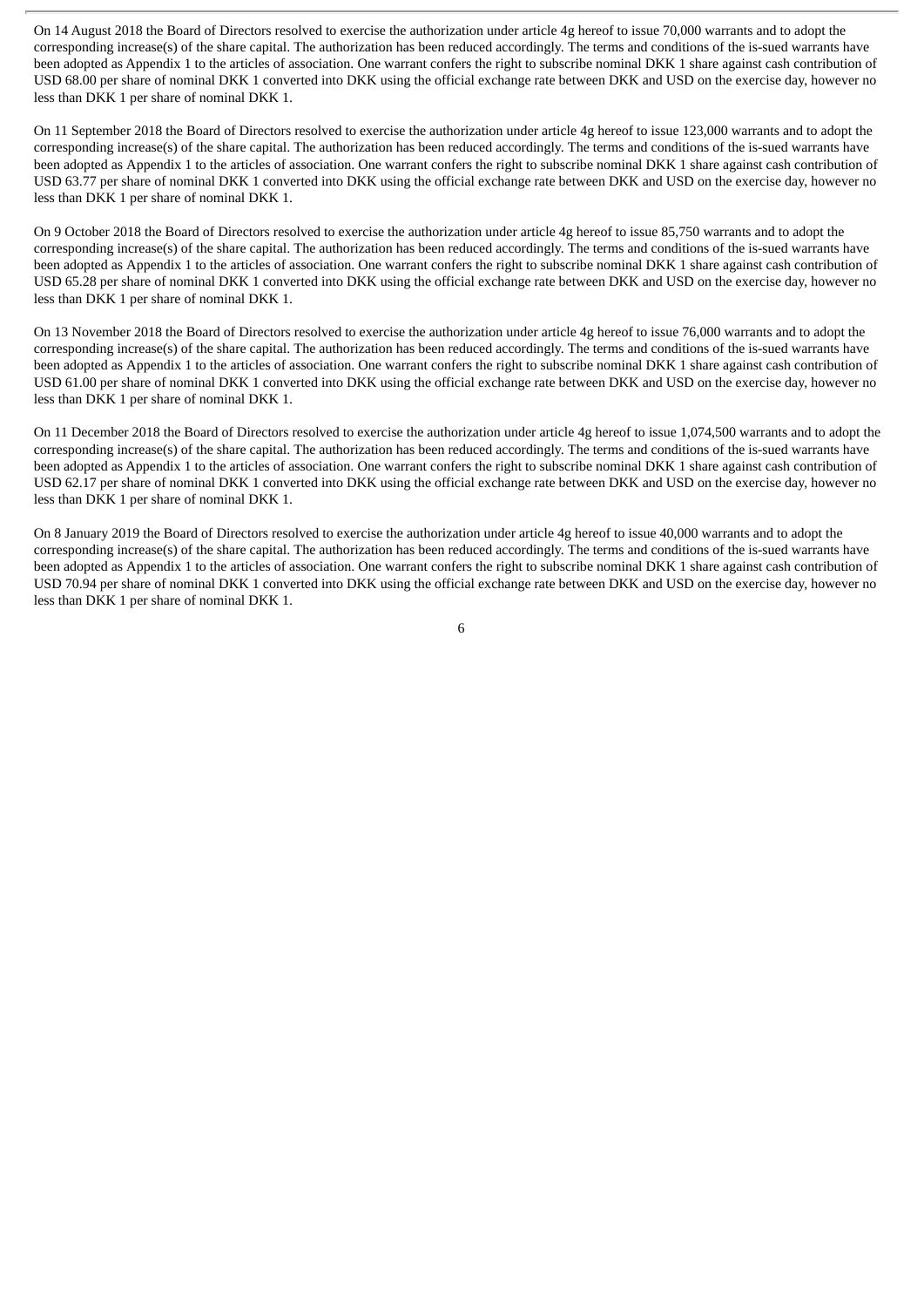On 12 February 2019 the Board of Directors resolved to exercise the authorization under article 4g hereof to issue 14,500 warrants and to adopt the corresponding increase(s) of the share capital. The authorization has been reduced accordingly. The terms and conditions of the is-sued warrants have been adopted as Appendix 1 to the articles of association. One warrant confers the right to subscribe nominal DKK 1 share against cash contribution of USD 70.20 per share of nominal DKK 1 converted into DKK using the official exchange rate between DKK and USD on the exercise day, however no less than DKK 1 per share of nominal DKK 1.

On 9 April 2019 the Board of Directors resolved to exercise the authorization under article 4g hereof to issue 118,000 warrants and to adopt the corresponding increase(s) of the share capital. The authorization has been reduced accordingly. The terms and conditions of the is-sued warrants have been adopted as Appendix 1 to the articles of association. One warrant confers the right to subscribe nominal DKK 1 share against cash contribution of USD 119.13 per share of nominal DKK 1 converted into DKK using the official exchange rate between DKK and USD on the exercise day, however no less than DKK 1 per share of nominal DKK 1.

On 14 May 2019 the Board of Directors resolved to exercise the authorization under article 4g hereof to issue 37,000 warrants and to adopt the corresponding increase(s) of the share capital. The authorization has been reduced accordingly. The terms and conditions of the is-sued warrants have been adopted as Appendix 1 to the articles of association. One warrant confers the right to subscribe nominal DKK 1 share against cash contribution of USD 120.28 per share of nominal DKK 1 converted into DKK using the official exchange rate between DKK and USD on the exercise day, however no less than DKK 1 per share of nominal DKK 1.

On 11 June 2019 the Board of Directors resolved to exercise the authorization under article 4g hereof to issue 17,000 warrants and to adopt the corresponding increase(s) of the share capital. The authorization has been reduced accordingly. The terms and conditions of the is-sued warrants have been adopted as Appendix 1 to the articles of association. One warrant confers the right to subscribe nominal DKK 1 share against cash contribution of USD 118.80 per share of nominal DKK 1 converted into DKK using the official exchange rate between DKK and USD on the exercise day, however no less than DKK 1 per share of nominal DKK 1.

On 9 July 2019 the Board of Directors resolved to exercise the authorization under article 4g hereof to issue 44,000 warrants and to adopt the corresponding increase(s) of the share capital. The authorization has been reduced accordingly. The terms and conditions of the is-sued warrants have been adopted as Appendix 1 to the articles of association. One warrant confers the right to subscribe nominal DKK 1 share against cash contribution of USD 114.13 per share of nominal DKK 1 converted into DKK using the official exchange rate between DKK and USD on the exercise day, however no less than DKK 1 per share of nominal DKK 1.

On 13 August 2019 the Board of Directors resolved to exercise the authorization under article 4g hereof to issue 50,000 warrants and to adopt the corresponding increase(s) of the share capital. The authorization has been reduced accordingly. The terms and conditions of the is-sued warrants have been adopted as Appendix 1 to the articles of association. One warrant confers the right to subscribe nominal DKK 1 share against cash contribution of USD 114.96 per share of nominal DKK 1 converted into DKK using the official exchange rate between DKK and USD on the exercise day, however no less than DKK 1 per share of nominal DKK 1.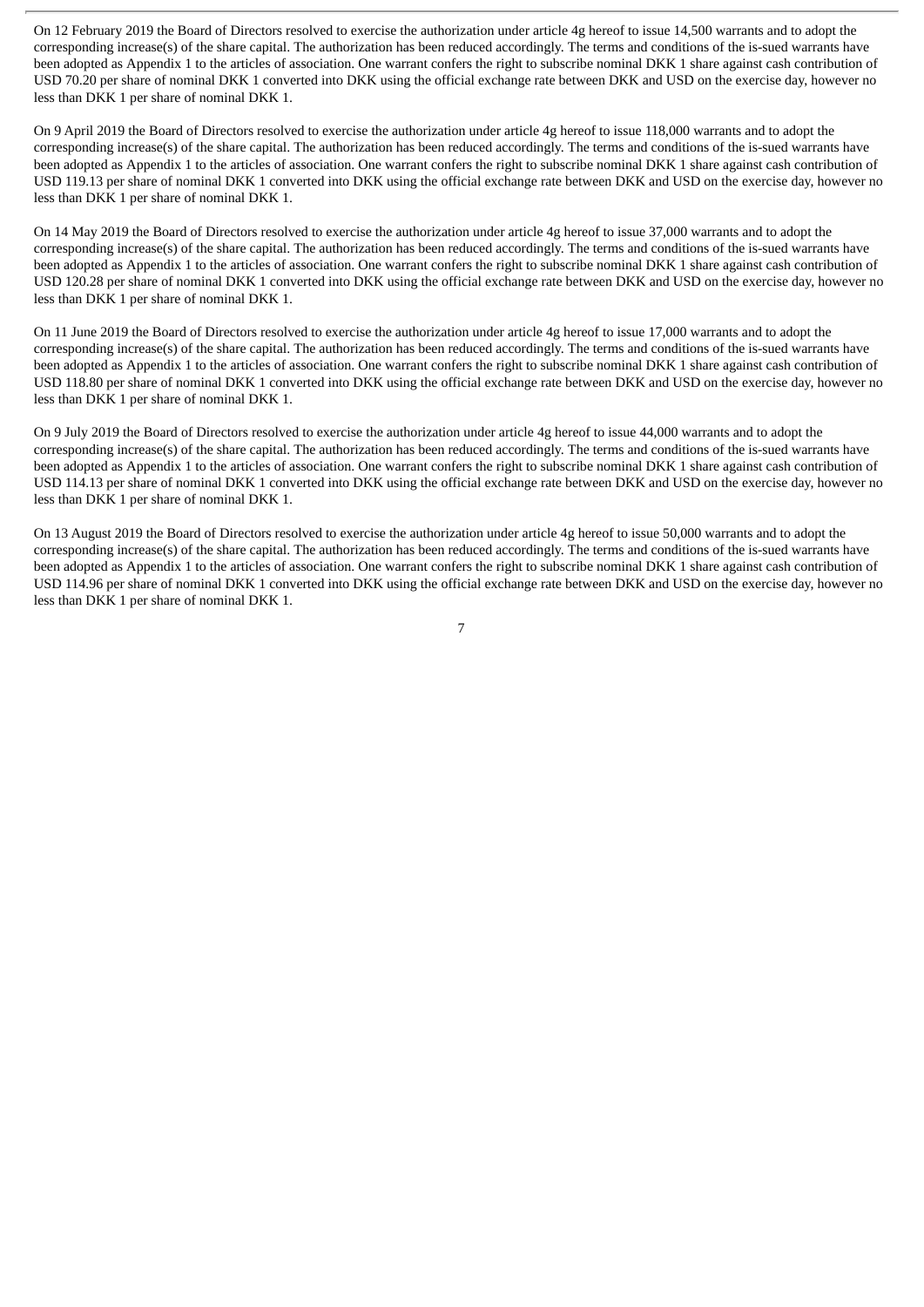On 10 September 2019 the Board of Directors resolved to exercise the authorization under article 4g hereof to issue 45,000 warrants and to adopt the corresponding increase(s) of the share capital. The authorization has been reduced accordingly. The terms and conditions of the is-sued warrants have been adopted as Appendix 1 to the articles of association. One warrant confers the right to subscribe nominal DKK 1 share against cash contribution of USD 105.31 per share of nominal DKK 1 converted into DKK using the official exchange rate between DKK and USD on the exercise day, however no less than DKK 1 per share of nominal DKK 1.

On 8 October 2019 the Board of Directors resolved to exercise the authorization under article 4g hereof to issue 45,000 warrants and to adopt the corresponding increase(s) of the share capital. The authorization has been reduced accordingly. The terms and conditions of the is-sued warrants have been adopted as Appendix 1 to the articles of association. One warrant confers the right to subscribe nominal DKK 1 share against cash contribution of USD 92.54 per share of nominal DKK 1 converted into DKK using the official exchange rate between DKK and USD on the exercise day, however no less than DKK 1 per share of nominal DKK 1.

On 12 November 2019 the Board of Directors resolved to exercise the authorization under article 4g hereof to issue 31,500 warrants and to adopt the corresponding increase(s) of the share capital. The authorization has been reduced accordingly. The terms and conditions of the is-sued warrants have been adopted as Appendix 1 to the articles of association. One warrant confers the right to subscribe nominal DKK 1 share against cash contribution of USD 111.24 per share of nominal DKK 1 converted into DKK using the official exchange rate between DKK and USD on the exercise day, however no less than DKK 1 per share of nominal DKK 1.

On 10 December 2019 the Board of Directors resolved to exercise the authorization under article 4g hereof to issue 858,600 warrants and to adopt the corresponding increase(s) of the share capital. The authorization has been reduced accordingly. The terms and conditions of the is-sued warrants have been adopted as Appendix 1 to the articles of association. One warrant confers the right to subscribe nominal DKK 1 share against cash contribution of USD 108.00 per share of nominal DKK 1 converted into DKK using the official exchange rate between DKK and USD on the exercise day, however no less than DKK 1 per share of nominal DKK 1.

On 14 January 2020 the Board of Directors resolved to exercise the authorization under article 4g hereof to issue 116,300 warrants and to adopt the corresponding increase(s) of the share capital. The authorization has been reduced accordingly. The terms and conditions of the is-sued warrants have been adopted as Appendix 1 to the articles of association. One warrant confers the right to subscribe nominal DKK 1 share against cash contribution of USD 138.82 per share of nominal DKK 1 converted into DKK using the official exchange rate between DKK and USD on the exercise day, however no less than DKK 1 per share of nominal DKK 1.

On 11 February 2020 the Board of Directors resolved to exercise the authorization under article 4g hereof to issue 15,000 warrants and to adopt the corresponding increase(s) of the share capital. The authorization has been reduced accordingly. The terms and conditions of the is-sued warrants have been adopted as Appendix 1 to the articles of association. One warrant confers the right to subscribe nominal DKK 1 share against cash contribution of USD 142,76 per share of nominal DKK 1 converted into DKK using the official exchange rate between DKK and USD on the exercise day, however no less than DKK 1 per share of nominal DKK 1.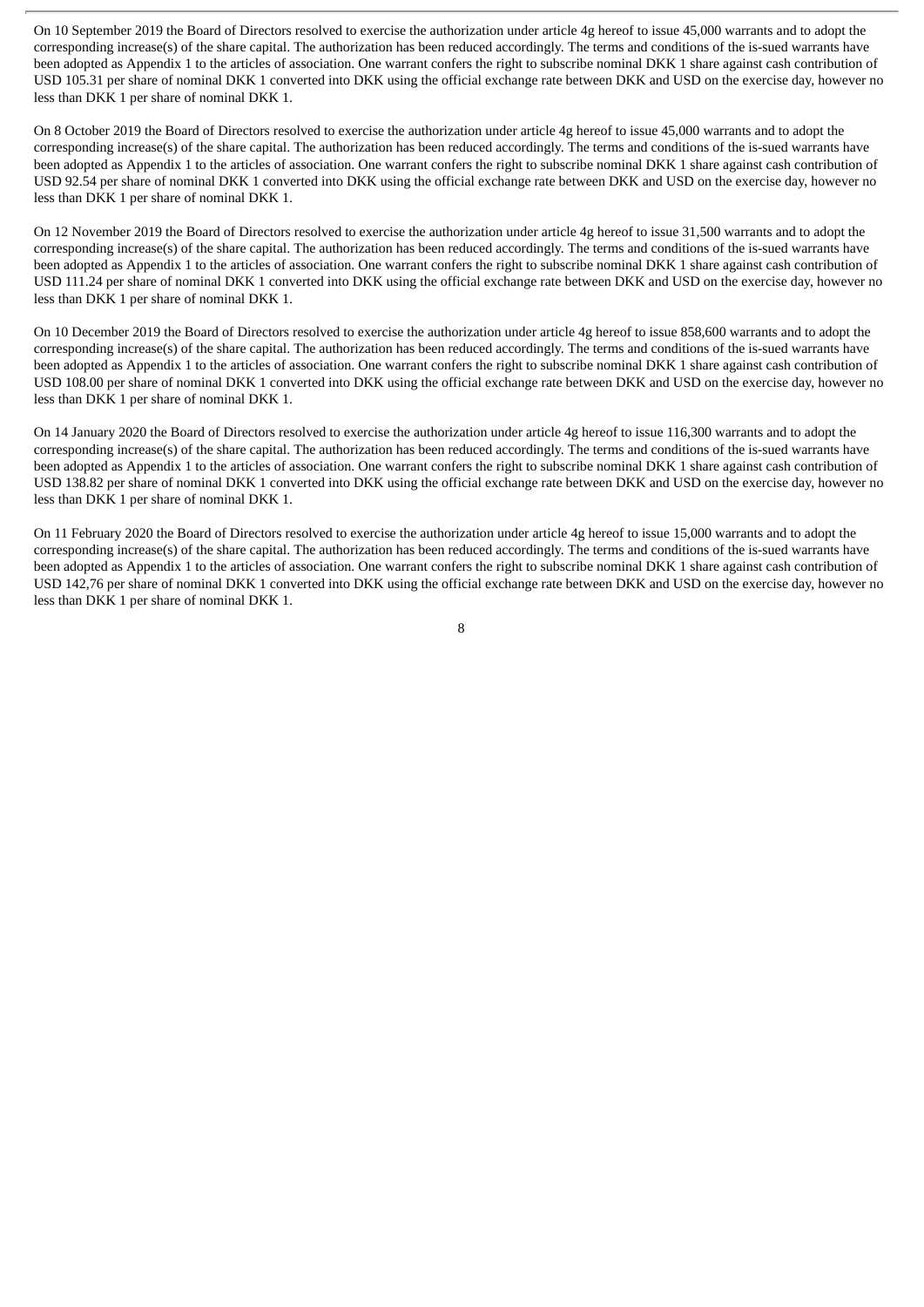On 10 March 2020 the Board of Directors resolved to exercise the authorization under article 4g hereof to issue 58,900 warrants and to adopt the corresponding increase(s) of the share capital. The authorization has been reduced accordingly. The terms and conditions of the issued warrants have been adopted as Appendix 1 to the articles of association. One warrant confers the right to subscribe nominal DKK 1 share against cash contribution of USD 127.61 per share of nominal DKK 1 converted into DKK using the official exchange rate between DKK and USD on the exercise day, however no less than DKK 1 per share of nominal DKK 1.

On 12 May 2020 the Board of Directors resolved to exercise the authorization under article 4g hereof to issue 58,300 warrants and to adopt the corresponding increase(s) of the share capital. The authorization has been reduced accordingly. The terms and conditions of the issued warrants have been adopted as Appendix 1 to the articles of association. One warrant confers the right to subscribe nominal DKK 1 share against cash contribution of USD 137.78 per share of nominal DKK 1 converted into DKK using the official exchange rate between DKK and USD on the exercise day, however no less than DKK 1 per share of nominal DKK 1.

This authorisation to issue warrants shall be considered as fully exhausted with the consequence that the Board of Directors cannot issue any new warrants per section 4g with effect from 29 May 2020. For clarity, any warrants issued per this section 4g shall remain in full force and effect as per the terms determined by the Board of Directors in connection with such grant of warrants.

#### **Article 4h**

The Board of Directors is authorized, in accordance with the Danish Companies Act, Section 169, cf. Section 155, Subsection 2, during the period until 28 May 2025 on one or more occasions to issue warrants to members of the Board of Directors, Executive Management and employees, advisors and consultants of the Company or its subsidiaries entitling the holder to subscribe shares for a total of up to nominal value of DKK 2,000,000 without pre-emptive rights for the Company's shareholders. The exercise price for the warrants shall be determined by the Board of Directors in consultation with the Company's advisors and shall equal at least to the market price of the shares at the time of issuance. The Board of Directors shall determine the terms for the warrants issued and the distribution hereof.

At the same time, the Board of Directors is authorized in the period until 28 May 2025, on one or more occasions to increase the Company's share capital by up to a total nominal value of DKK 2,000,000 without pre-emptive rights for the existing shareholders by cash payment in order to implement the capital increase related to exercise of the warrants. In accordance with this clause the Board of Directors may increase the share capital with a minimum nominal value of DKK 1 and a maximum nominal value of DKK 2,000,000. The board is authorized to cause such shares to be deposited with a depositary bank and the simultaneous issuance of American Depositary Shares.

The new shares issued based on exercise of warrants shall be non-negotiable instruments issued in the name of the holder and registered in the name of the holder in the company's shareholder register. The new shares shall not have any restrictions as to their transferability and no shareholder shall be obliged to have the shares redeemed fully or partly. The shares shall be with the same rights as the existing share capital. The new shares shall give rights to dividends and other rights in the Company from the time which is determined by the Board of Directors in connection with the decision to increase the share capital.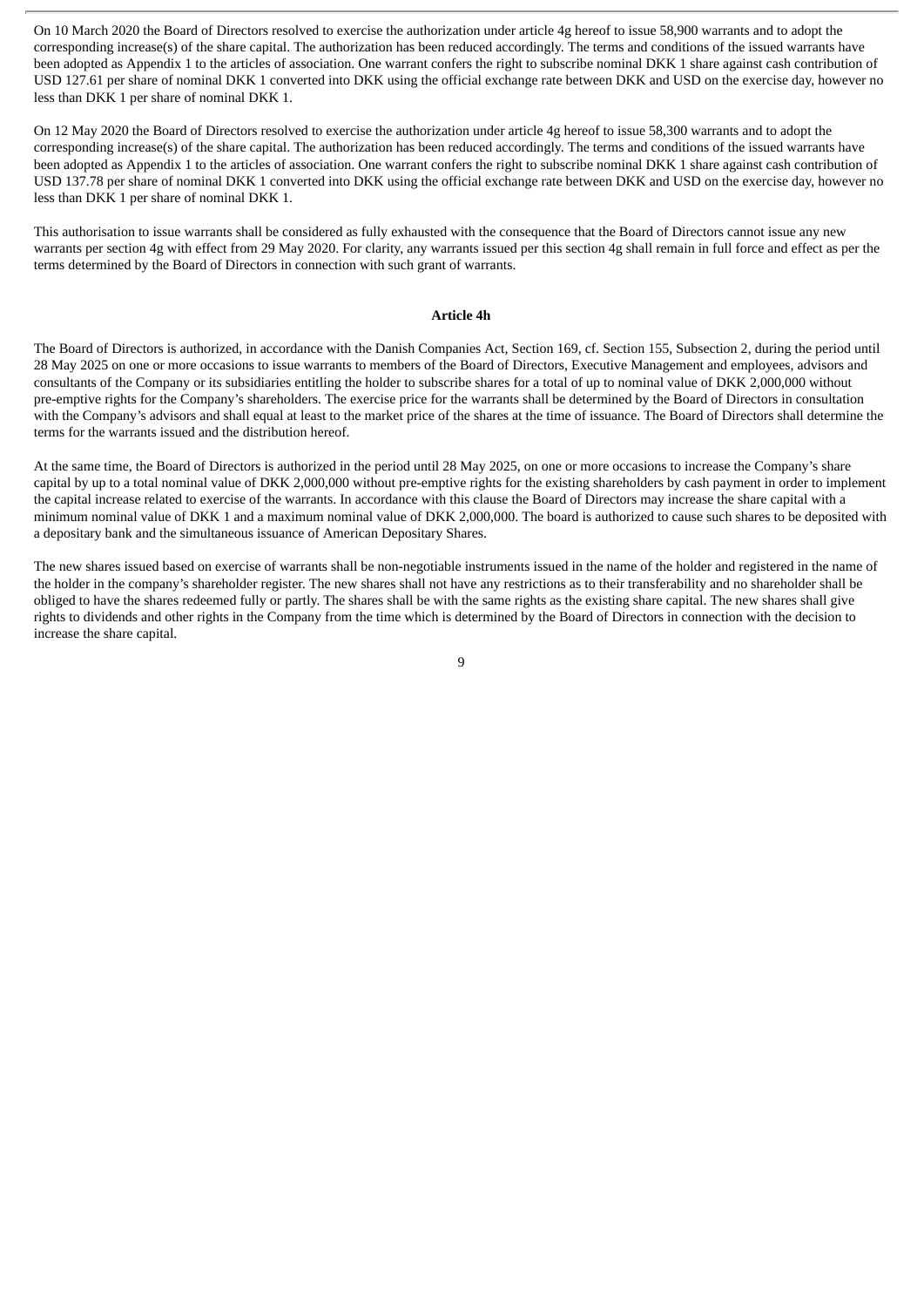On 9 June 2020 the Board of Directors resolved to exercise the authorization under article 4h hereof to issue 155,100 warrants and to adopt the corresponding increase(s) of the share capital. The authorization has been reduced accordingly. The terms and conditions of the issued warrants have been adopted as Appendix 1 to the articles of association. One warrant confers the right to subscribe nominal DKK 1 share against cash contribution of USD 141.64 per share of nominal DKK 1 converted into DKK using the official exchange rate between DKK and USD on the exercise day, however no less than DKK 1 per share of nominal DKK 1.

On 14 July 2020 the Board of Directors resolved to exercise the authorization under article 4h hereof to issue 20,700 warrants and to adopt the corresponding increase(s) of the share capital. The authorization has been reduced accordingly. The terms and conditions of the issued warrants have been adopted as Appendix 1 to the articles of association. One warrant confers the right to subscribe nominal DKK 1 share against cash contribution of USD 137.84 per share of nominal DKK 1 converted into DKK using the official exchange rate between DKK and USD on the exercise day, however no less than DKK 1 per share of nominal DKK 1.

On 11 August 2020 the Board of Directors resolved to exercise the authorization under article 4h hereof to issue 30,900 warrants and to adopt the corresponding increase(s) of the share capital. The authorization has been reduced accordingly. The terms and conditions of the issued warrants have been adopted as Appendix 1 to the articles of association. One warrant confers the right to subscribe nominal DKK 1 share against cash contribution of USD 140.49 per share of nominal DKK 1 converted into DKK using the official exchange rate between DKK and USD on the exercise day, however no less than DKK 1 per share of nominal DKK 1.

On 8 September 2020 the Board of Directors resolved to exercise the authorization under article 4h hereof to issue 30,600 warrants and to adopt the corresponding increase(s) of the share capital. The authorization has been reduced accordingly. The terms and conditions of the issued warrants have been adopted as Appendix 1 to the articles of association. One warrant confers the right to subscribe nominal DKK 1 share against cash contribution of USD 143.13 per share of nominal DKK 1 converted into DKK using the official exchange rate between DKK and USD on the exercise day, however no less than DKK 1 per share of nominal DKK 1.

On 13 October 2020 the Board of Directors resolved to exercise the authorization under article 4h hereof to issue 15,000 warrants and to adopt the corresponding increase(s) of the share capital. The authorization has been reduced accordingly. The terms and conditions of the issued warrants have been adopted as Appendix 1 to the articles of association. One warrant confers the right to subscribe nominal DKK 1 share against cash contribution of USD 160.00 per share of nominal DKK 1 converted into DKK using the official exchange rate between DKK and USD on the exercise day, however no less than DKK 1 per share of nominal DKK 1.

On 10 November 2020 the Board of Directors resolved to exercise the authorization under article 4h hereof to issue 90,700 warrants and to adopt the corresponding increase(s) of the share capital. The authorization has been reduced accordingly. The terms and conditions of the issued warrants have been adopted as Appendix 1 to the articles of association. One warrant confers the right to subscribe nominal DKK 1 share against cash contribution of USD 161.58 per share of nominal DKK 1 converted into DKK using the official exchange rate between DKK and USD on the exercise day, however no less than DKK 1 per share of nominal DKK 1.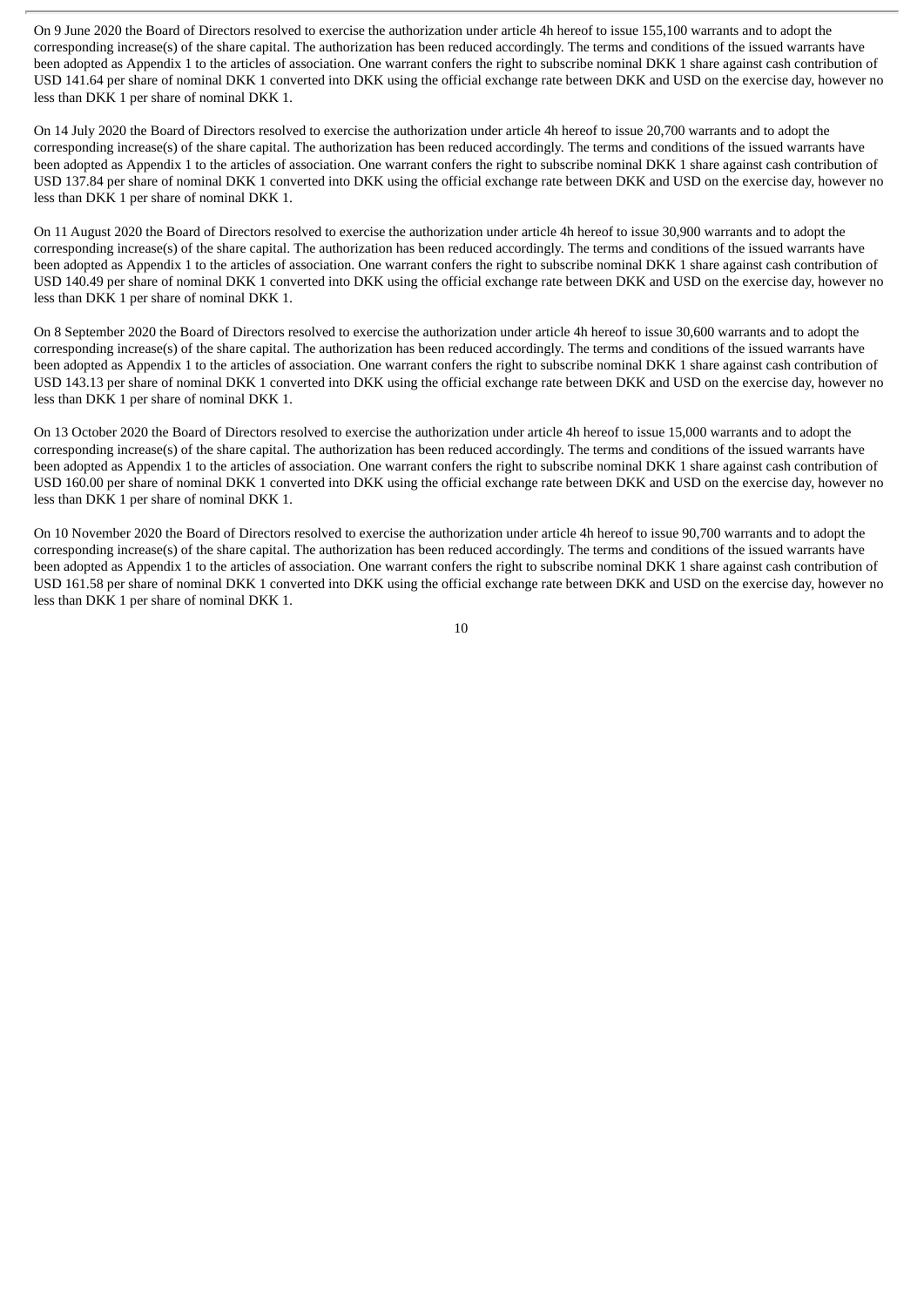On 8 December 2020 the Board of Directors resolved to exercise the authorization under article 4h hereof to issue 29,100 warrants and to adopt the corresponding increase(s) of the share capital. The authorization has been reduced accordingly. The terms and conditions of the issued warrants have been adopted as Appendix 1 to the articles of association. One warrant confers the right to subscribe nominal DKK 1 share against cash contribution of USD 174.89 per share of nominal DKK 1 converted into DKK using the official exchange rate between DKK and USD on the exercise day, however no less than DKK 1 per share of nominal DKK 1.

On 10 December 2020 the Board of Directors resolved to exercise the authorization under article 4h hereof to issue 865,331 warrants and to adopt the corresponding increase(s) of the share capital. The authorization has been reduced accordingly. The terms and conditions of the issued warrants have been adopted as Appendix 1 to the articles of association. One warrant confers the right to subscribe nominal DKK 1 share against cash contribution of USD 176.28 per share of nominal DKK 1 converted into DKK using the official exchange rate between DKK and USD on the exercise day, however no less than DKK 1 per share of nominal DKK 1.

On 12 January 2021 the Board of Directors resolved to exercise the authorization under article 4h hereof to issue 31,910 warrants and to adopt the corresponding increase(s) of the share capital. The authorization has been reduced accordingly. The terms and conditions of the issued warrants have been adopted as Appendix 1 to the articles of association. One warrant confers the right to subscribe nominal DKK 1 share against cash contribution of USD 173.21 per share of nominal DKK 1 converted into DKK using the official exchange rate between DKK and USD on the exercise day, however no less than DKK 1 per share of nominal DKK 1.

On 9 February 2021 the Board of Directors resolved to exercise the authorization under article 4h hereof to issue 29,700 warrants and to adopt the corresponding increase(s) of the share capital. The authorization has been reduced accordingly. The terms and conditions of the issued warrants have been adopted as Appendix 1 to the articles of association. One warrant confers the right to subscribe nominal DKK 1 share against cash contribution of USD 154.08 per share of nominal DKK 1 converted into DKK using the official exchange rate between DKK and USD on the exercise day, however no less than DKK 1 per share of nominal DKK 1.

On 9 March 2021 the Board of Directors resolved to exercise the authorization under article 4h hereof to issue 18,450 warrants and to adopt the corresponding increase(s) of the share capital. The authorization has been reduced accordingly. The terms and conditions of the issued warrants have been adopted as Appendix 1 to the articles of association. One warrant confers the right to subscribe nominal DKK 1 share against cash contribution of USD 145.07 per share of nominal DKK 1 converted into DKK using the official exchange rate between DKK and USD on the exercise day, however no less than DKK 1 per share of nominal DKK 1.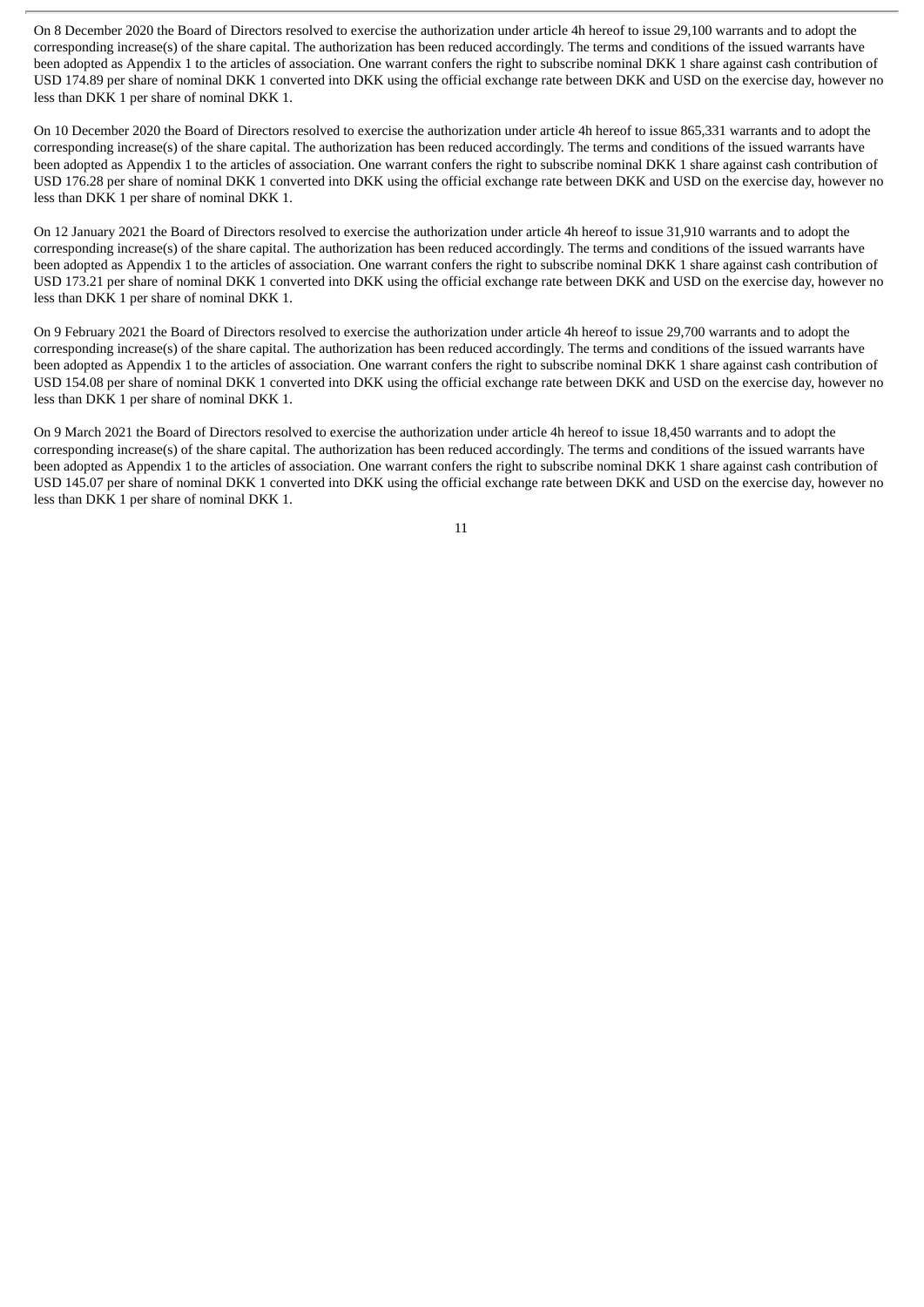On 13 April 2021 the Board of Directors resolved to exercise the authorization under article 4h hereof to issue 22,480 warrants and to adopt the corresponding increase(s) of the share capital. The authorization has been reduced accordingly. The terms and conditions of the issued warrants have been adopted as Appendix 1 to the articles of association. One warrant confers the right to subscribe nominal DKK 1 share against cash contribution of USD 124.81 per share of nominal DKK 1 converted into DKK using the official exchange rate between DKK and USD on the exercise day, however no less than DKK 1 per share of nominal DKK 1.

On 11 May 2021 the Board of Directors resolved to exercise the authorization under article 4h hereof to issue 41,620 warrants and to adopt the corresponding increase(s) of the share capital. The authorization has been reduced accordingly. The terms and conditions of the issued warrants have been adopted as Appendix 1 to the articles of association. One warrant confers the right to subscribe nominal DKK 1 share against cash contribution of USD 133.64 per share of nominal DKK 1 converted into DKK using the official exchange rate between DKK and USD on the exercise day, however no less than DKK 1 per share of nominal DKK 1.

On 9 December 2021 the board of directors resolved to exercise the authorization under article 4h hereof to issue 12,212 warrants and to adopt the corresponding increase(s) of the share capital. The authorization has been reduced accordingly. The terms and conditions of the issued warrants have been adopted as Appendix 1a to the articles of association. Each warrant confers the right to subscribe nominal DKK 1 share against cash contribution of USD 139.65 per share of nominal DKK 1 converted into DKK using the official exchange rate between DKK and USD on the exercise day, however no less than DKK 1 per share of nominal DKK 1.

On 14 December 2021 the board of directors resolved to exercise the authorization under article 4h hereof to issue 9,160 warrants and to adopt the corresponding increase(s) of the share capital. The authorization has been reduced accordingly. The terms and conditions of the issued warrants have been adopted as Appendix 1a to the articles of association. Each warrant confers the right to subscribe nominal DKK 1 share against cash contribution of USD 136.64 per share of nominal DKK 1 converted into DKK using the official exchange rate between DKK and USD on the exercise day, however no less than DKK 1 per share of nominal DKK 1.

#### **Article 4i**

The Board of Directors is authorized, in accordance with the Danish Companies Act, Section 169, cf. Section 155, Subsection 2, during the period until 27 May 2026 on one or more occasions to issue warrants to members of the Executive Management and employees, advisors and consultants of the Company or its subsidiaries entitling the holder to subscribe shares for a total of up to nominal value of DKK 2,000,000 without pre-emptive rights for the Company's shareholders. The exercise price for the warrants shall be determined by the Board of Directors in consultation with the Company's advisors and shall at least be equal to the market price of the shares at the time of issuance. The Board of Directors shall determine the terms for the warrants issued and the distribution hereof.

At the same time, the Board of Directors is authorized in the period until 27 May 2026, on one or more occasions to increase the Company's share capital by up to a total nominal value of DKK 2,000,000 without pre-emptive rights for the existing shareholders by cash payment in order to implement the capital increase related to exercise of the warrants. In accordance with this clause the Board of Directors may increase the share capital with a minimum nominal value of DKK 1 and a maximum nominal value of DKK 2,000,000. The board is authorized to cause such shares to be deposited with a depositary bank and the simultaneous issuance of American Depositary Shares.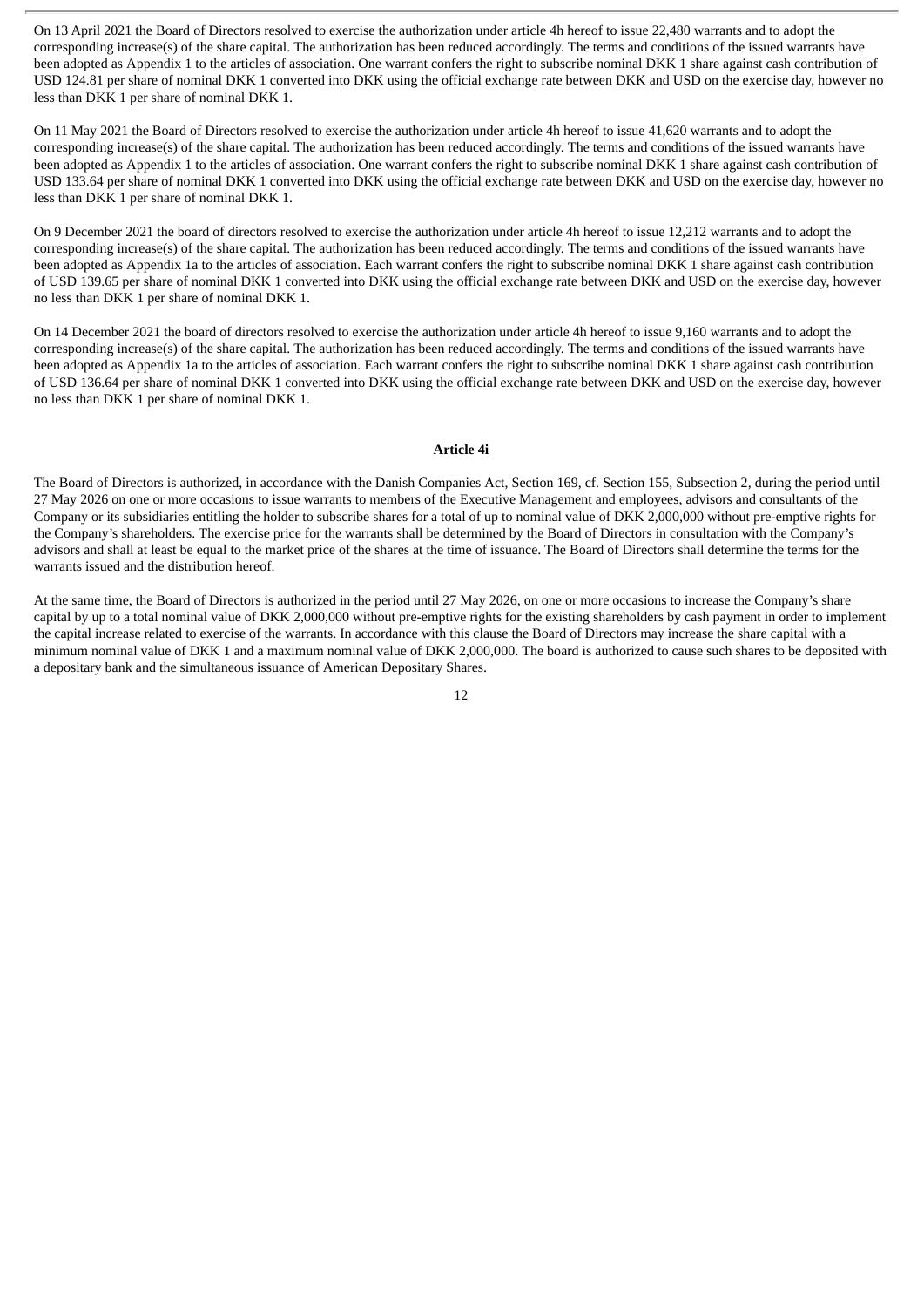The new shares issued based on exercise of warrants shall be non-negotiable instruments issued in the name of the holder and registered in the name of the holder in the Company's register of shareholders. The new shares shall not have any restrictions as to their transferability and no shareholder shall be obliged to have the shares redeemed fully or partly. The shares shall be with the same rights as the existing share capital. The new shares shall give rights to dividends and other rights in the Company from the time which is determined by the Board of Directors in connection with the decision to increase the share capital.

On 8 June 2021 the Board of Directors resolved to exercise the authorization under article 4i hereof to issue 14,430 warrants and to adopt the corresponding increase(s) of the share capital. The authorization has been reduced accordingly. The terms and conditions of the issued warrants have been adopted as Appendix 1 to the articles of association. One warrant confers the right to subscribe nominal DKK 1 share against cash contribution of USD 130.83 per share of nominal DKK 1 converted into DKK using the official exchange rate between DKK and USD on the exercise day, however no less than DKK 1 per share of nominal DKK 1.

On 13 July 2021 the Board of Directors resolved to exercise the authorization under article 4i hereof to issue 107,935 warrants and to adopt the corresponding increase(s) of the share capital. The authorization has been reduced accordingly. The terms and conditions of the issued warrants have been adopted as Appendix 1 to the articles of association. One warrant confers the right to subscribe nominal DKK 1 share against cash contribution of USD 124.52 per share of nominal DKK 1 converted into DKK using the official exchange rate between DKK and USD on the exercise day, however no less than DKK 1 per share of nominal DKK 1.

On 10 August 2021 the Board of Directors resolved to exercise the authorization under article 4i hereof to issue 14,230 warrants and to adopt the corresponding increase(s) of the share capital. The authorization has been reduced accordingly. The terms and conditions of the issued warrants have been adopted as Appendix 1 to the articles of association. One warrant confers the right to subscribe nominal DKK 1 share against cash contribution of USD 125.25 per share of nominal DKK 1 converted into DKK using the official exchange rate between DKK and USD on the exercise day, however no less than DKK 1 per share of nominal DKK 1.

On 14 September 2021 the Board of Directors resolved to exercise the authorization under article 4i hereof to issue 28,670 warrants and to adopt the corresponding increase(s) of the share capital. The authorization has been reduced accordingly. The terms and conditions of the issued warrants have been adopted as Appendix 1 to the articles of association. One warrant confers the right to subscribe nominal DKK 1 share against cash contribution of USD 153.54 per share of nominal DKK 1 converted into DKK using the official exchange rate between DKK and USD on the exercise day, however no less than DKK 1 per share of nominal DKK 1.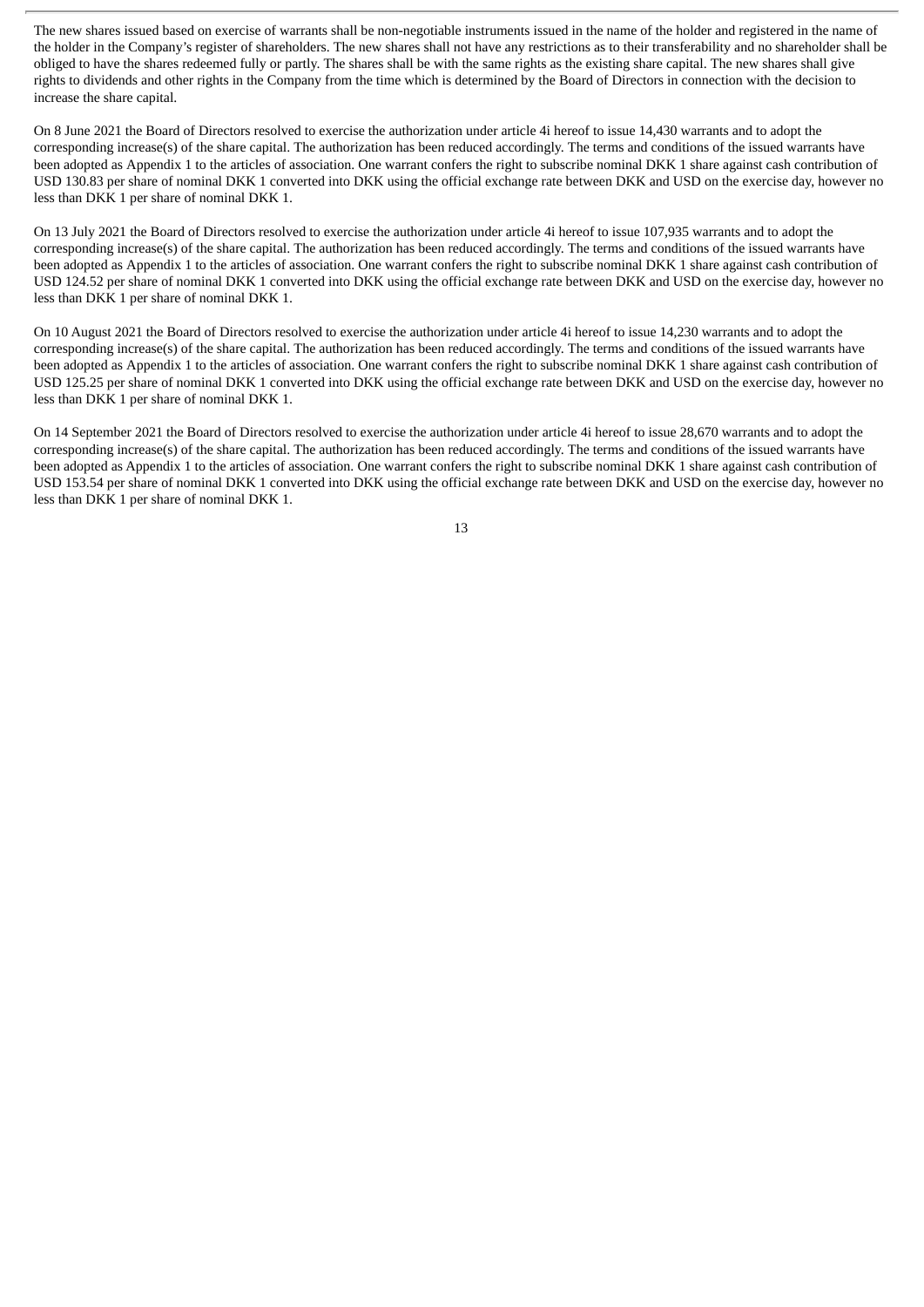On 12 October 2021 the Board of Directors resolved to exercise the authorization under article 4i hereof to issue 15,880 warrants and to adopt the corresponding increase(s) of the share capital. The authorization has been reduced accordingly. The terms and conditions of the issued warrants have been adopted as Appendix 1 to the articles of association. One warrant confers the right to subscribe nominal DKK 1 share against cash contribution of USD 168.74 per share of nominal DKK 1 converted into DKK using the official exchange rate between DKK and USD on the exercise day, however no less than DKK 1 per share of nominal DKK 1.

On 9 November 2021 the Board of Directors resolved to exercise the authorization under article 4i hereof to issue 14,220 warrants and to adopt the corresponding increase(s) of the share capital. The authorization has been reduced accordingly. The terms and conditions of the issued warrants have been adopted as Appendix 1 to the articles of association. One warrant confers the right to subscribe nominal DKK 1 share against cash contribution of USD 158.75 per share of nominal DKK 1 converted into DKK using the official exchange rate between DKK and USD on the exercise day, however no less than DKK 1 per share of nominal DKK 1.

On 9 December 2021 the board of directors resolved to exercise the authorization under article 4i hereof to issue 1,065,314 warrants and to adopt the corresponding increase(s) of the share capital. The authorization has been reduced accordingly. The terms and conditions of the issued warrants have been adopted as Appendix 1a to the articles of association. Each warrant confers the right to subscribe nominal DKK 1 share against cash contribution of USD 139.65 per share of nominal DKK 1 converted into DKK using the official exchange rate between DKK and USD on the exercise day, however no less than DKK 1 per share of nominal DKK 1.

On 14 December 2021 the board of directors resolved to exercise the authorization under article 4i hereof to issue 19.770 warrants and to adopt the corresponding increase(s) of the share capital. The authorization has been reduced accordingly. The terms and conditions of the issued warrants have been adopted as Appendix 1a to the articles of association. Each warrant confers the right to subscribe nominal DKK 1 share against cash contribution of USD 136.64 per share of nominal DKK 1 converted into DKK using the official exchange rate between DKK and USD on the exercise day, however no less than DKK 1 per share of nominal DKK 1.

On 11 January 2022 the board of directors resolved to exercise the authorization under article 4i hereof to issue 22,860 warrants and to adopt the corresponding increase(s) of the share capital. The authorization has been reduced accordingly. The terms and conditions of the issued warrants have been adopted as Appendix 1a to the articles of association. Each warrant confers the right to subscribe nominal DKK 1 share against cash contribution of USD 118.88 per share of nominal DKK 1 converted into DKK using the official exchange rate between DKK and USD on the exercise day, however no less than DKK 1 per share of nominal DKK 1.

On 8 February 2022 the board of directors resolved to exercise the authorization under article 4i hereof to issue 17,740 warrants and to adopt the corresponding increase(s) of the share capital. The authorization has been reduced accordingly. The terms and conditions of the issued warrants have been adopted as Appendix 1a to the articles of association. Each warrant confers the right to subscribe nominal DKK 1 share against cash contribution of USD 123.44 per share of nominal DKK 1 converted into DKK using the official exchange rate between DKK and USD on the exercise day, however no less than DKK 1 per share of nominal DKK 1.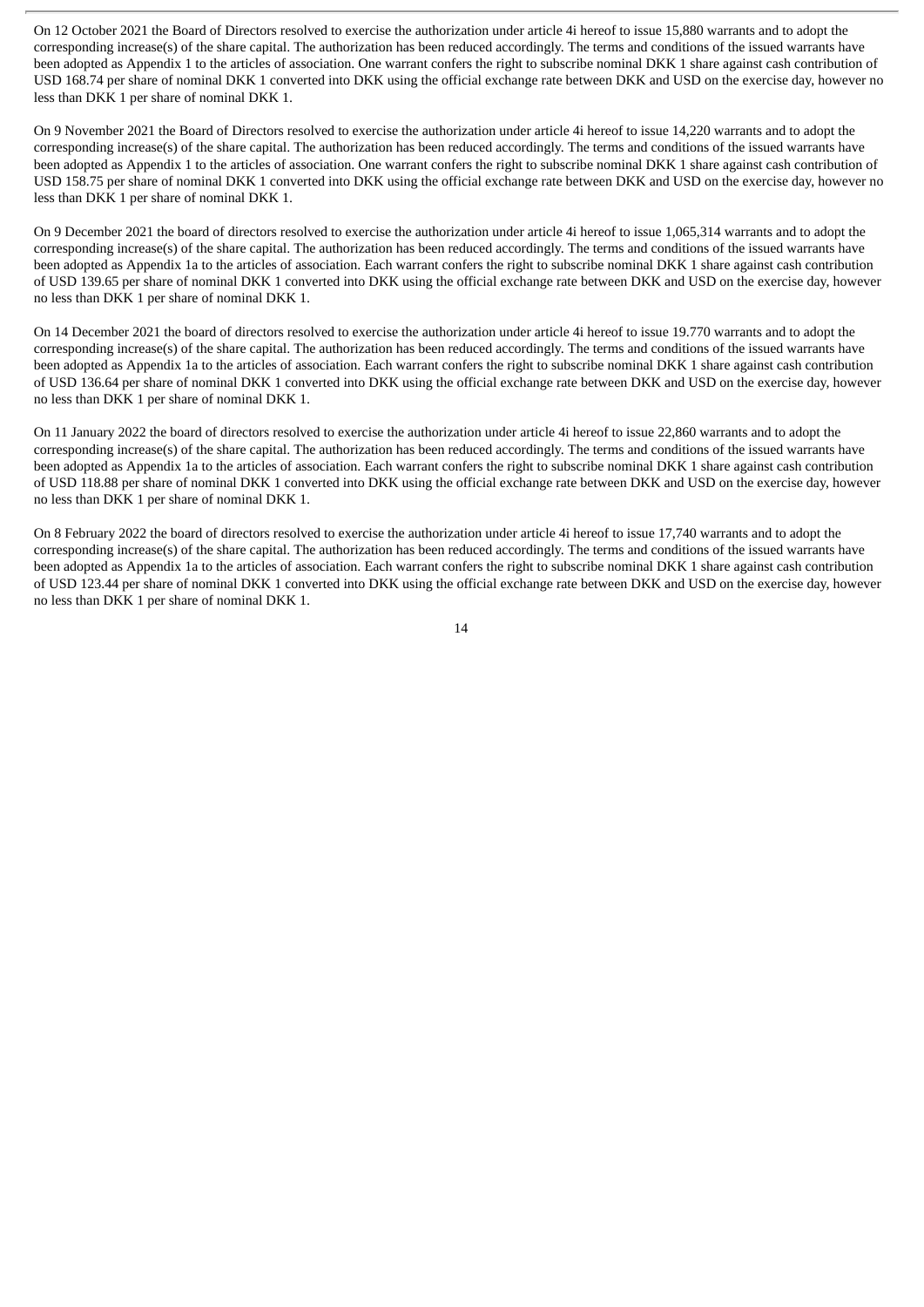On 8 March 2022 the board of directors resolved to exercise the authorization under article 4i hereof to issue 26,350 warrants and to adopt the corresponding increase(s) of the share capital. The authorization has been reduced accordingly. The terms and conditions of the issued warrants have been adopted as Appendix 1a to the articles of association. Each warrant confers the right to subscribe nominal DKK 1 share against cash contribution of USD 105.77 per share of nominal DKK 1 converted into DKK using the official exchange rate between DKK and USD on the exercise day, however no less than DKK 1 per share of nominal DKK 1.

On 12 April 2022 the board of directors resolved to exercise the authorization under article 4i hereof to issue 37,265 warrants and to adopt the corresponding increase(s) of the share capital. The authorization has been reduced accordingly. The terms and conditions of the issued warrants have been adopted as Appendix 1a to the articles of association. Each warrant confers the right to subscribe nominal DKK 1 share against cash contribution of USD 108.84 per share of nominal DKK 1 converted into DKK using the official exchange rate between DKK and USD on the exercise day, however no less than DKK 1 per share of nominal DKK 1.

On 10 May 2022 the board of directors resolved to exercise the authorization under article 4i hereof to issue 36,790 warrants and to adopt the corresponding increase(s) of the share capital. The authorization has been reduced accordingly. The terms and conditions of the issued warrants have been adopted as Appendix 1a to the articles of association. Each warrant confers the right to subscribe nominal DKK 1 share against cash contribution of USD 82.64 per share of nominal DKK 1 converted into DKK using the official exchange rate between DKK and USD on the exercise day, however no less than DKK 1 per share of nominal DKK 1.

#### **Article 5**

The company's shares shall be issued in the name of the holder and shall be registered in the name of the holder in the company's register of shareholders. No share certificates are issued.

The company's register of owners shall be kept and maintained by Computershare A/S (Company registration CVR no. 27088899).

The company's shares are non-negotiable instruments.

No shareholder shall be obligated to have his shares redeemed in whole or in part by the company or others.

# **Article 6**

The company's shareholders are entitled to vote their shares differently. Any shareholder shall be entitled to attend in person or be represented by proxy, and both the shareholder and the proxy holder may meet with an advisor. A shareholder may vote by proxy.

The shares can be cancelled out of court in conformity with the legislation applying to non-negotiable securities, in force at any time.

#### **General Meetings**

#### **Article 7**

General meetings of the company shall be held in Copenhagen municipality or in the Greater Copenhagen area. The language of the company group is English and general meetings are conducted in English.

General meetings shall be convened with a notice of a minimum 2 weeks and a maximum of 4 weeks by publication in the Danish Business Authority's computerised information system and on the company's website. A convening notice shall, furthermore, be forwarded in writing to all shareholders recorded in the register of owners who have requested such notification. The convening notice shall contain the agenda for the general meeting. If the agenda contains proposals, the adoption of which require a qualified majority, the convening notice shall contain a specification of such proposals and their material contents.

The annual general meeting shall be held within 5 months after the expiry of the accounting year.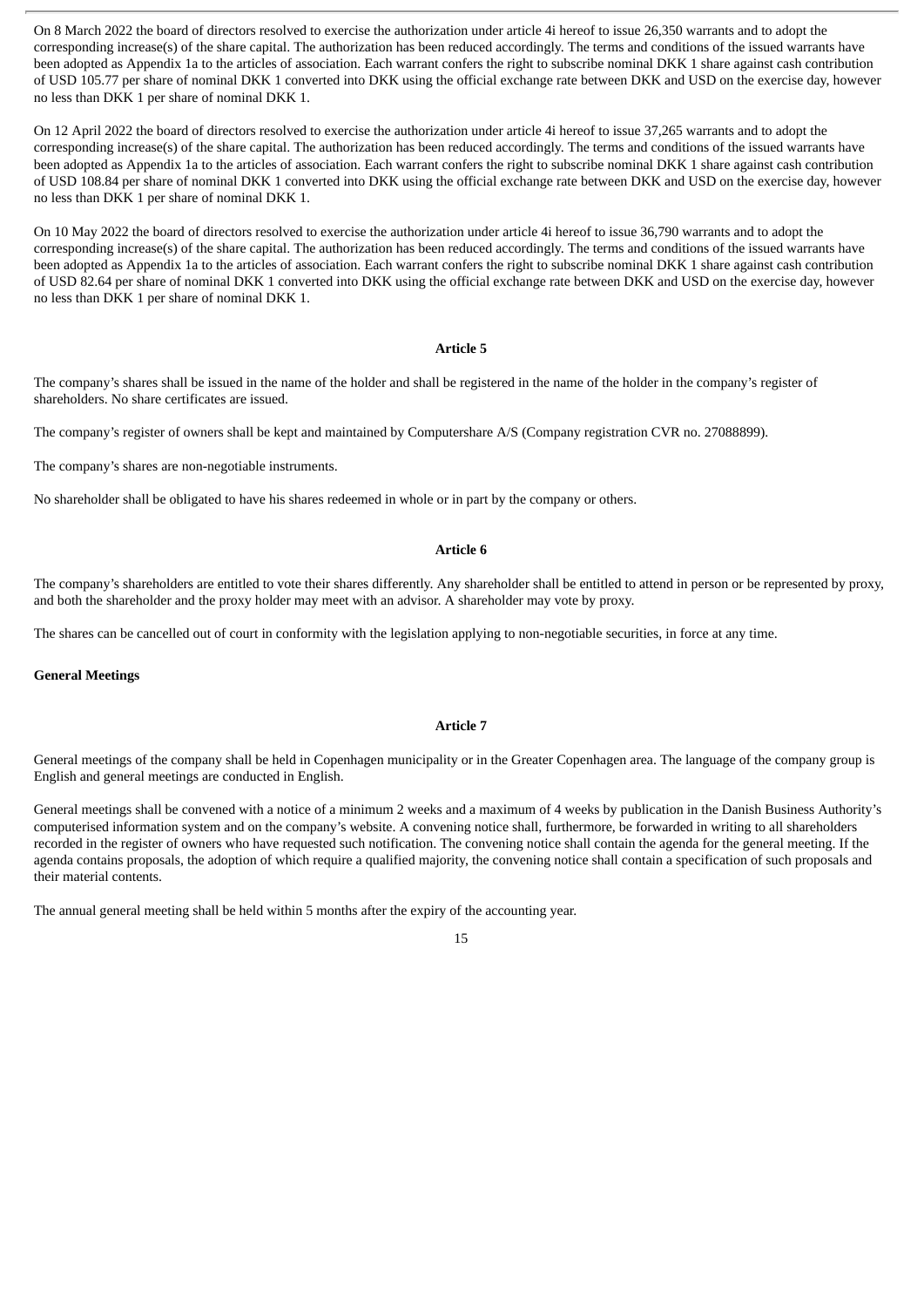Proposals from shareholders shall in order to be considered at the annual general meeting be filed in writing with the board of directors at the latest 6 weeks before the annual general meeting. If a motion is filed later than 6 weeks before the general meeting the board of directors decides whether the motion was filed in such timely fashion that the motion can be included on the agenda.

Extraordinary general meetings shall be held according to resolutions by the general meeting or the board of directors or upon written request to the board of directors from one of the elected auditors and if a request is presented by shareholders representing in aggregate at least 1/20 of the share capital. A request from shareholders representing at least 1/20 of the share capital shall specify the proposal to be considered by the general meeting. The general meeting shall in this case be convened within 2 weeks from the date the proposal has been presented to the board of directors.

The agenda and the complete proposals, and in for annual general meetings also the annual report, shall be made available for review by the company's shareholders at the latest two weeks prior to the general meeting.

#### **Article 8**

The agenda of the ordinary general meeting shall include:

- 1. The board of directors' report on the company's activities during the past year
- 2. Presentation of annual report with auditor's report for adoption
- 3. Resolution on application of profits or covering of losses as per the adopted annual report
- 4. Election of board members
- 5. Election of auditor
- 6. Any motions from the board of directors or shareholders
- 7. Miscellaneous

# **Article 9**

At general meetings, each share of DKK 1 shall carry one vote.

The matters discussed at general meetings shall be adopted by a simple majority of votes unless the law or the company's articles otherwise provide.

In case of equality of votes the motion shall be deemed annulled**.**

A shareholder's right to attend general meetings and to vote at general meetings is determined on the basis of the shares that the shareholder owns on the registration date. The registration date shall be one week before the general meeting is held. The shares which the individual shareholder owns are calculated on the registration date on the basis of the registration of ownership in the Register of Owners as well as notifications concerning ownership which the company has received with a view to update the ownership in the Register of Owners.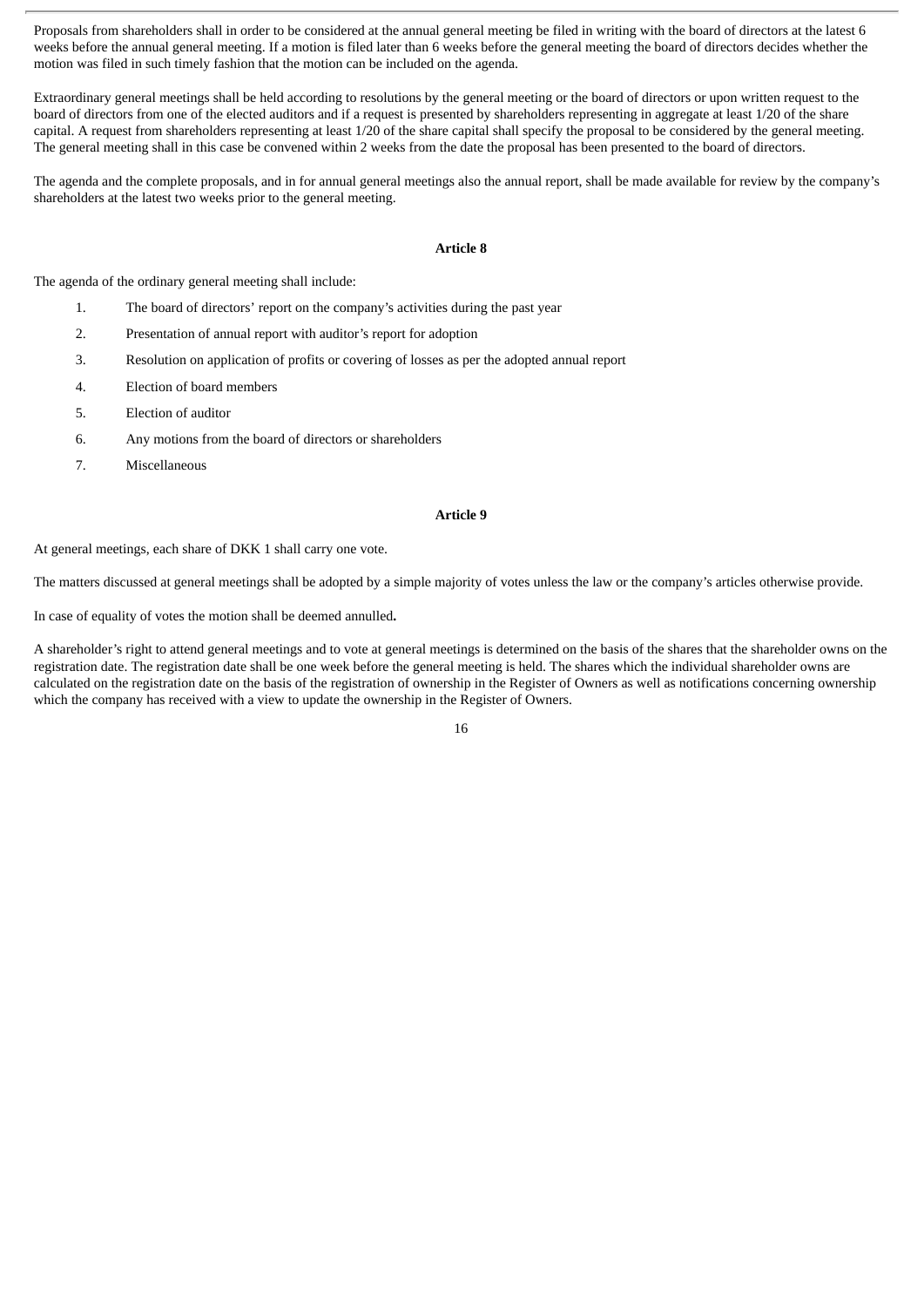In addition, any shareholder who is entitled to attend a general meeting and who wishes to attend must have requested an admission card from the Company no later than 3 days in advance of the General Meeting.

#### **Board of Directors:**

#### **Article 10**

The company shall be governed by the board of directors, consisting of no less than 3 and no more than 10 board members, elected by the shareholders in general meeting. The board of directors is elected for two years at a time.

The board of directors shall with respect to the duration of the term which they severally hold office be classified into two classes as nearly equal in number as possible. Such classes shall originally consist of one class of directors ("Class I") who shall be elected at the annual general meeting held in 2015 for a term expiring at the annual general meeting to be held 2017; and a second class of directors ("Class II") who shall be elected at the annual general meeting held in 2015 for a term expiring at the annual general meeting to be held in 2016. The shareholders shall increase or decrease the number of directors, in order to ensure that the two classes shall be as nearly equal in number as possible; provided, however, that no decrease shall have the effect of shortening the term of any other director. At each annual general meeting beginning in 2016, the successors of the class of directors whose term expires at that meeting shall be elected to hold office for a term expiring at the annual general meeting held in the second year following the year of their election.

Any board member shall retire from the board at the ordinary general meeting following immediately after his attaining the age of 75.

The board of directors shall elect their chairman from their own number.

The board of directors shall adopt its own Rules of Procedure and ensure that the company conducts its activities in conformity with the articles of association and the legislation in force at any time.

The chairman shall convene board meetings whenever he finds it necessary, or when any board member or member of management so requests.

### **Management:**

## **Article 11**

The board of directors shall employ a management consisting of 1-5 members to attend to the day-to-day management of the company, and the board shall determine the terms and conditions of the employment. The management shall perform their duties in accordance with the guidelines and directions issued by the board of directors.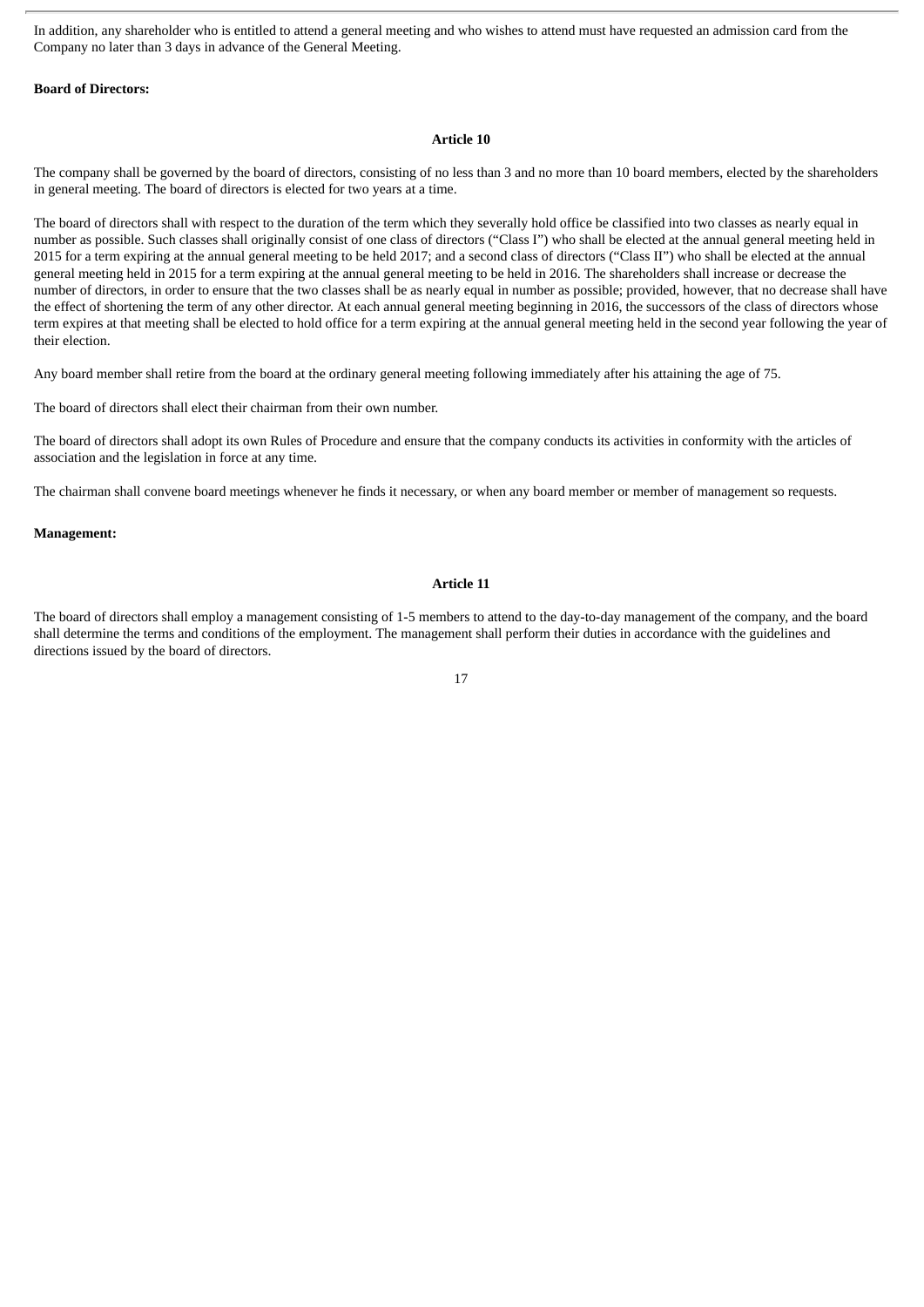# **Article 12**

The company shall be bound by the chairman of the board of directors and one member of management jointly or by 3 (three) members of the board of directors.

The board of directors may issue individual or joint powers of procuration.

**Audit:**

#### **Article 13**

One state-authorised public accountant, elected by the general meeting for one year at a time, shall audit the company's annual reports.

# **Accounting Year/Annual Report:**

#### **Article 14**

The company's accounting year shall be the calendar year.

The company's annual report shall present a true and fair view of the company's assets and liabilities, its financial position and results.

The company's annual report and interim reports shall be presented in English language.

# **Electronic Communication:**

# **Article 15**

The company may make use of electronic document exchange and electronic mail (electronic communication) in its communications with shareholders cf. section 92 of the Danish Companies Act. The company may at any time elect to communicate by ordinary mail but is not obligated to do so.

All announcements and documents that pursuant to the company's articles of association, the Danish Companies Act as well as stock exchange legislation and regulations must be exchanged between the company and the shareholders, including, by example, notices to convene annual or extraordinary general meetings along with agendas and full wordings of proposed resolutions, proxies, interim reports, annual reports, stock exchange announcements, financial calendar and prospectuses, as well as general information from the company to the shareholders may be sent as an attached file by e-mail or by including in an e-mail exact information as to where the document may be downloaded (a link).

The company shall request its name-registered shareholders to forward an electronic address which may be used for electronic notices. It is the responsibility of the individual shareholder to ensure that the company is informed of the correct address.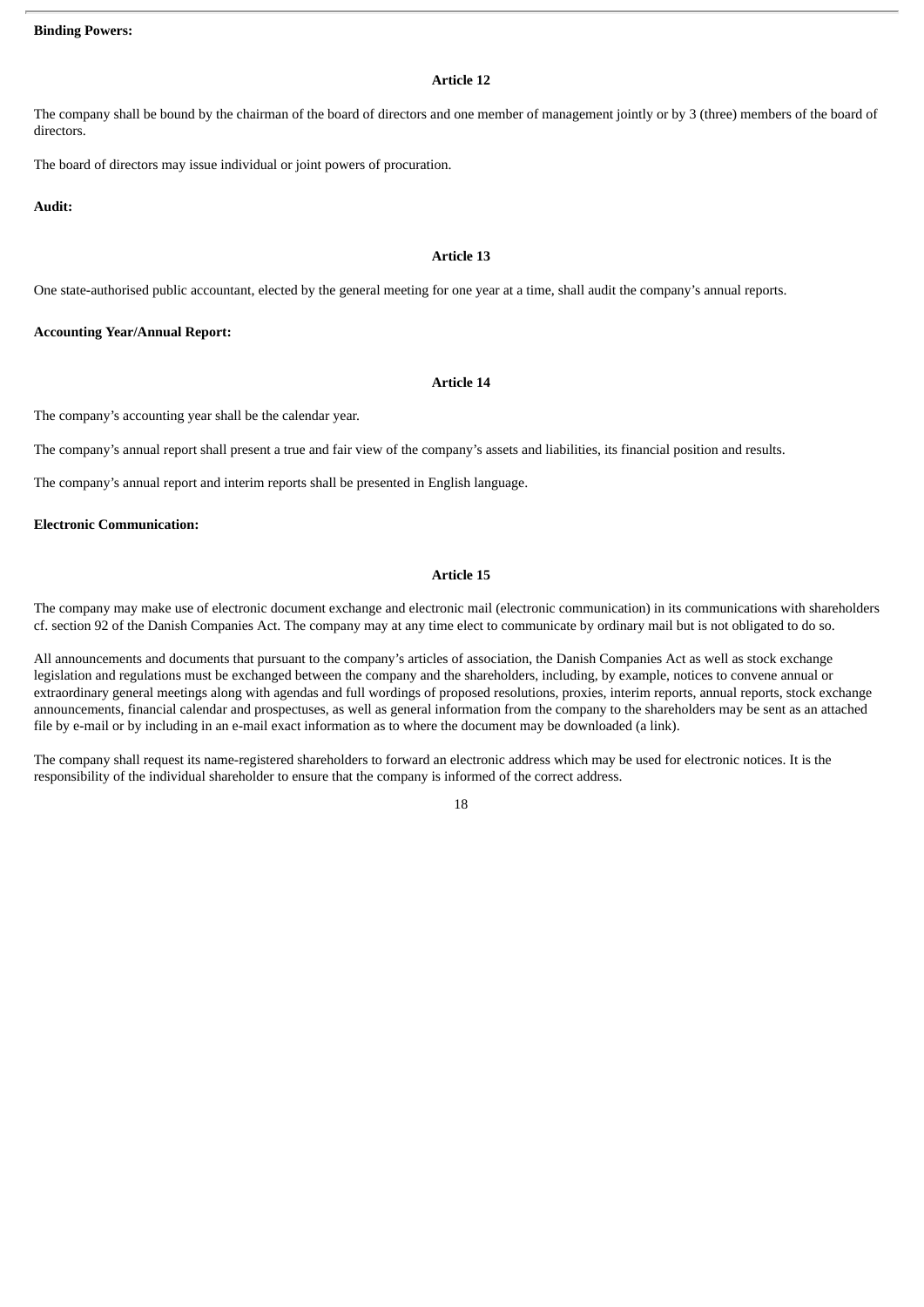Information about system requirements and about the procedure for electronic communications can be found on the company's website www.ascendispharma.com.

—-oo0oo—-

*Most recently updated as per 30 May 2022*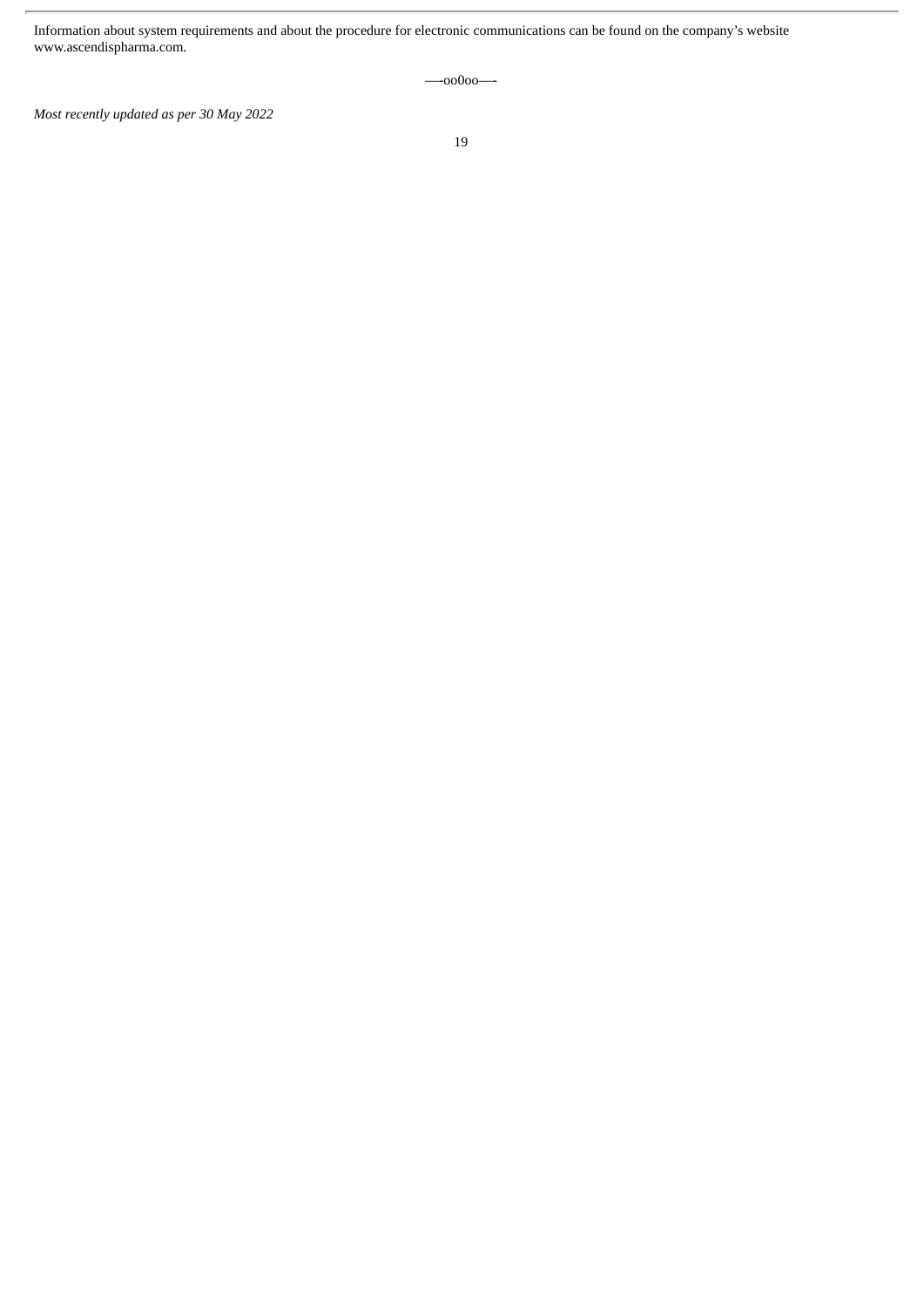Pursuant to authorisation in the articles of association for Ascendis Pharma A/S, the Board of Directors has resolved that the following terms and conditions shall apply to options, also referred to as warrants which are granted to employees, consultants and board members according to the authorisation:

# **1. GENERAL**

- 1.1 Ascendis Pharma A/S (hereinafter "Ascendis Pharma") has decided to introduce an incentive scheme for employees, consultants and board members of Ascendis Pharma and its subsidiaries (hereinafter collectively referred to as "Owners"). The scheme is based on issuance of options, also called warrants (hereinafter only referred to as "warrants"), which are not subject to payment. Where below in clause 3 and 4 terms for vesting and exercise of warrants are described as being dependent upon employment or service with Ascendis Pharma, this shall be understood as a reference to the relevant subsidiary by which the Owner is employed or provides services to.
- 1.2 A warrant is a right, but not an obligation, during fixed periods (exercise periods) to subscribe for new ordinary shares in Ascendis Pharma at a price fixed in advance (the exercise price). The exercise price, determined by the Board of Directors at the time of issue shall correspond to the closing price of Ascendis Pharma's American Depositary Shares (hereafter "ADS") as quoted on NASDAQ on the day of issuance by the Board of Directors. Each warrant carries the right to subscribe for nominal DKK 1 ordinary share in Ascendis Pharma at the exercise price determined by the Board of Directors at the date of issuance. So long as Ascendis Pharma's ADSs are quoted on NASDAQ, the Ordinary Shares received upon subscription through exercise of warrants may generally be deposited with the custodian of the depositary for the Company's ADSs in exchange for ADSs representing the Ordinary Shares deposited, subject to certain conditions and limitations.
- 1.3 Warrants will be offered to employees, consultants and board members of Ascendis Pharma and in its subsidiaries at the discretion of the Board of Directors after suggestion from the management and the Remuneration Committee of Ascendis Pharma. The number of warrants offered to each Owner shall be based on an individual evaluation of the Owner's duties.

Warrants are not granted due to work already performed by the Owners, but are granted in order to motivate the Owners, as described below, during the years following the date of issue of warrants. Thus, the warrants are issued and granted in order to increase and motivate the Owners' focus on a positive development of the market price of the ordinary shares of Ascendis Pharma and to motivate the Owners to work for a future value increase in Ascendis Pharma and its subsidiaries.

#### **2. GRANT OF WARRANTS**

2.1 Owners who wish to receive the offered warrants shall sign a warrant certificate with this Appendix 1 attached.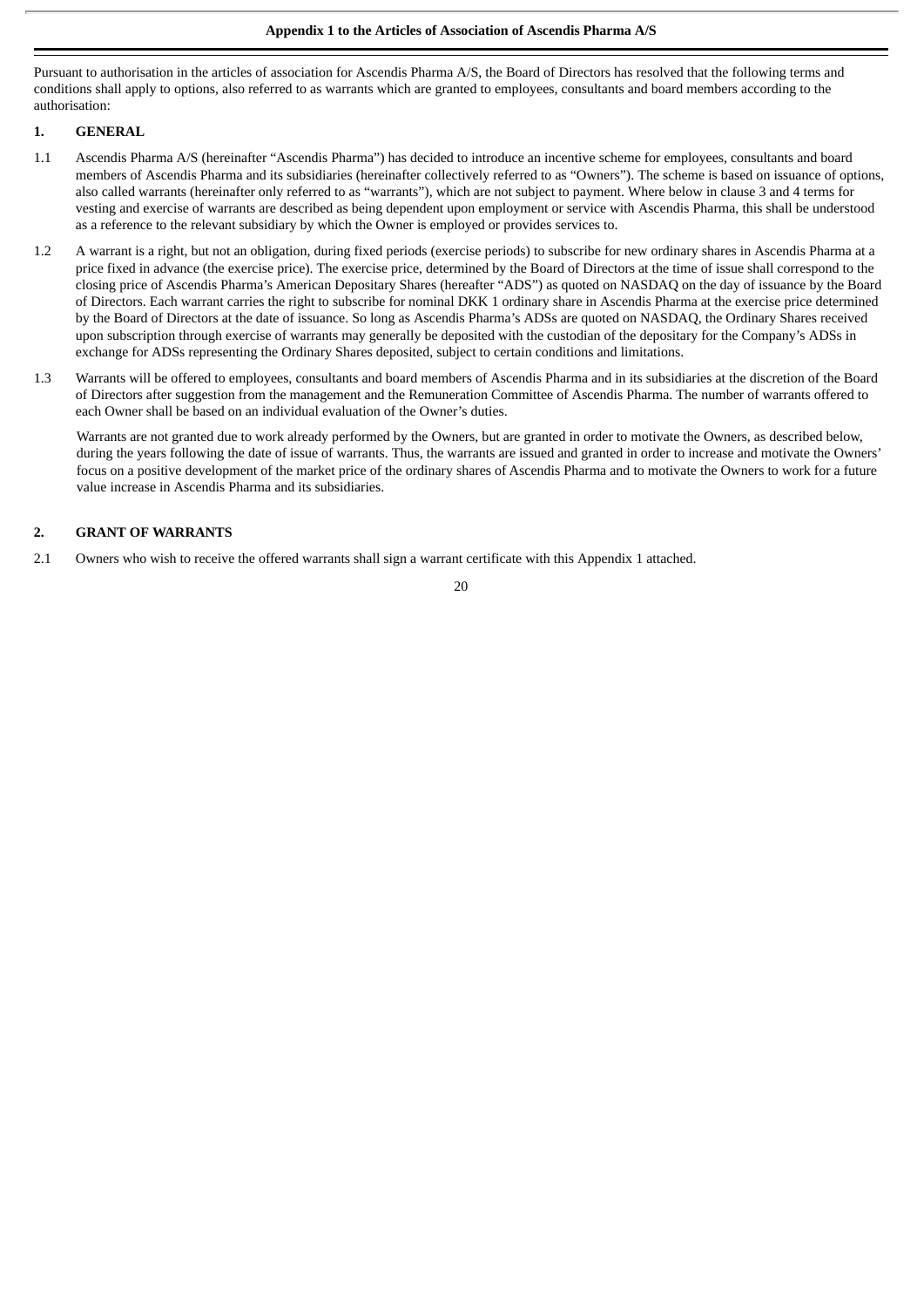2.2 Warrants are issued and granted to the Owner free of charge.

#### **3. VESTING**

- 3.1 In relation to employees and consultants, the Owner earns the right to keep and exercise the warrants (i.e., such warrants shall vest) with respect to 1/48th of the ordinary shares covered by the warrants on each monthly anniversary of the date of grant of the warrants covered by this Appendix 1, subject to clause 3.3 below. In relation to board members, the Owner earns the right to keep and exercise the warrants with respect to 1/48<sup>th</sup> of the ordinary shares covered by the warrants on each monthly anniversary of the date of the initial grant after joining the Board of Directors and with respect to 1/24<sup>th</sup> of the ordinary shares covered by the warrants on each monthly anniversary of the date of grant for any subsequent grant of warrants.
- 3.2 If the stipulated fraction vesting on a given vesting date does not amount to a whole number of warrants, the number shall be rounded down to the nearest whole number.
- 3.3 Warrants shall only vest to the extent the Owner is employed by Ascendis Pharma, cf. however clause 3.4 to 3.9 below.
- 3.4 In the event that the Owner terminates the employment contract and the termination is not a result of breach of the employment terms by Ascendis Pharma, or in the event that Ascendis Pharma terminates the employment contract and the Owner has given Ascendis Pharma good reason<sup>\*</sup> to do so (provided that, in the case that the Owner is covered by the Danish Act No. 309 of May 5<sup>th</sup>, 2004 regarding the use of stock options etc. in employment relationships, Ascendis Pharma shall only be deemed to have terminated the Owner's employment with good reason to the extent the termination is made due to the Owner's breach of his/her employment relationship), then the vesting of the Owner's warrants shall cease from the time the employment is terminated, meaning from the first day when the Owner is no longer entitled to salary from Ascendis Pharma, notwithstanding that the Owner has actually ceased to perform his/her duties at an earlier date. In addition hereto the Owner's eligibility, if any, to receive warrants granted after termination of the employment shall cease.
- 3.5 In the event that the Owner terminates the employment contract and the termination is a result of breach of the employment terms by Ascendis Pharma, or in the event that Ascendis Pharma terminates the employment contract and the Owner has not given Ascendis Pharma good reason to do so (provided that, in the case that the Owner is covered by the Danish Act No. 309 of May 5<sup>th</sup>, 2004 regarding the use of stock options etc. in employment relationships, Ascendis Pharma shall only be deemed to have terminated the Owner's employment with good reason to the extent the termination is made due to the Owner's breach of his/her employment relationship), then warrants shall continue to vest as if the Owner was still employed by Ascendis Pharma.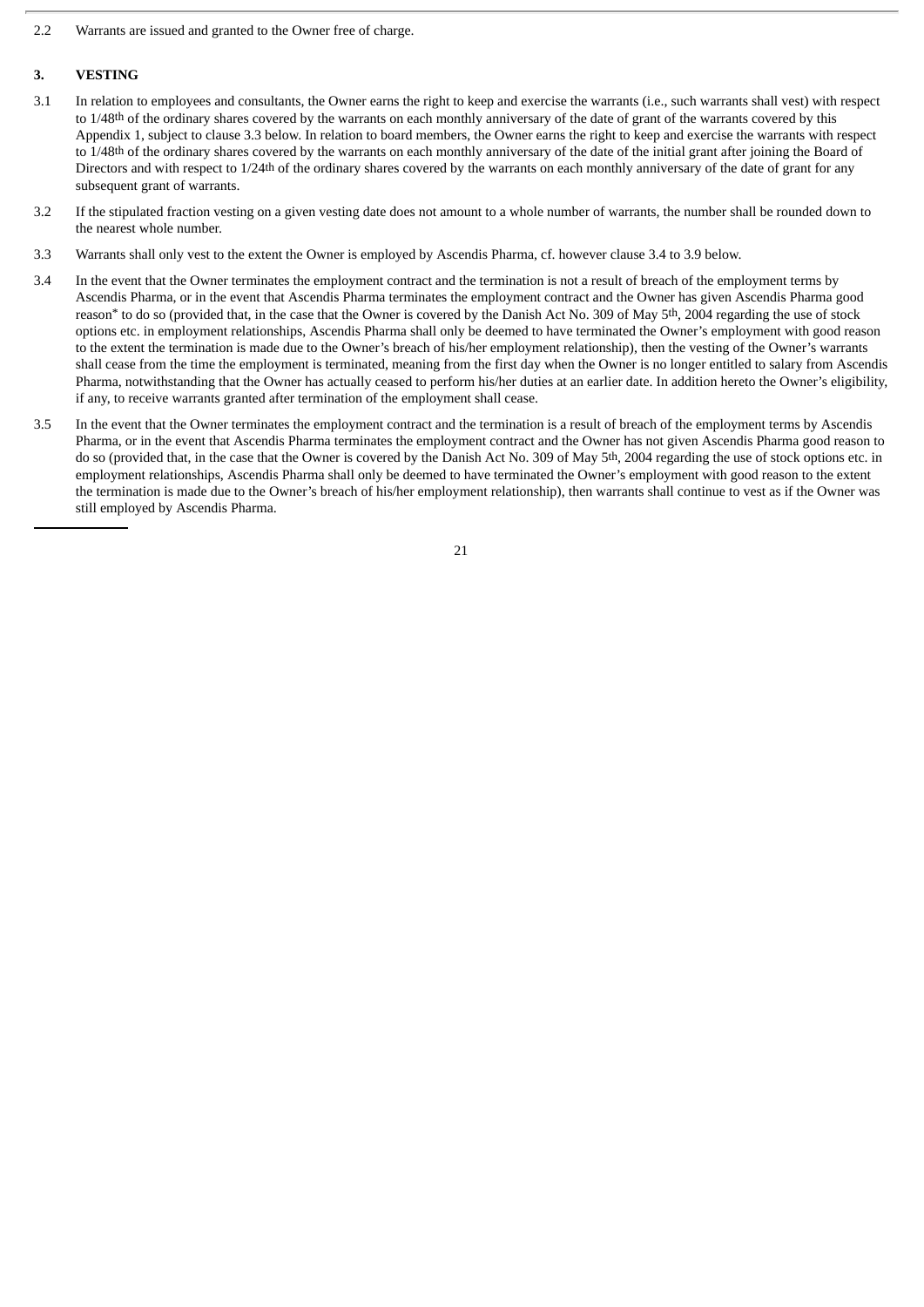- 3.6 Should the Owner materially breach the terms of the employment, the vesting of warrants shall cease from the date when the Owner is dismissed due to the material breach.
- 3.7 In relation to board members, the vesting shall cease on the termination date of the board membership regardless of the reason therefor, unless otherwise determined by the Board of Directors.
- 3.8 In relation to consultants, the vesting shall cease on the termination date of the consultancy relationship.
- 3.9 If the Owner takes leave other than maternity leave and the leave exceeds 60 days, the dates when the warrants shall be vested shall be postponed by a period corresponding to the duration of the leave.

# **4. EXERCISE**

- 4.1 Warrants may be exercised during in four exercise periods each year. Each exercise period begins 2 full trading days after the publication of the public release of earnings data of a fiscal quarter of Ascendis Pharma and runs until the end of the second to last trading day in which quarter the relevant earnings release is published.
- 4.2 The Owner's exercise of warrants is in principle conditional upon the Owner's status as an employee, consultant or board member of Ascendis Pharma at the time when warrants are exercised. In case of termination of the employment/consultancy relationship or board membership the following shall apply:
	- a) In the event that Ascendis Pharma terminates the employment/consultancy relationship or board membership and the Owner has given Ascendis Pharma good reason to do so, the Owner is only entitled to exercise the warrants vested at the time of termination (however, in case that the Owner is covered by the Danish Act No. 309 of May 5th, 2004 regarding the use of stock options etc. in employment relationships, Ascendis Pharma shall only be deemed to have terminated the Owner's employment with good reason to the extent the termination is made due to the Owner's breach of his/her employment relationship).

Exercise shall take place during the first coming exercise period after termination of the employment/consultancy relationship or board membership, however the Owner shall always have a minimum of 3 months from the date of termination to decide if warrants shall be exercised. To the extent that the first coming exercise period commences within 3 months from the date of actual termination the Owner shall be entitled to exercise the warrants in the exercise period following the first coming exercise period. All vested warrants not exercised by the Owner according to this clause shall become null and void without further notice or compensation or payment of any kind.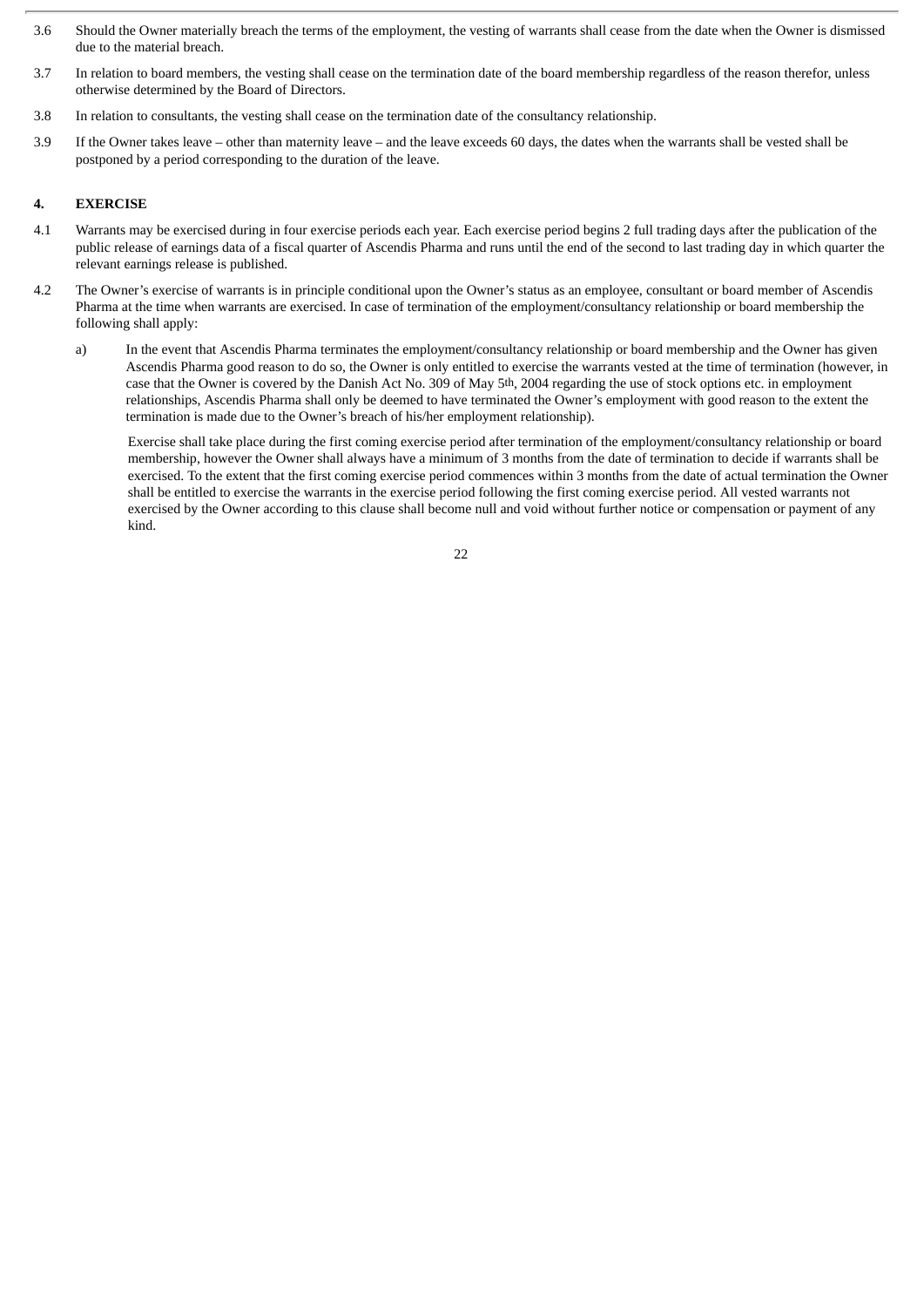- b) In the event that the Owner terminates the employment/consultancy relationship or the board membership, or in the event that Ascendis Pharma terminates the employment/consultancy relationship or board membership and the Owner has not given Ascendis Pharma good reason to do so, the Owner is entitled to exercise the warrants as if the employment/consultancy relationship or board membership continued unchanged. Exercise shall take place in accordance with the general terms and conditions regarding exercise of warrants stipulated in clause 4.1. This provision shall apply if the employment relationship is terminated due to retirement.
- c) If the employment/consultancy relationship or board membership is terminated due to the death of the Owner, the estate of the Owner is entitled to exercise the issued warrants whether or not they have been vested at the time of the death as if the employment/consultancy relationship or board membership continued unchanged, on the condition that exercise shall take place in accordance with the general terms and conditions regarding exercise of warrants stipulated in clause 4.1.

# **5. ADJUSTMENT OF WARRANTS**

- 5.1 Changes in Ascendis Pharma's capital structure causing a change of the potential possibility of gain attached to a warrant shall require an adjustment of the warrants.
- 5.2 Adjustments upon such a change in Ascendis Pharma's capital structure shall be made so that the potential possibility of gain attached to a warrant, in so far as possible, shall remain the same before and after the occurrence of an incident causing the adjustment. The adjustment shall be carried out with the assistance of Ascendis Pharma's external advisor. The adjustment may be effected either by increase or reduction of the number of shares that can be issued following exercise of a warrant and/or an increase or reduction of the exercise price.
- 5.3 Warrants shall not be adjusted as a result of Ascendis Pharma's issue of employee shares, share options and/or warrants as part of employee share option schemes (including options to board members, advisors and consultants) as well as future exercise of such options and/or warrants. Warrants shall, furthermore, not be adjusted as a result of capital increases following the Owners' and others' exercise of warrants in Ascendis Pharma.

# **5.4 Bonus shares**:

If it is decided to issue bonus shares in Ascendis Pharma, warrants shall be adjusted as follows:

The exercise price for each warrant not yet exercised shall be multiplied by the factor:

$$
\alpha = \frac{A}{(A+B)}
$$

and the number of warrants not yet exercised shall be multiplied by the factor:

1

α

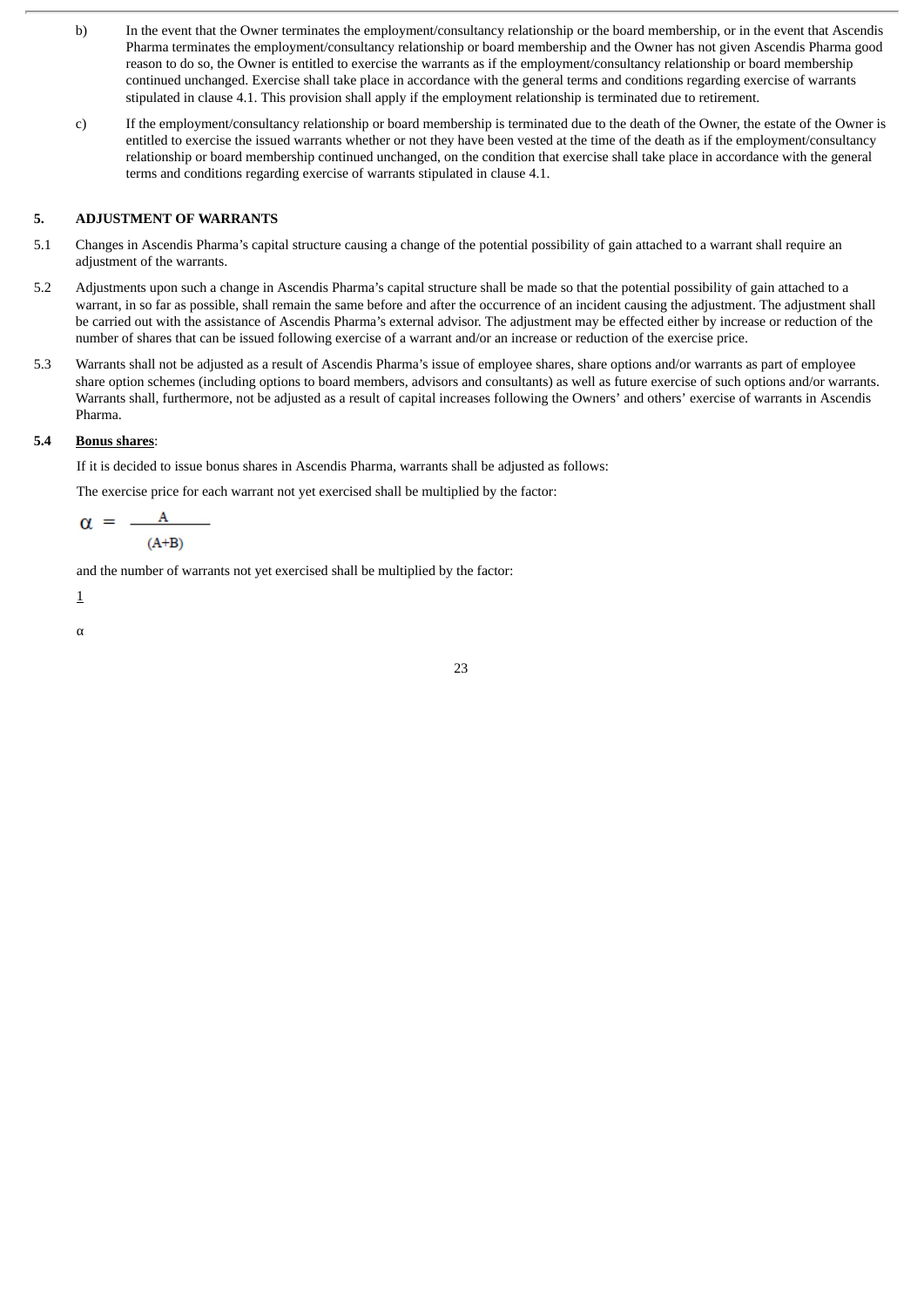where:

 $A =$  the nominal share capital before issue of bonus shares, and

 $B =$  the total nominal value of bonus shares.

If the adjusted number of shares does not amount to a whole number, the number shall be rounded down to the nearest whole number.

# 5.5 **Changes of capital at a price different from the market price**:

If it is decided to increase or reduce the share capital in Ascendis Pharma at a price below the market price (in relation to capital decreases also above the market price), warrants shall be adjusted as follows:

The exercise price for each non-exercised warrant shall be multiplied by the factor:

$$
\alpha = \frac{(A \times K) + (B \times T)}{}.
$$

$$
(A+B) \times K
$$

and the number of non-exercised warrants shall be multiplied by the factor:

1

α

where:

 $A =$  nominal share capital before the change in capital

- $B =$  nominal change in the share capital
- K = market price / closing price of the share on the day prior to the announcement of the change in the share capital, and
- T = subscription price/reduction price in relation to the change in the share capital

If the adjusted number of shares does not amount to a whole number, the number shall be rounded down to the nearest whole number.

# 5.6 **Changes in the nominal value of each individual share**:

If it is decided to change the nominal value of the shares, warrants shall be adjusted as follows:

The exercise price for each non-exercised warrant shall be multiplied by the factor:

$$
\alpha = \frac{A}{B}
$$

and the number of non-exercised warrants shall be multiplied by the factor:

24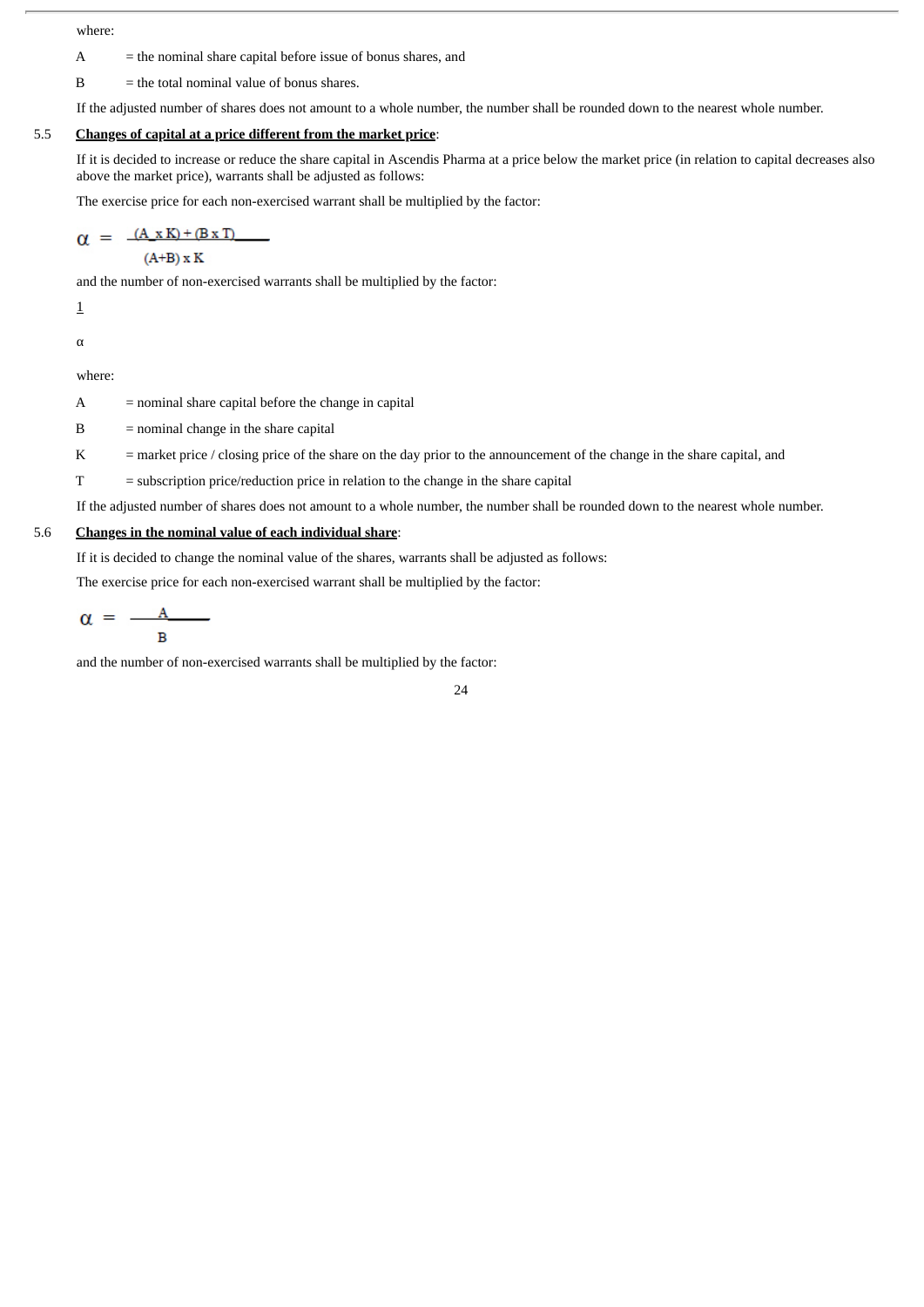1

α

where:

A = nominal value of each share after the change, and

B = nominal value of each share before the change

If the adjusted number of shares does not amount to a whole number, the number shall be rounded down to the nearest whole number.

# 5.7 **Payment of dividend**:

If it is decided to pay dividends, the part of the dividends exceeding 10 per cent of the equity capital shall lead to adjustment of the exercise price according to the following formula:

$$
E2 = E1 - \frac{U - U_{\text{max}}}{A}
$$

where:

 $E2 =$  the adjusted exercise price

 $E1$  = the original exercise price

 $U =$  dividends paid out

Umax = 10 per cent of the equity capital, and

A = total number of shares in Ascendis Pharma

The equity capital that shall form the basis of the adjustment above is the equity capital stipulated in the Annual Report to be adopted at the General Meeting where dividends shall be approved before allocation hereof has been made in the Annual Report.

# 5.8 **Other changes in Ascendis Pharma's capital position**:

In the event of other changes in Ascendis Pharma's capital position causing changes to the financial value of warrants, warrants shall (save as provided above) be adjusted in order to ensure that the changes do not influence the financial value of the warrants.

The calculation method to be applied to the adjustment shall be decided by an external advisor appointed by the Board of Directors.

It is emphasized that increase or reduction of Ascendis Pharma's share capital at market price does not lead to an adjustment of the subscription price or the number of shares to be subscribed.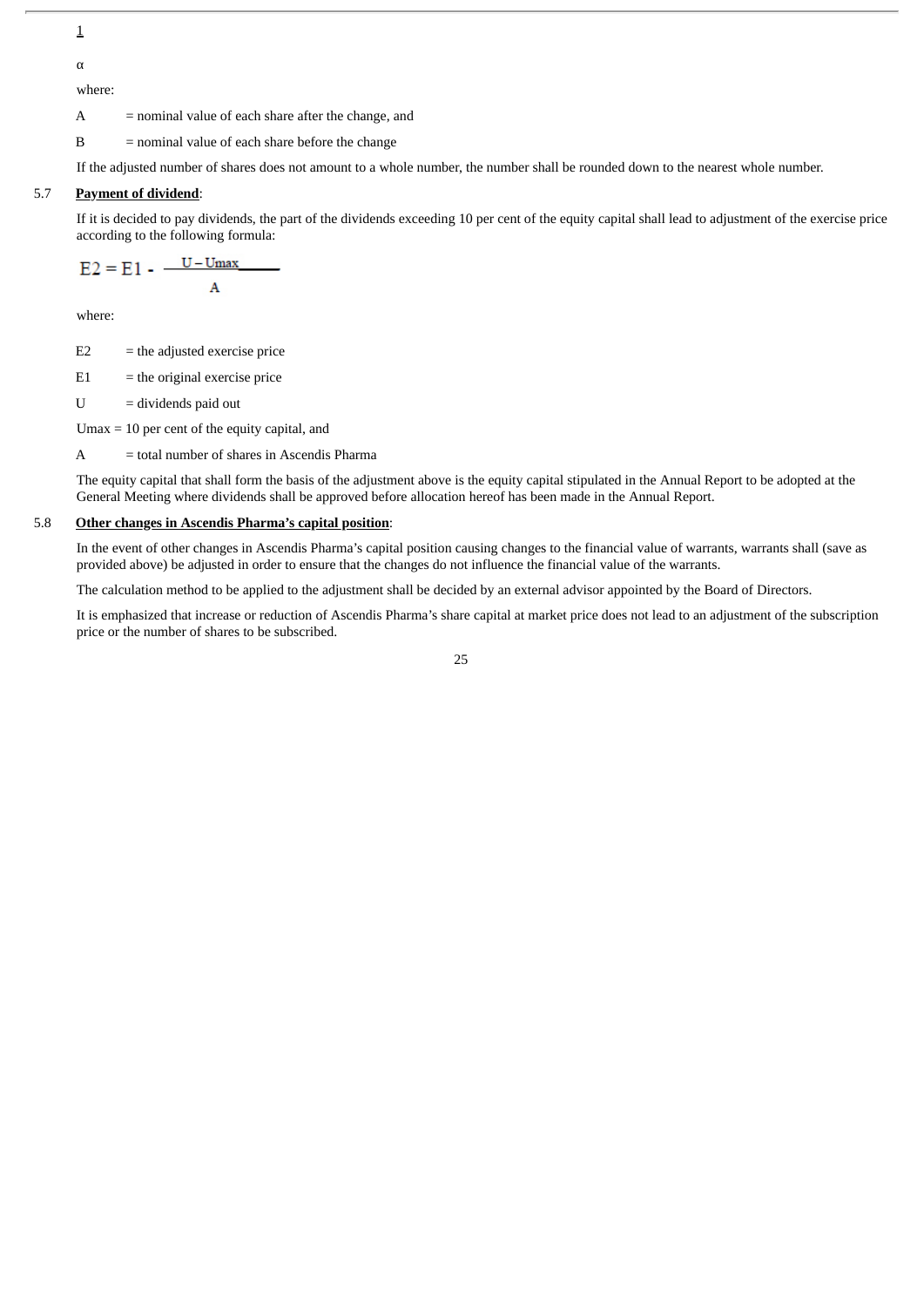# 5.9 **Winding-up**:

Should Ascendis Pharma be liquidated, the vesting time for all non-exercised warrants shall be changed so that the Owner may exercise his/her warrants in an extraordinary exercise period immediately preceding the relevant transaction.

#### 5.10 **Merger and split**:

If Ascendis Pharma merges as the continuing company, warrants shall remain unaffected unless, in connection with the merger, the capital is increased at a price other than the market price and in that case warrants shall be adjusted in accordance with clause 5.5.

If Ascendis Pharma merges as the terminating company or is split, the continuing company may choose one of the following possibilities:

- The Owner may exercise all non-exercised warrants (inclusive of warrants not yet vested) immediately before the merger/split, or
- New share instruments in the continuing company/companies of a corresponding financial pre-tax value shall replace the warrants. On split the continuing companies may decide in which company/companies the Owners shall receive the new share instruments.

#### 5.11 **Sale and exchange of shares**:

If more than 50 per cent of the share capital in Ascendis Pharma is sold or is part of a share swap, Ascendis Pharma may choose one of the following possibilities:

- The Owner may exercise all non-exercised warrants that are not declared null and void (inclusive of warrants not yet vested) immediately before the sale/swap of shares. Furthermore, the Owner shall undertake an obligation to sell the subscribed shares on the same conditions as the other shareholders (when selling).
- Share instruments in the acquiring company of a corresponding pre-tax value shall replace the issued warrants.

## 5.12 **Common provisions regarding clause 5.9 - 5.11**:

In case of one of the transactions mentioned above, Ascendis Pharma shall inform the Owner hereof by written notice. Upon receipt of the written notice, the Owner shall have 2 weeks – in cases where the Owner may extraordinarily exercise warrants, see clause 5.9 - 5.11 – to inform Ascendis Pharma in writing whether he/she will make use of the offer. If the Owner has not answered Ascendis Pharma in writing within the limit of 2 weeks or fails to pay within the fixed time, warrants shall become null and void without further notice or compensation.

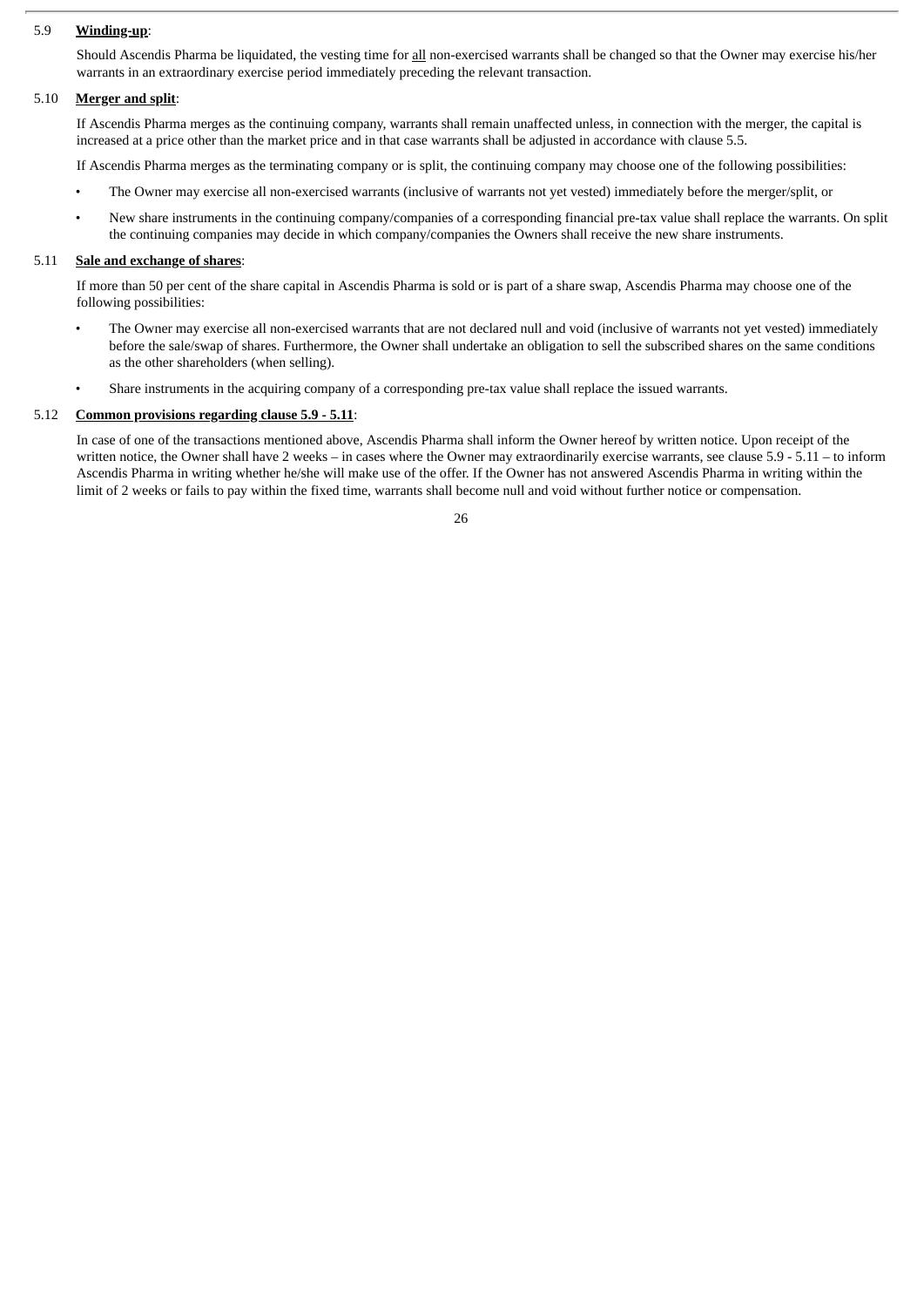The Owner's rights in connection with decisions made by any competent company body, see clause 5.9—5.11, shall be contingent on subsequent registration of the relevant decision with the Danish Business Authority provided that registration is a condition of its validity.

# **6. TRANSFER, PLEDGE AND ENFORCEMENT**

6.1 Issued warrants shall not be subject to charging orders, transfers of any kind, including in connection with division of property on divorce or legal separation, for ownership or as security without the consent of the Board of Directors. The Owner's warrants may, however, be transferred to the Owner's spouse/cohabitant and/or issue in the event of the Owner's death.

# **7. SUBSCRIPTION FOR NEW SHARES BY EXERCISE OF WARRANTS**

- 7.1 The Warrants will lapse automatically, without prior notice and without compensation of any kind on the tenth (10th) anniversary of the date of grant.
- 7.2 Subscription for new shares by exercise of issued warrants must be made through submission by the Owner no later than the last day of the relevant exercise period at 16:00 CET to Ascendis Pharma of an exercise notice drafted by Ascendis Pharma. The exercise notice shall be filled in with all information. The company must have received the exercise price for the new shares, payable as a cash contribution concurrent with the delivery of the exercise notice and by the last day of the relevant exercise period.
- 7.3 If the limitation period set forth in clause 7.2 expires as a result of Ascendis Pharma not having received the filled-in exercise notice or the payment by 16:00 CET of the last day of the exercise period, the subscription shall be deemed invalid, and in this situation the Owner shall not be considered as having exercised his/her warrants for a possible subsequent exercise period.

# **8. THE RIGHTS OF NEW ORDINARY SHARES**

- 8.1 New shares subscribed for by exercise of issued warrants shall in every respect have the same rights as the present shares in Ascendis Pharma in accordance with the Articles of Association for Ascendis Pharma in force from time to time. For the time being, the following shall apply:
	- That Ascendis Pharma's shareholders shall hold no pre-emptive rights to subscribe for warrants;
	- That Ascendis Pharma's shareholders shall hold no pre-emptive rights to subscribe for new shares issued on the basis of warrants;
	- That the face value of each share shall be DKK 1 or multiples hereof;
	- That the shares shall be non-negotiable instruments issued in the name of the Owner and shall be registered in the name of the Owner in Ascendis Pharma's register of owners;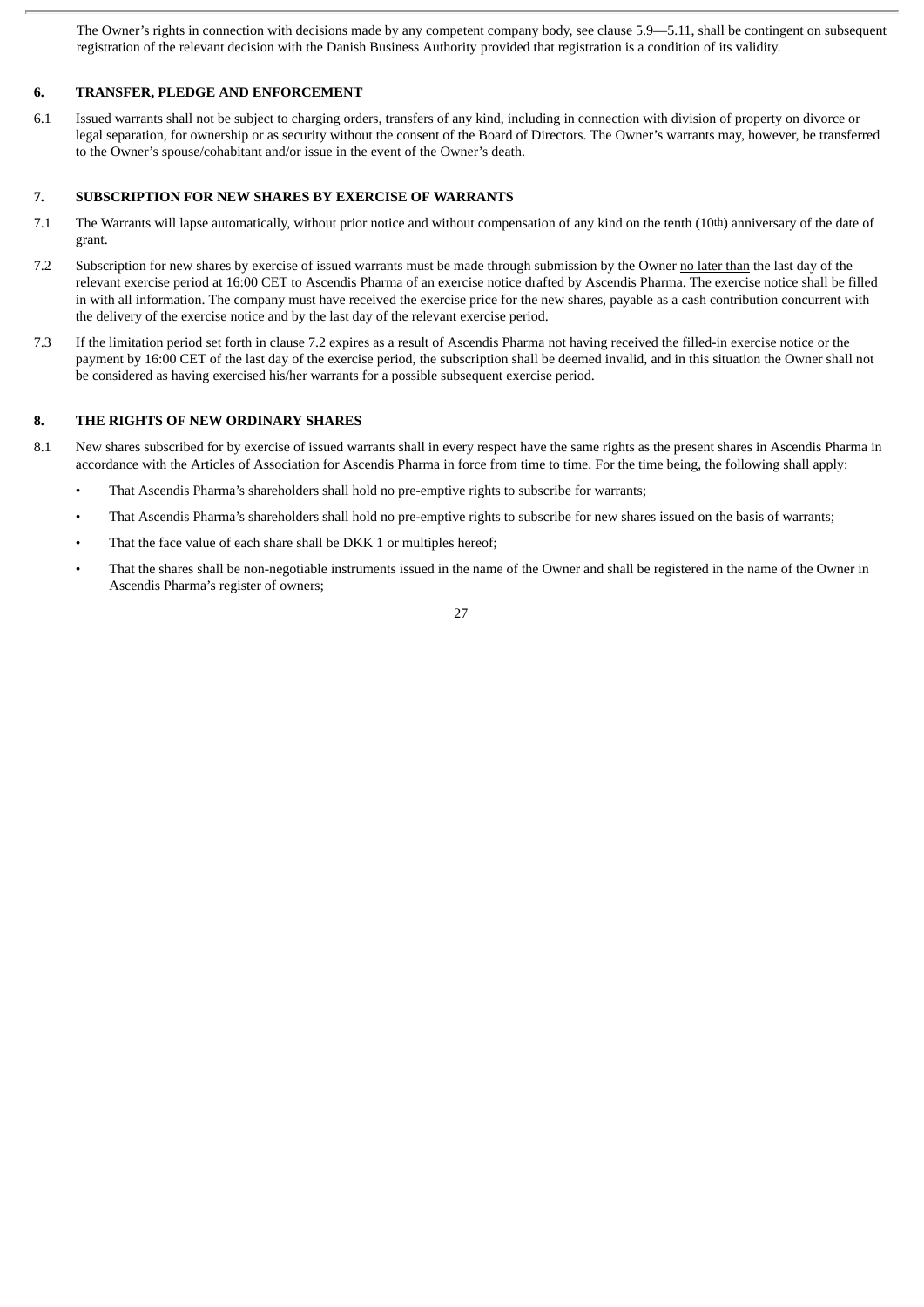- That new shares issued as a result of exercise of warrants shall carry the right to dividend and other rights in Ascendis Pharma from the time of registration of the capital increase with the Danish Business Authority.
- 8.2 Ascendis Pharma shall pay all costs connected with granting of warrants and later exercise thereof. Ascendis Pharma's costs in connection with issue of warrants and the related capital increase are estimated to be DKK 50,000.

# **9. OTHER PROVISIONS**

- 9.1 The value attached to the subscription right shall not be included in the Owner's salary, and any agreement made between the Owner and Ascendis Pharma regarding pension or the like shall therefore not include the value of the Owner's warrants.
- 9.2 If a relevant authority should establish that the issuance and/or exercise of warrants shall be considered a salary allowance with the consequence that Ascendis Pharma shall pay holiday allowance or the like to the Owner on the basis of the value of warrants, the exercise price shall be increased in order to compensate Ascendis Pharma for the amounts that have been paid to the Owner in the form of holiday allowance or the like.
- 9.3 The fact that Ascendis Pharma offers warrants to Owners shall not in any way obligate Ascendis Pharma to maintain the employment or other service relationship of the Owner.

# **10. TAX IMPLICATIONS**

10.1 The tax implications connected to the Owner's subscription for or exercise of warrants shall be of no concern to Ascendis Pharma.

#### **11. GOVERNING LAW AND VENUE**

- 11.1 Acceptance of warrants, the terms and conditions thereto and the exercise, and terms and conditions for future subscription for shares in Ascendis Pharma shall be governed by Danish law.
- 11.2 Any disagreement between the Owner and Ascendis Pharma in relation to the understanding or implementation of the warrant scheme shall be settled amicably by negotiation between the parties.
- 11.3 If the parties fail to reach consensus, any disputes shall be settled in accordance with "Rules for hearing of cases in the Copenhagen Arbitration". The Copenhagen Arbitration shall appoint one arbitrator who shall settle the dispute according to Danish law.
- 11.4 In the event of discrepancies between the English and the Danish text the Danish text shall prevail.

—-oo0oo—-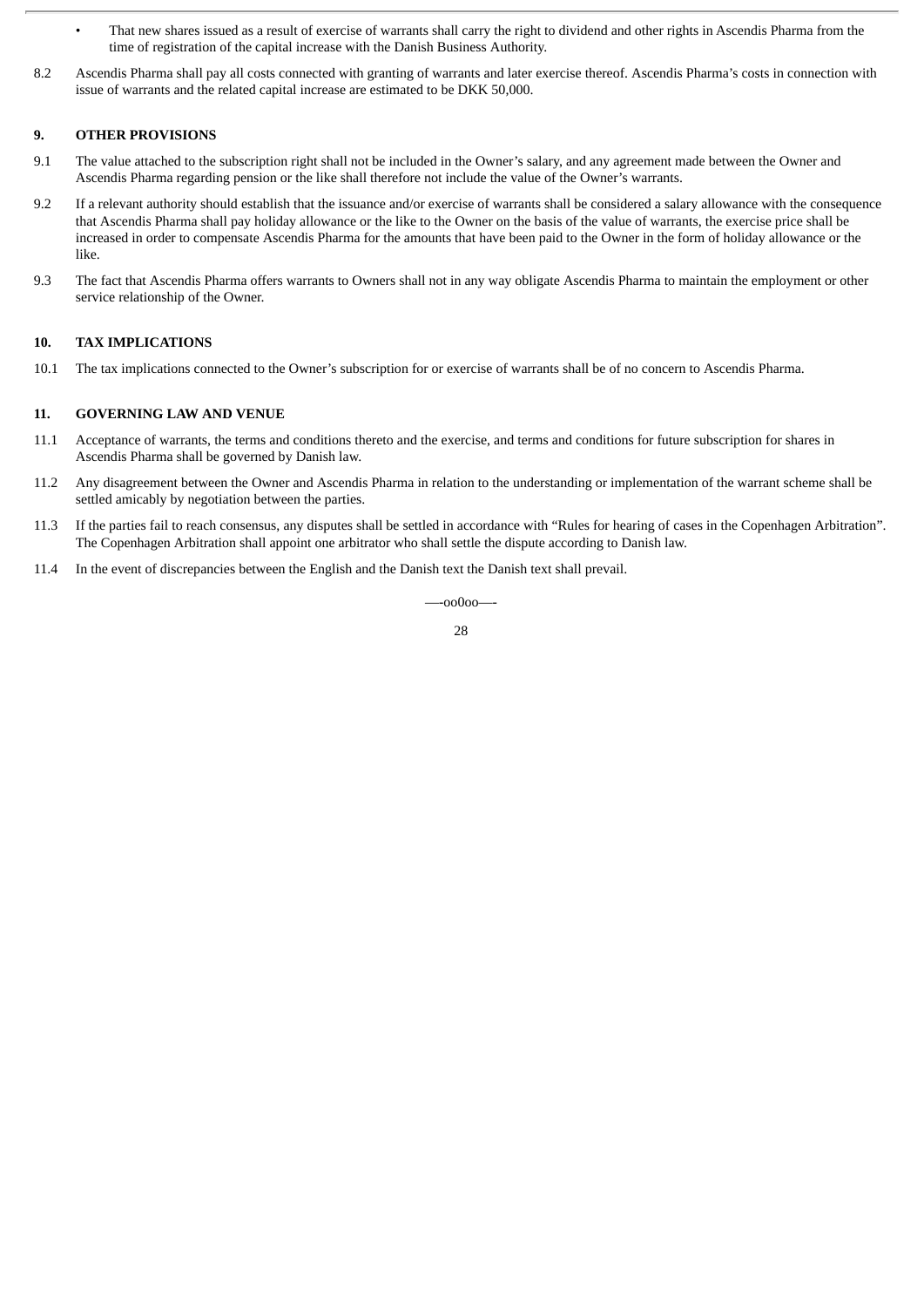# **Appendix 1a to the Articles of Association of Ascendis Pharma A/S**

Pursuant to authorisation in the articles of association for Ascendis Pharma A/S, the Board of Directors has resolved that the following terms and conditions shall apply to options, also referred to as warrants, which are granted to employees, consultants and board members in Ascendis Pharma A/S and its subsidiaries as of 9 December 2021:

# **1. GENERAL**

- 1.1 Ascendis Pharma A/S (hereinafter "Ascendis Pharma") has introduced an incentive scheme for employees, consultants and board members of Ascendis Pharma and its subsidiaries. (hereinafter collectively referred to as "Owners"). The scheme is based on grant of options, also called warrants (hereinafter only referred to as "warrants"), which are not subject to payment.
- 1.2 A warrant is a right, but not an obligation, during fixed periods (exercise periods) to subscribe for new ordinary shares in Ascendis Pharma at a price fixed in advance (the exercise price). The exercise price, determined by the Board of Directors at the time of grant, shall correspond to the closing price of Ascendis Pharma's American Depositary Shares (hereafter "ADS") as quoted on NASDAQ on the day of issuance by the Board of Directors. Each warrant carries the right to subscribe for nominal DKK 1 ordinary share in Ascendis Pharma at the exercise price determined by the Board of Directors at the date of issuance. So long as Ascendis Pharma's ADSs are quoted on NASDAQ, the Ordinary Shares received upon subscription through exercise of warrants may generally be deposited with the custodian of the depositary for the Company's ADSs in exchange for ADSs representing the Ordinary Shares deposited, subject to certain conditions and limitations.
- 1.3 Warrants will be granted at the discretion of the Board of Directors following recommendation from the management and the Remuneration Committee of Ascendis Pharma. The number of warrants offered to each Owner shall be based on an individual evaluation of the Owner's duties or other association with Ascendis Pharma and/or its subsidiaries.

Warrants are not granted due to work already performed by the Owners, but are granted in order to motivate the Owners, as described below, during the years following the date of grant of warrants. Thus, the warrants are granted in order to increase and motivate the Owners' focus on a positive development of the market price of the ordinary shares of Ascendis Pharma and to motivate the Owners to work for a future value increase in Ascendis Pharma and its subsidiaries.

# **2. GRANT OF WARRANTS**

- 2.1 Owners who wish to receive the offered warrants shall electronically accept a warrant certificate with this Appendix 1a attached.
- 2.2 Warrants are granted to the Owner free of charge.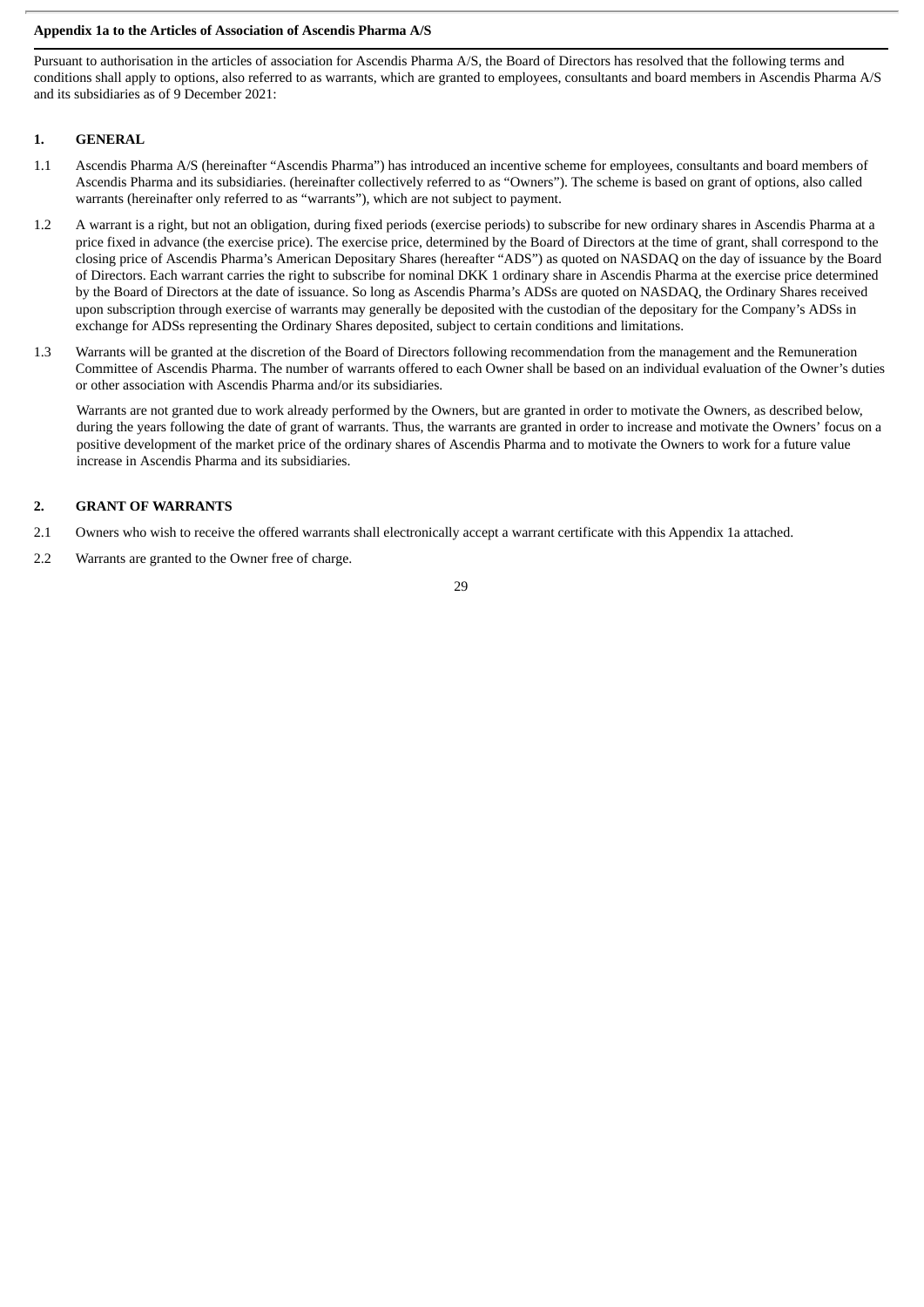# **3. VESTING**

- 3.1 For employees and consultants, 25% of the warrants granted shall vest one year after the time of grant, and the remaining 75% of the warrants granted shall vest with 1/36 per month from one year after the time of grant, subject to clause 3.4 below. As regards warrants which board members are granted in connection with appointment, 25% of the warrants granted shall vest one year after the time of the grant (the initial grant after the board member's accession), and the remaining 75% of the warrants granted shall vest with 1/36 per month from one year after the time of the grant, subject to clause 3.5 below. Regarding any subsequent grants of warrants to board members ("Subsequent Warrants") 50 % of the Subsequent Warrants shall vest one year after the time of such subsequent grant and the remaining 50 % of the Subsequent Warrants shall vest with 1/12 per month from one year after the time of such subsequent grant, subject to clause 3.5 below.
- 3.2 As regards accelerated vesting of warrants in connection with liquidation, merger, demerger, sale or delisting of Ascendis Pharma reference is made to clauses 5.9, 5.10, 5.11 and 5.12 below.
- 3.3 If the stipulated fraction vesting on a given vesting date does not amount to a whole number of warrants, the number shall be rounded down to the nearest whole number.
- 3.4 For employees, the warrants shall only vest while the employee remains an employee of Ascendis Pharma or its subsidiaries, cf. however clause 3.8. Employment shall mean that the employee is still entitled to receive a salary from Ascendis Pharma or its subsidiaries on the vesting date.
- 3.5 In relation to board members, the vesting shall cease on the day when the board member resigns from his duties as a board member regardless of the reason therefore.
- 3.6 In relation to consultants, the vesting shall cease on the termination date of the consultancy relationship.
- 3.7 If the Owner takes leave other than maternity or paternity leave and the leave exceeds 60 days, the dates when the warrants vest shall be postponed by a period corresponding to the duration of the leave.
- 3.8 The Board of Directors may at its sole discretion and on an individual basis decide to deviate from the vesting principles in clause 3.1 and/or the vesting conditions in clause 3.4– 3.7.

# **4. EXERCISE**

4.1 Only vested warrants can be exercised. Warrants may be exercised during four exercise periods each year. Each exercise period begins two full trading days after the public release of the earnings report of a fiscal quarter of Ascendis Pharma and runs until the end of the second to last trading day in which quarter the relevant earnings report is published.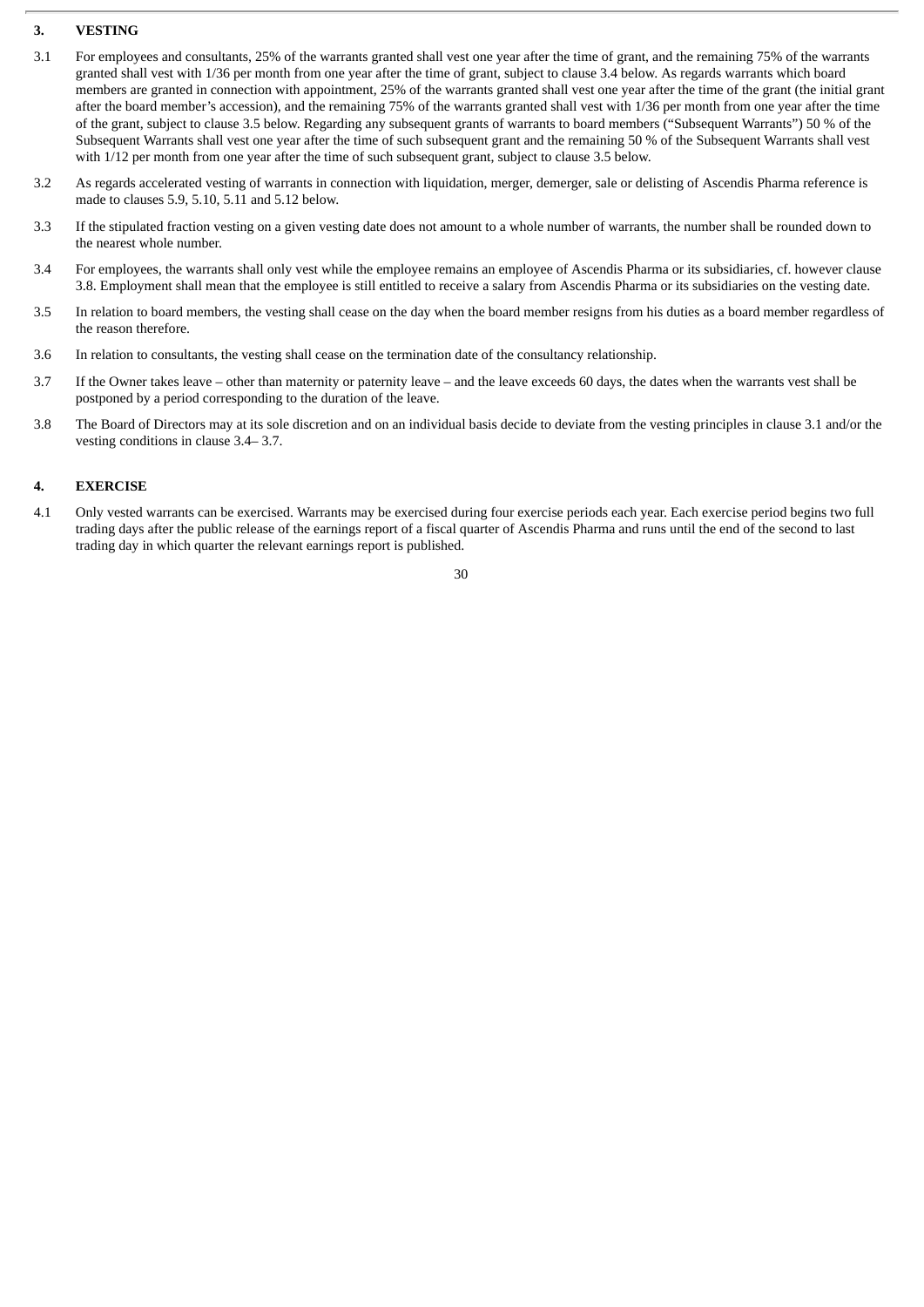- 4.2 The Owner's exercise of warrants is not dependent on whether the Owner's status as an employee, consultant or board member of Ascendis Pharma or its subsidiaries, as applicable, has ceased at the time when warrants are exercised.
- 4.3 In the event of termination of the employment/consultancy relationship or board membership as a result of Ascendis Pharma's justified dismissal of the Owner, the Owner shall however, only be entitled to exercise vested warrants in the first coming exercise period after termination of the employment/consultancy relationship or board membership ("First Coming Exercise Period"). To the extent that the First Coming Exercise Period commences within 3 months from the day of termination, the Owner shall be entitled to exercise vested warrants in the exercise period following the First Coming Exercise Period. All vested warrants not exercised by the Owner according to this clause shall become null and void without further notice or compensation or payment of any kind.
- 4.4 If the employment/consultancy relationship or board membership is terminated due to the death of the Owner, the estate of the Owner is entitled to exercise the granted warrants whether or not they have vested at the time of the death as if the employment/consultancy relationship or board membership continued unchanged, on the condition that exercise shall take place in accordance with the general terms and conditions regarding exercise of warrants stipulated in clause 4.1.

# **5. ADJUSTMENT OF WARRANTS**

- 5.1 Changes in Ascendis Pharma's capital structure causing a change of the potential possibility of gain attached to warrants shall require an adjustment of the warrants in accordance with this clause 5.
- 5.2 Adjustments upon such a change in Ascendis Pharma's capital structure shall be made so that the potential possibility of gain attached to a warrant, in so far as possible, shall remain the same before and after the occurrence of an incident causing the adjustment. The adjustment shall be carried out with the assistance of Ascendis Pharma's external advisor. The adjustment may be effected either by increase or reduction of the number of shares that can be issued following exercise of a warrant and/or an increase or reduction of the exercise price.
- 5.3 Warrants shall not be adjusted as a result of Ascendis Pharma's issue of employee shares, share options and/or warrants as part of employee share option schemes (including options to board members, advisors and consultants) as well as future exercise of such options and/or warrants. The same applies in relation to Ascendis Pharma's issue of other instruments convertible or exchangeable into or otherwise conferring a right to receive shares provided that such instruments were convertible and/or exchangeable at market price at the time of issuance of such instruments. Warrants shall, furthermore, not be adjusted as a result of a capital increase following warrantholders' exercise of warrants in Ascendis Pharma.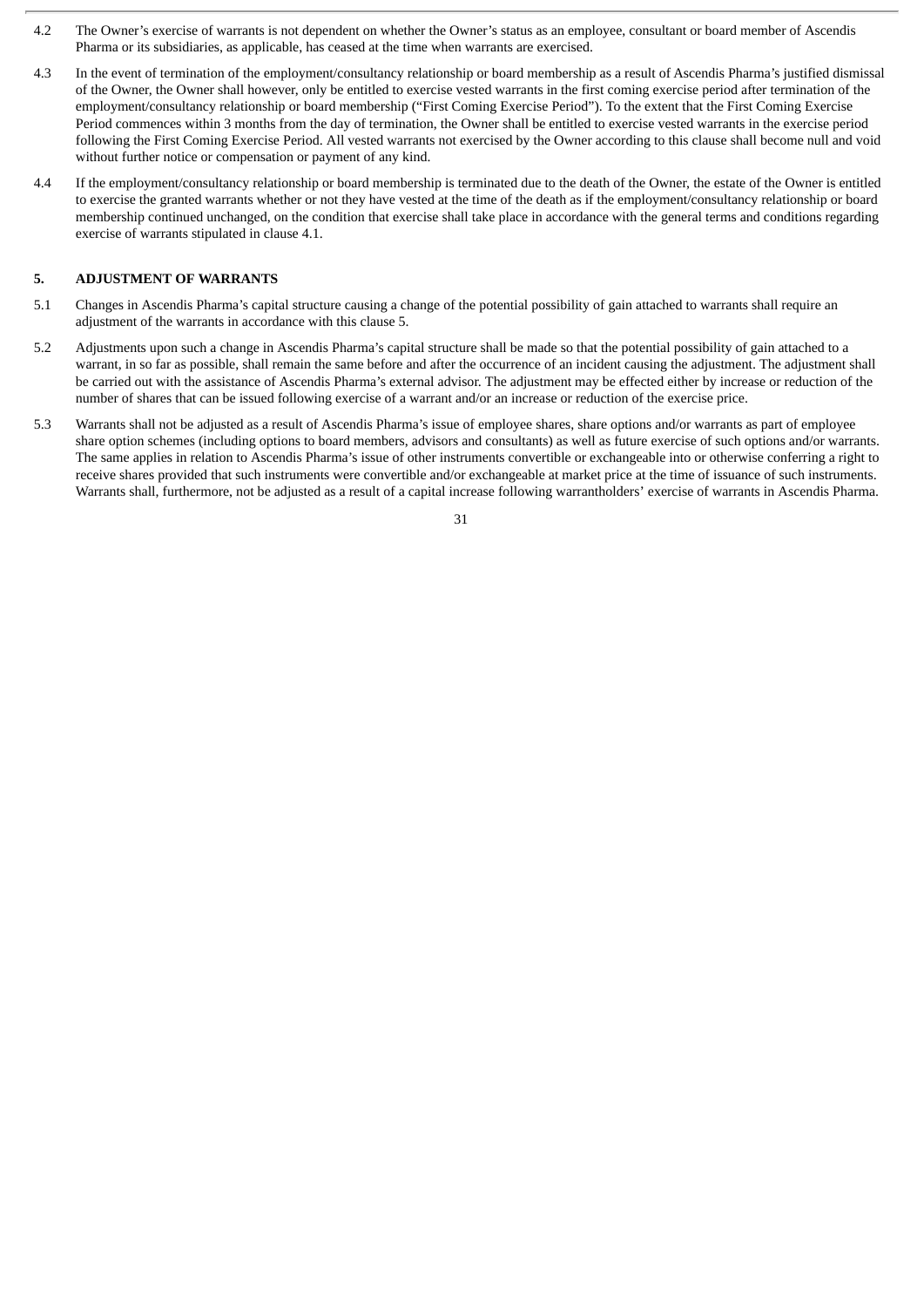# 5.4 **Bonus shares**:

If it is decided to issue bonus shares in Ascendis Pharma, warrants shall be adjusted as follows:

The exercise price for each warrant not yet exercised shall be multiplied by the factor:

$$
\alpha = \frac{A}{(A+B)}
$$

and the number of warrants not yet exercised shall be multiplied by the factor:

$$
\underline{1}
$$

α

where:

 $A =$  the nominal share capital before issue of bonus shares, and

 $B =$  the total nominal value of bonus shares.

If the adjusted number of shares does not amount to a whole number, the number shall be rounded down to the nearest whole number.

# 5.5 **Changes of capital at a price different from the market price**:

If it is decided to increase or reduce the share capital in Ascendis Pharma at a price below the market price (not including market-based discounts in connection with directed offerings) (in relation to capital decreases also above the market price), warrants shall be adjusted as follows:

The exercise price for each non-exercised warrant shall be multiplied by the factor:

$$
\alpha = \frac{(A_x K) + (B x T)}{(A+B) x K}
$$

and the number of non-exercised warrants shall be multiplied by the factor:

1

α

where:

- A = nominal share capital before the change in capital
- $B =$  nominal change in the share capital
- K = market price / closing price of the share on the day prior to the announcement of the change in the share capital, and
- T = subscription price/reduction price in relation to the change in the share capital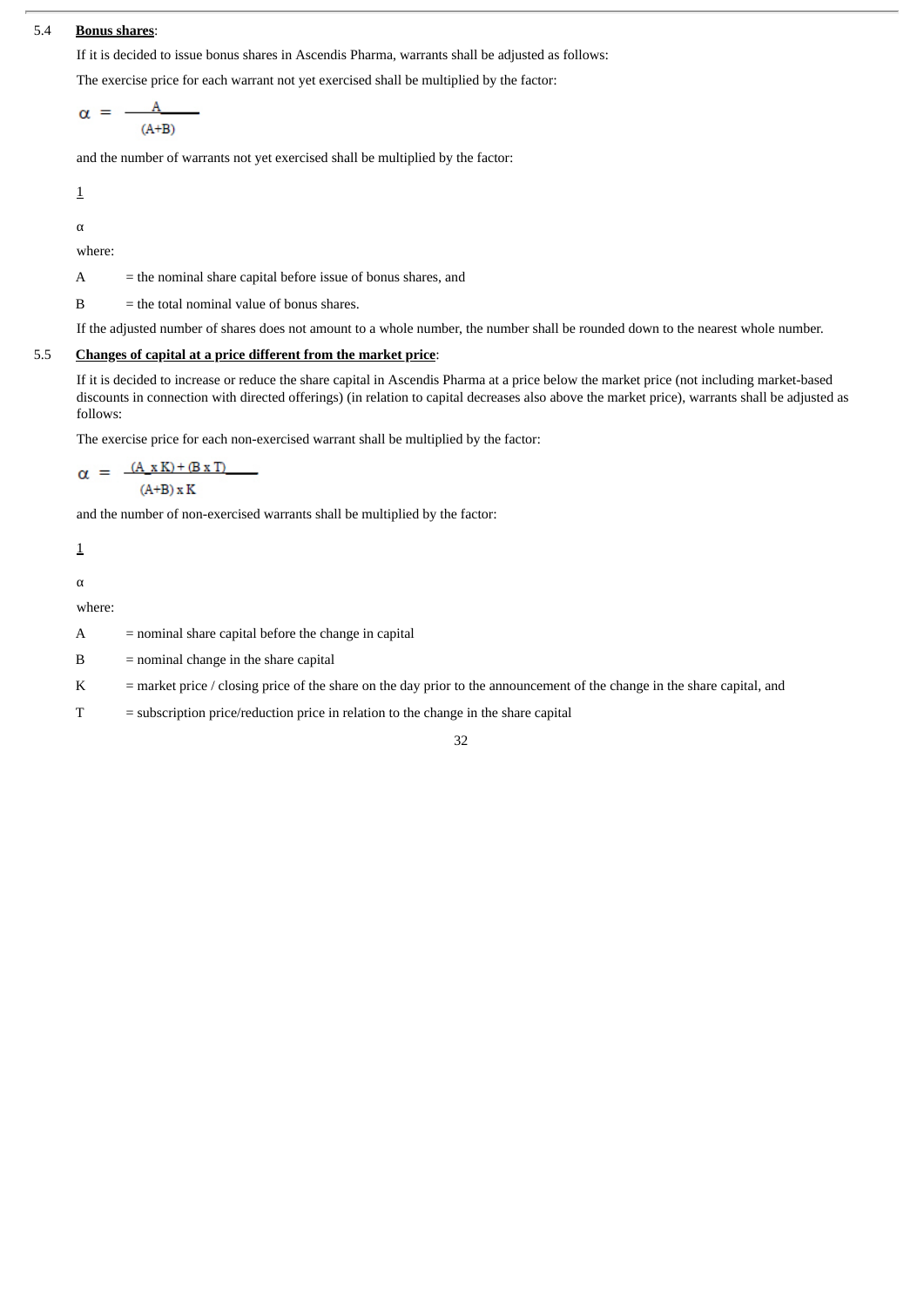If the adjusted number of shares does not amount to a whole number, the number shall be rounded down to the nearest whole number.

# 5.6 **Changes in the nominal value of each individual share**:

If it is decided to change the nominal value of the shares, warrants shall be adjusted as follows:

The exercise price for each non-exercised warrant shall be multiplied by the factor:

$$
\alpha = \frac{A}{B}
$$

and the number of non-exercised warrants shall be multiplied by the factor:

1

a

where:

A = nominal value of each share after the change, and

B = nominal value of each share before the change

If the adjusted number of shares does not amount to a whole number, the number shall be rounded down to the nearest whole number.

# 5.7 **Payment of dividend**:

If it is decided to pay dividends, the part of the dividends exceeding 10 per cent of the equity capital shall lead to adjustment of the exercise price according to the following formula:

$$
E2 = E1 - \frac{U - U_{\text{max}}}{A}
$$

where:

 $E2 =$  the adjusted exercise price

 $E1$  = the original exercise price

U = dividends paid out

Umax = 10 per cent of the equity capital, and

A = total number of shares in Ascendis Pharma

The equity capital that shall form the basis of the adjustment above is the equity capital stipulated in the Annual Report to be adopted at the General Meeting where dividends shall be approved before allocation hereof has been made in the Annual Report.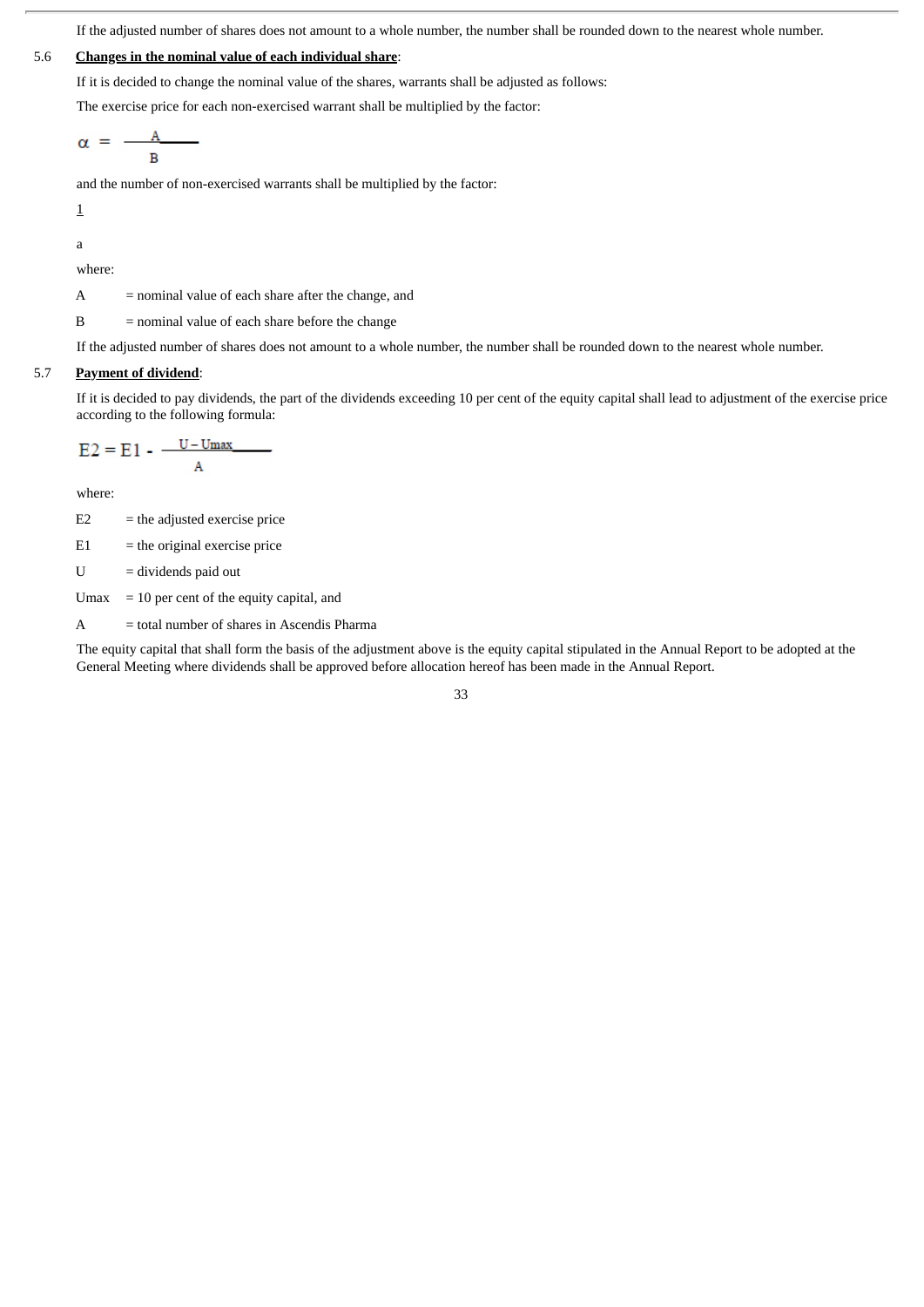### 5.8 **Other changes in Ascendis Pharma's capital position**:

In the event of other changes in Ascendis Pharma's capital position causing changes to the financial value of warrants, warrants shall (save as provided above) be adjusted in order to ensure that the changes do not influence the financial value of the warrants.

The calculation method to be applied to the adjustment shall be decided by an external advisor appointed by the Board of Directors.

It is emphasized that increase or reduction of Ascendis Pharma's share capital at market price does not lead to an adjustment of the subscription price or the number of shares to be subscribed.

# 5.9 **Liquidation**:

Should Ascendis Pharma be liquidated, the vesting time for all non-exercised warrants shall be changed so that the Owner may exercise his/her warrants in an extraordinary exercise period immediately preceding the relevant transaction.

#### 5.10 **Merger and split**:

If Ascendis Pharma merges as the surviving company, warrants shall remain unaffected unless, in connection with the merger, the capital is increased at a price other than the market price and in that case warrants shall be adjusted in accordance with clause 5.5.

If Ascendis Pharma merges as the non-surviving company or is demerged, the Board of Directors may choose one of the following possibilities:

- The Owner may exercise all non-exercised warrants that are not declared null and void (inclusive of warrants not yet vested) immediately before the merger/demerger, or
- new share instruments in the surviving company/companies of a corresponding financial pre-tax value shall replace the warrants. On a demerger the surviving companies may decide in which company/companies the Owners shall receive the new share instruments.

#### 5.11 **Sale and exchange of shares**:

If more than 50 per cent of the share capital in Ascendis Pharma is sold or is part of a share swap, Ascendis Pharma may choose one of the following possibilities:

- a) The Owner may exercise all non-exercised warrants that are not declared null and void (inclusive of warrants not yet vested) immediately before the sale/swap of shares. Furthermore, the Owner shall undertake an obligation to sell the subscribed shares on the same conditions as the other shareholders (when selling).
- b) Share instruments in the acquiring company of a corresponding pre-tax value shall replace the granted warrants.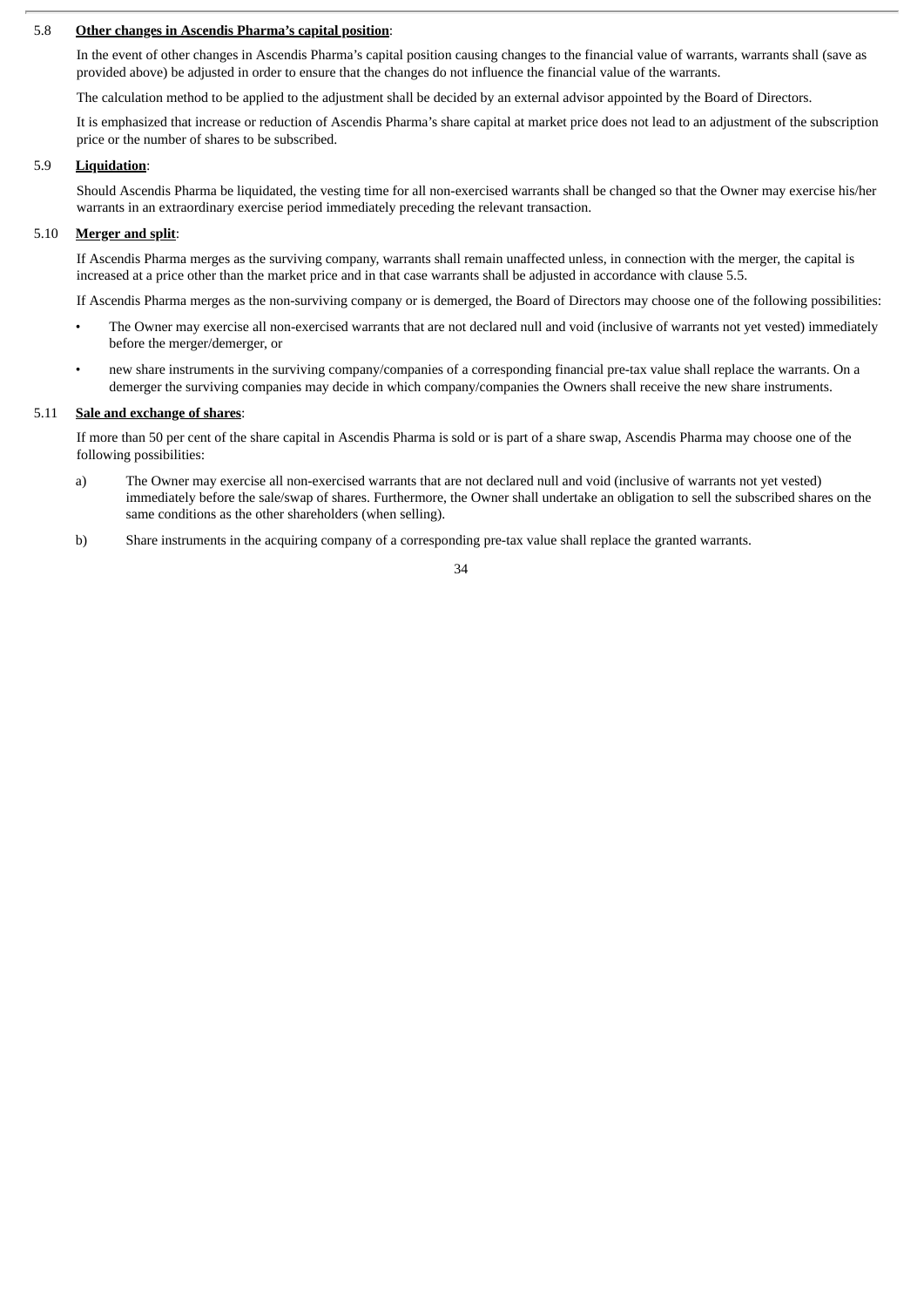## 5.12 **Delisting**:

In case of delisting of Ascendis Pharma the Board of Directors may in its sole discretion decide that vesting is accelerated for all not fully vested warrants to a date immediately prior to the delisting.

# 5.13 **Common provisions regarding clause 5.9—5.12**:

In case of one of the transactions mentioned above, Ascendis Pharma shall inform the Owner hereof by written notice. Upon receipt of the written notice, the Owner shall have 2 weeks – in cases where the Owner may extraordinarily exercise warrants, see clause 5.9–5.12 – to inform Ascendis Pharma in writing whether he/she will make use of the offer. If the Owner has not answered Ascendis Pharma in writing within the limit of 2 weeks or fails to pay within the fixed time, warrants shall become null and void without further notice or compensation.

The Owner's rights in connection with decisions made by any competent company body, see clause 5.9—5.12, shall be contingent on subsequent registration of the relevant decision with the Danish Business Authority provided that registration is a condition of its validity.

#### **6. TRANSFER, PLEDGE AND ENFORCEMENT**

6.1 Granted warrants shall not be subject to charging orders, transfers of any kind, including in connection with division of property on divorce or legal separation, for ownership or as security without the consent of the Board of Directors. The Owner's warrants may, however, be transferred to the Owner's spouse/cohabitant and/or heir of the body in the event of the Owner's death.

# **7. SUBSCRIPTION FOR NEW SHARES BY EXERCISE OF WARRANTS**

- 7.1 The Warrants will lapse automatically, without prior notice and without compensation of any kind on the tenth (10th) anniversary of the date of grant.
- 7.2 Subscription for new shares by exercise of granted warrants must be made through submission by the Owner no later than the last day of the relevant exercise period at 16:00 CET to Ascendis Pharma of an exercise notice drafted by Ascendis Pharma. The exercise notice shall be filled in with all information. The company must have received the exercise price for the new shares, payable as a cash contribution concurrent with the delivery of the exercise notice and by the last day of the relevant exercise period.
- 7.3 If the limitation period set forth in clause 7.2 expires as a result of Ascendis Pharma not having received the filled-in exercise notice or the payment by 16:00 CET of the last day of the exercise period, the subscription shall be deemed invalid, and in this situation the Owner shall not be considered as having exercised his/her warrants for a possible subsequent exercise period.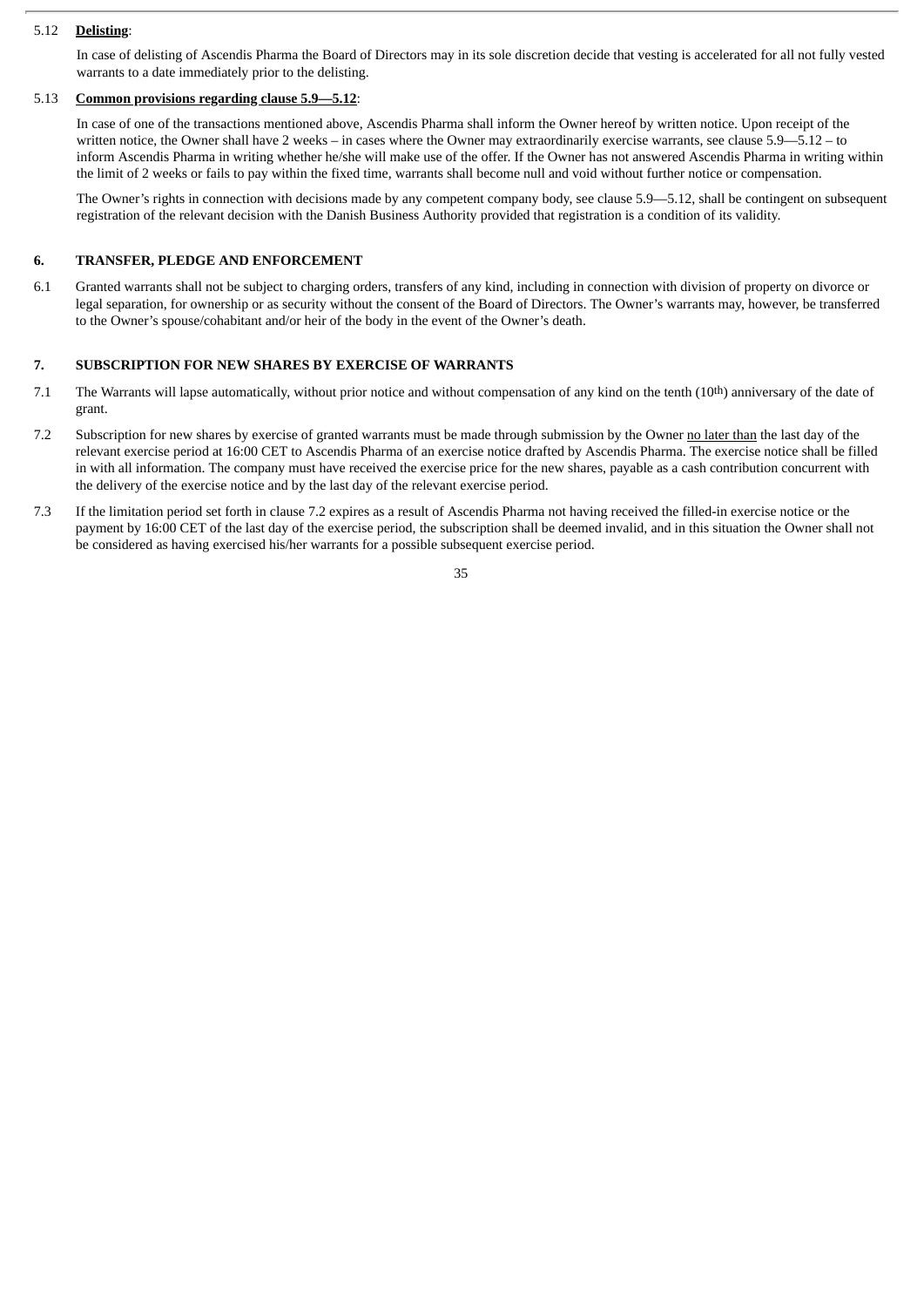### **8. THE RIGHTS OF NEW ORDINARY SHARES**

- 8.1 New shares subscribed for by exercise of granted warrants shall in every respect have the same rights as the present shares in Ascendis Pharma in accordance with the Articles of Association for Ascendis Pharma in force from time to time. For the time being, the following shall apply:
	- a) That Ascendis Pharma's shareholders shall hold no pre-emptive rights to subscribe for warrants;
	- b) That Ascendis Pharma's shareholders shall hold no pre-emptive rights to subscribe for new shares issued on the basis of warrants;
	- c) That the face value of each share shall be DKK 1 or multiples hereof;
	- d) That the shares shall be non-negotiable instruments issued in the name of the Owner and shall be registered in the name of the Owner in Ascendis Pharma's register of owners;
	- e) That new shares issued as a result of exercise of warrants shall carry the right to dividend and other rights in Ascendis Pharma from the time of registration of the capital increase with the Danish Business Authority.
- 8.2 Ascendis Pharma shall pay all costs connected with granting of warrants and later exercise thereof. Ascendis Pharma's costs in connection with grant of warrants and the related capital increase are estimated to be DKK 50,000.

#### **9. OTHER PROVISIONS**

- 9.1 The value of warrants will not form part of the calculation of holiday allowances, pension contributions or other contributions or payments, which are based on the Owner's renumeration from Ascendis Pharma or its subsidiaries.
- 9.2 If a relevant authority should establish that the issuance and/or exercise of warrants shall be considered a salary allowance with the consequence that Ascendis Pharma shall pay holiday allowance or the like to the Owner on the basis of the value of warrants, the exercise price shall be increased in order to compensate Ascendis Pharma for the amounts that have been paid to the Owner in the form of holiday allowance or the like.
- 9.3 The fact that Ascendis Pharma offers warrants to Owners shall not in any way obligate Ascendis Pharma to maintain the employment or other service relationship of the Owner.

### **10. TAX IMPLICATIONS**

10.1 The tax implications connected to the Owner's subscription for or exercise of warrants shall be of no concern to Ascendis Pharma.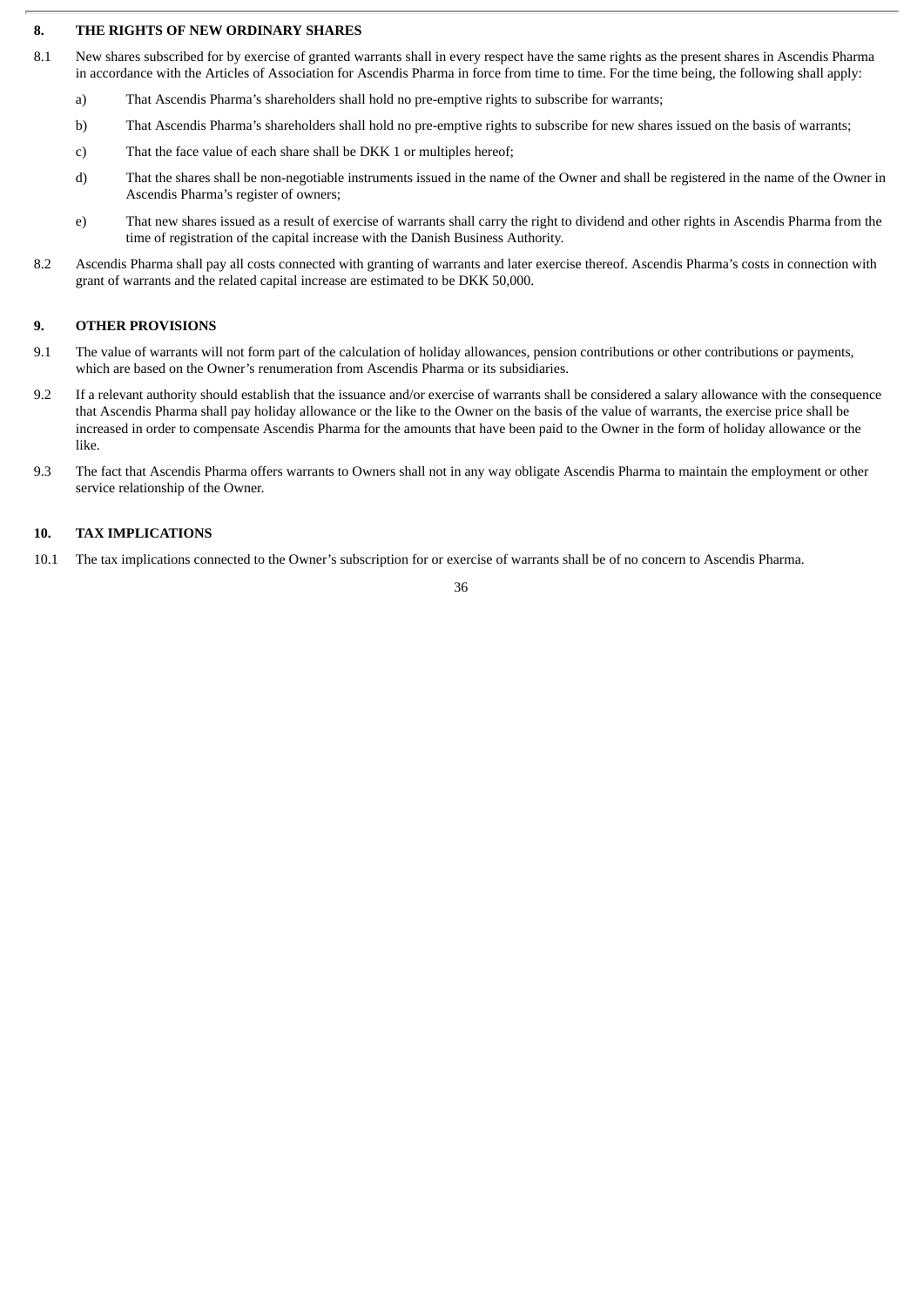# **11. GOVERNING LAW AND VENUE**

- 11.1 Acceptance of warrants, the terms and conditions thereto and the exercise, and terms and conditions for future subscription for shares in Ascendis Pharma shall be governed by Danish law.
- 11.2 Any disagreement between the Owner and Ascendis Pharma in relation to the understanding or implementation of the warrant scheme shall be settled amicably by negotiation between the parties.
- 11.3 If the parties fail to reach consensus, any disputes shall be settled in accordance with "Rules for hearing of cases in the Copenhagen Arbitration". The Copenhagen Arbitration shall appoint one arbitrator who shall settle the dispute according to Danish law.
- 11.4 In the event of discrepancies between the English and the Danish text the Danish text shall prevail.

—-oo0oo—-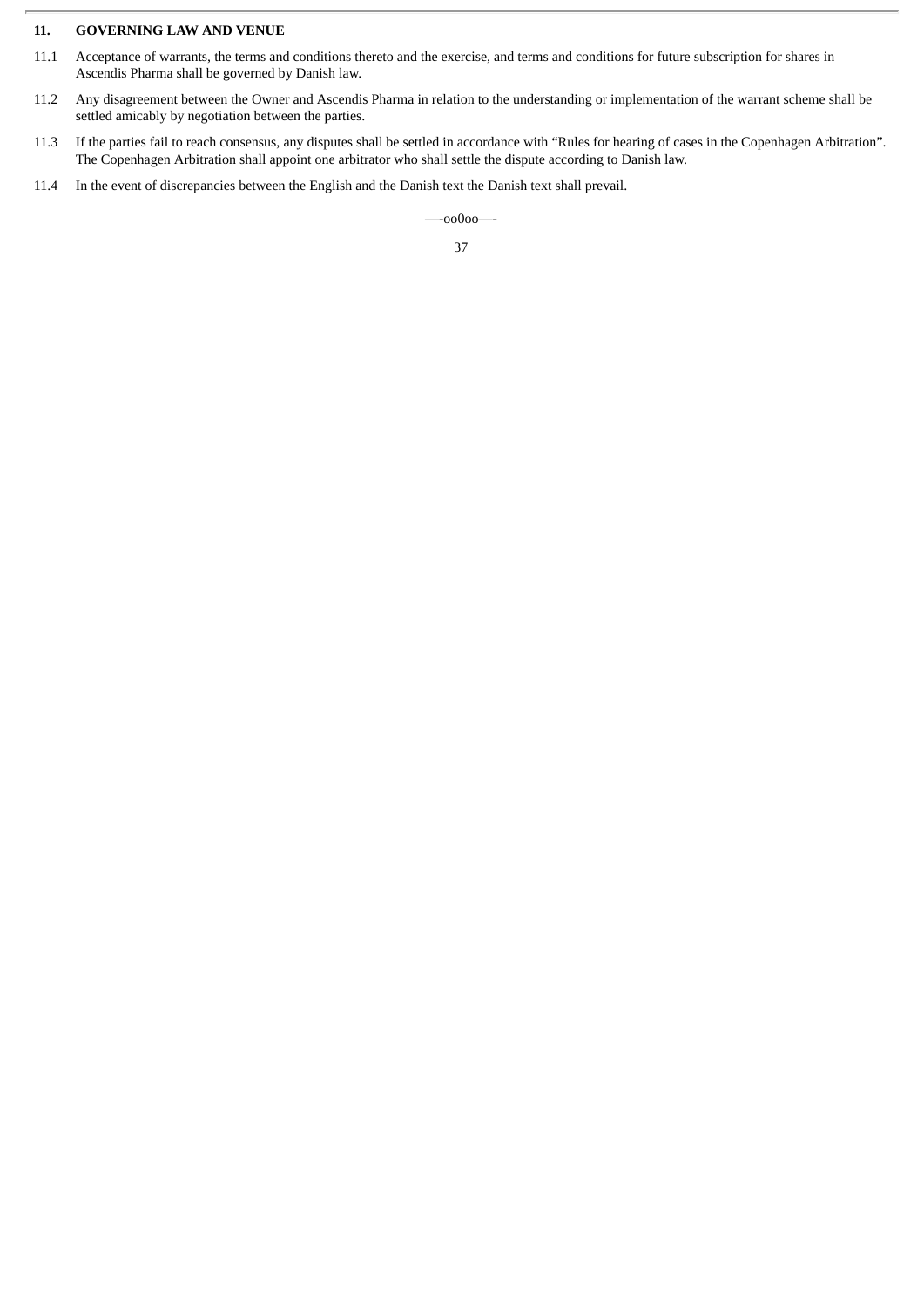# **Appendix 2 to the Articles of Association of Ascendis Pharma A/S**

Pursuant to authorisation in the articles of association for Ascendis Pharma A/S, the Board of Directors has resolved that the following terms and conditions shall apply to warrants which are granted to employees, consultants, advisors and board members according to the authorisation:

# **1. GENERAL**

- 1.1 Ascendis Pharma A/S (hereinafter "Ascendis Pharma") has decided to introduce an incentive scheme for employees, consultants, advisors and board members in Ascendis Pharma and its subsidiaries (hereinafter collectively referred to as "Warrantholders"). The scheme is based on issuance of options, also called warrants (hereinafter only referred to as "warrants"), which are not subject to payment. Where below in clause 3.4 – 3.7 and clause 4.5 - 4.6 terms for vesting etc. are described as being dependant upon employment/affiliation with Ascendis Pharma, this shall be understood as a reference to the relevant subsidiary by which the Warrantholders is employed/affiliated.
- 1.2 A warrant is a right, but not an obligation, during fixed periods (exercise periods) to subscribe for new ordinary shares in Ascendis Pharma at a price fixed in advance (the exercise price). The exercise price, which shall correspond to the market price at the date of issuance, shall be determined by the board of directors. Each warrant carries the right to subscribe for nominal DKK 1 ordinary share in Ascendis Pharma at the subscription price determined by the board of directors at the date of issuance.
- 1.3 Warrants will be offered to employees, consultants, advisors and board members in Ascendis Pharma and in its subsidiaries at the discretion of the Board of Directors after suggestion from the management of Ascendis Pharma A/S. The number of warrants offered to each individual shall be based on an individual evaluation of the Warrantholder's duties. It shall appear from the individual Warrantholder's warrant certificate how many warrants have been granted to the Warrantholder and what the exercise price for the warrant is.

# **2. GRANTING/SUBSCRIPTION OF WARRANTS**

- 2.1 Warrantholders who wish to subscribe the offered warrants shall sign a Warrant Certificate with this Appendix 2 attached and, to the extent required by the Board of Directors, a Shareholders Agreement regulating the relationship between the Warrantholders and Ascendis Pharma's other shareholders.
- 2.2 The granting of warrants shall not be subject to payment from the Warrantholders.
- 2.3 Ascendis Pharma shall keep records of granted warrants and update the records at suitable intervals.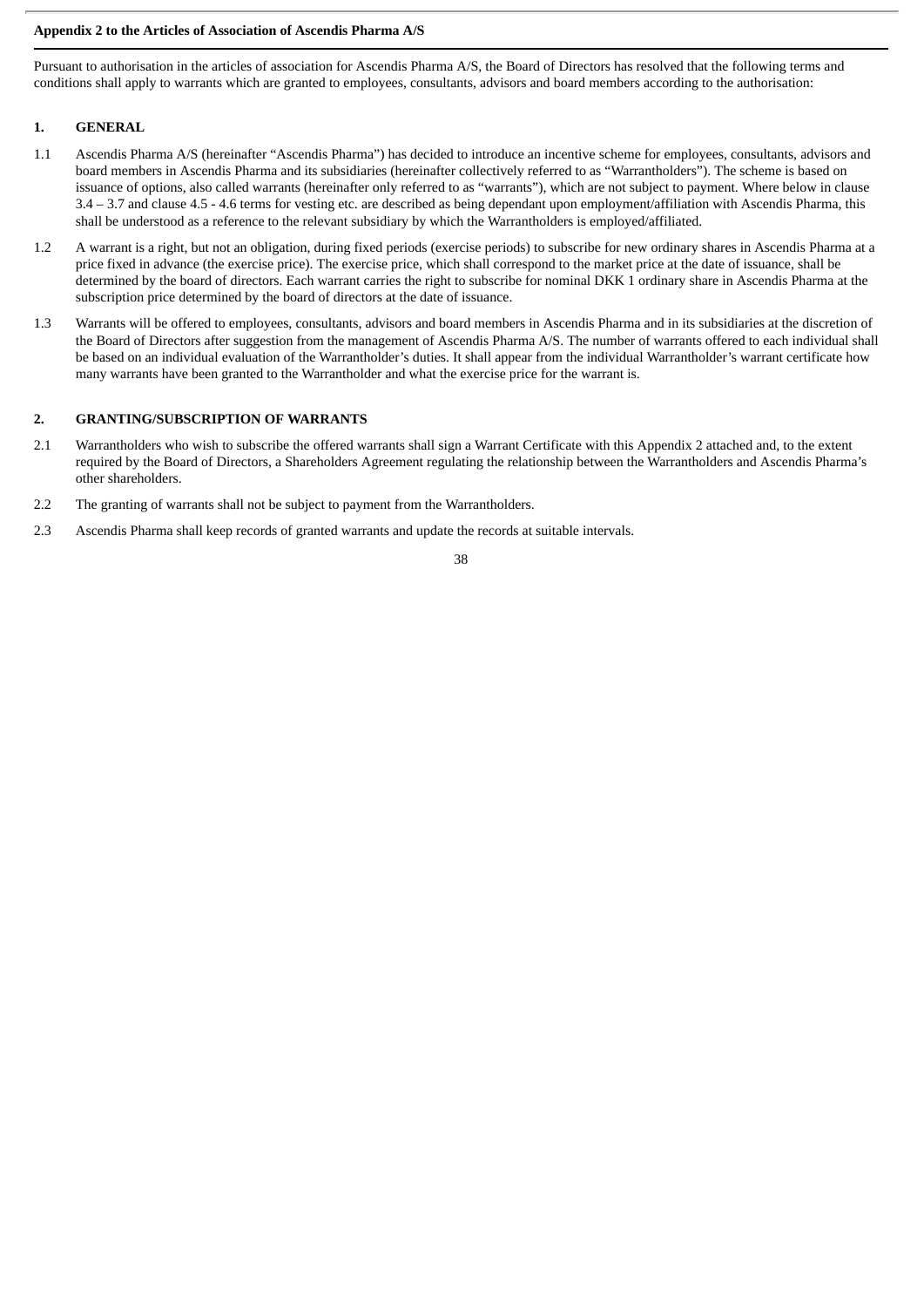# **3. VESTING**

- 3.1 The warrants shall be vested with 1/48 per month from the date of grant of the warrants covered by this Appendix 2. The board may have determined a different vesting period in its decision to issue warrants.
- 3.2 If Ascendis Pharma before 1/1 2014 merges as the terminating company or is split, cf. clause 5.10 or if more than 50 per cent of the share capital in Ascendis Pharma no later than 1/1 2014 is sold or is part of a share swap, cf. clause 5.11 (defined as an "Exit-event"), then 50% of the warrants not already vested on the time of the Exit-event shall vest at the time of the Exit-event.

If the Exit-event occurs on or after 1/1 2014, then all warrants not vested at the time of the Exit-event shall be deemed 100% for vested at the time of the Exit-event.

- 3.3 If the stipulated fraction does not amount to a whole number of warrants, the number shall be rounded down to the nearest whole number.
- 3.4 Warrants shall only be vested to the extent the Warrantholder is employed by Ascendis Pharma, cf. however clause 3.5 to 3.7 below.
- 3.5 In the event that the Warrantholder terminates the employment contract and the termination is not a result of breach of the employment terms by Ascendis Pharma, and in the event that Ascendis Pharma terminates the employment contract and the Warrantholder has given Ascendis Pharma good reason to do so, then the vesting of warrants shall cease from the time the employment is terminated, meaning from the first day when the Warrantholder is no longer entitled to salary from Ascendis Pharma, notwithstanding that the Warrantholder has actually ceased to perform his/her duties at an earlier date. In addition hereto the Warrantholder's right, if any, to receive warrants granted after termination of the employment shall cease.
- 3.6 In the event that the Warrantholder terminates the employment contract and the termination is a result of breach of the employment terms by Ascendis Pharma, or in the event that Ascendis Pharma terminates the employment contract and the Warrantholder having not given Ascendis Pharma good reason to due so, then warrants shall continue to vest as if the Warrantholder was still employed by Ascendis Pharma.
- 3.7 Should the Warrantholder materially breach the terms of the employment, the vesting of warrants shall cease from the date when the Warrantholder is dismissed due to the material breach.
- 3.8 Warrants issued to consultants, advisors and board members only vest to the extent that the consultant, advisor or board member acts on behalf of Ascendis Pharma as a consultant, advisor or board member.
- 3.9 If the Warrantholder takes leave other than maternity leave and the leave exceeds 60 days, the dates when the warrants shall be vested shall be postponed by a period corresponding to the duration of the leave.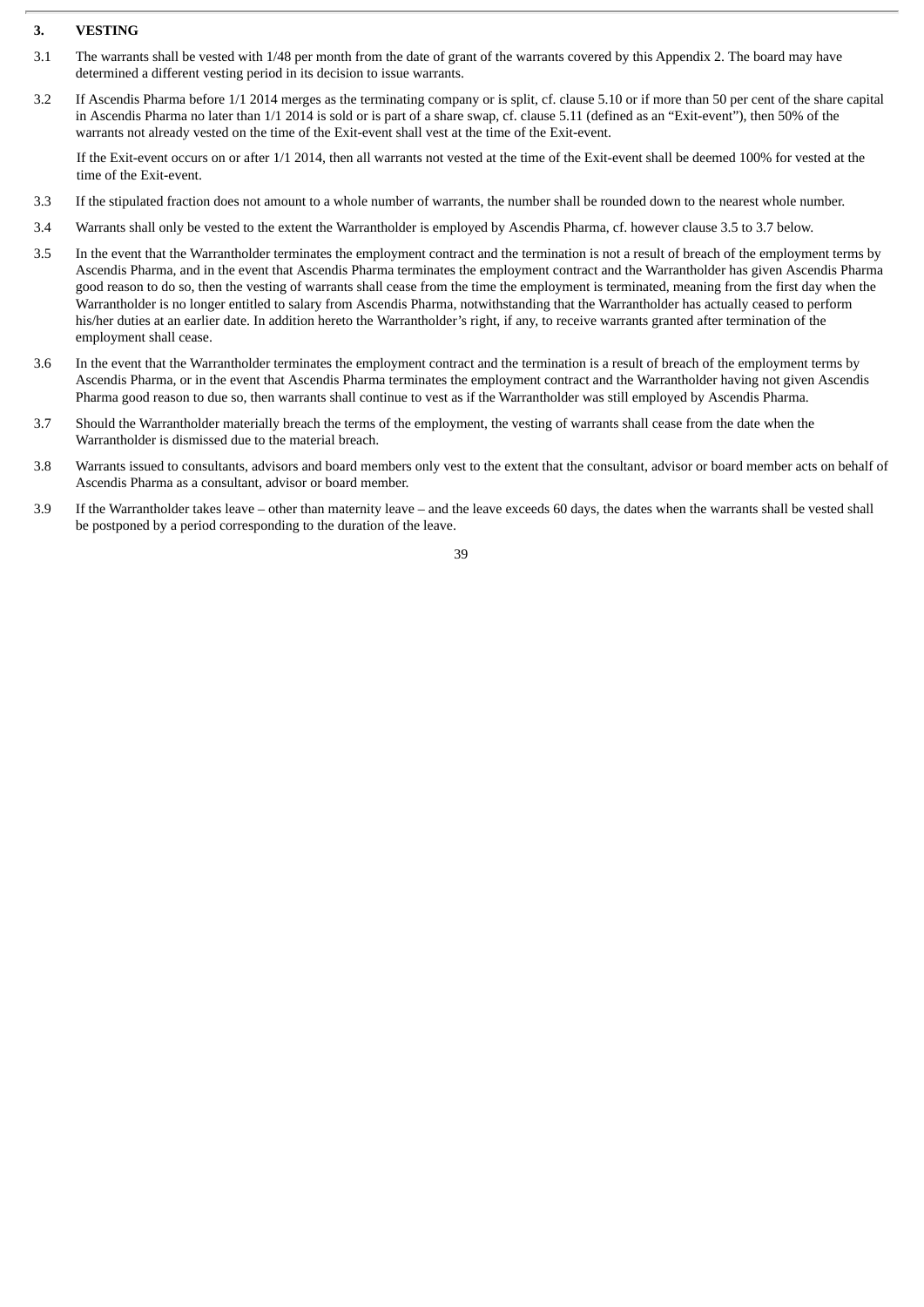## **4. EXERCISE**

4.1 When a warrant has been vested, it may be exercised during the exercise periods. Vested warrants may be exercised in two annual exercise periods that run for 21 days from and including the day after the publication of (i) the annual report notification—or if such notification is not published—the annual report and (ii) our interim report (six-month report). The last exercise period is 21 days from and including the day after the publication of Ascendis Pharmas interim report for the first half of 2023.

Warrants granted on 26 November 2014 may be exercised in four annual exercise periods that run for 21 days from and including the day after publication of (i) the interim report (three-month report); (ii) the annual report notification—or if such notification is not published—the annual report; (iii) the interim report (six-month report); and (iv) our interim report (nine-month report). For these warrants the last exercise period is 21 days following the publication of our interim report (nine-month report) in 2023.

All warrants issued may, additionally, be exercised in an extraordinary exercise period which commences upon Ascendis Pharma's announcement of its financial interim report for the first quarter of 2015 and which expires 21 days thereafter. In the event that Ascendis Pharma is not obligated to and does in fact not announce a financial interim report for the first quarter of 2015 the exercise period shall lapse.

- 4.2 If the last day of an exercise period is Saturday or Sunday, the exercise period shall also include the first weekday following the stipulated period.
- 4.3 When warrants have been vested, the Warrantholder shall be free to choose, which exercise period to apply for the vested warrants, cf. however, clause 4.5 below regarding material breach. It is, however, a condition for exercise that the Warrantholder in a given exercise period exercises warrants, which give a right to subscribe minimum nominal DKK 100 shares.
- 4.4 Warrants not exercised by the Warrantholder during the last exercise period shall become null and void without further notice or compensation or payment of any kind to the Warrantholder.
- 4.5 The Warrantholder's exercise of warrants is in principle conditional upon the Warrantholder being employed in Ascendis Pharma at the time when warrants are exercised. In case of termination of the employment the following shall apply:
	- a) In the event that Ascendis Pharma terminates the employment contract and the Warrantholder having given Ascendis Pharma good reason to do so, the Warrantholder is only entitled to exercise the warrants vested at the time of termination. Exercise shall take place during the first coming exercise period after termination of the employment, however the Warrantholder shall always have minimum 3 months from the date of termination to decide if warrants shall be exercised. To the extent that the first coming exercise period commences within 3 months from the date of actual termination the Warrantholder shall be entitled to exercise the warrants in the exercise period following the first coming exercise period. All vested warrants not exercised by the Warrantholder according to this clause shall become null and void without further notice or compensation or payment of any kind.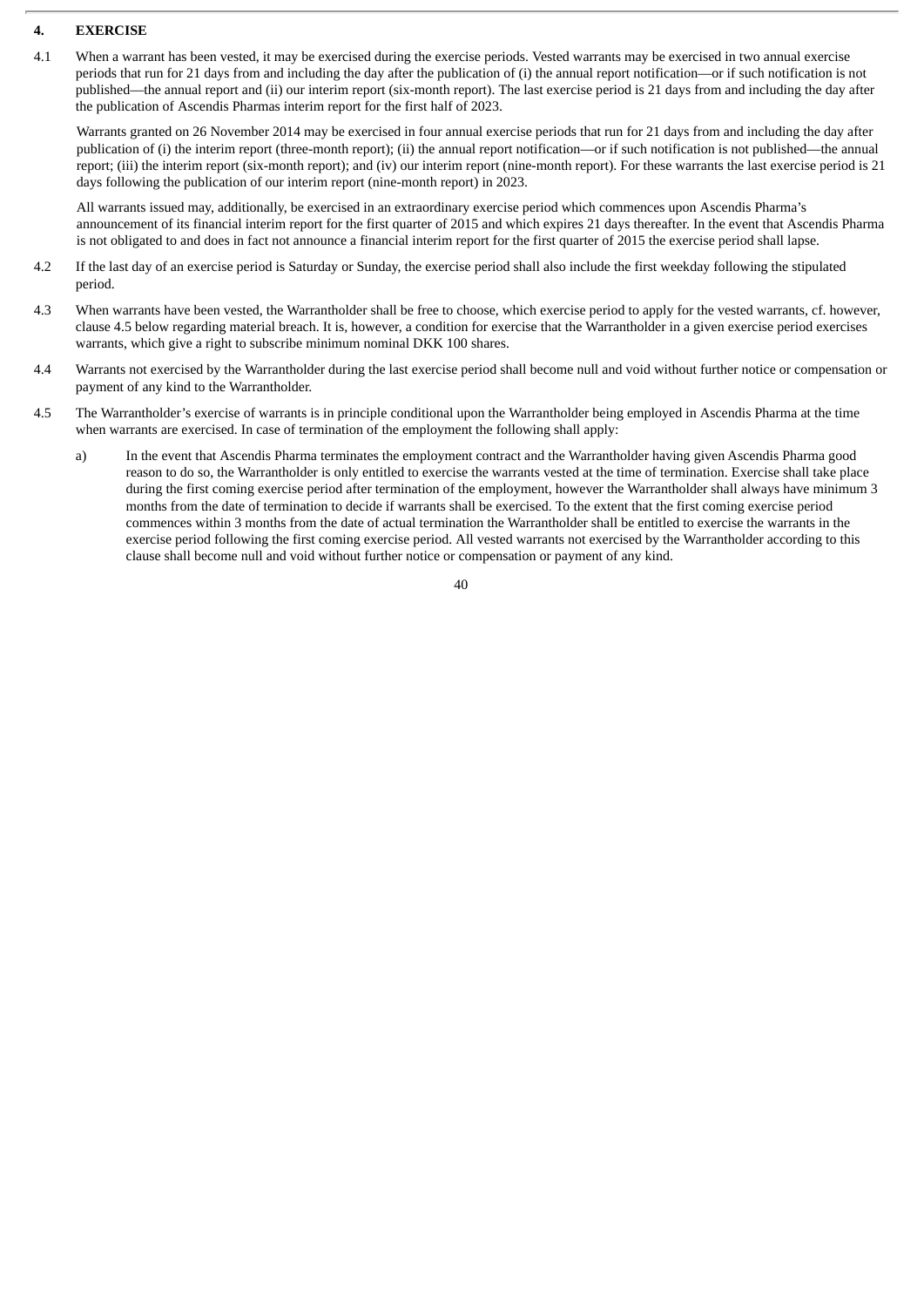- b) In the event that the Warrantholder terminate the employment, or in the event that Ascendis Pharma terminates the employment contract and the Warrantholder have not given Ascendis Pharma good reason to do so, the Warrantholder is entitled to exercise the warrants as if the Warrantholder were still employed with Ascendis Pharma. Exercise shall take place in accordance with the general terms and conditions regarding exercise of warrants stipulated in clause  $4.1 - 4.5$ . This provision shall apply if the employment contract is terminated due to retirement.
- c) If the employment is terminated as a consequence of summary dismissal of the Warrantholder on grounds of material breach, all warrants not exercised at that time shall become null and void without notice or compensation. If the material breach is committed prior to the dismissal the vesting and the right to exercise warrants shall be deemed to have ceased at the time of the material breach. The Warrantholder shall in this case, after demand from Ascendis Pharma, be obligated to sell to Ascendis Pharma shares which have been subscribed though exercise of warrants, after the date of the material breach. The shares shall be sold at a price corresponding to the subscription price paid by the Warrantholder.
- d) If the employment is terminated due to the death of the Warrantholder all warrants not exercised by the Warrantholder shall become null and void. However, the Ascendis Pharma Board of Directors may grant an exemption from this provision to enable the estate of the Warrantholder to exercise the issued warrants whether they have been vested at the time of the death or not on the condition that exercise be effected during the first exercise period commencing after the death.
- 4.6 If the Warrantholder is a consultant, advisor or board member the exercise of warrants is in principle conditional upon the Warrantholder being connected to Ascendis Pharma in this capacity at the time when warrants are exercised. In case that the consultant's, advisor's or board member's relationship with Ascendis Pharma should cease without this being attributable to the Warrantholder's actions or omissions the Warrantholder shall be entitled to exercise vested warrants in the exercise periods set forth in clause 4.1 above.
- 4.7 Ascendis Pharma's board of directors is in the event of a listing of the company's shares on a stock exchange entitled at its discretion to change the exercise periods in order to coordinate these with applicable rules for insider trading. Unless the Board of Directors resolves otherwise the exercise periods shall in the event of a listing be changed to two 21 day periods after respectively the annual report notification and the interim report (six months) and for warrants issued in November 2014 to up to four 21 day periods immediately following the annual report notification and the interim report (six months) and the quarterly reports.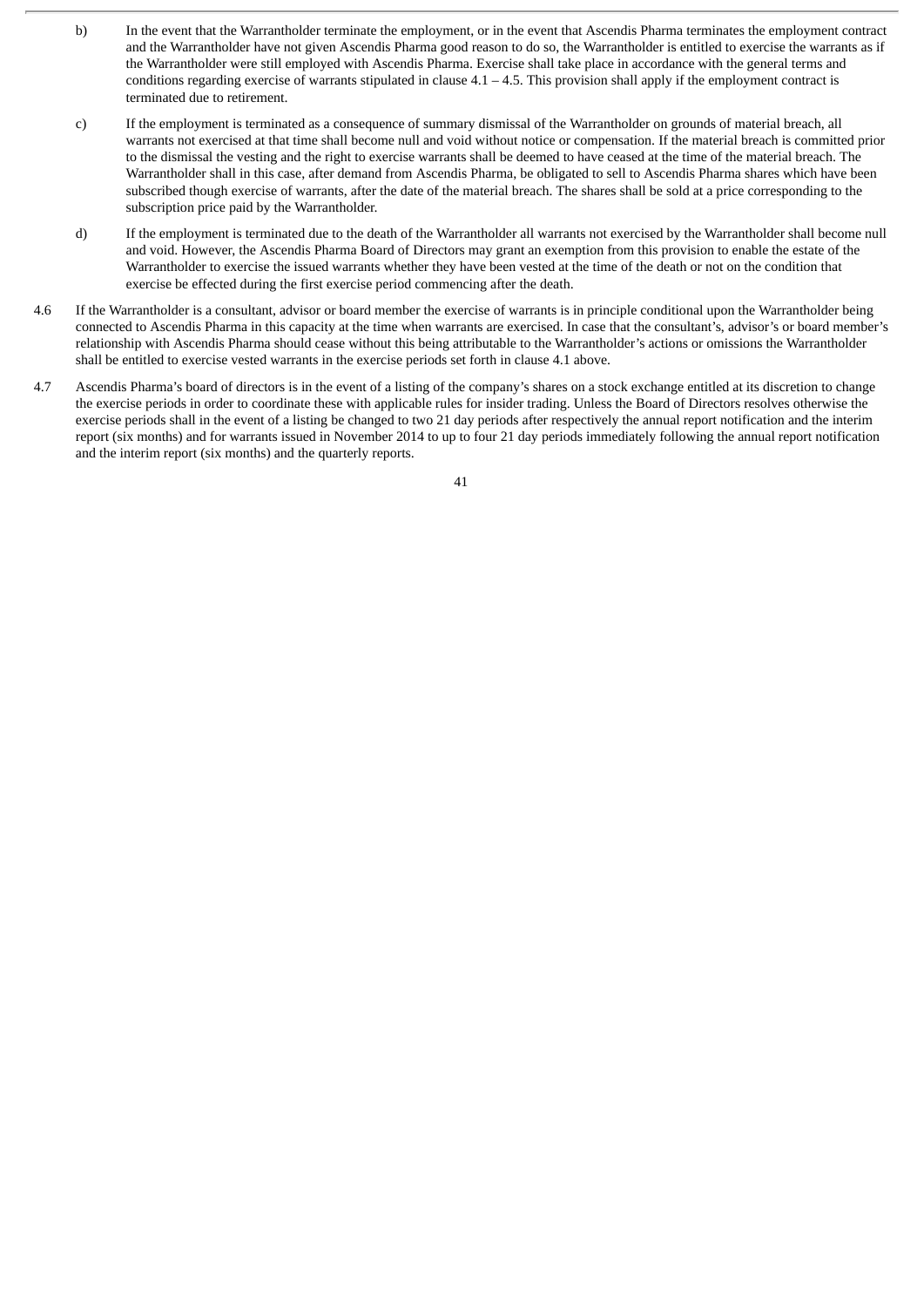# **5. ADJUSTMENT OF WARRANTS**

- 5.1 Changes in Ascendis Pharma's capital structure causing a change of the potential possibility of gain attached to a warrant shall require an adjustment of the warrants.
- 5.2 Adjustments shall be made so that the potential possibility of gain attached to a warrant, in so far as possible, shall remain the same before and after the occurrence of an incident causing the adjustment. The adjustment shall be carried out with the assistance of Ascendis Pharma's external advisor. The adjustment may be effected either by increase or reduction of the number of shares that can be issued following exercise of a warrant and/or an increase or reduction of the exercise price.
- 5.3 Warrants shall not be adjusted as a result of Ascendis Pharma's issue of employee shares, share options and/or warrants as part of employee share option schemes (including options to Directors, advisors and consultants) as well as future exercise of such options and/or warrants. Warrants shall, furthermore, not be adjusted as a result of capital increases following the Warrantholders' and others' exercise of warrants in Ascendis Pharma.

# 5.4 **Bonus shares**:

If it is decided to issue bonus shares in Ascendis Pharma, warrants shall be adjusted as follows:

The exercise price for each warrant not yet exercised shall be multiplied by the factor:

$$
\alpha = \frac{A}{(A+B)}
$$

and the number of warrants not yet exercised shall be multiplied by the factor:

$$
\underline{\mathbf{1}}
$$

α

where:

 $A =$  the nominal share capital before issue of bonus shares, and

 $B =$  the total nominal value of bonus shares.

If the adjusted exercise price and/or the adjusted number of shares does not amount to whole numbers, each number shall be rounded down to the nearest whole number.

#### 5.5 **Changes of capital at a price different from the market price**:

If it is decided to increase or reduce the share capital in Ascendis Pharma at a price below the market price (in relation to capital decreases also above the market price), warrants shall be adjusted as follows: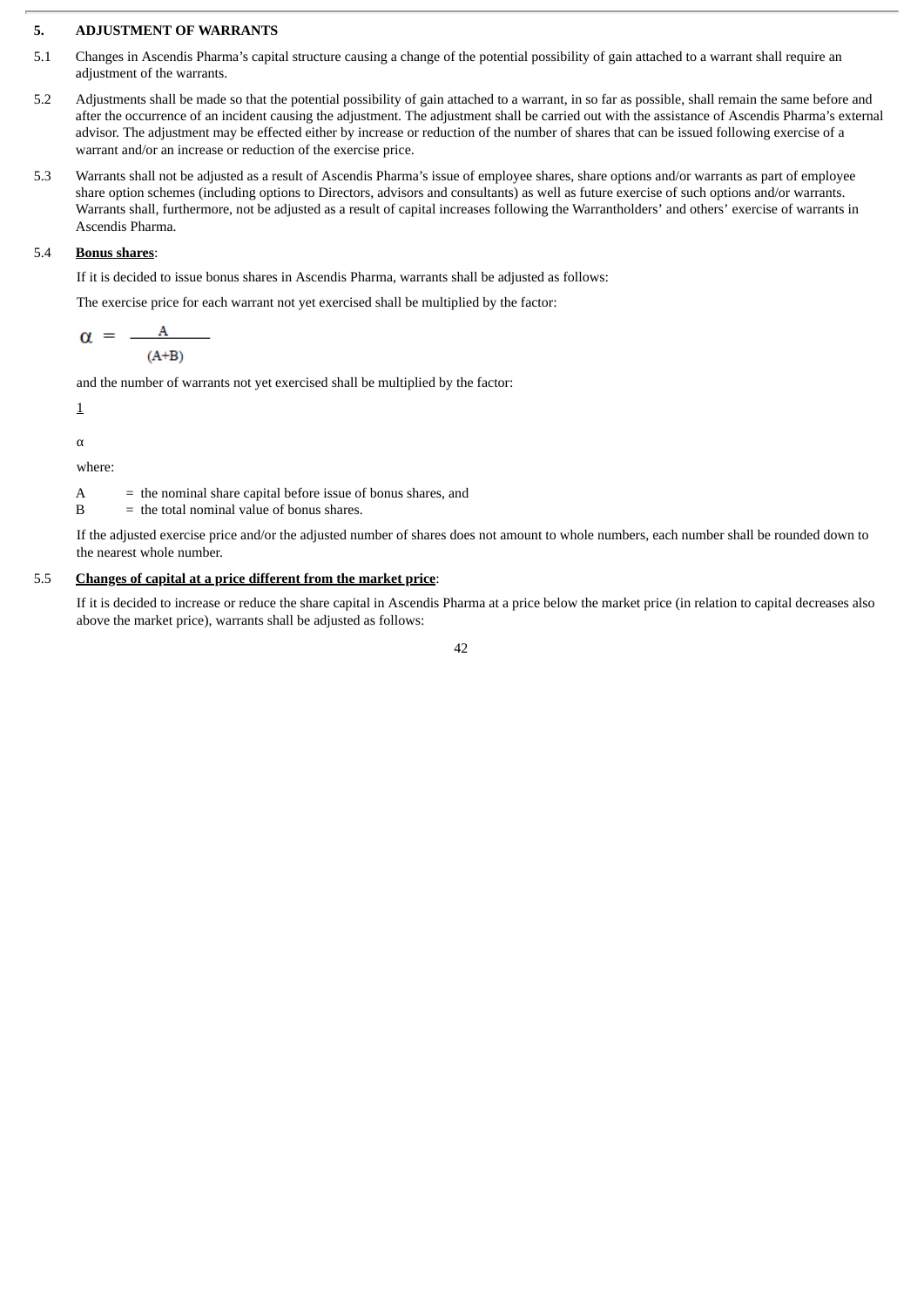The exercise price for each non-exercised warrant shall be multiplied by the factor:

$$
\alpha = \frac{(A_x K) + (B x T)}{(A+B) x K}
$$

and the number of non-exercised warrants shall be multiplied by the factor:

1

α

where:

 $A =$  nominal share capital before the change in capital

- $B =$  nominal change in the share capital
- K = market price / closing price of the share on the day prior to the announcement of the change in the share capital, and
- $T =$  subscription price/reduction price in relation to the change in the share capital

If the adjusted exercise price and/or the adjusted number of shares does not amount to whole numbers, each number shall be rounded down to the nearest whole number.

# 5.6 **Changes in the nominal value of each individual share**:

If it is decided to change the nominal value of the shares, warrants shall be adjusted as follows:

The exercise price for each non-exercised warrant shall be multiplied by the factor:

$$
\alpha = \frac{A}{B}
$$

and the number of non-exercised warrants shall be multiplied by the factor:

1

α

where:

 $A =$  nominal value of each share after the change, and

B = nominal value of each share before the change

If the adjusted exercise price and/or the adjusted number of shares does not amount to whole numbers, each number shall be rounded down to the nearest whole number.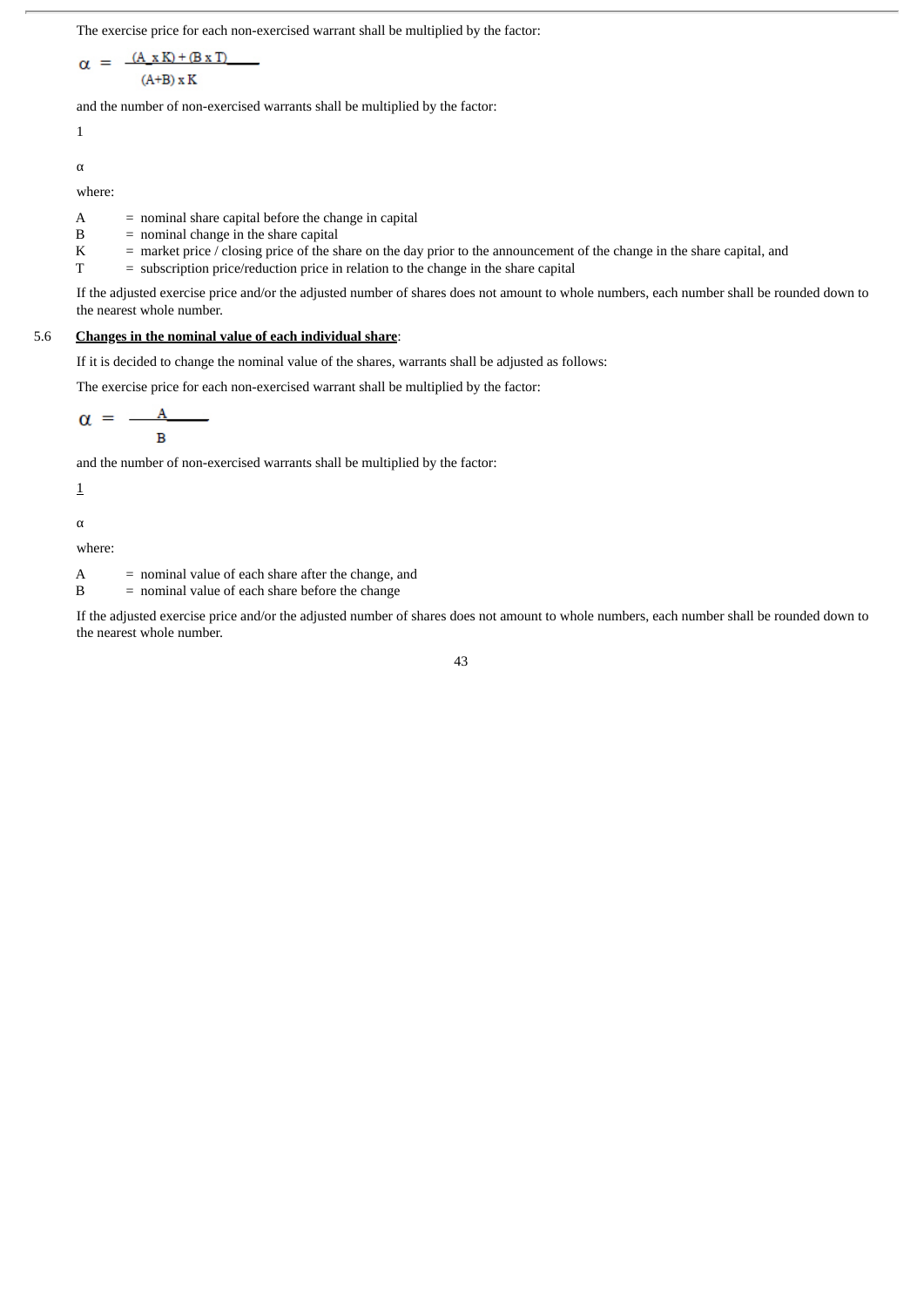# 5.7 **Payment of dividend**:

If it is decided to pay dividends, the part of the dividends exceeding 10 per cent of the equity capital shall lead to adjustment of the exercise price according to the following formula:

$$
E2 = E1 - \frac{U - Umax}{A}
$$

where:

 $E2 =$  the adjusted exercise price  $E1$  = the original exercise price  $U =$  dividends paid out Umax  $= 10$  per cent of the equity capital, and

A = total number of shares in Ascendis Pharma

If the adjusted exercise price does not amount to a whole number, it shall be rounded down to the nearest whole number.

The equity capital that shall form the basis of the adjustment above is the equity capital stipulated in the Annual Report to be adopted at the General Meeting where dividends shall be approved before allocation hereof has been made in the Annual Report.

### 5.8 **Other changes in Ascendis Pharma's capital position**:

In the event of other changes in Ascendis Pharma's capital position causing changes to the financial value of warrants, warrants shall (save as provided above) be adjusted in order to ensure that the changes do not influence the financial value of the warrants.

The calculation method to be applied to the adjustment shall be decided by an external advisor appointed by the Board of Directors.

It is emphasized that increase or reduction of Ascendis Pharma's share capital at market price does not lead to an adjustment of the subscription price or the number of shares to be subscribed.

### 5.9 **Winding-up**:

Should Ascendis Pharma be liquidated, the vesting time for all non-exercised warrants shall be changed so that the Warrantholder may exercise his/her warrants in an extraordinary exercise period immediately preceding the relevant transaction.

#### 5.10 **Merger and split**:

If Ascendis Pharma merges as the continuing company, warrants shall remain unaffected unless, in connection with the merger, the capital is increased at a price other than the market price and in that case warrants shall be adjusted in accordance with clause 5.5.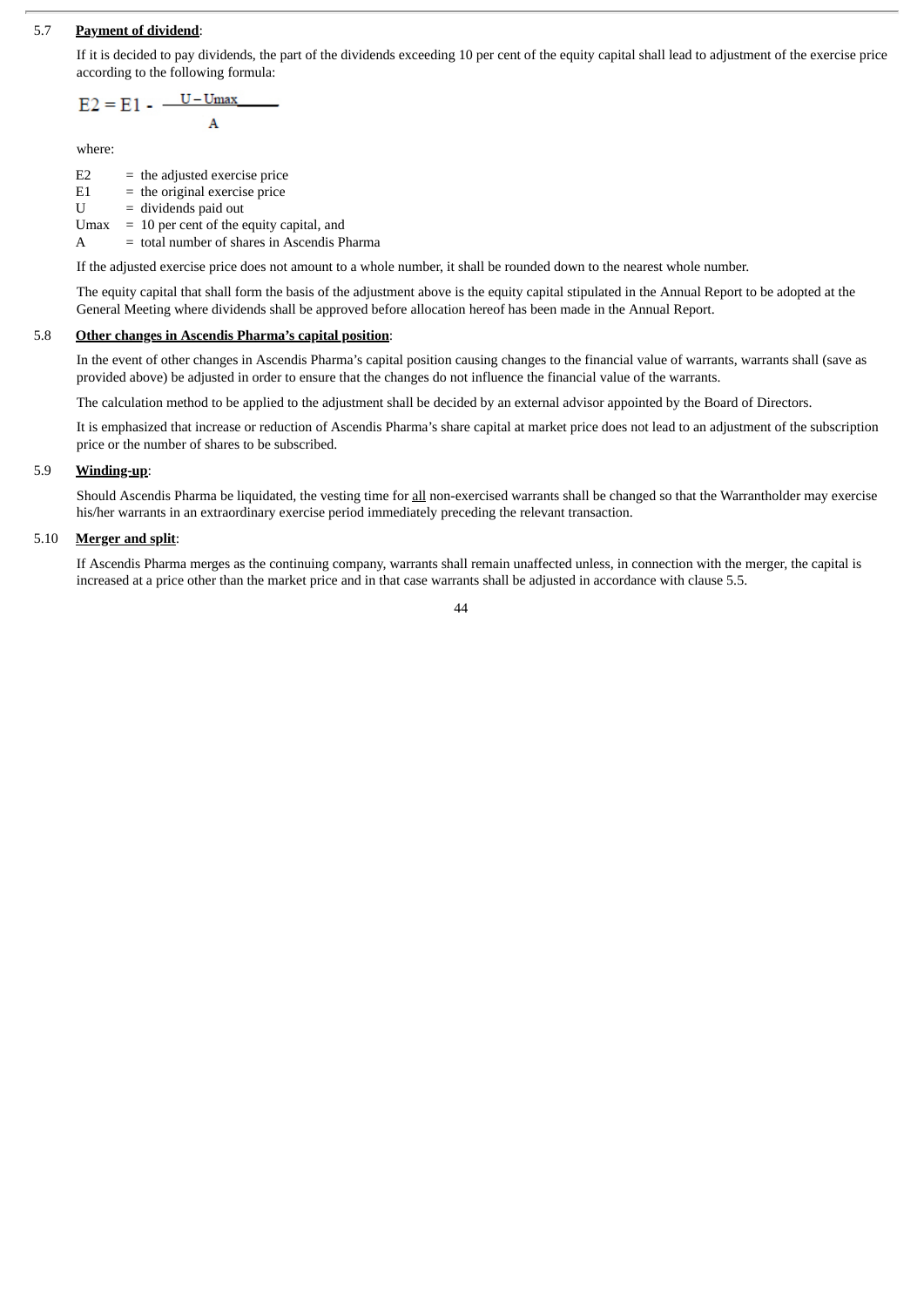If Ascendis Pharma merges as the terminating company or is split, the continuing company may choose one of the following possibilities:

- The Warrantholder may exercise all non-exercised warrants (inclusive of warrants not yet vested) immediately before the merger/split, or
- New share instruments in the continuing company/companies of a corresponding financial pre-tax value shall replace the warrants. On split the continuing companies may decide in which company/companies the Warrantholders shall receive the new share instruments.

# 5.11 **Sale and exchange of shares**:

If more than 50 per cent of the share capital in Ascendis Pharma is sold or is part of a share swap, Ascendis Pharma may choose one of the following possibilities:

- The Warrantholder may exercise all non-exercised warrants that are not declared null and void (inclusive of warrants not yet vested) immediately before the sale/swap of shares. Furthermore, the Warrantholder shall undertake an obligation to sell the subscribed shares on the same conditions as the other shareholders (when selling).
- Share instruments in the acquiring company of a corresponding pre-tax value shall replace the issued warrants.

### 5.12 **Common provisions regarding 5.9-5.11**:

If one of the transactions mentioned above is made, Ascendis Pharma shall inform the Warrantholder hereof by written notice. Upon receipt of the written notice, the Warrantholder shall have 2 weeks – in cases where the Warrantholder may extraordinarily exercise warrants, see 5.9-5.11 – to inform Ascendis Pharma in writing whether he/she will make use of the offer. If the Warrantholder has not answered Ascendis Pharma in writing within the limit of 2 weeks or fails to pay within the fixed time, warrants shall become null and void without further notice or compensation.

The Warrantholder's rights in connection with decisions made by any competent company body, see clause 5.9-5.11, shall be contingent on subsequent registration of the relevant decision with the Danish Business Authority provided that registration is a condition of its validity.

# **6. STOCK EXCHANGE LISTING**

[*intentionally left blank*]

# **7. TRANSFER, PLEDGE AND ENFORCEMENT**

7.1 Issued warrants shall not be subject to charging orders, transfer of any kind, including in connection with division of property on divorce or legal separation, for ownership or as security without the consent of the Board of Directors. The Warrantholder's warrants may, however, be transferred to the Warrantholder's spouse/cohabitant and/or issue in the event of the Warrantholder's death. It is a condition precedent that the recipient signs the at any time applicable shareholders' agreement.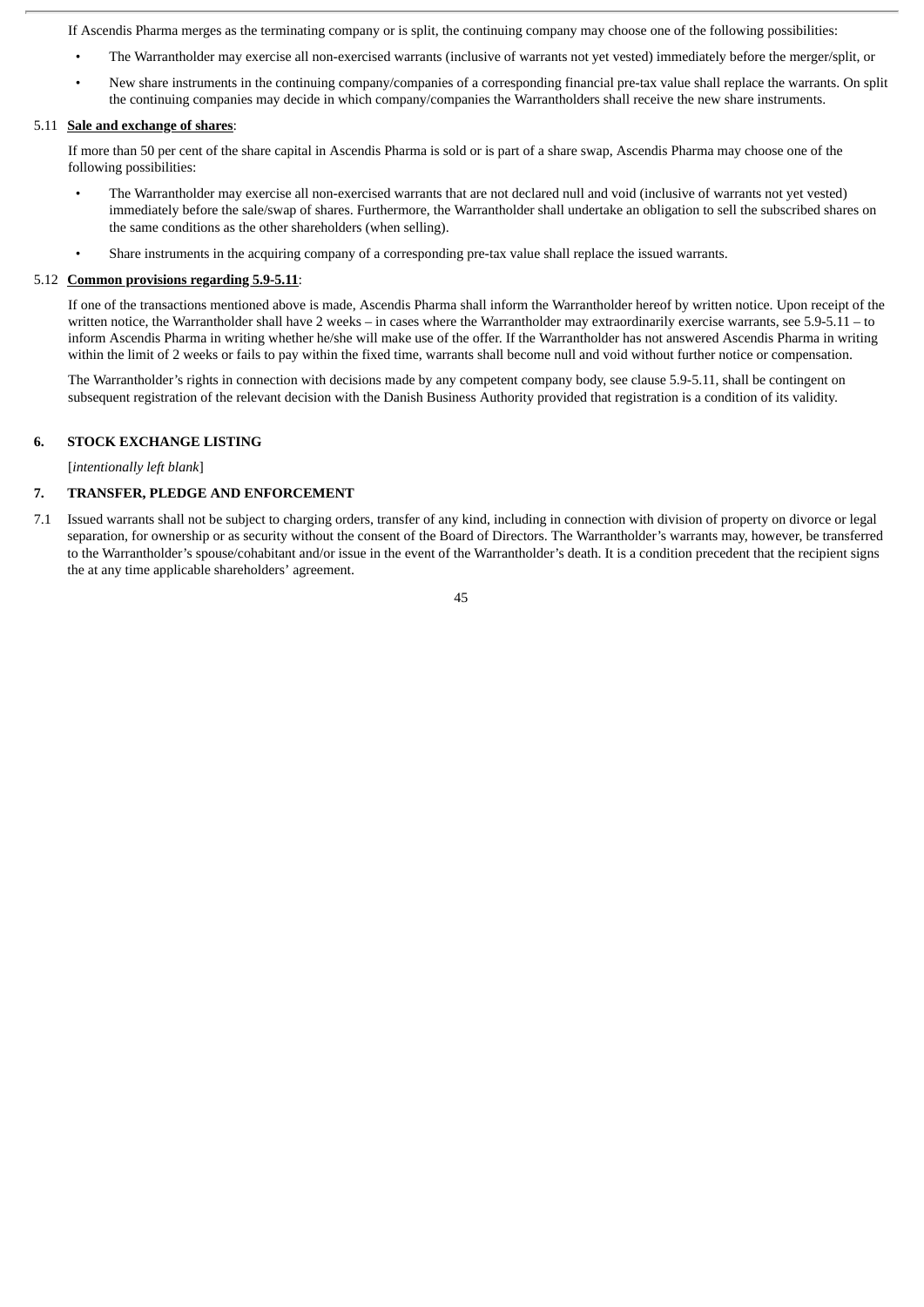# **8. SUBSCRIPTION FOR NEW SHARES BY EXERCISE OF WARRANTS**

- 8.1 Subscription for new shares by exercise of issued warrants must be made through submission by the Warrantholder no later than the last day of the relevant exercise period at 16:00 CET to Ascendis Pharma of an exercise notice drafted by Ascendis Pharma. The exercise notice shall be filled in with all information. The company must have received the exercise price for the new shares, payable as a cash contribution, by the last day of the relevant exercise period.
- 8.2 If the limitation period set forth in clause 8.1 expires as a result of Ascendis Pharma not having received the filled-in exercise notice or the payment by 16:00 of the last day of the exercise period, the subscription shall be deemed invalid, and in this situation the Warrantholder shall not be considered as having exercised his/her warrants for a possible subsequent exercise period.
- 8.3 Warrants not exercised by the Warrantholder during the last exercise period shall become null and void without notice or compensation.
- 8.4 When the capital increase caused by exercise of warrants has been registered with the Danish Business Authority, the Warrantholder shall receive proof of his shareholding in Ascendis Pharma.

# **9. THE RIGHTS OF NEW ORDINARY SHARES**

- 9.1 New shares subscribed for by exercise of issued warrants shall in every respect have the same rights as the present shares in Ascendis Pharma in accordance with the Articles of Association for Ascendis Pharma in force from time to time. For the time being, the following shall apply:
	- That Ascendis Pharma's shareholders shall hold no pre-emptive rights to subscribe for warrants;
	- That Ascendis Pharma's shareholders shall hold no pre-emptive rights to subscribe for new shares issued on the basis of warrants;
	- That the face value of each share shall be DKK 1 or multiples hereof;
	- That the shares shall be non-negotiable instruments issued in the name of the holder and shall be registered in the name of the holder in Ascendis Pharma's register of owners;
	- That new shares issued as a result of exercise of warrants shall carry the right to dividend and other rights in Ascendis Pharma from the time of registration of the capital increase with the Danish Business Authority.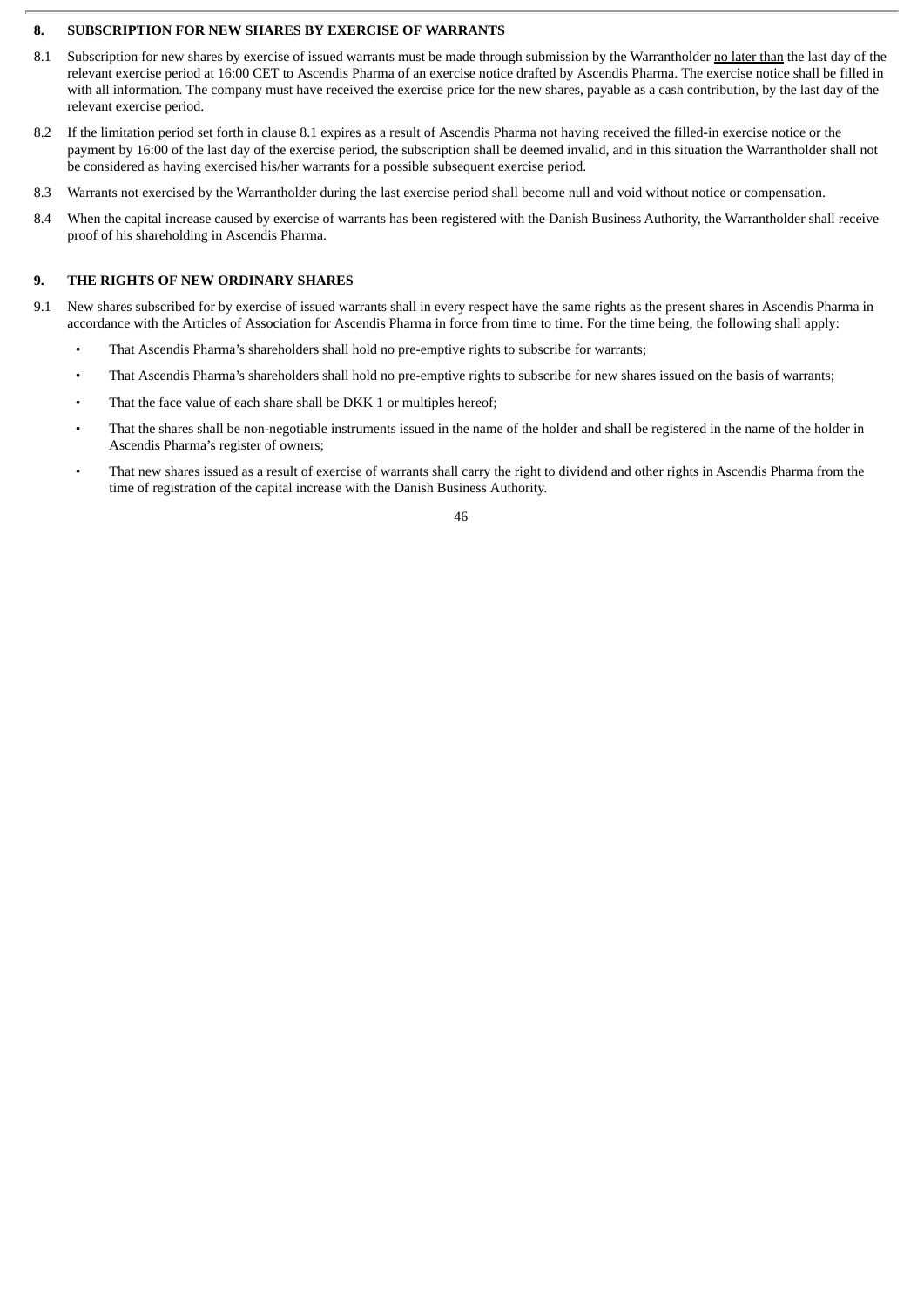9.2 Ascendis Pharma shall pay all costs connected with granting of warrants and later exercise thereof. Ascendis Pharma's costs in connection with issue of warrants and the related capital increase are estimated to DKK 50,000.

# **10. SALE OF SHARES**

[*Intentionally left blank*]

# **11. OTHER PROVISONS**

- 11.1 The value attached to the subscription right shall not be included in the Warrantholder's salary, and any agreement made between the Warrantholder and Ascendis Pharma regarding pension or the like shall therefore not include the value of the Warrantholder's warrants.
- 11.2 If a relevant authority should establish that the issuance and/or exercise of warrants shall be considered a salary allowance with the consequence that Ascendis Pharma shall pay holiday allowance or the like to the Warrantholder on the basis of the value of warrants, the subscription price shall be increased in order to compensate Ascendis Pharma for the amounts that have been paid to the Warrantholder in the form of holiday allowance or the like.
- 11.3 The fact that Ascendis Pharma offers warrants to Warrantholders shall not in any way obligate Ascendis Pharma to maintain the employment.

## **12. TAX IMPLICATIONS**

12.1 The tax implications connected to the Warrantholder's subscription for or exercise of warrants shall be of no concern to Ascendis Pharma.

### **13. GOVERNING LAW AND VENUE**

- 13.1 Acceptance of warrants, the terms and conditions thereto and the exercise, and terms and conditions for future subscription for shares in Ascendis Pharma shall be governed by Danish law.
- 13.2 Any disagreement between the Warrantholder and Ascendis Pharma in relation to the understanding or implementation of the warrant scheme shall be settled amicably by negotiation between the parties.
- 13.3 If the parties fail to reach consensus, any disputes shall be settled in accordance with "Rules for hearing of cases in the Copenhagen Arbitration". The Copenhagen Arbitration shall appoint one arbitrator who shall settle the dispute according to Danish law.
- 13.4 In the event of discrepancies between the English and the Danish text the Danish text shall prevail.

—-oo0oo—-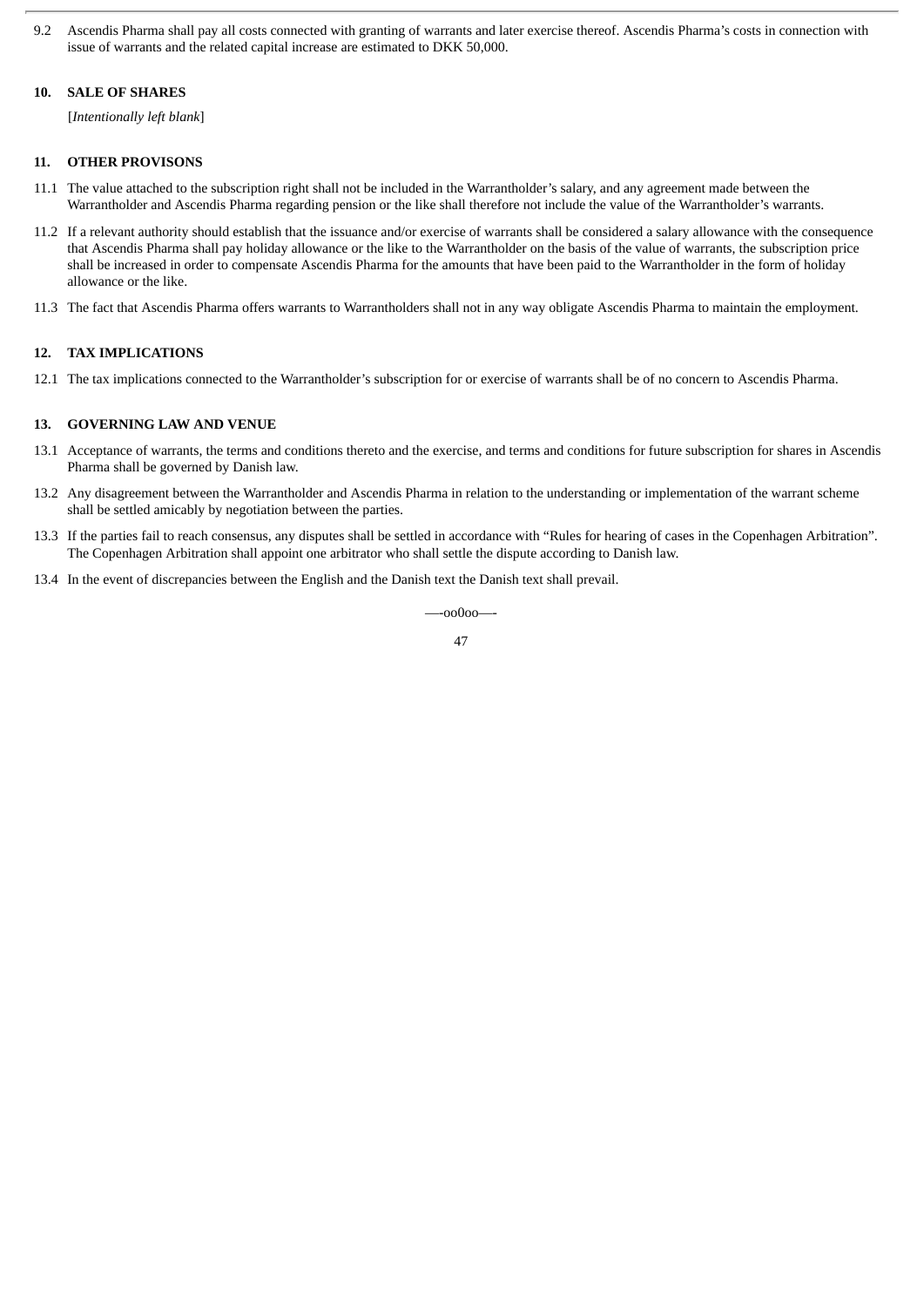# **Appendix 3 to the Articles of Association of Ascendis Pharma A/S**

The general meeting has, and the company's board of directors has, in accordance with authorization granted by the company's shareholders granted warrants as set forth below and has on the grant date also resolved the capital increase(s) of the company's share capital related to the exercise of the warrants granted.

Each warrant confers the right to subscribe one share of DKK 1 nom. value in the company against cash payment of the exercise price per share of DKK 1 nom. value subscribed.

All numbers are shown (where relevant) adjusted following the bonus share issuance on 13 January 2015 in the ratio of 1:3.

# **WARRANTS SUBJECT TO ARTICLE 4C**

| <b>DATE OF GRANT</b> | <b>NUMBER OF</b><br><b>WARRANTS</b> | <b>EXERCISE</b><br><b>PRICE PER</b><br><b>WARRANT</b> | APPLICABLE<br>EXHIBIT | <b>ANNULLED</b><br><b>WARRANTS</b> | <b>WARRANTS</b><br><b>EXERCISED</b> | <b>WARRANTS</b><br>LAPSED |
|----------------------|-------------------------------------|-------------------------------------------------------|-----------------------|------------------------------------|-------------------------------------|---------------------------|
| 26. november 2014    | 566.504                             | USD 32.45                                             |                       |                                    | 484.512                             | 32.354                    |
| <b>Total</b>         | 566.504                             |                                                       |                       |                                    | 484.654                             | 32.354                    |

Hereianfter, the authorization under article 4c is fully exhausted.

Hereinafter, there are in total 49,496 outstanding warrants under article 4c.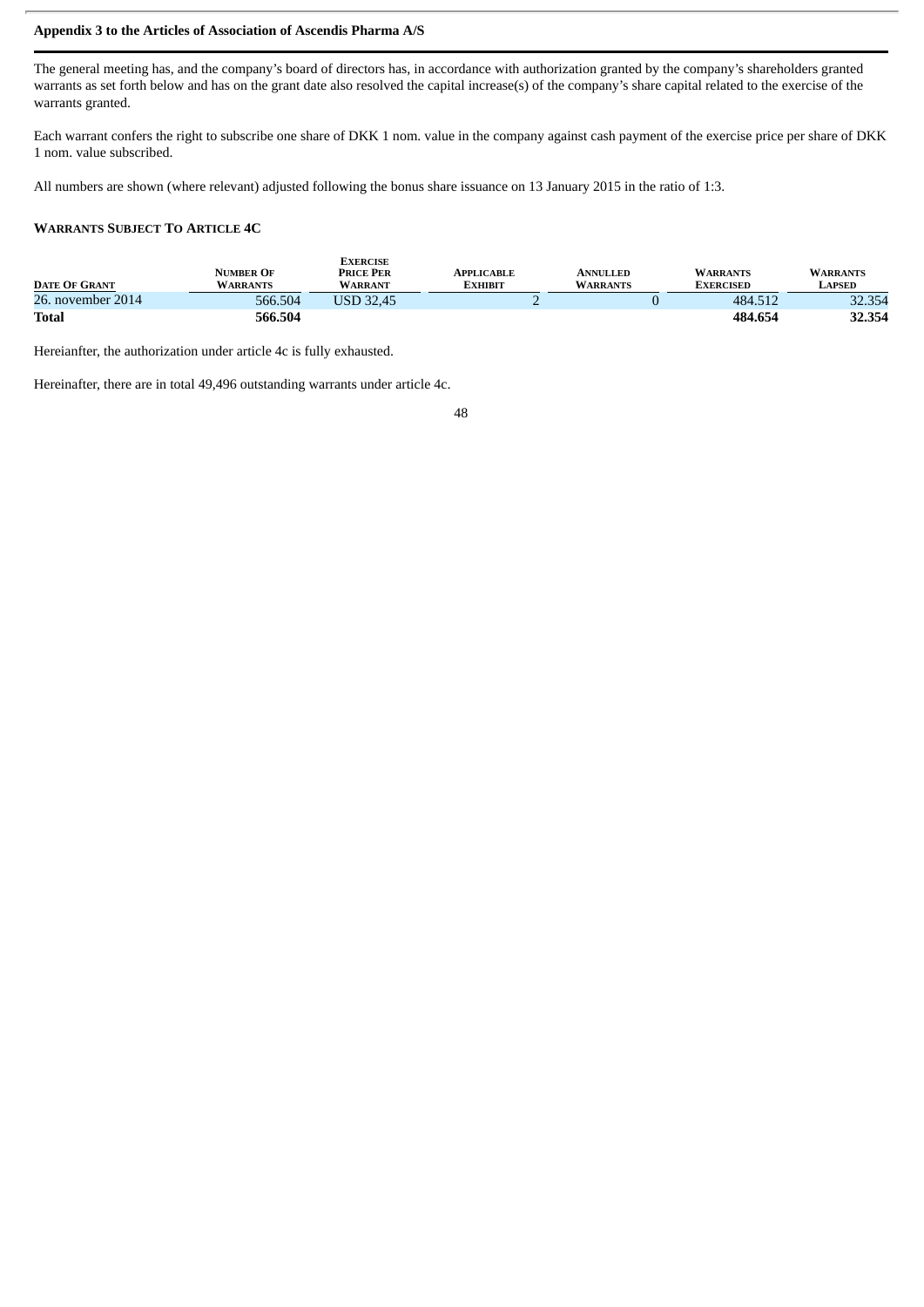| <b>DATE OF</b><br><b>GRANT</b> | <b>NUMBER OF</b><br><b>WARRANTS</b> | <b>EXERCISE PRICE</b><br>PER WARRANT | <b>APPLICABLE</b><br><b>EXHIBIT</b> | <b>ANNULLED</b><br><b>WARRANTS</b> | <b>WARRANTS</b><br><b>EXERCISED</b> | <b>WARRANTS</b><br><b>LAPSED</b> |
|--------------------------------|-------------------------------------|--------------------------------------|-------------------------------------|------------------------------------|-------------------------------------|----------------------------------|
| 10. September 2008             | 623.880                             | € 2,6483/DKK 19,7491                 | N/A                                 | $\mathbf{0}$                       | 621.880                             | 2.000                            |
| 19. March 2009                 | 331.020                             | €2,6483 /DKK 19,7332                 | N/A                                 | $\theta$                           | 331.020                             |                                  |
| 9. December 2009               | 170.908                             | € 2.6483 DKK 19,7072                 | N/A                                 | 332                                | 170.576                             |                                  |
| 13. December 2011              | 58.000                              | € 7,9962/DKK 59,4644                 | N/A                                 | 1.832                              | 56.000                              | 168                              |
| 8. October 2012                | 66.000                              | €7,9962/DKK 59,6267                  | N/A                                 | $\mathbf{0}$                       | 66.000                              |                                  |
| 3. December 2012               | 690.604                             | €7.9962/DKK 59.6531                  |                                     | $\mathbf{0}$                       | 380.247                             | 8.996                            |
| 19. March 2013                 | 28.400                              | € 7,9962/DKK 59,6507                 |                                     | $\overline{0}$                     | 26.500                              |                                  |
| 27. June 2013                  | 87.488                              | €7,9962/DKK 59,6459                  |                                     | $\mathbf{0}$                       | 87.088                              |                                  |
| 24. September 2013             | 56.000                              | €7,9962/DKK 59,6283                  |                                     | 17.416                             | 34.459                              | 2.875                            |
| 5. December 2013               | 12.000                              | €7,9962/DKK 59,6483                  |                                     | $\bf{0}$                           | 6.000                               |                                  |
| 16. January 2014               | 132.592                             | €7,9962/DKK 59,6675                  | $\overline{\mathcal{L}}$            | $\mathbf{0}$                       | 56.413                              | 76.179                           |
| 6. March 2014                  | 28.000                              | €7,9962/DKK 59,6731                  |                                     | $\mathbf{0}$                       | 5.600                               |                                  |
| 19. June 2014                  | 168.008                             | €7,9962/DKK 59,6227                  |                                     | $\mathbf{0}$                       | 162.008                             |                                  |
| 18. December 2015              | 1.022.908                           | <b>USD 16,99</b>                     |                                     | $\theta$                           | 622.486                             | 55.244                           |
| 15. March 2016                 | 178.500                             | <b>USD 18,14</b>                     |                                     | $\mathbf{0}$                       | 174.000                             | 2.448                            |
| 10. May 2016                   | 42.500                              | <b>USD 15,68</b>                     |                                     | $\mathbf{0}$                       | 29.333                              |                                  |
| 9. June 2016                   | 58.000                              | <b>USD 13,59</b>                     |                                     | $\mathbf{0}$                       | 27.818                              | 907                              |
| 12. July 2016                  | 2.500                               | <b>USD 12,97</b>                     |                                     | $\Omega$                           | 2.500                               |                                  |
| 9. August 2016                 | 129.000                             | <b>USD 14,50</b>                     |                                     | $\mathbf{0}$                       | 123.600                             |                                  |
| 8. November 2016               | 9.000                               | <b>USD 19,34</b>                     |                                     | $\boldsymbol{0}$                   | 6.660                               | 105                              |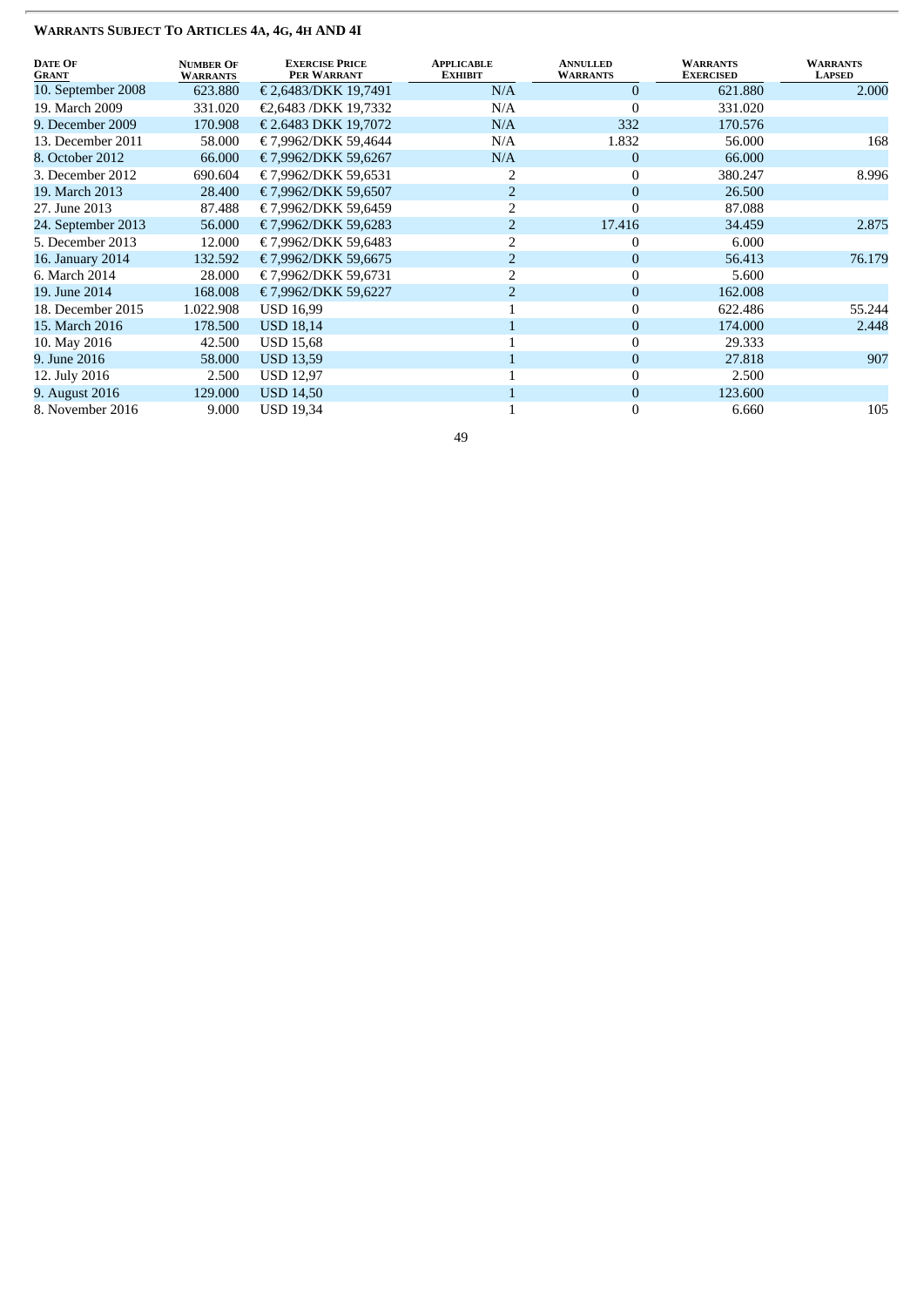| <b>DATE OF GRANT</b> | <b>NUMBER OF</b><br><b>WARRANTS</b> | <b>EXERCISE</b><br><b>PRICE PER</b><br><b>WARRANT</b> | <b>APPLICABLE</b><br><b>EXHIBIT</b> | <b>ANNULLED</b><br><b>WARRANTS</b> | <b>WARRANTS</b><br><b>EXERCISED</b> | <b>WARRANTS</b><br><b>LAPSED</b> |
|----------------------|-------------------------------------|-------------------------------------------------------|-------------------------------------|------------------------------------|-------------------------------------|----------------------------------|
| 14. December 2016    | 783.000                             | <b>USD 20,67</b>                                      |                                     | $\overline{0}$                     | 307.098                             | 52.225                           |
| 10. January 2017     | 16.000                              | <b>USD 20,72</b>                                      |                                     | $\boldsymbol{0}$                   | 10.000                              | 1.063                            |
| 14. February 2017    | 5.000                               | <b>USD 26,01</b>                                      |                                     | $\mathbf{0}$                       | 148                                 |                                  |
| 14. March 2017       | 27.000                              | <b>USD 28,54</b>                                      |                                     | $\mathbf{0}$                       | 10.229                              | 834                              |
| 11. April 2017       | 36.000                              | <b>USD 27,48</b>                                      |                                     | $\mathbf{0}$                       | 15.633                              | 4.948                            |
| 9. May 2017          | 3.000                               | <b>USD 27,65</b>                                      | 1                                   | $\boldsymbol{0}$                   | 2.500                               |                                  |
| 13. June 2017        | 40.500                              | <b>USD 22,76</b>                                      | $\mathbf{1}$                        | $\mathbf{0}$                       | 31.395                              |                                  |
| 11. July 2017        | 2.500                               | <b>USD 27,99</b>                                      | 1                                   | $\mathbf{0}$                       | $\Omega$                            |                                  |
| 8. August 2017       | 6.500                               | <b>USD 27,81</b>                                      | $\mathbf{1}$                        | $\boldsymbol{0}$                   | 2.447                               | $\Omega$                         |
| 12. September 2017   | 89.000                              | <b>USD 29,45</b>                                      |                                     | $\boldsymbol{0}$                   | 50.790                              | 0                                |
| 10. October 2017     | 9.000                               | <b>USD 36,14</b>                                      | $\mathbf{1}$                        | $\mathbf{0}$                       | 2.500                               | $\overline{0}$                   |
| 14. November 2017    | 4.000                               | <b>USD 35,50</b>                                      |                                     | $\mathbf{0}$                       | 500                                 | $\Omega$                         |
| 12. December 2017    | 957.500                             | <b>USD 37,18</b>                                      | 1                                   | $\mathbf{0}$                       | 174.462                             | 56.821                           |
| 9. January 2018      | 14.000                              | <b>USD 46,00</b>                                      |                                     | $\boldsymbol{0}$                   | 2.086                               | $\Omega$                         |
| 13. February 2018    | 25.000                              | <b>USD 51,37</b>                                      |                                     | $\mathbf{0}$                       | 4.547                               | 2.804                            |
| 13. March 2018       | 8.000                               | <b>USD 66,96</b>                                      |                                     | $\overline{0}$                     | 1.677                               |                                  |
| 10. April 2018       | 117.000                             | <b>USD 62,15</b>                                      |                                     | $\boldsymbol{0}$                   | 60.218                              | 23.180                           |
| 8. May 2018          | 11.500                              | <b>USD 62,80</b>                                      |                                     | $\mathbf{0}$                       | 2.400                               |                                  |
| 12. June 2018        | 14.125                              | <b>USD 71,00</b>                                      |                                     | $\boldsymbol{0}$                   | 4.325                               | 720                              |
| 10. July 2018        | 18.500                              | <b>USD 69,79</b>                                      |                                     | $\mathbf{0}$                       | 2.124                               | 3.866                            |
| 14. August 2018      | 70.000                              | <b>USD 68,00</b>                                      | $\mathbf{1}$                        | $\mathbf{0}$                       | 33.938                              | 10.418                           |
| 11. September 2018   | 123.000                             | <b>USD 63,77</b>                                      |                                     | $\boldsymbol{0}$                   | 43.571                              | 938                              |
| 9. October 2018      | 85.750                              | <b>USD 65.28</b>                                      |                                     | $\boldsymbol{0}$                   | 29.353                              | 10.366                           |
| 13. November 2018    | 76.000                              | <b>USD 61.00</b>                                      | 1                                   | $\boldsymbol{0}$                   | 15.682                              | 14.168                           |
| 11. December 2018    | 1.074.500                           | <b>USD 62.17</b>                                      |                                     | $\mathbf{0}$                       | 117.208                             | 55.040                           |
| 8. January 2019      | 40.000                              | <b>USD 70.94</b>                                      |                                     | $\boldsymbol{0}$                   | 5.851                               | 3.481                            |
| 12. February 2019    | 14.500                              | <b>USD 70.20</b>                                      | 1                                   | $\mathbf{0}$                       | 5.416                               | 3.022                            |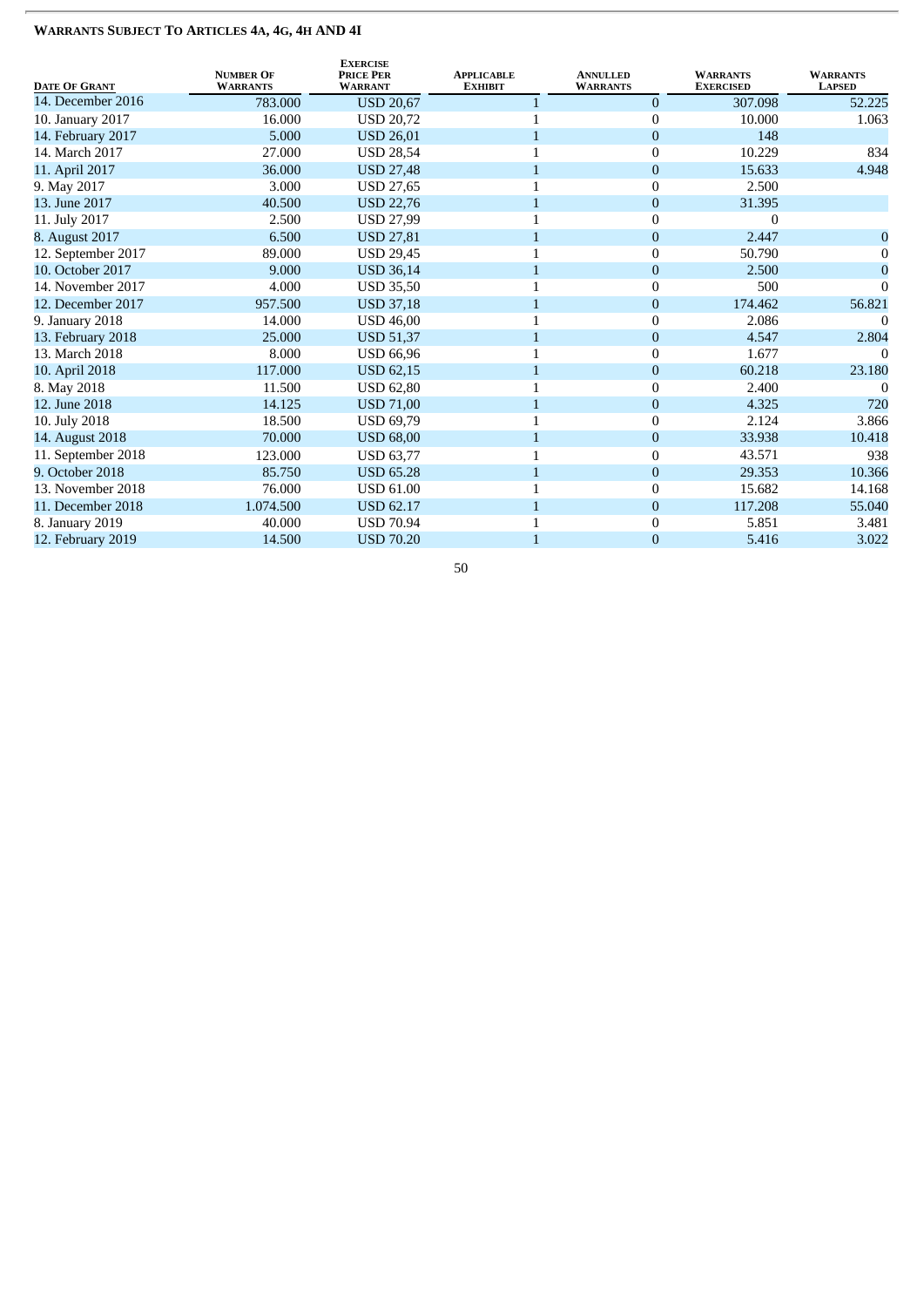| <b>DATE OF GRANT</b> | <b>NUMBER OF</b><br><b>WARRANTS</b> | <b>EXERCISE PRICE</b><br>PER WARRANT | <b>APPLICABLE</b><br><b>EXHIBIT</b> | <b>ANNULLED</b><br><b>WARRANTS</b> | <b>WARRANTS</b><br><b>EXERCISED</b> | <b>WARRANTS</b><br><b>LAPSED</b> |
|----------------------|-------------------------------------|--------------------------------------|-------------------------------------|------------------------------------|-------------------------------------|----------------------------------|
| 9. April 2019        | 118.000                             | <b>USD 119.13</b>                    |                                     | $\mathbf{0}$                       | 13.740                              | 4.064                            |
| 14. May 2019         | 37.000                              | <b>USD 120.28</b>                    |                                     | $\boldsymbol{0}$                   | 2.726                               | 6.720                            |
| 11. June 2019        | 17.000                              | <b>USD 118.80</b>                    | $\mathbf{1}$                        | $\mathbf{0}$                       | $\overline{0}$                      | 3.219                            |
| 9. July 2019         | 44.000                              | <b>USD 114,13</b>                    |                                     | $\mathbf{0}$                       | 3.437                               | 5.325                            |
| 13. August 2019      | 50.000                              | <b>USD 114,96</b>                    | 1                                   | $\mathbf{0}$                       | 12.770                              | 5.814                            |
| 10. September 2019   | 45.000                              | <b>USD 105,31</b>                    | 1                                   | $\boldsymbol{0}$                   | 11.465                              | 7.813                            |
| 8. October 2019      | 45.000                              | <b>USD 92,54</b>                     | 1                                   | $\pmb{0}$                          | 5.000                               | 2.866                            |
| 12. November 2019    | 31.500                              | <b>USD 111,24</b>                    |                                     | $\mathbf{0}$                       | 5.948                               | 6.304                            |
| 10. December 2019    | 858.600                             | <b>USD 108,00</b>                    | 1                                   | $\mathbf{0}$                       | 40.507                              | 83.779                           |
| 14. January 2020     | 116.300                             | <b>USD 138,82</b>                    | 1                                   | $\boldsymbol{0}$                   | 4.600                               | 3.690                            |
| 11. February 2020    | 15.000                              | <b>USD 142,76</b>                    | 1                                   | $\mathbf{0}$                       | 100                                 | 1.782                            |
| 10. March 2020       | 58.900                              | USD 127,61                           |                                     | $\boldsymbol{0}$                   | 562                                 | 15.167                           |
| 12. May 2020         | 58.300                              | <b>USD 137,78</b>                    |                                     | $\mathbf{0}$                       | $\overline{0}$                      | 12.148                           |
| 9. June 2020         | 155.100                             | <b>USD 141,64</b>                    |                                     | $\mathbf{0}$                       | $\mathbf{0}$                        | 3.107                            |
| 14. July 2020        | 20.700                              | <b>USD 137,84</b>                    | 1                                   | $\mathbf{0}$                       | $\overline{0}$                      | 1.475                            |
| 11. August 2020      | 30.900                              | <b>USD 140,49</b>                    | 1                                   | $\boldsymbol{0}$                   | 1.750                               | 12.795                           |
| 8. September 2020    | 30.600                              | <b>USD 143,13</b>                    | $\mathbf{1}$                        | $\boldsymbol{0}$                   | 187                                 | 2.995                            |
| 13. October 2020     | 15.000                              | <b>USD 160,00</b>                    | 1                                   | $\mathbf{0}$                       | $\mathbf{0}$                        | 3.844                            |
| 10. November 2020    | 90.700                              | <b>USD 161,58</b>                    | $\mathbf{1}$                        | $\mathbf{0}$                       | $\overline{0}$                      | 48.138                           |
| 8. December 2020     | 29.100                              | <b>USD 174,89</b>                    |                                     | $\boldsymbol{0}$                   | $\theta$                            | 10.538                           |
| 10. December 2020    | 865.331                             | <b>USD 176,28</b>                    | $\mathbf{1}$                        | $\pmb{0}$                          | $\mathbf{0}$                        | 74.923                           |
| 12. January 2021     | 31.910                              | <b>USD 173,21</b>                    |                                     | $\mathbf{0}$                       | $\theta$                            | 2.751                            |
| 9. February 2021     | 29.700                              | <b>USD 154,08</b>                    |                                     | $\mathbf{0}$                       | $\overline{0}$                      | 3.795                            |
| 9. March 2021        | 18.450                              | <b>USD 145,07</b>                    |                                     | $\mathbf{0}$                       | $\theta$                            | 1.402                            |
| 13. April 2021       | 22.480                              | <b>USD 124,81</b>                    | 1                                   | $\boldsymbol{0}$                   | $\overline{0}$                      | 4.487                            |
| 11. May 2021         | 41.620                              | USD 133,64                           | 1                                   | $\boldsymbol{0}$                   | 85                                  | 1.674                            |
| 8. June 2021         | 14.430                              | <b>USD 130,83</b>                    | $\mathbf{1}$                        | $\pmb{0}$                          | $\mathbf{0}$                        | 517                              |
| 13. July 2021        | 107.935                             | <b>USD 124,52</b>                    | 1                                   | $\boldsymbol{0}$                   | $\theta$                            | 2.411                            |
| 10. August 2021      | 14.230                              | <b>USD 125,25</b>                    |                                     | $\pmb{0}$                          | $\overline{0}$                      | 1.890                            |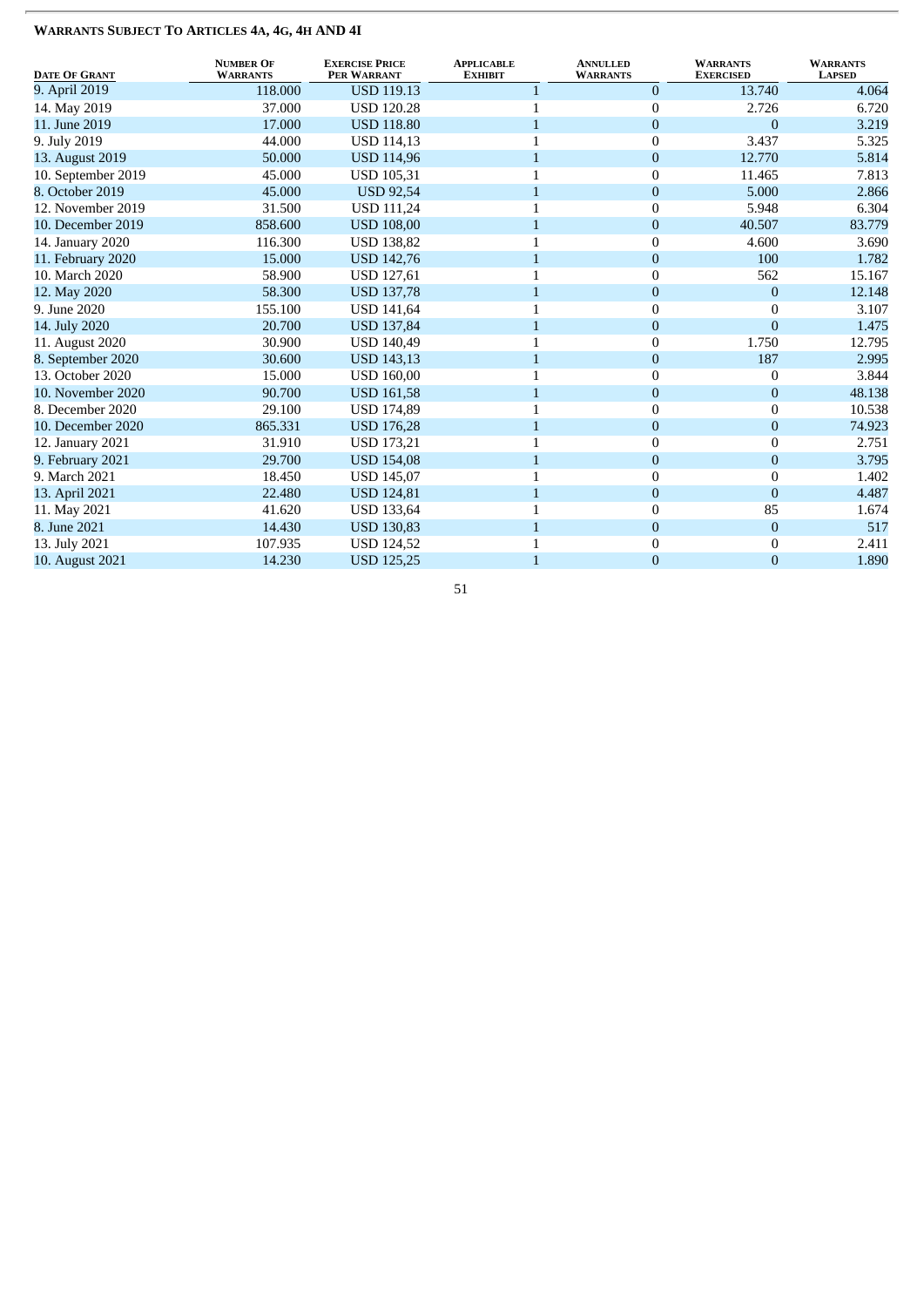| <b>DATE OF GRANT</b> | <b>NUMBER OF</b><br><b>WARRANTS</b> | <b>EXERCISE</b><br><b>PRICE PER</b><br><b>WARRANT</b> | APPLICABLE<br><b>EXHIBIT</b> | <b>ANNULLED</b><br><b>WARRANTS</b> | <b>WARRANTS</b><br><b>EXERCISED</b> | <b>WARRANTS</b><br><b>LAPSED</b> |
|----------------------|-------------------------------------|-------------------------------------------------------|------------------------------|------------------------------------|-------------------------------------|----------------------------------|
| 14. September 2021   | 28.670                              | <b>USD 153,54</b>                                     |                              |                                    |                                     |                                  |
| 12. October 2021     | 15.880                              | <b>USD 168,74</b>                                     |                              |                                    |                                     | 569                              |
| 9. November 2021     | 14.220                              | <b>USD 158,75</b>                                     |                              | $\Omega$                           |                                     |                                  |
| 9. December 2021     | 1.077.526                           | <b>USD 139,65</b>                                     | 1a                           |                                    |                                     | 48.351                           |
| 14. December 2021    | 28.930                              | <b>USD 136,64</b>                                     | 1a                           | $\Omega$                           |                                     |                                  |
| 11. January 2022     | 22.860                              | <b>USD 118.88</b>                                     | 1a                           | 0                                  |                                     |                                  |
| 8. February 2022     | 17.740                              | <b>USD 123,44</b>                                     | 1a                           | $\Omega$                           |                                     | $\Omega$                         |
| 8. March 2022        | 26.350                              | <b>USD 105.77</b>                                     | 1a                           |                                    |                                     |                                  |
| 12. April 2022       | 37.265                              | <b>USD 108,84</b>                                     | 1a                           | $\Omega$                           |                                     |                                  |
| 10. May 2022         | 36.790                              | <b>USD 82,64</b>                                      | 1a                           | 0                                  |                                     |                                  |
| <b>TOTAL</b>         | 11.885.200                          |                                                       |                              | 19.580                             | 4.029.163                           | 777.169                          |

Hereinafter, the authorization under article 4a is fully exhausted.

Hereinafter, the authorization under article 4g is fully exhausted.

Hereinafter, there are in total 7,059,288 outstanding warrants under articles 4a, 4g, 4h, and 4i.

The warrants granted vest as follows:

| <b>DATE OF GRANT</b> | <b>VESTING</b>                                                                                                                                     |
|----------------------|----------------------------------------------------------------------------------------------------------------------------------------------------|
| 3. December 2012     | 1/48 per month from 3 December 2012 with respect to 665,188 warrants and by 1/48 per month from 1 October 2012 with<br>respect to 25.416 warrants. |
| 19. March 2013       | The warrants vest by 1/48 per month from 19 March 2013.                                                                                            |
| 27. June 2013        | The warrants vest by 1/48 per month from 27 June 2013.                                                                                             |
| 24. September 2013   | The warrants vest by 1/48 per month from 24 September 2013.                                                                                        |
| 5. December 2013     | The warrants vest by 1/48 per month from 5 December 2013.                                                                                          |
| 16. January 2014     | The warrants vest by 1/48 per month from 16 Januaryy 2014.                                                                                         |
| 6. March 2014        | The warrants vest by 1/48 per month from 6 March 2014.                                                                                             |
| 19. June 2014        | The warrants vest by 1/48 per month from 19 June 2014.                                                                                             |
| 18. December 2015    | The warrants vest by 1/48 per month from 18 December 2015.                                                                                         |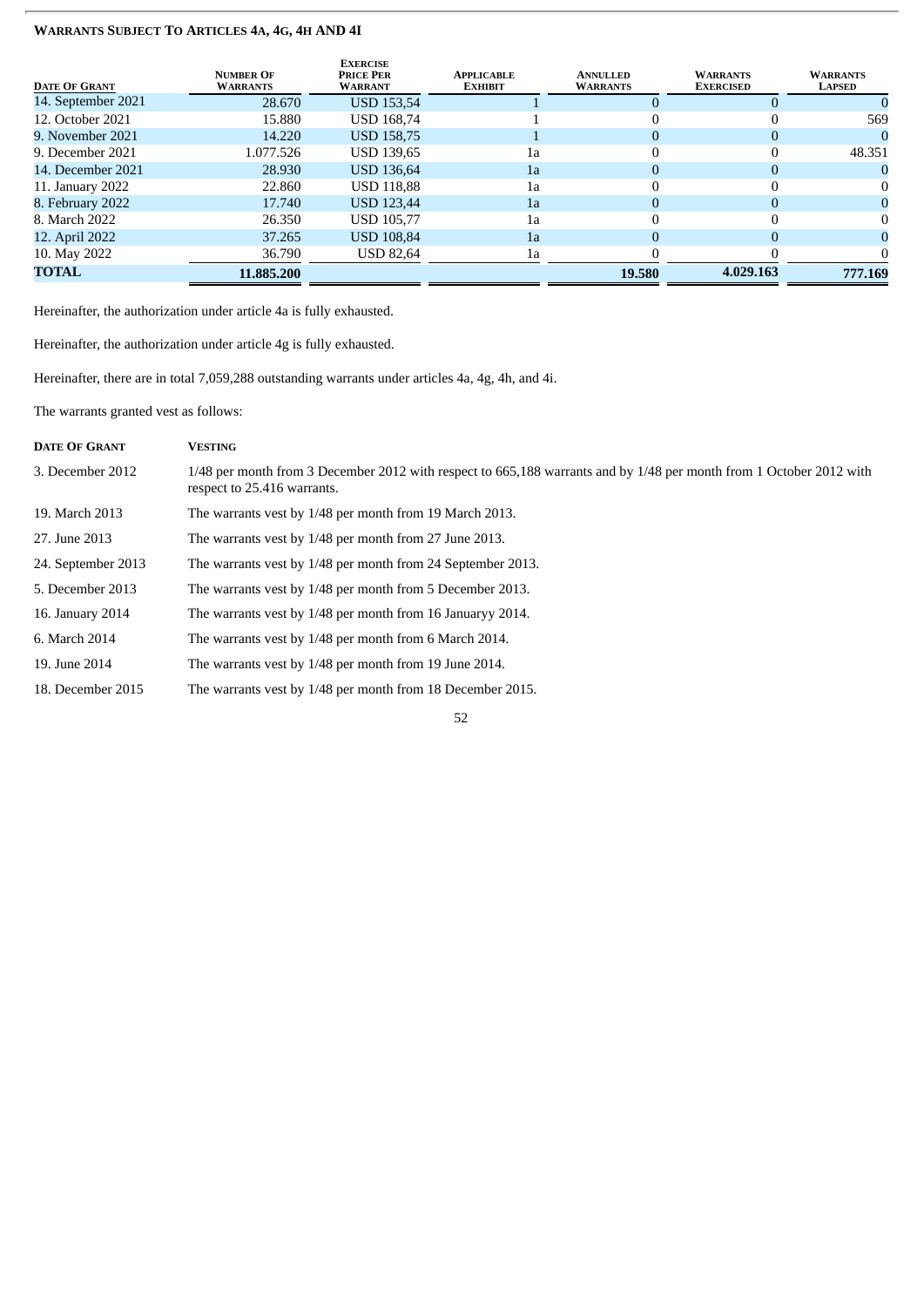| <b>DATE OF GRANT</b> | <b>VESTING</b>                                                                                                                  |
|----------------------|---------------------------------------------------------------------------------------------------------------------------------|
| 15. March 2016       | The warrants vest by 1/48 per month from 15 March 2016.                                                                         |
| 10. May 2016         | The warrants vest by 1/48 per month from 10 May 2016.                                                                           |
| 9. June 2016         | The warrants vest by 1/48 per month from 9 June 2016.                                                                           |
| 12. July 2016        | The warrants vest by 1/48 per month from 12 July 2016.                                                                          |
| 9. August 2016       | The warrants vest by 1/48 per month from 9 August 2016.                                                                         |
| 8. November 2016     | The warrants vest by 1/48 per month from 8 November 2016.                                                                       |
| 14. December 2016    | 90,000 warrants vest by 1/24 per month from 14 December 2016.<br>693,000 warrants vest by 1/48 per month from 14 December 2016. |
| 10. January 2017     | The warrants vest by 1/48 per month from 10 January 2017.                                                                       |
| 14. February 2017    | The warrants vest by 1/48 per month from 14 February 2017.                                                                      |
| 14. March 2017       | The warrants vest by 1/48 per month from 14 March 2017.                                                                         |
| 11. April 2017       | The warrants vest by 1/48 per month from 11 April 2017.                                                                         |
| 9. May 2017          | The warrants vest by 1/48 per month from 9 May 2017.                                                                            |
| 13. June 2017        | The warrants vest by 1/48 per month from 13 June 2017.                                                                          |
| 11. July 2017        | The warrants vest by 1/48 per month from 11 July 2017.                                                                          |
| 8. August 2017       | The warrants vest by 1/48 per month from 8 August 2017.                                                                         |
| 12. September 2017   | The warrants vest by 1/48 per month from 12 September 2017.                                                                     |
| 10. October 2017     | The warrants vest by 1/48 per month from 10 October 2017.                                                                       |
| 14. November 2017    | The warrants vest by 1/48 per month from 14 November 2017.                                                                      |
| 12. December 2017    | 90,000 warrants vest by 1/24 per month from 12 December 2017.<br>867,500 warrants vest by 1/48 per month from 12 December 2017. |
| 9. January 2018      | The warrants vest by 1/48 per month from 9 January 2018.                                                                        |
| 13. February 2018    | The warrants vest by 1/48 per month from 13 February 2018.                                                                      |
| 13. March 2018       | The warrants vest by 1/48 per month from 13 March 2018.                                                                         |
| 10. April 2018       | The warrants vest by 1/48 per month from 10 April 2018.                                                                         |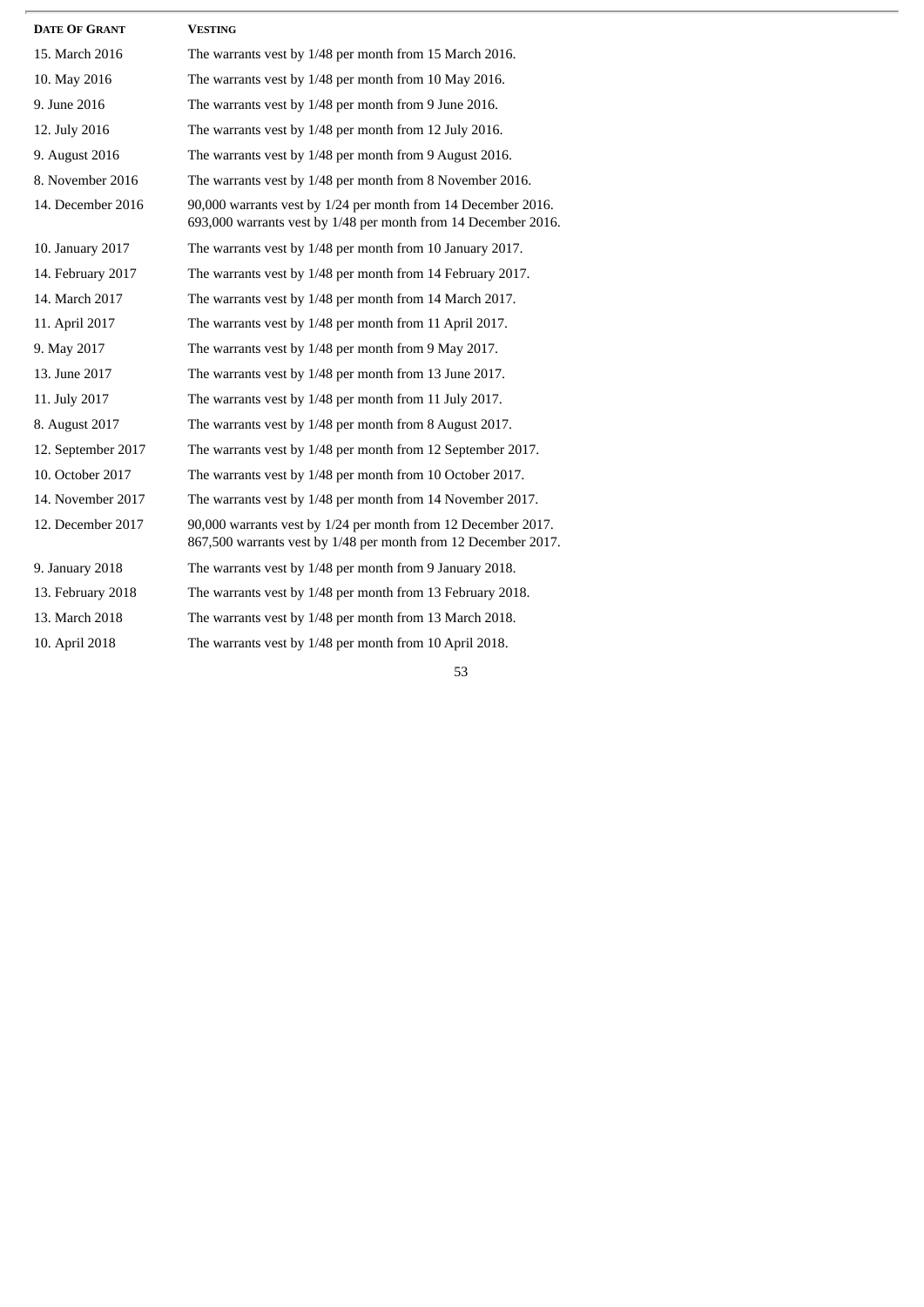| <b>DATE OF GRANT</b> | <b>VESTING</b>                                                                                                                  |
|----------------------|---------------------------------------------------------------------------------------------------------------------------------|
| 8. May 2018          | The warrants vest by 1/48 per month from 8 May 2018.                                                                            |
| 12. June 2018        | The warrants vest by 1/48 per month from 12 June 2018.                                                                          |
| 10. July 2018        | The warrants vest by 1/48 per month from 10 July 2018.                                                                          |
| 14. August 2018      | The warrants vest by 1/48 per month from 14 August 2018.                                                                        |
| 11. September 2018   | The warrants vest by 1/48 per month from 11 September 2018.                                                                     |
| 9. October 2018      | The warrants vest by 1/48 per month from 9 October 2018.                                                                        |
| 13. November 2018    | The warrants vest by 1/48 per month from 13 November 2018.                                                                      |
| 11. December 2018    | 52,000 warrants vest by 1/24 per month from 11 December 2018.                                                                   |
|                      | 1,022,500 warrants vest by 1/48 per month from 11 December 2018.                                                                |
| 8. January 2019      | The warrants vest by 1/48 per month from 8 January 2019.                                                                        |
| 12. February 2019    | The warrants vest by 1/48 per month from 12 February 2019.                                                                      |
| 9. April 2019        | The warrants vest by 1/48 per month from 9 April 2019.                                                                          |
| 14. May 2019         | The warrants vest by 1/48 per month from 14 May 2019.                                                                           |
| 11. June 2019        | The warrants vest by 1/48 per month from 11 June 2019.                                                                          |
| 9. July 2019         | The warrants vest by 1/48 per month from 9 July 2019.                                                                           |
| 13. August 2019      | The warrants vest by 1/48 per month from 13 August 2019.                                                                        |
| 10. September 2019   | The warrants vest by 1/48 per month from 10 September 2019.                                                                     |
| 8. October 2019      | The warrants vest by 1/48 per month from 8 October 2019.                                                                        |
| 12. November 2019    | The warrants vest by 1/48 per month from 12 November 2019.                                                                      |
| 10. December 2019    | 37,500 warrants vest by 1/24 per month from 10 December 2019. 821,100 warrants vest by 1/48 per month from<br>10 December 2019. |
| 14. January 2020     | The warrants vest by 1/48 per month from 14 January 2020.                                                                       |
| 11. February 2020    | The warrants vest by 1/48 per month from 11 February 2020.                                                                      |
| 10. March 2020       | The warrants vest by 1/48 per month from 10 March 2020.                                                                         |
| 12. May 2020         | The warrants vest by 1/48 per month from 12 May 2020.                                                                           |
| 9. June 2020         | The warrants vest by 1/48 per month from 9 June 2020.                                                                           |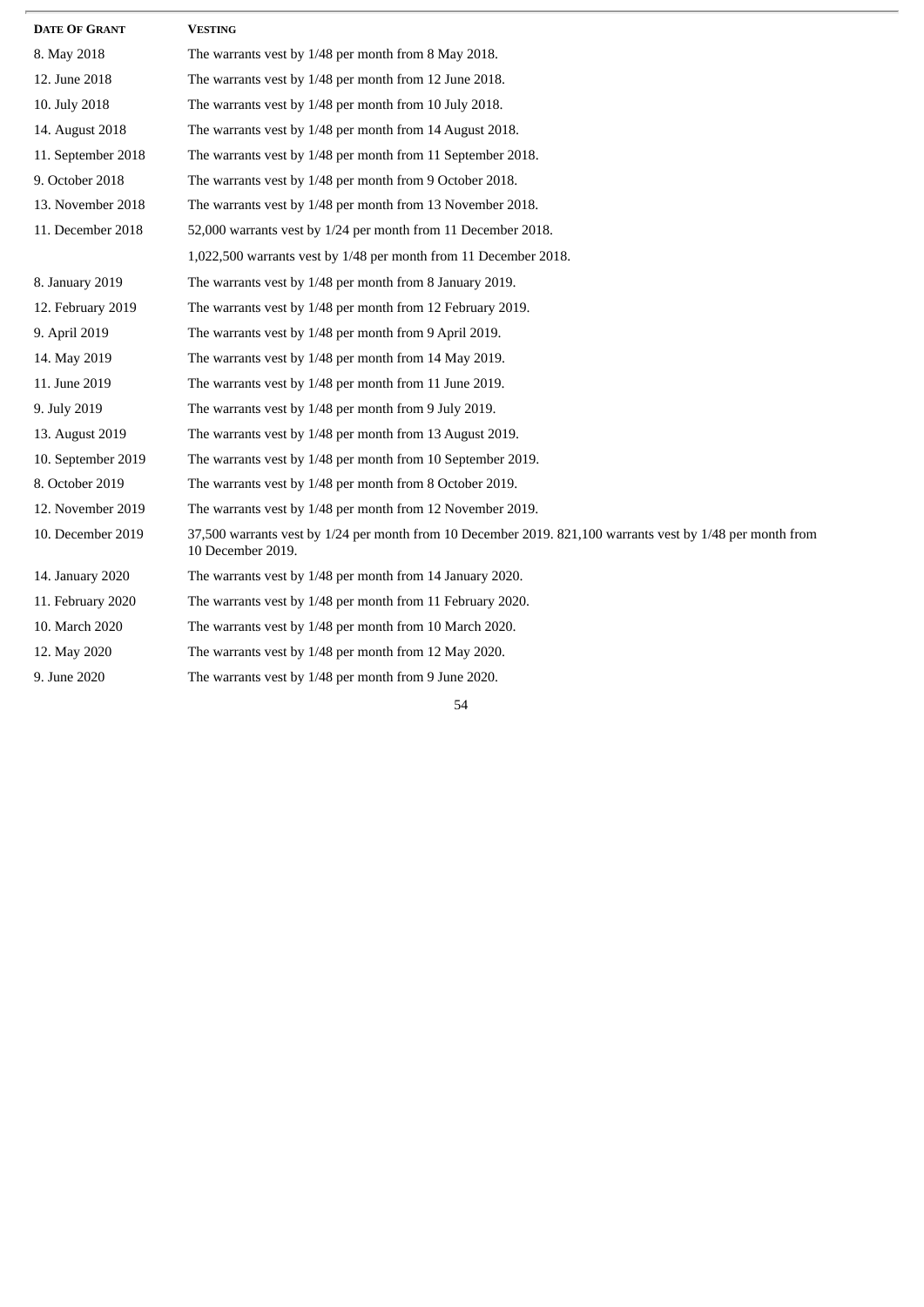| <b>DATE OF GRANT</b> | <b>VESTING</b>                                                                                                                                      |
|----------------------|-----------------------------------------------------------------------------------------------------------------------------------------------------|
| 14. July 2020        | The warrants vest by 1/48 per month from 14 July 2020.                                                                                              |
| 11. August 2020      | The warrants vest by 1/48 per month from 11 August 2020.                                                                                            |
| 8. September 2020    | The warrants vest by 1/48 per month from 8 September 2020.                                                                                          |
| 13. October 2020     | The warrants vest by 1/48 per month from 13 October 2020.                                                                                           |
| 10. November 2020    | The warrants vest by 1/48 per month from 10 November 2020.                                                                                          |
| 8. December 2020     | The warrants vest by 1/48 per month from 8 December 2020.                                                                                           |
| 10. December 2020    | 32,100 warrants vest by 1/24 per month from 10 December 2020. 833,231 warrants vest by 1/48 per month from<br>10 December 2020.                     |
| 12. January 2021     | The warrants vest by 1/48 per month from 12 January 2021.                                                                                           |
| 9. February 2021     | The warrants vest by 1/48 per month from 9 February 2021.                                                                                           |
| 9. March 2021        | The warrants vest by 1/48 per month from 9 March 2021.                                                                                              |
| 13. April 2021       | The warrants vest by 1/48 per month from 13 April 2021.                                                                                             |
| 11. May 2021         | The warrants vest by 1/48 per month from 11 May 2021.                                                                                               |
| 8. June 2021         | The warrants vest by 1/48 per month from 8 June 2021.                                                                                               |
| 13. July 2021        | The warrants vest by 1/48 per month from 13 July 2021.                                                                                              |
| 10. August 2021      | The warrants vest by 1/48 per month from 10 August 2021.                                                                                            |
| 14. September 2021   | The warrants vest by 1/48 per month from 14 September 2021.                                                                                         |
| 12. October 2021     | The warrants vest by 1/48 per month from 12 October 2021.                                                                                           |
| 9. November 2021     | The warrants vest by 1/48 per month from 9 November 2021.                                                                                           |
| 9. December 2021     | 50 % of 12,212 warrants vest by 9 December 2022 and the remaining 50 % of the 12,212 warrants vest by 1/12 per month<br>from 9 December 2022.       |
|                      | 25 % of 1,065,314 warrants vest by 9 December 2022 and the remaining 75 % of the 1,065,314 warrants vest by 1/36 per<br>month from 9 December 2022. |
| 14. December 2021    | 25 % of 28.930 warrants vest by 14 December 2022 and the remaining 75 % of the 28,930 warrants vest by 1/36 per month<br>from 14 December 2022.     |
| 11. January 2022     | 25 % of 22,860 warrants vest by 11 January 2023 and the remaining 75 % of the 22,860 warrants vest by 1/36 per month<br>from 11 January 2023.       |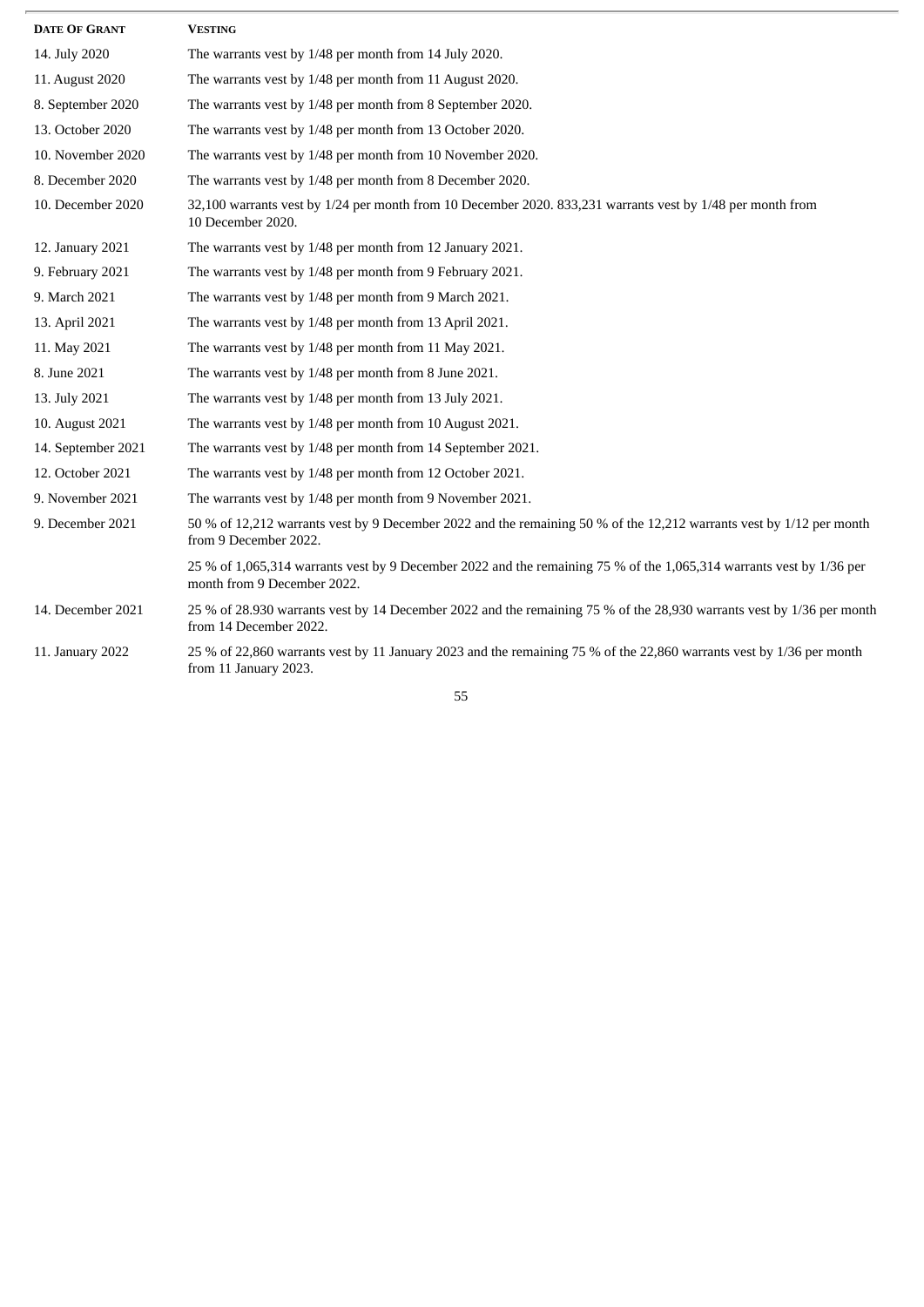| <b>DATE OF GRANT</b> | <b>VESTING</b>                                                                                                                                |
|----------------------|-----------------------------------------------------------------------------------------------------------------------------------------------|
| 8. February 2022     | 25 % of 17,740 warrants vest by 8 February 2023 and the remaining 75 % of the 17,740 warrants vest by 1/36 per month from<br>8 February 2023. |
| 8. March 2022        | 25 % of 26,350 warrants vest by 8 March 2023 and the remaining 75 % of the 26,350 warrants vest by 1/36 per month from<br>8 March 2023.       |
| 12. April 2022       | 25 % of 37,265 warrants vest by 12 April 2023 and the remaining 75 % of the 37,265 warrants vest by 1/36 per month from<br>12 April 2023.     |
| 10. May 2022         | 25 % of 36,790 warrants vest by 10 May 2023 and the remaining 75 % of the 36,790 warrants vest by 1/36 per month from<br>10 May 2023.         |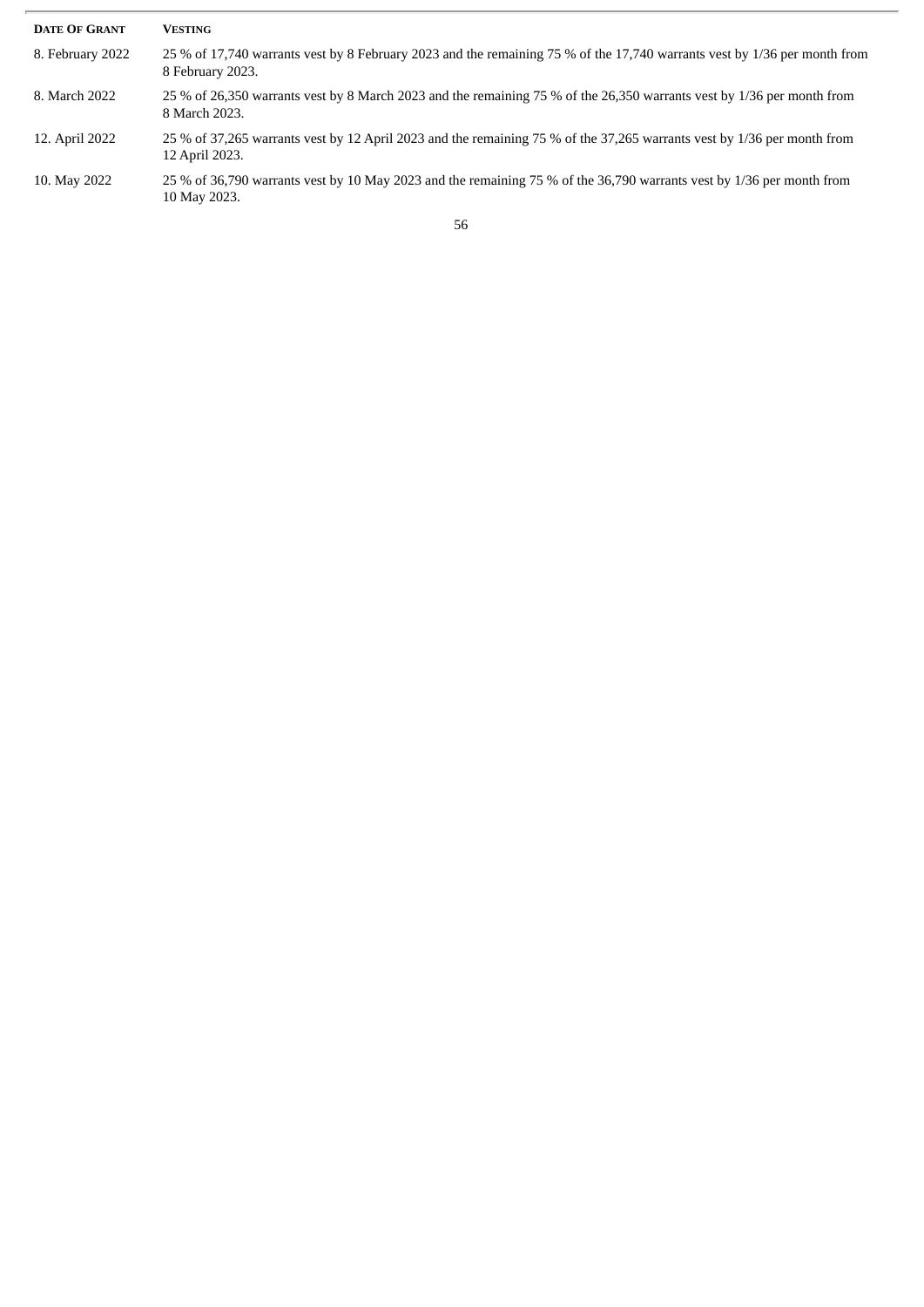# **ASCENDIS PHARMA A/S**

and

# **U.S. BANK TRUST COMPANY, NATIONAL ASSOCIATION**

as Trustee

# **INDENTURE**

Dated as of March 29, 2022

2.25% Convertible Senior Notes due 2028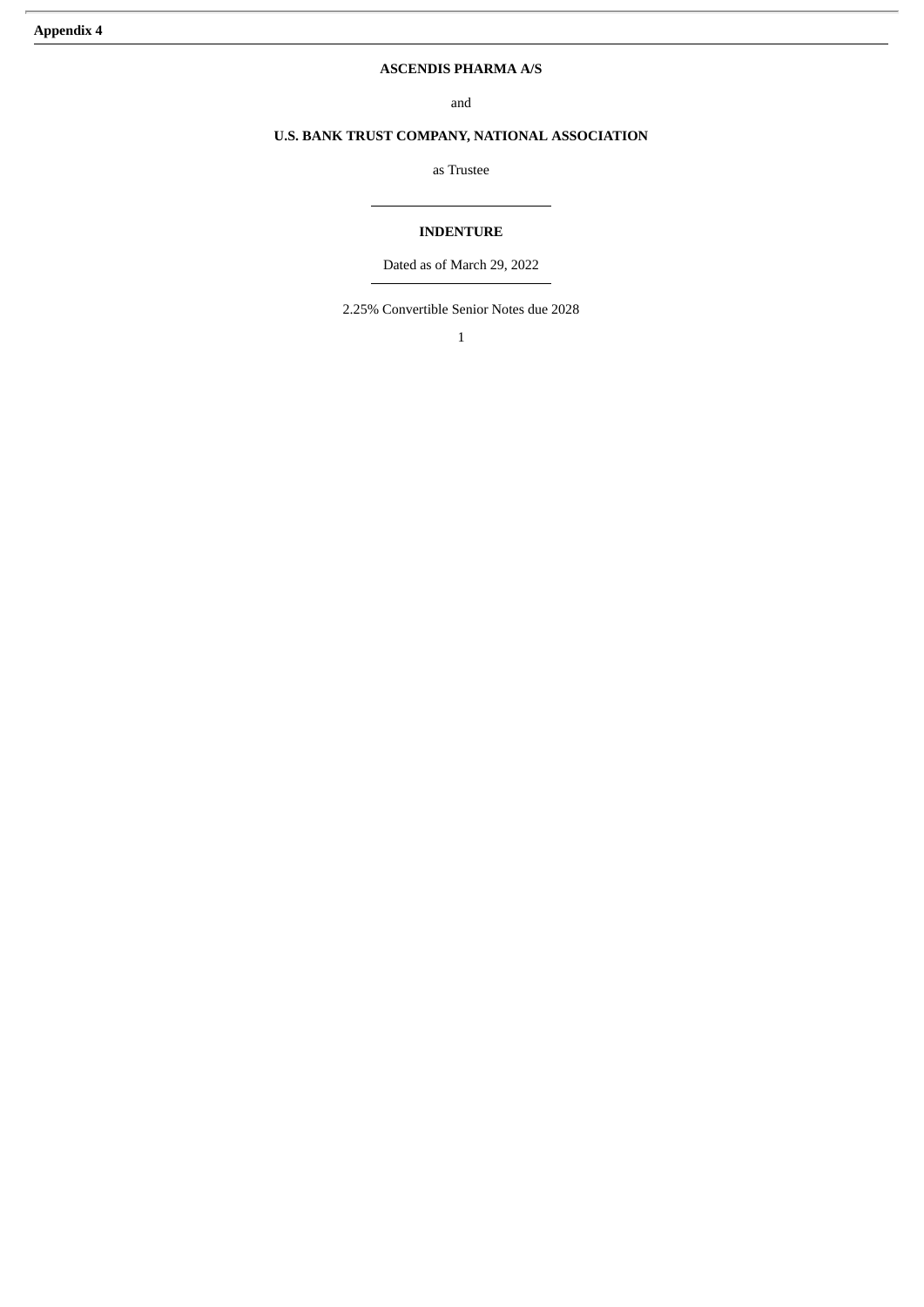# **TABLE OF CONTENTS**

|              |                                                                                                                | Page |
|--------------|----------------------------------------------------------------------------------------------------------------|------|
| Article 1.   | Definitions; Rules of Construction                                                                             | 1    |
| Section 1.01 | Definitions                                                                                                    | 1    |
| Section 1.02 | <b>Other Definitions</b>                                                                                       | 12   |
| Section 1.03 | <b>Rules of Construction</b>                                                                                   | 13   |
| Article 2.   | The Notes                                                                                                      | 13   |
| Section 2.01 | Form, Dating and Denominations                                                                                 | 13   |
| Section 2.02 | Execution, Authentication and Delivery                                                                         | 14   |
| Section 2.03 | <b>Initial Notes and Additional Notes</b>                                                                      | 15   |
| Section 2.04 | Method of Payment                                                                                              | 15   |
| Section 2.05 | Accrual of Interest; Defaulted Amounts; When Payment Date is Not a Business Day                                | 16   |
| Section 2.06 | Registrar, Paying Agent and Conversion Agent                                                                   | 17   |
| Section 2.07 | Paying Agent and Conversion Agent to Hold Property in Trust                                                    | 17   |
| Section 2.08 | <b>Holder Lists</b>                                                                                            | 18   |
| Section 2.09 | Legends                                                                                                        | 18   |
| Section 2.10 | Transfers and Exchanges; Certain Transfer Restrictions                                                         | 19   |
| Section 2.11 | Exchange and Cancellation of Notes to Be Converted or to Be Redeemed Pursuant to a Redemption Upon Fundamental |      |
|              | Change or Optional Redemption                                                                                  | 24   |
| Section 2.12 | <b>Removal of Transfer Restrictions</b>                                                                        | 25   |
| Section 2.13 | <b>Replacement Notes</b>                                                                                       | 25   |
| Section 2.14 | Registered Holders; Certain Rights with Respect to Global Notes                                                | 26   |
| Section 2.15 | Cancellation                                                                                                   | 26   |
| Section 2.16 | Notes Held by the Company or its Affiliates                                                                    | 26   |
| Section 2.17 | <b>Temporary Notes</b>                                                                                         | 26   |
| Section 2.18 | <b>Outstanding Notes</b>                                                                                       | 26   |
| Section 2.19 | Repayments by the Company Prior to Maturity                                                                    | 27   |
| Section 2.20 | <b>CUSIP and ISIN Numbers</b>                                                                                  | 27   |
| Article 3.   | Covenants                                                                                                      | 28   |
| Section 3.01 | Payment on Notes                                                                                               | 28   |
| Section 3.02 | <b>Exchange Act Reports</b>                                                                                    | 28   |
| Section 3.03 | Rule 144A Information                                                                                          | 28   |
| Section 3.04 | <b>Additional Interest</b>                                                                                     | 29   |
| Section 3.05 | <b>Additional Amounts</b>                                                                                      | 30   |
| Section 3.06 | <b>Compliance and Default Certificates</b>                                                                     | 33   |
| Section 3.07 | Stay, Extension and Usury Laws                                                                                 | 33   |
| Section 3.08 | Acquisition of Notes by the Company and its Affiliates                                                         | 33   |

- i -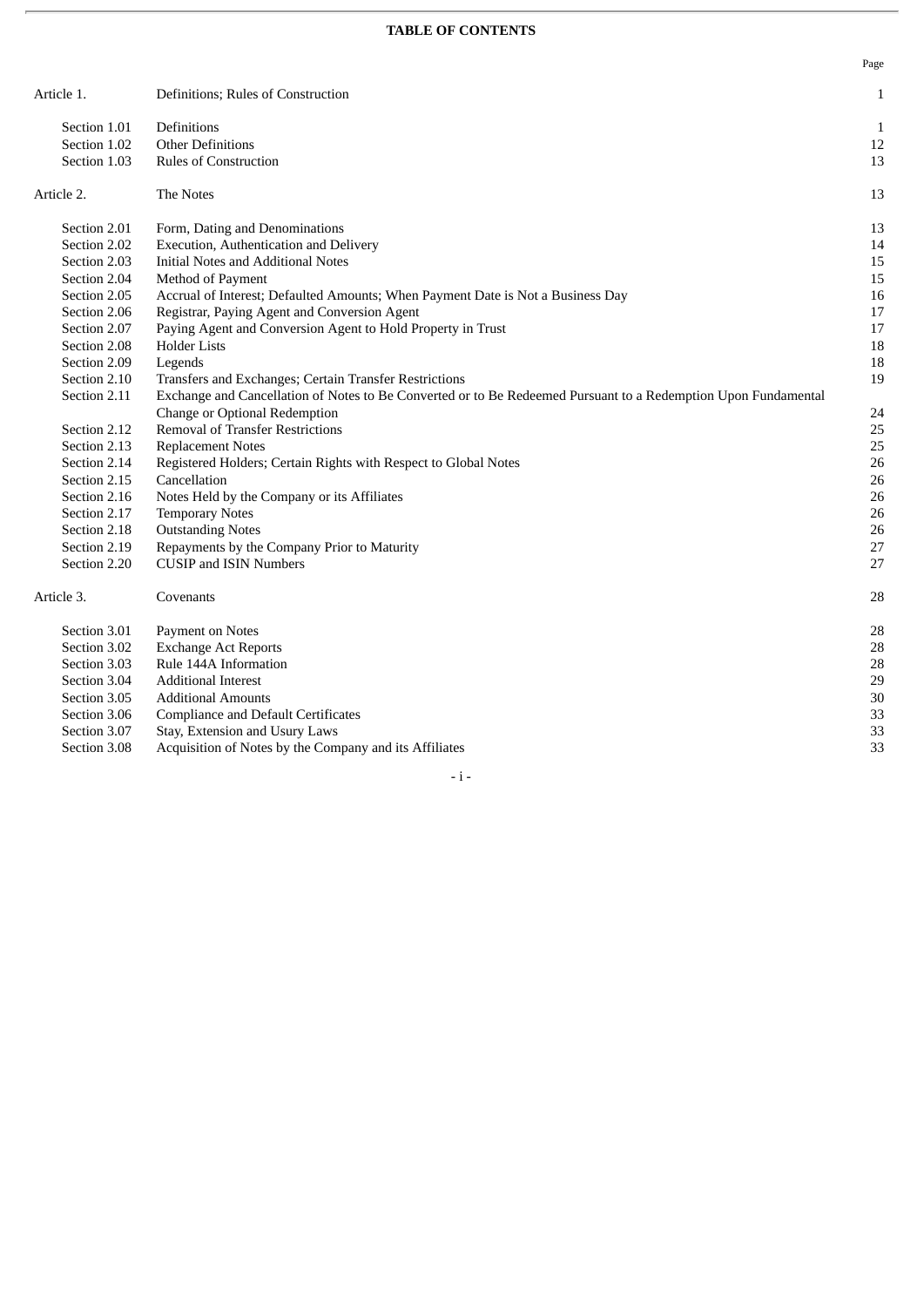| Article 4.   | Redemption                                                                                                                   | 33 |
|--------------|------------------------------------------------------------------------------------------------------------------------------|----|
| Section 4.01 | No Sinking Fund                                                                                                              | 33 |
| Section 4.02 | Right of Holders to Require the Company to Redeem Notes Upon a Fundamental Change                                            | 34 |
| Section 4.03 | Right of the Company to Redeem the Notes                                                                                     | 38 |
| Article 5.   | Conversion                                                                                                                   | 43 |
| Section 5.01 | <b>Right to Convert</b>                                                                                                      | 43 |
| Section 5.02 | <b>Conversion Procedures</b>                                                                                                 | 44 |
| Section 5.03 | <b>Settlement Upon Conversion</b>                                                                                            | 46 |
| Section 5.04 | American Depositary Share Program; Reserve and Status of Securities Issued Upon Conversion                                   | 47 |
| Section 5.05 | Adjustments to the Conversion Rate                                                                                           | 48 |
| Section 5.06 | <b>Voluntary Adjustments</b>                                                                                                 | 59 |
| Section 5.07 | Adjustments to the Conversion Rate in Connection with a Make-Whole Fundamental Change                                        | 60 |
| Section 5.08 | Exchange in Lieu of Conversion                                                                                               | 61 |
| Section 5.09 | Effect of Ordinary Share Change Event                                                                                        | 62 |
| Section 5.10 | Termination of the American Depositary Share Program                                                                         | 65 |
| Article 6.   | <b>Successors</b>                                                                                                            | 65 |
| Section 6.01 | When the Company May Merge, Etc.                                                                                             | 65 |
| Section 6.02 | <b>Successor Entity Substituted</b>                                                                                          | 66 |
| Section 6.03 | Exclusion for Asset Transfers with Wholly Owned Subsidiaries                                                                 | 66 |
| Article 7.   | Defaults and Remedies                                                                                                        | 66 |
| Section 7.01 | <b>Events of Default</b>                                                                                                     | 66 |
| Section 7.02 | Acceleration                                                                                                                 | 68 |
| Section 7.03 | Sole Remedy for a Failure to Report                                                                                          | 69 |
| Section 7.04 | <b>Other Remedies</b>                                                                                                        | 70 |
| Section 7.05 | <b>Waiver of Past Defaults</b>                                                                                               | 70 |
| Section 7.06 | Control by Majority                                                                                                          | 71 |
| Section 7.07 | <b>Limitation on Suits</b>                                                                                                   | 71 |
| Section 7.08 | Absolute Right of Holders to Institute Suit for the Enforcement of the Right to Receive Payment and Conversion Consideration | 71 |
| Section 7.09 | <b>Collection Suit by Trustee</b>                                                                                            | 72 |
| Section 7.10 | Trustee May File Proofs of Claim                                                                                             | 72 |
| Section 7.11 | Priorities                                                                                                                   | 72 |
| Section 7.12 | <b>Undertaking for Costs</b>                                                                                                 | 73 |
| Article 8.   | Amendments, Supplements and Waivers                                                                                          | 73 |
| Section 8.01 | Without the Consent of Holders                                                                                               | 73 |
|              | Section 8.02 With the Consent of Holders                                                                                     | 74 |
|              |                                                                                                                              |    |

- ii -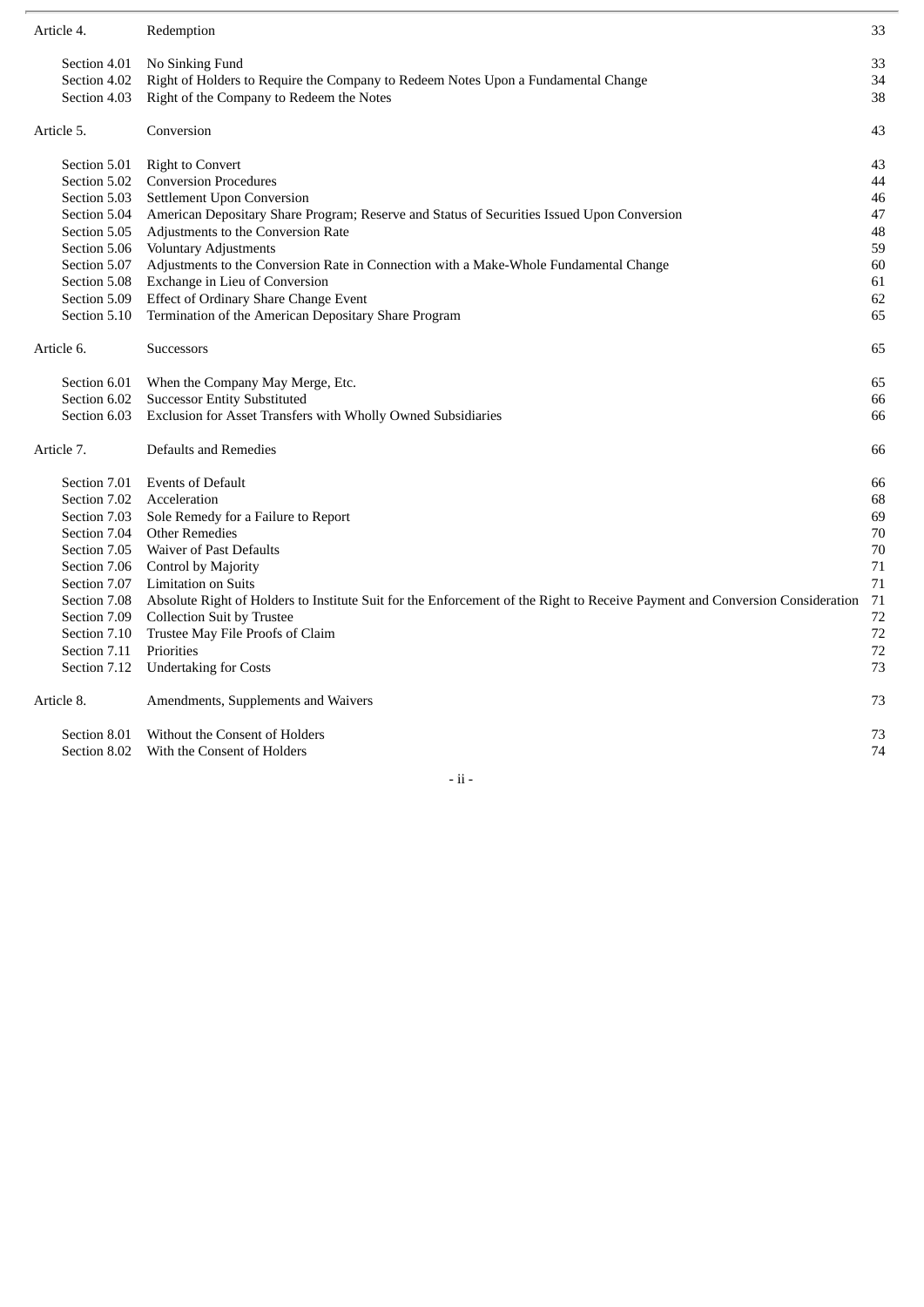| Section 8.03<br>Section 8.04<br>Section 8.05<br>Section 8.06 | Notice of Amendments, Supplements and Waivers<br>Revocation, Effect and Solicitation of Consents; Special Record Dates; Etc.<br>Notations and Exchanges<br>Trustee to Execute Supplemental Indentures | 75<br>75<br>76<br>76 |
|--------------------------------------------------------------|-------------------------------------------------------------------------------------------------------------------------------------------------------------------------------------------------------|----------------------|
| Article 9.                                                   | Satisfaction and Discharge                                                                                                                                                                            | 76                   |
| Section 9.01<br>Section 9.02<br>Section 9.03                 | Termination of Company's Obligations<br>Repayment to Company<br>Reinstatement                                                                                                                         | 76<br>77<br>77       |
| Article 10.                                                  | <b>Trustee</b>                                                                                                                                                                                        | 78                   |
| Section 10.01                                                | Duties of the Trustee                                                                                                                                                                                 | 78                   |
| Section 10.02                                                | <b>Rights of the Trustee</b>                                                                                                                                                                          | 79                   |
| Section 10.03                                                | Individual Rights of the Trustee                                                                                                                                                                      | 80                   |
| Section 10.04                                                | Trustee's Disclaimer                                                                                                                                                                                  | 80                   |
| Section 10.05                                                | <b>Notice of Defaults</b>                                                                                                                                                                             | 80                   |
| Section 10.06                                                | Compensation and Indemnity                                                                                                                                                                            | 80                   |
| Section 10.07                                                | Replacement of the Trustee                                                                                                                                                                            | 81                   |
| Section 10.08                                                | Successor Trustee by Merger, Etc.                                                                                                                                                                     | 82                   |
| Section 10.09                                                | Eligibility; Disqualification                                                                                                                                                                         | 82                   |
| Article 11.                                                  | Miscellaneous                                                                                                                                                                                         | 83                   |
| Section 11.01                                                | Notices.                                                                                                                                                                                              | 83                   |
| Section 11.02                                                | Delivery of Officer's Certificate and Opinion of Counsel as to Conditions Precedent                                                                                                                   | 84                   |
| Section 11.03                                                | Statements Required in Officer's Certificate and Opinion of Counsel                                                                                                                                   | 85                   |
| Section 11.04                                                | Rules by the Trustee, the Registrar, the Paying Agent and the Conversion Agent                                                                                                                        | 85                   |
| Section 11.05                                                | No Personal Liability of Directors, Officers, Employees and Shareholders                                                                                                                              | 85                   |
| Section 11.06                                                | Governing Law; Waiver of Jury Trial                                                                                                                                                                   | 85                   |
| Section 11.07                                                | Submission to Jurisdiction                                                                                                                                                                            | 86                   |
| Section 11.08                                                | No Adverse Interpretation of Other Agreements                                                                                                                                                         | 86                   |
| Section 11.09                                                | Successors                                                                                                                                                                                            | 86                   |
| Section 11.10                                                | Force Majeure                                                                                                                                                                                         | 86                   |
| Section 11.11                                                | <b>U.S.A. PATRIOT Act</b>                                                                                                                                                                             | 86                   |
| Section 11.12                                                | Calculations                                                                                                                                                                                          | 86                   |
| Section 11.13                                                | Severability                                                                                                                                                                                          | 87                   |
| Section 11.14                                                | Counterparts                                                                                                                                                                                          | 87                   |
| Section 11.15                                                | Table of Contents, Headings, Etc.                                                                                                                                                                     | 87                   |
| Section 11.16                                                | Service of Process                                                                                                                                                                                    | 87                   |

- iii -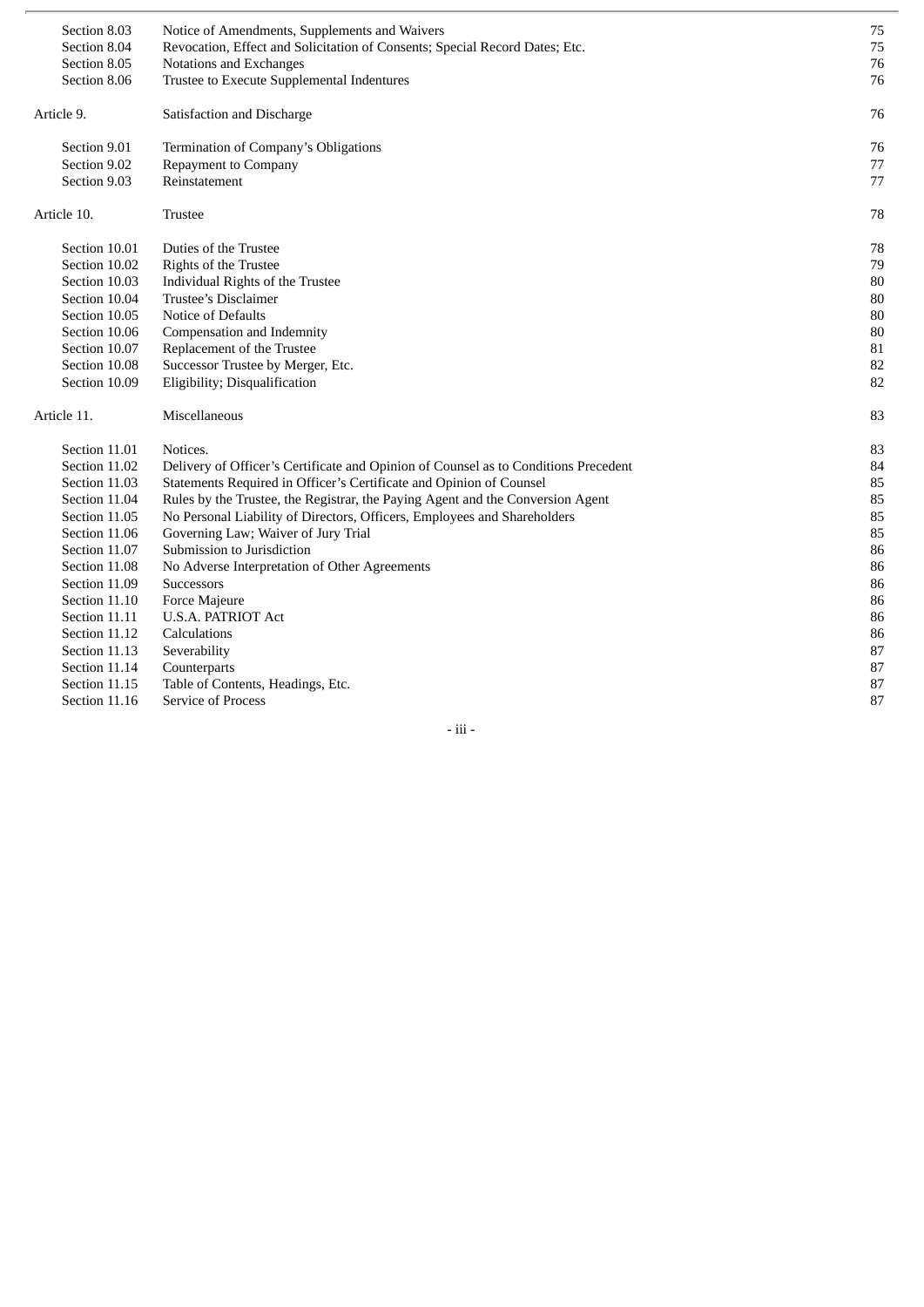#### **Exhibits**

| Exhibit A: Form of Note                     | $A-1$  |
|---------------------------------------------|--------|
| Exhibit B-1: Form of Restricted Note Legend | $B1-1$ |
| Exhibit B-2: Form of Global Note Legend     | $B2-1$ |
| Exhibit B-3: Form of Non-Affiliate Legend   | $B3-1$ |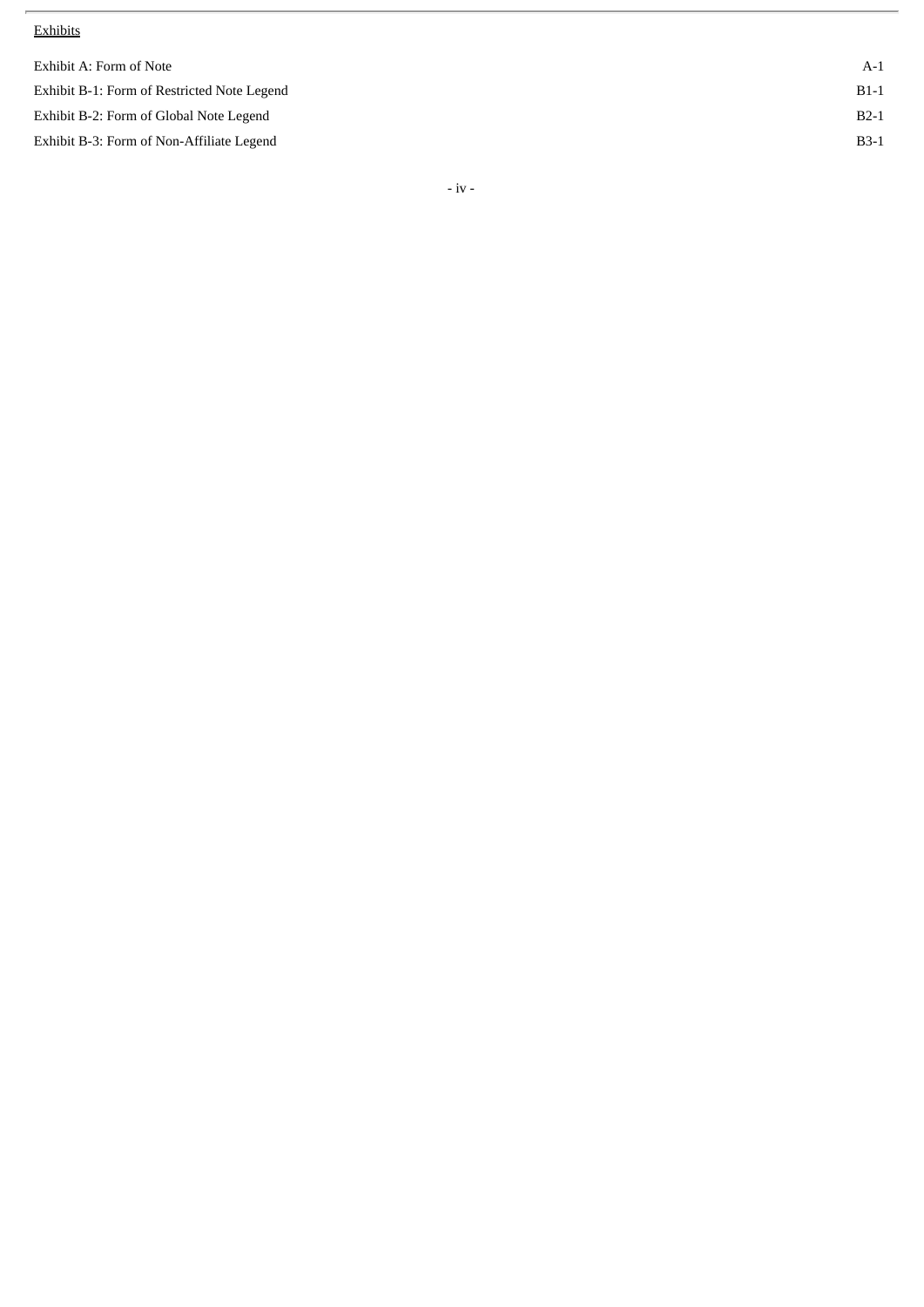**INDENTURE**, dated as of March 29, 2022, between Ascendis Pharma A/S, a public limited liability company organized under the laws of the Kingdom of Denmark, as issuer (the "**Company**"), and U.S. Bank Trust Company, National Association, as trustee (the "**Trustee**").

Each party to this Indenture (as defined below) agrees as follows for the benefit of the other party and for the equal and ratable benefit of the Holders (as defined below) of the Company's 2.25% Convertible Senior Notes due 2028 (the "**Notes**").

#### **Article 1. DEFINITIONS; RULES OF CONSTRUCTION**

#### **Section 1.01 Definitions.**

"**Additional Interest**" means any interest that accrues on any Note pursuant to **Section 3.04**.

"**ADS**" means one American Depositary Share issued pursuant to the Deposit Agreement (with each such share representing, as of the Issue Date, one (1) Ordinary Share deposited with the ADS Custodian under the Deposit Agreement), subject to **Section 5.09**.

"**ADS Custodian**" means the person then acting as custodian under the Deposit Agreement. The ADS Custodian as of the Issue Date is The Bank of New York Mellon.

"**ADS Depositary**" means the person then acting as depositary under the Deposit Agreement. The ADS Depositary as of the Issue Date is The Bank of New York Mellon.

"**ADS Entitlement Rate**" means, as of any time, the number of Ordinary Shares represented by one (1) ADS at such time, subject to **Section 5.09** and **Section 5.10**. The ADS Entitlement Rate as of the Issue Date is one (1) Ordinary Share per ADS. Whenever this Indenture refers to the ADS Entitlement Rate as of a particular date without setting forth a particular time on such date, such reference will be deemed to be to the ADS Entitlement Rate immediately after the Close of Business on such date.

"**ADS Price**" has the following meaning for any Make-Whole Fundamental Change: (A) if the holders of Ordinary Shares receive only cash in consideration for their Ordinary Shares in such Make-Whole Fundamental Change and such Make-Whole Fundamental Change is pursuant to **clause (B)** of the definition of "Fundamental Change," then the ADS Price is the product of (i) the amount of cash paid per Ordinary Share in such Make-Whole Fundamental Change; and (ii) the ADS Entitlement Rate immediately before the effective time of such Make-Whole Fundamental Change; and (B) in all other cases, the ADS Price is the average of the Last Reported Sale Prices per ADS for the five (5) consecutive Trading Days ending on, and including, the Trading Day immediately before the Make-Whole Fundamental Change Effective Date of such Make-Whole Fundamental Change.

"**Affiliate**" has the meaning set forth in Rule 144 as in effect on the Issue Date.

"**Authorized Denomination**" means, with respect to a Note, a minimum principal amount thereof equal to \$1,000 and principal amount denominations of any integral multiple of \$1,000 in excess thereof.

- 1 -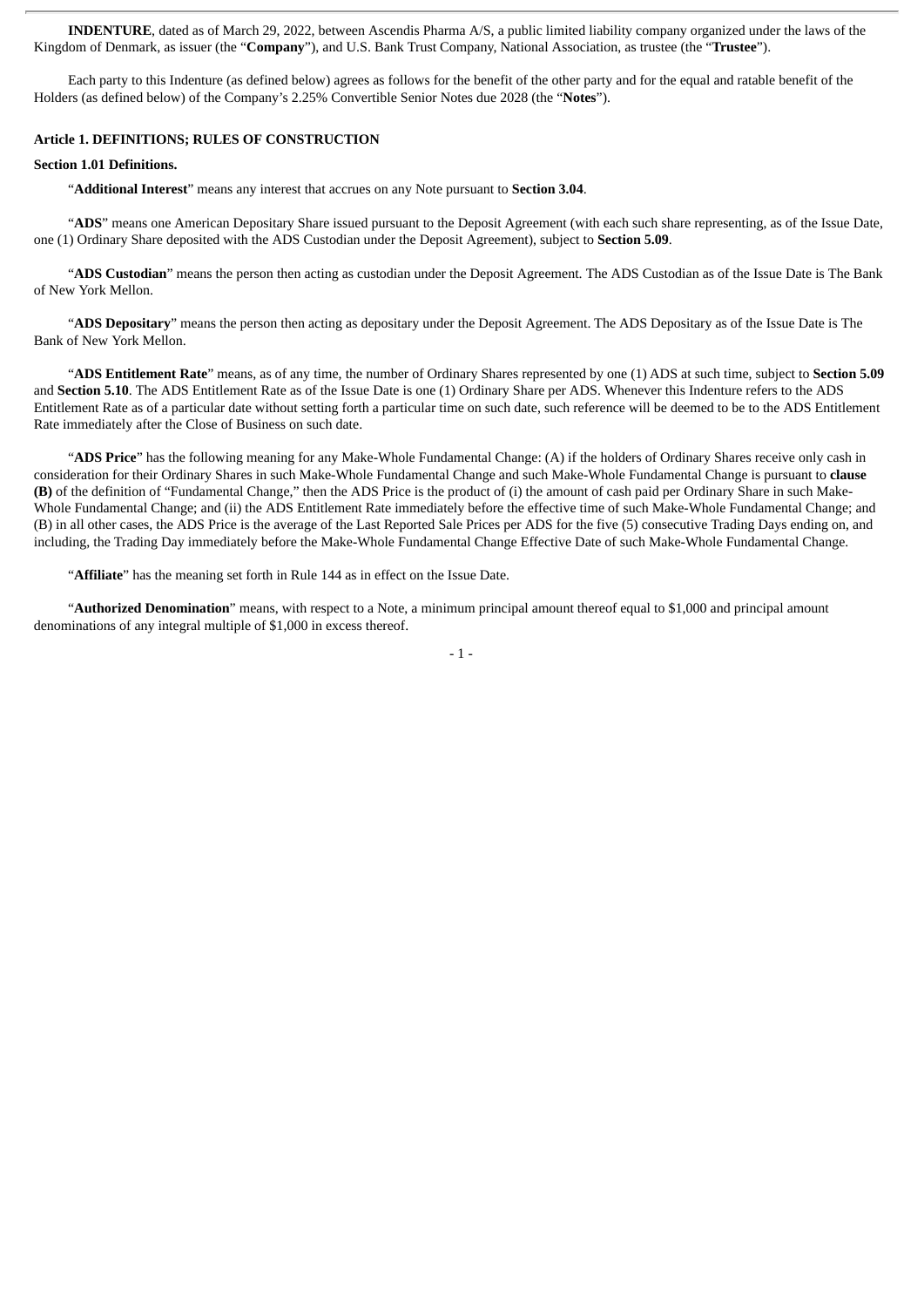"**Bankruptcy Law**" means Title 11, United States Code, or any similar U.S. federal or state or non-U.S. law for the relief of debtors.

"**Board of Directors**" means the board of directors of the Company or a committee of such board duly authorized to act on behalf of such board.

"**Business Day**" means any day other than a Saturday, a Sunday or any day on which the Federal Reserve Bank of New York is authorized or required by law or executive order to close or be closed.

"**Capital Shares**" of any Person means any and all shares of, interests in, rights to purchase, warrants or options for, participations in, or other equivalents of, in each case however designated, the equity of such Person, but excluding any debt securities convertible into such equity.

"**Change in Tax Law**" means any change or amendment in the laws, rules or regulations of a Relevant Taxing Jurisdiction, or any change in an official written interpretation, administration or application of such laws, rules or regulations by any legislative body, court, governmental taxing authority or regulatory or administrative authority of such Relevant Taxing Jurisdiction (including the enactment of any legislation and the publication of any judicial decision or regulatory or administrative interpretation or determination) affecting taxation, which change or amendment becomes effective on or after March 24, 2022 (or, if the Relevant Taxing Jurisdiction was not a Relevant Taxing Jurisdiction on such date, the date on which such Relevant Taxing Jurisdiction became a Relevant Taxing Jurisdiction). For the avoidance of doubt, any response by the Danish tax authorities or any court to the request for a binding ruling submitted by or on behalf of the Company to the Danish tax authorities before March 20, 2022 will not qualify as a Change in Tax Law.

"**Close of Business**" means 5:00 p.m., New York City time.

"**Company**" means the Person named as such in the first paragraph of this Indenture and, subject to **Article 6**, its successors and assigns.

"**Company Order**" means a written request or order signed on behalf of the Company by one (1) of its Officers and delivered to the Trustee.

"**Conversion Date**" means, with respect to a Note, the first Business Day on which the requirements set forth in **Section 5.02(A)** to convert such Note are satisfied, subject to **Section 5.03(B)**.

"**Conversion Price**" means, as of any time, an amount equal to (A) one thousand dollars (\$1,000) *divided by* (B) the Conversion Rate in effect at such time.

"**Conversion Rate**" initially means 6.0118 ADSs per \$1,000 principal amount of Notes; *provided*, *however*, that the Conversion Rate is subject to adjustment pursuant to **Article 5**; *provided*, *further*, that whenever this Indenture refers to the Conversion Rate as of a particular date without setting forth a particular time on such date, such reference will be deemed to be to the Conversion Rate immediately after the Close of Business on such date.

 $-2 -$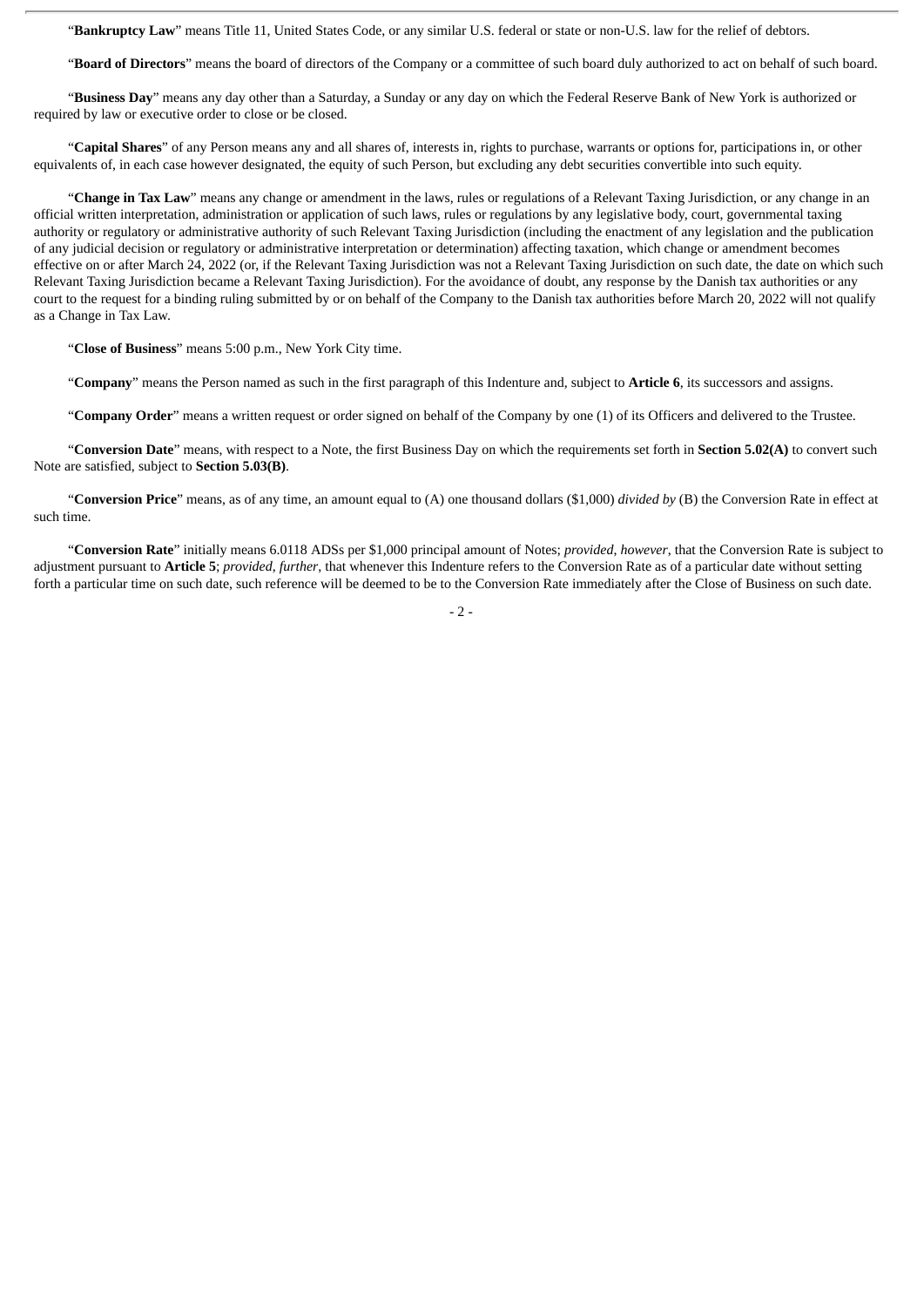"**Conversion ADS**" means any ADS issued or issuable upon conversion of any Note.

"**De-Legending Deadline Date**" means, with respect to any Note, the fifteenth (15th) day after the Free Trade Date of such Note; *provided*, *however*, that if such fifteenth (15th) day is after a Regular Record Date and on or before the next Interest Payment Date, then the De-Legending Deadline Date for such Note will instead be the Business Day immediately after such Interest Payment Date.

"**Default**" means any event that is (or, after notice, passage of time or both, would be) an Event of Default.

"**Deposit Agreement**" means that certain Deposit Agreement, dated as of January 27, 2015, among the Company, The Bank of New York Mellon, as the depositary for the ADSs, and the holders and beneficial owners of the ADSs, as supplemented by that certain letter agreement, to be entered into on or about the Issue Date, as the same may be amended, supplemented or replaced from time to time.

"**Depositary**" means The Depository Trust Company or its successor.

"**Depositary Participant**" means any member of, or participant in, the Depositary.

"**Depositary Procedures**" means, with respect to any conversion, transfer, exchange or other transaction involving a Global Note or any beneficial interest therein, the rules and procedures of the Depositary applicable to such conversion, transfer, exchange or transaction.

"**Deposited Distribution**" means a dividend or distribution by the Company, to all or substantially all holders of Ordinary Shares (including Ordinary Shares represented by the ADSs), of cash, evidences of the Company's indebtedness or other assets or property of the Company, or rights, options or warrants to acquire Capital Shares of the Company or other securities (including depositary receipts representing Capital Shares of the Company) (such cash, evidences of indebtedness, assets, property, rights, options or warrants, the "**Distributed Property**"), for which a corresponding distribution is not made on the ADSs but all ADSs thereafter represent (in addition to the Ordinary Shares and other property, if any, then represented by the ADSs) an interest in such Distributed Property in the same kind and amount, per Ordinary Share, distributed to holders of Ordinary Shares.

"**Distributed Property**" has the meaning set forth in the definition of "Deposited Distribution" above.

"**Ex-Dividend Date**" means, with respect to an issuance, dividend or distribution, the first date on which the ADSs trade on the applicable exchange or in the applicable market, regular way, without the right to receive such issuance, dividend or distribution (including pursuant to due bills or similar arrangements required by the relevant stock exchange). For the avoidance of doubt, any alternative trading convention on the applicable exchange or market in respect of the ADSs under a separate ticker symbol or CUSIP number will not be considered "regular way" for this purpose.

"**Exchange Act**" means the U.S. Securities Exchange Act of 1934, as amended.

<sup>-</sup> 3 -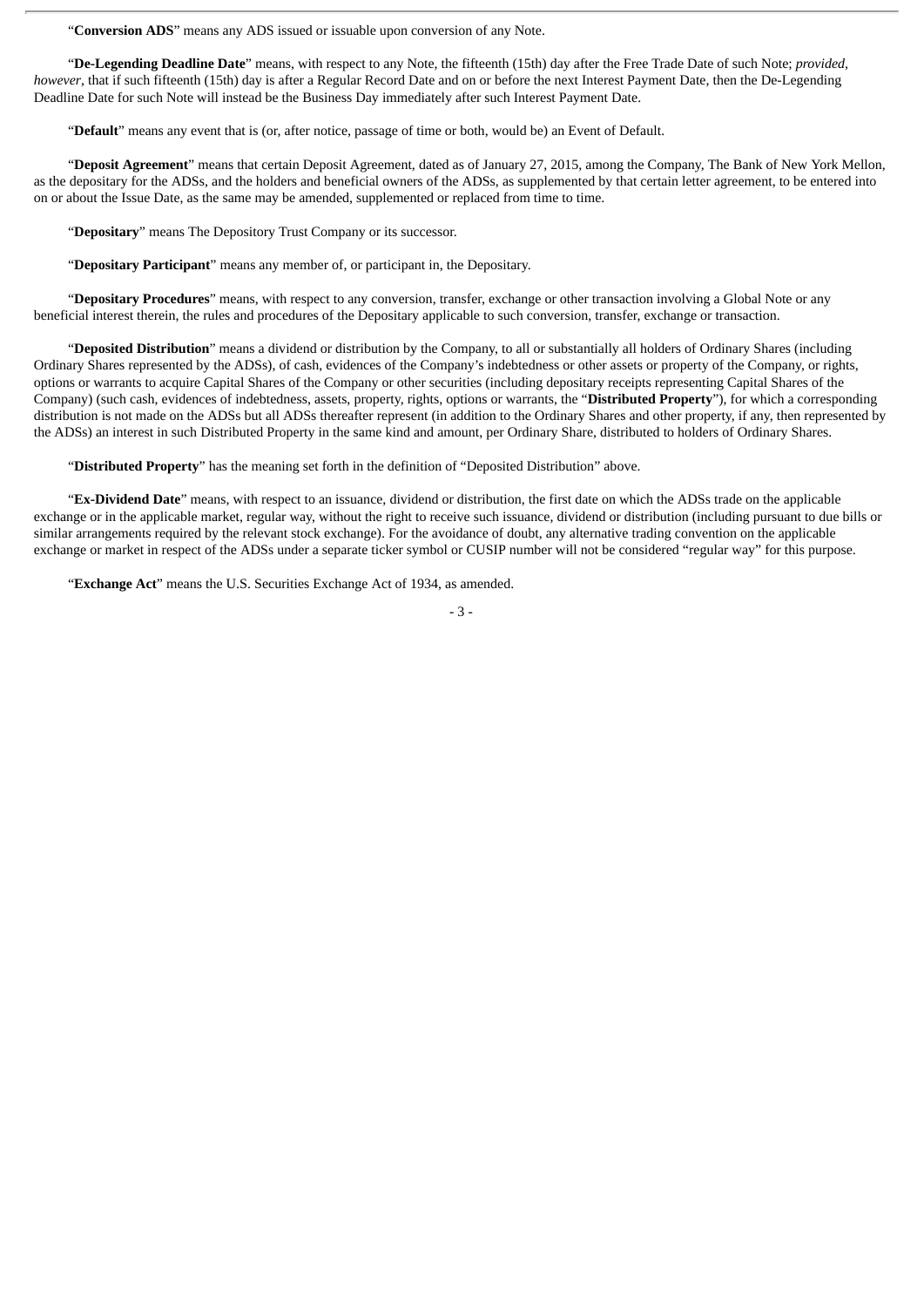"**Exempted Fundamental Change**" means any Fundamental Change with respect to which, in accordance with **Section 4.02(I)**, the Company does not offer to redeem any Notes.

"**Expiring Rights**" means any rights, options or warrants (other than rights issued or otherwise distributed pursuant to a shareholder rights plan, so long as such rights have not separated from the Ordinary Shares or the ADSs, as applicable) to acquire Capital Shares of the Company or other securities (including depositary receipts representing Capital Shares of the Company), which rights, options or warrants expire on or before the Maturity Date (or, if such date is not a Business Day, the next Business Day).

"**Free Trade Date**" means, with respect to any Note, the date that is one (1) year after the Last Original Issue Date of such Note.

"**Freely Tradable**" means, with respect to any Note, that such Note would be eligible to be offered, sold or otherwise transferred pursuant to Rule 144 or otherwise if held by a Person that is not an Affiliate of the Company, and that has not been an Affiliate of the Company during the immediately preceding three (3) months, without any requirements as to volume, manner of sale, availability of current public information or notice under the Securities Act (except that, during the six (6) month period beginning on, and including, the date that is six (6) months after the Last Original Issue Date of such Note, any such requirement as to the availability of current public information will be disregarded if the same is satisfied at that time); *provided*, *however*, that from and after the Free Trade Date of such Note, such Note will not be "Freely Tradable" unless such Note (x) is not identified by a "restricted" CUSIP or ISIN number; and (y) is not represented by any certificate that bears the Restricted Note Legend. For the avoidance of doubt, whether a Note is deemed to be identified by a "restricted" CUSIP or ISIN number or to bear the Restricted Note Legend is subject to **Section 2.12**.

#### "**Fundamental Change**" means any of the following events:

(A) a "person" or "group" (within the meaning of Section 13(d)(3) of the Exchange Act), other than the Company or its Wholly Owned Subsidiaries, or their respective employee benefit plans, files any report with the SEC indicating that such person or group has become the direct or indirect "beneficial owner" (as defined below) of Ordinary Shares representing more than fifty percent (50%) of the voting power of all of the Company's Ordinary Shares;

(B) the consummation of (i) any sale, lease or other transfer, in one transaction or a series of transactions, of all or substantially all of the assets of the Company and its Subsidiaries, taken as a whole, to any Person, other than solely to one or more of the Company's Wholly Owned Subsidiaries; or (ii) any transaction or series of related transactions in connection with which (whether by means of merger, consolidation, share exchange, combination, reclassification, recapitalization, acquisition, liquidation or otherwise) all of the Ordinary Shares or ADSs are exchanged for, converted into, acquired for, or constitutes solely the right to receive, other securities, cash or other property or assets; *provided*, *however*, that any merger, consolidation, share exchange or combination of the Company pursuant to which the Persons that directly or indirectly "beneficially owned" (as defined below) all classes of the Company's common equity immediately before such transaction directly or indirectly "beneficially own," immediately after such transaction, more than fifty percent (50%) of all classes of common equity of the surviving, continuing or acquiring company or other transferee, as applicable, or the parent thereof, in substantially the same proportions vis-à-vis each other as immediately before such transaction will be deemed not to be a Fundamental Change pursuant to this **clause (B)**;

 $-4-$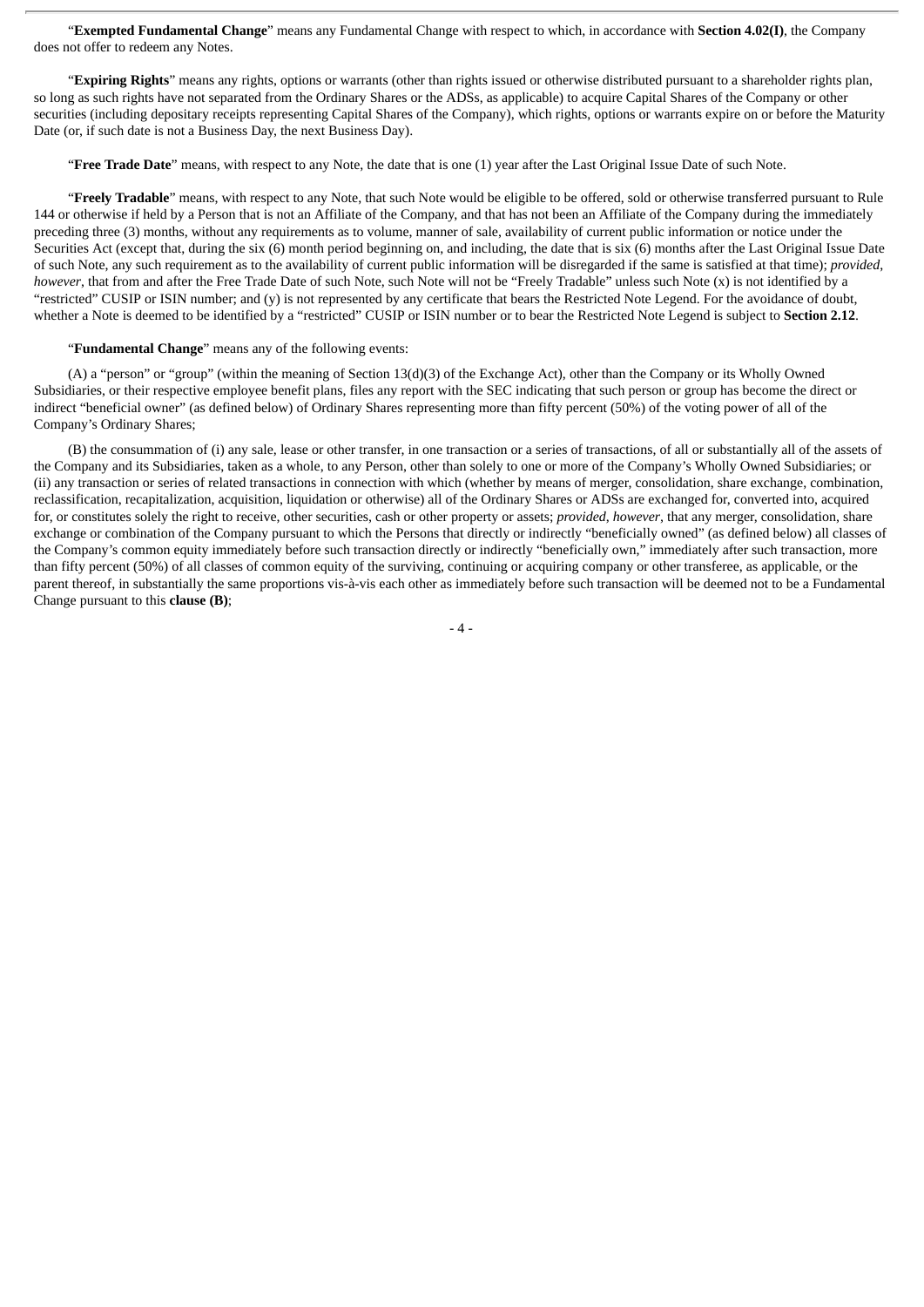(C) the Company's shareholders approve any plan or proposal for the liquidation or dissolution of the Company; or

(D) the ADSs cease to be listed on any of The New York Stock Exchange, The Nasdaq Global Market or The Nasdaq Global Select Market (or any of their respective successors);

*provided*, *however*, that a transaction or event described in **clause (A)** or **(B)** above will not constitute a Fundamental Change if such transaction or event constitutes an Ordinary Share Change Event at least ninety percent (90%) of whose Reference Property (excluding any portion thereof representing cash payments for fractional shares or pursuant to dissenters rights) consists of shares of common stock, ordinary shares or other corporate common equity interests listed (or depositary receipts representing shares of common stock, ordinary shares or other corporate common equity interests, which depositary receipts are listed) on any of The New York Stock Exchange, The Nasdaq Global Market or The Nasdaq Global Select Market (or any of their respective successors), or that will be so listed when issued or exchanged in connection with such transaction or event.

For the avoidance of doubt, references in this definition to the Company, the ADSs, the Ordinary Shares and the Company's "common equity" will be subject to (x) **Article 6**, (y) **Section 5.09(A)(2)(II)**, and (z) **Section 5.10**.

For the purposes of this definition, (x) any transaction or event described in both **clause (A)** and in **clause (B)(i)** or **(ii)** above (without regard to the proviso in **clause (B)**) will be deemed to occur solely pursuant to **clause (B)** above (subject to such proviso); and (y) whether a Person is a "**beneficial owner**," whether shares are "**beneficially owned**," and percentage beneficial ownership, will be determined in accordance with Rule 13d-3 under the Exchange Act.

"**Fundamental Change Redemption Date**" means the date fixed for the redemption of any Notes by the Company pursuant to a Redemption Upon Fundamental Change.

"**Fundamental Change Redemption Notice**" means a notice (including a notice substantially in the form of the "Fundamental Change Redemption Notice" set forth in **Exhibit A**) containing the information, or otherwise complying with the requirements, set forth in **Section 4.02(F)(i)** and **Section 4.02(F)(ii)**.

"**Fundamental Change Redemption Price**" means the cash price payable by the Company to redeem any Note upon its Redemption Upon Fundamental Change, calculated pursuant to **Section 4.02(D)**.

"**Global Note**" means a Note that is represented by a certificate substantially in the form set forth in **Exhibit A**, registered in the name of the Depositary or its nominee, duly executed by the Company and authenticated by the Trustee, and deposited with the Trustee, as custodian for the Depositary.

- 5 -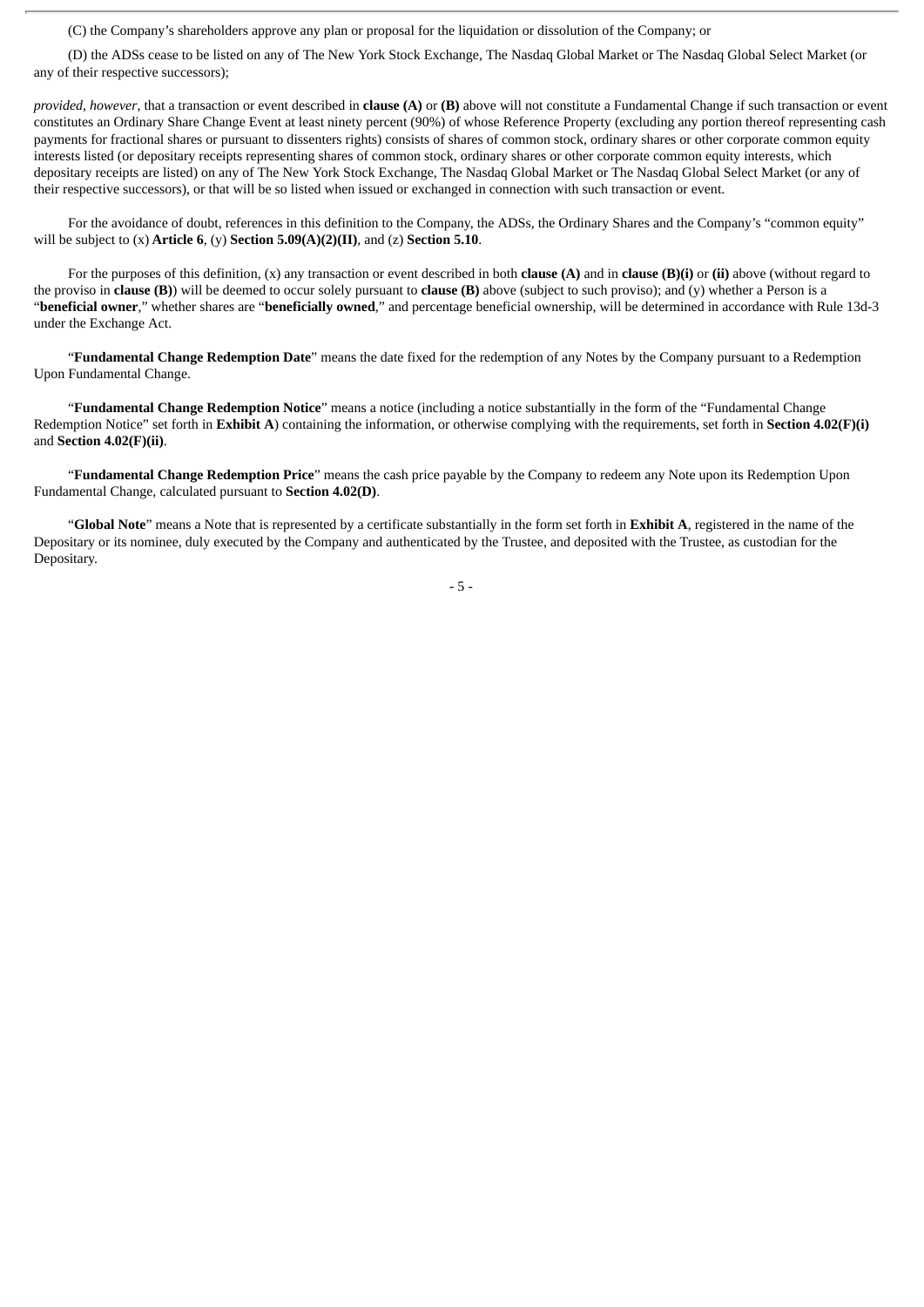"**Global Note Legend**" means a legend substantially in the form set forth in **Exhibit B-2**.

"**Holder**" means a person in whose name a Note is registered on the Registrar's books.

"**Indenture**" means this Indenture, as amended or supplemented from time to time.

"**Initial Purchasers**" means J.P. Morgan Securities LLC, Evercore Group L.L.C, Wells Fargo Securities, LLC, Morgan Stanley & Co. LLC, Credit Suisse Securities (USA) LLC, SVB Securities LLC, Cantor Fitzgerald & Co., Canaccord Genuity LLC and Berenberg Capital Markets LLC.

"**Interest Payment Date**" means, with respect to a Note, each April 1 and October 1 of each year, commencing on October 1, 2022 (or commencing on such other date specified in the certificate representing such Note). For the avoidance of doubt, the Maturity Date is an Interest Payment Date.

"**Internal Revenue Code**" means the United States Internal Revenue Code of 1986, as amended.

"**Issue Date**" means March 29, 2022.

"**Last Original Issue Date**" means (A) with respect to any Notes issued pursuant to the Purchase Agreement (including any Notes issued pursuant to the exercise of the Shoe Option by the Initial Purchasers), and any Notes issued in exchange therefor or in substitution thereof, the later of (i) the Issue Date and (ii) the last date any Notes are originally issued pursuant to the exercise of the Shoe Option; and (B) with respect to any Notes issued pursuant to **Section 2.03(B)**, and any Notes issued in exchange therefor or in substitution thereof, either (i) the later of (x) the date such Notes are originally issued and (y) the last date any Notes are originally issued as part of the same offering pursuant to the exercise of an option granted to the initial purchaser(s) of such Notes to purchase additional Notes; or (ii) such other date as is specified in an Officer's Certificate delivered to the Trustee before the original issuance of such Notes.

"**Last Reported Sale Price**" of the ADSs for any Trading Day means the closing sale price per ADS (or, if no closing sale price is reported, the average of the last bid price and the last ask price per ADS or, if more than one in either case, the average of the average last bid prices and the average last ask prices per ADS) on such Trading Day as reported in composite transactions for the principal U.S. national or regional securities exchange on which the ADSs are then listed. If the ADSs are not listed on a U.S. national or regional securities exchange on such Trading Day, then the Last Reported Sale Price of the ADSs will be the last quoted bid price per ADS on such Trading Day in the over-the-counter market as reported by OTC Markets Group Inc. or a similar organization. If the ADSs are not so quoted on such Trading Day, then the Last Reported Sale Price of the ADSs will be the average of the mid-point of the last bid price and the last ask price per ADS on such Trading Day from a nationally recognized independent investment banking firm selected by the Company, which may include any of the Initial Purchasers. The Last Reported Sale Price of the Ordinary Shares for any Trading Day means the quotient (rounded to the nearest cent) obtained by dividing (x) the Last Reported Sale Price per ADS on such Trading Day by (y) the ADS Entitlement Rate on such Trading Day. Neither the Trustee nor the Conversion Agent will have any duty to determine the Last Reported Sale Price.

- 6 -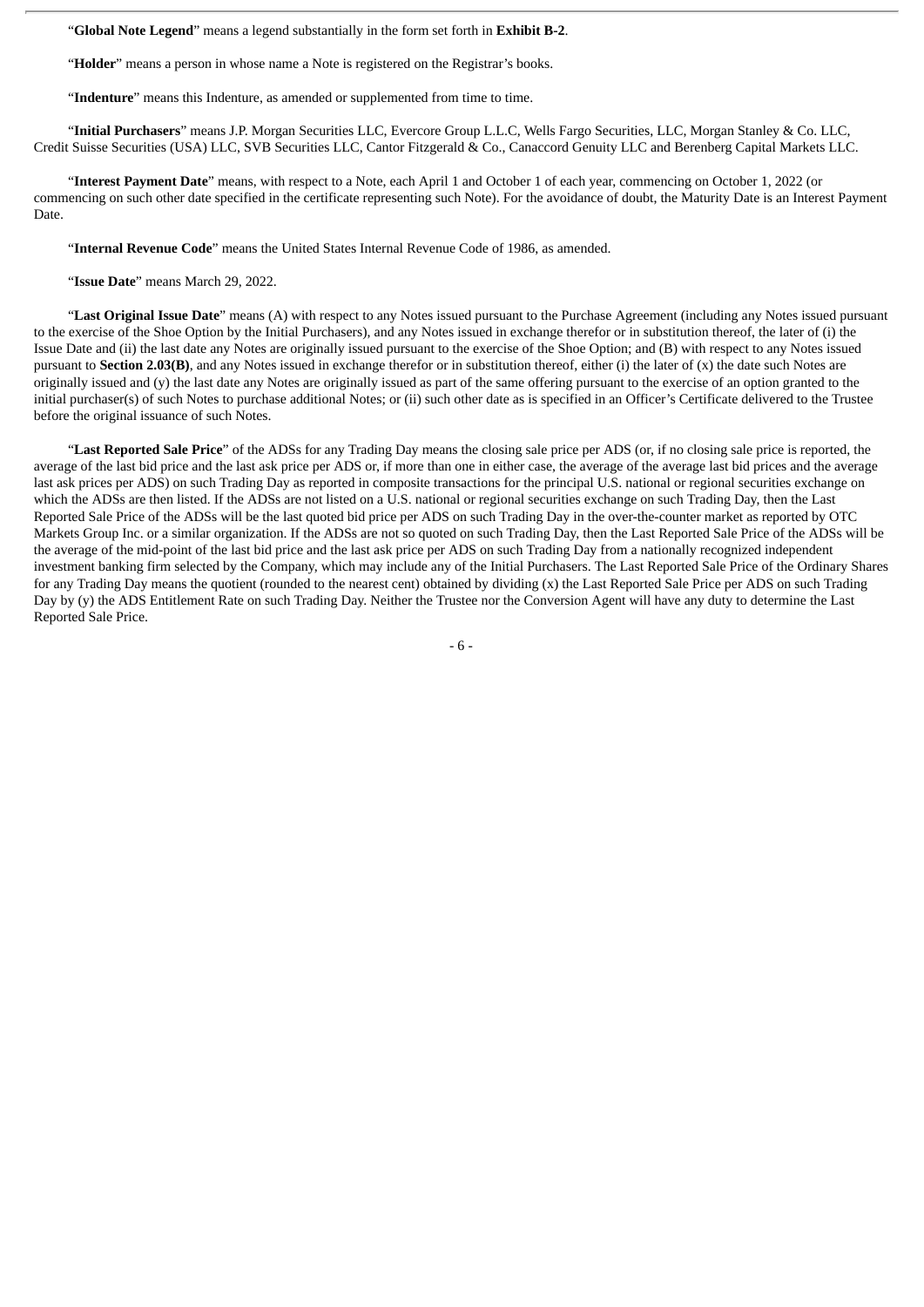"**Make-Whole Fundamental Change**" means (A) a Fundamental Change (determined after giving effect to the proviso immediately after **clause (D)** of the definition thereof, but without regard to the proviso to **clause (B)(ii)** of such definition); or (B) the sending of an Optional Redemption Notice pursuant to **Section 4.03(G)**; *provided*, *however*, that, subject to **Section 4.03(K)**, the sending of an Optional Redemption Notice for a Provisional Redemption will constitute a Make-Whole Fundamental Change only with respect to the Notes called for such Provisional Redemption pursuant to such Optional Redemption Notice and not with respect to any other Notes.

#### "**Make-Whole Fundamental Change Conversion Period**" has the following meaning:

(A) in the case of a Make-Whole Fundamental Change pursuant to **clause (A)** of the definition thereof, the period from, and including, the Make-Whole Fundamental Change Effective Date of such Make-Whole Fundamental Change to, and including, the thirty fifth (35th) Trading Day after such Make-Whole Fundamental Change Effective Date (or, if such Make-Whole Fundamental Change also constitutes a Fundamental Change (other than an Exempted Fundamental Change), to, but excluding, the related Fundamental Change Redemption Date); and

(B) in the case of a Make-Whole Fundamental Change pursuant to **clause (B)** of the definition thereof, the period from, and including, the Optional Redemption Notice Date for the related Optional Redemption to, and including, the second (2nd) Business Day immediately before the related Optional Redemption Date;

*provided*, *however*, that if the Conversion Date for the conversion of a Note that has been called (or deemed, pursuant to **Section 4.03(K)**, to be called) for Optional Redemption occurs during the Make-Whole Fundamental Change Conversion Period for both a Make-Whole Fundamental Change occurring pursuant to **clause (A)** of the definition of "Make-Whole Fundamental Change" and a Make-Whole Fundamental Change resulting from such Optional Redemption pursuant to **clause (B)** of such definition, then, notwithstanding anything to the contrary in **Section 5.07**, solely for purposes of such conversion, (x) such Conversion Date will be deemed to occur solely during the Make-Whole Fundamental Change Conversion Period for the Make-Whole Fundamental Change with the earlier Make-Whole Fundamental Change Effective Date; and (y) the Make-Whole Fundamental Change with the later Make-Whole Fundamental Change Effective Date will be deemed not to have occurred.

"**Make-Whole Fundamental Change Effective Date**" means (A) with respect to a Make-Whole Fundamental Change pursuant to **clause (A)** of the definition thereof, the date on which such Make-Whole Fundamental Change occurs or becomes effective; and (B) with respect to a Make-Whole Fundamental Change pursuant to **clause (B)** of the definition thereof, the applicable Optional Redemption Notice Date.

"**Market Disruption Event**" means, with respect to any date, the occurrence or existence, during the one-half hour period ending at the scheduled close of trading on such date on the principal U.S. national or regional securities exchange or other market on which the ADSs are listed for trading or trades, of any material suspension or limitation imposed on trading (by reason of movements in price exceeding limits permitted by the relevant exchange or otherwise) in the ADSs or in any options contracts or futures contracts relating to the ADSs.

- 7 -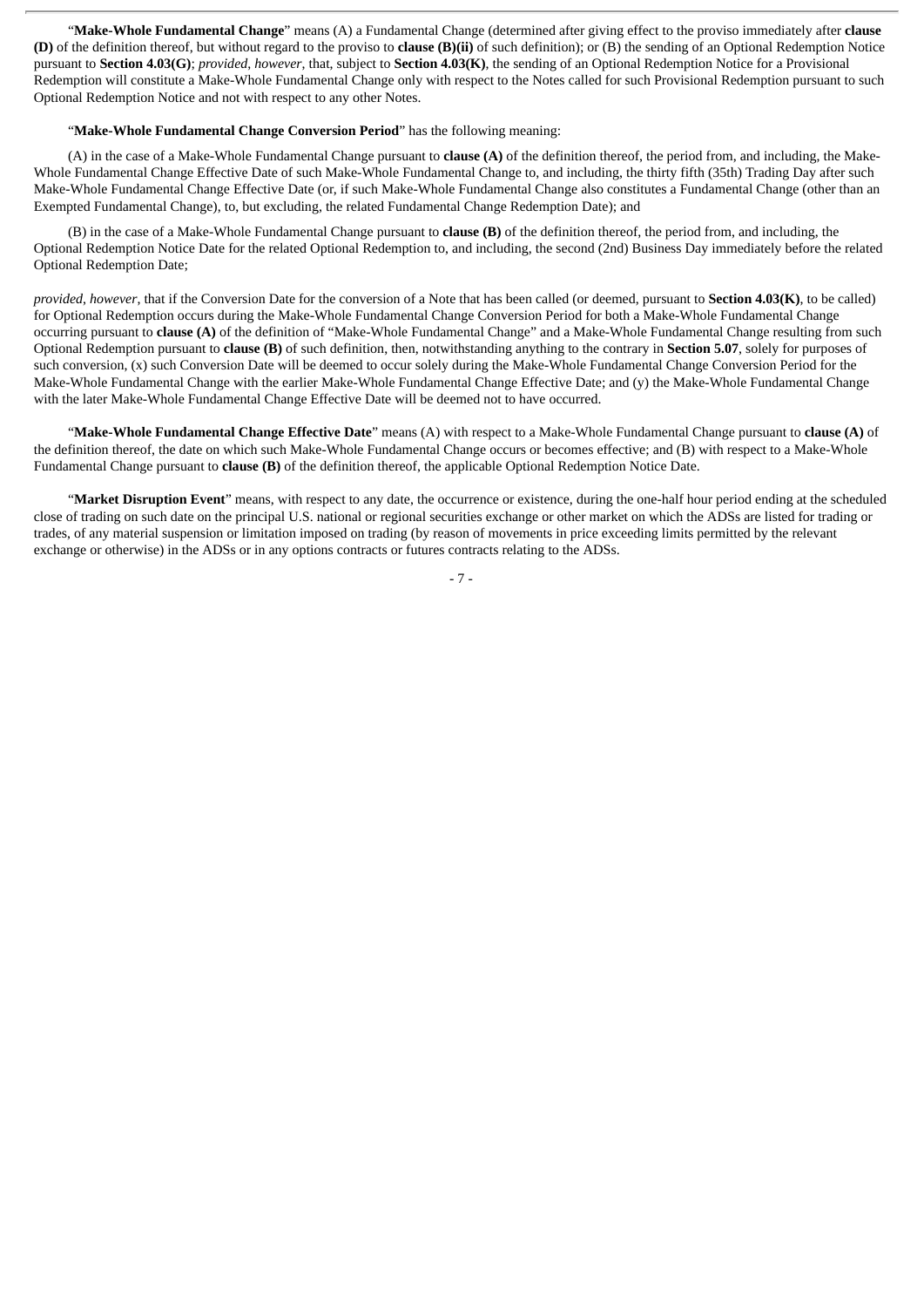"**Maturity Date**" means April 1, 2028.

"**Note Agent**" means any Registrar, Paying Agent or Conversion Agent.

"**Non-Affiliate Legend**" means a legend substantially in the form set forth in **Exhibit B-3**.

"**Notes**" means the 2.25% Convertible Senior Notes due 2028 issued by the Company pursuant to this Indenture.

"**Officer**" means the Chairman of the Board of Directors, the Chief Executive Officer, the President, the Chief Operating Officer, the Chief Financial Officer, the Treasurer, any Assistant Treasurer, the Controller, the Secretary or any Vice-President of the Company.

"**Officer's Certificate**" means a certificate that is signed on behalf of the Company by one (1) of its Officers and that meets the requirements of **Section 11.03**.

"**Open of Business**" means 9:00 a.m., New York City time.

"**Opinion of Counsel**" means an opinion, from legal counsel (including an employee of, or counsel to, the Company or any of its Subsidiaries) reasonably acceptable to the Trustee, that meets the requirements of **Section 11.03**, subject to customary qualifications and exclusions.

"**Optional Redemption**" means a Provisional Redemption or a Tax Redemption.

"**Optional Redemption Date**" means the date fixed, pursuant to **Section 4.03(E)**, for the settlement of the redemption of any Notes by the Company pursuant to an Optional Redemption.

"**Optional Redemption Notice Date**" means, with respect to an Optional Redemption, the date on which the Company sends the Optional Redemption Notice for such Optional Redemption pursuant to **Section 4.03(G)**.

"**Optional Redemption Price**" means the cash price payable by the Company to redeem any Note upon its Optional Redemption, calculated pursuant to **Section 4.03(F)**.

"**Ordinary Shares**" means the ordinary shares, nominal value DKK 1 per share, of the Company, subject to **Section 5.09**.

"**Person**" or "**person**" means any individual, corporation, partnership, limited liability company, joint venture, association, joint-stock company, trust, unincorporated organization or government or other agency or political subdivision thereof. Any division or series of a limited liability company, limited partnership or trust will constitute a separate "person" under this Indenture.

"**Physical Note**" means a Note (other than a Global Note) that is represented by a certificate substantially in the form set forth in **Exhibit A**, registered in the name of the Holder of such Note and duly executed by the Company and authenticated by the Trustee.

 $-$  8  $-$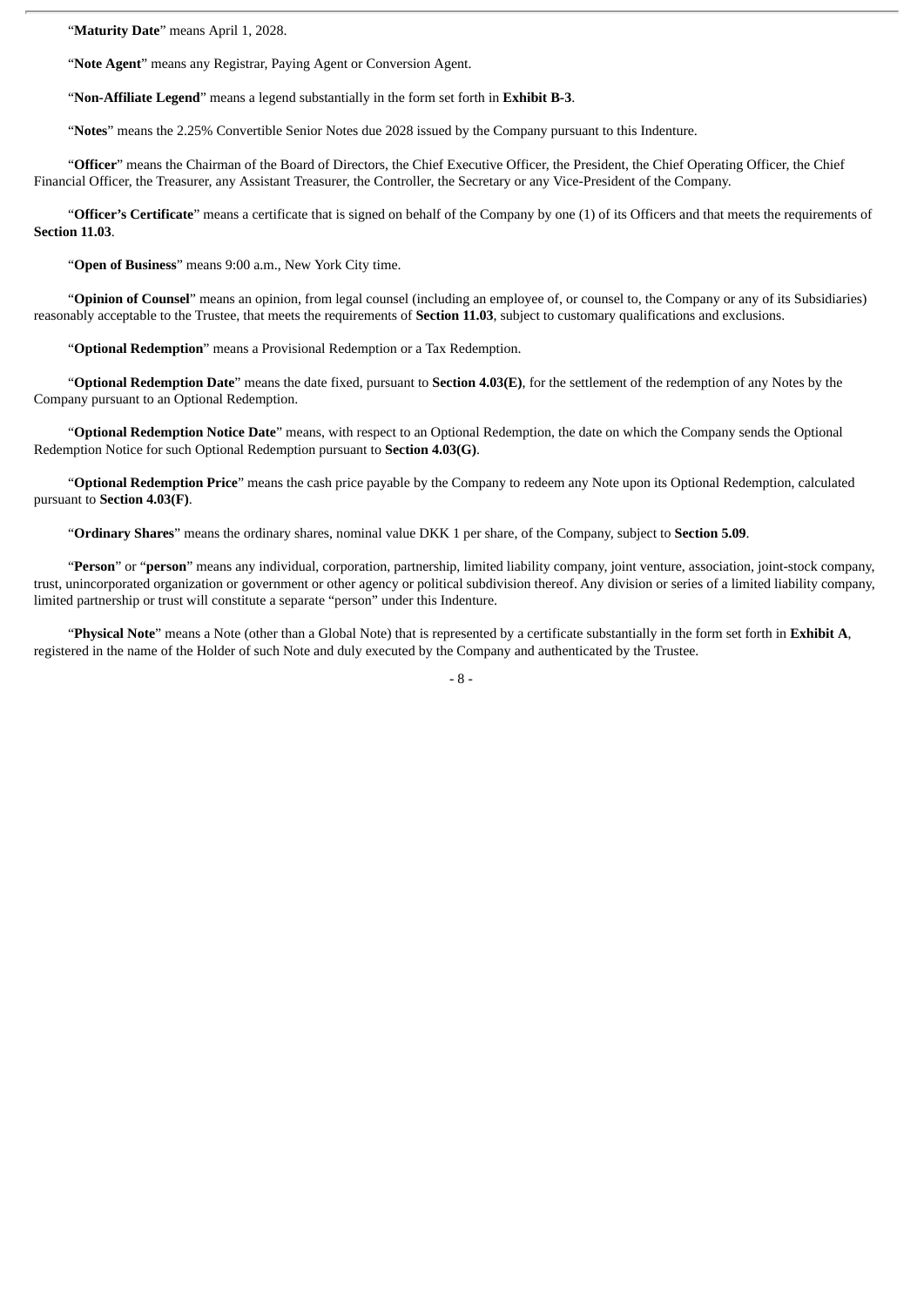"**Prevailing Exchange Rate**" means, for purposes of translating, as of any date, any amount in a non-U.S. currency to U.S. dollars, the spot mid-rate of exchange between such currencies prevailing as of 4 p.m., New York City time, on such date, as displayed on, or derived from, Bloomberg page "BFIX" (or, if such page is not available, its equivalent successor page) in respect of such currencies. If such rate cannot be determined as provided in the immediately preceding sentence on such date (which, for the purpose of this definition, will be deemed to be the "**affected day**"), then the Prevailing Exchange Rate for such date will be determined *mutatis mutandis* but with respect to the immediately preceding day on which such rate can be so determined; *provided*, *however*, that, if such immediately preceding day is before the fifth (5th) day before such affected day, or if such rate cannot be so determined, then the Prevailing Exchange Rate will be determined in such other commercially reasonable manner as determined by the Company in good faith.

"**Provisional Redemption**" means the redemption of any Note by the Company pursuant to **Section 4.03(B)**.

"**Purchase Agreement**" means that certain Purchase Agreement, dated March 24, 2022, between the Company and the Initial Purchasers.

"**Qualified Successor Entity**" means, with respect to a Business Combination Event, a corporation; *provided*, *however*, that a limited liability company, limited partnership or other similar entity will also constitute a Qualified Successor Entity with respect to such Business Combination Event if either (A) such Business Combination Event is an Exempted Fundamental Change; or (B) both of the following conditions are satisfied: (i) either (x) such limited liability company, limited partnership or other similar entity, as applicable, is treated as a corporation or is a direct or indirect, wholly owned subsidiary of, and disregarded as an entity separate from, a corporation, in each case for U.S. federal income tax purposes; or (y) the Company has received an opinion of a nationally recognized tax counsel to the effect that such Business Combination Event will not be treated as an exchange under Section 1001 of the Internal Revenue Code of 1986, as amended, for Holders or beneficial owners of the Notes; and (ii) such Business Combination Event constitutes a Common Stock Change Event whose Reference Property consists solely of any combination of cash in U.S. dollars and shares of common stock or other corporate common equity interests of an entity that is (x) treated as a corporation for U.S. federal income tax purposes; and (y) duly organized and existing under the laws of the United States of America, any State thereof or the District of Columbia.

"**Redemption Upon Fundamental Change**" means the redemption of any Note by the Company pursuant to **Section 4.02**.

"**Regular Record Date**" has the following meaning with respect to an Interest Payment Date: (A) if such Interest Payment Date occurs on April 1, the immediately preceding March 15; and (B) if such Interest Payment Date occurs on October 1, the immediately preceding September 15.

"**Responsible Officer**" means (A) any officer within the corporate trust group of the Trustee (or any successor group of the Trustee) or any other officer of the Trustee customarily performing functions similar to those performed by any of such officers; and (B) with respect to a particular corporate trust matter, any other officer to whom such matter is referred because of his or her knowledge of, and familiarity with, the particular subject.

- 9 -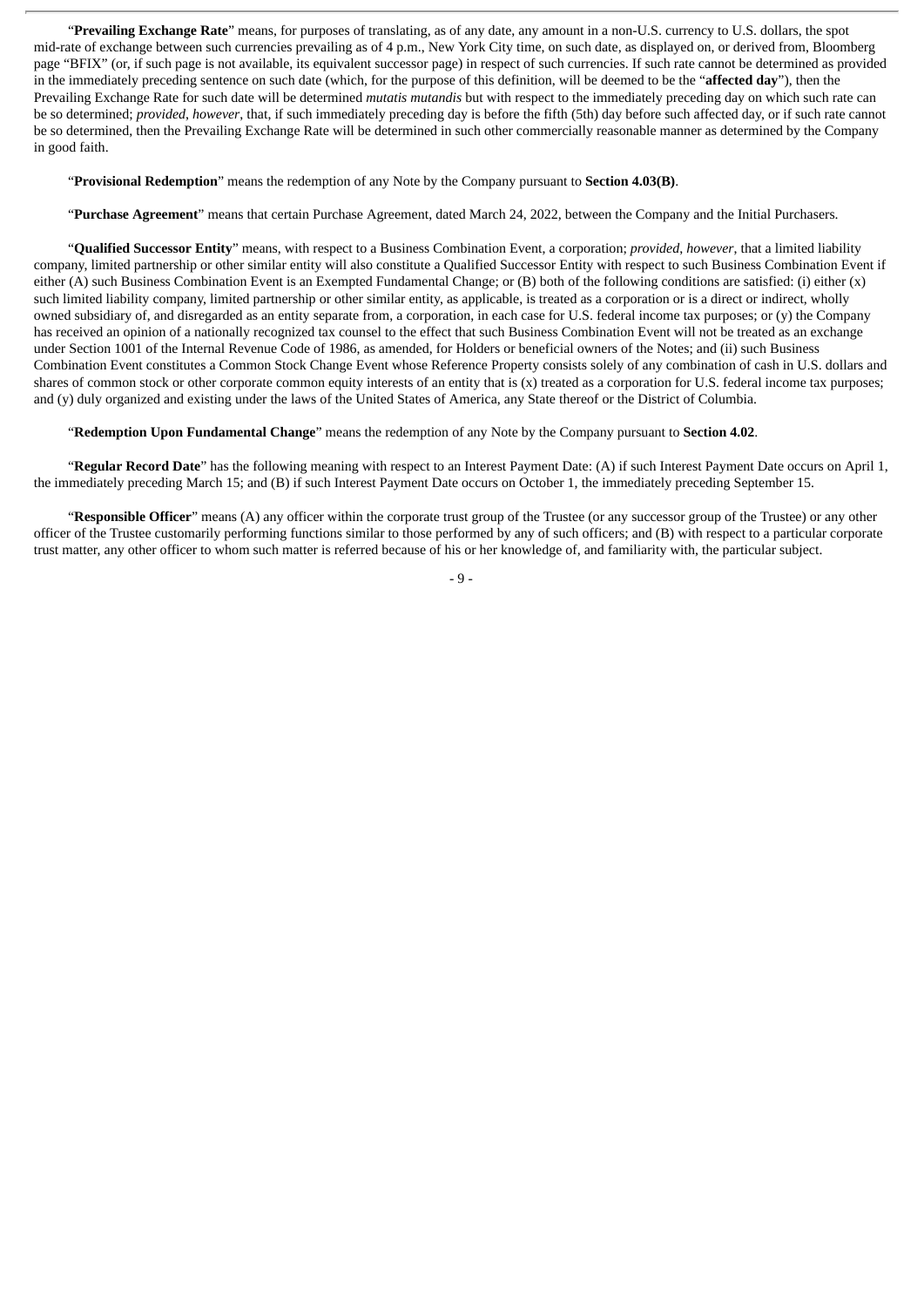"**Restricted Note Legend**" means a legend substantially in the form set forth in **Exhibit B-1**.

"**Restricted ADS Legend**" means, with respect to any Conversion ADS, a legend substantially to the effect that the offer and sale of such Conversion ADS have not been registered under the Securities Act and that such Conversion ADS cannot be sold or otherwise transferred except pursuant to a transaction that is registered under the Securities Act or that is exempt from, or not subject to, the registration requirements of the Securities Act.

"**Rule 144**" means Rule 144 under the Securities Act (or any successor rule thereto), as the same may be amended from time to time.

"**Rule 144A**" means Rule 144A under the Securities Act (or any successor rule thereto), as the same may be amended from time to time.

"**Scheduled Trading Day**" means any day that is scheduled to be a Trading Day on the principal U.S. national or regional securities exchange on which the ADSs are then listed or, if the ADSs are not then listed on a U.S. national or regional securities exchange, on the principal other market on which the ADSs are then traded. If the ADSs are not so listed or traded, then "Scheduled Trading Day" means a Business Day.

"**SEC**" means the U.S. Securities and Exchange Commission.

"**Securities Act**" means the U.S. Securities Act of 1933, as amended.

"**Security**" means any Note or Conversion ADS.

"**Shoe Option**" means the Initial Purchasers' option to purchase up to seventy five million dollars (\$75,000,000) aggregate principal amount of additional Notes as provided for in the Purchase Agreement.

"**Significant Subsidiary**" means, with respect to any Person, any Subsidiary of such Person that constitutes a "significant subsidiary" (as defined in Rule 1-02(w) of Regulation S-X under the Exchange Act) of such Person; *provided*, *however*, that, if a Subsidiary meets the criteria of clause (1)(iii) of the definition of "significant subsidiary" in Rule 1-02(w), but not clause  $(1)(i)$  or  $(1)(ii)$  thereof (or, if applicable, the respective successor clauses to the aforementioned clauses), then such Subsidiary will be deemed not to be a Significant Subsidiary of that Person unless such Subsidiary's income from continuing operations before income taxes, exclusive of amounts attributable to any non-controlling interests, for the last completed fiscal year before the date of determination exceeds twenty million dollars (\$20,000,000).

"**Special Interest**" means any interest that accrues on any Note pursuant to **Section 7.03**.

"**Subsidiary**" means, with respect to any Person, (A) any corporation, association or other business entity (other than a partnership or limited liability company) of which more than fifty

 $-10-$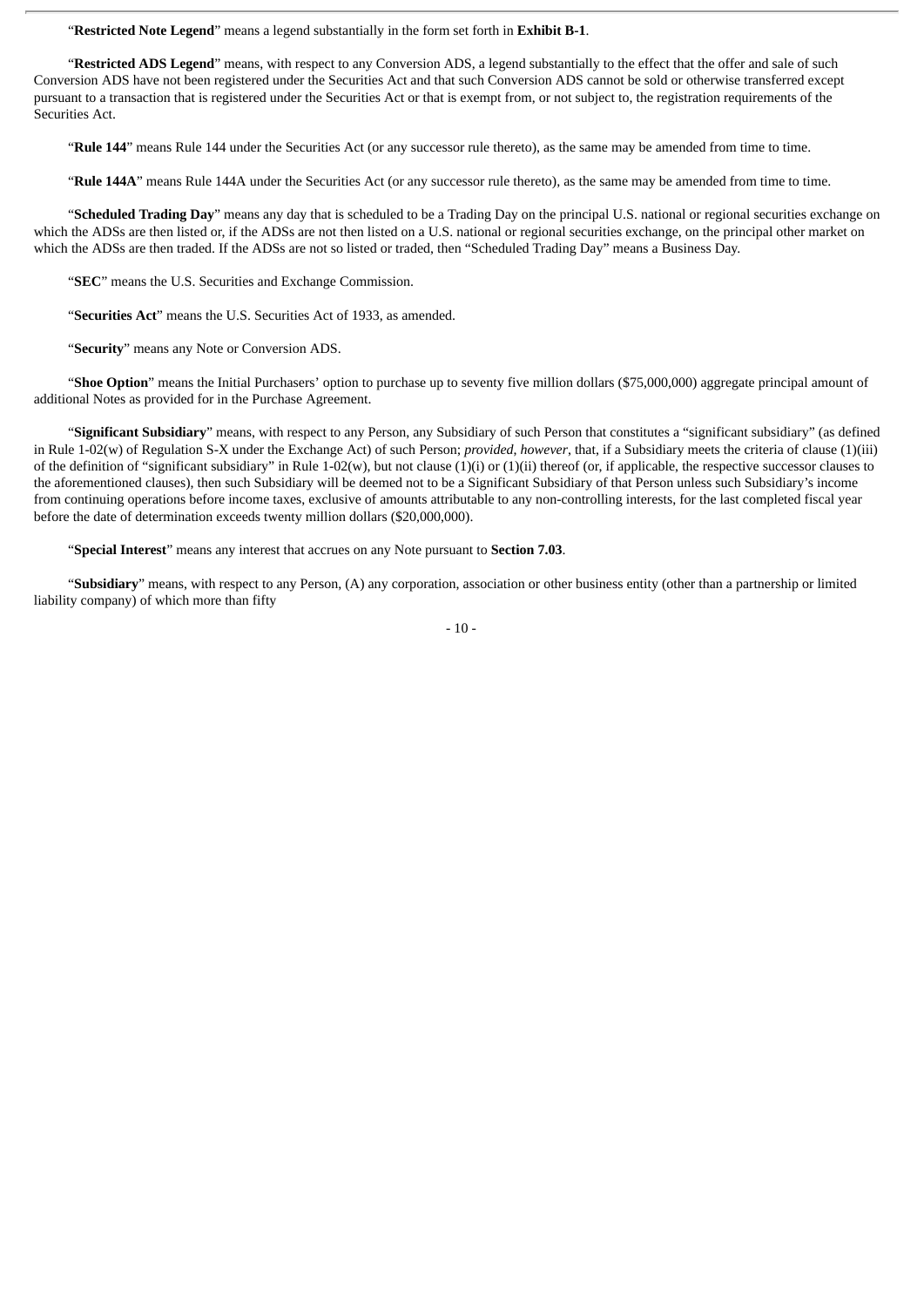percent (50%) of the total voting power of the Capital Shares entitled (without regard to the occurrence of any contingency, but after giving effect to any voting agreement or shareholders' agreement that effectively transfers voting power) to vote in the election of directors, managers or trustees, as applicable, of such corporation, association or other business entity is owned or controlled, directly or indirectly, by such Person or one or more of the other Subsidiaries of such Person; and (B) any partnership or limited liability company where (i) more than fifty percent (50%) of the capital accounts, distribution rights, equity and voting interests, or of the general and limited partnership interests, as applicable, of such partnership or limited liability company are owned or controlled, directly or indirectly, by such Person or one or more of the other Subsidiaries of such Person, whether in the form of membership, general, special or limited partnership or limited liability company interests or otherwise; and (ii) such Person or any one or more of the other Subsidiaries of such Person is a controlling general partner of, or otherwise controls, such partnership or limited liability company.

"**Tax**" means any tax, duty, levy, impost, assessment or other governmental charge of whatever nature (including penalties and interest related thereto).

"**Tax Redemption**" means the redemption of any Note by the Company pursuant to **Section 4.03(C)**.

"**Trading Day**" means any day on which (A) trading in the ADSs generally occurs on the principal U.S. national or regional securities exchange on which the ADSs are then listed or, if the ADSs are not then listed on a U.S. national or regional securities exchange, on the principal other market on which the ADSs are then traded; and (B) there is no Market Disruption Event. If the ADSs are not so listed or traded, then "Trading Day" means a Business Day.

"**Transfer-Restricted Security**" means any Security that constitutes a "restricted security" (as defined in Rule 144); *provided*, *however*, that such Security will cease to be a Transfer-Restricted Security upon the earliest to occur of the following events:

(A) such Security is sold or otherwise transferred to a Person (other than the Company or an Affiliate of the Company) pursuant to a registration statement that was effective under the Securities Act at the time of such sale or transfer;

(B) such Security is sold or otherwise transferred to a Person (other than the Company or an Affiliate of the Company) pursuant to an available exemption (including Rule 144) from the registration and prospectus-delivery requirements of, or in a transaction not subject to, the Securities Act and, immediately after such sale or transfer, such Security ceases to constitute a "restricted security" (as defined in Rule 144); and

(C) such Security is eligible for resale, by a Person that is not an Affiliate of the Company and that has not been an Affiliate of the Company during the immediately preceding three (3) months, pursuant to Rule 144 without any limitations thereunder as to volume, manner of sale, availability of current public information or notice.

The Trustee is under no obligation to determine whether any Security is a Transfer-Restricted Security and may conclusively rely on an Officer's Certificate with respect thereto.

- 11 -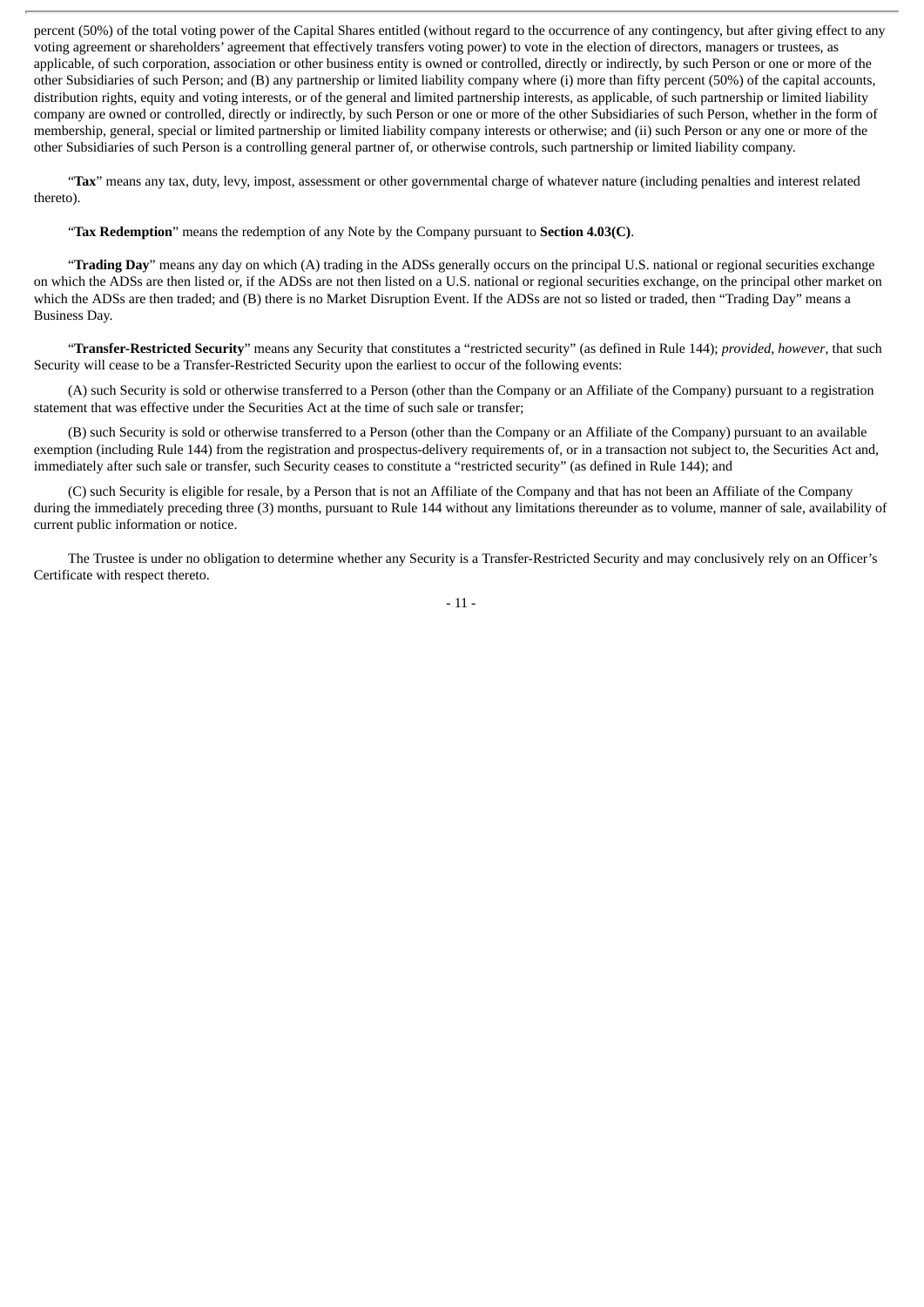"**Trust Indenture Act**" means the U.S. Trust Indenture Act of 1939, as amended.

"**Trustee**" means the Person named as such in the first paragraph of this Indenture until a successor replaces it in accordance with the provisions of this Indenture and, thereafter, means such successor.

"**Wholly Owned Subsidiary**" of a Person means any Subsidiary of such Person, determined by reference to the definition of "Subsidiary" above but with each reference therein to "more than fifty percent (50%)" deemed to be replaced with "one hundred percent (100%)" for purposes of this definition; *provided*, *however*, that directors' qualifying shares will be disregarded for purposes of determining whether any Person is a Wholly Owned Subsidiary of another Person.

# **Section 1.02 Other Definitions.**

| Term                                     | <b>Defined in Section</b> |
|------------------------------------------|---------------------------|
| "Additional ADSs"                        | 5.07(A)                   |
| "Additional Amounts"                     | 3.05(A)                   |
| "Business Combination Event"             | 6.01(A)                   |
| "Conversion Agent"                       | 2.06(A)                   |
| "Conversion Consideration"               | 5.03(A)                   |
| "Default Interest"                       | 2.05(B)                   |
| "Defaulted Amount"                       | 2.05(B)                   |
| "Event of Default"                       | 7.01(A)                   |
| "Expiration Date"                        | 5.05(C)(v)                |
| "Expiration Time"                        | 5.05(C)(v)                |
| "FATCA"                                  | 3.05(A)(iv)               |
| "Fundamental Change Notice"              | 4.02(E)                   |
| "Fundamental Change Redemption Right"    | 4.02(A)                   |
| "Initial Notes"                          | 2.03(A)                   |
| "Optional Redemption Notice"             | 4.03(G)                   |
| "Ordinary Share Change Event"            | 5.09(A)                   |
| "Paying Agent"                           | 2.06(A)                   |
| "Reference Property"                     | 5.09(A)                   |
| "Reference Property Unit"                | 5.09(A)                   |
| "Register"                               | 2.06(B)                   |
| "Registrar"                              | 2.06(A)                   |
| "Relevant Taxing Jurisdiction"           | 3.05(A)                   |
| "Reporting Event of Default"             | 7.03(A)                   |
| "Specified Courts"                       | 11.07                     |
| "Spin-Off"                               | 5.05(C)(iii)(2)           |
| "Spin-Off Valuation Period"              | 5.05(C)(iii)(2)           |
| "Stated Interest"                        | 2.05(A)                   |
| "Successor Entity"                       | 6.01(A)                   |
| "Successor Person"                       | 5.09(A)                   |
| "Tax Redemption Opt-Out Election"        | 4.03(C)(ii)               |
| "Tax Redemption Opt-Out Election Notice" | 4.03(C)(ii)(1)            |
| "Tender/Exchange Offer Valuation Period" | 5.05(C)(v)                |

- 12 -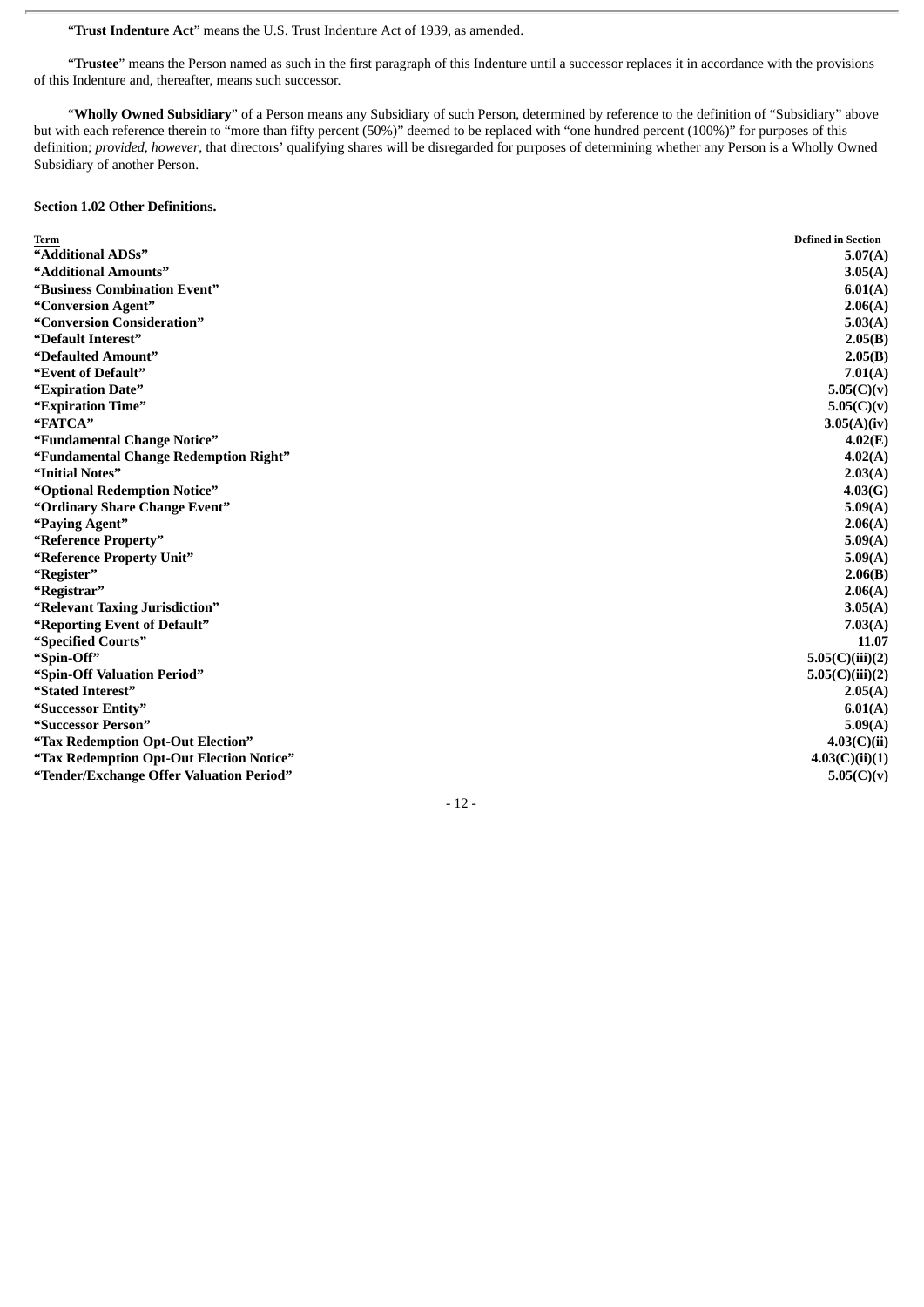## **Section 1.03 Rules of Construction.**

For purposes of this Indenture:

(A) "or" is not exclusive;

(B) "including" means "including without limitation";

(C) "will" expresses a command;

(D) the "average" of a set of numerical values refers to the arithmetic average of such numerical values;

(E) a merger involving, or a transfer of assets by, a limited liability company, limited partnership or trust will be deemed to include any division of or by, or an allocation of assets to a series of, such limited liability company, limited partnership or trust, or any unwinding of any such division or allocation;

(F) words in the singular include the plural and in the plural include the singular, unless the context requires otherwise;

(G) "herein," "hereof" and other words of similar import refer to this Indenture as a whole and not to any particular Article, Section or other subdivision of this Indenture, unless the context requires otherwise;

(H) references to currency mean the lawful currency of the United States of America, unless the context requires otherwise;

(I) the exhibits, schedules and other attachments to this Indenture are deemed to form part of this Indenture;

(J) the term "**interest**," when used with respect to a Note, includes any Default Interest, Additional Interest and Special Interest, unless the context requires otherwise; and

(K) references to Ordinary Shares include any Ordinary Shares represented by ADSs.

### **Article 2. THE NOTES**

### **Section 2.01 Form, Dating and Denominations.**

The Notes and the Trustee's certificate of authentication will be substantially in the form set forth in **Exhibit A**. The Notes will bear the legends required by **Section 2.09** and may bear notations, legends or endorsements required by law, stock exchange rule or usage or the Depositary. Each Note will be dated as of the date of its authentication.

Except to the extent otherwise provided in a Company Order delivered to the Trustee in connection with the issuance and authentication thereof, the Notes will be issued initially in the form of one or more Global Notes. Global Notes may be exchanged for Physical Notes, and Physical Notes may be exchanged for Global Notes, only as provided in **Section 2.10**.

- 13 -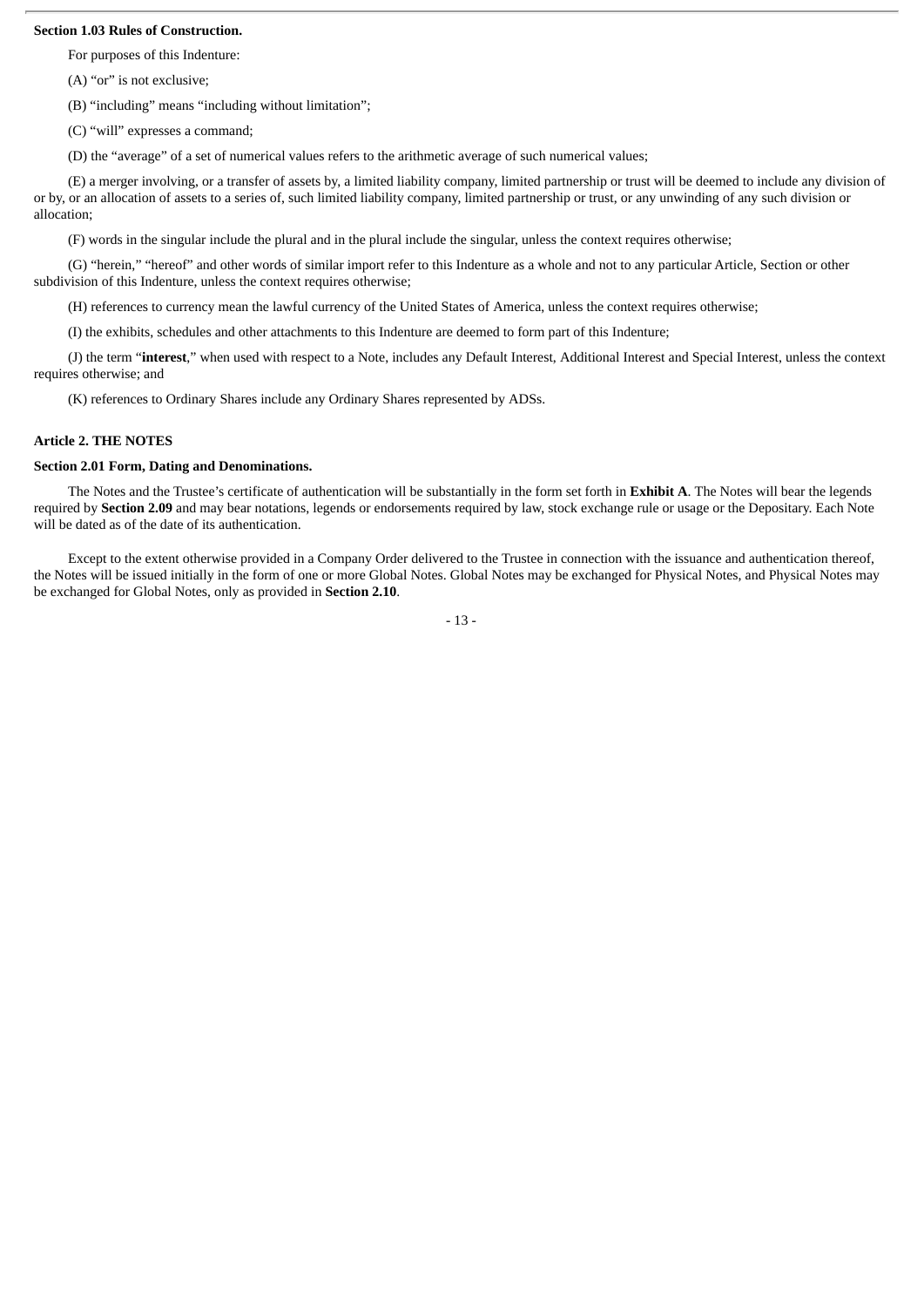The Notes will be issuable only in registered form without interest coupons and only in Authorized Denominations.

Each certificate representing a Note will bear a unique registration number that is not affixed to any other certificate representing another outstanding Note.

The terms contained in the Notes constitute part of this Indenture, and, to the extent applicable, the Company and the Trustee, by their execution and delivery of this Indenture, agree to such terms and to be bound thereby; *provided*, *however*, that, to the extent that any provision of any Note conflicts with the provisions of this Indenture, the provisions of this Indenture will control for purposes of this Indenture and such Note.

#### **Section 2.02 Execution, Authentication and Delivery.**

- (A) *Due Execution by the Company*. At least one (1) duly authorized Officer will sign the Notes on behalf of the Company by manual, electronic or facsimile signature. A Note's validity will not be affected by the failure of any Officer whose signature is on any Note to hold, at the time such Note is authenticated, the same or any other office at the Company.
- (B) *Authentication by the Trustee and Delivery*.
	- (i) No Note will be valid until it is authenticated by the Trustee. A Note will be deemed to be duly authenticated only when an authorized signatory of the Trustee (or a duly appointed authenticating agent) manually signs the certificate of authentication of such Note.
	- (ii) The Trustee will cause an authorized signatory of the Trustee (or a duly appointed authenticating agent) to manually sign the certificate of authentication of a Note only if (1) the Company delivers such Note to the Trustee; (2) such Note is executed by the Company in accordance with **Section 2.02(A)**; and (3) the Company delivers a Company Order to the Trustee that (a) requests the Trustee to authenticate such Note; and (b) sets forth the name of the Holder of such Note and the date as of which such Note is to be authenticated. If such Company Order also requests the Trustee to deliver such Note to any Holder or to the Depositary, then the Trustee will promptly deliver such Note in accordance with such Company Order.
	- (iii) The Trustee may appoint an authenticating agent acceptable to the Company to authenticate Notes. A duly appointed authenticating agent may authenticate Notes whenever the Trustee may do so under this Indenture, and a Note authenticated as provided in this Indenture by such an agent will be deemed, for purposes of this Indenture, to be authenticated by the Trustee. Each duly appointed authenticating agent will have the same rights to deal with the Company as the Trustee would have if it were performing the duties that the authentication agent was validly appointed to undertake.

- 14 -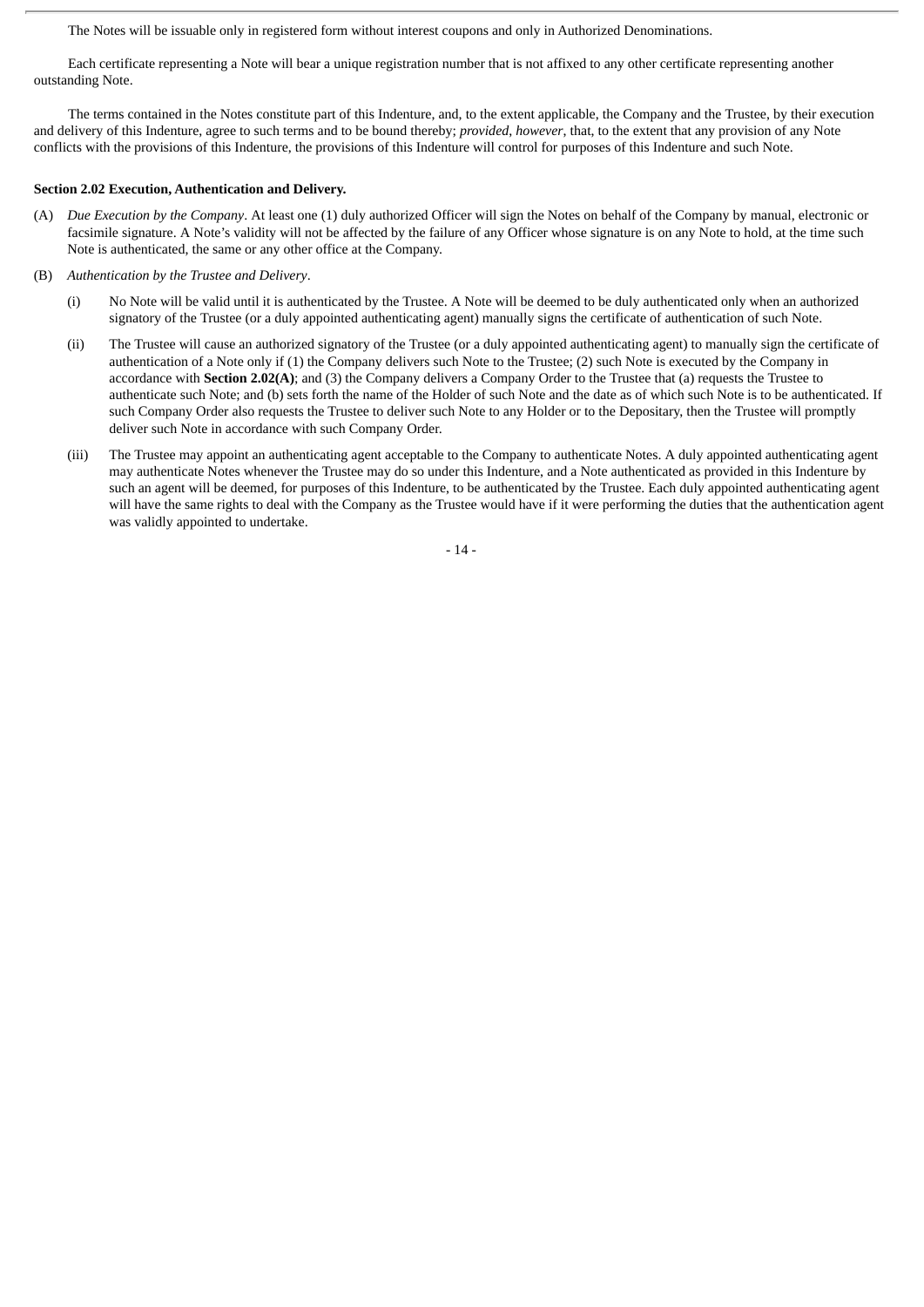#### **Section 2.03 Initial Notes and Additional Notes.**

- (A) *Initial Notes*. On the Issue Date, there will be originally issued five hundred and seventy five million dollars (\$575,000,000) aggregate principal amount of Notes, subject to the provisions of this Indenture (including **Section 2.02**). Notes issued pursuant to this **Section 2.03(A)**, and any Notes issued in exchange therefor or in substitution thereof, are referred to in this Indenture as the "**Initial Notes**."
- (B) *Additional Notes*. Without the consent of any Holder, the Company may, subject to the provisions of this Indenture (including **Section 2.02**), originally issue additional Notes with the same terms as the Initial Notes (except, to the extent applicable, with respect to the date as of which interest begins to accrue on such additional Notes and the first Interest Payment Date and the Last Original Issue Date of such additional Notes), which additional Notes will, subject to the foregoing, be considered to be part of the same series of, and rank equally and ratably with all other. Notes issued under this Indenture; *provided*, *however*, that if any such additional Notes are not fungible with other Notes issued under this Indenture for purposes of U.S. federal income tax or U.S. federal securities laws or, if applicable, the Depositary Procedures, then such additional Notes will be identified by a separate CUSIP number or by no CUSIP number.

## **Section 2.04 Method of Payment.**

- (A) *Global Notes*. The Company will pay, or cause the Paying Agent to pay, the principal (whether due upon maturity on the Maturity Date, Optional Redemption on an Optional Redemption Date or Redemption Upon Fundamental Change on a Fundamental Change Redemption Date or otherwise) of, interest on, and any cash Conversion Consideration for, any Global Note to the Depositary by wire transfer of immediately available funds no later than the time the same is due as provided in this Indenture.
- (B) *Physical Notes*. The Company will pay, or cause the Paying Agent to pay, the principal (whether due upon maturity on the Maturity Date, Optional Redemption on an Optional Redemption Date or Redemption Upon Fundamental Change on a Fundamental Change Redemption Date or otherwise) of, interest on, and any cash Conversion Consideration for, any Physical Note no later than the time the same is due as provided in this Indenture as follows: (i) if the principal amount of such Physical Note is at least five million dollars (\$5,000,000) (or such lower amount as the Company may choose in its sole and absolute discretion) and the Holder of such Physical Note entitled to such payment has delivered to the Paying Agent or the Trustee, no later than the time set forth in the immediately following sentence, a written request that the Company make such payment by wire transfer to an account of such Holder within the United States, by wire transfer of immediately available funds to such account; and (ii) in all other cases, by check mailed to the address of the Holder of such Physical Note entitled to such payment as set forth in the Register. To be timely, such written request must be so delivered no later than the Close of Business on the following date: (x) with respect to the payment of any interest due on an Interest Payment Date, the immediately preceding Regular Record Date; (y) with respect to any cash Conversion Consideration, the relevant Conversion Date; and (z) with respect to any other payment, the date that is fifteen (15) calendar days immediately before the date such payment is due.

- 15 -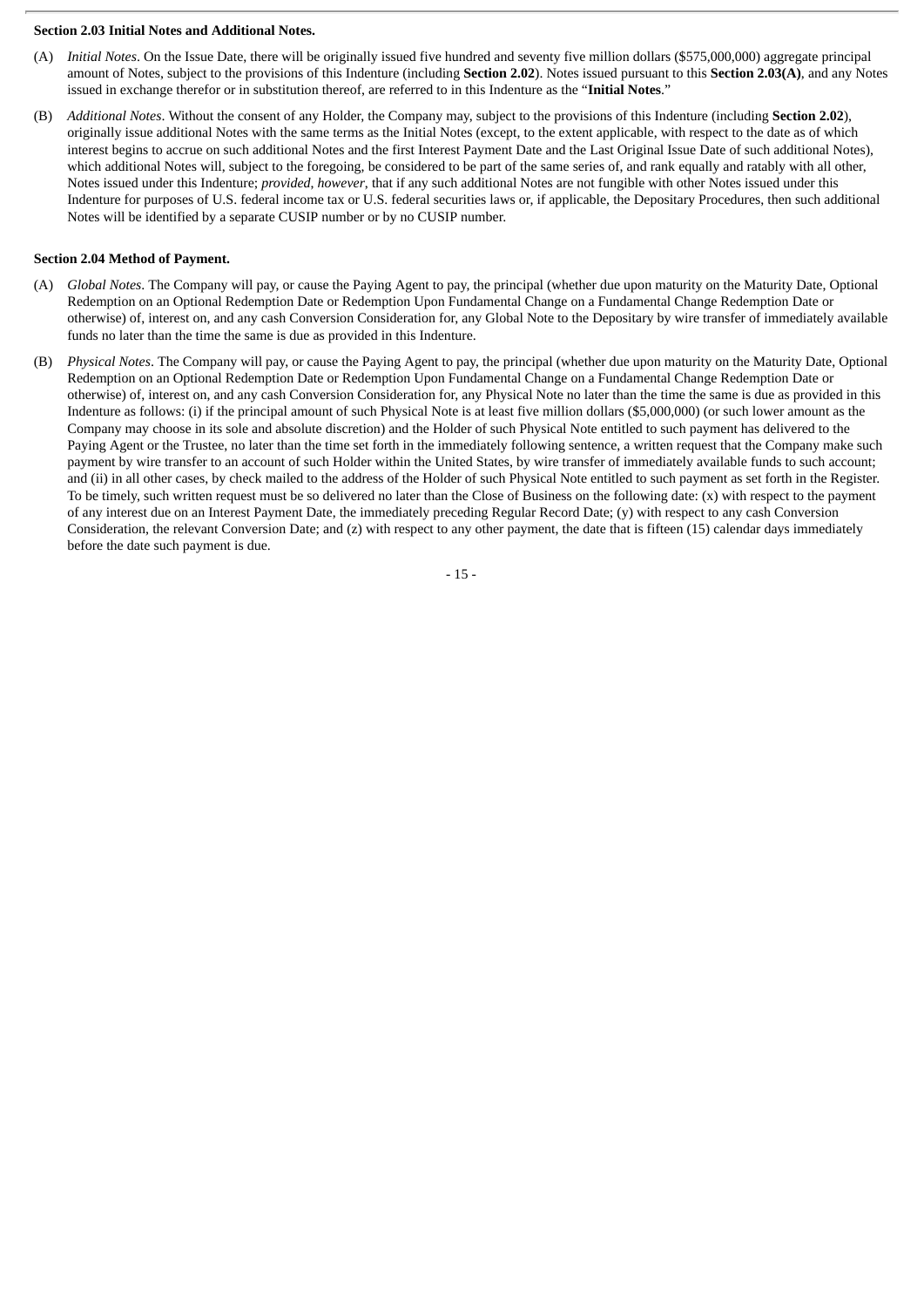## **Section 2.05 Accrual of Interest; Defaulted Amounts; When Payment Date is Not a Business Day.**

- (A) *Accrual of Interest*. Each Note will accrue interest at a rate per annum equal to 2.25% (the "**Stated Interest**"), plus any Additional Interest and Special Interest that may accrue pursuant to **Sections 3.04** and **7.03**, respectively. Stated Interest on each Note will (i) accrue from, and including, the most recent date to which Stated Interest has been paid or duly provided for (or, if no Stated Interest has theretofore been paid or duly provided for, the date set forth in the certificate representing such Note as the date from, and including, which Stated Interest will begin to accrue in such circumstance) to, but excluding, the date of payment of such Stated Interest; and (ii) be, subject to **Sections 4.02(D)**, **4.03(F)** and **5.02(D)** (but without duplication of any payment of interest), payable semi-annually in arrears on each Interest Payment Date, beginning on the first Interest Payment Date set forth in the certificate representing such Note, to the Holder of such Note as of the Close of Business on the immediately preceding Regular Record Date. Stated Interest, and, if applicable, Additional Interest and Special Interest, on the Notes will be computed on the basis of a 360-day year comprised of twelve 30-day months.
- (B) *Defaulted Amounts*. If the Company fails to pay any amount (a "**Defaulted Amount**") payable on a Note on or before the due date therefor as provided in this Indenture, then, regardless of whether such failure constitutes an Event of Default, (i) such Defaulted Amount will forthwith cease to be payable to the Holder of such Note otherwise entitled to such payment; (ii) to the extent lawful, interest ("**Default Interest**") will accrue on such Defaulted Amount at a rate per annum equal to the rate per annum at which Stated Interest accrues, from, and including, such due date to, but excluding, the date of payment of such Defaulted Amount and Default Interest; (iii) such Defaulted Amount and Default Interest will be paid on a payment date selected by the Company to the Holder of such Note as of the Close of Business on a special record date selected by the Company, *provided* that such special record date must be no more than fifteen (15), nor less than ten (10), calendar days before such payment date; and (iv) at least fifteen (15) calendar days before such special record date, the Company will send notice to the Trustee and the Holders that states such special record date, such payment date and the amount of such Defaulted Amount and Default Interest to be paid on such payment date.
- (C) *Delay of Payment when Payment Date is Not a Business Day*. If the due date for a payment on a Note as provided in this Indenture is not a Business Day, then, notwithstanding anything to the contrary in this Indenture or the Notes, such payment may be made on the immediately following Business Day and no interest will accrue on such payment as a result of the related delay. Solely for purposes of the immediately preceding sentence, a day on which the applicable place of payment is authorized or required by law or executive order to close or be closed will be deemed not to be a "Business Day."

- 16 -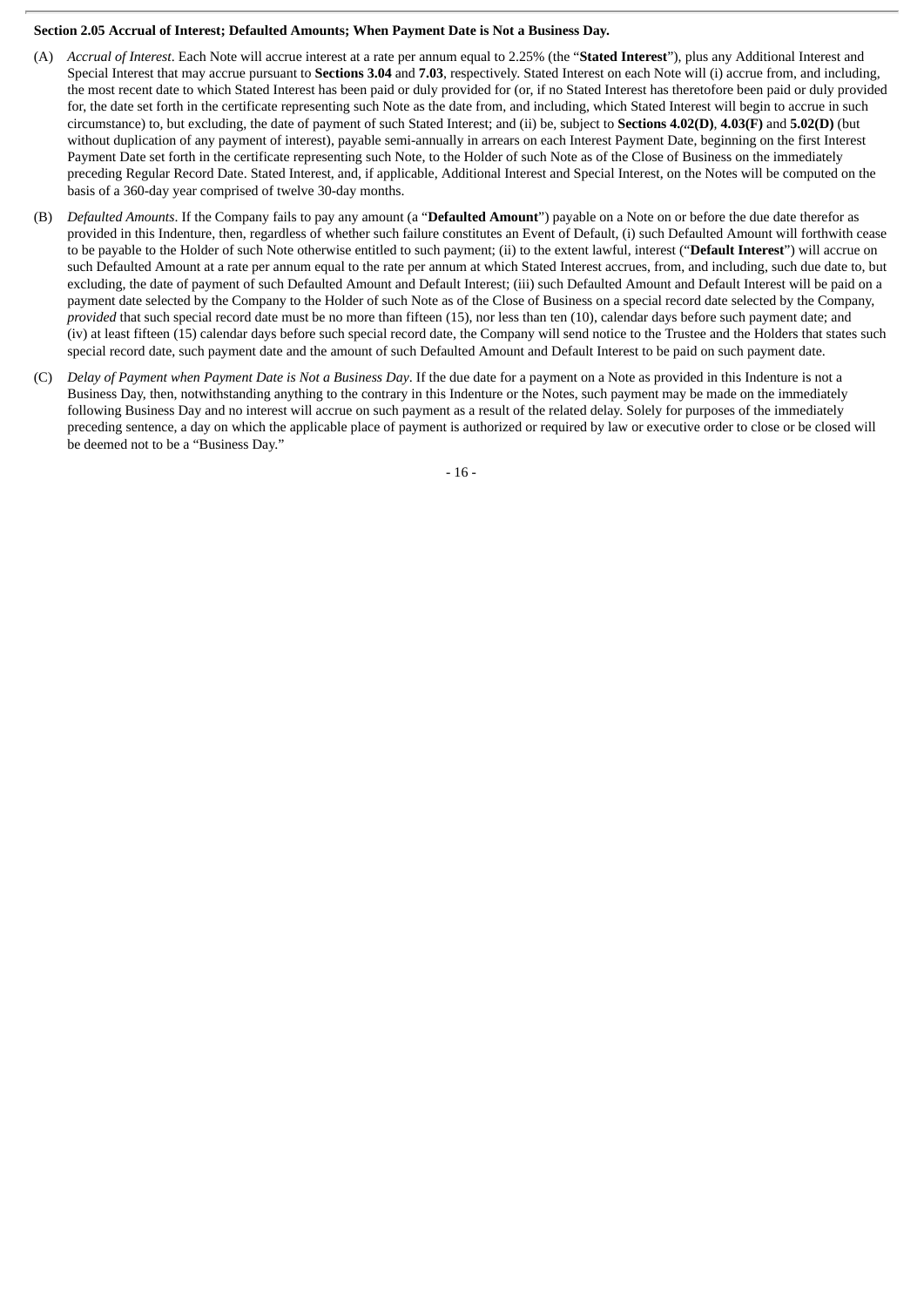## **Section 2.06 Registrar, Paying Agent and Conversion Agent.**

- (A) *Generally*. The Company will maintain (i) an office or agency in the continental United States where Notes may be presented for registration of transfer or for exchange (the "**Registrar**"); (ii) an office or agency in the continental United States where Notes may be presented for payment (the "**Paying Agent**"); and (iii) an office or agency in the continental United States where Notes may be presented for conversion (the "**Conversion Agent**"). If the Company fails to maintain a Registrar, Paying Agent or Conversion Agent, then the Trustee will act as such. For the avoidance of doubt, the Company or any of its Subsidiaries may act as Registrar, Paying Agent or Conversion Agent.
- (B) *Duties of the Registrar*. The Registrar will keep a record (the "**Register**") of the names and addresses of the Holders, the Notes held by each Holder and the transfer, exchange, Redemption Upon Fundamental Change, Optional Redemption and conversion of Notes. Absent manifest error, the entries in the Register will be conclusive and the Company and the Trustee may treat each Person whose name is recorded as a Holder in the Register as a Holder for all purposes. The Register will be in written form or in any form capable of being converted into written form reasonably promptly.
- (C) *Co-Agents; Company's Right to Appoint Successor Registrars, Paying Agents and Conversion Agents*. The Company may appoint one or more co-Registrars, co-Paying Agents and co-Conversion Agents, each of whom will be deemed to be a Registrar, Paying Agent or Conversion Agent, as applicable, under this Indenture. Subject to **Section 2.06(A)**, the Company may change any Registrar, Paying Agent or Conversion Agent (including appointing itself or any of its Subsidiaries to act in such capacity) without notice to any Holder. The Company will notify the Trustee (and, upon request, any Holder) of the name and address of each Note Agent, if any, not a party to this Indenture and will enter into an appropriate agency agreement with each such Note Agent, which agreement will implement the provisions of this Indenture that relate to such Note Agent.
- (D) *Initial Appointments*. The Company appoints the Trustee as the initial Paying Agent, the initial Registrar and the initial Conversion Agent.

### **Section 2.07 Paying Agent and Conversion Agent to Hold Property in Trust.**

The Company will require each Paying Agent or Conversion Agent that is not the Trustee to agree in writing that such Note Agent will (A) hold in trust for the benefit of Holders or the Trustee all money and other property held by such Note Agent for payment or delivery due on the Notes; and (B) notify the Trustee of any default by the Company in making any such payment or delivery. The Company, at any time, may, and the Trustee, while any Default continues, may, require a Paying Agent or Conversion Agent to pay or deliver, as applicable, all money and other property held by it to the Trustee, after which payment or delivery, as applicable, such Note Agent (if not the Company or any of its Subsidiaries) will have no further liability for such money or property. If the Company or any of its Subsidiaries acts as Paying Agent or Conversion Agent, then (A) it will segregate and hold in a separate trust fund for the benefit of the Holders or the Trustee all money and other property held by it as Paying Agent or Conversion Agent; and (B) references in this Indenture or the Notes to the Paying Agent or Conversion Agent holding cash or

- 17 -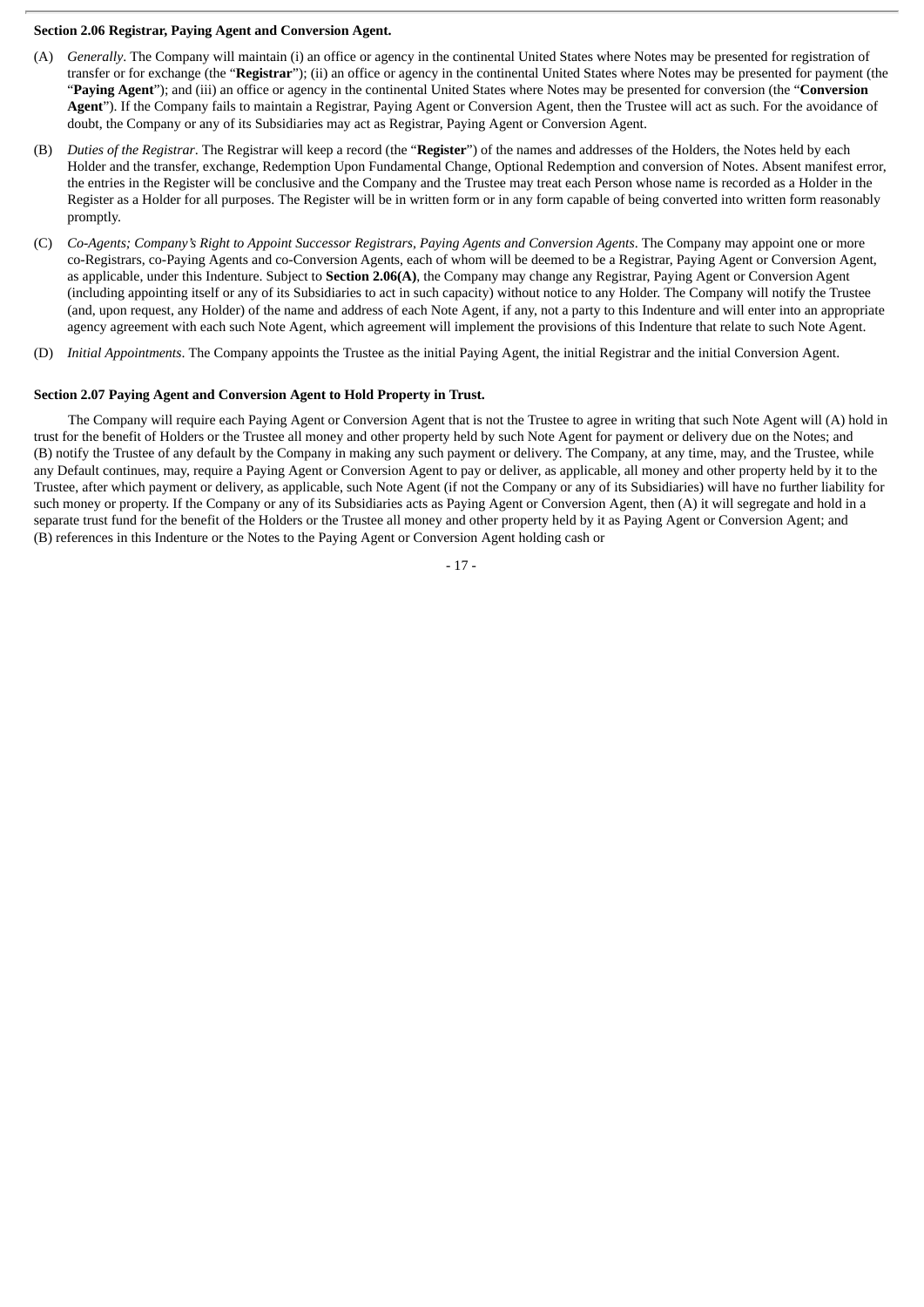other property, or to the delivery of cash or other property to the Paying Agent or Conversion Agent, in each case for payment or delivery to any Holders and the Trustee or with respect to the Notes, will be deemed to refer to cash or other property so segregated and held separately, or to the segregation and separate holding of such cash or other property, respectively. Upon the occurrence of any event pursuant to **clause (viii)** or **(ix)** of **Section 7.01(A)** with respect to the Company (or with respect to any Subsidiary of the Company acting as Paying Agent or Conversion Agent), the Trustee will serve as the Paying Agent or Conversion Agent, as applicable, for the Notes.

#### **Section 2.08 Holder Lists.**

If the Trustee is not the Registrar, then the Company will furnish to the Trustee, no later than seven (7) Business Days before each Interest Payment Date, and at such other times as the Trustee may request, a list, in such form and as of such date or time as the Trustee may reasonably require, of the names and addresses of the Holders.

## **Section 2.09 Legends.**

- (A) *Global Note Legend*. Each Global Note will bear the Global Note Legend (or any similar legend, not inconsistent with this Indenture, required by the Depositary for such Global Note).
- (B) *Non-Affiliate Legend*. Each Note will bear the Non-Affiliate Legend.
- (C) *Restricted Note Legend*. Subject to **Section 2.12**,
	- (i) each Note that is a Transfer-Restricted Security will bear the Restricted Note Legend; and
	- (ii) if a Note is issued in exchange for, in substitution of, or to effect a partial conversion of, another Note (such other Note being referred to as the "old Note" for purposes of this **Section 2.09(C)(ii)**), including pursuant to **Section 2.10(B)**, **2.10(C)**, **2.11** or **2.13**, then such Note will bear the Restricted Note Legend if such old Note bore the Restricted Note Legend at the time of such exchange or substitution, or on the related Conversion Date with respect to such conversion, as applicable; *provided*, *however*, that such Note need not bear the Restricted Note Legend if such Note does not constitute a Transfer-Restricted Security immediately after such exchange or substitution, or as of such Conversion Date, as applicable.
- (D) *Other Legends*. A Note may bear any other legend or text, not inconsistent with this Indenture, as may be required by applicable law or by any securities exchange or automated quotation system on which such Note is traded or quoted.
- (E) *Acknowledgment and Agreement by the Holders*. A Holder's acceptance of any Note bearing any legend required by this **Section 2.09** will constitute such Holder's acknowledgment of, and agreement to comply with, the restrictions set forth in such legend.

- 18 -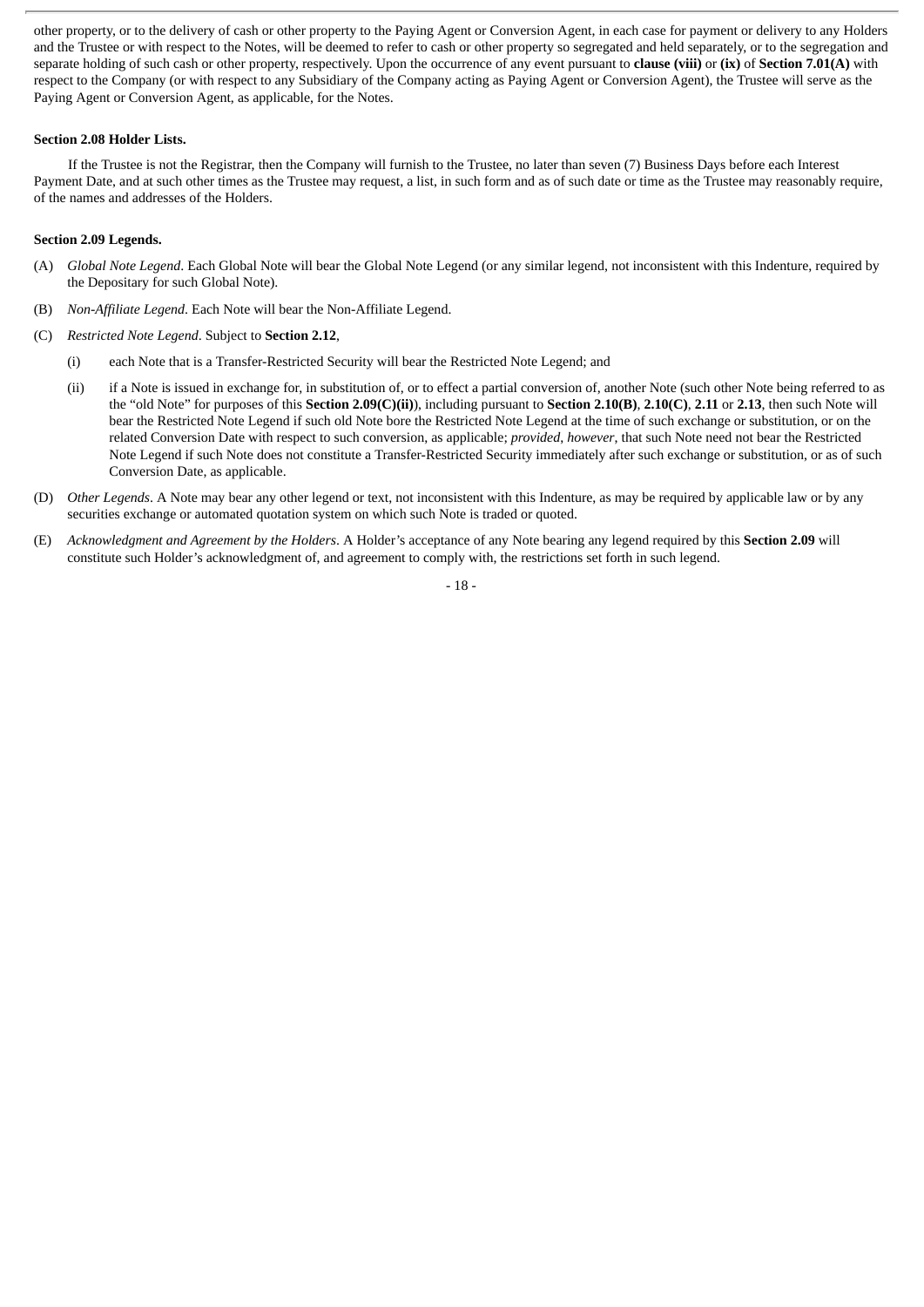#### (F) *Restricted ADS Legend*.

- (i) Each Conversion ADS will bear the Restricted ADS Legend if the Note upon the conversion of which such Conversion ADS was issued was (or would have been had it not been converted) a Transfer-Restricted Security at the time such Conversion ADS was issued; *provided*, *however*, that such Conversion ADS need not bear the Restricted ADS Legend if the Company determines, in its reasonable discretion, that such Conversion ADS need not bear the Restricted ADS Legend.
- (ii) Notwithstanding anything to the contrary in this **Section 2.09(F)**, a Conversion ADS need not bear a Restricted ADS Legend if such Conversion ADS is issued in an uncertificated form that does not permit affixing legends thereto, *provided* the Company takes measures (including the assignment thereto of a "restricted" CUSIP number) that it reasonably deems appropriate to enforce the transfer restrictions referred to in the Restricted ADS Legend.

## **Section 2.10 Transfers and Exchanges; Certain Transfer Restrictions.**

- (A) *Provisions Applicable to All Transfers and Exchanges*.
	- (i) *Generally*. Subject to this **Section 2.10**, Physical Notes and beneficial interests in Global Notes may be transferred or exchanged from time to time. The Registrar will record each such transfer or exchange of Physical Notes in the Register.
	- (ii) *Transferred and Exchanged Notes Remain Valid Obligations of the Company*. Each Note issued upon transfer or exchange of any other Note (such other Note being referred to as the "old Note" for purposes of this **Section 2.10(A)(ii)**) or portion thereof in accordance with this Indenture will be the valid obligation of the Company, evidencing the same indebtedness, and entitled to the same benefits under this Indenture, as such old Note or portion thereof, as applicable.
	- (iii) *No Services Charge; Transfer Taxes*. The Company, the Trustee and the Note Agents will not impose any service charge on any Holder for any transfer, exchange or conversion of Notes, but the Company, the Trustee, the Registrar and the Conversion Agent may require payment of a sum sufficient to cover any transfer tax or similar governmental charge that may be imposed in connection with any transfer, exchange or conversion of Notes, other than exchanges pursuant to **Section 2.11**, **2.17** or **8.05** not involving any transfer.
	- (iv) *Transfers and Exchanges Must Be in Authorized Denominations*. Notwithstanding anything to the contrary in this Indenture or the Notes, a Note may not be transferred or exchanged in part unless the portion to be so transferred or exchanged is in an Authorized Denomination.
	- (v) *Trustee's Disclaimer*. The Trustee will have no obligation or duty to monitor, determine or inquire as to compliance with any transfer restrictions imposed under this Indenture or applicable law with respect to any Security, other than to require the delivery of such certificates or other documentation or evidence as expressly required by this Indenture and to examine the same to determine substantial compliance as to form with the requirements of this Indenture.

- 19 -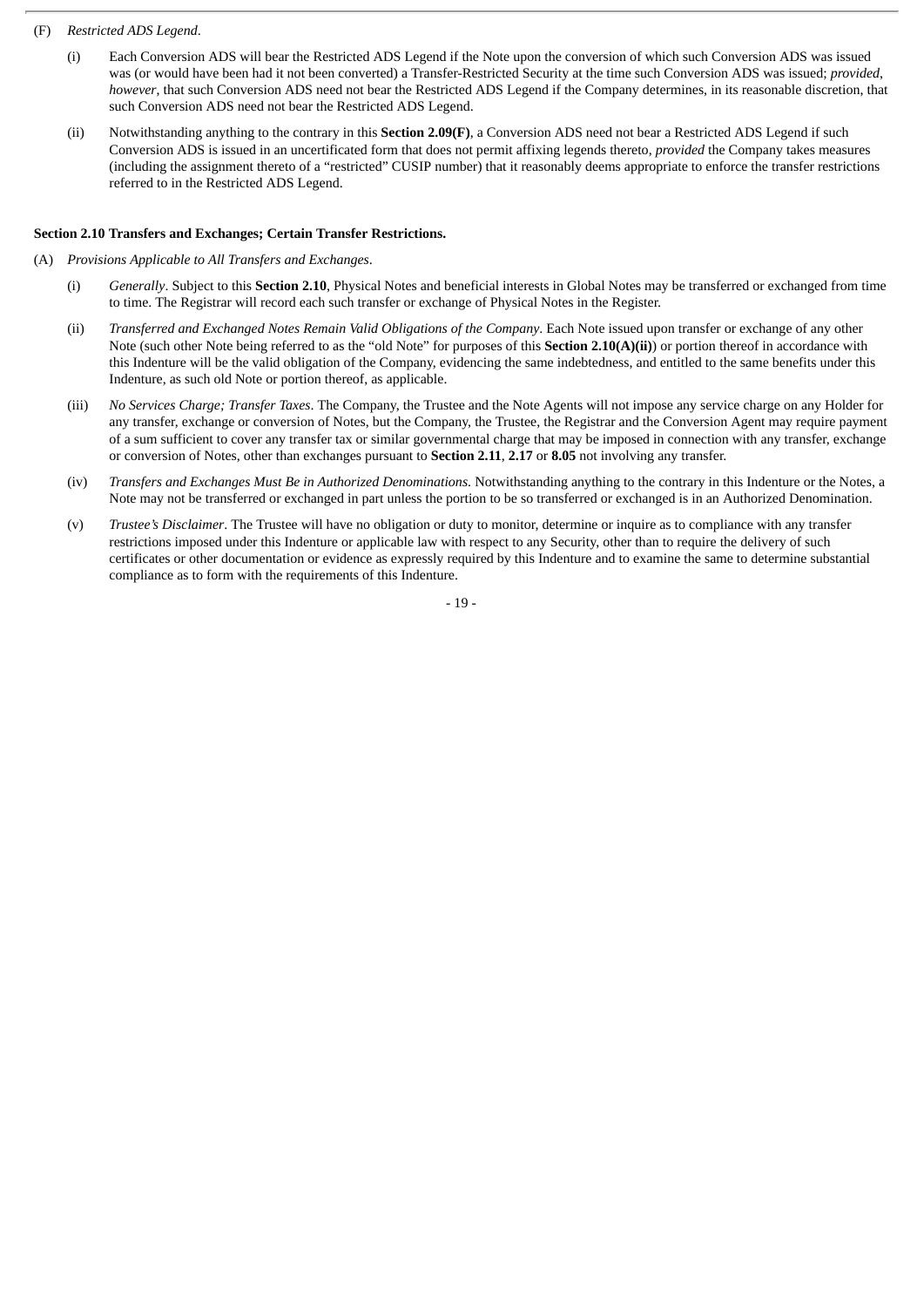- (vi) *Legends*. Each Note issued upon transfer of, or in exchange for, another Note will bear each legend, if any, required by **Section 2.09**.
- (vii) *Settlement of Transfers and Exchanges*. Upon satisfaction of the requirements of this Indenture to effect a transfer or exchange of any Note, the Company will cause such transfer or exchange to be effected as soon as reasonably practicable but in no event later than the second (2nd) Business Day after the date of such satisfaction.
- (viii) *Interpretation*. For the avoidance of doubt, and subject to the terms of this Indenture, as used in this **Section 2.10**, an "exchange" of a Global Note or a Physical Note includes (x) an exchange effected for the sole purpose of removing any Restricted Note Legend affixed to such Global Note or Physical Note; and (y) if such Global Note or Physical Note is identified by a "restricted" CUSIP number, an exchange effected for the sole purpose of causing such Global Note or Physical Note to be identified by an "unrestricted" CUSIP number.
- (B) *Transfers and Exchanges of Global Notes*.
	- (i) *Certain Restrictions*. Subject to the immediately following sentence, no Global Note may be transferred or exchanged in whole except (x) by the Depositary to a nominee of the Depositary; (y) by a nominee of the Depositary to the Depositary or to another nominee of the Depositary; or (z) by the Depositary or any such nominee to a successor Depositary or a nominee of such successor Depositary. No Global Note (or any portion thereof) may be transferred to, or exchanged for, a Physical Note; *provided*, *however*, that a Global Note will be exchanged, pursuant to customary procedures, for one or more Physical Notes if:
		- (1) (x) the Depositary notifies the Company or the Trustee that the Depositary is unwilling or unable to continue as depositary for such Global Note or (y) the Depositary ceases to be a "clearing agency" registered under Section 17A of the Exchange Act and, in each case, the Company fails to appoint a successor Depositary within ninety (90) days of such notice or cessation;
		- (2) an Event of Default has occurred and is continuing and the Company, the Trustee or the Registrar has received a written request from the Depositary, or from a holder of a beneficial interest in such Global Note, to exchange such Global Note or beneficial interest, as applicable, for one or more Physical Notes; or
		- (3) the Company, in its sole discretion, permits the exchange of any beneficial interest in such Global Note for one or more Physical Notes at the request of the owner of such beneficial interest.

- 20 -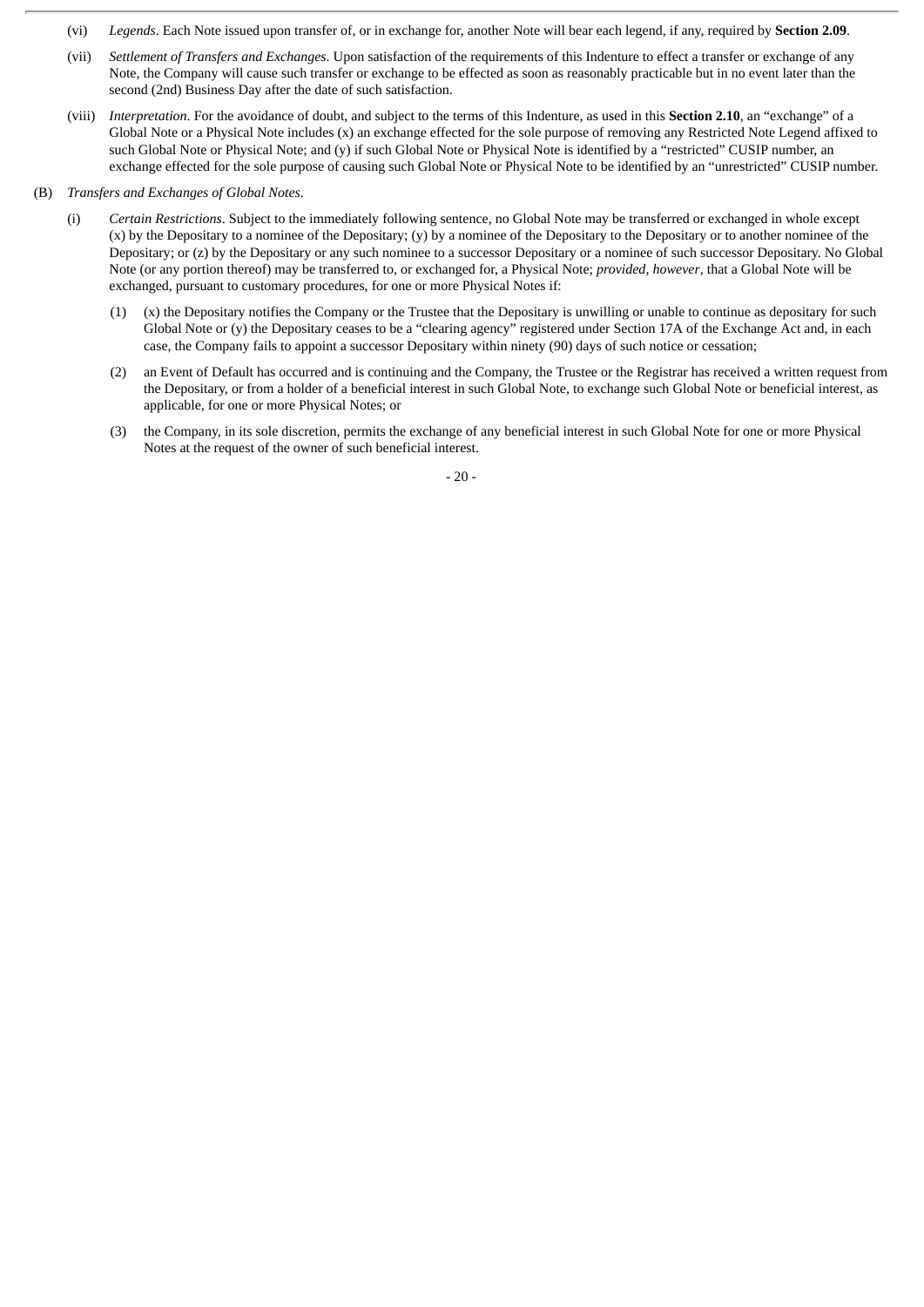- (ii) *Effecting Transfers and Exchanges*. Upon satisfaction of the requirements of this Indenture to effect a transfer or exchange of any Global Note (or any portion thereof):
	- (1) the Trustee will reflect any resulting decrease of the principal amount of such Global Note by notation on the "Schedule of Exchanges of Interests in the Global Note" forming part of such Global Note (and, if such notation results in such Global Note having a principal amount of zero, then the Company may (but is not required to) instruct the Trustee to cancel such Global Note pursuant to **Section 2.15**);
	- (2) if required to effect such transfer or exchange, then the Trustee will reflect any resulting increase of the principal amount of any other Global Note by notation on the "Schedule of Exchanges of Interests in the Global Note" forming part of such other Global Note;
	- (3) if required to effect such transfer or exchange, then the Company will issue, execute and deliver, and the Trustee will authenticate, in each case in accordance with **Section 2.02**, a new Global Note bearing each legend, if any, required by **Section 2.09**; and
	- (4) if such Global Note (or such portion thereof), or any beneficial interest therein, is to be exchanged for one or more Physical Notes, then the Company will issue, execute and deliver, and the Trustee will authenticate, in each case in accordance with **Section 2.02**, one or more Physical Notes that (x) are in Authorized Denominations and have an aggregate principal amount equal to the principal amount of such Global Note to be so exchanged; (y) are registered in such name(s) as the Depositary specifies (or as otherwise determined pursuant to customary procedures); and (z) bear each legend, if any, required by **Section 2.09**.
- (iii) *Compliance with Depositary Procedures*. Each transfer or exchange of a beneficial interest in any Global Note will be made in accordance with the Depositary Procedures.
- (C) *Transfers and Exchanges of Physical Notes*.
	- (i) *Requirements for Transfers and Exchanges*. Subject to this **Section 2.10**, a Holder of a Physical Note may (x) transfer such Physical Note (or any portion thereof in an Authorized Denomination) to one or more other Person(s); (y) exchange such Physical Note (or any portion thereof in an Authorized Denomination) for one or more other Physical Notes in Authorized Denominations having an aggregate principal amount equal to the aggregate principal amount of the Physical Note (or portion thereof) to be so exchanged; and (z) if then permitted by the Depositary Procedures, transfer such Physical Note (or any portion thereof in an Authorized Denomination) in exchange for a beneficial interest in one or more Global Notes; *provided*, *however*, that, to effect any such transfer or exchange, such Holder must:

- 21 -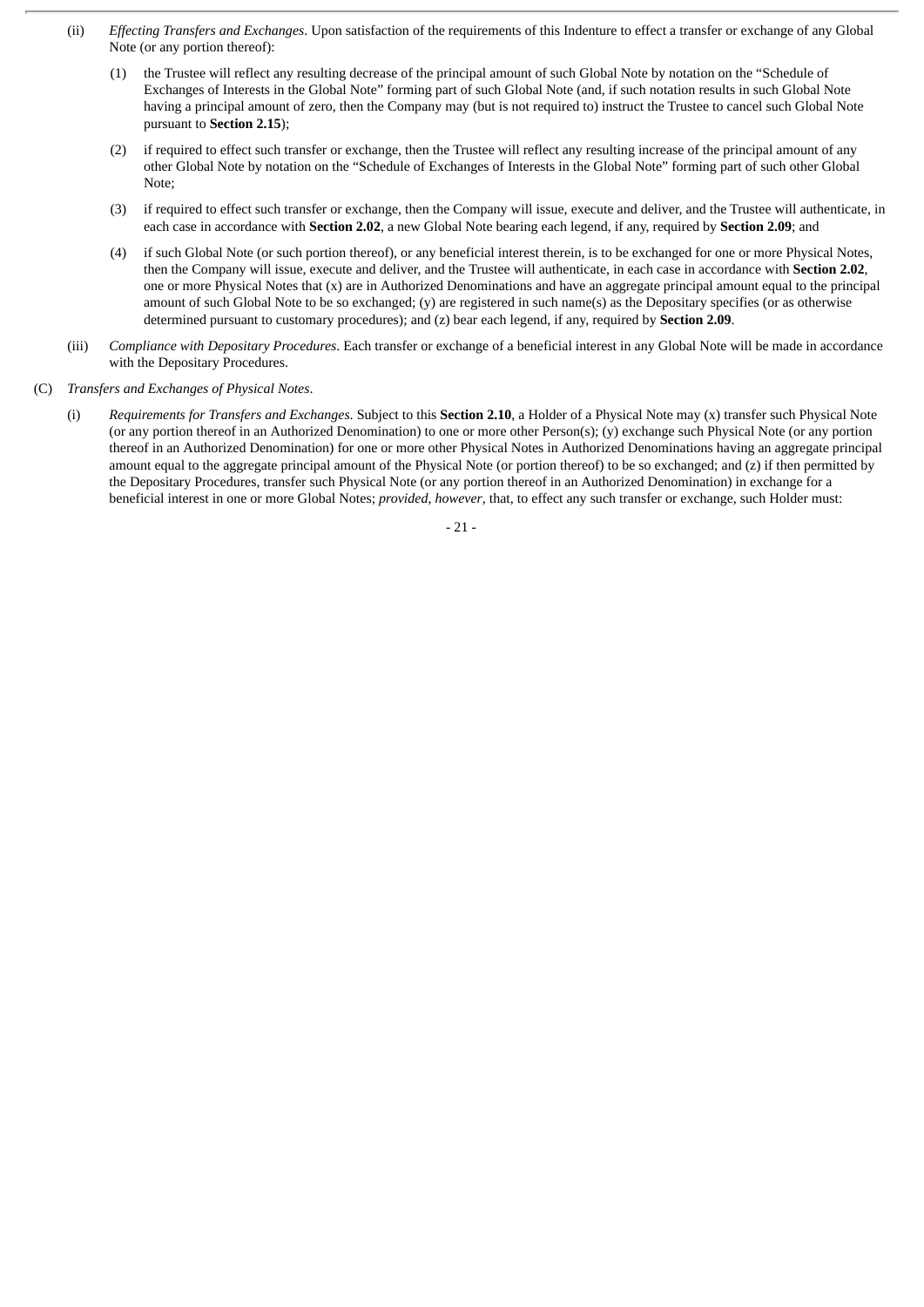- (1) surrender such Physical Note to be transferred or exchanged to the office of the Registrar, together with any endorsements or transfer instruments reasonably required by the Company, the Trustee or the Registrar; and
- (2) deliver such certificates, documentation or evidence as may be required pursuant to **Section 2.10(D)**.
- (ii) *Effecting Transfers and Exchanges*. Upon the satisfaction of the requirements of this Indenture to effect a transfer or exchange of any Physical Note (such Physical Note being referred to as the "old Physical Note" for purposes of this **Section 2.10(C)(ii)**) of a Holder (or any portion of such old Physical Note in an Authorized Denomination):
	- (1) such old Physical Note will be promptly cancelled pursuant to **Section 2.15**;
	- (2) if such old Physical Note is to be so transferred or exchanged only in part, then the Company will issue, execute and deliver, and the Trustee will authenticate, in each case in accordance with **Section 2.02**, one or more Physical Notes that (x) are in Authorized Denominations and have an aggregate principal amount equal to the principal amount of such old Physical Note not to be so transferred or exchanged; (y) are registered in the name of such Holder; and (z) bear each legend, if any, required by **Section 2.09**;
	- (3) in the case of a transfer:
		- (a) to the Depositary or a nominee thereof that will hold its interest in such old Physical Note (or such portion thereof) to be so transferred in the form of one or more Global Notes, the Trustee will reflect an increase of the principal amount of one or more existing Global Notes by notation on the "Schedule of Exchanges of Interests in the Global Note" forming part of such Global Note(s), which increase(s) are in Authorized Denominations and aggregate to the principal amount to be so transferred, and which Global Note(s) bear each legend, if any, required by **Section 2.09**; *provided*, *however*, that if such transfer cannot be so effected by notation on one or more existing Global Notes (whether because no Global Notes bearing each legend, if any, required by **Section 2.09** then exist, because any such increase will result in any Global Note having an aggregate principal amount exceeding the maximum aggregate principal amount permitted by the Depositary or otherwise), then the Company will issue, execute and deliver, and the Trustee will authenticate, in each case in accordance with **Section 2.02**, one or more Global Notes that (x) are in Authorized Denominations and have an aggregate principal amount equal to the principal amount that is to be so transferred but that is not effected by notation as provided above; and (y) bear each legend, if any, required by **Section 2.09**; and

- 22 -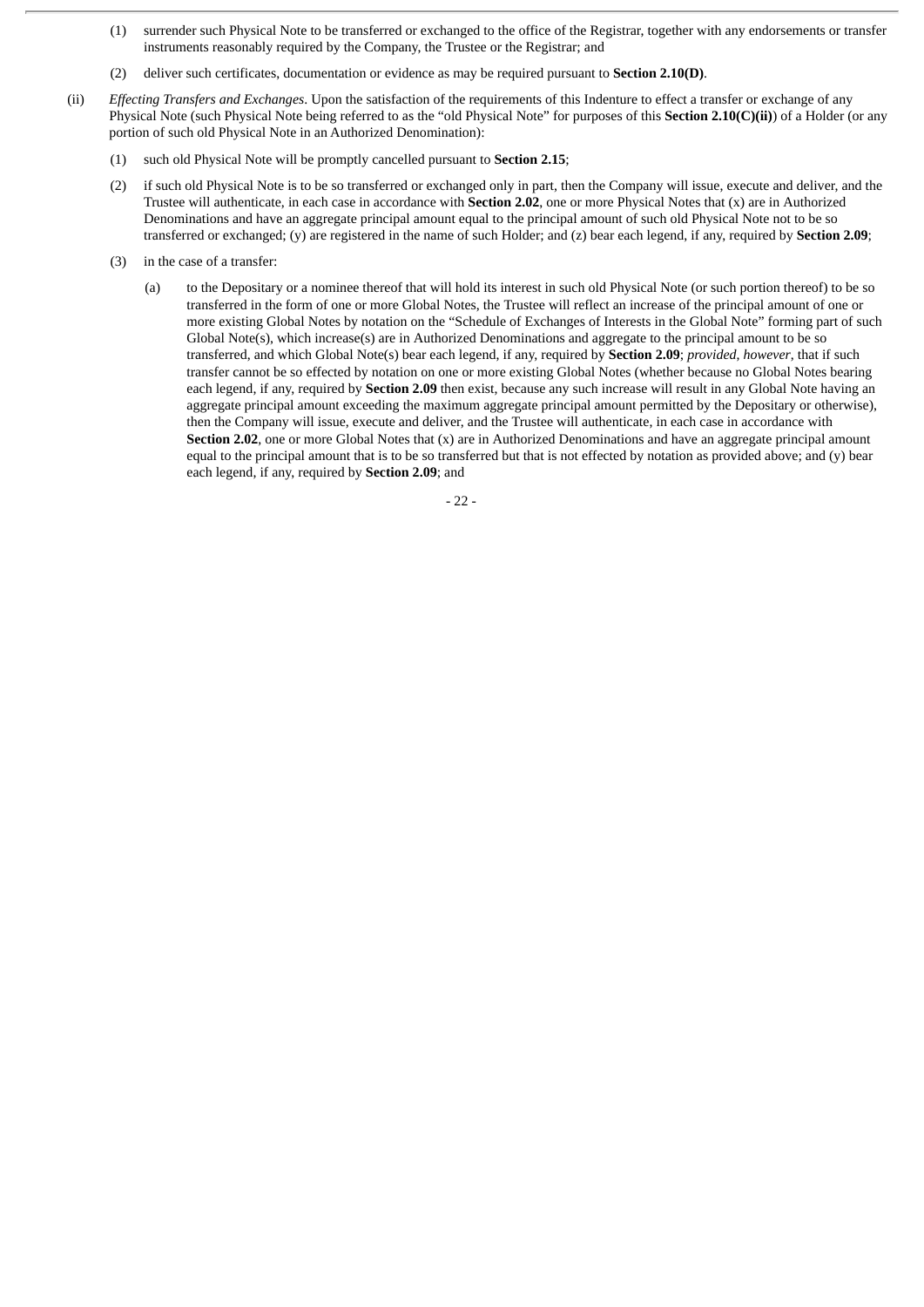- (b) to a transferee that will hold its interest in such old Physical Note (or such portion thereof) to be so transferred in the form of one or more Physical Notes, the Company will issue, execute and deliver, and the Trustee will authenticate, in each case in accordance with **Section 2.02**, one or more Physical Notes that (x) are in Authorized Denominations and have an aggregate principal amount equal to the principal amount to be so transferred; (y) are registered in the name of such transferee; and (z) bear each legend, if any, required by **Section 2.09**; and
- (4) in the case of an exchange, the Company will issue, execute and deliver, and the Trustee will authenticate, in each case in accordance with **Section 2.02**, one or more Physical Notes that (x) are in Authorized Denominations and have an aggregate principal amount equal to the principal amount to be so exchanged; (y) are registered in the name of the Person to whom such old Physical Note was registered; and (z) bear each legend, if any, required by **Section 2.09**.
- (D) *Requirement to Deliver Documentation and Other Evidence*. If a Holder of any Note that is identified by a "restricted" CUSIP number or that bears a Restricted Note Legend or is a Transfer-Restricted Security requests to:
	- (i) cause such Note to be identified by an "unrestricted" CUSIP number;
	- (ii) remove such Restricted Note Legend; or
	- (iii) register the transfer of such Note to the name of another Person,

then the Company, the Trustee and the Registrar may refuse to effect such identification, removal or transfer, as applicable, unless there is delivered to the Company, the Trustee and the Registrar such certificates or other documentation or evidence as the Company, the Trustee and the Registrar may reasonably require to determine that such identification, removal or transfer, as applicable, complies with the Securities Act and other applicable securities laws; *provided*, *however*, that no such certificates, documentation or evidence need be so delivered on and after the Free Trade Date with respect to such Note unless the Company determines, in its reasonable discretion, that such Note is not eligible to be offered, sold or otherwise transferred pursuant to Rule 144 or otherwise without any requirements as to volume, manner of sale, availability of current public information or notice under the Securities Act.

(E) Transfers of Notes Subject to Optional Redemption, Redemption Upon Fundamental Change or Conversion. Notwithstanding anything to the contrary in this Indenture or the Notes, the Company, the Trustee and the Registrar will not be required to register the transfer of or exchange any Note that (i) has been surrendered for conversion, except to the extent that any portion of such Note is not subject to conversion; (ii) is subject to a Fundamental Change Redemption Notice validly delivered, and not withdrawn, pursuant to **Section 4.02(F)**, except to the extent that any portion of such Note is not subject to such notice or the Company fails to pay the applicable Fundamental Change Redemption Price when due; or (iii) has been selected for Optional Redemption pursuant to an Optional Redemption Notice, except to the extent that any portion of such Note is not subject to Optional Redemption or the Company fails to pay the applicable Optional Redemption Price when due.

- 23 -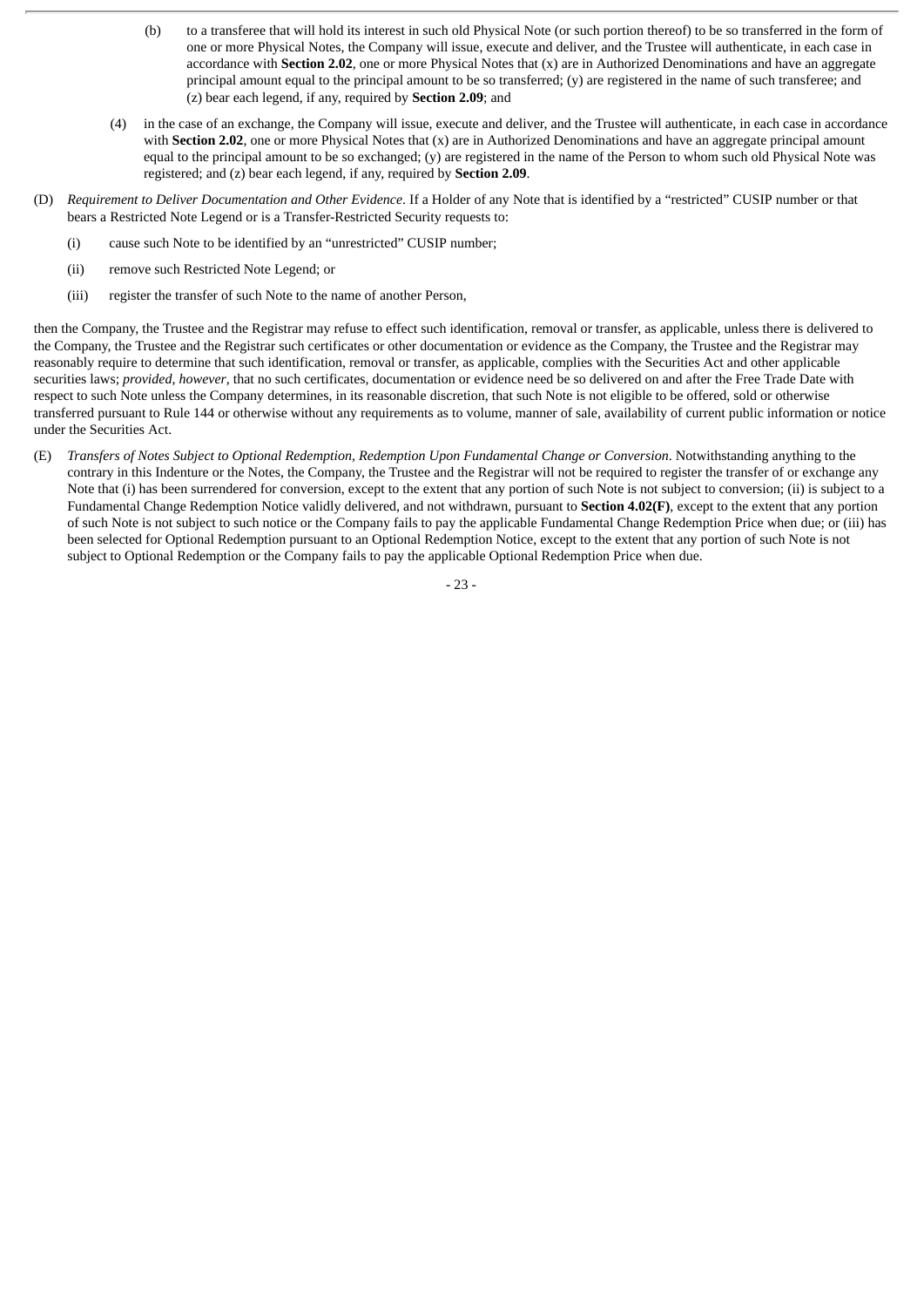## Section 2.11 Exchange and Cancellation of Notes to Be Converted or to Be Redeemed Pursuant to a Redemption Upon Fundamental Change or **Optional Redemption.**

- (A) Partial Conversions of Physical Notes and Partial Redemptions of Physical Notes Pursuant to a Redemption Upon Fundamental Change or *Optional Redemption*. If only a portion of a Physical Note of a Holder is to be converted pursuant to **Article 5** or redeemed pursuant to a Redemption Upon Fundamental Change or Optional Redemption, then, as soon as reasonably practicable after such Physical Note is surrendered for such conversion or redemption, as applicable, the Company will cause such Physical Note to be exchanged, pursuant and subject to **Section 2.10(C)**, for (i) one or more Physical Notes that are in Authorized Denominations and have an aggregate principal amount equal to the principal amount of such Physical Note that is not to be so converted or redeemed, as applicable, and deliver such Physical Note(s) to such Holder; and (ii) a Physical Note having a principal amount equal to the principal amount to be so converted or redeemed, as applicable, which Physical Note will be converted or redeemed, as applicable, pursuant to the terms of this Indenture; *provided*, *however*, that the Physical Note referred to in this **clause (ii)** need not be issued at any time after which such principal amount subject to such conversion or redemption, as applicable, is deemed to cease to be outstanding pursuant to **Section 2.18**.
- (B) Cancellation of Notes that Are Converted and Notes that Are Redeemed Pursuant to a Redemption Upon Fundamental Change or Optional *Redemption*.
	- (i) *Physical Notes*. If a Physical Note (or any portion thereof that has not theretofore been exchanged pursuant to **Section 2.11(A)**) of a Holder is to be converted pursuant to **Article 5** or redeemed pursuant to a Redemption Upon Fundamental Change or Optional Redemption, then, promptly after the later of the time such Physical Note (or such portion) is deemed to cease to be outstanding pursuant to **Section 2.18** and the time such Physical Note is surrendered for such conversion or redemption, as applicable, (1) such Physical Note will be cancelled pursuant to **Section 2.15**; and (2) in the case of a partial conversion or redemption, as applicable, the Company will issue, execute and deliver to such Holder, and the Trustee will authenticate, in each case in accordance with **Section 2.02**, one or more Physical Notes that (x) are in Authorized Denominations and have an aggregate principal amount equal to the principal amount of such Physical Note that is not to be so converted or redeemed, as applicable; (y) are registered in the name of such Holder; and (z) bear each legend, if any, required by **Section 2.09**.
	- (ii) *Global Notes*. If a Global Note (or any portion thereof) is to be converted pursuant to **Article 5** or redeemed pursuant to a Redemption Upon Fundamental Change or Optional Redemption, then, promptly after the time such Note (or such portion) is deemed to cease to be outstanding pursuant to **Section 2.18**, the Trustee will reflect a decrease of the principal amount of such Global Note in an amount equal to the principal amount of such Global Note to be so converted or redeemed, as applicable, by notation on the "Schedule of Exchanges of Interests in the Global Note" forming part of such Global Note (and, if the principal amount of such Global Note is zero following such notation, cancel such Global Note pursuant to **Section 2.15**).

- 24 -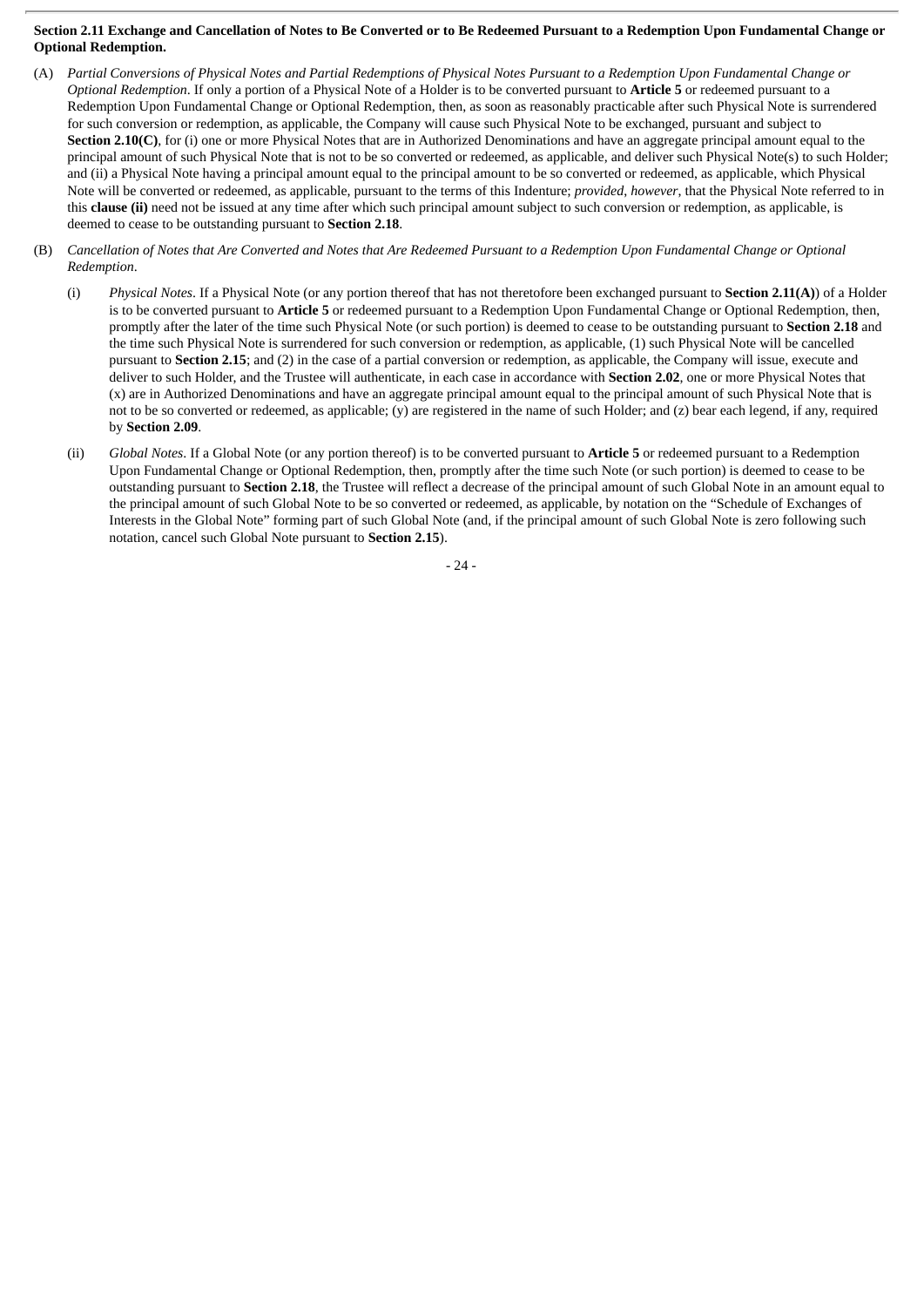### **Section 2.12 Removal of Transfer Restrictions.**

Without limiting the generality of any other provision of this Indenture (including **Section 3.04**), the Restricted Note Legend affixed to any Note will be deemed, pursuant to this **Section 2.12** and the footnote to such Restricted Note Legend, to be removed therefrom upon the Company's delivery to the Trustee of notice, signed on behalf of the Company by one (1) of its Officers, to such effect (and, for the avoidance of doubt, such notice need not be accompanied by an Officer's Certificate or an Opinion of Counsel in order to be effective to cause such Restricted Note Legend to be deemed to be removed from such Note). If such Note bears a "restricted" CUSIP or ISIN number at the time of such delivery, then, upon such delivery, such Note will be deemed, pursuant to this **Section 2.12** and the footnotes to the CUSIP and ISIN numbers set forth on the face of the certificate representing such Note, to thereafter bear the "unrestricted" CUSIP and ISIN numbers identified in such footnotes; *provided*, *however*, that if such Note is a Global Note and the Depositary thereof requires a mandatory exchange or other procedure to cause such Global Note to be identified by "unrestricted" CUSIP and ISIN numbers in the facilities of such Depositary, then (i) the Company will effect such exchange or procedure as soon as reasonably practicable; and (ii) for purposes of **Section 3.04** and the definition of Freely Tradable, such Global Note will not be deemed to be identified by "unrestricted" CUSIP and ISIN numbers until such time as such exchange or procedure is effected.

#### **Section 2.13 Replacement Notes.**

If a Holder of any Note claims that such Note has been mutilated, lost, destroyed or wrongfully taken, then the Company will issue, execute and deliver, and the Trustee will authenticate, in each case in accordance with **Section 2.02**, a replacement Note upon surrender to the Trustee of such mutilated Note, or upon delivery to the Trustee of evidence of such loss, destruction or wrongful taking reasonably satisfactory to the Trustee and the Company. In the case of a lost, destroyed or wrongfully taken Note, the Company and the Trustee may require the Holder thereof to provide such security or indemnity that is satisfactory to the Company and the Trustee to protect the Company and the Trustee from any loss that any of them may suffer if such Note is replaced. The Company may charge for its and the Trustee's expenses in replacing a Note.

Every replacement Note issued pursuant to this **Section 2.13** will be an additional obligation of the Company and will be entitled to all of the benefits of this Indenture equally and ratably with all other Notes issued under this Indenture, whether or not the lost, destroyed or wrongfully taken Note will at any time be enforceable by anyone.

- 25 -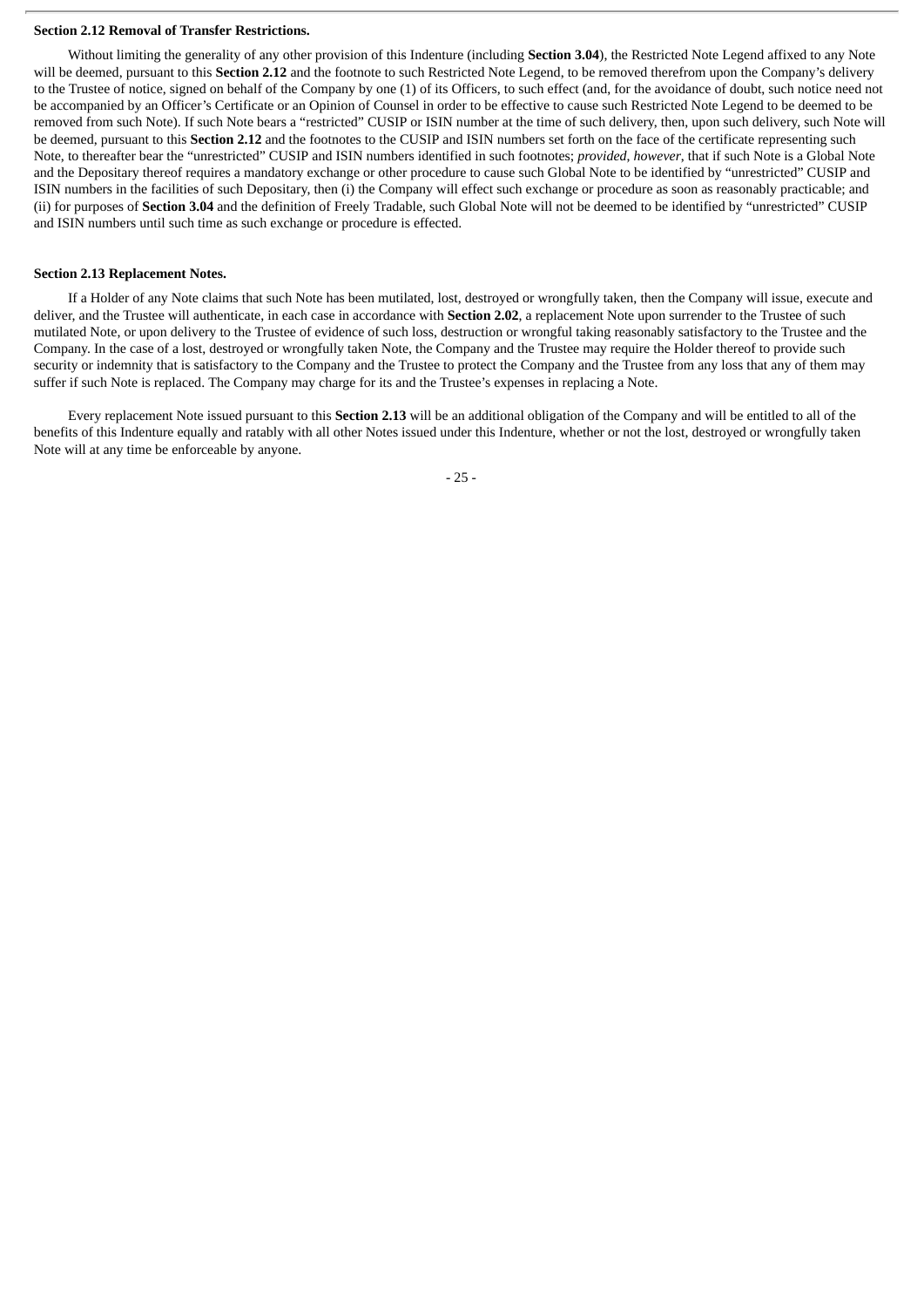### **Section 2.14 Registered Holders; Certain Rights with Respect to Global Notes.**

Only the Holder of a Note will have rights under this Indenture as the owner of such Note. Without limiting the generality of the foregoing, Depositary Participants will have no rights as such under this Indenture with respect to any Global Note held on their behalf by the Depositary or its nominee, or by the Trustee as its custodian, and the Company, the Trustee and the Note Agents, and their respective agents, may treat the Depositary as the absolute owner of such Global Note for all purposes whatsoever; *provided*, *however*, that (A) the Holder of any Global Note may grant proxies and otherwise authorize any Person, including Depositary Participants and Persons that hold interests in Notes through Depositary Participants, to take any action that such Holder is entitled to take with respect to such Global Note under this Indenture or the Notes; and (B) the Company and the Trustee, and their respective agents, may give effect to any written certification, proxy or other authorization furnished by the Depositary.

#### **Section 2.15 Cancellation.**

Without limiting the generality of **Sections 3.08** and **2.18**, the Company may at any time deliver Notes to the Trustee for cancellation. The Registrar, the Paying Agent and the Conversion Agent will forward to the Trustee each Note duly surrendered to them for transfer, exchange, payment or conversion. The Trustee will promptly cancel all Notes so surrendered to it in accordance with its customary procedures. Without limiting the generality of **Section 2.03(B)**, the Company may not originally issue new Notes to replace Notes that it has paid or that have been cancelled upon transfer, exchange, payment or conversion.

## **Section 2.16 Notes Held by the Company or its Affiliates.**

Without limiting the generality of **Section 2.18**, in determining whether the Holders of the required aggregate principal amount of Notes have concurred in any direction, waiver or consent, Notes owned by the Company or any of its Affiliates will be deemed not to be outstanding; *provided*, *however*, that, for purposes of determining whether the Trustee is protected in relying on any such direction, waiver or consent, only Notes that a Responsible Officer of the Trustee knows are so owned will be so disregarded.

#### **Section 2.17 Temporary Notes.**

Until definitive Notes are ready for delivery, the Company may issue, execute and deliver, and the Trustee will authenticate, in each case in accordance with **Section 2.02**, temporary Notes. Temporary Notes will be substantially in the form of definitive Notes but may have variations that the Company considers appropriate for temporary Notes. The Company will promptly prepare, issue, execute and deliver, and the Trustee will authenticate, in each case in accordance with **Section 2.02**, definitive Notes in exchange for temporary Notes. Until so exchanged, each temporary Note will in all respects be entitled to the same benefits under this Indenture as definitive Notes.

#### **Section 2.18 Outstanding Notes.**

(A) *Generally*. The Notes that are outstanding at any time will be deemed to be those Notes that, at such time, have been duly executed and authenticated, excluding those Notes (or portions thereof) that have theretofore been (i) cancelled by the Trustee or delivered to the Trustee for cancellation in accordance with **Section 2.15**; (ii) assigned a principal amount of zero by notation on the "Schedule of Exchanges of Interests in the Global Note" forming part of any a Global Note representing such Note; (iii) paid in full (including upon conversion) in accordance with this Indenture; or (iv) deemed to cease to be outstanding to the extent provided in, and subject to, **clause (B)**, **(C)** or **(D)** of this **Section 2.18**.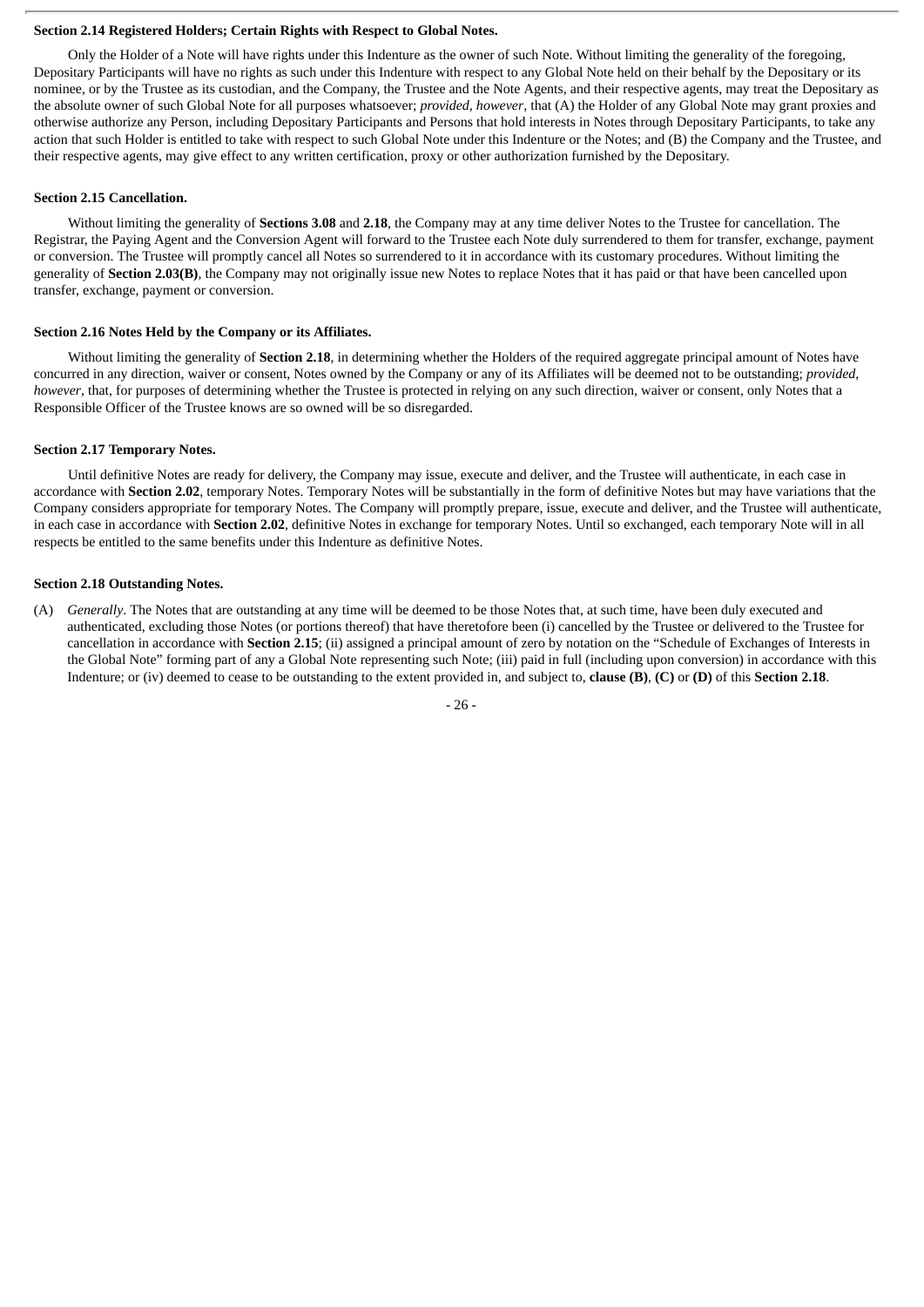- (B) *Replaced Notes*. If a Note is replaced pursuant to **Section 2.13**, then such Note will cease to be outstanding at the time of its replacement, unless the Trustee and the Company receive proof reasonably satisfactory to them that such Note is held by a "*bona fide* purchaser" under applicable law.
- (C) Maturing Notes and Notes Called for Optional Redemption or Subject to Redemption Upon Fundamental Change. If, on an Optional Redemption Date, a Fundamental Change Redemption Date or the Maturity Date, the Paying Agent holds money sufficient to pay the aggregate Optional Redemption Price, Fundamental Change Redemption Price or principal amount, respectively, together, in each case, with the aggregate interest, in each case due on such date, then (unless there occurs a Default in the payment of any such amount) (i) the Notes (or portions thereof) to be redeemed, or that mature, on such date will be deemed, as of such date, to cease to be outstanding, except to the extent provided in **Section 4.02(D)**, **4.03(F)** or **5.02(D)**; and (ii) the rights of the Holders of such Notes (or such portions thereof), as such, will terminate with respect to such Notes (or such portions thereof), other than the right to receive the Optional Redemption Price, Fundamental Change Redemption Price or principal amount, as applicable, of, and accrued and unpaid interest on, such Notes (or such portions thereof), in each case as provided in this Indenture.
- (D) *Notes to Be Converted*. At the Close of Business on the Conversion Date for any Note (or any portion thereof) to be converted, such Note (or such portion) will (unless there occurs a Default in the delivery of the Conversion Consideration or interest due, pursuant to **Section 5.03(A)** or **Section 5.02(D)**, upon such conversion) be deemed to cease to be outstanding, except to the extent provided in **Section 5.02(D)** or **Section 5.08**.
- (E) *Cessation of Accrual of Interest*. Except as provided in **Section 4.02(D)**, **4.03(F)** or **5.02(D)**, interest will cease to accrue on each Note from, and including, the date that such Note is deemed, pursuant to this **Section 2.18**, to cease to be outstanding, unless there occurs a default in the payment or delivery of any cash or other property due on such Note.

### **Section 2.19 Repayments by the Company Prior to Maturity.**

Without limiting the generality of **Sections 2.15** and **3.08**, the Company may, from time to time, engage in open market transactions with the Holders pursuant to which the Notes may be repaid or exchanged for other securities without delivering prior notice to Holders. For the avoidance of doubt, all Notes repaid or exchanged or otherwise acquired by the Company will be submitted for cancellation pursuant to **Section 3.08**.

### **Section 2.20 CUSIP and ISIN Numbers.**

Subject to **Section 2.12**, the Company may use one or more CUSIP or ISIN numbers to identify any of the Notes, and, if so, the Company and the Trustee will use such CUSIP or ISIN number(s) in notices to Holders; *provided*, *however*, that (i) the Trustee makes no representation as to the correctness or accuracy of any such CUSIP or ISIN number; and (ii) the effectiveness of any such notice will not be affected by any defect in, or omission of, any such CUSIP or ISIN number. The Company will promptly notify the Trustee of any change in the CUSIP or ISIN number(s) identifying any Notes.

- 27 -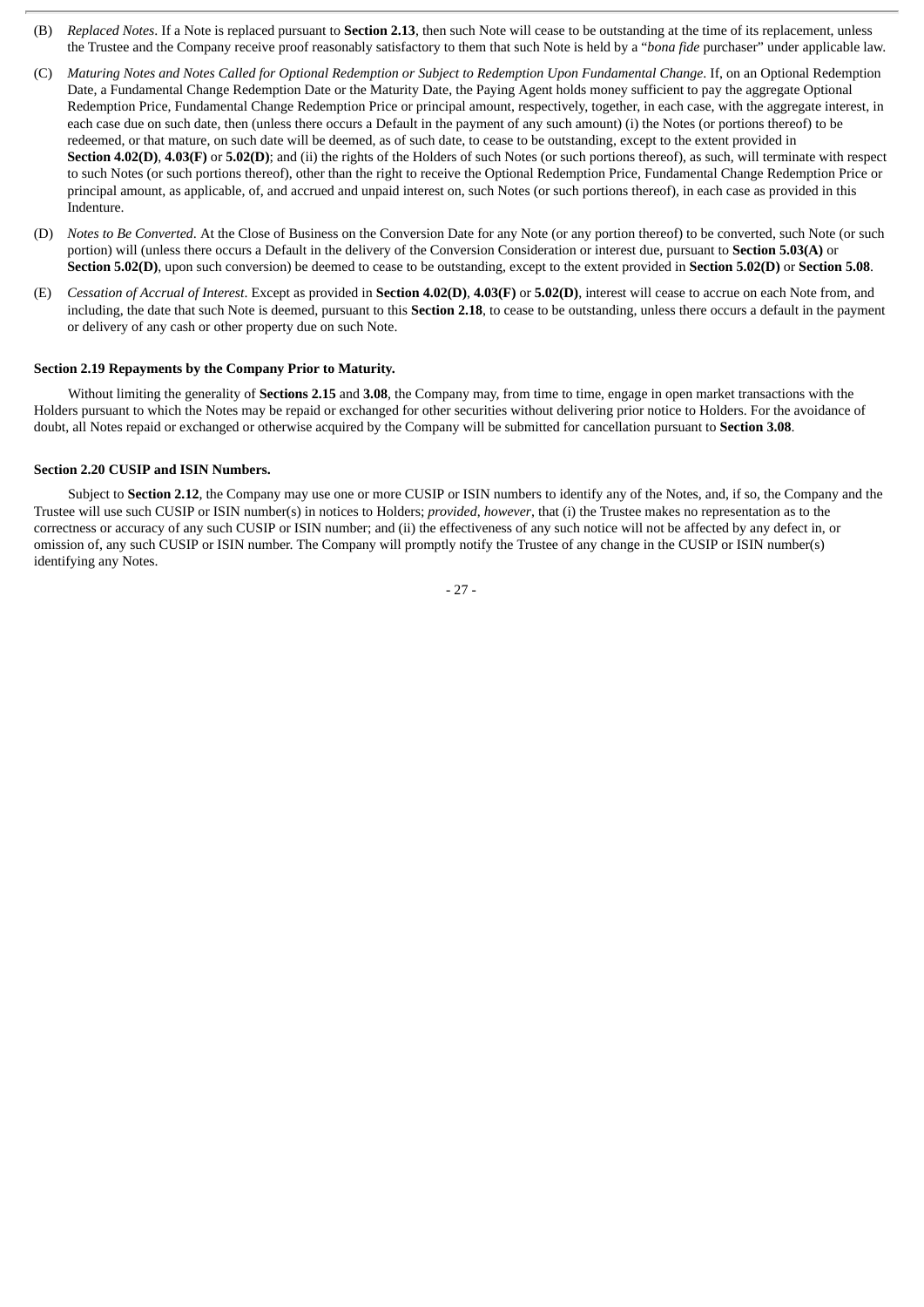## **Article 3. COVENANTS**

# **Section 3.01 Payment on Notes.**

- (A) *Generally*. The Company will pay or cause to be paid all the principal of, the Fundamental Change Redemption Price and Optional Redemption Price for, interest on, and other amounts due with respect to, the Notes on the dates and in the manner set forth in this Indenture.
- (B) *Deposit of Funds*. Before 11:00 A.M., New York City time, on each Optional Redemption Date, Fundamental Change Redemption Date or Interest Payment Date, and on the Maturity Date or any other date on which any cash amount is due on the Notes, the Company will deposit, or will cause there to be deposited, with the Paying Agent cash, in funds immediately available on such date, sufficient to pay the cash amount due on the applicable Notes on such date. The Paying Agent will return to the Company, as soon as practicable, any money not required for such purpose.

# **Section 3.02 Exchange Act Reports.**

- (A) *Generally*. The Company will send to the Trustee copies of all reports that the Company is required to file with the SEC pursuant to Section 13(a) or 15(d) of the Exchange Act within fifteen (15) calendar days after the date that the Company is required to file the same (after giving effect to all applicable grace periods under the Exchange Act); *provided*, *however*, that the Company need not send to the Trustee any material for which the Company has received, or is seeking in good faith and has not been denied, confidential treatment by the SEC. Any report that the Company files with the SEC through the EDGAR system (or any successor thereto) will be deemed to be sent to the Trustee at the time such report is so filed via the EDGAR system (or such successor). Upon the request of any Holder, the Trustee will provide to such Holder a copy of any report that the Company has sent the Trustee pursuant to this **Section 3.02(A)**, other than a report that is deemed to be sent to the Trustee pursuant to the preceding sentence.
- (B) *Trustee's Disclaimer*. The Trustee need not determine whether the Company has filed any material via the EDGAR system (or such successor). The sending or filing of reports pursuant to **Section 3.02(A)** will not be deemed to constitute constructive notice to the Trustee of any information contained, or determinable from information contained, therein, including the Company's compliance with any of its covenants under this Indenture.

## **Section 3.03 Rule 144A Information.**

If the Company is neither subject to Section 13 or 15(d) of the Exchange Act nor exempt from reporting pursuant to Rule 12g3-2(b) under the Exchange Act at any time when any Notes, any ADSs issuable upon conversion of the Notes or any Ordinary Shares represented by such ADSs are outstanding and constitute "restricted securities" (as defined in Rule 144), then the Company (or its successor) will promptly provide, to the Trustee and, upon written request, to any Holder, beneficial owner or prospective purchaser of such Notes, ADSs or Ordinary Shares, the information required to be delivered pursuant to Rule 144A(d)(4) under the Securities Act to facilitate the resale of such Notes, ADSs or Ordinary Shares pursuant to Rule 144A. The Company (or its successor) will take such further action as any Holder or beneficial owner of such Notes, ADSs or Ordinary Shares may reasonably request to enable such Holder or beneficial owner to sell such Notes, ADSs or Ordinary Shares pursuant to Rule 144A.

- 28 -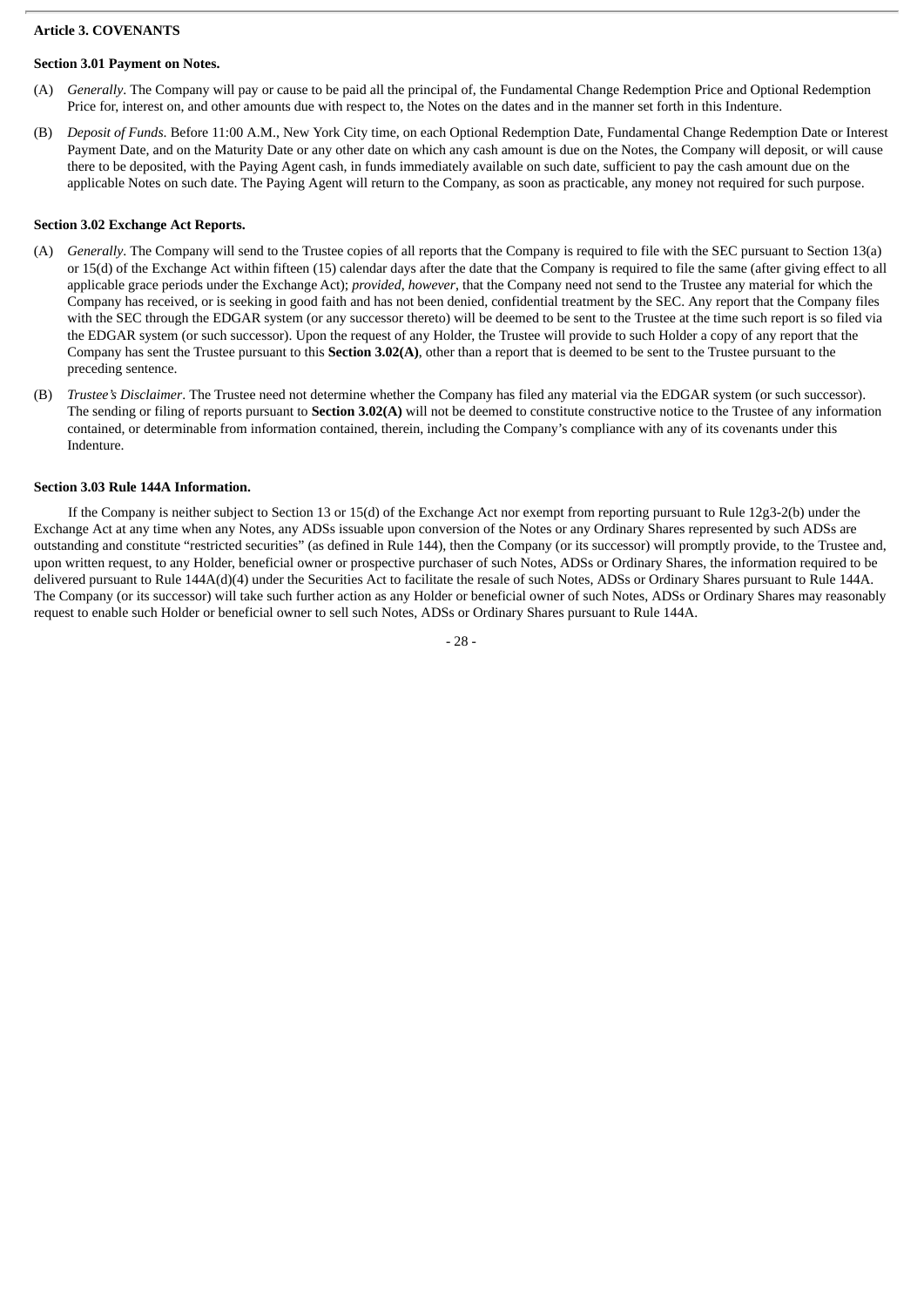## **Section 3.04 Additional Interest.**

- (A) *Accrual of Additional Interest*.
	- (i) If, at any time during the six (6) month period beginning on, and including, the date that is six (6) months after the Last Original Issue Date of any Note,
		- (1) the Company fails to timely file any report that is required for the Company to satisfy the requirements set forth in Rule  $144(c)(1)$ (after giving effect to all applicable grace periods thereunder); or
		- (2) such Note is not otherwise Freely Tradable,

then Additional Interest will accrue on such Note for each day during such period on which such failure is continuing or such Note is not Freely Tradable.

- (ii) In addition, Additional Interest will accrue on a Note on each day on which such Note is not Freely Tradable on or after the De-Legending Deadline Date for such Note.
- (B) *Amount and Payment of Additional Interest*. Any Additional Interest that accrues on a Note pursuant to **Section 3.04(A)** will be payable on the same dates and in the same manner as the Stated Interest on such Note and will accrue at a rate per annum equal to one half of one percent (0.50%) of the principal amount thereof; *provided*, *however*, that in no event will Additional Interest that may accrue as a result of the Company's failure to timely file any report that is required for the Company to satisfy the requirements set forth in Rule 144(c)(1) (after giving effect to all applicable grace periods thereunder), pursuant to this **Section 3.04**, together with any Special Interest that is payable at the Company's election pursuant to **Section 7.03** as the sole remedy for any Reporting Event of Default, accrue on any day on a Note at a combined rate per annum that exceeds one half of one percent (0.50%). For the avoidance of doubt, any Additional Interest that accrues on a Note will be in addition to the Stated Interest that accrues on such Note and, subject to the proviso of the immediately preceding sentence, in addition to any Special Interest that accrues on such Note.
- (C) *Notice of Accrual of Additional Interest; Trustee's Disclaimer*. The Company will send notice to the Holder of each Note, and to the Trustee, of the commencement and termination of any period in which Additional Interest accrues on such Note. In addition, if Additional Interest accrues on any Note, then, no later than five (5) Business Days before each date on which such Additional Interest is to be paid, the Company will deliver an Officer's Certificate to the Trustee and the Paying Agent stating (i) that the Company is obligated to pay Additional Interest on such Note on such date of payment; and (ii) the amount of such Additional Interest that is payable on such date of payment. The Trustee will have no duty to determine whether any Additional Interest is payable or the amount thereof.

- 29 -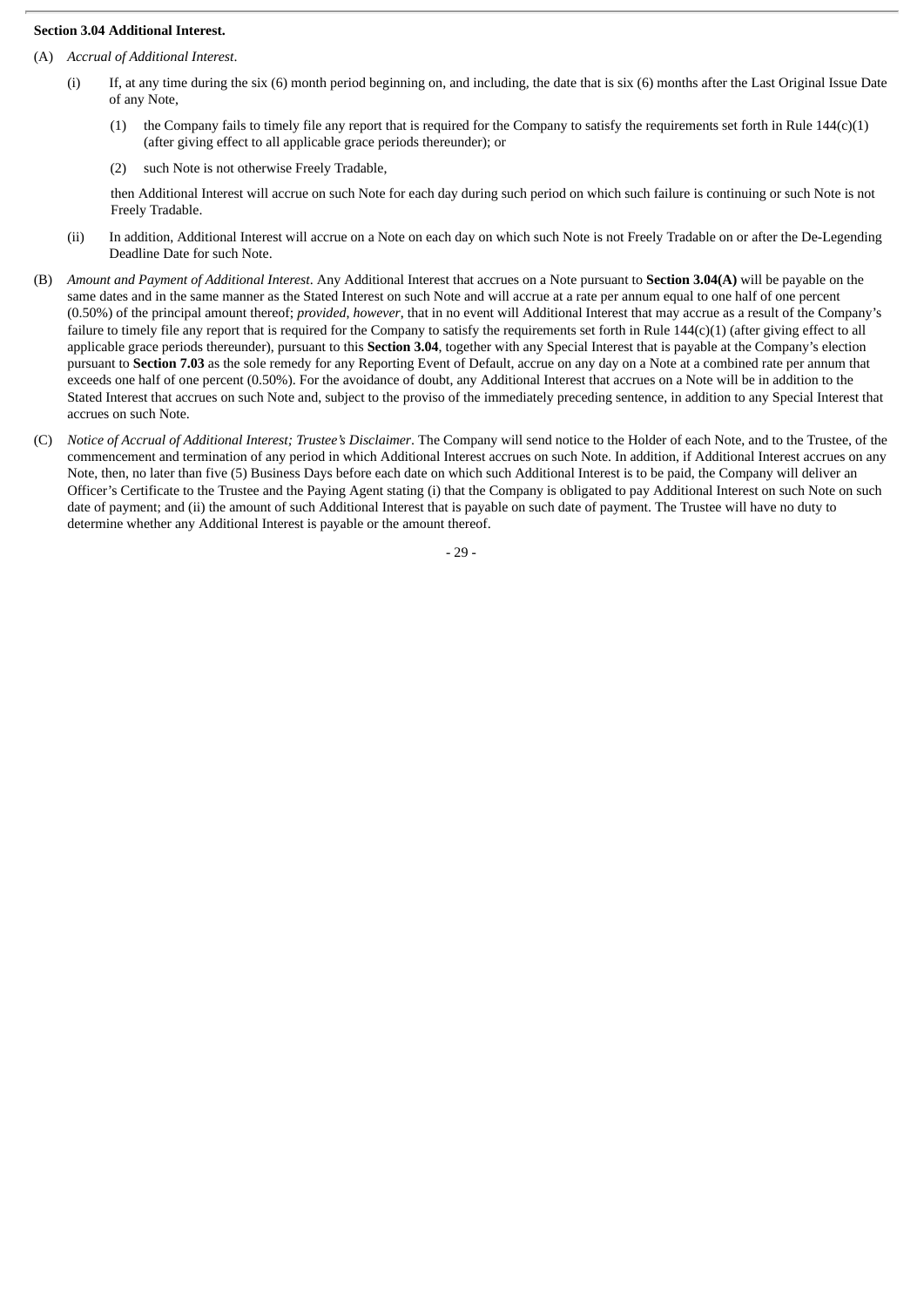(D) *Exclusive Remedy*. The accrual of Additional Interest will be the exclusive remedy available to Holders for the failure of their Notes to become Freely Tradable.

### **Section 3.05 Additional Amounts.**

- (A) *Requirement to Pay Additional Amounts*. All payments and deliveries made by, or on behalf of, the Company or any Successor Entity under or with respect to the Notes (including payment of the principal of, or the Optional Redemption Price or Fundamental Change Redemption Price for, or any interest on, or the delivery of any Conversion Consideration due upon conversion of, any Note) will be made without withholding or deduction for, or on account of, any present or future Taxes, unless such withholding or deduction is required by law or regulation or by governmental policy having the force of law. If any Taxes imposed or levied by or on behalf of Denmark or any jurisdiction (or, in each case, any political subdivision or taxing authority thereof or therein) in which the Company or any Successor Entity is or deemed to be, for tax purposes, organized or resident or doing business or through which payment or deliveries by, or on behalf of, the Company or any Successor Entity under or with respect to the Notes are made or deemed to be made (each such jurisdiction, subdivision or authority, as applicable, a "**Relevant Taxing Jurisdiction**") are required to be withheld or deducted from any payments or deliveries made under or with respect to the Notes, then, subject to **Section 4.03(C)(ii)**, the Company or such Successor Entity, as applicable, will pay to the Holder of each Note such additional amounts (the "**Additional Amounts**") as may be necessary to ensure that the net amount received by the beneficial owner of such Note after such withholding or deduction (and after withholding or deducting any Taxes on the Additional Amounts) will equal the amounts that would have been received by such beneficial owner had no such withholding or deduction been required; *provided*, *however*, that no Additional Amounts will be payable:
	- (i) for or on the account of any Tax that would not have been imposed but for:
		- (1) the existence of any present or former connection between the Holder or beneficial owner (or between a fiduciary, settlor, beneficiary, member or shareholder of, or possessor of power over, the relevant holder or beneficial owner, if the relevant holder or beneficial owner is an estate, nominee, trust, partnership, limited liability company or corporation) of such Note and the Relevant Taxing Jurisdiction (other than merely holding or being a beneficial owner of such Note or the receipt or enforcement of payments thereunder), including such Holder or beneficial owner being or having been a national, domiciliary or resident, or treated as a resident, of, or being or having been physically present or engaged in a trade or business, or having or having had a permanent establishment, in, such Relevant Taxing Jurisdiction;
		- (2) in cases where presentation of such Note is required to receive such payment or delivery, the presentation of such Note after a period of thirty (30) days after the later of (x) the date on which such payment or delivery became due and payable or deliverable, as applicable, pursuant to the terms of this Indenture and (y) the date such payment or delivery was made or duly provided for, except, in each case, to the extent that such Holder or beneficial owner would have been entitled to Additional Amounts if it presented such Note for payment or delivery, as applicable, at the end of such thirty (30) day period; or

- 30 -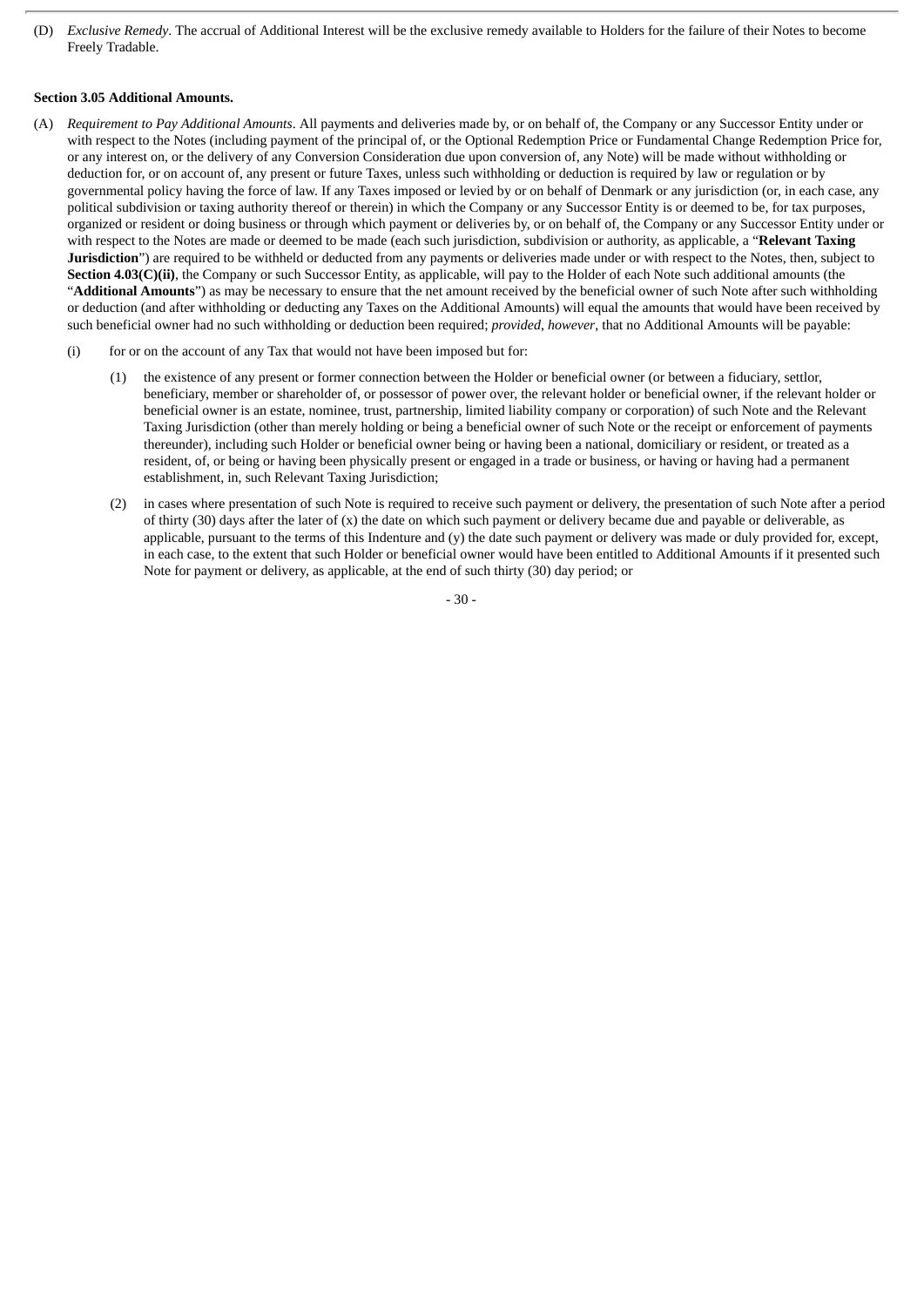- (3) the failure of such Holder or beneficial owner to comply with a timely request from the Company or the Successor Entity, addressed to the Holder of the Note, to (x) provide certification, information, documentation or other evidence concerning such Holder's or beneficial owner's nationality, residence, identity or connection with such Relevant Taxing Jurisdiction; or (y) make any declaration or satisfy any other reporting requirement relating to such matters, in each case of clause  $(x)$  and clause  $(y)$ , if and to the extent that such Holder or beneficial owner is legally entitled without material burden to comply with such request and due and timely compliance with such request is required by statute, regulation or administrative practice of such Relevant Taxing Jurisdiction in order to reduce or eliminate such withholding or deduction as to which Additional Amounts otherwise would have been payable to such Holder or beneficial owner;
- (ii) for or on the account of any estate, inheritance, gift, sale, transfer, excise, personal property or similar Tax;
- (iii) for or on the account of any tax that is payable other than by withholding or deduction from payments or deliveries under or with respect to the Notes;
- (iv) for or on the account of any withholding or deduction required by (x) sections 1471 through 1474 of the Internal Revenue Code or any amended or successor versions of such Sections, and any current or future U.S. Treasury Regulations or rulings promulgated thereunder ("**FATCA**"); (y) any law, regulation or other official guidance enacted in any jurisdiction implementing FATCA or any inter-governmental agreement between the United States and any other non-U.S. jurisdiction to implement FATCA or any law, regulation or other official guidance in such other jurisdiction to give effect to such agreement; or (z) any agreement with the U.S. Internal Revenue Service pursuant to Section 1471(b)(1) of the Internal Revenue Code;
- (v) any tax imposed in connection with a Note presented for payment (where presentation is required for payment) by or on behalf of a Holder or beneficial owner of such Note who would have been able to avoid such tax, assessment or governmental charge by presenting the relevant Note to, or otherwise accepting payment from, another paying agent;
- (vi) with respect to any payment made by, or on behalf of, the Company or any Successor Entity under or with respect to the Notes (including payment of the principal of, or the Optional Redemption Price or Fundamental Change Redemption Price for, or any interest on, or the delivery of any Conversion Consideration due upon conversion of, any Note) to such Holder if such Holder is a fiduciary, partnership or person other than the sole beneficial owner of such payment, to the extent that such

- 31 -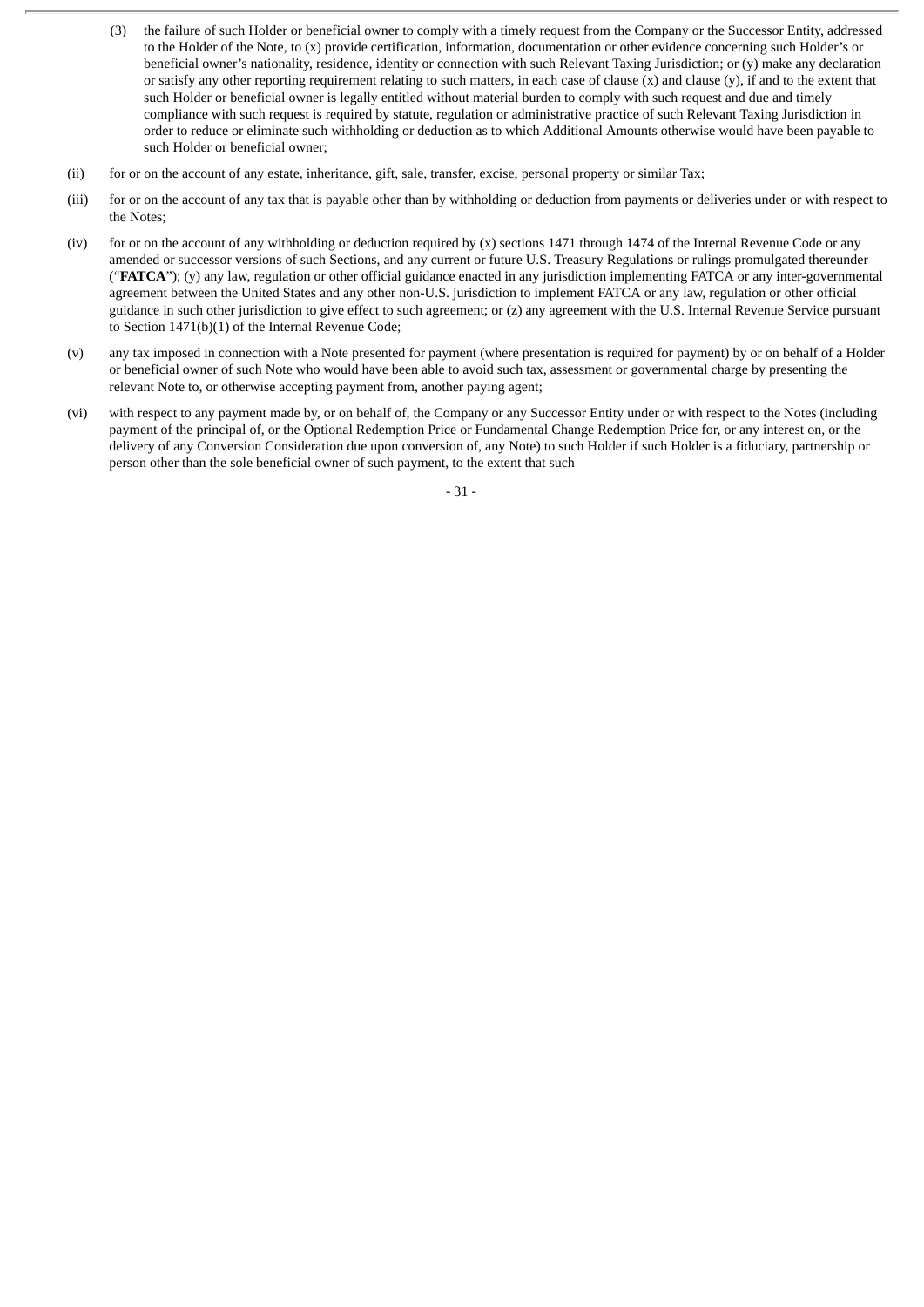payment would be required, under the laws of such Relevant Taxing Jurisdiction, to be included for tax purposes in the income of a beneficiary or settlor with respect to such fiduciary, a partner or member of such partnership, or a beneficial owner, who would not have been entitled to such Additional Amounts had such beneficiary, settlor, partner, member or beneficial owner been the Holder thereof; or

(vii) for or on the account of any combination of taxes referred to in the preceding **clauses (i)** through **(vi)**, inclusive, above.

The Trustee and the Paying Agent will be entitled to make any withholding or deduction pursuant to an agreement described in Section 1471(b) of the Internal Revenue Code or otherwise imposed pursuant to FATCA and any regulations or agreements thereunder or official interpretation thereof.

In addition to the foregoing, the Company will also pay and indemnify each Holder and beneficial owner of any Note for any present or future stamp, issue, registration, value added, court or documentary taxes, or any other excise or property taxes, charges or similar levies or taxes (including penalties and interest thereto) which are levied by any Relevant Taxing Jurisdiction (and in the case of enforcement, any jurisdiction) on the execution, delivery, registration or enforcement of such Note, this Indenture, or any other document or instrument referred to therein.

The Company and any Successor Entity will make all withholdings and deductions required by law on payments under or in respect of the Notes and will remit the full amount deducted or withheld to the relevant taxing authority in accordance with applicable law.

- (B) *Special Provision Regarding Interest*. For the avoidance of doubt, if any Note is called for a Tax Redemption and the Optional Redemption Date is after a Regular Record Date and on or before the next Interest Payment Date, then the Company's obligation to pay Additional Amounts will apply to the interest payment due on such Note on such Interest Payment Date unless such Note is subject to a Tax Redemption Opt-Out Election Notice.
- (C) *Tax Receipts*. If the Company or any Successor Entity is required to make any deduction or withholding from any payments or deliveries with respect to the Notes, then (i) the Company or the Successor Entity, as applicable, will deliver to the Trustee official tax receipts (or, if, after expending reasonable efforts, the Company or the Successor Entity, as applicable, is unable to obtain such receipts, other evidence of payments) evidencing the remittance to the relevant tax authorities of the amounts so withheld or deducted, and (ii) the Trustee will make copies of such receipts or evidence, as applicable, available to the Holders upon request.
- (D) *Interpretation of Indenture and Notes*. All references in this Indenture or the Notes to any payment on, or delivery with respect to, the Notes (including payment of the principal of, or the Optional Redemption Price or Fundamental Change Redemption Price for, or any interest on, or the delivery of any Conversion Consideration due upon conversion of, any Note) will, to the extent that Additional Amounts are payable in respect thereof, be deemed to include the payment of such Additional Amounts.

- 32 -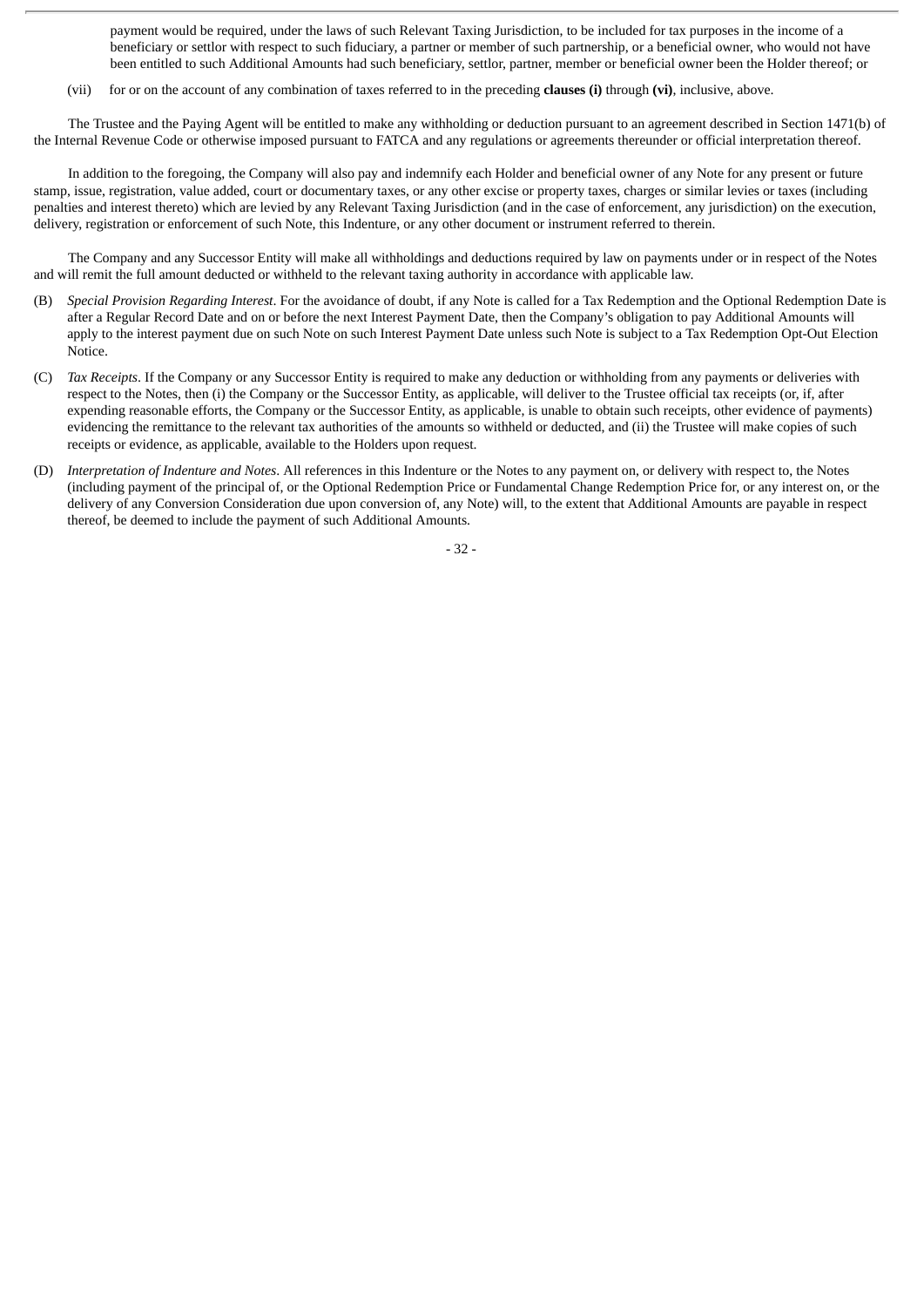(E) *Survival of Obligations*. The obligations set forth in this **Section 3.05** will survive any transfer of Notes by a Holder (or, in the case of a Global Note, a holder of a beneficial interest therein).

## **Section 3.06 Compliance and Default Certificates.**

- (A) *Annual Compliance Certificate*. Within one hundred and twenty (120) days after December 31, 2021 and each fiscal year of the Company ending thereafter, the Company will deliver an Officer's Certificate to the Trustee stating (i) that the signatory thereto has supervised a review of the activities of the Company and its Subsidiaries during such fiscal year with a view towards determining whether any Default or Event of Default has occurred; and (ii) whether, to such signatory's knowledge, a Default or Event of Default has occurred or is continuing (and, if so, describing all such Defaults or Events of Default and what action the Company is taking or proposes to take with respect thereto).
- (B) *Default Certificate*. If a Default or Event of Default occurs, then the Company will, within thirty (30) days after its first occurrence, deliver an Officer's Certificate to the Trustee describing the same and what action the Company is taking or proposes to take with respect thereto.

#### **Section 3.07 Stay, Extension and Usury Laws.**

To the extent that it may lawfully do so, the Company (A) agrees that it will not at any time insist upon, plead, or in any manner whatsoever claim or take the benefit or advantage of, any stay, extension or usury law (wherever or whenever enacted or in force) that may affect the covenants or the performance of this Indenture; and (B) expressly waives all benefits or advantages of any such law and agrees that it will not, by resort to any such law, hinder, delay or impede the execution of any power granted to the Trustee by this Indenture, but will suffer and permit the execution of every such power as though no such law has been enacted.

## **Section 3.08 Acquisition of Notes by the Company and its Affiliates.**

The Company will promptly deliver to the Trustee for cancellation all Notes that the Company or any of its Subsidiaries have purchased or otherwise acquired.

## **Article 4. REDEMPTION**

## **Section 4.01 No Sinking Fund.**

No sinking fund is required to be provided for the Notes.

- 33 -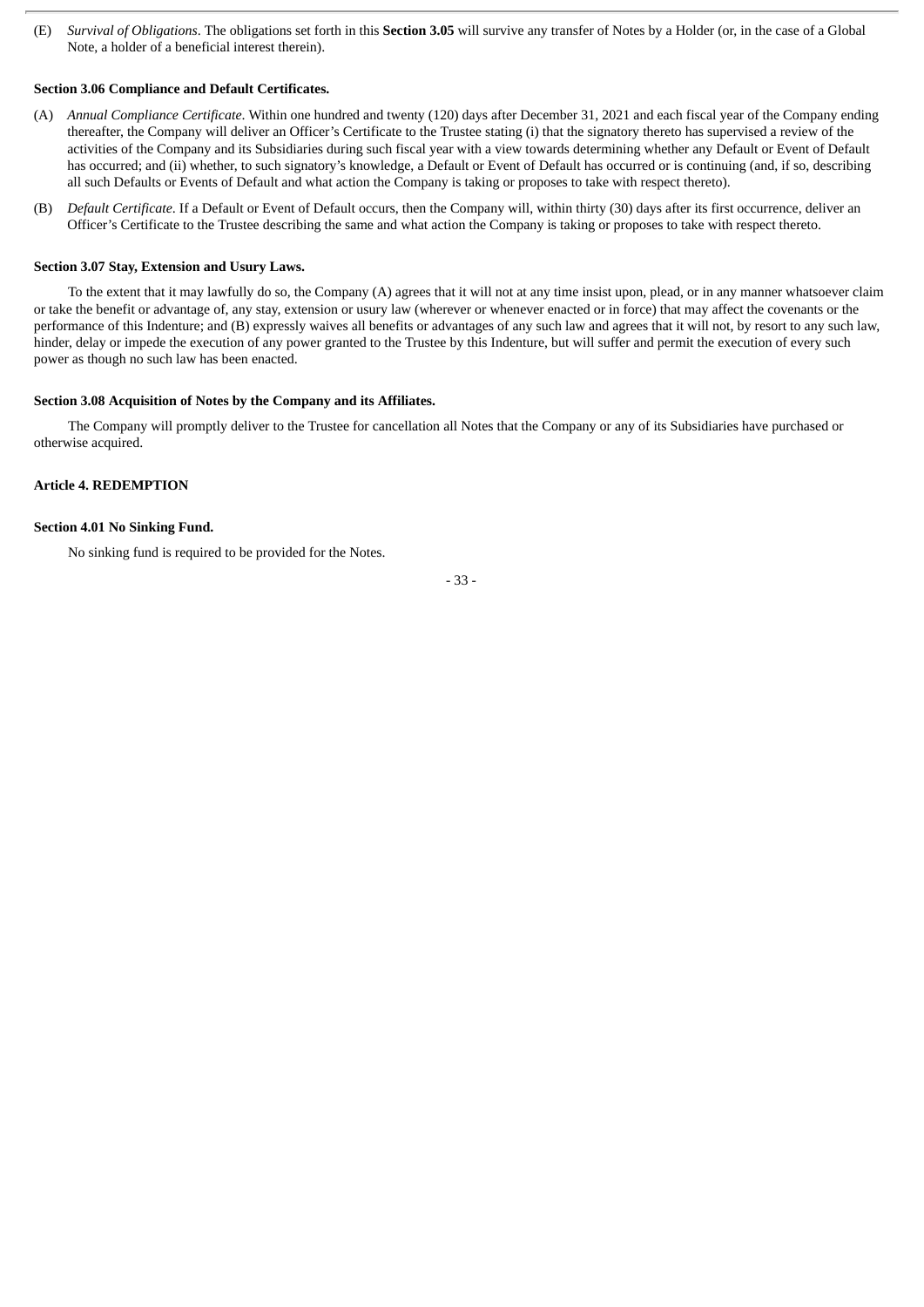### **Section 4.02 Right of Holders to Require the Company to Redeem Notes Upon a Fundamental Change.**

- (A) Right of Holders to Require the Company to Redeem Notes Upon a Fundamental Change. Subject to the other terms of this Section 4.02, if a Fundamental Change occurs, then each Holder will have the right (the "**Fundamental Change Redemption Right**") to require the Company to redeem such Holder's Notes (or any portion thereof in an Authorized Denomination) on the Fundamental Change Redemption Date for such Fundamental Change for a cash price equal to the Fundamental Change Redemption Price.
- (B) *Redemption Prohibited in Certain Circumstances*. If the principal amount of the Notes has been accelerated and such acceleration has not been rescinded on or before the Fundamental Change Redemption Date for a Redemption Upon Fundamental Change (including as a result of the payment of the related Fundamental Change Redemption Price, and any related interest pursuant to the proviso to **Section 4.02(D)**, on such Fundamental Change Redemption Date), then (i) the Company may not redeem any Notes pursuant to this **Section 4.02**; and (ii) the Company will cause any Notes theretofore surrendered for such Redemption Upon Fundamental Change to be returned to the Holders thereof (or, if applicable with respect to Global Notes, cancel any instructions for book-entry transfer to the Company, the Trustee or the Paying Agent of the applicable beneficial interest in such Notes in accordance with the Depositary Procedures).
- (C) *Fundamental Change Redemption Date*. The Fundamental Change Redemption Date for any Fundamental Change will be a Business Day of the Company's choosing that is no more than thirty five (35), nor less than twenty (20), Business Days after the date the Company sends the related Fundamental Change Notice pursuant to **Section 4.02(E)**.
- (D) *Fundamental Change Redemption Price*. The Fundamental Change Redemption Price for any Note to be redeemed upon a Redemption Upon Fundamental Change following a Fundamental Change is an amount in cash equal to the principal amount of such Note plus accrued and unpaid interest on such Note to, but excluding, the Fundamental Change Redemption Date for such Fundamental Change; *provided*, *however*, that if such Fundamental Change Redemption Date is after a Regular Record Date and on or before the next Interest Payment Date, then (i) the Holder of such Note at the Close of Business on such Regular Record Date will be entitled, notwithstanding such Redemption Upon Fundamental Change, to receive, on or, at the Company's election, before such Interest Payment Date, the unpaid interest that would have accrued on such Note to, but excluding, such Interest Payment Date (assuming, solely for these purposes, that such Note remained outstanding through such Interest Payment Date, if such Fundamental Change Redemption Date is before such Interest Payment Date); and (ii) the Fundamental Change Redemption Price will not include accrued and unpaid interest on such Note to, but excluding, such Fundamental Change Redemption Date. For the avoidance of doubt, if an Interest Payment Date is not a Business Day within the meaning of **Section 2.05(C)** and such Fundamental Change Redemption Date occurs on the Business Day immediately after such Interest Payment Date, then (x) accrued and unpaid interest on Notes to, but excluding, such Interest Payment Date will be paid, in accordance with **Section 2.05(C)**, on the next Business Day to Holders as of the Close of Business on the immediately preceding Regular Record Date; and (y) the Fundamental Change Redemption Price will include interest on Notes to be redeemed pursuant to such Redemption Upon Fundamental Change from, and including, such Interest Payment Date.

- 34 -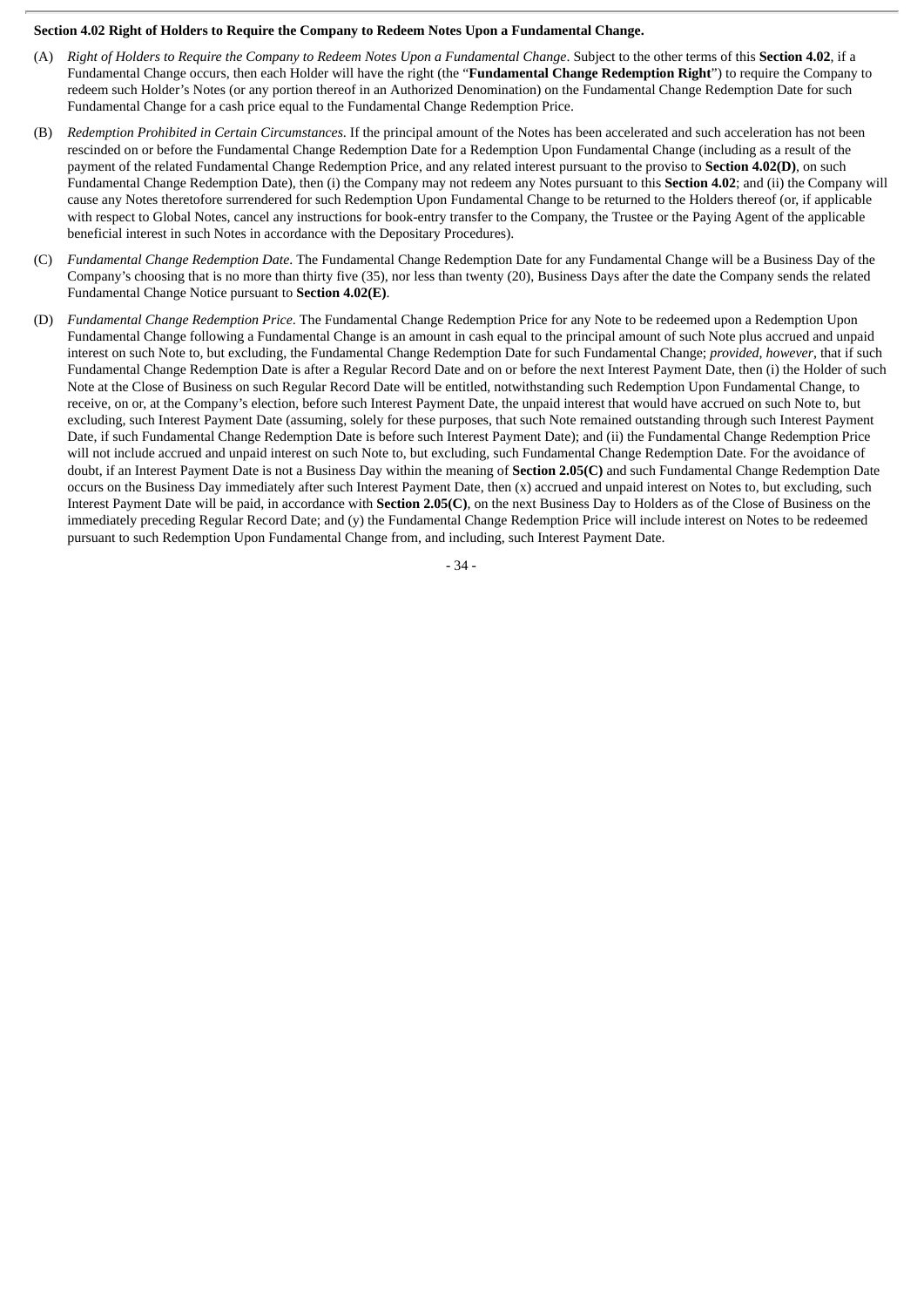(E) *Fundamental Change Notice*. On or before the twentieth (20th) calendar day after the effective date of a Fundamental Change, the Company will send to each Holder, the Trustee and the Paying Agent a notice of such Fundamental Change (a "**Fundamental Change Notice**").

Such Fundamental Change Notice must state:

- (i) briefly, the events causing such Fundamental Change;
- (ii) the effective date of such Fundamental Change;
- (iii) the procedures that a Holder must follow to require the Company to redeem its Notes pursuant to this **Section 4.02**, including the deadline for exercising the Fundamental Change Redemption Right and the procedures for submitting and withdrawing a Fundamental Change Redemption Notice;
- (iv) the Fundamental Change Redemption Date for such Fundamental Change;
- (v) the Fundamental Change Redemption Price per \$1,000 principal amount of Notes for such Fundamental Change (and, if such Fundamental Change Redemption Date is after a Regular Record Date and on or before the next Interest Payment Date, the amount, manner and timing of the interest payment payable pursuant to the proviso to **Section 4.02(D)**);
- (vi) the name and address of the Paying Agent and the Conversion Agent;
- (vii) the Conversion Rate in effect on the date of such Fundamental Change Notice and a description and quantification of any adjustments to the Conversion Rate that may result from such Fundamental Change (including pursuant to **Section 5.07**);
- (viii) that Notes for which a Fundamental Change Redemption Notice has been duly tendered and not duly withdrawn must be delivered to the Paying Agent for the Holder thereof to be entitled to receive the Fundamental Change Redemption Price;
- (ix) that Notes (or any portion thereof) that are subject to a Fundamental Change Redemption Notice that has been duly tendered may be converted only if such Fundamental Change Redemption Notice is withdrawn in accordance with this Indenture; and
- (x) the CUSIP and ISIN numbers, if any, of the Notes.

Neither the failure to deliver a Fundamental Change Notice nor any defect in a Fundamental Change Notice will limit the Fundamental Change Redemption Right of any Holder or otherwise affect the validity of any proceedings relating to any Redemption Upon Fundamental Change.

- (F) *Procedures to Exercise the Fundamental Change Redemption Right*.
	- (i) *Delivery of Fundamental Change Redemption Notice and Notes to Be Redeemed*. To exercise its Fundamental Change Redemption Right for a Note following a Fundamental Change, the Holder thereof must deliver to the Paying Agent:

- 35 -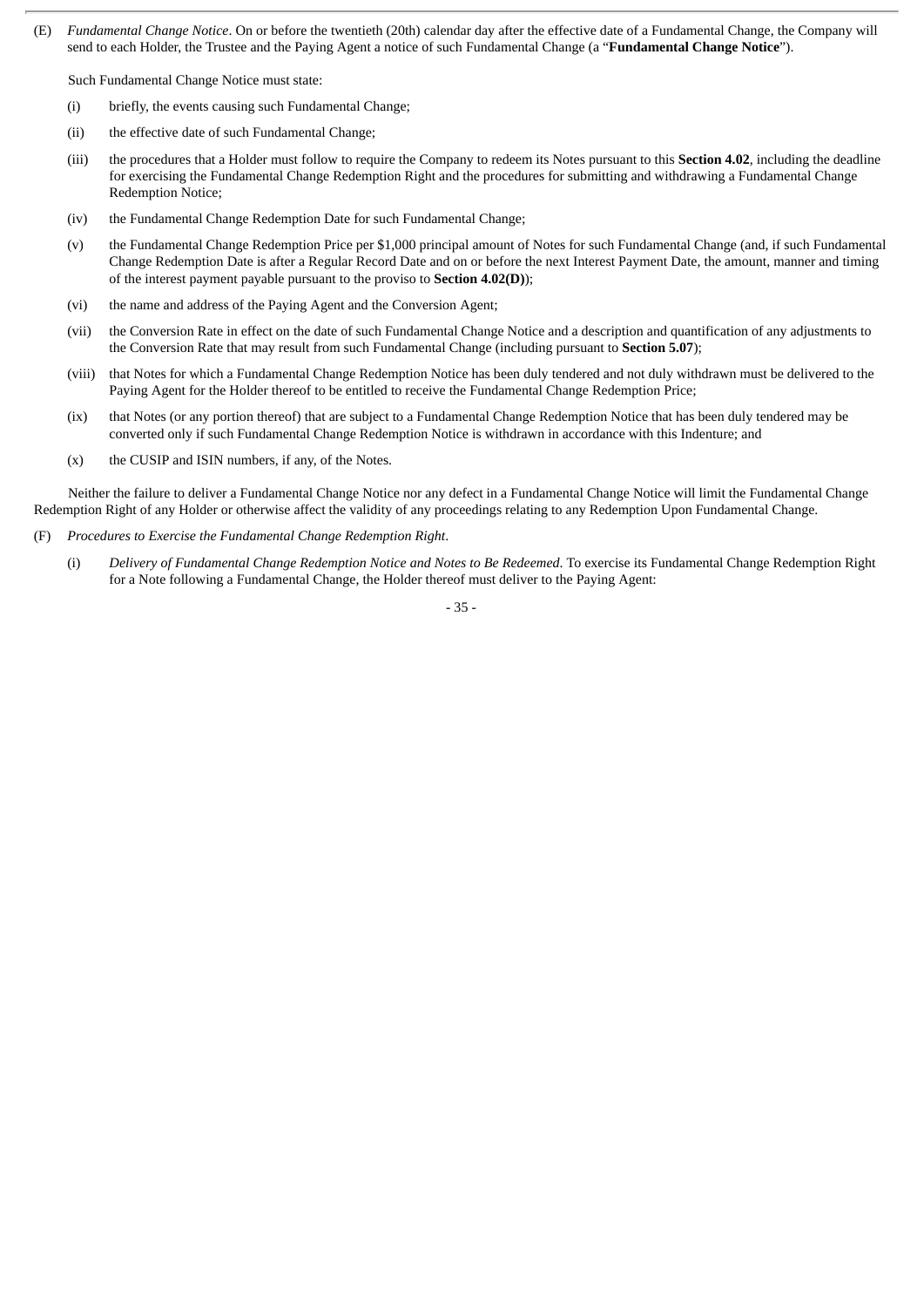- (1) before the Close of Business on the Business Day immediately before the related Fundamental Change Redemption Date (or such later time as may be required by law), a duly completed, written Fundamental Change Redemption Notice with respect to such Note; and
- (2) such Note, duly endorsed for transfer (if such Note is a Physical Note) or by book-entry transfer (if such Note is a Global Note).

The Paying Agent will promptly deliver to the Company a copy of each Fundamental Change Redemption Notice that it receives.

- (ii) *Contents of Fundamental Change Redemption Notices*. Each Fundamental Change Redemption Notice with respect to a Note to be redeemed pursuant to a Redemption Upon Fundamental Change must state:
	- (1) if such Note is a Physical Note, the certificate number of such Note;
	- (2) the principal amount of such Note to be redeemed pursuant to such Redemption Upon Fundamental Change, which must be an Authorized Denomination; and
	- (3) that such Holder is exercising its Fundamental Change Redemption Right with respect to such principal amount of such Note;

*provided*, *however*, that if such Note is a Global Note, then such Fundamental Change Redemption Notice must comply with the Depositary Procedures (and any such Fundamental Change Redemption Notice delivered in compliance with the Depositary Procedures will be deemed to satisfy the requirements of this **Section 4.02(F)**).

- (iii) *Withdrawal of Fundamental Change Redemption Notice*. A Holder that has delivered a Fundamental Change Redemption Notice with respect to a Note may withdraw such Fundamental Change Redemption Notice by delivering a written notice of withdrawal to the Paying Agent at any time before the Close of Business on the Business Day immediately before the related Fundamental Change Redemption Date. Such withdrawal notice must state:
	- (1) if such Note is a Physical Note, the certificate number of such Note;
	- (2) the principal amount of such Note to be withdrawn, which must be an Authorized Denomination; and
	- (3) the principal amount of such Note, if any, that remains subject to such Fundamental Change Redemption Notice, which must be an Authorized Denomination;

*provided*, *however*, that if such Note is a Global Note, then such withdrawal notice must comply with the Depositary Procedures (and any such withdrawal notice delivered in compliance with the Depositary Procedures will be deemed to satisfy the requirements of this **Section 4.02(F)**).

- 36 -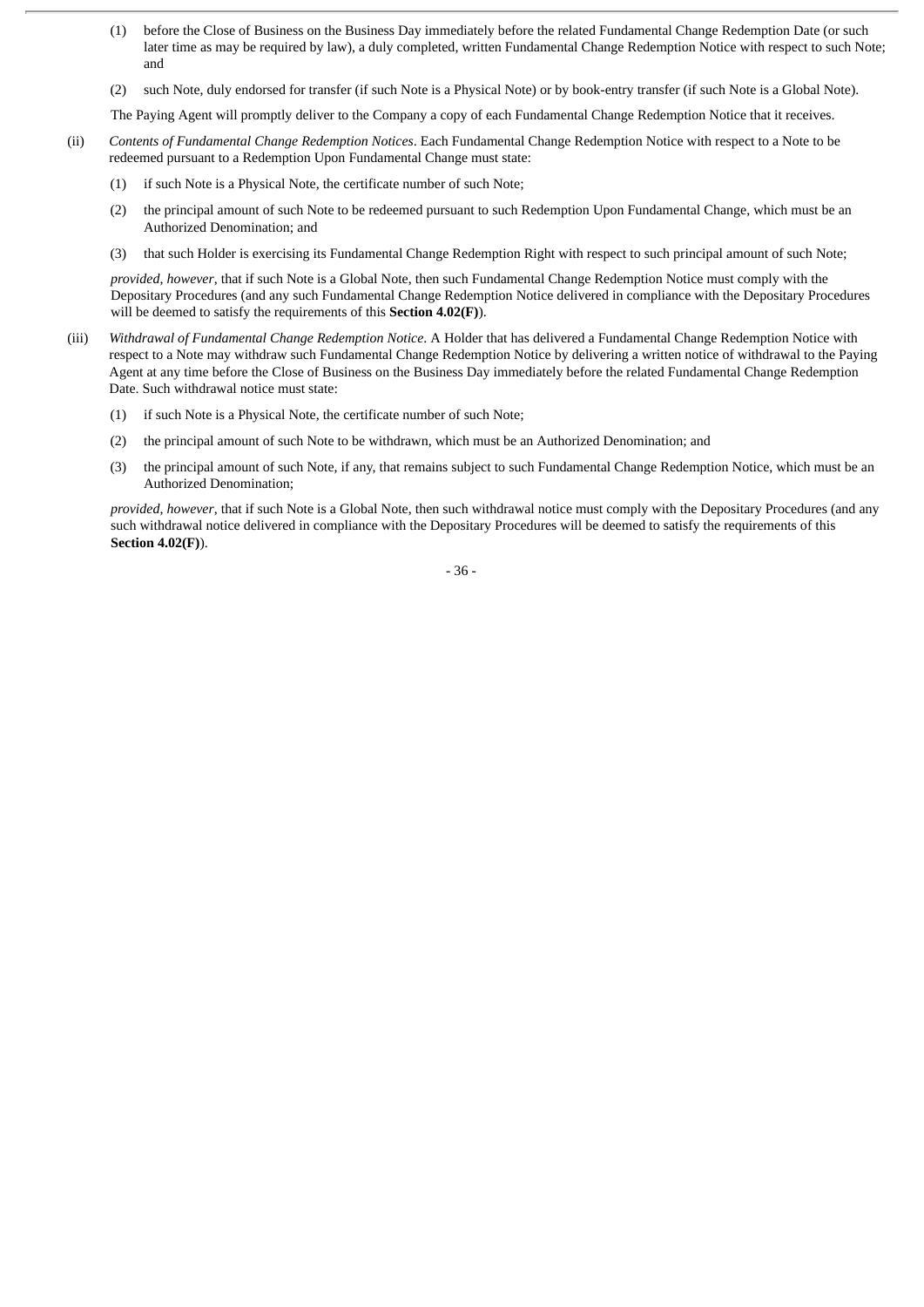Upon receipt of any such withdrawal notice with respect to a Note (or any portion thereof), the Paying Agent will (x) promptly deliver a copy of such withdrawal notice to the Company; and (y) if such Note is surrendered to the Paying Agent, cause such Note (or such portion thereof in accordance with **Section 2.11**, treating such Note as having been then surrendered for partial redemption pursuant to the relevant Redemption Upon Fundamental Change in the amount set forth in such withdrawal notice as remaining subject to redemption pursuant to such Redemption Upon Fundamental Change) to be returned to the Holder thereof (or, if applicable with respect to any Global Note, cancel any instructions for book-entry transfer to the Company, the Trustee or the Paying Agent of the applicable beneficial interest in such Note in accordance with the Depositary Procedures).

- (G) *Payment of the Fundamental Change Redemption Price*. Without limiting the Company's obligation to deposit the Fundamental Change Redemption Price within the time proscribed by **Section 3.01(B)**, the Company will cause the Fundamental Change Redemption Price for a Note (or portion thereof) to be redeemed pursuant to a Redemption Upon Fundamental Change to be paid to the Holder thereof on or before the later of (i) the applicable Fundamental Change Redemption Date; and (ii) the date (x) such Note is delivered to the Paying Agent (in the case of a Physical Note) or (y) the Depositary Procedures relating to the redemption, and the delivery to the Paying Agent, of such Holder's beneficial interest in such Note to be redeemed are complied with (in the case of a Global Note). For the avoidance of doubt, interest payable pursuant to the proviso to **Section 4.02(D)** on any Note to be redeemed pursuant to a Redemption Upon Fundamental Change must be paid pursuant to such proviso regardless of whether such Note is delivered or such Depositary Procedures are complied with pursuant to the first sentence of this **Section 4.02(G)**.
- (H) Third Party May Conduct Redemption Offer In Lieu of the Company. Notwithstanding anything to the contrary in this Section 4.02, the Company will be deemed to satisfy its obligations under this **Section 4.02** if (i) one or more third parties conduct any Redemption Upon Fundamental Change and related offer to redeem Notes otherwise required by this **Section 4.02** in a manner that would have satisfied the requirements of this **Section 4.02** if conducted directly by the Company; and (ii) an owner of a beneficial interest in any Note redeemed by such third party or parties will not receive a lesser amount (as a result of taxes) than such owner would have received had the Company redeemed such Note.
- (I) No Requirement to Conduct an Offer to Redeem Notes if the Fundamental Change Results in the Notes Becoming Convertible into an Amount of *Cash Exceeding the Fundamental Change Redemption Price*. Notwithstanding anything to the contrary in this **Section 4.02**, the Company will not be required to send a Fundamental Change Notice pursuant to **Section 4.02(E)**, or offer to redeem or redeem any Notes pursuant to this **Section 4.02**, in connection with a Fundamental Change occurring pursuant to **clause (B)(ii)** (or pursuant to **clause (A)** that also constitutes a Fundamental Change occurring pursuant to **clause (B)(ii)**) of the definition thereof, if (i) such Fundamental Change constitutes an Ordinary Share Change Event whose Reference Property consists entirely of cash in U.S. dollars; (ii) immediately after such Fundamental Change, the Notes become convertible, pursuant

- 37 -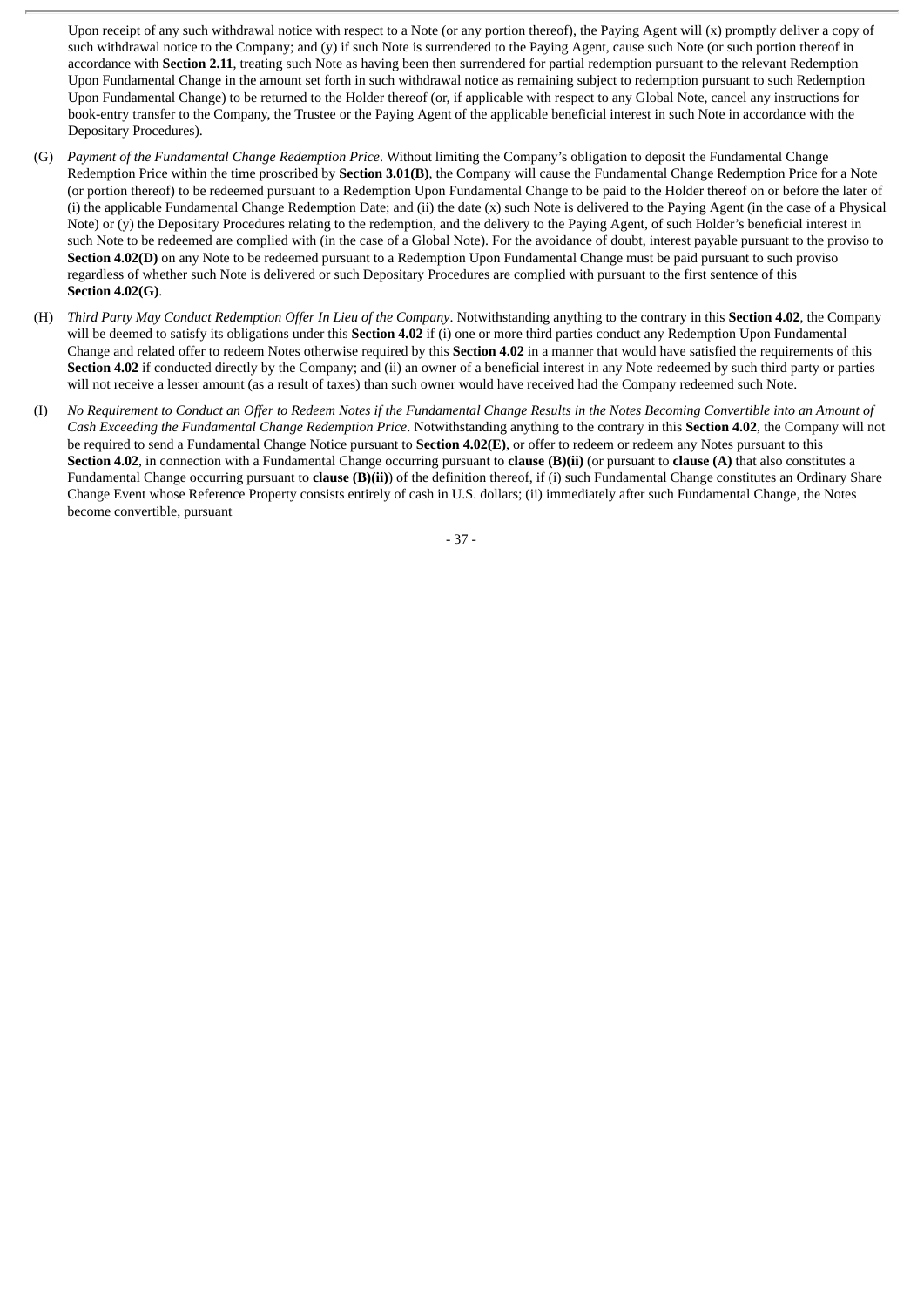to **Section 5.09(A)** and, if applicable, **Section 5.07**, into consideration that consists solely of U.S. dollars in an amount per \$1,000 aggregate principal amount of Notes that equals or exceeds the Fundamental Change Redemption Price per \$1,000 aggregate principal amount of Notes (calculated assuming that the same includes accrued and unpaid interest to, but excluding, the latest possible Fundamental Change Redemption Date for such Fundamental Change); and (iii) the Company timely sends the notice relating to such Fundamental Change and Ordinary Share Change Event required pursuant to **Section 5.09(B)** and includes, in such notice, the information set forth in **clauses (i)**, **(ii)**, **(vi)**, **(vii)** and **(x)** of **Section 4.02(E)** and a statement that the Company is relying on this **Section 4.02(I)**.

- (J) *Compliance with Applicable Securities Laws*. To the extent applicable, the Company will comply, in all material respects, with all federal and state securities laws in connection with a Redemption Upon Fundamental Change (including complying with Rules 13e-4 and 14e-1 under the Exchange Act and filing any required Schedule TO, to the extent applicable) so as to permit effecting such Redemption Upon Fundamental Change in the manner set forth in this Indenture; *provided*, *however*, that, to the extent that the Company's obligations pursuant to this **Section 4.02** conflict with any law or regulation that is applicable to the Company and enacted after the Issue Date, the Company's compliance with such law or regulation will not be considered to be a Default of such obligations.
- (K) *Redemptions in Part*. Subject to the terms of this **Section 4.02**, Notes may be redeemed pursuant to a Redemption Upon Fundamental Change in part, but only in Authorized Denominations. Provisions of this **Section 4.02** applying to the redemption of a Note in whole will equally apply to the redemption of a permitted portion of a Note.

## **Section 4.03 Right of the Company to Redeem the Notes.**

- (A) No Right to Optionally Redeem Before April 7, 2025 Except Pursuant to a Tax Redemption. The Company may not redeem the Notes at its option at any time before April 7, 2025, except pursuant to a Tax Redemption.
- (B) Right to Redeem the Notes on or After April 7, 2025. Subject to the terms of this Section 4.03 (including, for the avoidance of doubt, **Section 4.03(L)**), the Company has the right, at its election, to redeem all, or any portion in an Authorized Denomination, of the Notes, at any time, and from time to time, on an Optional Redemption Date on or after April 7, 2025, for a cash price equal to the Optional Redemption Price, but only if the Last Reported Sale Price per ADS exceeds one hundred and thirty percent (130%) of the Conversion Price on (x) each of at least twenty (20) Trading Days (whether or not consecutive) during the thirty (30) consecutive Trading Days ending on, and including, the Trading Day immediately before the Optional Redemption Notice Date for such Optional Redemption; and (y) the Trading Day immediately before such Optional Redemption Notice Date. For the avoidance of doubt, the calling of any Notes for Provisional Redemption will constitute a Make-Whole Fundamental Change with respect to such Notes pursuant to **clause (B)** of the definition thereof.
- (C) *Right to Optionally Redeem the Notes After a Change in Tax Law*.

- 38 -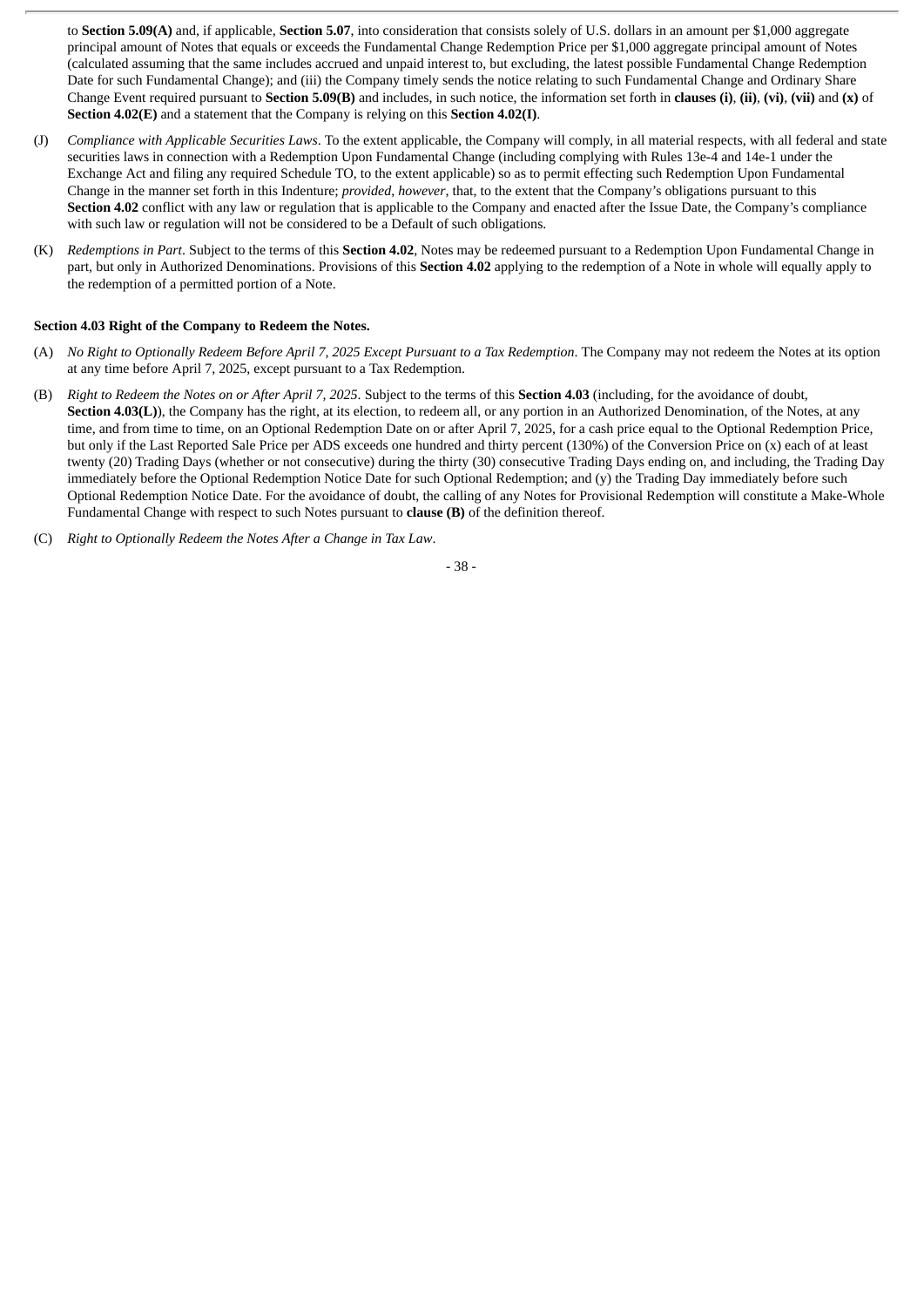- (i) *Generally.* Subject to the terms of this **Section 4.03**, and without limiting the Company's right to redeem any Notes pursuant to **Section 4.03(B)**, the Company has the right, at its election, to redeem all, but not less than all, of the Notes, at any time, on an Optional Redemption Date before the Maturity Date, for a cash price equal to the Optional Redemption Price, but only if (1) the Company has (or, on the next Interest Payment Date, would) become obligated to pay any Additional Amounts to Holders as a result of any Change in Tax Law; (2) the Company cannot avoid such obligation by taking reasonable measures available to the Company; and (3) the Company delivers to the Trustee (x) an Opinion of Counsel from outside legal counsel of recognized standing in the Relevant Taxing Jurisdiction attesting to **clause (1)** above; and (y) an Officer's Certificate attesting to **clauses (1)** and **(2)** above. For the avoidance of doubt, the calling of any Notes for a Tax Redemption will constitute a Make-Whole Fundamental Change pursuant to **clause (B)** of the definition thereof.
- (ii) *Tax Redemption Opt-Out Election*. If the Company calls the Notes for a Tax Redemption, then, notwithstanding anything to the contrary in this **Section 4.03** or in **Section 3.05**, each Holder will have the right to elect (a "**Tax Redemption Opt-Out Election**") not to have such Holder's Notes (or any portion thereof in an Authorized Denomination) redeemed pursuant to such Tax Redemption, in which case, from and after the Optional Redemption Date for such Tax Redemption (or, if the Company fails to pay the Optional Redemption Price due on such Optional Redemption Date in full, from and after such time as the Company pays such Optional Redemption Price in full), the Company will no longer have any obligation to pay any Additional Amounts with respect to such Notes solely as a result of such Change in Tax Law, and all future payments with respect to such Notes will be subject to the deduction or withholding of such Relevant Taxing Jurisdiction's taxes required by law to be deducted or withheld as a result of such Change in Tax Law; *provided*, *however*, that if such Holder converts such Notes with a Conversion Date occurring before such Optional Redemption Date (or, if the Company fails to pay the Optional Redemption Price due on such Optional Redemption Date in full, such Notes are submitted for conversion at any time until such time as the Company pays such Optional Redemption Price in full), then the Company will be obligated to pay Additional Amounts, if any, with respect to such conversion.
	- (1) *Tax Redemption Opt-Out Election Notice*. To make a Tax Redemption Opt-Out Election with respect to any Note (or any portion thereof in an Authorized Denomination), the Holder of such Note must (subject, in the case of a Global Note or any portion thereof, to the Depositary Procedures) deliver a notice (a "**Tax Redemption Opt-Out Election Notice**") to the Paying Agent before the Close of Business on the second (2nd) Business Day immediately before the related Optional Redemption Date, which notice must state: (x) if such Note is a Physical Note, the certificate number of such Note; (y) the principal amount of such Note as to which the Tax Redemption Opt-Out Election will apply, which must be an Authorized Denomination; and (z) that such Holder is making a Tax Redemption Opt-Out Election with respect to such Note (or such portion thereof); *provided*, *however*, that if such Note is a Global Note, then such notice must comply with the Depositary Procedures (and any such notice delivered in compliance with the Depositary Procedures will be deemed to satisfy the requirements of this **Section 4.03(C)(ii)(1)**).

- 39 -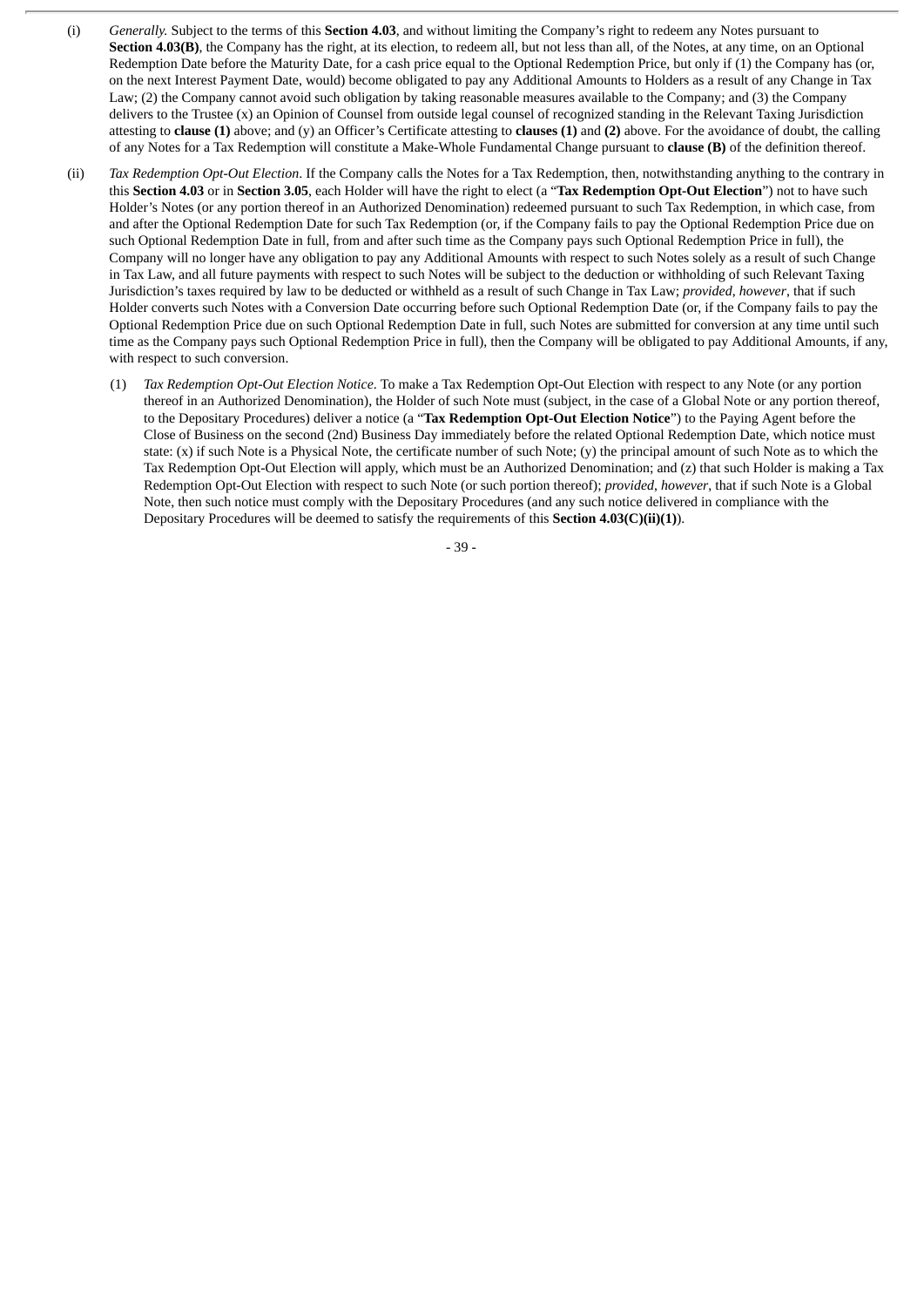- (2) *Withdrawal of Tax Redemption Opt-Out Election Notice*. A Holder that has delivered a Tax Redemption Opt-Out Election Notice with respect to any Note (or any portion thereof in an Authorized Denomination) may (subject, in the case of a Global Note or any portion thereof, to the Depositary Procedures) withdraw such Tax Redemption Opt-Out Election Notice by delivering a withdrawal notice to the Paying Agent at any time before the Close of Business on the second (2nd) the Business Day immediately before the related Optional Redemption Date (or, if the Company fails to pay the Optional Redemption Price due on such Optional Redemption Date in full, at any time until such time as the Company pays such Optional Redemption Price in full), which withdrawal notice must state: (x) if such Note is a Physical Note, the certificate number of such Note; (y) the principal amount of such Note as to which the Tax Redemption Opt-Out Election is being withdrawn, which must be an Authorized Denomination; and (z) that such Holder is withdrawing the Tax Redemption Opt-Out Election with respect to such Note (or such portion thereof); *provided*, *however*, that if such Note is a Global Note, then such withdrawal notice must comply with the Depositary Procedures (and any such withdrawal notice delivered in compliance with the Depositary Procedures will be deemed to satisfy the requirements of this **Section 4.03(C)(ii) (2)**).
- (iii) *Right to Convert Not Affected*. For the avoidance of doubt, a Tax Redemption will not affect any Holder's right to convert any Notes (and the Company's obligation, if the Conversion Date for such conversion occurs before the applicable Optional Redemption Date, to pay any Additional Amounts with respect to such conversion).
- (D) *Optional Redemption Prohibited in Certain Circumstances*. If the principal amount of the Notes has been accelerated and such acceleration has not been rescinded on or before the Optional Redemption Date (including as a result of the payment of the related Optional Redemption Price, and any related interest pursuant to the proviso to **Section 4.03(F)**, on such Optional Redemption Date), then (i) the Company may not call for Optional Redemption or otherwise redeem any Notes pursuant to this **Section 4.03**; and (ii) the Company will cause any Notes theretofore surrendered for such Optional Redemption to be returned to the Holders thereof (or, if applicable with respect to Global Notes, cancel any instructions for book-entry transfer to the Company, the Trustee or the Paying Agent of the applicable beneficial interests in such Notes in accordance with the Depositary Procedures).
- (E) *Optional Redemption Date*. The Optional Redemption Date for any Optional Redemption will be a Business Day of the Company's choosing that is no more than forty five (45), nor less than fifteen (15), calendar days after the Optional Redemption Notice Date for such Optional Redemption.

 $-40 -$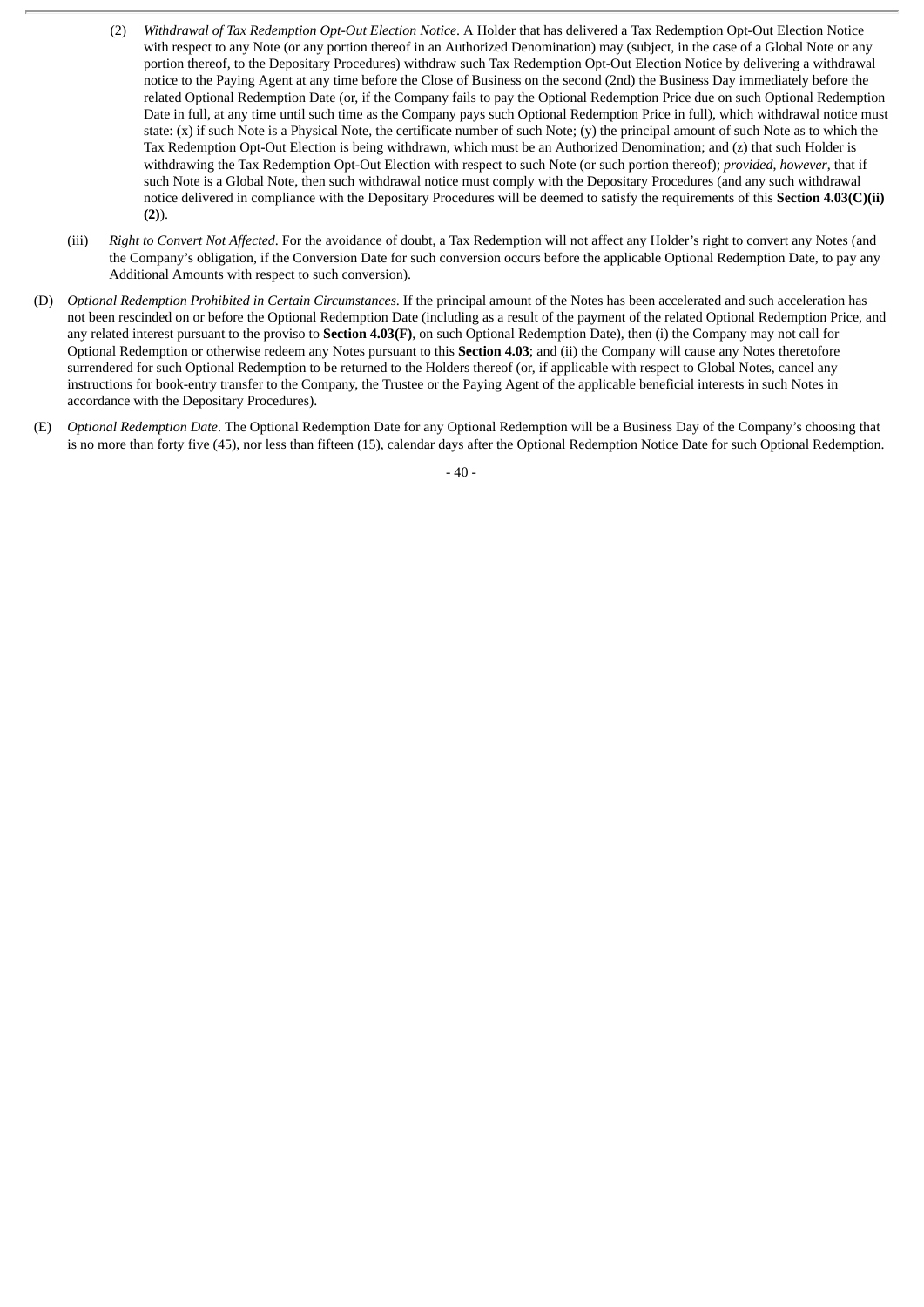- (F) *Optional Redemption Price*. The Optional Redemption Price for any Note called for Optional Redemption is an amount in cash equal to the principal amount of such Note plus accrued and unpaid interest on such Note to, but excluding, the Optional Redemption Date for such Optional Redemption; *provided*, *however*, that if such Optional Redemption Date is after a Regular Record Date and on or before the next Interest Payment Date, then (i) the Holder of such Note at the Close of Business on such Regular Record Date will be entitled, notwithstanding such Optional Redemption, to receive, on or, at the Company's election, before such Interest Payment Date, the unpaid interest that would have accrued on such Note to, but excluding, such Interest Payment Date (assuming, solely for these purposes, that such Note remained outstanding through such Interest Payment Date, if such Optional Redemption Date is before such Interest Payment Date) (including, for the avoidance of doubt, any Additional Amounts with respect to such interest); and (ii) the Optional Redemption Price will not include accrued and unpaid interest on such Note to, but excluding, such Optional Redemption Date (or, for the avoidance of doubt, any Additional Amounts referred to in the preceding parenthetical). For the avoidance of doubt, if an Interest Payment Date is not a Business Day within the meaning of **Section 2.05(C)** and such Optional Redemption Date occurs on the Business Day immediately after such Interest Payment Date, then (x) accrued and unpaid interest on Notes to, but excluding, such Interest Payment Date will be paid, in accordance with **Section 2.05(C)**, on the next Business Day to Holders as of the Close of Business on the immediately preceding Regular Record Date; and (y) the Optional Redemption Price will include interest on Notes to be redeemed from, and including, such Interest Payment Date.
- (G) *Optional Redemption Notice*. To call any Notes for Optional Redemption, the Company must (x) send to each Holder of such Notes, the Trustee and the Paying Agent a written notice of such Optional Redemption (an "**Optional Redemption Notice**"); and (y) substantially contemporaneously therewith, issue a press release through such national newswire service as the Company then uses (or publish the same through such other widely disseminated public medium as the Company then uses, including its website) containing the information set forth in the Optional Redemption Notice.

Such Optional Redemption Notice must state:

- (i) that such Notes have been called for Optional Redemption, briefly describing the Company's Optional Redemption right under this Indenture;
- (ii) the Optional Redemption Date for such Optional Redemption;
- (iii) the Optional Redemption Price per \$1,000 principal amount of Notes for such Optional Redemption (and, if the Optional Redemption Date is after a Regular Record Date and on or before the next Interest Payment Date, the amount, manner and timing of the interest payment payable pursuant to the proviso to **Section 4.03(F)**);
- (iv) the name and address of the Paying Agent and the Conversion Agent;

## - 41 -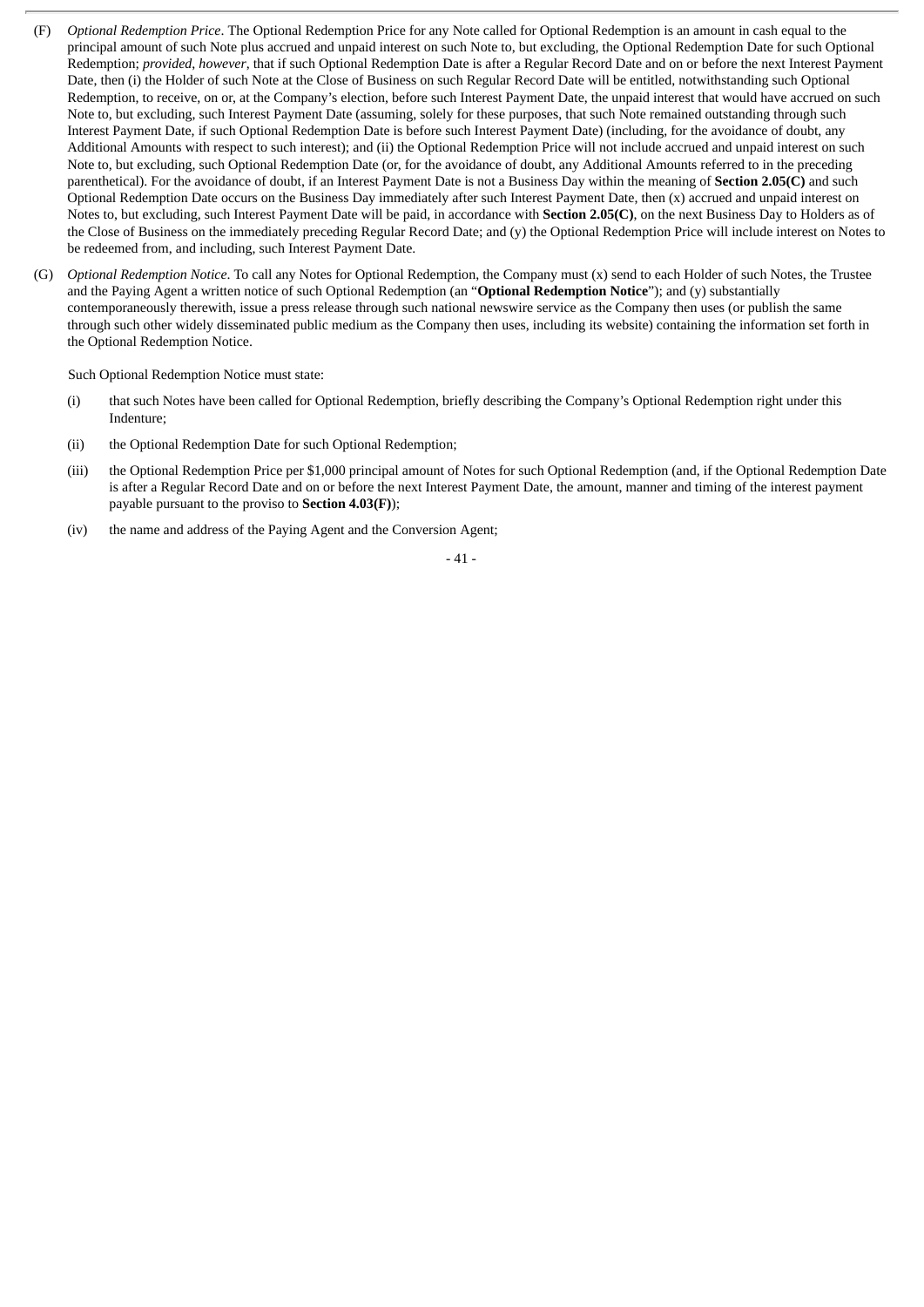- (v) that Notes called for Optional Redemption may be converted at any time before the Close of Business on the second (2nd) Business Day immediately before the Optional Redemption Date (or, if the Company fails to pay the Optional Redemption Price due on such Optional Redemption Date in full, at any time until such time as the Company pays such Optional Redemption Price in full);
- (vi) the Conversion Rate in effect on the Optional Redemption Notice Date for such Optional Redemption and a description and quantification of any adjustments to the Conversion Rate that may result from such Optional Redemption (including pursuant to **Section 5.07**); and
- (vii) the CUSIP and ISIN numbers, if any, of the Notes.

On or before the Optional Redemption Notice Date, the Company will send a copy of such Optional Redemption Notice to the Trustee and the Paying Agent.

- (H) *Special Requirement for Notice of Tax Redemption*. An Optional Redemption Notice relating to a Tax Redemption must be sent pursuant to **Section 4.03(G)** no earlier than one hundred and eighty (180) calendar days before the earliest date on which the Company would have been required to make the related payment or withholding (assuming a payment in respect of the Notes were then due), and the obligation to pay Additional Amounts must be in effect as of the date the Company sends such Optional Redemption Notice and must be expected to remain in effect at the time of the next payment or delivery in respect of the Notes.
- (I) *Selection and Conversion of Notes to Be Optionally Redeemed in Part*.
	- (i) If less than all Notes then outstanding are called for Optional Redemption, then the Notes to be redeemed will be selected as follows: (1) in the case of Global Notes, in accordance with the Depositary Procedures; and (2) in the case of Physical Notes, pro rata, by lot or by such other method the Trustee considers fair and appropriate.
	- (ii) If only a portion of a Note is subject to Optional Redemption (including as a result of a Tax Redemption Opt-Out Election Notice that applies to only a portion of such Note) and such Note is converted in part, then the converted portion of such Note will be deemed to be from the portion of such Note that was subject to Optional Redemption.
- (J) *Payment of the Optional Redemption Price*. Without limiting the Company's obligation to deposit the Optional Redemption Price by the time proscribed by **Section 3.01(B)**, the Company will cause the Optional Redemption Price for a Note (or portion thereof) subject to Optional Redemption to be paid to the Holder thereof on or before the applicable Optional Redemption Date. For the avoidance of doubt, interest payable pursuant to the proviso to **Section 4.03(F)** on any Note (or portion thereof) subject to Optional Redemption must be paid pursuant to such proviso.

- 42 -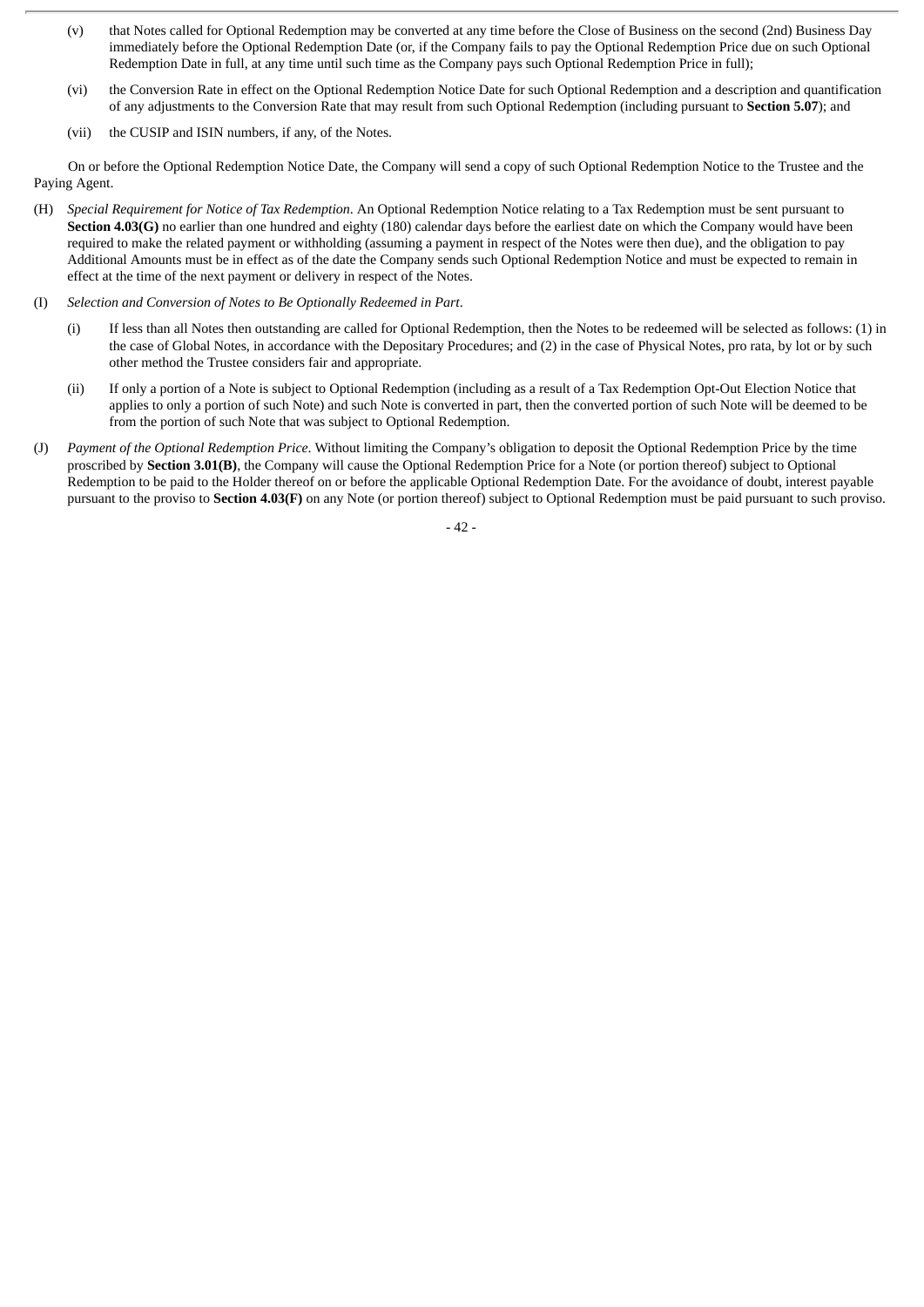- (K) *Special Provisions for Partial Calls*. If the Company elects to redeem less than all of the outstanding Notes for Provisional Redemption, and the Holder of any Note, or any owner of a beneficial interest in any Global Note, is reasonably not able to determine, before the Close of Business on the tenth (10th) calendar day immediately before the Optional Redemption Date for such Provisional Redemption, whether such Note or beneficial interest, as applicable, is to be redeemed pursuant to such Provisional Redemption, then the conversion of such Note or beneficial interest, as applicable, with a Conversion Date occurring on or before the second (2nd) Business Day immediately before such Optional Redemption Date will be deemed to be of a Note called for Provisional Redemption for purposes of this **Section 4.03** and **Section 5.07**.
- (L) *Partial Provisional Redemption Limitation*. If the Company elects to redeem less than all of the outstanding Notes pursuant to **Section 4.03(B)**, then the excess of the principal amount of Notes outstanding as of the time the Company sends the related Optional Redemption Notice over the aggregate principal amount of Notes set forth in such Optional Redemption Notice as being subject to Provisional Redemption must be at least one hundred million dollars (\$100,000,000).

# **Article 5. CONVERSION**

### **Section 5.01 Right to Convert.**

- (A) *Generally*. Subject to the provisions of this **Article 5**, each Holder may, at its option, convert such Holder's Notes into Conversion Consideration.
- (B) *Conversions in Part*. Subject to the terms of this Indenture, Notes may be converted in part, but only in Authorized Denominations. Provisions of this **Article 5** applying to the conversion of a Note in whole will equally apply to conversions of a permitted portion of a Note.
- (C) *When Notes May Be Converted*.
	- (i) *Generally*. A Holder may convert its Notes at any time until the Close of Business on the second (2nd) Scheduled Trading Day immediately before the Maturity Date.
	- (ii) *Limitations and Closed Periods*. Notwithstanding anything to the contrary in this Indenture or the Notes:
		- (1) Notes may be surrendered for conversion only after the Open of Business and before the Close of Business on a day that is a Business Day;
		- (2) in no event may any Note be converted after the Close of Business on the second (2nd) Scheduled Trading Day immediately before the Maturity Date;
		- (3) if the Company calls any Note for Optional Redemption pursuant to **Section 4.03**, then the Holder of such Note may not convert such Note after the Close of Business on the second (2nd) Business Day immediately before the applicable Optional Redemption Date (unless the Company fails to pay the Optional Redemption Price for such Note in accordance with this Indenture, in which case such Note may be submitted for conversion at any time until such time as the Optional Redemption Price has been paid or duly provided for); and

- 43 -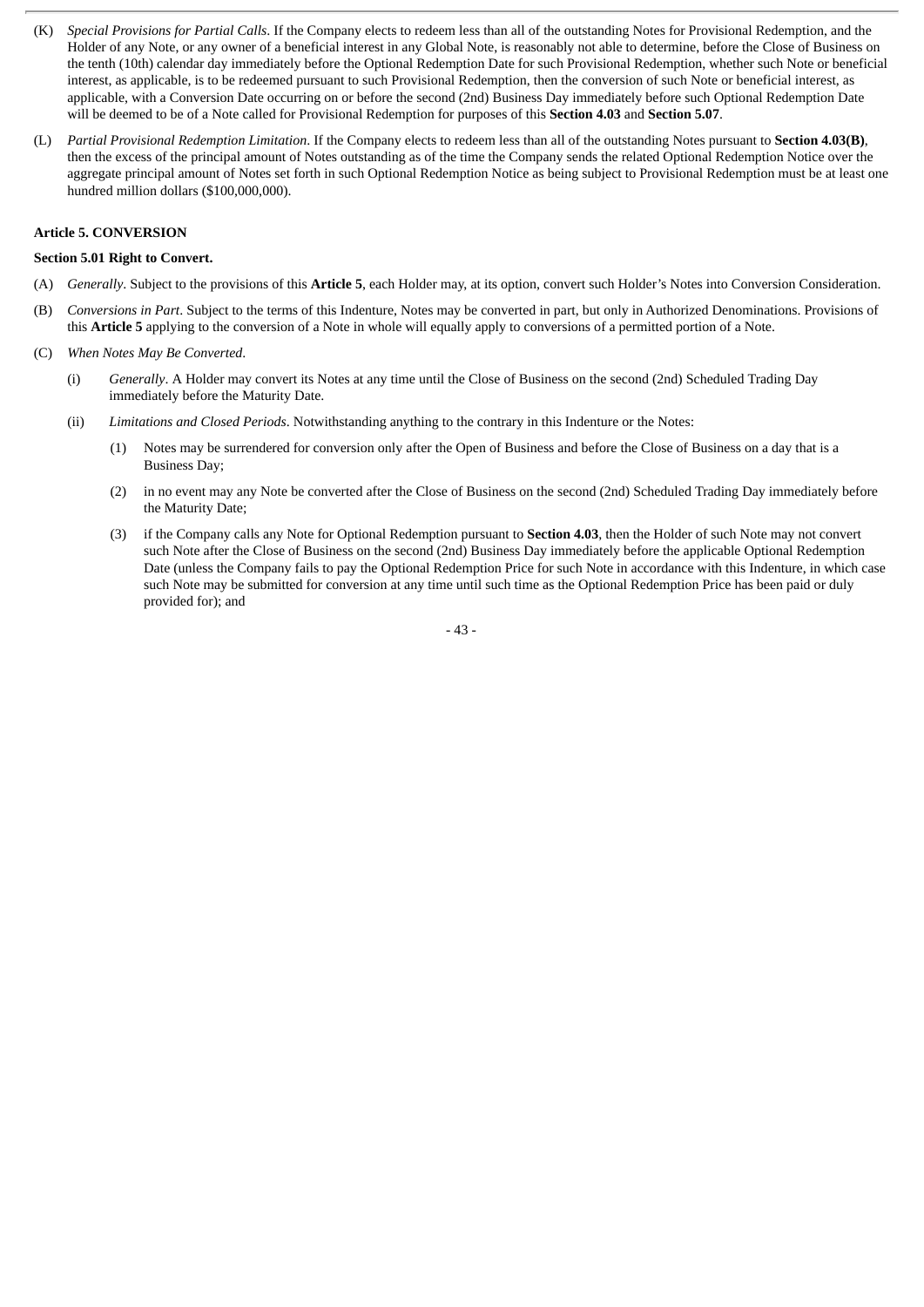(4) if a Fundamental Change Redemption Notice is validly delivered pursuant to **Section 4.02(F)** with respect to any Note, then such Note may not be converted, except to the extent (a) such Note is not subject to such notice; (b) such notice is withdrawn in accordance with **Section 4.02(F)**; or (c) the Company fails to pay the Fundamental Change Redemption Price for such Note in accordance with this Indenture.

# **Section 5.02 Conversion Procedures.**

- (A) *Generally*.
	- (i) *Global Notes*. To convert a beneficial interest in a Global Note, the owner of such beneficial interest must (1) comply with the Depositary Procedures for converting such beneficial interest (at which time such conversion will become irrevocable); (2) pay any amounts due pursuant to **Section 5.02(D)** or **Section 5.02(E)**; and (3) comply with any requirements under the Deposit Agreement applicable to the delivery of restricted Ordinary Shares represented by ADSs due upon settlement of the conversion of an interest in a Global Note bearing a Restricted Note Legend.
	- (ii) *Physical Notes*. To convert all or a portion of a Physical Note, the Holder of such Note must (1) complete, manually sign and deliver to the Conversion Agent the conversion notice attached to such Physical Note or a facsimile of such conversion notice; (2) deliver such Physical Note to the Conversion Agent (at which time such conversion will become irrevocable); (3) furnish any endorsements and transfer documents that the Company or the Conversion Agent may require; (4) pay any amounts due pursuant to **Section 5.02(D)** or **Section 5.02(E)**; and (5) comply with any requirements under the Deposit Agreement applicable to the delivery of the ADSs due upon settlement of such conversion.
- (B) *Effect of Converting a Note*. At the Close of Business on the Conversion Date for a Note (or any portion thereof) to be converted, such Note (or such portion) will (unless there occurs a Default in the delivery of the Conversion Consideration or interest due, pursuant to **Section 5.03(A)** or **5.02(D)**, upon such conversion) be deemed to cease to be outstanding (and, for the avoidance of doubt, no Person will be deemed to be a Holder of such Note (or such portion thereof) as of the Close of Business on such Conversion Date), except to the extent provided in **Section 5.02(D)**.
- (C) *Holder of Record of Conversion ADSs*. The Person in whose name any ADS is issuable upon conversion of any Note will be deemed to become the holder of record of such ADS as of the Close of Business on the Conversion Date for such conversion.

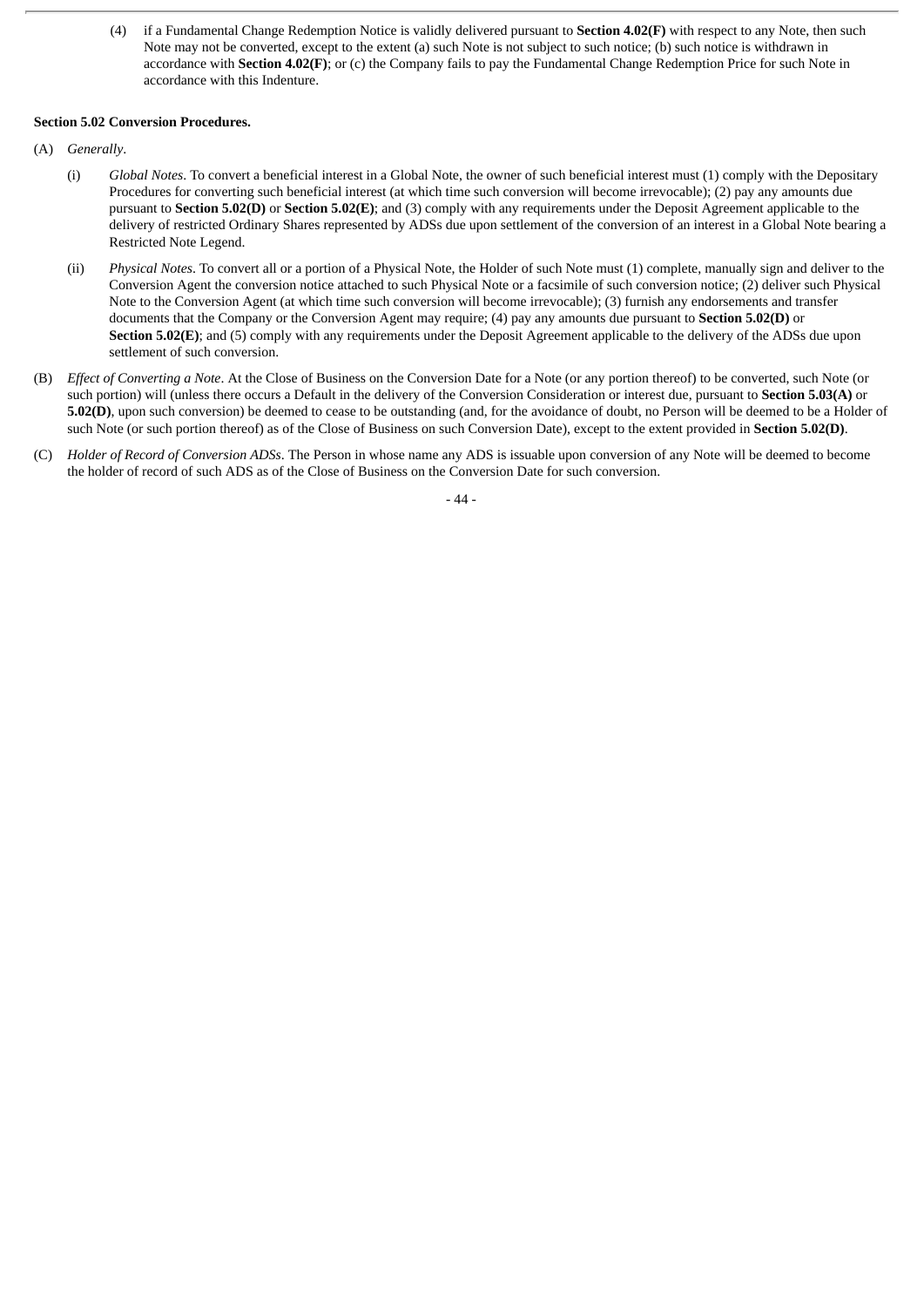- (D) *Interest Payable Upon Conversion in Certain Circumstances*. If the Conversion Date of a Note is after a Regular Record Date and before the next Interest Payment Date, then (i) the Holder of such Note at the Close of Business on such Regular Record Date will be entitled, notwithstanding such conversion (and, for the avoidance of doubt, notwithstanding anything set forth in the proviso to this sentence), to receive, on or, at the Company's election, before such Interest Payment Date, the unpaid interest that would have accrued on such Note to, but excluding, such Interest Payment Date (assuming, solely for these purposes, that such Note remained outstanding through such Interest Payment Date); and (ii) the Holder surrendering such Note for conversion must deliver to the Conversion Agent, at the time of such surrender, an amount of cash equal to the amount of such interest referred to in **clause (i)** above; *provided*, *however*, that the Holder surrendering such Note for conversion need not deliver such cash (v) if the Company has specified an Optional Redemption Date that is after such Regular Record Date and on or before the second (2nd) Business Day immediately after such Interest Payment Date; (w) if such Conversion Date occurs after the Regular Record Date immediately before the Maturity Date; (x) if the Company has specified a Fundamental Change Redemption Date that is after such Regular Record Date and on or before the Business Day immediately after such Interest Payment Date; or (y) to the extent of any overdue interest or interest that has accrued on any overdue interest. For the avoidance of doubt, as a result of, and without limiting the generality of, the foregoing, if a Note is converted with a Conversion Date that is after the Regular Record Date immediately before the Maturity Date, then the Company will pay, as provided above, the interest that would have accrued on such Note to, but excluding, the Maturity Date. For the avoidance of doubt, if the Conversion Date of a Note to be converted is on an Interest Payment Date, then the Holder of such Note at the Close of Business on the Regular Record Date immediately before such Interest Payment Date will be entitled to receive, on such Interest Payment Date, the unpaid interest that has accrued on such Note to, but excluding, such Interest Payment Date, and such Note, when surrendered for conversion, need not be accompanied by any cash amount pursuant to the first sentence of this **Section 5.02(D)**.
- (E) *Taxes and Duties*. If a Holder converts a Note, the Company will pay any documentary, stamp or similar issue or transfer tax or duty due on the issue or delivery of any Ordinary Shares represented by ADSs upon such conversion (or of any ADSs representing such Ordinary Shares); *provided*, *however*, that if any tax or duty is due because such Holder requested such Ordinary Shares represented by ADSs (or such ADSs representing Ordinary Shares) to be registered in a name other than such Holder's name, then such Holder will pay such tax or duty and, until having received a sum sufficient to pay such tax or duty, the Conversion Agent may refuse to deliver any such Ordinary Shares represented by ADSs (or ADSs representing Ordinary Shares) to be issued in a name other than that of such Holder.
- (F) *Conversion Agent to Notify Company of Conversions*. If any Note is submitted for conversion to the Conversion Agent or the Conversion Agent receives any notice of conversion with respect to a Note, then the Conversion Agent will promptly (and, in any event, no later than the Business Day immediately following the date the Conversion Agent receives such Note or notice) notify the Company and the Trustee of such occurrence, together with any other information reasonably requested by the Company, and will cooperate with the Company to determine the Conversion Date for such Note.

- 45 -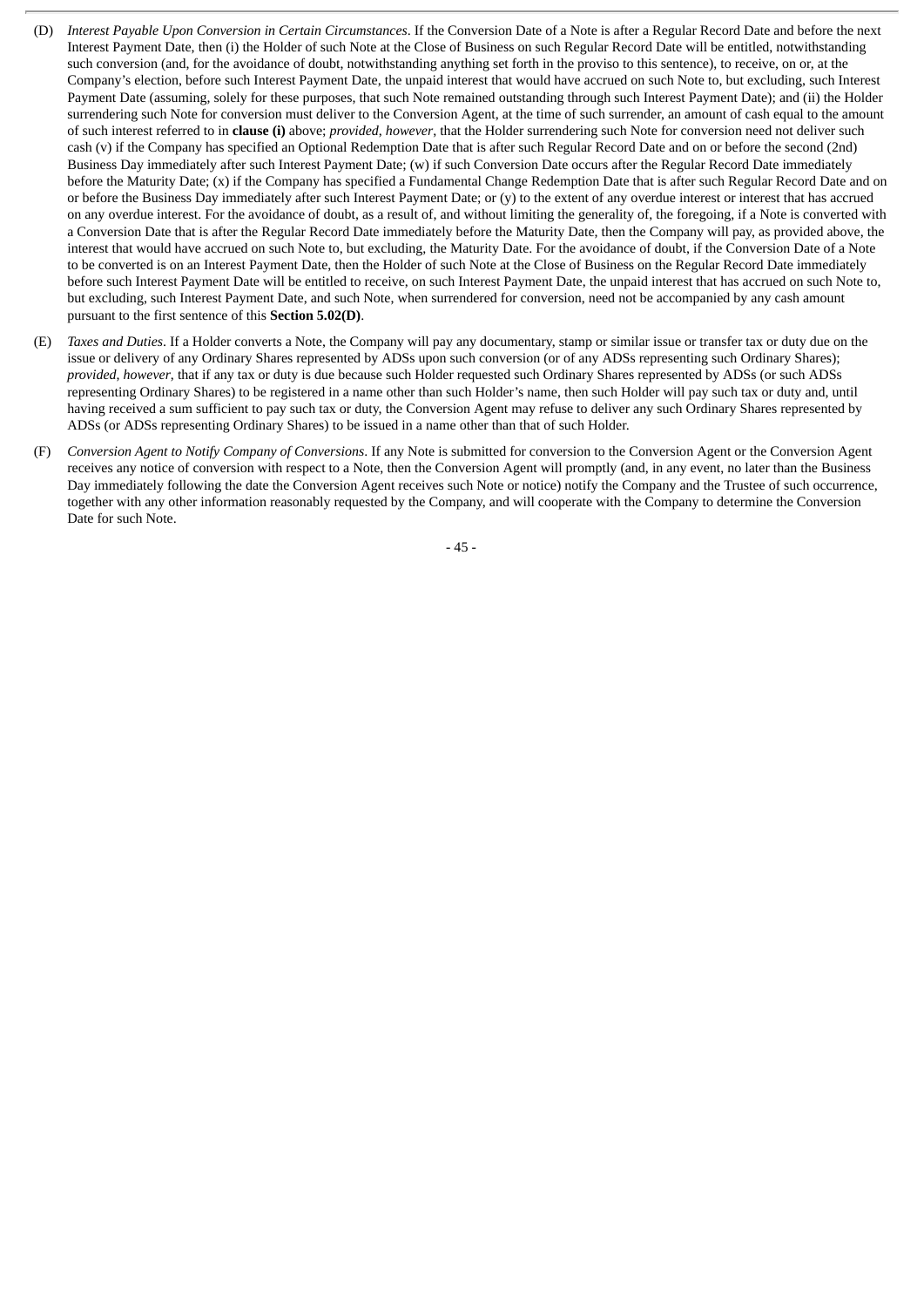## **Section 5.03 Settlement Upon Conversion.**

- (A) *Conversion Consideration*.
	- (i) *Generally*. Subject to **Sections 5.03(A)(ii)** and **5.03(A)(iii)**, the type and amount of consideration (the "**Conversion Consideration**") due in respect of each \$1,000 principal amount of a Note to be converted will be a number of ADSs equal to the Conversion Rate in effect on the Conversion Date for such conversion (it being understood, for the avoidance of doubt, that, upon conversion, the Company will, pursuant to **Section 5.04(A)(i)**, cause the corresponding number of Ordinary Shares represented by such ADSs to be issued and delivered to, or for the account of, the ADS Depositary, together with instructions to issue such ADSs representing such Ordinary Shares and otherwise comply with **Section 5.04(A)(i)**).
	- (ii) *Cash in Lieu of Fractional ADSs*. If the number of ADSs deliverable pursuant to **Section 5.03(A)(i)** upon conversion of any Note is not a whole number, then such number will be rounded down to the nearest whole number and the Company will deliver, in addition to the other consideration due upon such conversion, cash in lieu of the related fractional ADS in an amount equal to the product of (1) such fraction and (2) the Last Reported Sale Price per ADS on the Conversion Date for such conversion (or, if such Conversion Date is not a Trading Day, the immediately preceding Trading Day).
	- (iii) *Conversion of Multiple Notes by a Single Holder*. If a Holder converts more than one (1) Note on a single Conversion Date, then the Conversion Consideration due in respect of such conversion will (in the case of any Global Note, to the extent permitted by, and practicable under, the Depositary Procedures) be computed based on the total principal amount of Notes converted on such Conversion Date by such Holder.
- (B) *Delivery of the Conversion Consideration*. Except as set forth in **Sections 5.05(F)** and **5.09**, the Company will pay or deliver, as applicable, the Conversion Consideration due upon the conversion of any Note to the Holder on or before the third (3rd) Business Day immediately after the Conversion Date for such conversion; *provided*, *however*, that if a Note is converted with a Conversion Date that is after the Regular Record Date immediately before the Maturity Date, or if any Note that has been called (or deemed, pursuant to **Section 4.03(K)**, to be called) for Optional Redemption is converted, then, solely for purposes of such conversion, (x) the Company will pay or deliver, as applicable, the Conversion Consideration due upon such conversion on or before the Maturity Date (or, if the Maturity Date is not a Business Day, the next Business Day), in the case of a conversion of any Note with a Conversion Date that is after the Regular Record Date immediately before the Maturity Date, or the related Optional Redemption Date, in the case of a conversion of any Note that has been called (or deemed, pursuant to **Section 4.03(K)**, to be called) for Optional Redemption, *provided*, that, in either case, the Company will in no event pay or deliver such consideration earlier than the Conversion Date referred to in the following **clause (y)**; and (y) the Conversion Date will instead be deemed to be the third (3rd) Business Day immediately before the applicable date referred to in **clause (x)**.

- 46 -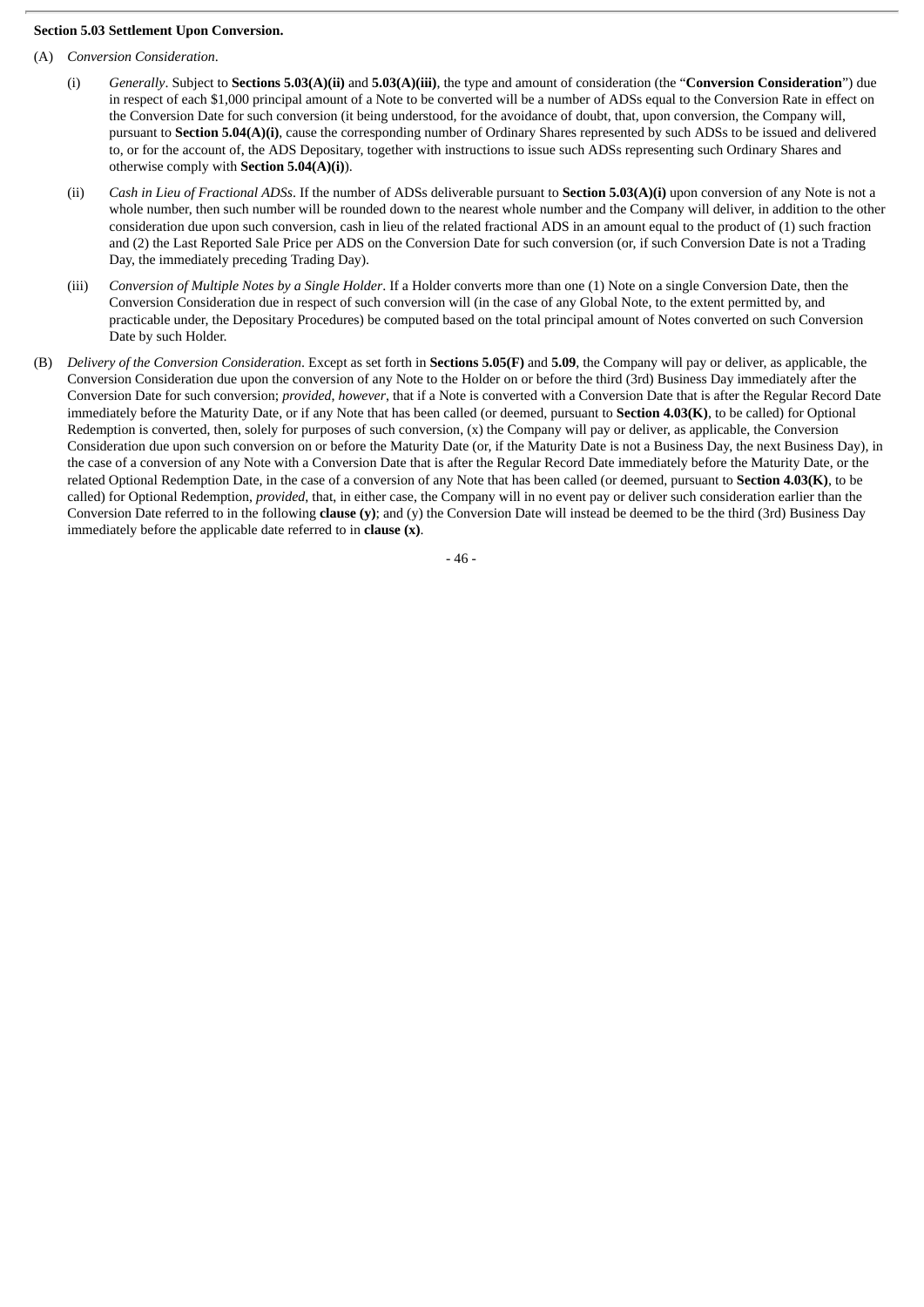(C) Deemed Payment of Principal and Interest; Settlement of Accrued Interest Notwithstanding Conversion. If a Holder converts a Note, then the Company will not adjust the Conversion Rate to account for any accrued and unpaid interest on such Note, and, except as provided in **Section 5.02(D)**, the Company's delivery of the Conversion Consideration due in respect of such conversion will be deemed to fully satisfy and discharge the Company's obligation to pay the principal of, and accrued and unpaid interest, if any, on, such Note to, but excluding the Conversion Date. As a result, except as provided in **Section 5.02(D)**, any accrued and unpaid interest on a converted Note will be deemed to be paid in full rather than cancelled, extinguished or forfeited.

# **Section 5.04 American Depositary Share Program; Reserve and Status of Securities Issued Upon Conversion.**

- (A) *Delivery of Ordinary Shares Represented by ADSs Upon Conversion*.
	- (i) *Delivery of Ordinary Shares Under the Deposit Agreement; Procedural Matters*. Whenever this Indenture requires the Company to deliver any Ordinary Shares represented by ADSs upon conversion of the Notes, (1) the Company will cause the corresponding number of Ordinary Shares to be delivered to, or for the account of, the ADS Depositary, together with instructions (conforming to the requirements therefor under the Deposit Agreement) to issue such ADSs to the Person entitled thereto under this Indenture; and (2) the Company will deliver such other documentation (including, if applicable, any related legal opinions) or information required by, and otherwise comply with its other obligations under, the Deposit Agreement in connection with the issuance and delivery of such ADSs. Each reference in this Indenture or the Notes to the issuance or delivery of Ordinary Shares represented by ADSs, or the delivery of ADSs, upon conversion of the Notes will be deemed to include the deposit of Ordinary Shares and delivery of ADSs pursuant to the Deposit Agreement in the manner contemplated by this **Section 5.04(A)(i)**.
	- (ii) *Regulatory Matters*. The Company will use commercially reasonable efforts to take all actions, and obtain all approvals and registrations, as are necessary or appropriate, in its reasonable discretion, to permit or facilitate the issuance and delivery of any Ordinary Shares represented by ADSs due upon settlement of the conversion of any Notes in accordance with this Indenture. Furthermore, at all times when any Notes are outstanding, the Company will cause one or more registration statements on Form F-6 (or any successor or other available form) to be effective under the Securities Act and available and usable for the issuance and delivery of Ordinary Shares represented by ADSs upon conversion of all Notes then outstanding (assuming, for these purposes, that the Conversion Rate is increased by the maximum amount pursuant to which the Conversion Rate may be increased pursuant to **Section 5.07**), in each case to the extent the same is required for the issuance and delivery of such ADSs upon conversion of the Notes.

- 47 -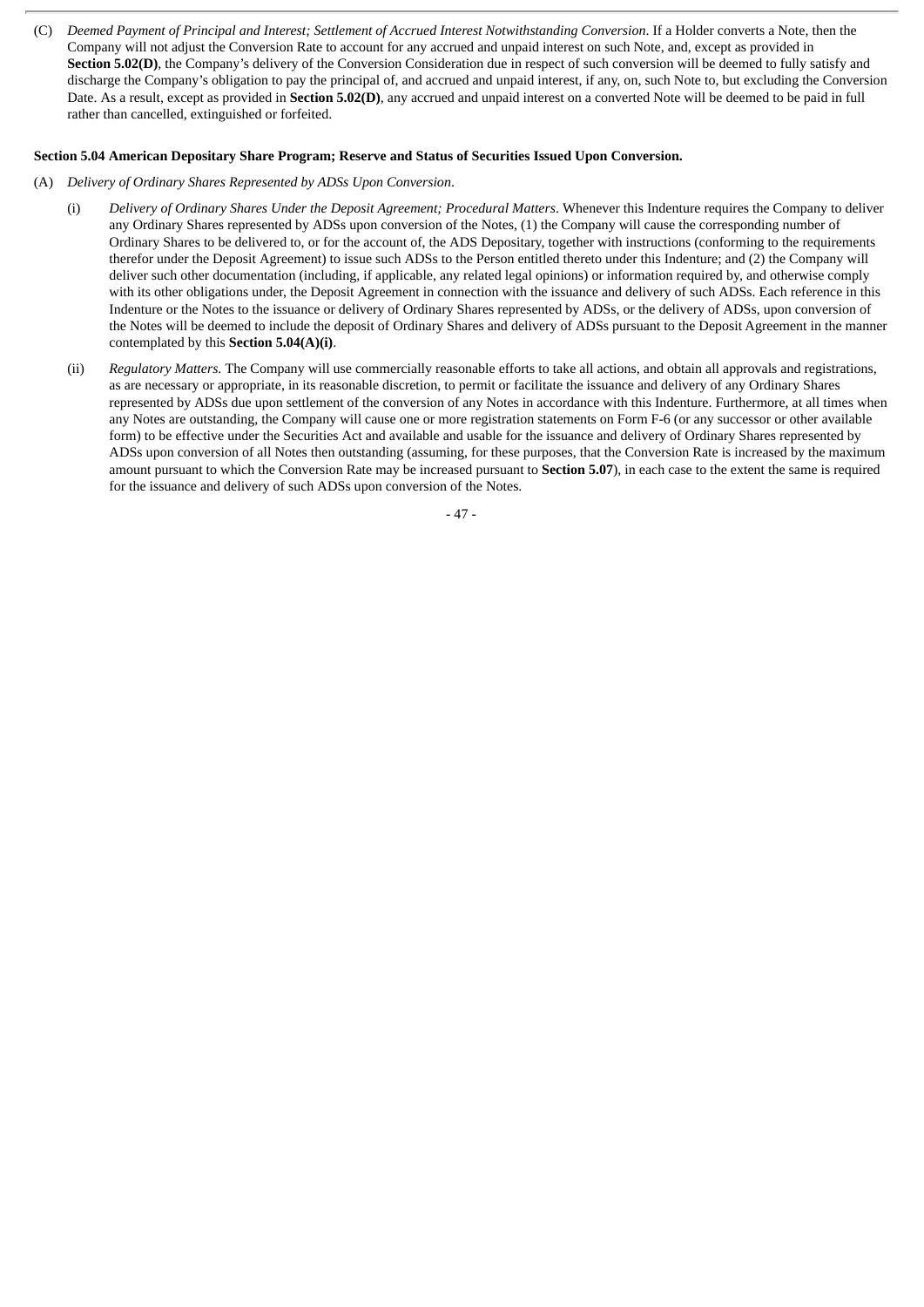- (B) *Fees and Expenses of the ADS Depositary*. The Company will pay (or, if applicable, reimburse each Holder or beneficial owner of any Notes or ADSs delivered in settlement of the conversion of any Note for) all fees and expenses payable to, or withheld by, the ADS Depositary (including, for the avoidance of doubt, by means of reducing any amounts or property that would otherwise be payable or deliverable in respect of such ADSs or reducing the amount of cash or other property that would otherwise be represented by such ADSs) in connection with (i) the issuance of ADSs by the ADS Depositary upon conversion of any Notes; or (ii) the removal of any restrictive legends affixed to any such ADSs or the reissuance of any such ADSs without restrictive legends or for identification by an "unrestricted" CUSIP or ISIN number.
- (C) *Share Reserve*. The Company undertakes to ensure that, at all times when any Notes are outstanding, the Company has sufficient authorization from the Board of Directors in its articles of association to issue a number of Ordinary Shares sufficient to permit the issuance and delivery of Ordinary Shares represented by ADSs upon the conversion of all then-outstanding Notes, assuming the Conversion Rate is increased by the maximum amount pursuant to which the Conversion Rate may be increased pursuant to **Section 5.07**. To the extent the Company delivers Ordinary Shares held in its treasury in connection with the settlement of the conversion of any Notes, each reference in this Indenture or the Notes to the issuance of Ordinary Shares in connection therewith will be deemed to include such delivery, *mutatis mutandis*.
- (D) *Status of Conversion ADSs; Listing*. Each Conversion ADS delivered upon conversion of any Note, and each Ordinary Share represented by such ADS, will be duly authorized, validly issued, fully paid, non-assessable, free from preemptive rights and free of any lien or adverse claim (except to the extent of any lien or adverse claim created by the action or inaction of the Holder of such Note or the Person to whom such Conversion ADS will be delivered). If the ADSs are then listed on any securities exchange, or quoted on any inter-dealer quotation system, then the Company will use reasonable efforts to cause each Conversion ADS, when delivered upon conversion of any Note, to be admitted for listing on such exchange or quotation on such system.

## **Section 5.05 Adjustments to the Conversion Rate.**

(A) Adjustments to the Conversion Rate for Changes to the ADS Entitlement Rate. Subject to Section 5.09(A), if the ADS Entitlement Rate is adjusted for any reason (including, for the avoidance of doubt, in connection with an event described in paragraphs **(i)** through **(v)** of **Section 5.05(C)**, then the Conversion Rate will be adjusted, effective as of the time that the adjustment to the ADS Entitlement Rate becomes effective, to an amount equal to the product of (1) the Conversion Rate in effect immediately before such time; and (2) the quotient obtained by dividing (x) the ADS Entitlement Rate in effect immediately before such adjustment to the ADS Entitlement Rate by (y) the ADS Entitlement Rate in effect immediately after such adjustment to the ADS Entitlement Rate. For the avoidance of doubt, if the ADS Entitlement Rate is adjusted in connection with an event that also results in an adjustment to the Conversion Rate pursuant to any of paragraphs **(i)** through **(v)** of **Section 5.05(C)**, then, as a result of the preceding sentence, such Conversion Rate adjustment will be reversed to the extent the ADS Entitlement Rate adjustment produces the same economic effect as such Conversion Rate adjustment would have produced without the ADS Entitlement Rate adjustment (that is, to the extent the ADS Entitlement Rate adjustment causes the product of the reversed Conversion Rate and the adjusted ADS Entitlement Rate to be equal to the product of the unreversed Conversion Rate and the unadjusted ADS Entitlement Rate).

- 48 -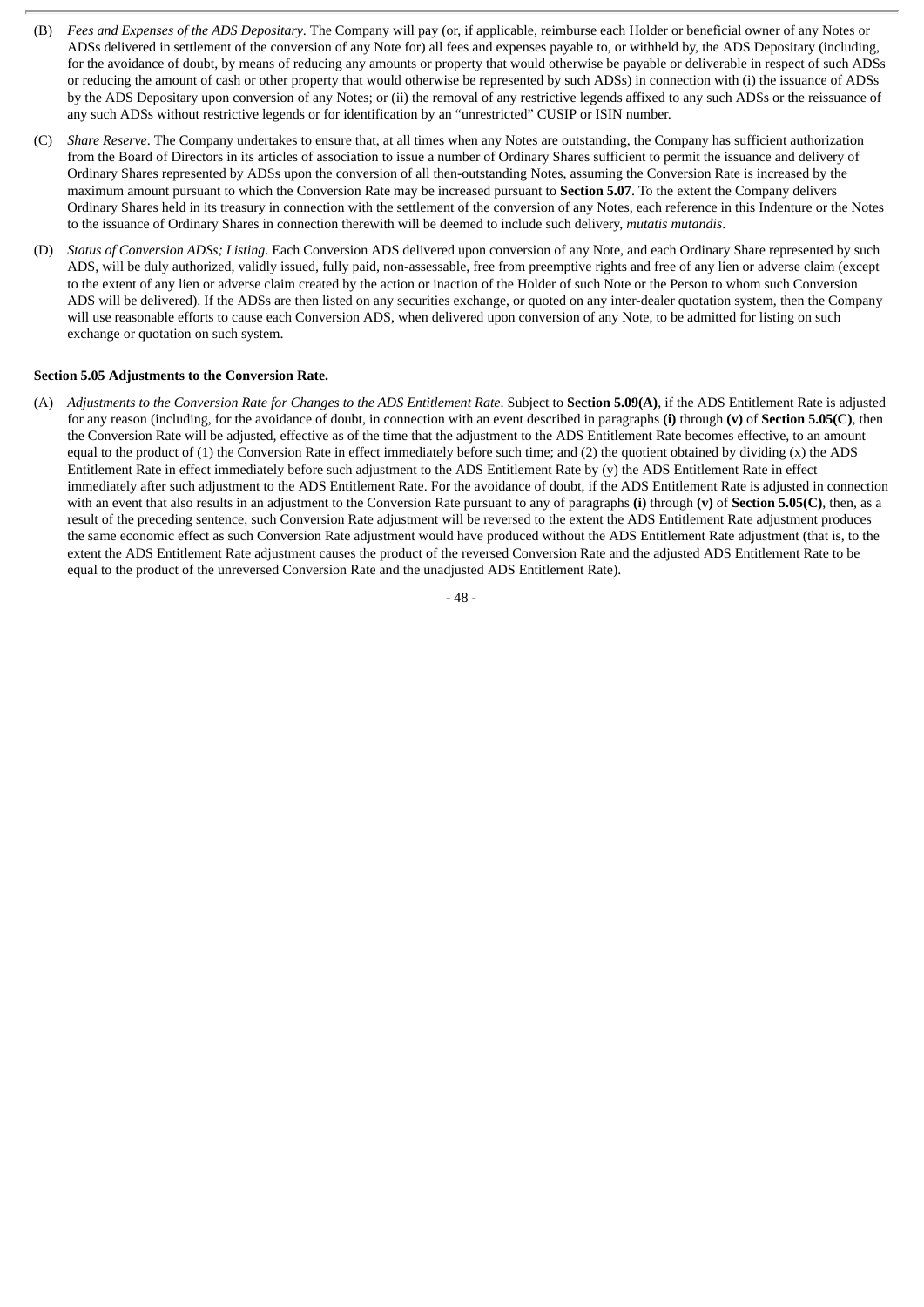- (B) *Special Adjustment Provisions for Deposited Distributions and Expiring Rights*. Notwithstanding anything to the contrary in this Indenture or the Notes, the Company will not adjust the Conversion Rate pursuant to paragraphs **(i)** through **(v)** of **Section 5.05(C)** on account of a Deposited Distribution; *provided*, *however*, that:
	- (i) if the Distributed Property of such Deposited Distribution (or any proceeds from the sale or other disposition thereof in accordance with the Deposit Agreement) is thereafter distributed on the ADSs, then, without duplication of any adjustment to the Conversion Rate pursuant to **Section 5.05(B)(ii)** or **Section 5.05(B)(iii)**, the Conversion Rate will be adjusted pursuant to the applicable paragraph of **Section 5.05(C)**, assuming, solely for these purposes, that, at the time of such distribution on the ADSs, there is distributed, to all holders of Ordinary Shares, the kind and amount of Distributed Property (or proceeds) per Ordinary Share corresponding to that kind and amount of Distributed Property (or proceeds) that is distributed on the ADSs attributable to each Ordinary Share represented by such ADSs;
	- (ii) if an Ordinary Share Change Event occurs (other than solely pursuant to **Section 5.10**), then, effective immediately after the Close of Business on the day before the date such Ordinary Share Change Event becomes effective, the Conversion Rate will be adjusted to the Conversion Rate that would have then been in effect had the Conversion Rate been adjusted on account of such Deposited Distribution (or, if applicable, such portion of such Deposited Distribution for which a Conversion Rate adjustment has not theretofore been made) pursuant to the applicable paragraph of **Section 5.05(C)**, assuming, solely for purposes of determining the Ex-Dividend Date applicable to such adjustment, that the Distributed Property of such Deposited Distribution (or, if applicable, such portion thereof for which a Conversion Rate adjustment has not theretofore been made) were distributed to holders of the ADSs as of the record date applicable for purposes of determining the holders of Ordinary Shares entitled to receive the Distributed Property in such Deposited Distribution; and
	- (iii) if the Distributed Property of such Deposited Distribution includes any Expiring Rights, then:
		- (1) the Conversion Rate will be adjusted pursuant to **Section 5.05(C)(ii)** or **Section 5.05(C)(iii)(1)**, as applicable, assuming, solely for these purposes, (a) that the Distributed Property of such Deposited Distribution consisted solely of such Expiring Rights; and (b) solely for purposes of determining the Ex-Dividend Date applicable to such adjustment, that such Expiring Rights were distributed to holders of the ADSs as of the record date applicable for purposes of determining the holders of Ordinary Shares entitled to receive the Distributed Property in such Deposited Distribution; and

- 49 -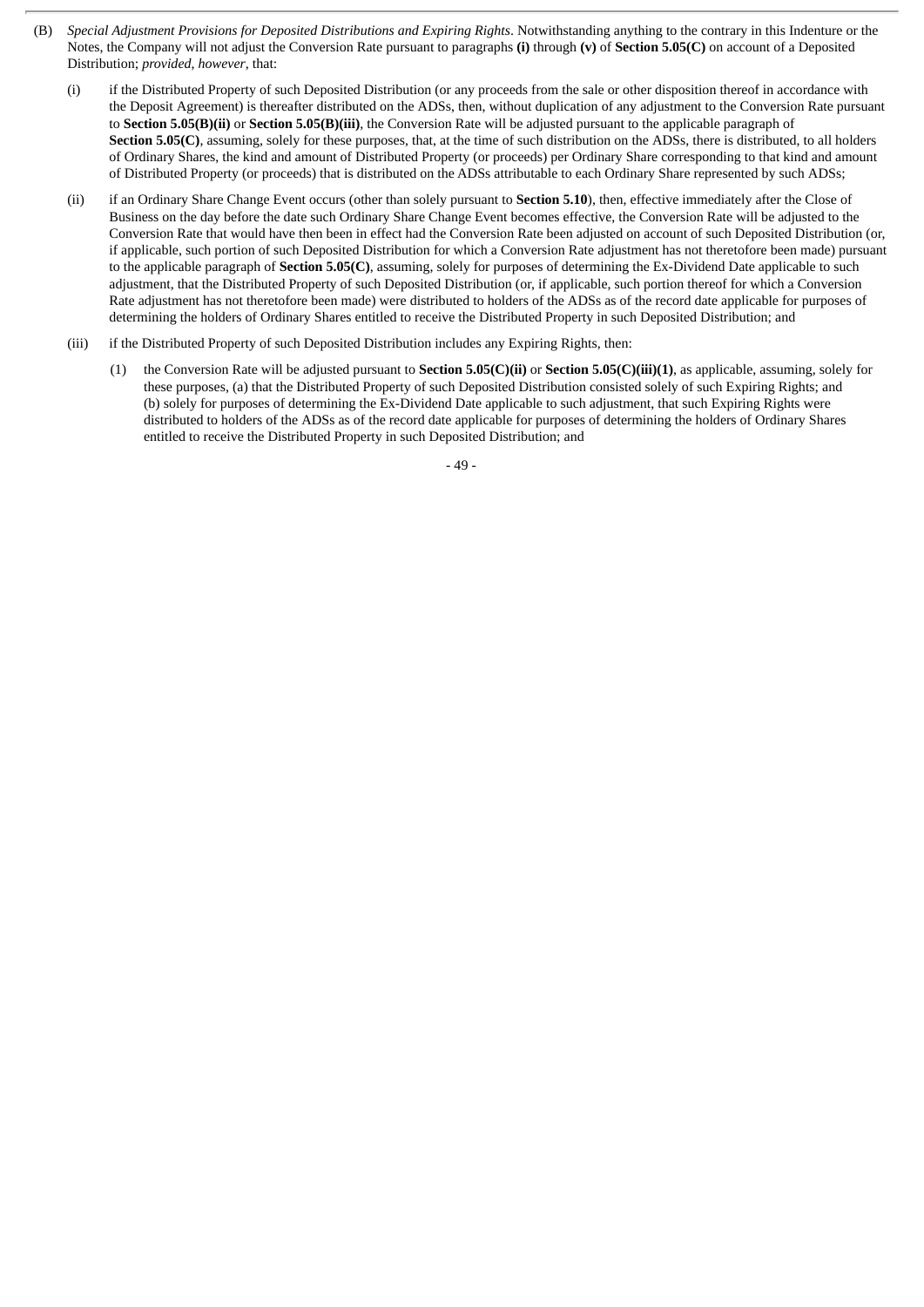- (2) if such Expiring Rights (or any proceeds from the sale or other disposition thereof in accordance with the Deposit Agreement) are thereafter distributed on the ADSs, then no additional adjustment to the Conversion Rate will be made pursuant to **Section 5.05(B) (i)**.
- (C) *Adjustments to the Conversion Rate for Distributions and Tender/Exchange Offers*. The Conversion Rate will be adjusted from time to time pursuant to paragraphs **(i)** through **(v)** of this **Section 5.05(C)**. For the avoidance of doubt, references in this **Section 5.05(C)** to any dividend or distribution on, or to holders of, any Ordinary Shares include Ordinary Shares represented by ADSs.
	- (i) *Share Dividends, Splits and Combinations*. If the Company issues solely Ordinary Shares as a dividend or distribution on all or substantially all Ordinary Shares, or if the Company effects a share split or a share combination of the Ordinary Shares (in each case excluding an issuance solely pursuant to an Ordinary Share Change Event, as to which **Section 5.09** will apply), then the Conversion Rate will be adjusted based on the following formula:

$$
CR_1 = CR_0 \times \frac{OS_1}{OS_0}
$$

where:

- $CR<sub>0</sub>$  = the Conversion Rate in effect immediately before the Open of Business on the Ex-Dividend Date for such dividend or distribution, or immediately before the Open of Business on the effective date of such share split or share combination, as applicable;
- $CR_1$  = the Conversion Rate in effect immediately after the Open of Business on such Ex-Dividend Date or effective date, as applicable;
- $OS<sub>0</sub>$  = the number of Ordinary Shares outstanding immediately before the Open of Business on such Ex-Dividend Date or effective date, as applicable, without giving effect to such dividend, distribution, share split or share combination; and
- $OS<sub>1</sub>$  = the number of Ordinary Shares outstanding immediately after giving effect to such dividend, distribution, share split or share combination.

If any dividend, distribution, share split or share combination of the type described in this **Section 5.05(C)(i)** is declared or announced, but not so paid or made, then the Conversion Rate will be readjusted, effective as of the date the Board of Directors determines not to pay such dividend or distribution or to effect such share split or share combination, to the Conversion Rate that would then be in effect had such dividend, distribution, split or combination not been declared or announced.

- 50 -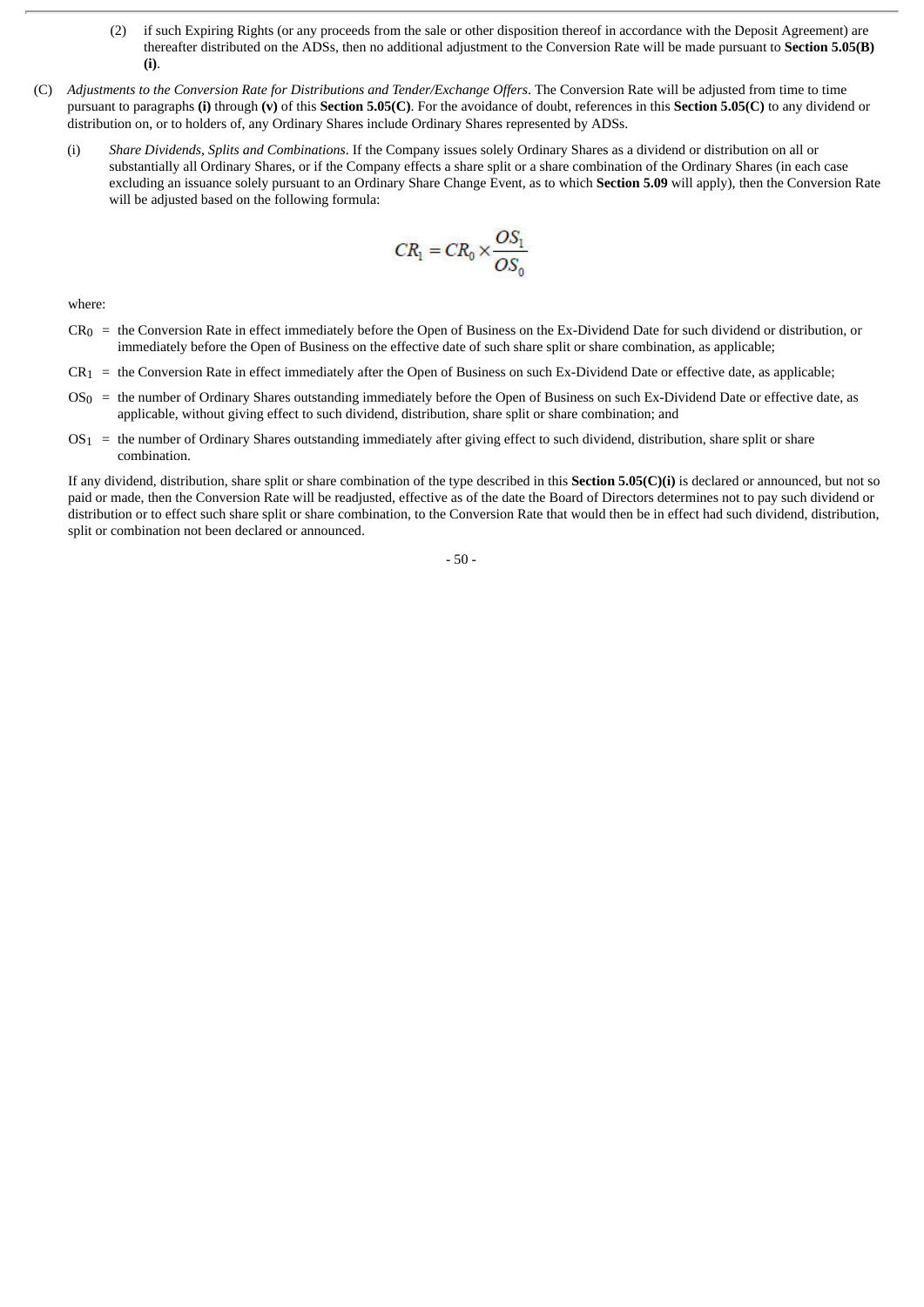(ii) *Rights, Options and Warrants*. If the Company distributes, to all or substantially all holders of Ordinary Shares, rights, options or warrants (other than rights issued or otherwise distributed pursuant to a shareholder rights plan, as to which **Sections 5.05(C)(iii)(1)** and **5.05(H)** will apply) entitling such holders, for a period of not more than sixty (60) calendar days after the record date of such distribution, to subscribe for or purchase Ordinary Shares or ADSs at a price per Ordinary Share, or per Ordinary Share represented by ADSs, as applicable (in each case, translated, if necessary, to U.S. dollars at the Prevailing Exchange Rate on the Trading Day immediately before the date such distribution is announced), that is less than the average of the Last Reported Sale Prices per Ordinary Share for the ten (10) consecutive Trading Days ending on, and including, the Trading Day immediately before the date such distribution is announced, then the Conversion Rate will be increased based on the following formula:

$$
CR_1 = CR_0 \times \frac{OS + X}{OS + Y}
$$

where:

- $CR_0$  = the Conversion Rate in effect immediately before the Open of Business on the Ex-Dividend Date for such distribution;
- $CR_1$  = the Conversion Rate in effect immediately after the Open of Business on such Ex-Dividend Date;
- OS = the number of Ordinary Shares outstanding immediately before the Open of Business on such Ex-Dividend Date;
- X = the total number of Ordinary Shares issuable, or represented by ADSs issuable, pursuant to such rights, options or warrants; and
- Y = a number of Ordinary Shares obtained by dividing (x) the aggregate price payable to exercise such rights, options or warrants by (y) the average of the Last Reported Sale Prices per Ordinary Share for the ten (10) consecutive Trading Days ending on, and including, the Trading Day immediately before the date such distribution is announced.

To the extent such rights, options or warrants are not so distributed, the Conversion Rate will be readjusted to the Conversion Rate that would then be in effect had the increase to the Conversion Rate for such distribution been made on the basis of only the rights, options or warrants, if any, actually distributed. In addition, to the extent that Ordinary Shares or ADSs are not delivered after the expiration of such rights, options or warrants (including as a result of such rights, options or warrants not being exercised), the Conversion Rate will be readjusted to the Conversion Rate that would then be in effect had the increase to the Conversion Rate for such distribution been made on the basis of delivery of only the number of Ordinary Shares actually delivered, or the number of Ordinary Shares represented by ADSs actually delivered, upon exercise of such rights, option or warrants.

- 51 -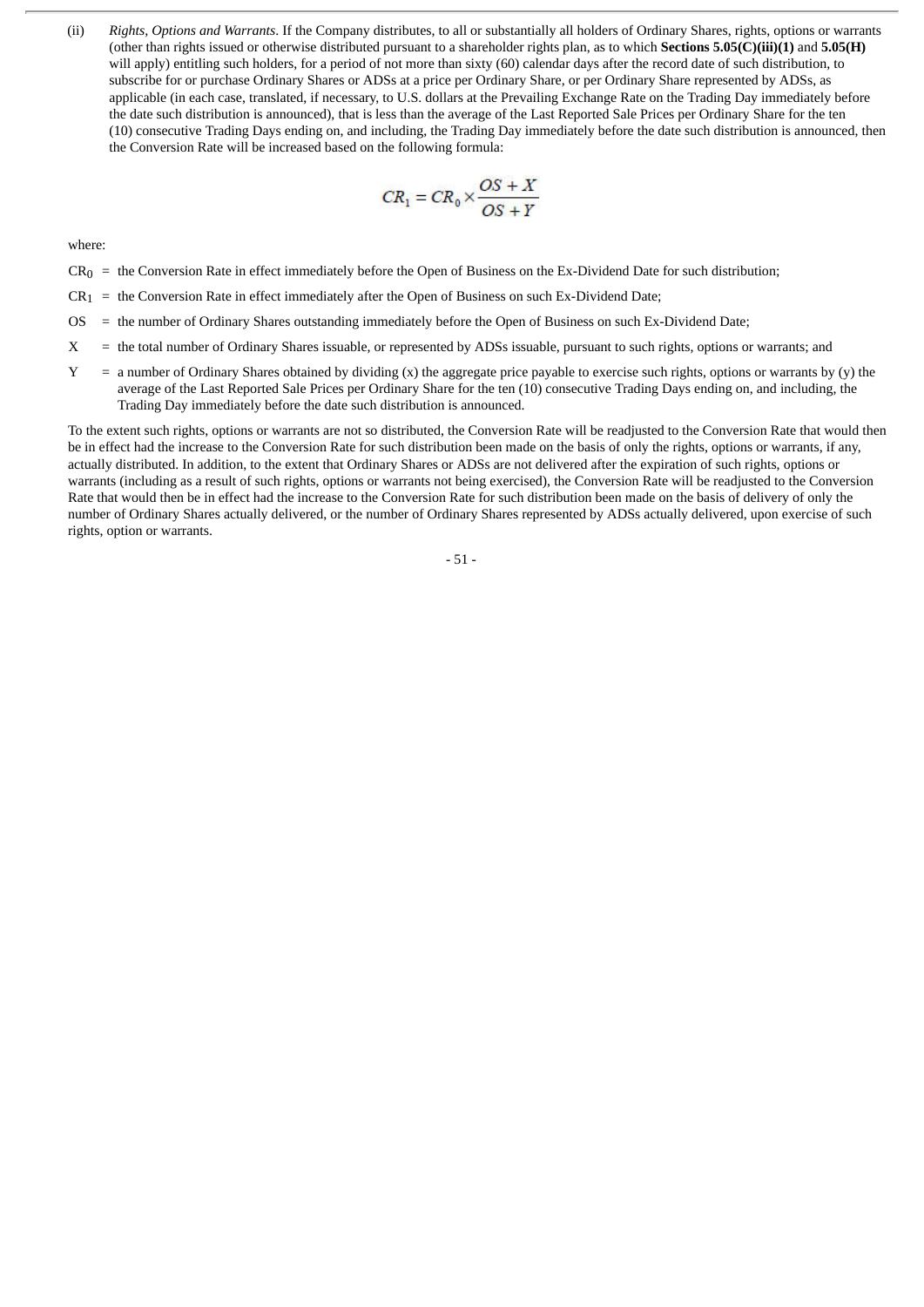For purposes of this **Section 5.05(C)(ii)**, in determining whether any rights, options or warrants entitle holders of Ordinary Shares to subscribe for or purchase Ordinary Shares or ADSs at a price per Ordinary Share, or per Ordinary Share represented by ADSs, as applicable, that is less than the average of the Last Reported Sale Prices per Ordinary Share for the ten (10) consecutive Trading Days ending on, and including, the Trading Day immediately before the date the distribution of such rights, options or warrants is announced, and in determining the aggregate price payable to exercise such rights, options or warrants, there will be taken into account any consideration the Company receives for such rights, options or warrants and any amount payable on exercise thereof, with the value of such consideration, if not cash, to be determined by the Company in good faith and in a commercially reasonable manner.

### (iii) *Spin-Offs and Other Distributed Property*.

- (1) *Distributions Other than Spin-Offs*. If the Company distributes shares of its Capital Shares, evidences of its indebtedness or other assets or property of the Company, or rights, options or warrants to acquire Capital Shares of the Company or other securities (including depositary receipts representing Capital Shares of the Company), to all or substantially all holders of the Ordinary Shares, excluding:
	- (a) dividends, distributions, rights, options or warrants for which an adjustment to the Conversion Rate is required (or would be required without regard to **Section 5.05(E)**) pursuant to **Section 5.05(C)(i)** or **5.05(C)(ii)**;
	- (b) dividends or distributions paid exclusively in cash for which an adjustment to the Conversion Rate is required (or would be required without regard to **Section 5.05(E)**) pursuant to **Section 5.05(C)(iv)**;
	- (c) rights issued or otherwise distributed pursuant to a shareholder rights plan, except to the extent provided in **Section 5.05(H)**;
	- (d) Spin-Offs for which an adjustment to the Conversion Rate is required (or would be required without regard to **Section 5.05(E)**) pursuant to **Section 5.05(C)(iii)(2)**;
	- (e) a distribution solely pursuant to a tender offer or exchange offer for Ordinary Shares or ADSs, as to which **Section 5.05(C) (v)** will apply; and
	- (f) a distribution solely pursuant to an Ordinary Share Change Event, as to which **Section 5.09** will apply,

then the Conversion Rate will be increased based on the following formula:

$$
CR_1 = CR_0 \times \frac{SP}{SP - FMV}
$$
  
- 52 -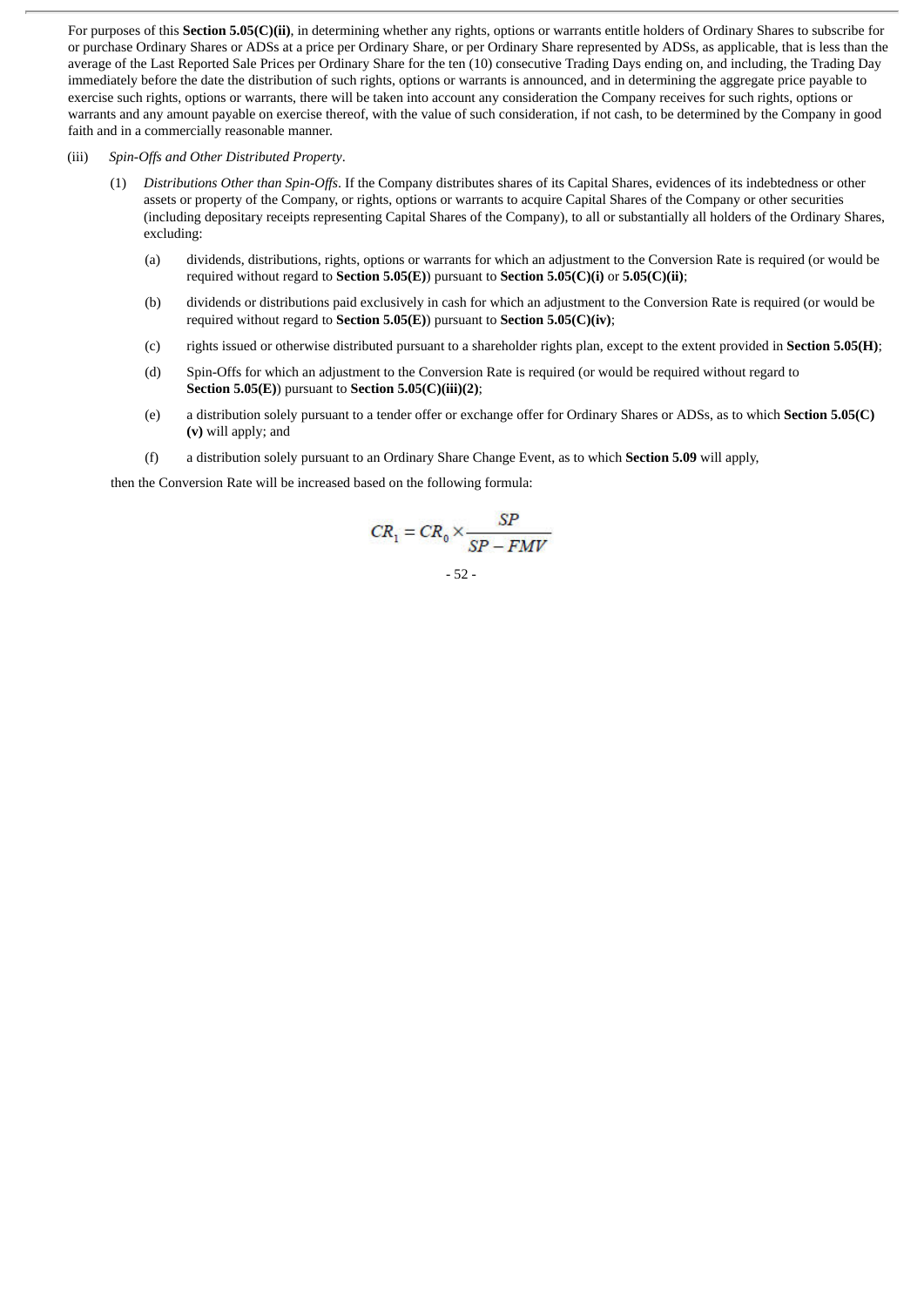where:

- $CR<sub>0</sub>$  = the Conversion Rate in effect immediately before the Open of Business on the Ex-Dividend Date for such distribution;
- $CR<sub>1</sub>$  = the Conversion Rate in effect immediately after the Open of Business on such Ex-Dividend Date;
- SP = the average of the Last Reported Sale Prices per Ordinary Share for the ten (10) consecutive Trading Days ending on, and including, the Trading Day immediately before such Ex-Dividend Date; and
- FMV = the fair market value (as determined by the Company in good faith and in a commercially reasonable manner and expressed in U.S. dollars, translated, if necessary, at the Prevailing Exchange Rate on such Ex-Dividend Date), as of such Ex-Dividend Date, of the Capital Shares, evidences of indebtedness, assets, property, rights, options or warrants distributed per Ordinary Share pursuant to such distribution.

To the extent such distribution is not so paid or made, the Conversion Rate will be readjusted to the Conversion Rate that would then be in effect had the adjustment been made on the basis of only the distribution, if any, actually made or paid.

The Company will not effect a distribution that would require (without regard to **Section 5.05(E)**) an adjustment to the Conversion Rate pursuant to this **Section 5.05(C)(iii)(1)** based on a value for *FMV* that is equal to or greater than the value for *SP*.

(2) *Spin-Offs*. If the Company distributes or dividends Capital Shares of any class or series, or similar equity interests, of or relating to an Affiliate, a Subsidiary or other business unit of the Company to all or substantially all holders of the Ordinary Shares (other than solely pursuant to (x) an Ordinary Share Change Event, as to which **Section 5.09** will apply; or (y) a tender offer or exchange offer for Ordinary Shares or ADSs, as to which **Section 5.05(C)(v)** will apply), and such Capital Shares or equity interests are listed or quoted (or will be listed or quoted upon the consummation of the transaction) on a U.S. national securities exchange (a "**Spin-Off**"), then the Conversion Rate will be increased based on the following formula:

$$
CR_1 = CR_0 \times \frac{FMV + SP}{SP}
$$

where:

- CR0 = the Conversion Rate in effect immediately before the Close of Business on the last Trading Day of the Spin-Off Valuation Period for such Spin-Off;
- $CR_1$  = the Conversion Rate in effect immediately after the Close of Business on the last Trading Day of the Spin-Off Valuation Period;

$$
-53 -
$$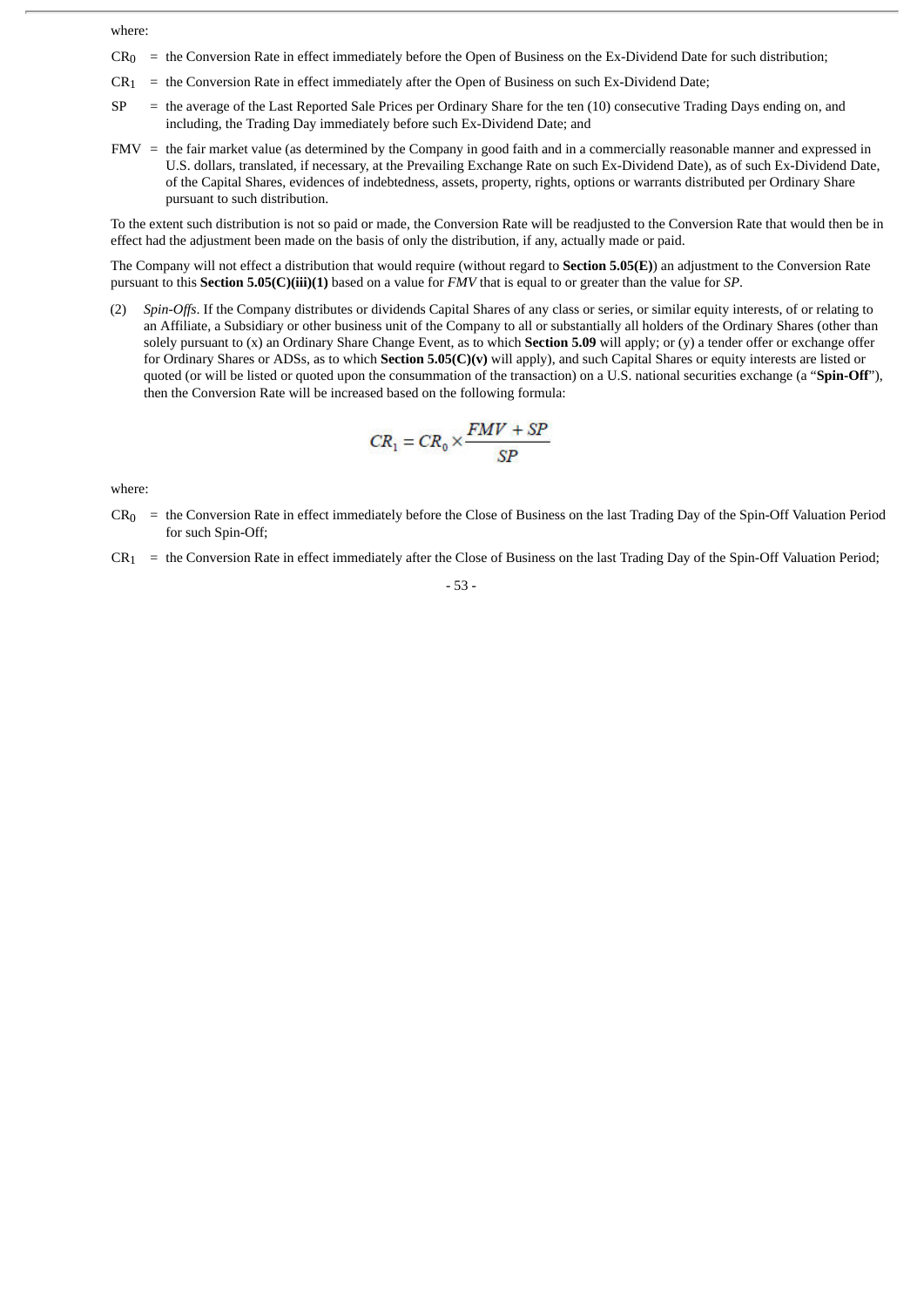$FMV =$  the product of  $(x)$  the average of the Last Reported Sale Prices per share or unit of the Capital Shares or equity interests distributed in such Spin-Off over the ten (10) consecutive Trading Day period (the "**Spin-Off Valuation Period**") beginning on, and including, the Ex-Dividend Date for such Spin-Off (such average to be determined as if references to ADSs in the definitions of Last Reported Sale Price, Trading Day and Market Disruption Event were instead references to such Capital Shares or equity interests, and without regard to the last sentence of the definition of Last Reported Sale Price); and (y) the number of shares or units of such Capital Shares or equity interests distributed per Ordinary Share in such Spin-Off; and

SP = the average of the Last Reported Sale Prices per Ordinary Share for each Trading Day in the Spin-Off Valuation Period.

Notwithstanding anything to the contrary in this **Section 5.05(C)(iii)(2)**, if the Conversion Date for a Note to be converted occurs during the Spin-Off Valuation Period for such Spin-Off, then, solely for purposes of determining the Conversion Consideration for such conversion, such Spin-Off Valuation Period will be deemed to consist of the Trading Days occurring in the period from, and including, the Ex-Dividend Date for such Spin-Off to, and including, such Conversion Date.

To the extent any dividend or distribution of the type set forth in this **Section 5.05(C)(iii)(2)** is declared but not made or paid, the Conversion Rate will be readjusted to the Conversion Rate that would then be in effect had the adjustment been made on the basis of only the dividend or distribution, if any, actually made or paid.

(iv) *Cash Dividends or Distributions*. If any dividend or distribution of cash (in U.S. dollars or any other currency) is made to all or substantially all holders of Ordinary Shares, then the Conversion Rate will be increased based on the following formula:

$$
CR_1 = CR_0 \times \frac{SP}{SP - D}
$$

where:

- $CR<sub>0</sub>$  = the Conversion Rate in effect immediately before the Open of Business on the Ex-Dividend Date for such dividend or distribution;
- $CR_1$  = the Conversion Rate in effect immediately after the Open of Business on such Ex-Dividend Date;
- SP = the Last Reported Sale Price per Ordinary Share on the Trading Day immediately before such Ex-Dividend Date; and

- 54 -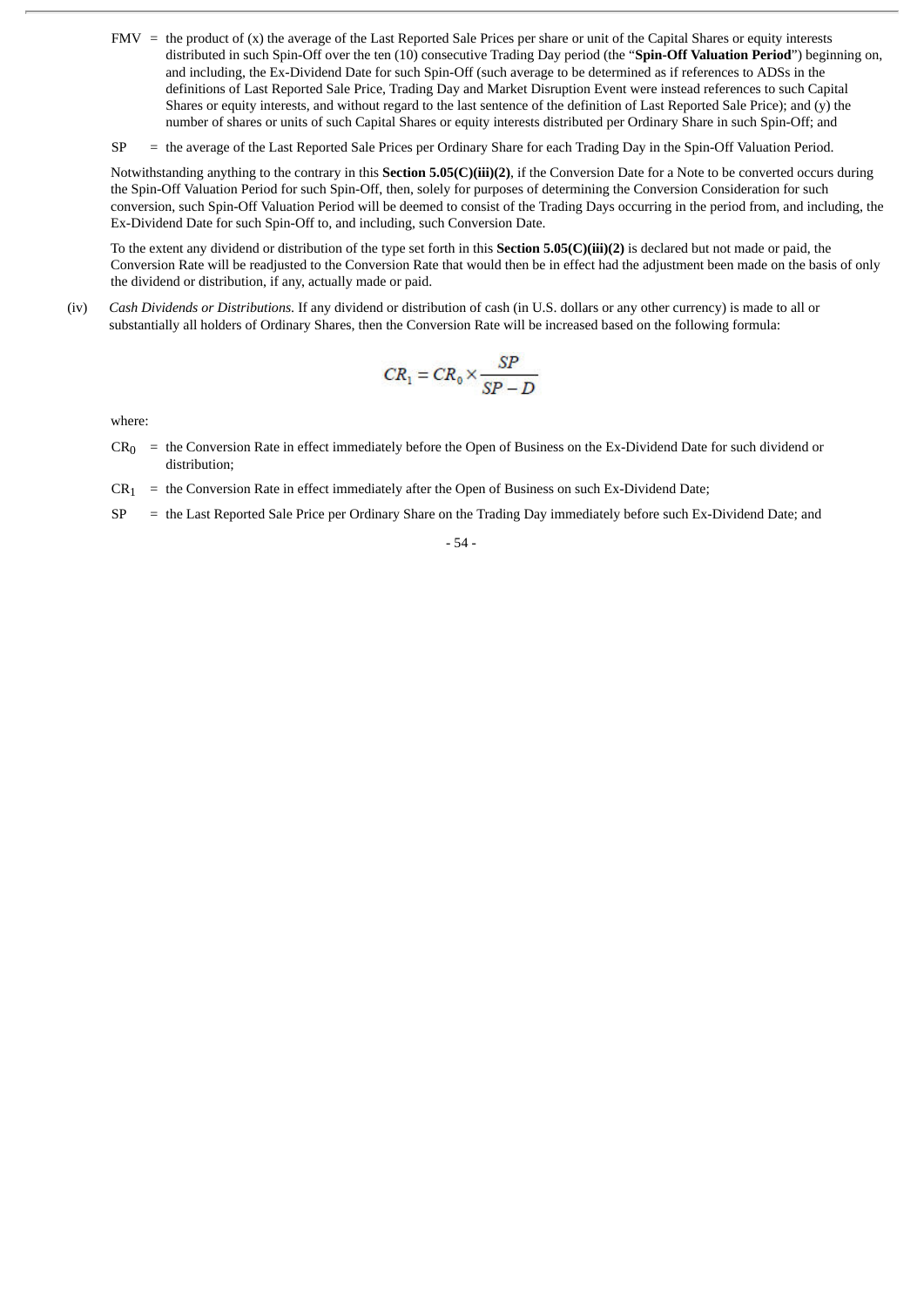D = the cash amount distributed per Ordinary Share in such dividend or distribution (translated, if necessary, to U.S. dollars at the Prevailing Exchange Rate on the Trading Day immediately before such Ex-Dividend Date).

To the extent such dividend or distribution is declared but not made or paid, the Conversion Rate will be readjusted to the Conversion Rate that would then be in effect had the adjustment been made on the basis of only the dividend or distribution, if any, actually made or paid.

The Company will not effect a dividend or distribution that would require (without regard to **Section 5.05(E)**) an adjustment to the Conversion Rate pursuant to this **Section 5.05(C)(iv)** based on a value for *D* that is equal to or greater than the value for *SP*.

(v) *Tender Offers or Exchange Offers*. If the Company or any of its Subsidiaries makes a payment in respect of a tender offer or exchange offer for Ordinary Shares or ADSs (other than solely pursuant to an odd-lot tender offer pursuant to Rule 13e-4(h)(5) under the Exchange Act), and the value (expressed in U.S. dollars, translated, if necessary, at the Prevailing Exchange Rate on the Expiration Date, and determined as of the Expiration Time by the Company in good faith and in a commercially reasonable manner) of the cash and other consideration paid per Ordinary Share, or per Ordinary Share represented by ADSs, as applicable, in such tender or exchange offer exceeds the Last Reported Sale Price per Ordinary Share on the Trading Day immediately after the last date (the "**Expiration Date**") on which tenders or exchanges may be made pursuant to such tender or exchange offer (as it may be amended), then the Conversion Rate will be increased based on the following formula:

$$
CR_{1} = CR_{0} \times \frac{AC + (SP \times OS_{1})}{SP \times OS_{0}}
$$

where:

- $CR<sub>0</sub>$  = the Conversion Rate in effect immediately before the Close of Business on the last Trading Day of the Tender/Exchange Offer Valuation Period for such tender or exchange offer;
- $CR_1$  = the Conversion Rate in effect immediately after the Close of Business on the last Trading Day of the Tender/Exchange Offer Valuation Period;
- AC = the aggregate value (determined as of the time (the "**Expiration Time**") such tender or exchange offer expires by the Company in good faith and in a commercially reasonable manner) of all cash and other consideration paid for Ordinary Shares or ADSs, as applicable, purchased or exchanged in such tender or exchange offer;

- 55 -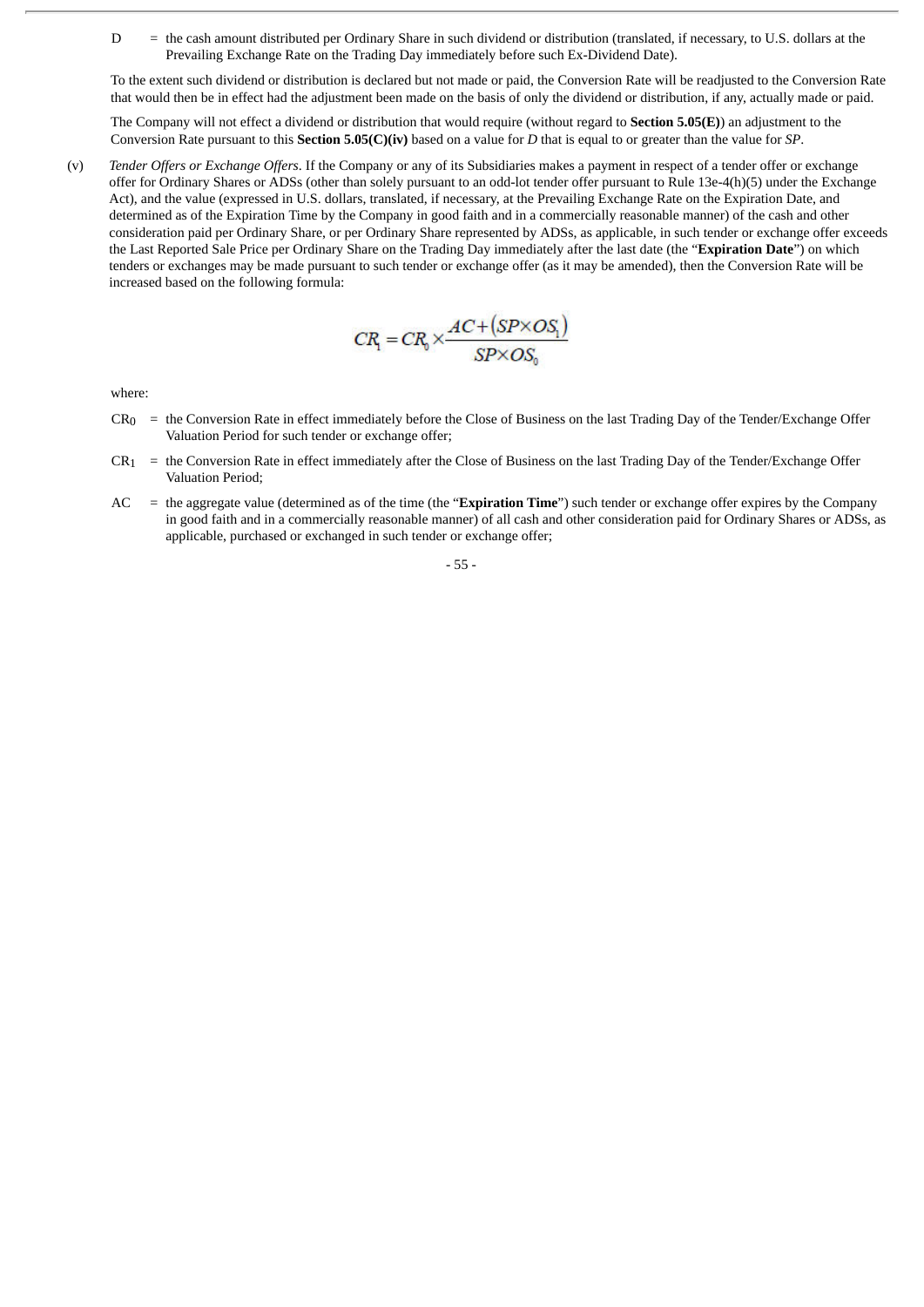- OS0 = the number of Ordinary Shares outstanding immediately before the Expiration Time (including all Ordinary Shares, or Ordinary Shares represented by ADSs, as applicable, accepted for purchase or exchange in such tender or exchange offer);
- OS1 = the number of Ordinary Shares outstanding immediately after the Expiration Time (excluding all Ordinary Shares, or Ordinary Shares represented by ADSs, as applicable, accepted for purchase or exchange in such tender or exchange offer); and
- $SP$  = the average of the Last Reported Sale Prices per Ordinary Share over the ten (10) consecutive Trading Day period (the "**Tender/Exchange Offer Valuation Period**") beginning on, and including, the Trading Day immediately after the Expiration Date;

*provided*, *however*, that the Conversion Rate will in no event be adjusted down pursuant to this **Section 5.05(C)(v)**, except to the extent provided in the immediately following paragraph. Notwithstanding anything to the contrary in this **Section 5.05(C)(v)**, if the Conversion Date for a Note to be converted occurs during the Tender/Exchange Offer Valuation Period for such tender or exchange offer, then, solely for purposes of determining the Conversion Consideration for such conversion, such Tender/Exchange Offer Valuation Period will be deemed to consist of the Trading Days occurring in the period from, and including, the Trading Day immediately after the Expiration Date to, and including, such Conversion Date.

To the extent such tender or exchange offer is announced but not consummated (including as a result of the Company being precluded from consummating such tender or exchange offer under applicable law), or any purchases or exchanges of Ordinary Shares or ADSs in such tender or exchange offer are rescinded, the Conversion Rate will be readjusted to the Conversion Rate that would then be in effect had the adjustment been made on the basis of only the purchases or exchanges of Ordinary Shares or ADSs, if any, actually made, and not rescinded, in such tender or exchange offer.

# (D) *No Adjustments in Certain Cases*.

- (i) *Certain Events*. The Company will not be required to adjust the Conversion Rate except as provided in **Section 5.05** or **Section 5.07**. Without limiting the foregoing, the Company will not be obligated to adjust the Conversion Rate on account of:
	- (1) except as otherwise provided in **Section 5.05**, the sale of Ordinary Shares (or ADSs) for a purchase price that is less than the market price per Ordinary Share (or per ADS) or less than the Conversion Price (or less than the product of the Conversion Price and the ADS Entitlement Rate);
	- (2) the issuance of any Ordinary Shares or ADSs pursuant to any present or future plan providing for the reinvestment of dividends or interest payable on the Company's securities and the investment of additional optional amounts in Ordinary Shares or ADSs under any such plan;

- 56 -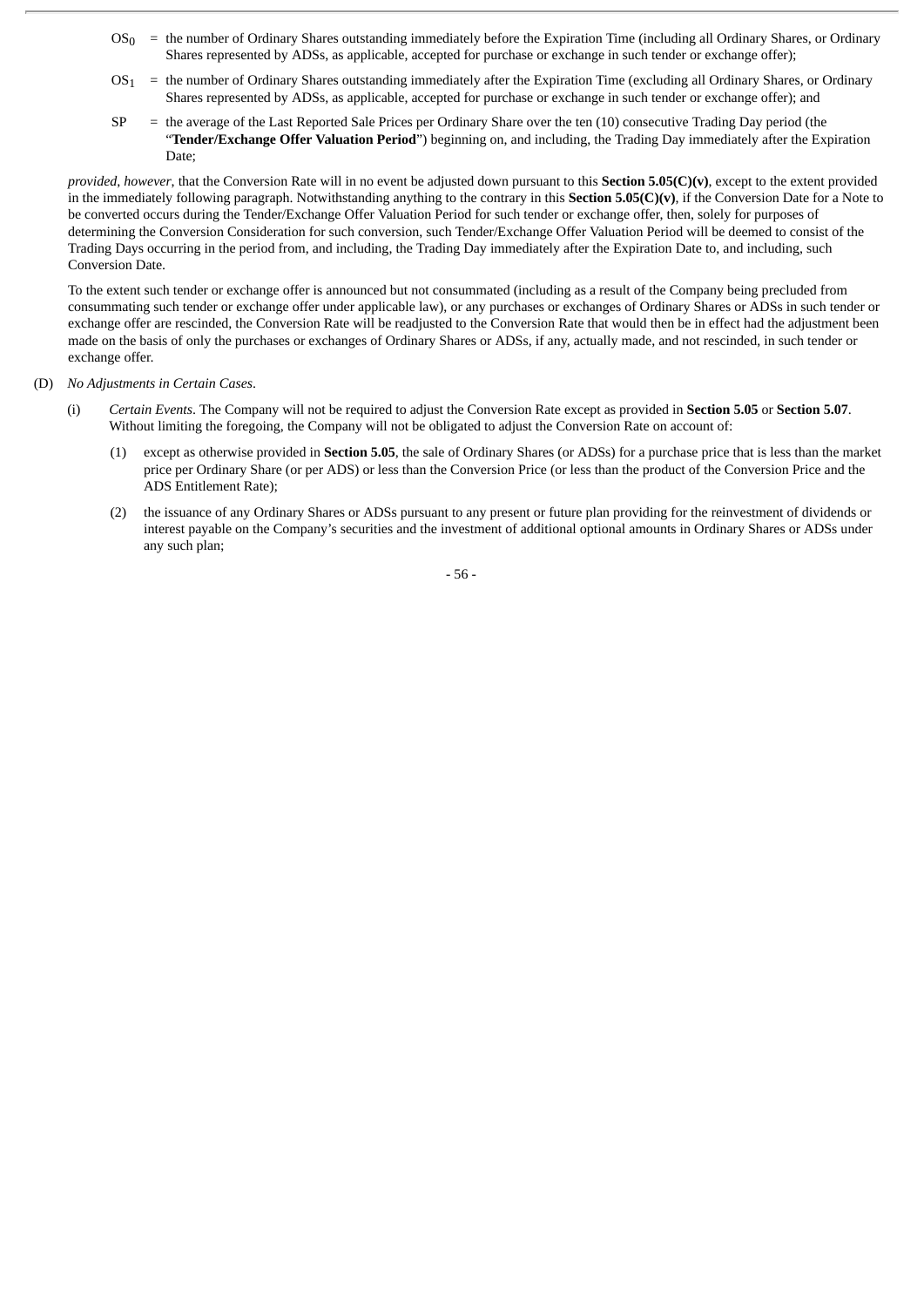- (3) the issuance of any Ordinary Shares or ADSs or options or rights to purchase Ordinary Shares or ADSs pursuant to any present or future employee, director or consultant benefit plan or program of, or assumed by, the Company or any of its Subsidiaries;
- (4) the issuance of any Ordinary Shares or ADSs pursuant to any option, warrant, right or convertible or exchangeable security of the Company outstanding as of the Issue Date;
- (5) solely a change in the nominal value of the Ordinary Shares; or
- (6) accrued and unpaid interest on the Notes.
- (ii) *Distributions on Both the Ordinary Shares and the ADSs*. For the avoidance of doubt, except as provided in **Section 5.05(B)**, adjustments to the Conversion Rate pursuant to paragraphs **(i)** through **(iv)** of **Section 5.05(C)** will be made on the basis of the securities, cash or other property dividended or distributed on Ordinary Shares. Accordingly, if a corresponding dividend or distribution is made on the ADSs pursuant to the Deposit Agreement (including a dividend or distribution of the proceeds from the exchange, sale or other disposition of such securities, cash or other property), net of any fees or other costs, if applicable, then such corresponding dividend or distribution will not require an additional adjustment to the Conversion Rate pursuant to paragraphs **(i)** through **(iv)** of **Section 5.05(C)**, except as provided in **Section 5.05(B)**.
- (E) *Adjustment Deferral*. If an adjustment to the Conversion Rate otherwise required by this **Article 5** would result in a change of less than one percent (1%) to the Conversion Rate, then, notwithstanding anything to the contrary in this **Article 5**, the Company may, at its election, defer such adjustment, except that all such deferred adjustments must be given effect immediately upon the earliest of the following: (i) when all such deferred adjustments would result in a change of at least one percent (1%) to the Conversion Rate; (ii) the Conversion Date of any Note; (iii) the date a Fundamental Change or Make-Whole Fundamental Change occurs; (iv) the date the Company calls any Notes for Optional Redemption; and (v) October 1, 2027.
- (F) *Adjustments Not Yet Effective*. Notwithstanding anything to the contrary in this Indenture or the Notes, if:
	- (i) a Note is to be converted;
	- (ii) the record date, effective date or Expiration Time for any event that requires an adjustment to the Conversion Rate pursuant to **Section 5.05(C)** (including an adjustment pursuant to **Section 5.05(C)** by operation of **Section 5.05(B)(i)** or **Section 5.05(B)(iii)**, but other than an adjustment pursuant to **Section 5.05(C)** by operation of **Section 5.05(B)(ii)**) has occurred on or before the Conversion Date for such conversion, but an adjustment to the Conversion Rate for such event has not yet become effective as of such Conversion Date;

- 57 -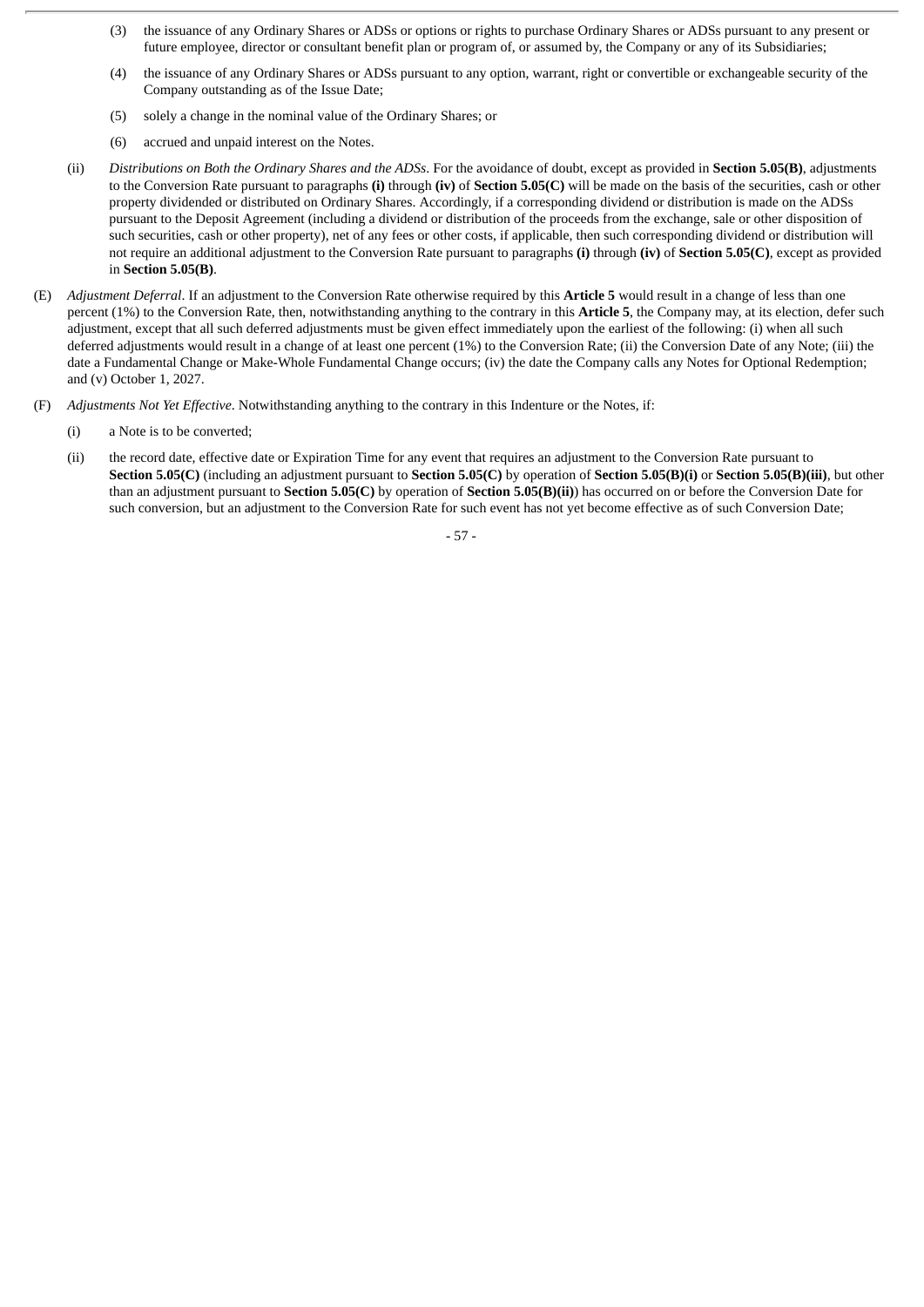- (iii) the Conversion Consideration due upon such conversion includes any whole ADSs;
- (iv) such ADSs are not entitled to participate in such event (or, if applicable, any corresponding dividend or distribution on the ADSs), whether because they were not held on the related record date or otherwise; and
- (v) in the case of a dividend or distribution, such ADSs do not represent (in addition to the Ordinary Shares and other property, if any, then represented by the ADSs) a corresponding interest in the cash or other property distributed in such dividend or distribution,

then, solely for purposes of such conversion, the Company will, without duplication, give effect to such adjustment on such Conversion Date. In such case, if the date on which the Company is otherwise required to deliver the consideration due upon such conversion is before the first date on which the amount of such adjustment can be determined, then the Company will delay the settlement of such conversion until the third (3rd) Business Day after such first date.

- (G) Conversion Rate Adjustments where Converting Holders Participate in the Relevant Transaction or Event. Notwithstanding anything to the contrary in this Indenture or the Notes, if:
	- (i) a Conversion Rate adjustment for any dividend or distribution becomes effective on any Ex-Dividend Date pursuant to **Section 5.05(C)** (including an adjustment pursuant to **Section 5.05(C)** by operation of **Section 5.05(B)(i)** or **Section 5.05(B)(iii)**, but other than an adjustment pursuant to **Section 5.05(C)** by operation of **Section 5.05(B)(ii)**);
	- (ii) a Note is to be converted;
	- (iii) the Conversion Date for such conversion occurs on or after such Ex-Dividend Date and on or before the related record date;
	- (iv) the Conversion Consideration due upon such conversion includes any whole ADSs based on a Conversion Rate that is adjusted for such dividend or distribution; and
	- (v) ADSs either (1) are entitled to participate in such dividend or distribution (or, if applicable, a corresponding dividend or distribution on the ADSs), including pursuant to **Section 5.02(C)**; or (2) represent (in addition to the Ordinary Shares and other property, if any, then represented by the ADSs) a corresponding interest in the cash or other property distributed in such dividend or distribution,

then such Conversion Rate adjustment will not be given effect for such conversion.

(H) *Shareholder Rights Plans*. If the Company has a shareholder rights plan in effect upon conversion of any Notes, the Holder converting such Notes will receive, in addition to the ADSs such Holder receives in connection with such conversion, the rights under such shareholder rights plan in respect of such ADSs or the Ordinary Shares represented by such

- 58 -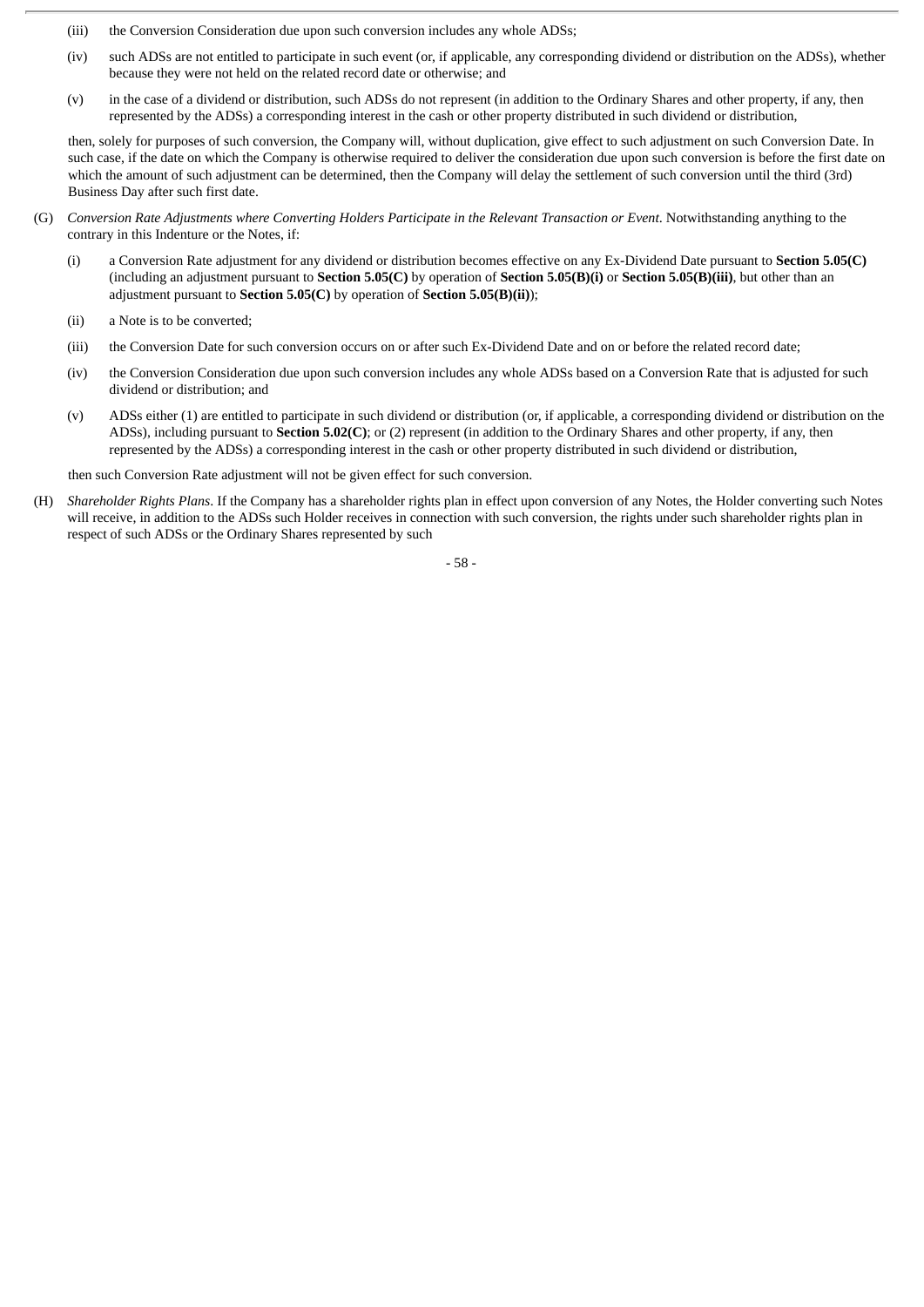ADSs. However, if, prior to any conversion of Notes, the rights have separated from the Ordinary Shares or the ADSs, as applicable, in accordance with the provisions of the applicable shareholder rights plan, then, subject to **Section 5.05(B)**, the Conversion Rate will be adjusted pursuant to **Section 5.05(C)(iii)(1)** at the time of such separation as if the Company distributed, to all or substantially all holders of Ordinary Shares, its Capital Shares, evidences of indebtedness, assets, property, rights, options or warrants as described above in **Section 5.05(C)(iii)(1)**, subject to readjustment in accordance with the final paragraph of **Section 5.05(C)(iii)(1)**.

- (I) *Equitable Adjustments to Prices*. Whenever any provision of this Indenture requires the Company to calculate the average of the Last Reported Sale Prices, or any function thereof, over a period of multiple days (including to calculate the ADS Price or an adjustment to the Conversion Rate), the Company will, if appropriate, make proportionate adjustments to such calculations to account for (i) any adjustment to the Conversion Rate that becomes effective, or any event requiring an adjustment to the Conversion Rate where the Ex-Dividend Date, effective date or Expiration Date, as applicable, of such event occurs, at any time during such period; or (ii) any change to the ADS Entitlement Rate during such period.
- (J) *Calculation of Number of Outstanding Ordinary Shares*. For purposes of **Section 5.05(C)**, the number of Ordinary Shares outstanding at any time will (i) include shares issuable in respect of scrip certificates issued in lieu of fractions of Ordinary Shares; and (ii) exclude Ordinary Shares held in the Company's treasury (unless the Company pays any dividend or makes any distribution on Ordinary Shares held in its treasury).
- (K) *Calculations*. All calculations with respect to the Conversion Rate and adjustments thereto will be made to the nearest 1/10,000th of an ADS (with 5/100,000ths rounded upward).
- (L) *Notice of Conversion Rate Adjustments*. Upon the effectiveness of any adjustment to the Conversion Rate pursuant to **Section 5.05(A)**, **Section <b>5.05(B)** or **Section 5.05(C)**, the Company will promptly send notice to the Holders, the Trustee and the Conversion Agent containing (i) a brief description of the transaction or other event on account of which such adjustment was made; (ii) the Conversion Rate in effect immediately after such adjustment; and (iii) the effective time of such adjustment.

## **Section 5.06 Voluntary Adjustments.**

(A) *Generally*. To the extent permitted by law and applicable stock exchange rules, the Company, from time to time, may (but is not required to) increase the Conversion Rate by any amount if (i) the Board of Directors determines that such increase is either  $(x)$  in the best interest of the Company; or (y) advisable to avoid or diminish any income tax imposed on holders of Ordinary Shares or ADSs or rights to purchase Ordinary Shares or ADSs as a result of any dividend or distribution of Ordinary Shares or ADSs (or rights to acquire Ordinary Shares or ADSs) or any similar event; (ii) such increase is in effect for a period of at least twenty (20) Business Days; and (iii) such increase is irrevocable during such period.

- 59 -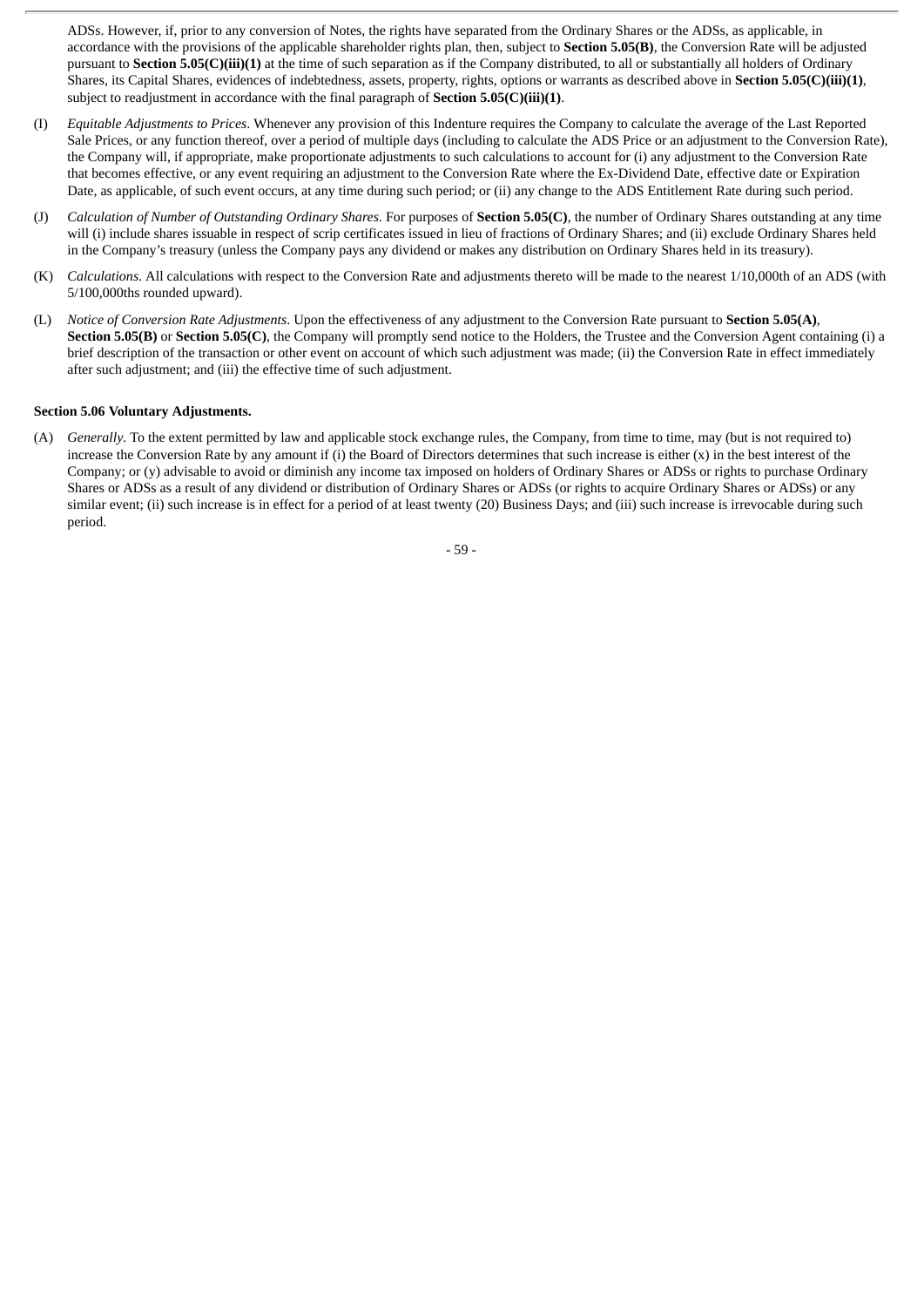(B) *Notice of Voluntary Increases*. If the Board of Directors determines to increase the Conversion Rate pursuant to **Section 5.06(A)**, then, no later than the first Business Day of the related twenty (20) Business Day period referred to in **Section 5.06(A)**, the Company will send notice to each Holder, the Trustee and the Conversion Agent of such increase, the amount thereof and the period during which such increase will be in effect.

## **Section 5.07 Adjustments to the Conversion Rate in Connection with a Make-Whole Fundamental Change.**

(A) *Generally*. If a Make-Whole Fundamental Change occurs and the Conversion Date for the conversion of a Note occurs during the related Make-Whole Fundamental Change Conversion Period, then, subject to this **Section 5.07**, the Conversion Rate applicable to such conversion will be increased by a number of ADSs (the "**Additional ADSs**") set forth in the table below corresponding (after interpolation as provided in, and subject to, the provisions below) to the Make-Whole Fundamental Change Effective Date and the ADS Price of such Make-Whole Fundamental Change:

| <b>Make-Whole</b><br>Fundamental<br><b>Change Effective</b> | <b>ADS Price</b>  |                   |                   |                   |                   |                   |                   |                   |                   |                   |                   |                   |
|-------------------------------------------------------------|-------------------|-------------------|-------------------|-------------------|-------------------|-------------------|-------------------|-------------------|-------------------|-------------------|-------------------|-------------------|
| Date                                                        | <b>US\$116.73</b> | <b>US\$140.00</b> | <b>US\$166.34</b> | <b>US\$190.00</b> | <b>US\$216.24</b> | <b>US\$275.00</b> | <b>US\$325.00</b> | <b>US\$400.00</b> | <b>US\$500.00</b> | <b>US\$600.00</b> | <b>US\$700.00</b> | <b>US\$825.00</b> |
| March 29, 2022                                              | 2.5549            | 1.8311            | 3111              | 0.9998            | 0.7584            | 0.4359            | 0.2850            | 0.1569            | 0.0717            | 0.0303            | 0.0098            | 0.0000            |
| April 1, 2023                                               | 2.5549            | 1.7904            | 1.2583            | 0.9442            | 0.7043            | 0.3912            | 0.2490            | 0.1319            | 0.0568            | 0.0218            | 0.0057            | 0.0000            |
| April 1, 2024                                               | 2.5549            | L.7669            | 1.2115            | 0.8898            | 0.6489            | 0.3443            | 0.2117            | 0.1068            | 0.0427            | 0.0146            | 0.0027            | 0.0000            |
| April 1, 2025                                               | 2.5549            | 1.7102            | 1.1300            | 0.8030            | 0.5653            | 0.2795            | 0.1630            | 0.0765            | 0.0273            | 0.0073            | 0.0000            | 0.0000            |
| April 1, 2026                                               | 2.5549            | 1.6044            | 0.9944            | 0.6664            | 0.4405            | 0.1924            | 0.1031            | 0.0432            | 0.0126            | 0.0019            | 0.0000            | 0.0000            |
| April 1, 2027                                               | 2.5549            | 1.4191            | 0.7597            | 0.4416            | 0.2512            | 0.0848            | 0.0398            | 0.0146            | 0.0028            | 0.0000            | 0.0000            | 0.0000            |
| April 1, 2028                                               | 2.5549            | 1.1311            | 0.0000            | 0.0000            | 0.0000            | 0.0000            | 0.0000            | 0.0000            | 0.0000            | 0.0000            | 0.0000            | 0.0000            |

If such Make-Whole Fundamental Change Effective Date or ADS Price is not set forth in the table above, then:

- (i) if such ADS Price is between two ADS Prices in the table above or the Make-Whole Fundamental Change Effective Date is between two dates in the table above, then the number of Additional ADSs will be determined by straight-line interpolation between the numbers of Additional ADSs set forth for the higher and lower ADS Prices in the table above or the earlier and later dates in the table above, based on a 365- or 366-day year, as applicable; and
- (ii) if the ADS Price is greater than \$825.00 (subject to adjustment in the same manner as the ADS Prices set forth in the column headings of the table above are adjusted pursuant to **Section 5.07(B)**), or less than \$116.73 (subject to adjustment in the same manner), per ADS, then no Additional ADSs will be added to the Conversion Rate.

Notwithstanding anything to the contrary in this Indenture or the Notes, in no event will the Conversion Rate be increased to an amount that exceeds 8.5667 ADSs per \$1,000 principal amount of Notes, which amount is subject to adjustment in the same manner as, and at the same time and for the same events for which, the Conversion Rate is required to be adjusted pursuant to **Section 5.05(A)**, **Section 5.05(B)** or **Section 5.05(C)**.

- 60 -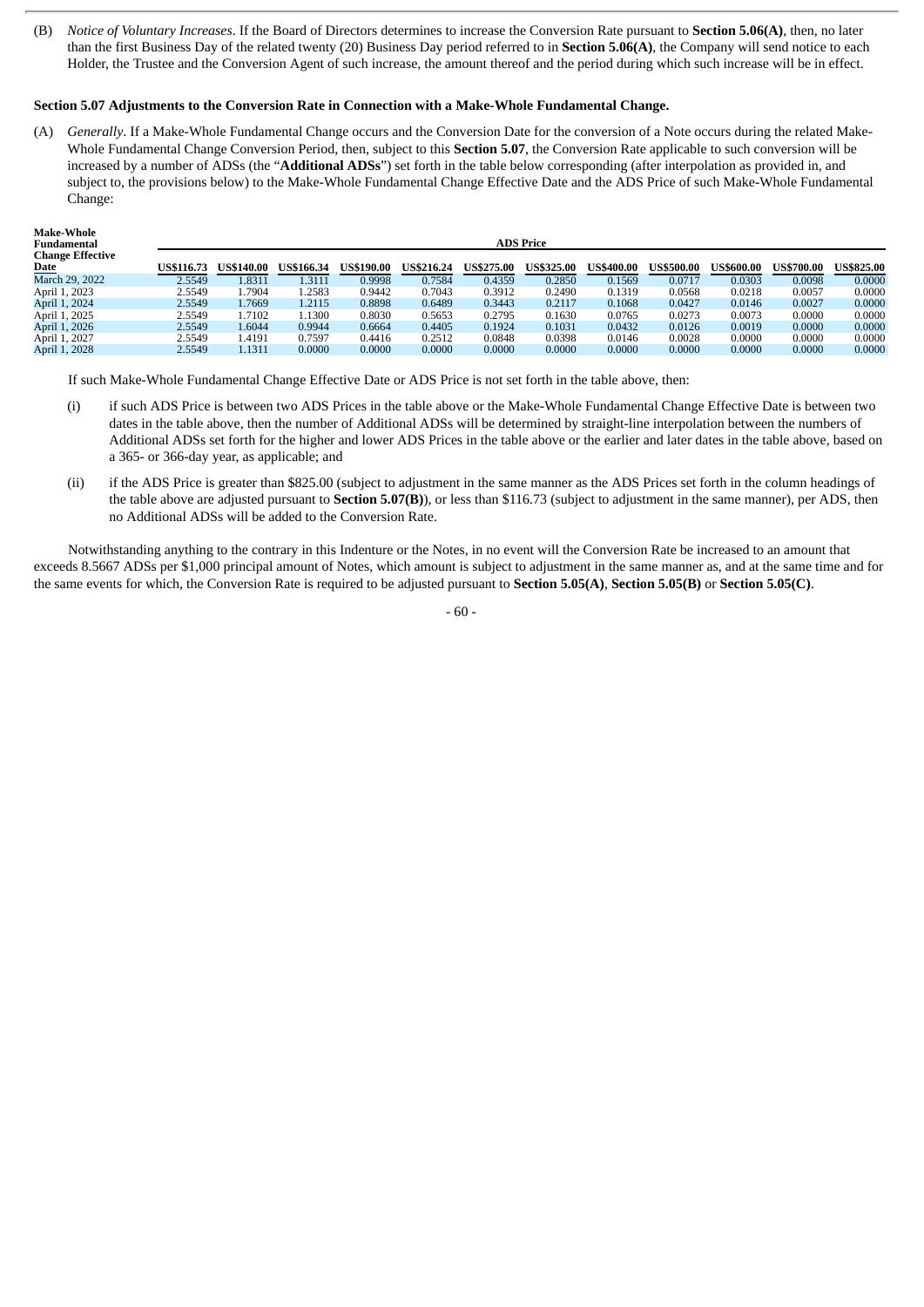For the avoidance of doubt, but subject to **Section 4.03(K)**, (x) the sending of an Optional Redemption Notice for a Provisional Redemption will constitute a Make-Whole Fundamental Change only with respect to the Notes called (or deemed called) for such Provisional Redemption pursuant to such Optional Redemption Notice, and not with respect to any other Notes; and (y) the Conversion Rate applicable to the Notes not so called for Provisional Redemption will not be subject to increase pursuant to this **Section 5.07** on account of such Optional Redemption Notice.

- (B) *Adjustment of ADS Prices and Number of Additional ADSs*. The ADS Prices in the first row (*i.e.*, the column headers) of the table set forth in **Section 5.07(A)** will be adjusted in the same manner as, and at the same time and for the same events for which, the Conversion Price is adjusted as a result of the operation of **Section 5.05(A)**, **Section 5.05(B)** or **Section 5.05(C)**. The numbers of Additional ADSs in the table set forth in **Section 5.07(A)** will be adjusted in the same manner as, and at the same time and for the same events for which, the Conversion Rate is adjusted pursuant to **Section 5.05(A)**, **Section 5.05(B)** or **Section 5.05(C)**.
- (C) *Notice of the Occurrence of a Make-Whole Fundamental Change*. If a Make-Whole Fundamental Change occurs pursuant to **clause (A)** of the definition thereof, then, promptly and in no event later than the Business Day immediately after the Make-Whole Fundamental Change Effective Date of such Make-Whole Fundamental Change, the Company will notify the Holders of the occurrence of such Make-Whole Fundamental Change and of such Make-Whole Fundamental Change Effective Date, briefly stating the circumstances under which the Conversion Rate will be increased pursuant to this **Section 5.07** in connection with such Make-Whole Fundamental Change. The Company will notify the Holders of each Make-Whole Fundamental Change occurring pursuant to **clause (B)** of the definition thereof in the related Optional Redemption Notice in accordance with **Section 4.03(G)** (with a copy to the Trustee and the Conversion Agent).

## **Section 5.08 Exchange in Lieu of Conversion.**

Notwithstanding anything to the contrary in this **Article 5**, and subject to the terms of this **Section 5.08**, if a Note is submitted for conversion, the Company may elect to arrange to have such Note exchanged in lieu of conversion by a financial institution designated by the Company. To make such election, the Company must send notice of such election to the Holder of such Note, the Trustee and the Conversion Agent before the Close of Business on the Business Day immediately following the Conversion Date for such Note. If the Company has made such election, then:

- (A) no later than the Business Day immediately following such Conversion Date, the Company must deliver (or cause the Conversion Agent to deliver) such Note, together with delivery instructions for the Conversion Consideration due upon such conversion (including wire instructions, if applicable), to a financial institution designated by the Company that has agreed to deliver such Conversion Consideration in the manner and at the time the Company would have had to deliver the same pursuant to this **Article 5**;
- (B) if such Note is a Global Note, then (i) such designated institution will send written confirmation to the Conversion Agent promptly after wiring the cash Conversion Consideration, if any, and delivering any other Conversion Consideration, due upon such conversion to the Holder of such Note; and (ii) the Conversion Agent will as soon as reasonably practicable thereafter contact such Holder's custodian with the Depositary to confirm receipt of the same; and

- 61 -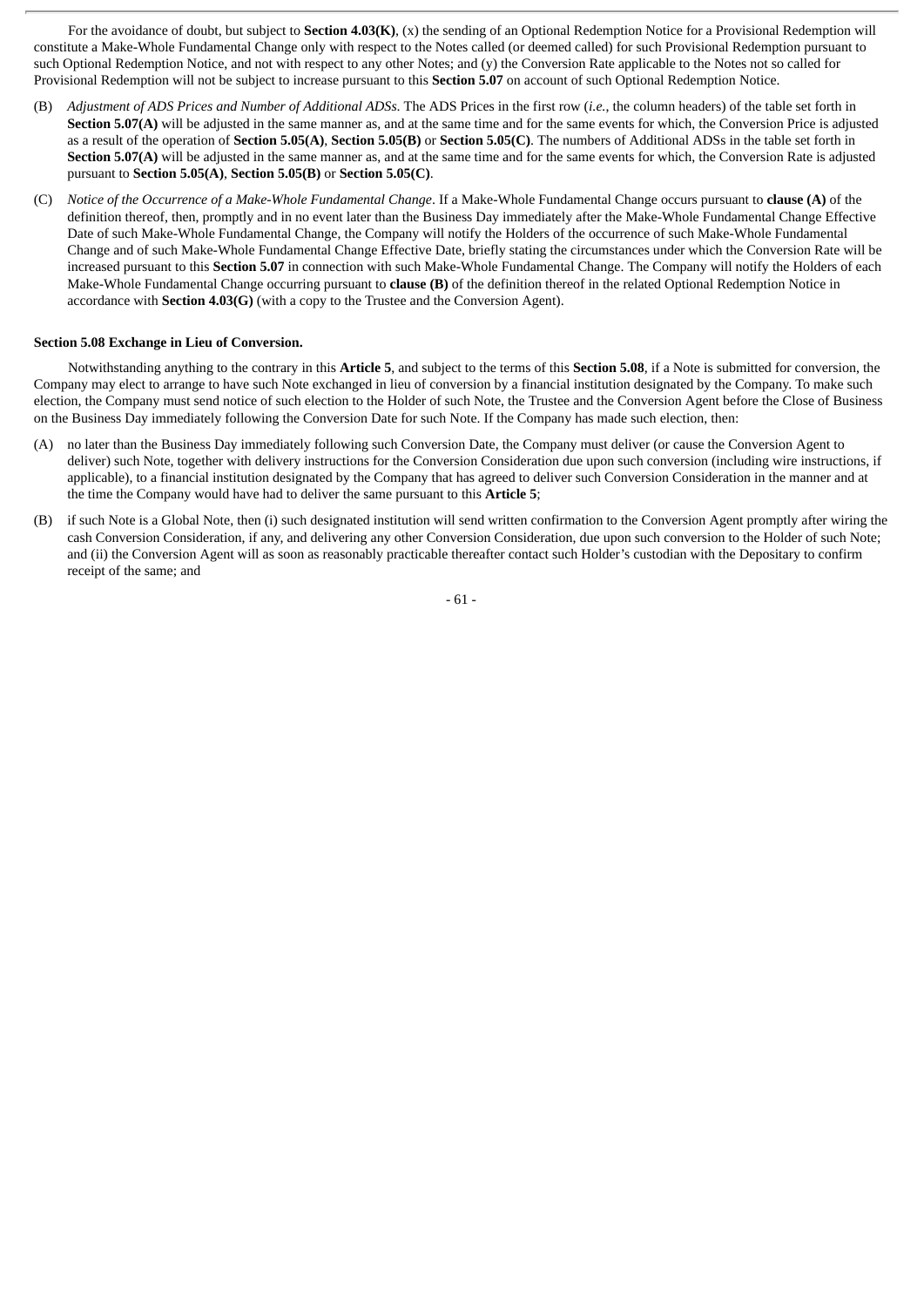(C) such Note will not cease to be outstanding by reason of such exchange in lieu of conversion;

*provided*, *however*, that if such financial institution does not accept such Note or fails to timely deliver such Conversion Consideration, then the Company will be responsible for delivering such Conversion Consideration in the manner and at the time provided in this **Article 5** as if the Company had not elected to make an exchange in lieu of conversion.

## **Section 5.09 Effect of Ordinary Share Change Event.**

- (A) *Generally*. If there occurs any:
	- (i) recapitalization, reclassification or change of the Ordinary Shares (other than (x) changes solely resulting from a subdivision or combination of the Ordinary Shares, (y) a change only in par or nominal value or from par or nominal value to no par or nominal value or no par or nominal value to par or nominal value and (z) share splits and share combinations of the Ordinary Shares that do not involve the issuance of any other series or class of securities);
	- (ii) consolidation, merger, combination or binding or statutory share exchange involving the Company;
	- (iii) sale, lease or other transfer of all or substantially all of the assets of the Company and its Subsidiaries, taken as a whole, to any Person; or
	- (iv) other similar event,

and, as a result of which, the Ordinary Shares are converted into, or are exchanged for, or represent solely the right to receive, other securities, cash or other property, or any combination of the foregoing (such an event, an "**Ordinary Share Change Event**," and such other securities, cash or property, the "**Reference Property**," and the amount and kind of Reference Property that a holder of a number of Ordinary Shares equal to the ADS Entitlement Rate in effect immediately before such Ordinary Share Change Event would be entitled to receive on account of such Ordinary Share Change Event (without giving effect to any arrangement not to issue or deliver a fractional portion of any security or other property), a "**Reference Property Unit**," *provided* that the composition of the Reference Property and the Reference Property Unit will be subject to the penultimate paragraph of this **Section 5.09(A)**), then, notwithstanding anything to the contrary in this Indenture or the Notes,

(1) from and after the effective time of such Ordinary Share Change Event, the Conversion Consideration due upon conversion of any Note will be determined in the same manner as if each reference to any number of ADSs in this **Article 5** (or in any related definitions) were instead a reference to the same number of Reference Property Units; *provided*, *however*, that, for purposes of applying **Sections 5.05(A)**, **5.05(B)**, **5.05(C)**, **5.07** and **5.10** (or any related definitions) to any portion of the Reference Property Unit that consists of any Capital Shares: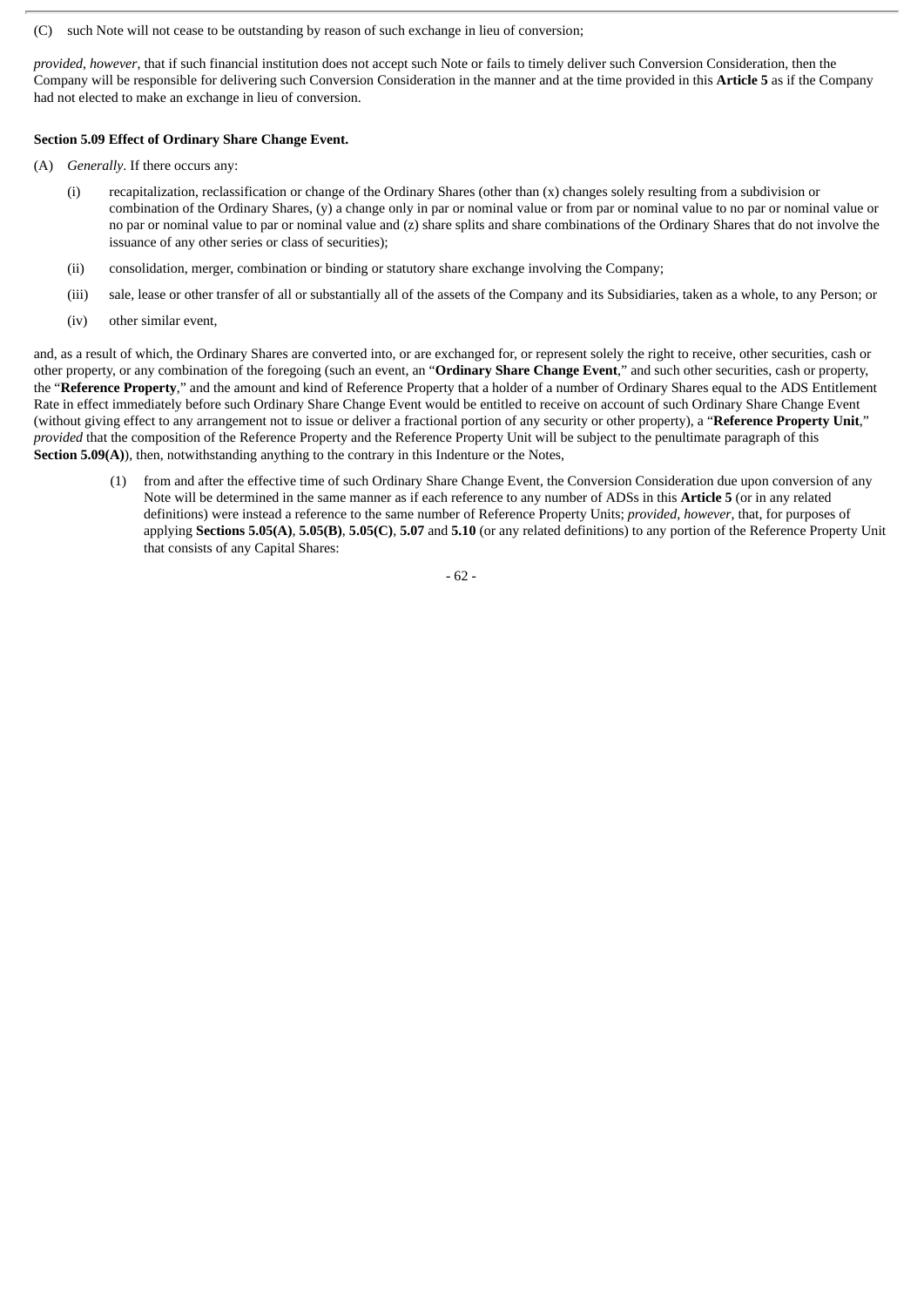- (I) to the extent such Capital Shares are in the form of depositary receipts that represent other Capital Shares, (w) references to the ADSs will be deemed to refer to such depositary receipts; (x) references to the Ordinary Shares will be deemed to refer to such Capital Shares represented by such depositary receipts; (y) the ADS Entitlement Rate with respect thereto will, as of such effective time, be adjusted (without a corresponding adjustment to the Conversion Rate pursuant to **Section 5.05(A)**) to the number or amount of Capital Shares represented by one (1) such depositary receipt; and (z) for purposes of **Section 5.10**, references to the ADSs will be deemed to refer to such depositary receipts, references to the Company's ADS program will be deemed to refer to the depositary share program applicable to such depositary receipts and references to the Ordinary Shares will be deemed to refer to the Capital Shares underlying such depositary receipts; and
- (II) to the extent such Capital Shares consist of any other securities, (x) references to the Ordinary Shares or ADSs will be deemed to refer to such securities (except that references to the Ordinary Shares represented by ADSs will be deemed to refer solely to such securities); (y) references to the ADS Entitlement Rate will be ignored with the same effect as if the ADS Entitlement Rate were fixed at one (1); and (z) **Sections 5.05(A)**, **5.05(B)**, **5.05(D)(ii)** and **5.10**, and the second (2nd) sentence of **Section 5.05(C)**, will not apply to such securities;
- (2) from and after the effective time of such Ordinary Share Change Event, (I) for purposes of **Section 4.03(B)**, each reference to any number of ADSs in such Section (or in any related definitions) will instead be deemed to be a reference to the same number of Reference Property Units; and (II) for purposes of the definitions of "Fundamental Change," and "Make-Whole Fundamental Change," references to "ADSs," "Ordinary Shares" and the Company's "common equity" will be deemed to refer to the common equity (including depositary receipts representing common equity), if any, forming part of such Reference Property;
- (3) if such Reference Property Unit consists entirely of cash, then the Company will pay the cash due in respect of all conversions whose Conversion Date occurs on or after the effective date of such Ordinary Share Change Event no later than the fifth (5th) Business Day after the relevant Conversion Date; and

- 63 -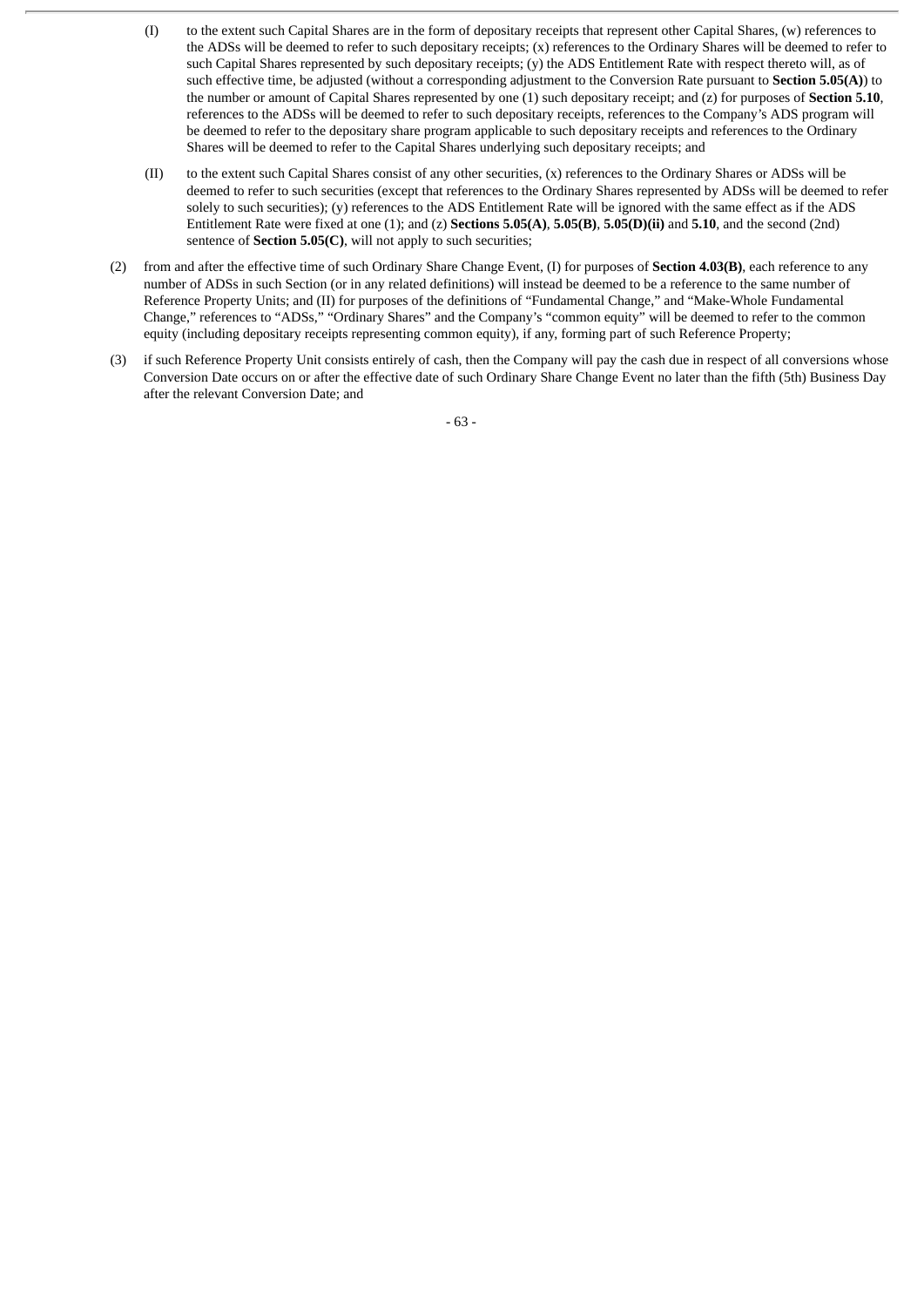(4) for these purposes, (I) the Last Reported Sale Price of any Reference Property Unit or portion thereof that does not consist of a class of securities will be the fair value of such Reference Property Unit or portion thereof, as applicable, determined in good faith and in a commercially reasonable manner by the Company (or, in the case of cash denominated in U.S. dollars, the face amount thereof); and (II) if the Last Reported Sales Price of any securities included in the Reference Property Unit is denominated in a currency other than U.S. dollars, then the same will be translated into U.S. dollars at the Prevailing Exchange Rate on the relevant date of determination.

For the avoidance of doubt, the deposit of any Ordinary Shares under the Deposit Agreement in exchange for the issuance of ADSs representing such Ordinary Shares will not constitute an Ordinary Share Change Event.

If the Reference Property consists of more than a single type of consideration to be determined based in part upon any form of shareholder election, then, subject to the following paragraph, the composition of the Reference Property Unit will be deemed to be the weighted average of the types and amounts of consideration actually received, per Ordinary Share, by the holders of Ordinary Shares. The Company will notify Holders, the Trustee and the Conversion Agent of such weighted average as soon as practicable after such determination is made.

If the Reference Property Unit includes any common equity and, at the effective time of the Ordinary Share Change Event, a class or series of depositary receipts representing such common equity (or representing both such common equity and any other property forming part of the Reference Property Unit) is listed or quoted (or will be listed or quoted upon the consummation of the Ordinary Share Change Event) on The New York Stock Exchange, The Nasdaq Global Market or The Nasdaq Global Select Market (or any of their respective successors), then the Company or the Successor Person, as applicable, will have the right to irrevocably elect to replace such common equity (or, if applicable, to replace such common equity and other property) included in the Reference Property Unit with such number or amount of such depositary receipts as would cause the number or amount of shares or other units of such common equity (or, if applicable, of such common equity and other property) represented by such depositary receipts included in the Reference Property Unit immediately after such replacement to be equal to the number or amount of shares or other units of such common equity (or, if applicable, of such common equity and other property) included in the Reference Property Unit immediately before such replacement. Upon such replacement, the ADS Entitlement Rate will be adjusted (without a corresponding adjustment to the Conversion Rate pursuant to **Section 5.05(A)**) to the number or amount of shares or other units of such common equity (or, if applicable, of such common equity and other property) represented by one (1) share or other unit of such depositary receipt. To make such an irrevocable election, the Company or the Successor Person, as applicable, must state so, including the adjusted ADS Entitlement Rate, in the notice of the related Ordinary Share Change Event delivered pursuant to **Section 5.09(B)**.

- 64 -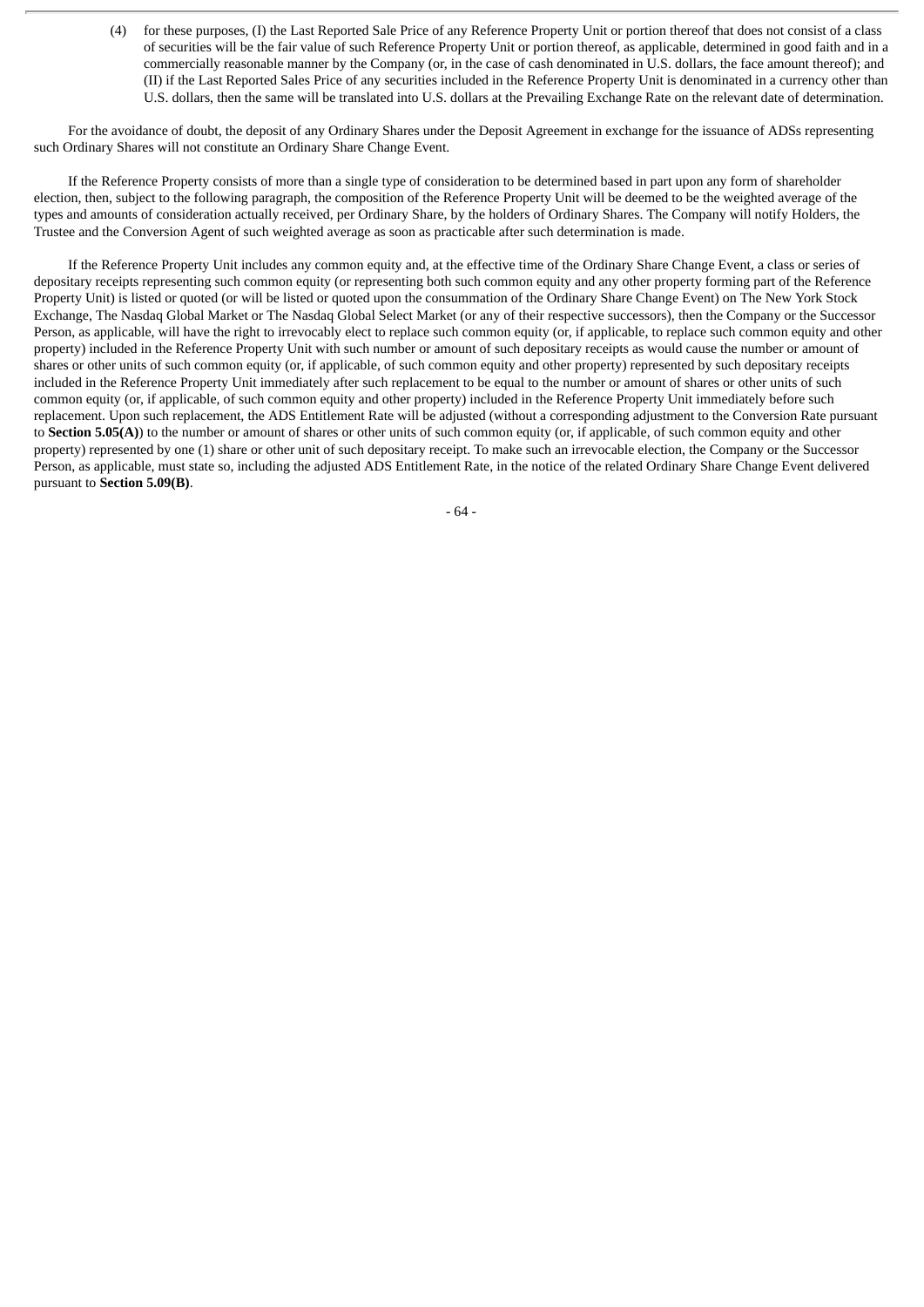At or before the effective time of such Ordinary Share Change Event, the Company and the resulting, surviving or transferee Person (if not the Company) of such Ordinary Share Change Event (the "**Successor Person**") will execute and deliver to the Trustee a supplemental indenture pursuant to **Section 8.01(F)**, which supplemental indenture will (x) provide for subsequent conversions of Notes in the manner set forth in this **Section 5.09**; (y) provide for subsequent adjustments to the Conversion Rate pursuant to **Section 5.05(C)** in a manner consistent with this **Section 5.09**; and (z) contain such other provisions, if any, that the Company reasonably determines are appropriate to preserve the economic interests of the Holders and to give effect to the provisions of this **Section 5.09(A)**. If the Reference Property includes shares of stock or other securities or assets (other than cash) of a Person other than the Successor Person, then such other Person will also execute such supplemental indenture and such supplemental indenture will contain such additional provisions, if any, that the Company reasonably determines are appropriate to preserve the economic interests of the Holders. For purposes of the preceding sentence, depositary receipts that represent other securities will be deemed to be securities of the issuer of such other securities.

- (B) *Notice of Ordinary Share Change Events*. The Company will provide notice of each Ordinary Share Change Event to Holders, the Trustee and the Conversion Agent no later than the Business Day after the effective date of such Ordinary Share Change Event.
- (C) *Compliance Covenant*. The Company will not become a party to any Ordinary Share Change Event unless its terms are consistent with this **Section 5.09**.

## **Section 5.10 Termination of the American Depositary Share Program.**

If the Company's ADS program, or any successor program thereto, is terminated or otherwise ceases to be in effect for any reason (other than in connection with an event that constitutes an Ordinary Share Change Event independently of this **Section 5.10**), then:

- (A) an Ordinary Share Change Event will be deemed to have occurred as of the time of such termination or cessation, where (i) the Reference Property Unit of such Ordinary Share Change Event consists solely of (x) a number of Ordinary Shares equal to the ADS Entitlement Rate in effect immediately before such time; and (y) the kind and amount of any other property, if any, represented by one (1) ADS immediately before such time; and (ii) the Successor Person of such Ordinary Share Change Event is the Company; and
- (B) for purposes of the definitions of "Fundamental Change" and "Make-Whole Fundamental Change," such termination or cessation will not, in itself, constitute an event as a result of which the Ordinary Shares or ADSs are exchanged for, converted into, acquired for, or constitute solely the right to receive, other securities, cash or other property;

*provided*, *however*, that the Company will not be required to, but may in its discretion nonetheless elect to, enter into a supplemental indenture solely in connection with such termination or cessation pursuant to the final paragraph of **Section 5.09(A)**.

### **Article 6. SUCCESSORS**

## **Section 6.01 When the Company May Merge, Etc.**

(A) *Generally*. The Company will not consolidate with or merge with or into, or (directly, or indirectly through one or more of its Subsidiaries) sell, lease or otherwise transfer, in one transaction or a series of transactions, all or substantially all of the assets of the Company and its Subsidiaries, taken as a whole, to another Person (a "**Business Combination Event**"), unless:

- 65 -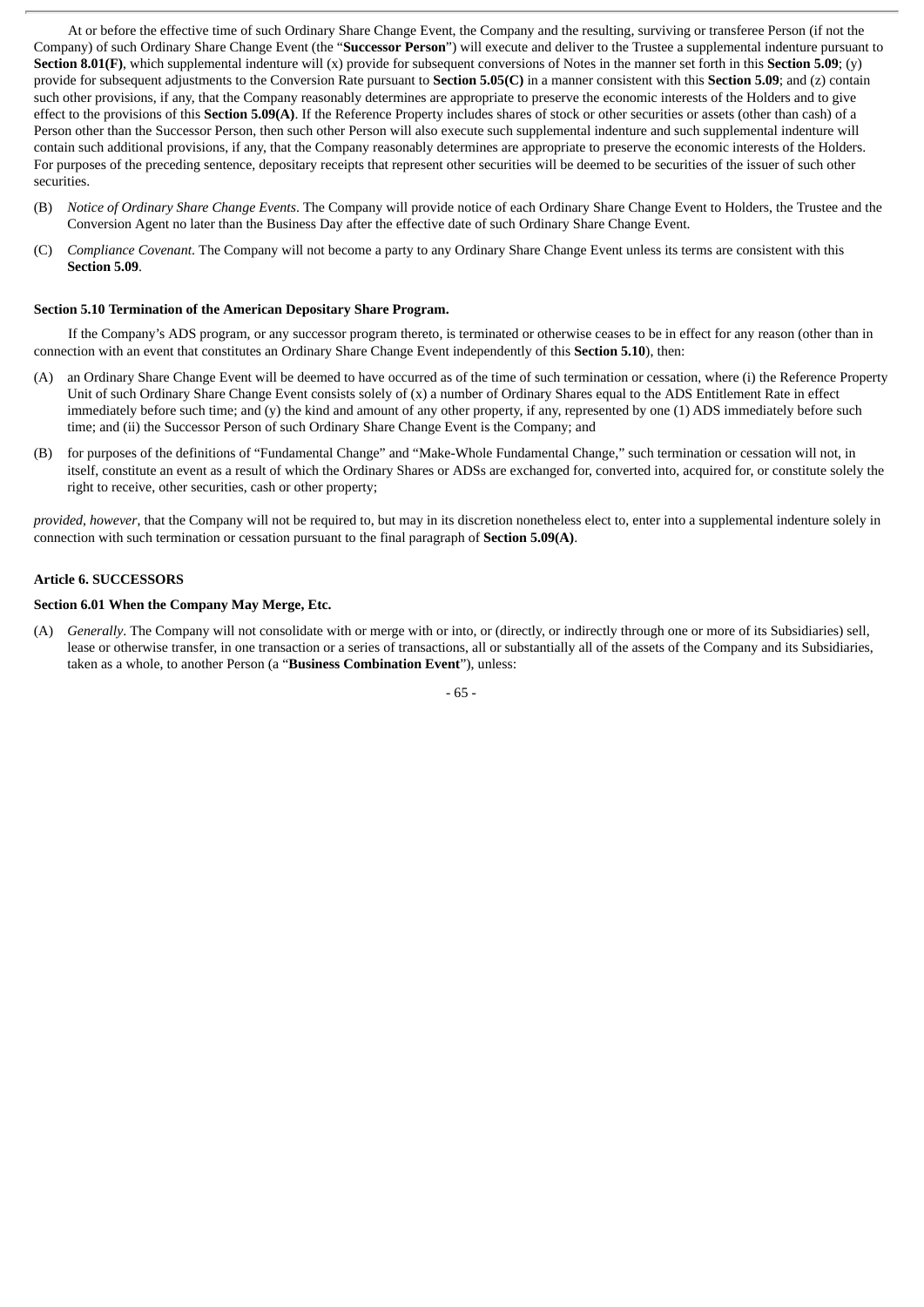- (i) the resulting, surviving or transferee Person either (x) is the Company or (y) if not the Company, is a Qualified Successor Entity (such Qualified Successor Entity, the "**Successor Entity**") duly organized and existing under the laws of Denmark, Luxembourg, Sweden, Jersey, the Cayman Islands, Bermuda, Switzerland, the United Kingdom, the Netherlands, the Republic of Ireland, the United States of America, any State thereof or the District of Columbia that expressly assumes (by executing and delivering to the Trustee, at or before the effective time of such Business Combination Event, a supplemental indenture pursuant to **Section 8.01(E)**) all of the Company's obligations under this Indenture and the Notes (including, for the avoidance of doubt, the obligation to pay Additional Amounts pursuant to **Section 3.05**); and
- (ii) immediately after giving effect to such Business Combination Event, no Default or Event of Default will have occurred and be continuing.
- (B) *Delivery of Officer's Certificate and Opinion of Counsel to the Trustee*. Before the effective time of any Business Combination Event, the Company will deliver to the Trustee an Officer's Certificate and Opinion of Counsel, each stating that (i) such Business Combination Event (and, if applicable, the related supplemental indenture) comply with **Section 6.01(A)**; and (ii) all conditions precedent to such Business Combination Event provided in this Indenture have been satisfied.

## **Section 6.02 Successor Entity Substituted.**

At the effective time of any Business Combination Event that complies with **Section 6.01**, the Successor Entity (if not the Company) will succeed to, and may exercise every right and power of, the Company under this Indenture and the Notes with the same effect as if such Successor Entity had been named as the Company in this Indenture and the Notes, and, except in the case of a lease, the predecessor Company will be discharged from its obligations under this Indenture and the Notes.

## **Section 6.03 Exclusion for Asset Transfers with Wholly Owned Subsidiaries.**

Notwithstanding anything to the contrary in this **Article 6**, this **Article 6** will not apply to any transfer of assets between or among the Company and any one or more of its Wholly Owned Subsidiaries not effected by merger or consolidation.

## **Article 7. DEFAULTS AND REMEDIES**

# **Section 7.01 Events of Default.**

(A) *Definition of Events of Default*. "**Event of Default**" means the occurrence of any of the following:

- 66 -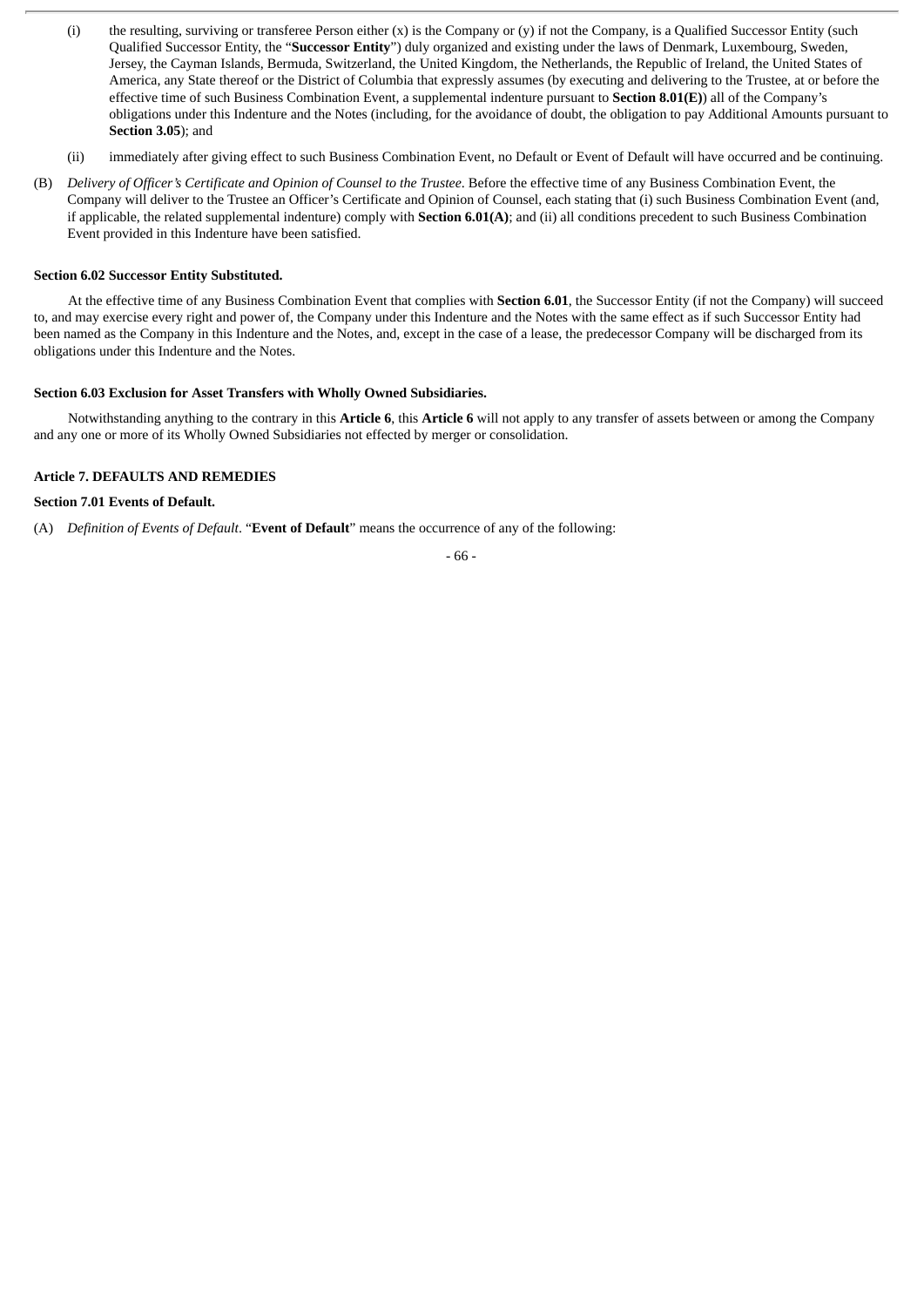- (i) a default in the payment when due (whether at maturity, upon Optional Redemption or Redemption Upon Fundamental Change or otherwise) of the principal of, or the Optional Redemption Price or Fundamental Change Redemption Price for, any Note;
- (ii) a default for thirty (30) consecutive days in the payment when due of interest on any Note;
- (iii) the Company's failure to deliver, when required by this Indenture, a Fundamental Change Notice, or a notice pursuant to **Section 5.07(C)**, if such failure is not cured within three (3) Business Days after its occurrence;
- (iv) a default in the Company's obligation to convert a Note in accordance with **Article 5** upon the exercise of the conversion right with respect thereto, if such default is not cured within five (5) Business Days after its occurrence;
- (v) a default in the Company's obligations under **Article 6**;
- (vi) a default in any of the Company's obligations or agreements under this Indenture or the Notes (other than a default set forth in **clause (i)**, **(ii)**, **(iii)**, **(iv)** or **(v)** of this **Section 7.01(A)**) where such default is not cured or waived within sixty (60) days after notice to the Company by the Trustee, or to the Company and the Trustee by Holders of at least twenty five percent (25%) of the aggregate principal amount of Notes then outstanding, which notice must specify such default, demand that it be remedied and state that such notice is a "Notice of Default";
- (vii) a default by the Company or any of the Company's Significant Subsidiaries with respect to any one or more mortgages, agreements or other instruments under which there is outstanding, or by which there is secured or evidenced, any indebtedness for money borrowed of at least one hundred million dollars (\$100,000,000) (or its foreign currency equivalent) in the aggregate of the Company or any of the Company's Significant Subsidiaries, whether such indebtedness exists as of the Issue Date or is thereafter created, where such default:
	- (1) constitutes a failure to pay the principal of such indebtedness when due and payable at its stated maturity, upon required repurchase, upon declaration of acceleration or otherwise, in each case after the expiration of any applicable grace period; or
	- (2) results in such indebtedness becoming or being declared due and payable before its stated maturity,

in each case where such default is not cured or waived within thirty (30) days after notice to the Company by the Trustee or to the Company and the Trustee by Holders of at least twenty five percent (25%) of the aggregate principal amount of Notes then outstanding;

- 67 -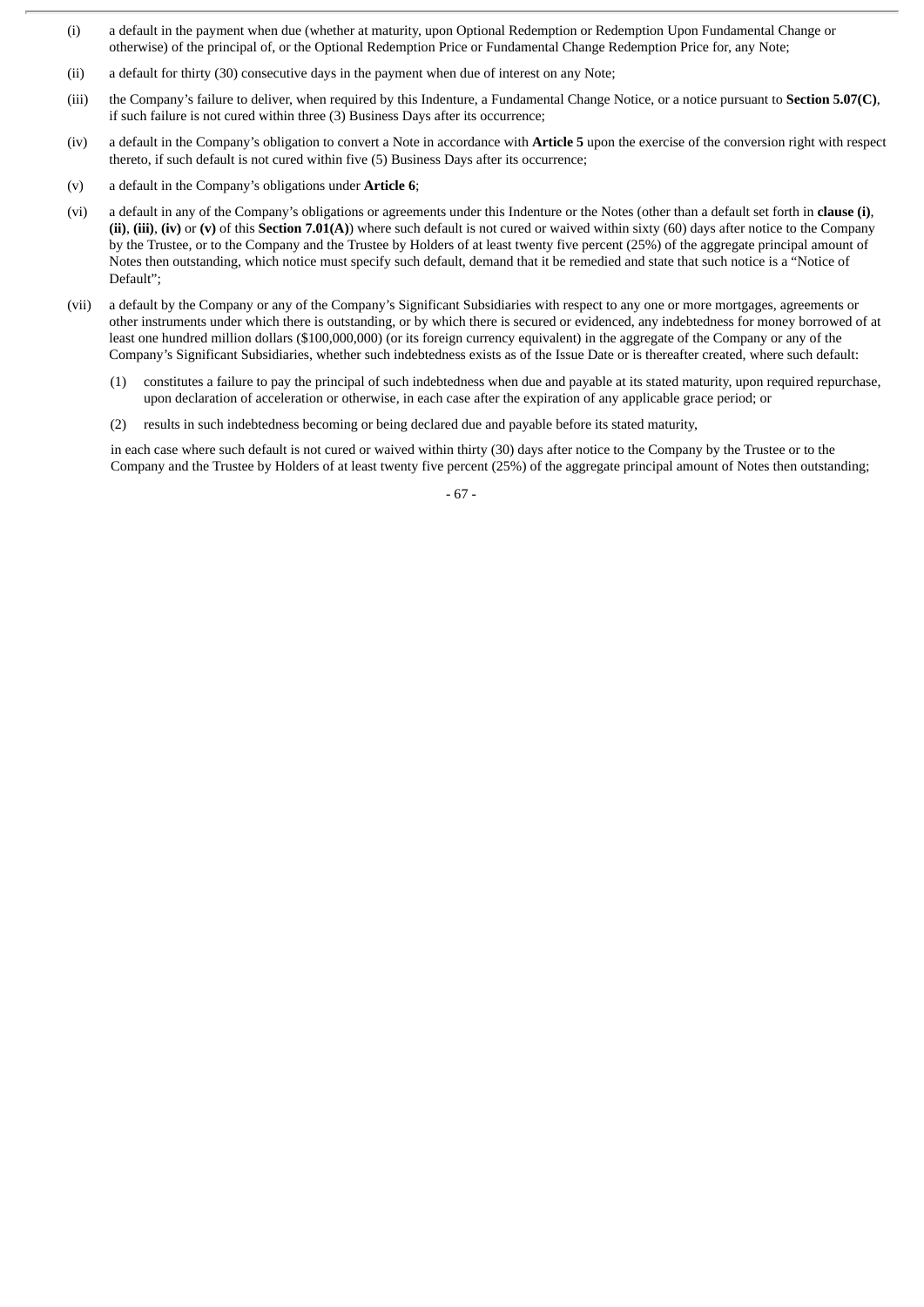- (viii) the Company or any of its Significant Subsidiaries, pursuant to or within the meaning of any Bankruptcy Law, either:
	- (1) commences a voluntary case or proceeding;
	- (2) consents to the entry of an order for relief against it in an involuntary case or proceeding;
	- (3) consents to the appointment of a custodian of it or for any substantial part of its property;
	- (4) makes a general assignment for the benefit of its creditors;
	- (5) takes any comparable action under any foreign Bankruptcy Law; or
	- (6) generally is not paying its debts as they become due; or
- (ix) a court of competent jurisdiction enters an order or decree under any Bankruptcy Law that either:
	- (1) is for relief against the Company or any of its Significant Subsidiaries in an involuntary case or proceeding;
	- (2) appoints a custodian of the Company or any of its Significant Subsidiaries, or for any substantial part of the property of the Company or any of its Significant Subsidiaries;
	- (3) orders the winding up or liquidation of the Company or any of its Significant Subsidiaries; or
	- (4) grants any similar relief under any foreign Bankruptcy Law,

and, in each case under this **Section 7.01(A)(ix)**, such order or decree remains unstayed and in effect for at least sixty (60) days.

(B) *Cause Irrelevant*. Each of the events set forth in **Section 7.01(A)** will constitute an Event of Default regardless of the cause thereof or whether voluntary or involuntary or effected by operation of law or pursuant to any judgment, decree or order of any court or any order, rule or regulation of any administrative or governmental body.

#### **Section 7.02 Acceleration.**

(A) *Automatic Acceleration in Certain Circumstances*. If an Event of Default set forth in **Section 7.01(A)(viii)** or **7.01(A)(ix)** occurs with respect to the Company (and not solely with respect to a Significant Subsidiary of the Company), then the principal amount of, and all accrued and unpaid interest on, all of the Notes then outstanding will immediately become due and payable without any further action or notice by any Person.

- 68 -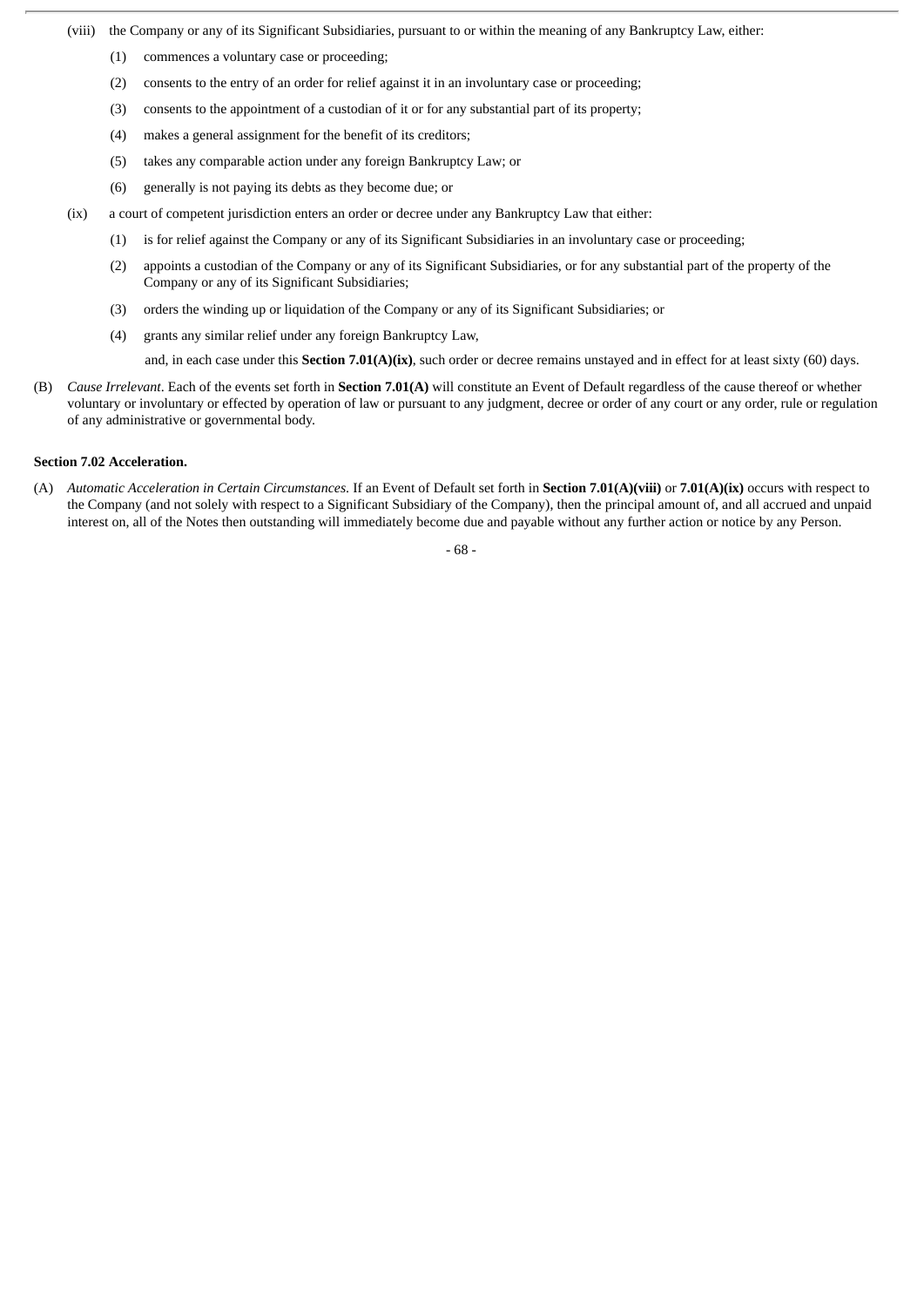- (B) *Optional Acceleration*. Subject to **Section 7.03**, if an Event of Default (other than an Event of Default set forth in **Section 7.01(A)(viii)** or **7.01(A) (ix)** with respect to the Company and not solely with respect to a Significant Subsidiary of the Company) occurs and is continuing, then the Trustee, by notice to the Company, or Holders of at least twenty five percent (25%) of the aggregate principal amount of Notes then outstanding, by notice to the Company and the Trustee, may declare the principal amount of, and all accrued and unpaid interest on, all of the Notes then outstanding to become due and payable immediately.
- (C) *Rescission of Acceleration*. Notwithstanding anything to the contrary in this Indenture or the Notes, the Holders of a majority in aggregate principal amount of the Notes then outstanding, by notice to the Company and the Trustee, may, on behalf of all Holders, rescind any acceleration of the Notes and its consequences if (i) such rescission would not conflict with any judgment or decree of a court of competent jurisdiction; and (ii) all existing Events of Default (except the non-payment of principal of, or interest on, the Notes that has become due solely because of such acceleration) have been cured or waived. No such rescission will affect any subsequent Default or impair any right consequent thereto.

## **Section 7.03 Sole Remedy for a Failure to Report.**

- (A) *Generally*. Notwithstanding anything to the contrary in this Indenture or the Notes, the Company may elect that the sole remedy for any Event of Default (a "**Reporting Event of Default**") pursuant to **Section 7.01(A)(vi)** arising from the Company's failure to comply with **Section 3.02** will, for each of the first one hundred and eighty (180) calendar days on which a Reporting Event of Default has occurred and is continuing, consist exclusively of the accrual of Special Interest on the Notes. If the Company has made such an election, then (i) the Notes will be subject to acceleration pursuant to **Section 7.02** on account of the relevant Reporting Event of Default from, and including, the one hundred and eighty first (181st) calendar day on which a Reporting Event of Default has occurred and is continuing or if the Company fails to pay any accrued and unpaid Special Interest when due; and (ii) Special Interest will cease to accrue on any Notes from, and including, such one hundred and eighty first (181st) calendar day (it being understood that interest on any defaulted Special Interest will nonetheless accrue pursuant to **Section 2.05(B)**).
- (B) *Amount and Payment of Special Interest*. Any Special Interest that accrues on a Note pursuant to **Section 7.03(A)** will be payable on the same dates and in the same manner as the Stated Interest on such Note and will accrue at a rate per annum equal to one quarter of one percent (0.25%) of the principal amount thereof for the first ninety (90) days on which Special Interest accrues and, thereafter, at a rate per annum equal to one half of one percent (0.50%) of the principal amount thereof; *provided*, *however*, that in no event will Special Interest payable at the Company's election pursuant to **Section 7.03(A)** as the sole remedy for any Reporting Event of Default, together with any Additional Interest that may accrue as a result of the Company's failure to timely file any report that is required for the Company to satisfy the requirements set forth in Rule 144(c)(1) (after giving effect to all applicable grace periods thereunder), pursuant to **Section 3.04**, accrue on any day on a Note at a combined rate per annum that exceeds one half of one percent (0.50%). For the avoidance of doubt, any Special Interest that accrues on a Note will be in addition to the Stated Interest that accrues on such Note and, subject to the proviso of the immediately preceding sentence, in addition to any Additional Interest that accrues on such Note.

- 69 -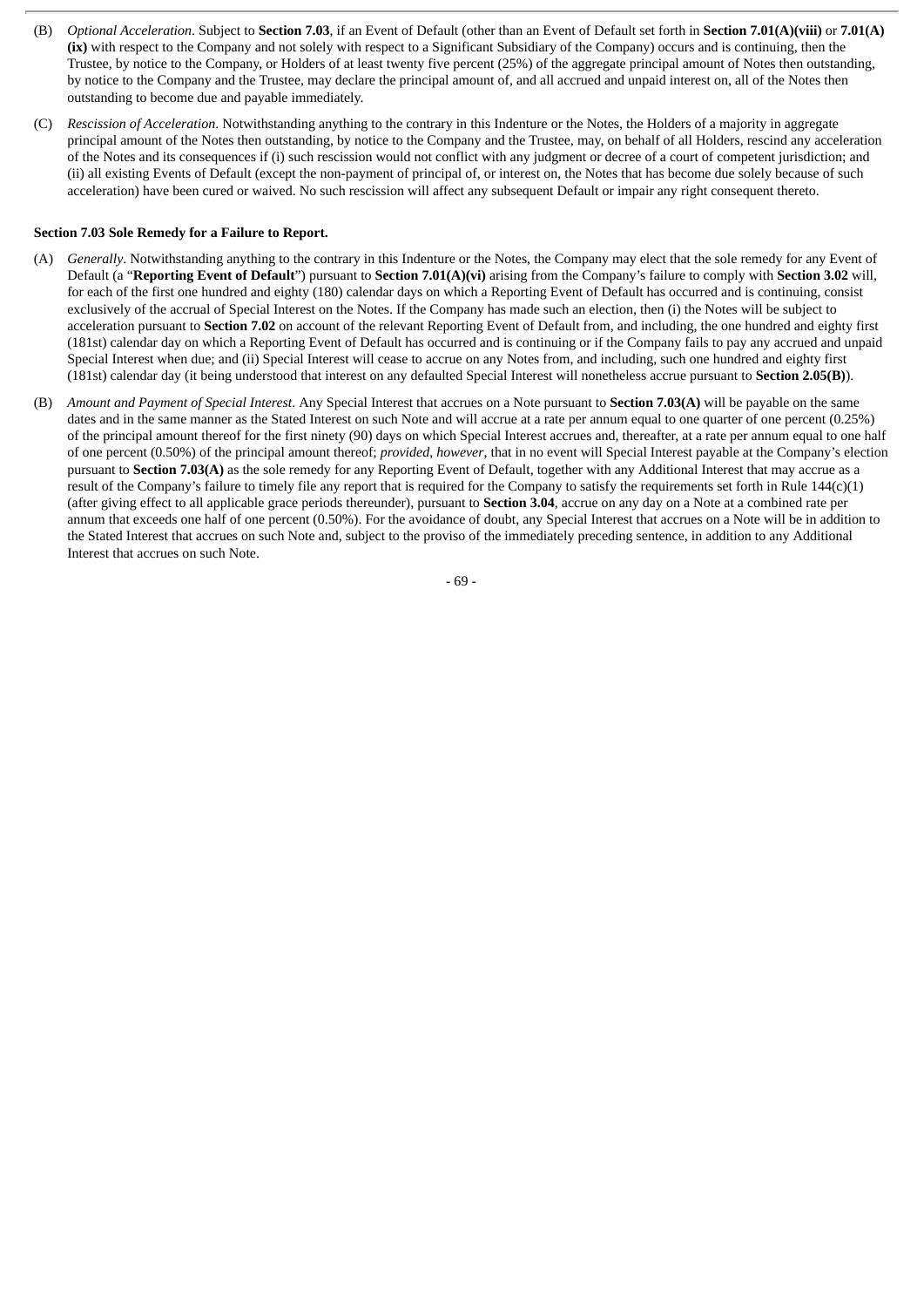- (C) *Notice of Election*. To make the election set forth in **Section 7.03(A)**, the Company must send to the Holders, the Trustee and the Paying Agent, before the date on which each Reporting Event of Default first occurs, a notice that (i) briefly describes the report(s) that the Company failed to file with the SEC; (ii) states that the Company is electing that the sole remedy for such Reporting Event of Default consist of the accrual of Special Interest; and (iii) briefly describes the periods during which and rate at which Special Interest will accrue and the circumstances under which the Notes will be subject to acceleration on account of such Reporting Event of Default.
- (D) *Notice to Trustee and Paying Agent; Trustee's Disclaimer*. If Special Interest accrues on any Note, then, no later than five (5) Business Days before each date on which such Special Interest is to be paid, the Company will deliver an Officer's Certificate to the Trustee and the Paying Agent stating (i) that the Company is obligated to pay Special Interest on such Note on such date of payment; and (ii) the amount of such Special Interest that is payable on such date of payment. The Trustee will have no duty to determine whether any Special Interest is payable or the amount thereof.
- (E) *No Effect on Other Events of Default*. No election pursuant to this **Section 7.03** with respect to a Reporting Event of Default will affect the rights of any Holder with respect to any other Event of Default, including with respect to any other Reporting Event of Default.

## **Section 7.04 Other Remedies.**

- (A) *Trustee May Pursue All Remedies*. If an Event of Default occurs and is continuing, then the Trustee may pursue any available remedy to collect the payment of any amounts due with respect to the Notes or to enforce the performance of any provision of this Indenture or the Notes.
- (B) *Procedural Matters*. The Trustee may maintain a proceeding even if it does not possess any of the Notes or does not produce any of them in such proceeding. A delay or omission by the Trustee or any Holder in exercising any right or remedy following an Event of Default will not impair the right or remedy or constitute a waiver of, or acquiescence in, such Event of Default. All remedies will be cumulative to the extent permitted by law.

#### **Section 7.05 Waiver of Past Defaults.**

An Event of Default pursuant to **clause (i)**, **(ii)**, **(iv)** or **(vi)** of **Section 7.01(A)** (that, in the case of **clause (vi)** only, results from a Default under any covenant that cannot be amended without the consent of each affected Holder), and a Default that could lead to such an Event of Default, can be waived only with the consent of each affected Holder. Each other Default or Event of Default may be waived, on behalf of all Holders, by the Holders of a majority in aggregate principal amount of the Notes then outstanding. If an Event of Default is so waived, then it will cease to exist. If a Default is so waived, then it will be deemed to be cured and any Event of Default arising therefrom will be deemed not to occur. However, no such waiver will extend to any subsequent or other Default or Event of Default or impair any right arising therefrom.

 $-70 -$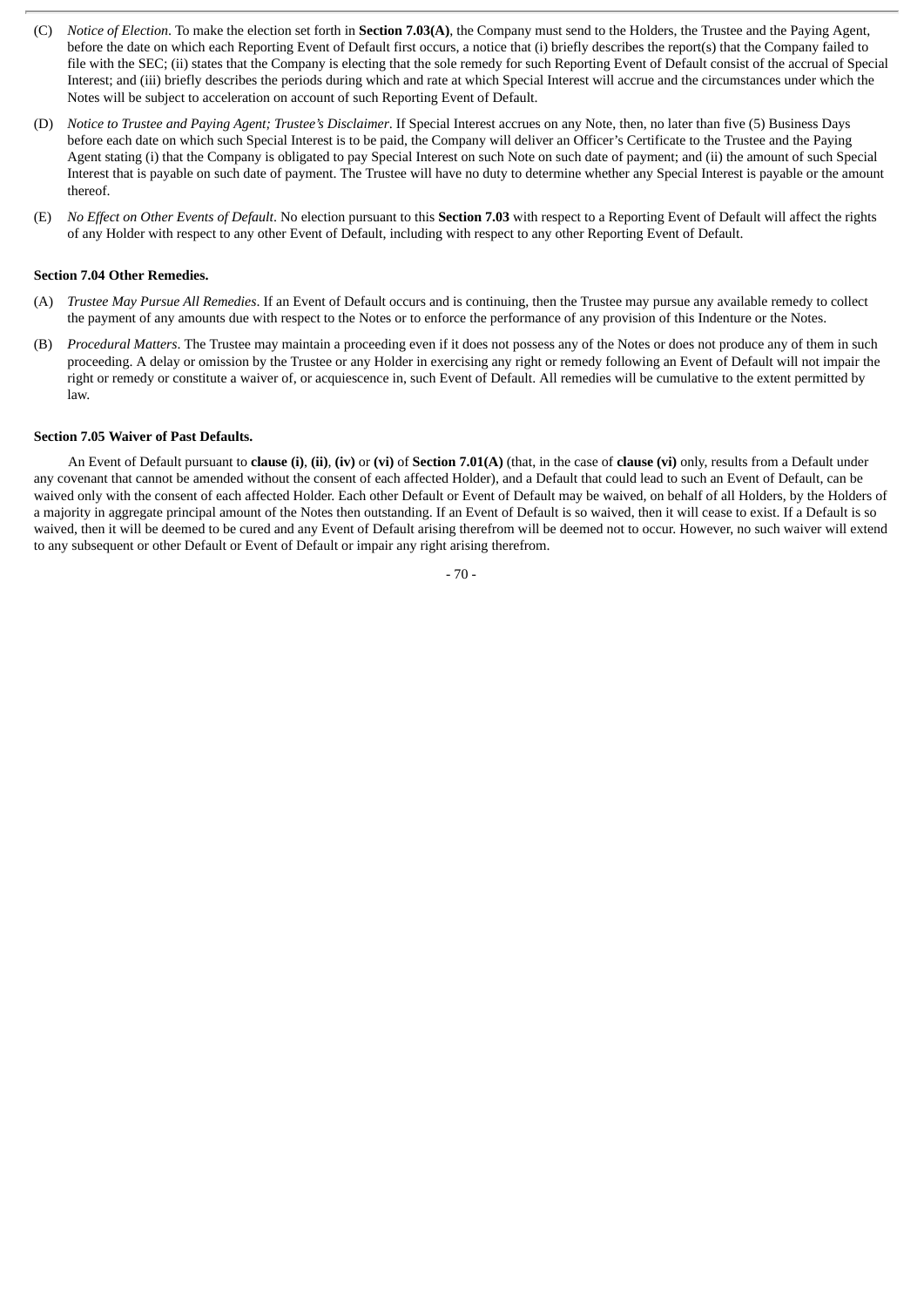#### **Section 7.06 Control by Majority.**

Holders of a majority in aggregate principal amount of the Notes then outstanding may direct the time, method and place of conducting any proceeding for exercising any remedy available to the Trustee or exercising any trust or power conferred on it. However, the Trustee may refuse to follow any direction that conflicts with law, this Indenture or the Notes, or that, subject to **Section 10.01**, the Trustee determines may be unduly prejudicial to the rights of other Holders or may involve the Trustee in liability, unless the Trustee is offered security and indemnity satisfactory to the Trustee against any loss, liability or expense to the Trustee that may result from the Trustee's following such direction.

### **Section 7.07 Limitation on Suits.**

No Holder may pursue any remedy with respect to this Indenture or the Notes (except to enforce  $(x)$ ) its rights to receive the principal of, or the Optional Redemption Price or Fundamental Change Redemption Price for, or interest on, any Notes; or (y) the Company's obligations to convert any Notes pursuant to **Article 5**), unless:

- (A) such Holder has previously delivered to the Trustee notice that an Event of Default is continuing;
- (B) Holders of at least twenty five percent (25%) in aggregate principal amount of the Notes then outstanding deliver a request to the Trustee to pursue such remedy;
- (C) such Holder or Holders offer and, if requested, provide to the Trustee security and indemnity satisfactory to the Trustee against any loss, liability or expense to the Trustee that may result from the Trustee's following such request;
- (D) the Trustee does not comply with such request within sixty (60) calendar days after its receipt of such request and such offer of security or indemnity; and
- (E) during such sixty (60) calendar day period, Holders of a majority in aggregate principal amount of the Notes then outstanding do not deliver to the Trustee a direction that is inconsistent with such request.

A Holder of a Note may not use this Indenture to prejudice the rights of another Holder or to obtain a preference or priority over another Holder. The Trustee will have no duty to determine whether any Holder's use of this Indenture complies with the preceding sentence.

## Section 7.08 Absolute Right of Holders to Institute Suit for the Enforcement of the Right to Receive Payment and Conversion Consideration.

Notwithstanding anything to the contrary in this Indenture or the Notes (but without limiting **Section 8.01**), the right of each Holder of a Note to bring suit for the enforcement of any payment or delivery, as applicable, of the principal of, or the Optional Redemption Price or Fundamental Change Redemption Price for, or any interest on, or the Conversion Consideration due pursuant to **Article 5** upon conversion of, such Note on or after the respective due dates therefor provided in this Indenture and the Notes, will not be impaired or affected without the consent of such Holder.

- 71 -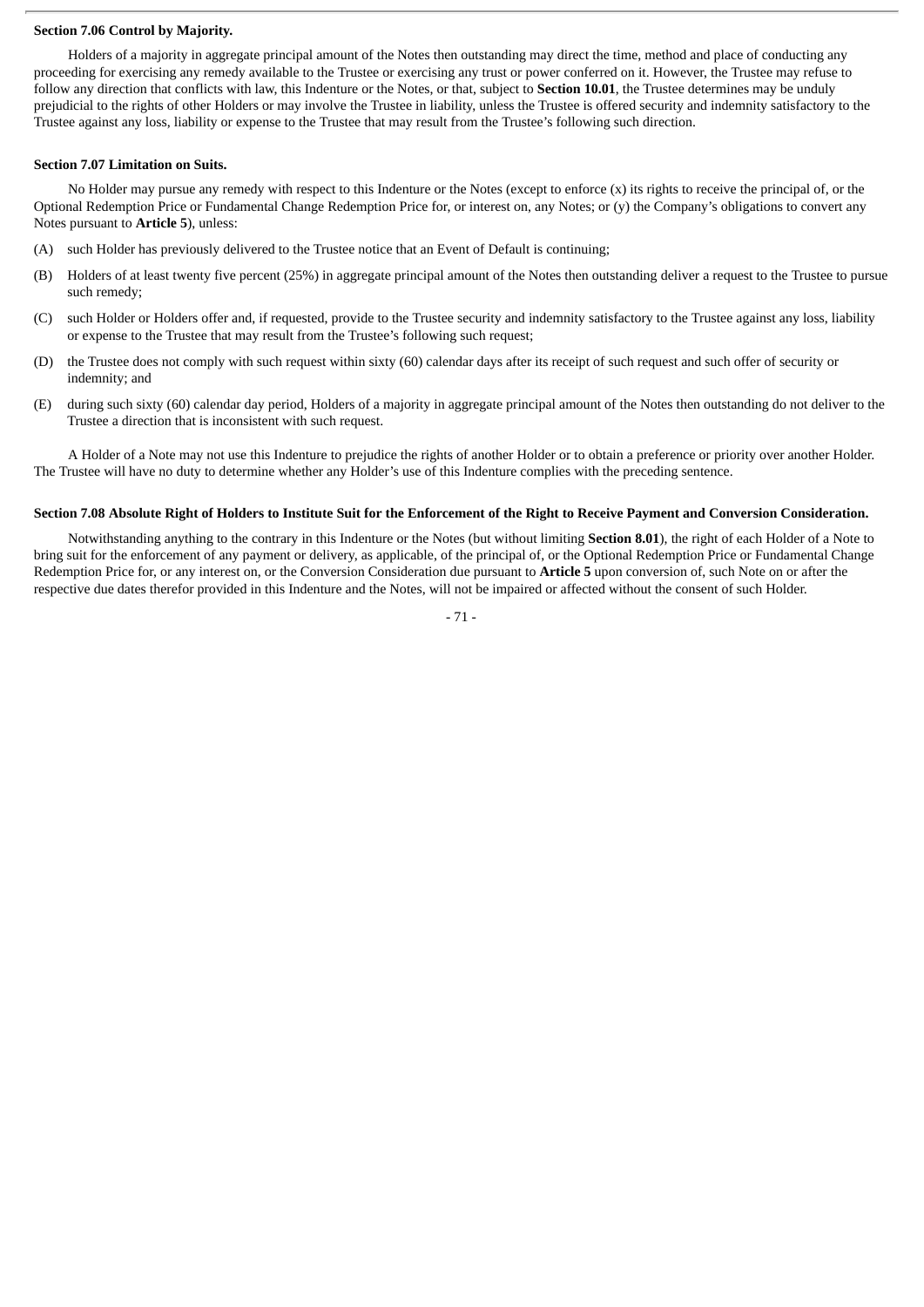#### **Section 7.09 Collection Suit by Trustee.**

The Trustee will have the right, upon the occurrence and continuance of an Event of Default pursuant to **clause (i)**, **(ii)** or **(iv)** of **Section 7.01(A)**, to recover judgment in its own name and as trustee of an express trust against the Company for the total unpaid or undelivered principal of, or Optional Redemption Price or Fundamental Change Redemption Price for, or interest on, or Conversion Consideration due pursuant to **Article 5** upon conversion of, the Notes, as applicable, and, to the extent lawful, any Default Interest on any Defaulted Amounts, and such further amounts sufficient to cover the costs and expenses of collection, including compensation provided for in **Section 10.06**.

#### **Section 7.10 Trustee May File Proofs of Claim.**

The Trustee has the right to (A) file such proofs of claim and other papers or documents as may be necessary or advisable in order to have the claims of the Trustee and the Holders allowed in any judicial proceedings relative to the Company (or any other obligor upon the Notes) or its creditors or property and (B) collect, receive and distribute any money or other property payable or deliverable on any such claims. Each Holder authorizes any custodian in such proceeding to make such payments to the Trustee, and, if the Trustee consents to the making of such payments directly to the Holders, to pay to the Trustee any amount due to the Trustee for the reasonable compensation, expenses, disbursements and advances of the Trustee, and its agents and counsel, and any other amounts payable to the Trustee pursuant to **Section 10.06**. To the extent that the payment of any such compensation, expenses, disbursements, advances and other amounts out of the estate in such proceeding, is denied for any reason, payment of the same will be secured by a lien (senior to the rights of Holders) on, and will be paid out of, any and all distributions, dividends, money, securities and other properties that the Holders may be entitled to receive in such proceeding (whether in liquidation or under any plan of reorganization or arrangement or otherwise). Nothing in this Indenture will be deemed to authorize the Trustee to authorize, consent to, accept or adopt on behalf of any Holder any plan of reorganization, arrangement, adjustment or composition affecting the Notes or the rights of any Holder, or to authorize the Trustee to vote in respect of the claim of any Holder in any such proceeding.

#### **Section 7.11 Priorities.**

The Trustee will pay or deliver in the following order any money or other property that it collects pursuant to this **Article 7**:

*First*: to the Trustee and its agents and attorneys for amounts due under **Section 10.06**, including payment of all fees, compensation, expenses and liabilities incurred, and all advances made, by the Trustee and the costs and expenses of collection;

- 72 -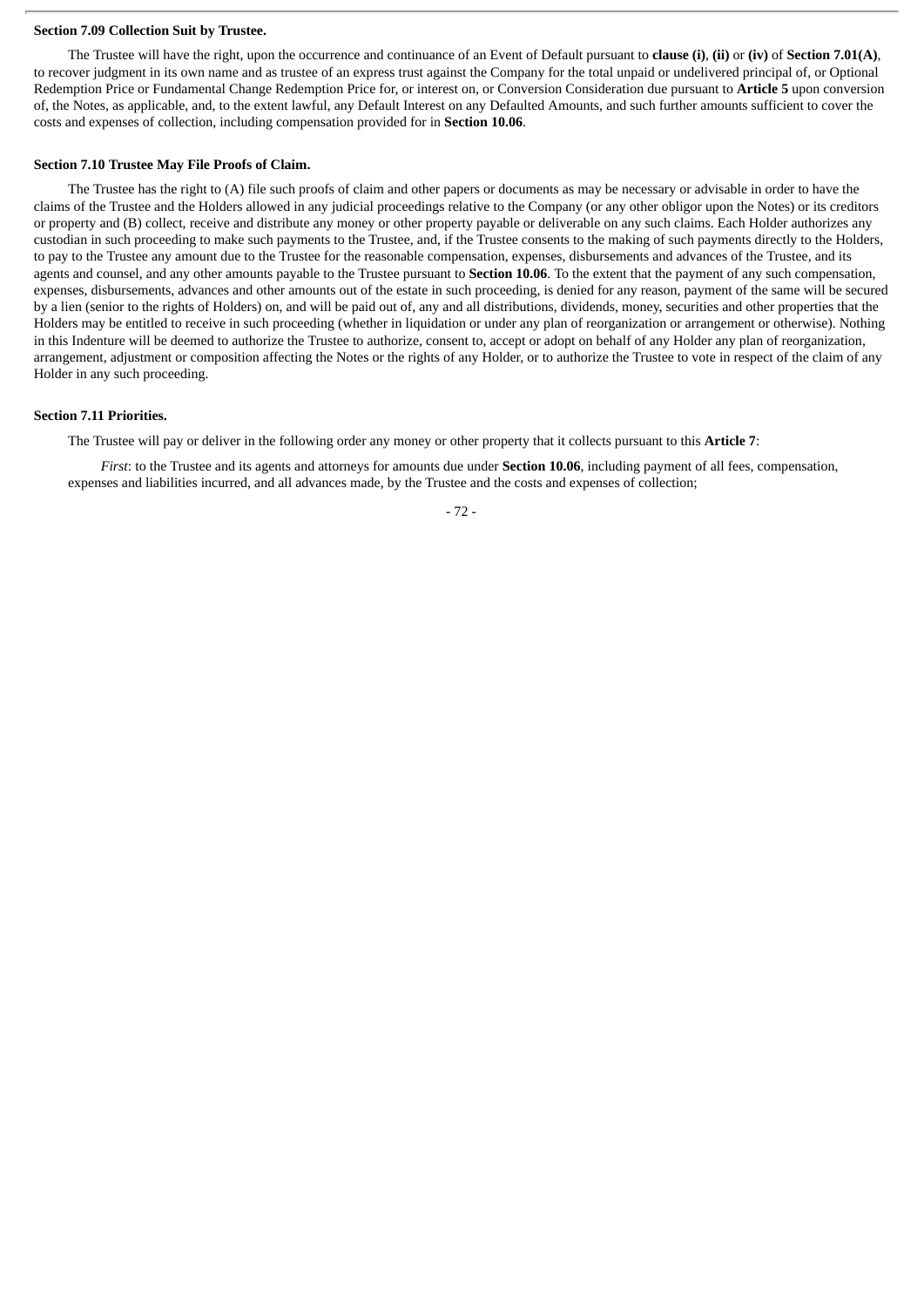*Second*: to Holders for unpaid amounts or other property due on the Notes, including the principal of, or the Optional Redemption Price or Fundamental Change Redemption Price for, or any interest on, or any Conversion Consideration due upon conversion of, the Notes, ratably, and without preference or priority of any kind, according to such amounts or other property due and payable on all of the Notes; and

*Third*: to the Company or such other Person as a court of competent jurisdiction directs.

The Trustee may fix a record date and payment date for any payment or delivery to the Holders pursuant to this **Section 7.11**, in which case the Trustee will instruct the Company to, and the Company will, deliver, at least fifteen (15) calendar days before such record date, to each Holder and the Trustee a notice stating such record date, such payment date and the amount of such payment or nature of such delivery, as applicable.

### **Section 7.12 Undertaking for Costs.**

In any suit for the enforcement of any right or remedy under this Indenture or the Notes or in any suit against the Trustee for any action taken or omitted by it as Trustee, a court, in its discretion, may (A) require the filing by any litigant party in such suit of an undertaking to pay the costs of such suit; and (B) assess reasonable costs (including reasonable attorneys' fees) against any litigant party in such suit, having due regard to the merits and good faith of the claims or defenses made by such litigant party; *provided*, *however*, that this **Section 7.12** does not apply to any suit by the Trustee, any suit by a Holder pursuant to **Section 7.08** or any suit by one or more Holders of more than ten percent (10%) in aggregate principal amount of the Notes then outstanding.

# **Article 8. AMENDMENTS, SUPPLEMENTS AND WAIVERS**

#### **Section 8.01 Without the Consent of Holders.**

Notwithstanding anything to the contrary in **Section 8.02**, the Company and the Trustee may amend or supplement this Indenture or the Notes without the consent of any Holder to:

- (A) cure any ambiguity or correct any omission, defect or inconsistency in this Indenture or the Notes;
- (B) add guarantees with respect to the Company's obligations under this Indenture or the Notes;
- (C) secure the Notes;
- (D) add to the Company's covenants or Events of Default for the benefit of the Holders or surrender any right or power conferred on the Company;
- (E) provide for the assumption of the Company's obligations under this Indenture and the Notes pursuant to, and in compliance with, **Article 6**;

## - 73 -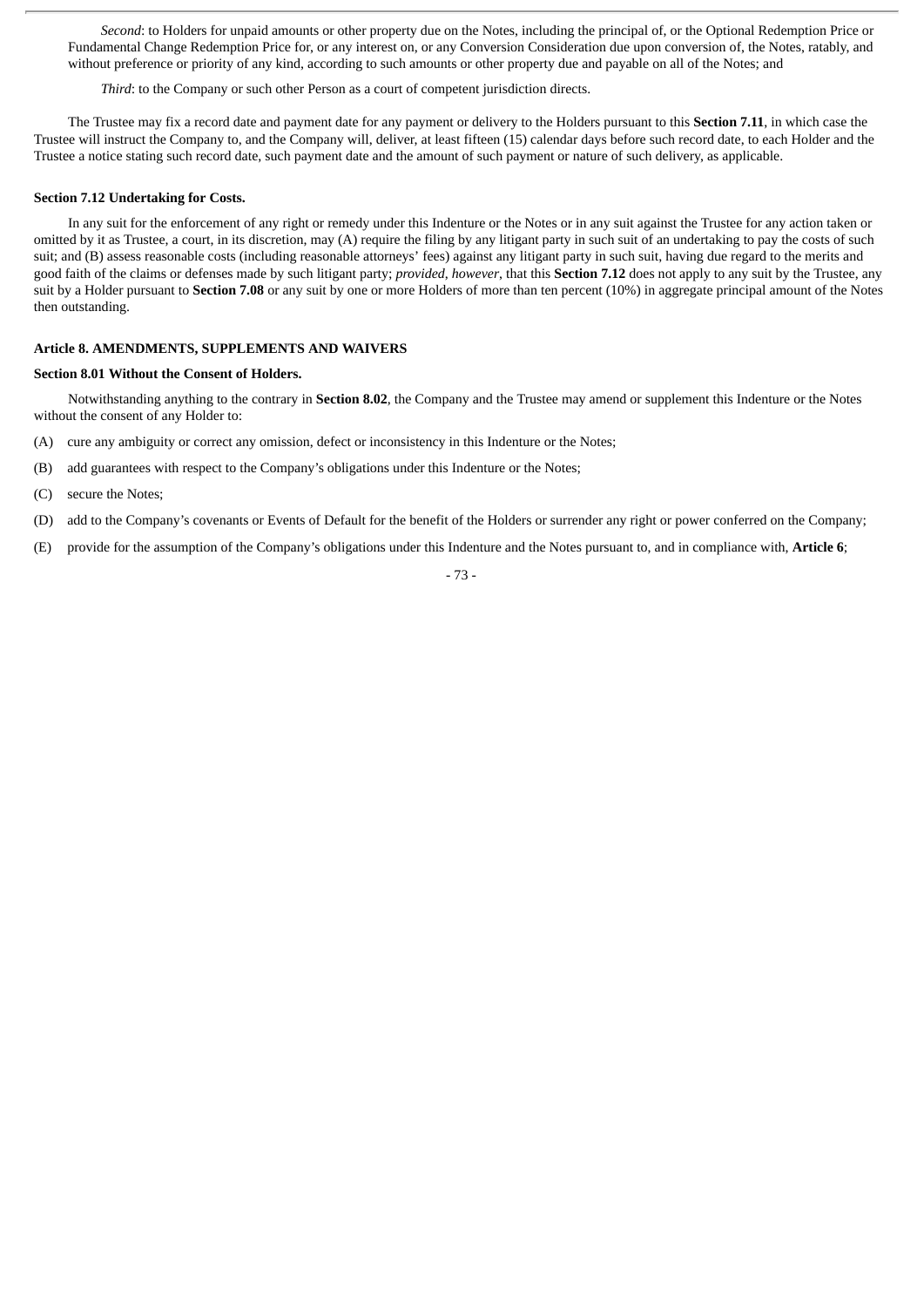- (F) enter into supplemental indentures pursuant to, and in accordance with, **Section 5.09** in connection with an Ordinary Share Change Event (including, for the avoidance of doubt, an Ordinary Share Change Event occurring pursuant to **Section 5.10**);
- (G) evidence or provide for the acceptance of the appointment, under this Indenture, of a successor Trustee;
- (H) conform the provisions of this Indenture and the Notes to the "Description of Notes" section of the Company's preliminary offering memorandum, dated March 23, 2022, as supplemented by the related pricing term sheet, dated March 24, 2022;
- (I) provide for or confirm the issuance of additional Notes pursuant to **Section 2.03(B)**;
- (J) comply with any requirement of the SEC in connection with any qualification of this Indenture or any supplemental indenture under the Trust Indenture Act, as then in effect; or
- (K) make any other change to this Indenture or the Notes that does not, individually or in the aggregate with all other such changes, adversely affect the rights of the Holders, as such, in any material respect.

At the written request of any Holder of a Note or owner of a beneficial interest in a Global Note, the Company will provide a copy of the "Description of Notes" section and pricing term sheet referred to in **Section 8.01(H)**.

## **Section 8.02 With the Consent of Holders.**

- (A) *Generally*. Subject to **Sections 8.01**, **7.05** and **7.08** and the immediately following sentence, the Company and the Trustee may, with the consent of the Holders of a majority in aggregate principal amount of the Notes then outstanding, amend or supplement this Indenture or the Notes or waive compliance with any provision of this Indenture or the Notes. Notwithstanding anything to the contrary in the foregoing sentence, but subject to **Section 8.01**, without the consent of each affected Holder, no amendment or supplement to this Indenture or the Notes, or waiver of any provision of this Indenture or the Notes, may:
	- (i) reduce the principal, or extend the stated maturity, of any Note;
	- (ii) reduce the Optional Redemption Price or Fundamental Change Redemption Price for any Note or change the times at which, or the circumstances under which, the Notes may or will be redeemed by the Company;
	- (iii) reduce the rate, or extend the time for the payment, of interest on any Note;
	- (iv) make any change that adversely affects the conversion rights of any Note;
	- (v) impair the rights of any Holder set forth in **Section 7.08** (as such section is in effect on the Issue Date);
	- (vi) change the ranking of the Notes;

- 74 -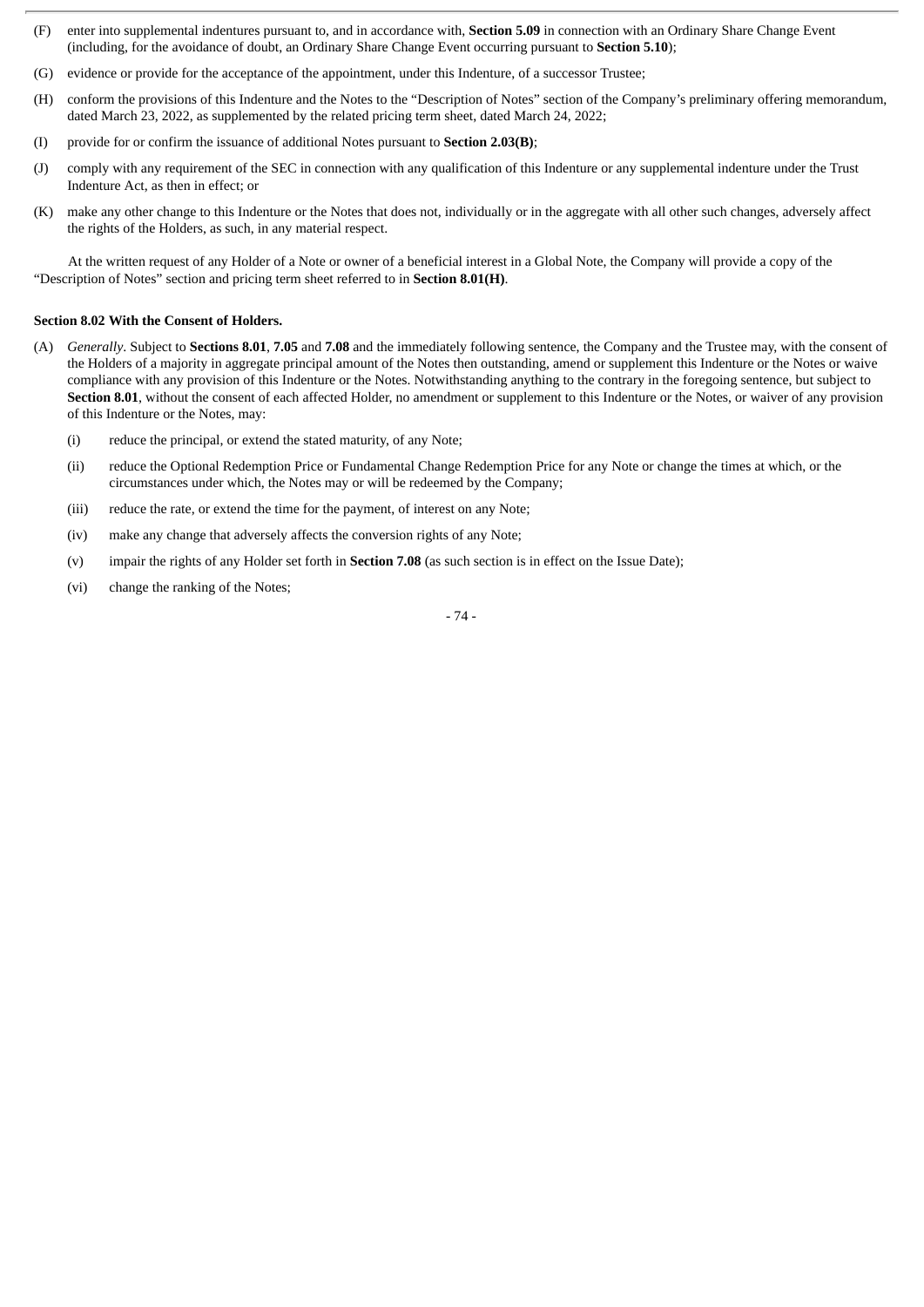- (vii) make any Note payable in money, or at a place of payment, other than that stated in this Indenture or the Note;
- (viii) make any direct or indirect change to **Section 3.05** in any manner that is adverse to the rights of the Holders or beneficial owners of the Notes;
- (ix) reduce the amount of Notes whose Holders must consent to any amendment, supplement, waiver or other modification; or
- (x) make any direct or indirect change to any amendment, supplement, waiver or modification provision of this Indenture or the Notes that requires the consent of each affected Holder.

For the avoidance of doubt, pursuant to **clauses (i)**, **(ii)**, **(iii)** and **(iv)** of this **Section 8.02(A)**, no amendment or supplement to this Indenture or the Notes, or waiver of any provision of this Indenture or the Notes, may change the amount or type of consideration due on any Note (whether on an Interest Payment Date, Optional Redemption Date, Fundamental Change Redemption Date or the Maturity Date or upon conversion, or otherwise), or the date(s) or time(s) such consideration is payable or deliverable, as applicable, without the consent of each affected Holder.

(B) Holders Need Not Approve the Particular Form of any Amendment. A consent of any Holder pursuant to this Section 8.02 need approve only the substance, and not necessarily the particular form, of the proposed amendment, supplement or waiver.

### **Section 8.03 Notice of Amendments, Supplements and Waivers.**

As soon as reasonably practicable after any amendment, supplement or waiver pursuant to **Section 8.01** or **8.02** becomes effective, the Company will send to the Holders and the Trustee notice that (A) describes the substance of such amendment, supplement or waiver in reasonable detail and (B) states the effective date thereof; *provided*, *however*, that the Company will not be required to provide such notice to the Holders if such amendment, supplement or waiver is included in a periodic report filed by the Company with the SEC within four (4) Business Days of its effectiveness. The failure to send, or the existence of any defect in, such notice will not impair or affect the validity of such amendment, supplement or waiver.

# **Section 8.04 Revocation, Effect and Solicitation of Consents; Special Record Dates; Etc.**

(A) *Revocation and Effect of Consents*. The consent of a Holder of a Note to an amendment, supplement or waiver will bind (and constitute the consent of) each subsequent Holder of any Note to the extent the same evidences any portion of the same indebtedness as the consenting Holder's Note, subject to the right of any Holder of a Note to revoke (if not prohibited pursuant to **Section 8.04(B)**) any such consent with respect to such Note by delivering notice of revocation to the Trustee before the time such amendment, supplement or waiver becomes effective.

- 75 -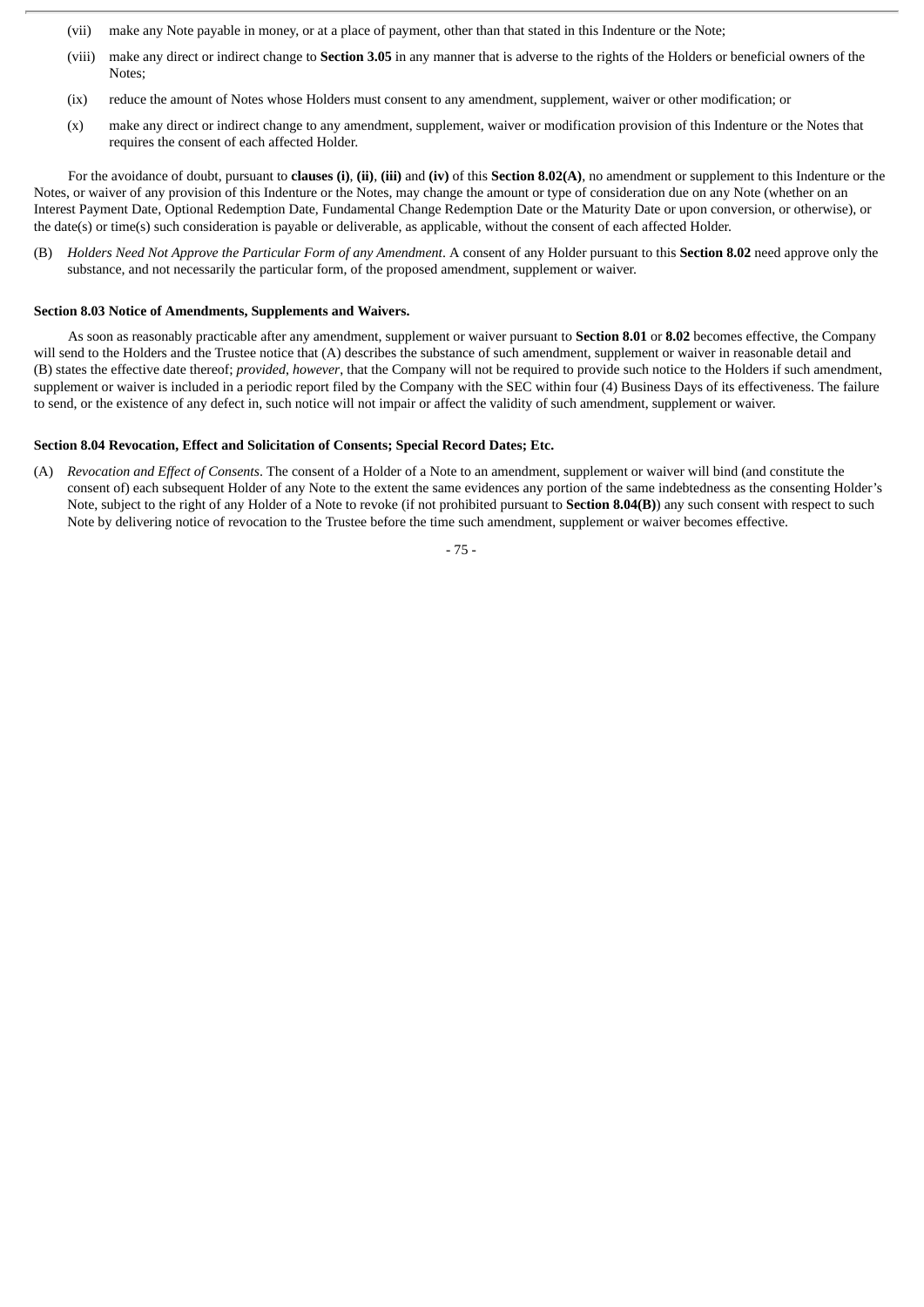- (B) *Special Record Dates*. The Company may, but is not required to, fix a record date for the purpose of determining the Holders entitled to consent or take any other action in connection with any amendment, supplement or waiver pursuant to this **Article 8**. If a record date is fixed, then, notwithstanding anything to the contrary in **Section 8.04(A)**, only Persons who are Holders as of such record date (or their duly designated proxies) will be entitled to give such consent, to revoke any consent previously given or to take any such action, regardless of whether such Persons continue to be Holders after such record date; *provided*, *however*, that no such consent will be valid or effective for more than one hundred and twenty (120) calendar days after such record date.
- (C) *Solicitation of Consents*. For the avoidance of doubt, each reference in this Indenture or the Notes to the consent of a Holder will be deemed to include any such consent obtained in connection with a repayment of, or tender or exchange offer for, any Notes.
- (D) *Effectiveness and Binding Effect*. Each amendment, supplement or waiver pursuant to this **Article 8** will become effective in accordance with its terms and, when it becomes effective with respect to any Note (or any portion thereof), will thereafter bind every Holder of such Note (or such portion).

#### **Section 8.05 Notations and Exchanges.**

If any amendment, supplement or waiver changes the terms of a Note, then the Trustee or the Company may, in its discretion, require the Holder of such Note to deliver such Note to the Trustee so that the Trustee may place an appropriate notation prepared by the Company on such Note and return such Note to such Holder. Alternatively, at its discretion, the Company may, in exchange for such Note, issue, execute and deliver, and the Trustee will authenticate, in each case in accordance with **Section 2.02**, a new Note that reflects the changed terms. The failure to make any appropriate notation or issue a new Note pursuant to this **Section 8.05** will not impair or affect the validity of such amendment, supplement or waiver.

## **Section 8.06 Trustee to Execute Supplemental Indentures.**

The Trustee will execute and deliver any amendment or supplemental indenture authorized pursuant to this **Article 8**; *provided*, *however*, that the Trustee need not (but may, in its sole and absolute discretion) execute or deliver any such amendment or supplemental indenture that the Trustee concludes adversely affects the Trustee's rights, duties, liabilities or immunities. In executing any amendment or supplemental indenture, the Trustee will be entitled to receive, and (subject to **Sections 10.01** and **10.02**) will be fully protected in relying on, an Officer's Certificate and an Opinion of Counsel stating that (A) the execution and delivery of such amendment or supplemental indenture is authorized or permitted by this Indenture; and (B) in the case of the Opinion of Counsel, such amendment or supplemental indenture is valid, binding and enforceable against the Company in accordance with its terms.

## **Article 9. SATISFACTION AND DISCHARGE**

## **Section 9.01 Termination of Company's Obligations.**

This Indenture will be discharged, and will cease to be of further effect as to all Notes issued under this Indenture, when:

- 76 -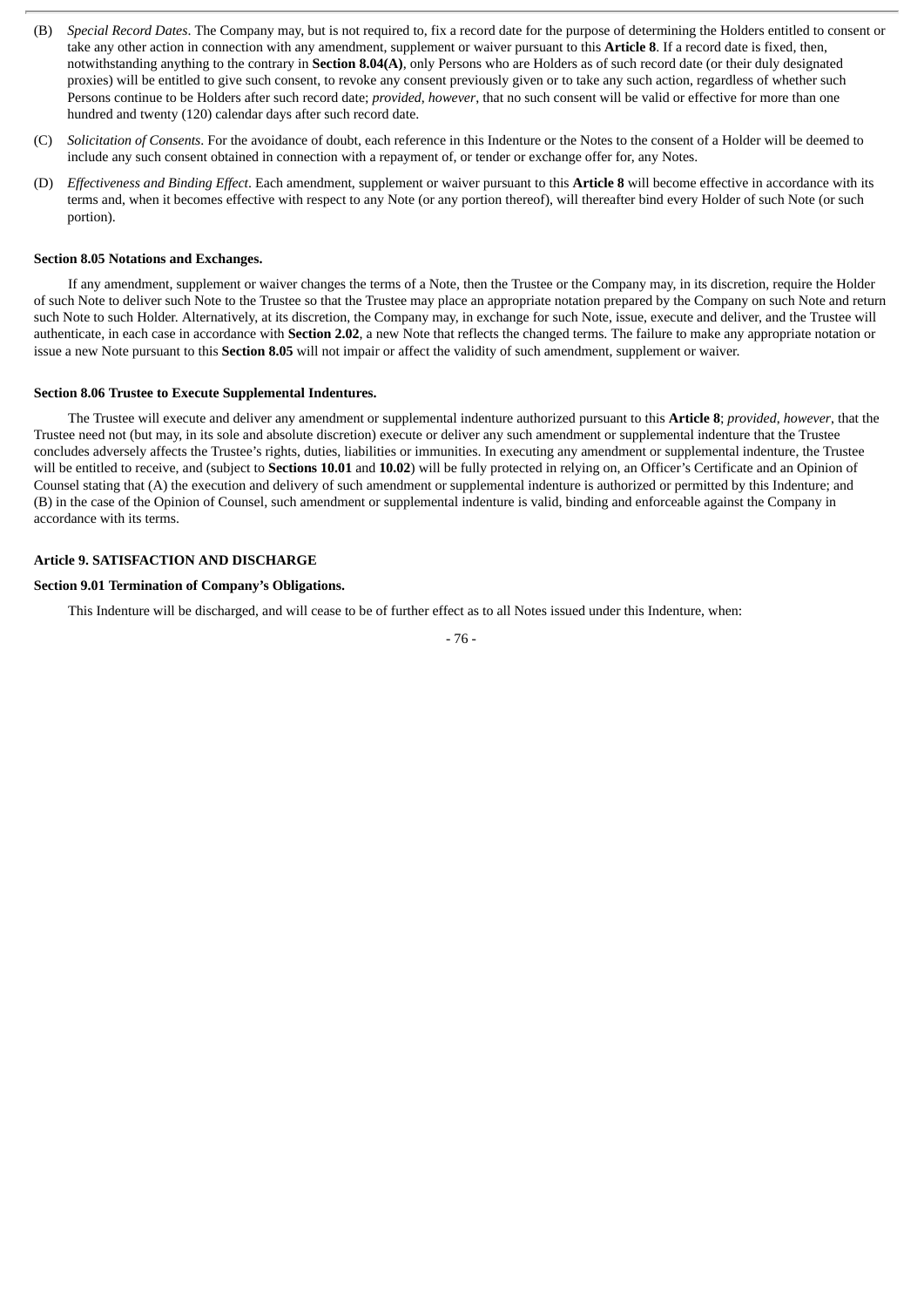- (A) all Notes then outstanding (other than Notes replaced pursuant to **Section 2.13**) have (i) been delivered to the Trustee for cancellation; or (ii) become due and payable (whether on an Optional Redemption Date, a Fundamental Change Redemption Date, the Maturity Date, upon conversion or otherwise) for an amount of cash or Conversion Consideration, as applicable, that has been fixed;
- (B) the Company has caused there to be irrevocably deposited with the Trustee, or with the Paying Agent (or, with respect to Conversion Consideration, the Conversion Agent), in each case for the benefit of the Holders, or has otherwise caused there to be delivered to the Holders, cash (or, with respect to Notes to be converted, Conversion Consideration) sufficient to satisfy all amounts or other property (including, if applicable, all related Additional Amounts) due on all Notes then outstanding (other than Notes replaced pursuant to **Section 2.13**);
- (C) the Company has paid all other amounts payable by it under this Indenture; and
- (D) the Company has delivered to the Trustee an Officer's Certificate and an Opinion of Counsel, each stating that the conditions precedent to the discharge of this Indenture have been satisfied;

*provided*, *however*, that **Article 10** and **Section 11.01** will survive such discharge and, until no Notes remain outstanding, **Section 2.15** and the obligations of the Trustee, the Paying Agent and the Conversion Agent with respect to money or other property deposited with them will survive such discharge.

At the Company's request, the Trustee will acknowledge the satisfaction and discharge of this Indenture.

#### **Section 9.02 Repayment to Company.**

Subject to applicable unclaimed property law, the Trustee, the Paying Agent and the Conversion Agent will promptly notify the Company if there exists (and, at the Company's request, promptly deliver to the Company) any cash, Conversion Consideration or other property held by any of them for payment or delivery on the Notes that remain unclaimed two (2) years after the date on which such payment or delivery was due. After such delivery to the Company, the Trustee, the Paying Agent and the Conversion Agent will have no further liability to any Holder with respect to such cash, Conversion Consideration or other property, and Holders entitled to the payment or delivery of such cash, Conversion Consideration or other property must look to the Company for payment as a general creditor of the Company.

# **Section 9.03 Reinstatement.**

If the Trustee, the Paying Agent or the Conversion Agent is unable to apply any cash or other property deposited with it pursuant to **Section 9.01** because of any legal proceeding or any order or judgment of any court or other governmental authority that enjoins, restrains or otherwise prohibits such application, then the discharge of this Indenture pursuant to **Section 9.01** will be rescinded; *provided*, *however*, that if the Company thereafter pays or delivers any cash or other property due on the Notes to the Holders thereof, then the Company will be subrogated to the rights of such Holders to receive such cash or other property from the cash or other property, if any, held by the Trustee, the Paying Agent or the Conversion Agent, as applicable.

- 77 -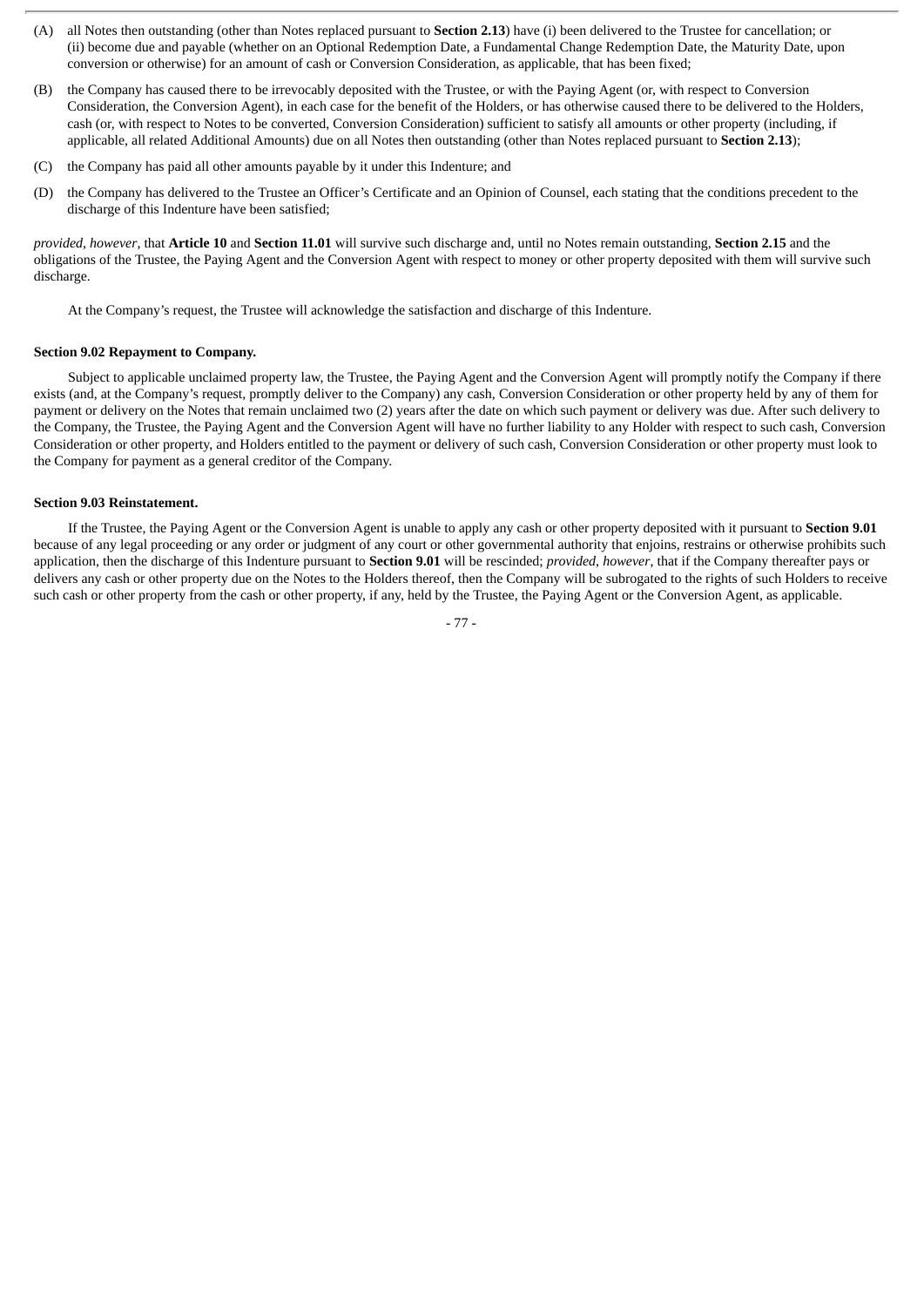## **Article 10. TRUSTEE**

# **Section 10.01 Duties of the Trustee.**

- (A) If an Event of Default has occurred and is continuing, the Trustee will exercise such of the rights and powers vested in it by this Indenture, and use the same degree of care and skill in its exercise, as a prudent person would exercise or use under the circumstances in the conduct of such person's own affairs.
- (B) Except during the continuance of an Event of Default:
	- (i) the duties of the Trustee will be determined solely by the express provisions of this Indenture, and the Trustee need perform only those duties that are specifically set forth in this Indenture and no others, and no implied covenants or obligations will be read into this Indenture against the Trustee; and
	- (ii) in the absence of bad faith or willful misconduct on its part, the Trustee may conclusively rely, as to the truth of the statements and the correctness of the opinions expressed therein, upon Officer's Certificates or Opinions of Counsel that are provided to the Trustee and conform to the requirements of this Indenture. However, the Trustee will examine the certificates and opinions to determine whether or not they conform to the requirements of this Indenture.
- (C) The Trustee may not be relieved from liabilities for its negligence, bad faith or willful misconduct, except that:
	- (i) this paragraph will not limit the effect of **Section 10.01(B)**;
	- (ii) the Trustee will not be liable for any error of judgment made in good faith by a Responsible Officer, unless it is proved that the Trustee was negligent in ascertaining the pertinent facts; and
	- (iii) the Trustee will not be liable with respect to any action it takes or omits to take in good faith in accordance with a direction received by it pursuant to **Section 7.06**.
- (D) Each provision of this Indenture that in any way relates to the Trustee is subject to **paragraphs (A)**, **(B)** and **(C)** of this **Section 10.01**, regardless of whether such provision so expressly provides.
- (E) No provision of this Indenture will require the Trustee to expend or risk its own funds or incur any liability.
- (F) The Trustee will not be liable for interest on any money received by it, except as the Trustee may agree in writing with the Company. Money held in trust by the Trustee need not be segregated from other funds, except to the extent required by law.

- 78 -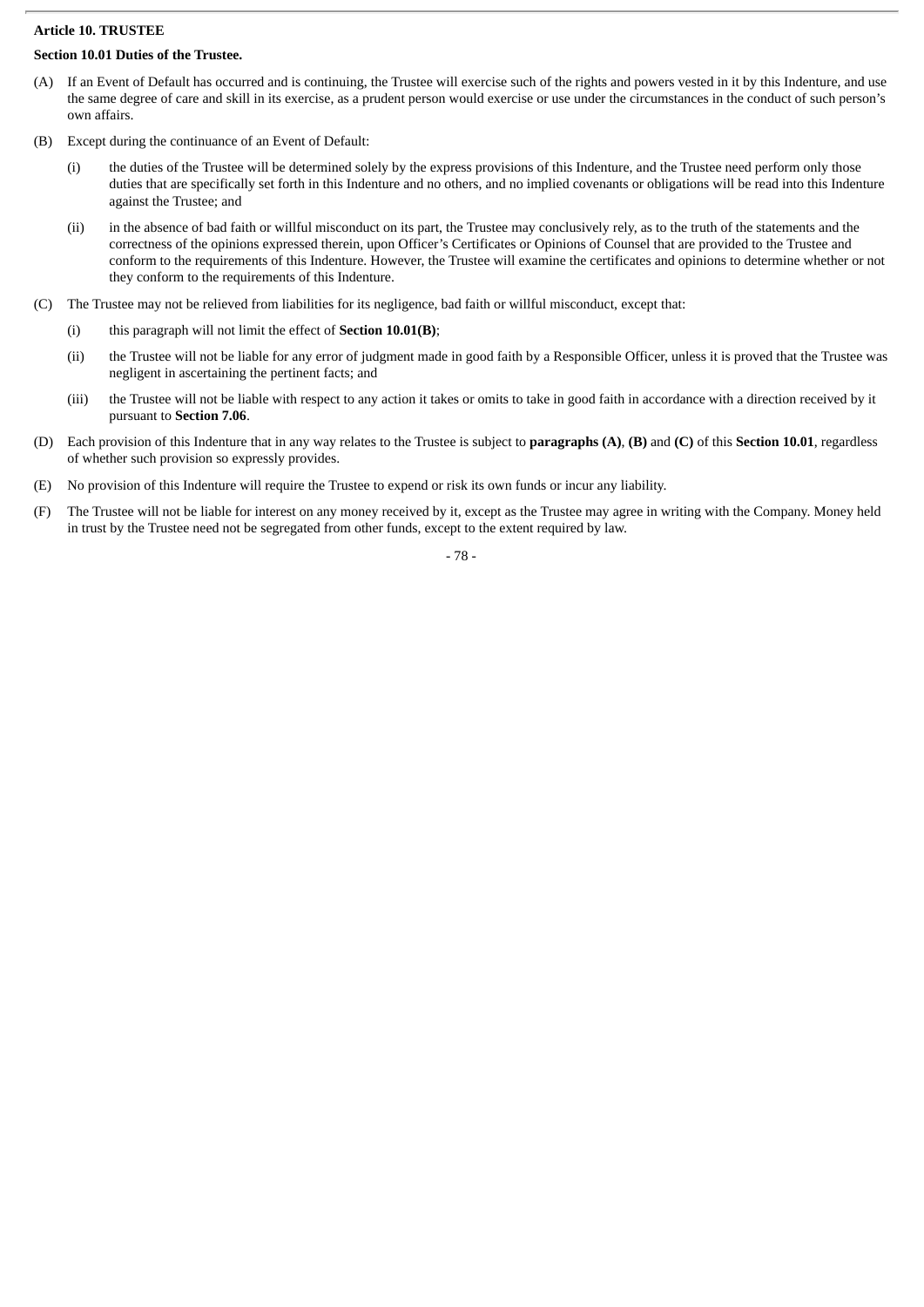(G) Whether or not therein provided, every provision of this Indenture relating to the conduct or affecting the liability of, or affording protection to, the Trustee will be subject to the provisions of this **Section 10.01**.

## **Section 10.02 Rights of the Trustee.**

- (A) The Trustee may conclusively rely on any document that it believes to be genuine and signed or presented by the proper Person, and the Trustee need not investigate any fact or matter stated in such document.
- (B) Before the Trustee acts or refrains from acting, it may require an Officer's Certificate, an Opinion of Counsel or both. The Trustee will not be liable for any action it takes or omits to take in good faith in reliance on such Officer's Certificate or Opinion of Counsel. The Trustee may consult with counsel; and the written advice of such counsel, or any Opinion of Counsel, will constitute full and complete authorization of the Trustee to take or omit to take any action in good faith in reliance thereon without liability.
- (C) The Trustee may act through its attorneys and agents and will not be responsible for the misconduct or negligence of any such agent appointed with due care.
- (D) The Trustee will not be liable for any action it takes or omits to take in good faith and that it believes to be authorized or within the rights or powers vested in it by this Indenture.
- (E) Unless otherwise specifically provided in this Indenture, any demand, request, direction or notice from the Company will be sufficient if signed by an Officer of the Company.
- (F) The Trustee need not exercise any rights or powers vested in it by this Indenture at the request or direction of any Holder unless such Holder has offered the Trustee security or indemnity satisfactory to the Trustee against any loss, liability or expense that it may incur in complying with such request or direction.
- (G) The Trustee will not be responsible or liable for any punitive, special, indirect or consequential loss or damage (including lost profits), even if the Trustee has been advised of the likelihood of such loss or damage and regardless of the form of action.
- (H) The permissive rights of the Trustee enumerated herein will not be construed as duties.
- (I) The Trustee will not be required to give any bond or surety in respect of the execution of this Indenture or otherwise.
- (J) Unless a Responsible Officer of the Trustee has received notice from the Company that Additional Interest or Additional Amounts are owing on the Notes or that the Company has elected to pay Special Interest on the Notes, the Trustee may assume no Additional Interest, Special Interest or Additional Amounts, as applicable, are payable.
- (K) The rights, privileges, protections, immunities and benefits given to the Trustee, including its right to be indemnified, are extended to, and will be enforceable by, the Trustee in each of its capacities under this Indenture, including as Note Agent.

- 79 -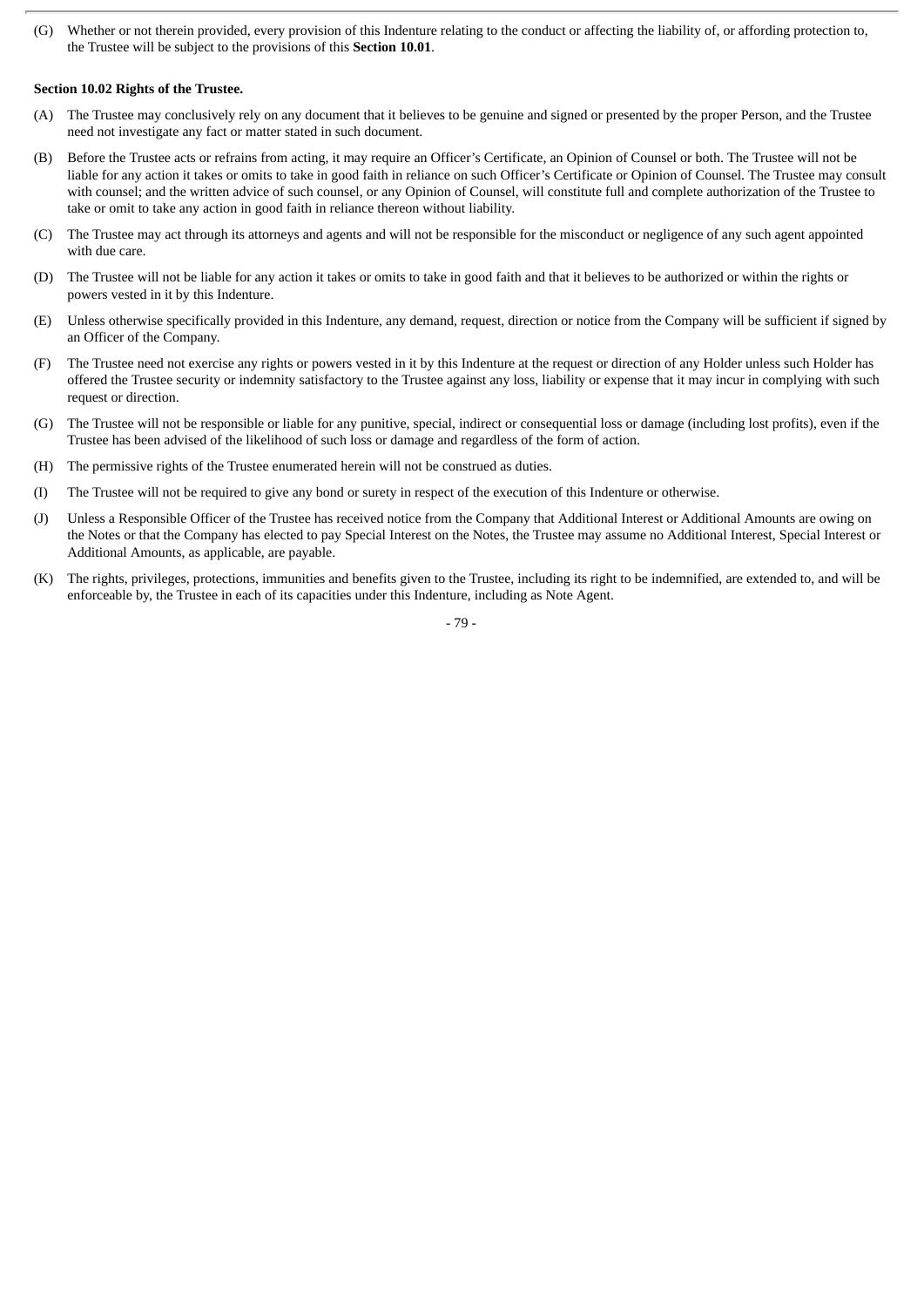(L) The Trustee will not be charged with knowledge of any document or agreement other than this Indenture and the Notes, including the Deposit Agreement.

## **Section 10.03 Individual Rights of the Trustee.**

The Trustee, in its individual or any other capacity, may become the owner or pledgee of any Note and may otherwise deal with the Company or any of its Affiliates with the same rights that it would have if it were not Trustee; *provided*, *however*, that if the Trustee acquires a "conflicting interest" (within the meaning of Section 310(b) of the Trust Indenture Act), then it must eliminate such conflict within ninety (90) days or resign as Trustee. Each Note Agent will have the same rights and duties as the Trustee under this **Section 10.03**.

## **Section 10.04 Trustee's Disclaimer.**

The Trustee will not be (A) responsible for, and makes no representation as to, the validity or adequacy of this Indenture or the Notes; (B) accountable for the Company's use of the proceeds from the Notes or any money paid to the Company or upon the Company's direction under any provision of this Indenture; (C) responsible for the use or application of any money received by any Paying Agent other than the Trustee; and (D) responsible for any statement or recital in this Indenture, the Notes or any other document relating to the sale of the Notes or this Indenture, other than the Trustee's certificate of authentication.

## **Section 10.05 Notice of Defaults.**

If a Default or Event of Default occurs and is continuing and is known to a Responsible Officer of the Trustee, then the Trustee will send Holders a notice of such Default or Event of Default within ninety (90) days after it occurs or, if it is not known to the Trustee at such time, promptly (and in any event within ten (10) Business Days) after it becomes known to a Responsible Officer; *provided*, *however*, that, except in the case of a Default or Event of Default in the payment of the principal of, or interest on, any Note, or a Default in the delivery of any Conversion Consideration upon conversion of any Note, the Trustee may withhold such notice if and for so long as it in good faith determines that withholding such notice is in the interests of the Holders. The Trustee will not be deemed to have notice or be charged with knowledge of any Default or Event of Default unless written notice thereof has been received by a Responsible Officer, and such notice references the Notes and this Indenture and states on its face that a Default or Event of Default has occurred.

## **Section 10.06 Compensation and Indemnity.**

(A) The Company will, from time to time, pay the Trustee reasonable compensation for its acceptance of this Indenture and services under this Indenture, as separately agreed by the Company and the Trustee. The Trustee's compensation will not be limited by any law on compensation of a trustee of an express trust. In addition to the compensation for the Trustee's services, the Company will reimburse the Trustee promptly upon request for all reasonable disbursements, advances and expenses incurred or made by it under this Indenture, including the reasonable compensation, disbursements and expenses of the Trustee's agents and counsel.

- 80 -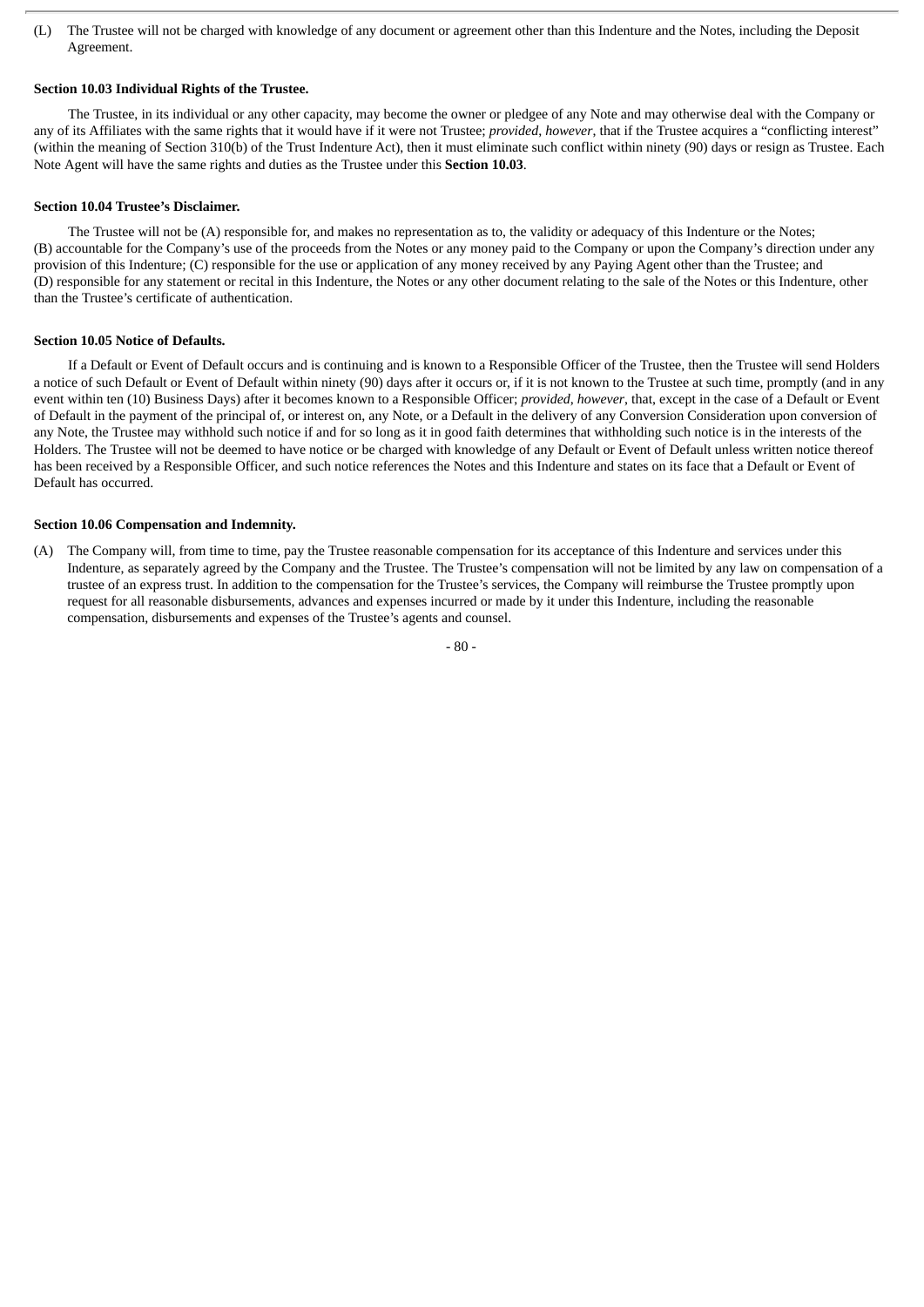- (B) The Company will indemnify the Trustee (in each of its capacities) and its directors, officers, employees and agents, in their capacities as such, against any and all losses, liabilities or expenses incurred by it arising out of or in connection with the acceptance or administration of its duties under this Indenture, including the costs and expenses of enforcing this Indenture against the Company (including this **Section 10.06**) and defending itself against any claim (whether asserted by the Company, any Holder or any other Person) or liability in connection with the exercise or performance of any of its powers or duties under this Indenture, except to the extent any such loss, liability or expense is attributable to its negligence, bad faith or willful misconduct, as determined by a final decision of a court of competent jurisdiction. The Trustee will promptly notify the Company of any claim for which it may seek indemnity, but the Trustee's failure to so notify the Company will not relieve the Company of its obligations under this **Section 10.06(B)**, except to the extent the Company is materially prejudiced by such failure. The Company will defend such claim, and the Trustee will cooperate in such defense. If the Trustee is advised by counsel that it may have defenses available to it that are in conflict with the defenses available to the Company, or that there is an actual or potential conflict of interest, then the Trustee may retain separate counsel, and the Company will pay the reasonable fees and expenses of such counsel (including the reasonable fees and expenses of counsel to the Trustee incurred in evaluating whether such a conflict exists). The Company need not pay for any settlement of any such claim made without its consent, which consent will not be unreasonably withheld.
- (C) The obligations of the Company under this **Section 10.06** will survive the resignation or removal of the Trustee and the discharge of this Indenture.
- (D) To secure the Company's payment obligations in this **Section 10.06**, the Trustee will have a lien prior to the Notes on all money or property held or collected by the Trustee, except that held in trust to pay principal of, or interest on, particular Notes, which lien will survive the discharge of this Indenture.
- (E) If the Trustee incurs expenses or renders services after an Event of Default pursuant to **clause (viii)** or **(ix)** of **Section 7.01(A)** occurs, then such expenses and the compensation for such services (including the fees and expenses of its agents and counsel) are intended to constitute expenses of administration under any Bankruptcy Law.

## **Section 10.07 Replacement of the Trustee.**

- (A) Notwithstanding anything to the contrary in this **Section 10.07**, a resignation or removal of the Trustee, and the appointment of a successor Trustee, will become effective only upon such successor Trustee's acceptance of appointment as provided in this **Section 10.07**.
- (B) The Trustee may resign at any time and be discharged from the trust created by this Indenture by so notifying the Company. The Holders of a majority in aggregate principal amount of the Notes then outstanding may remove the Trustee by so notifying the Trustee and the Company in writing. The Company may remove the Trustee if:
	- (i) the Trustee fails to comply with **Section 10.09**;

- 81 -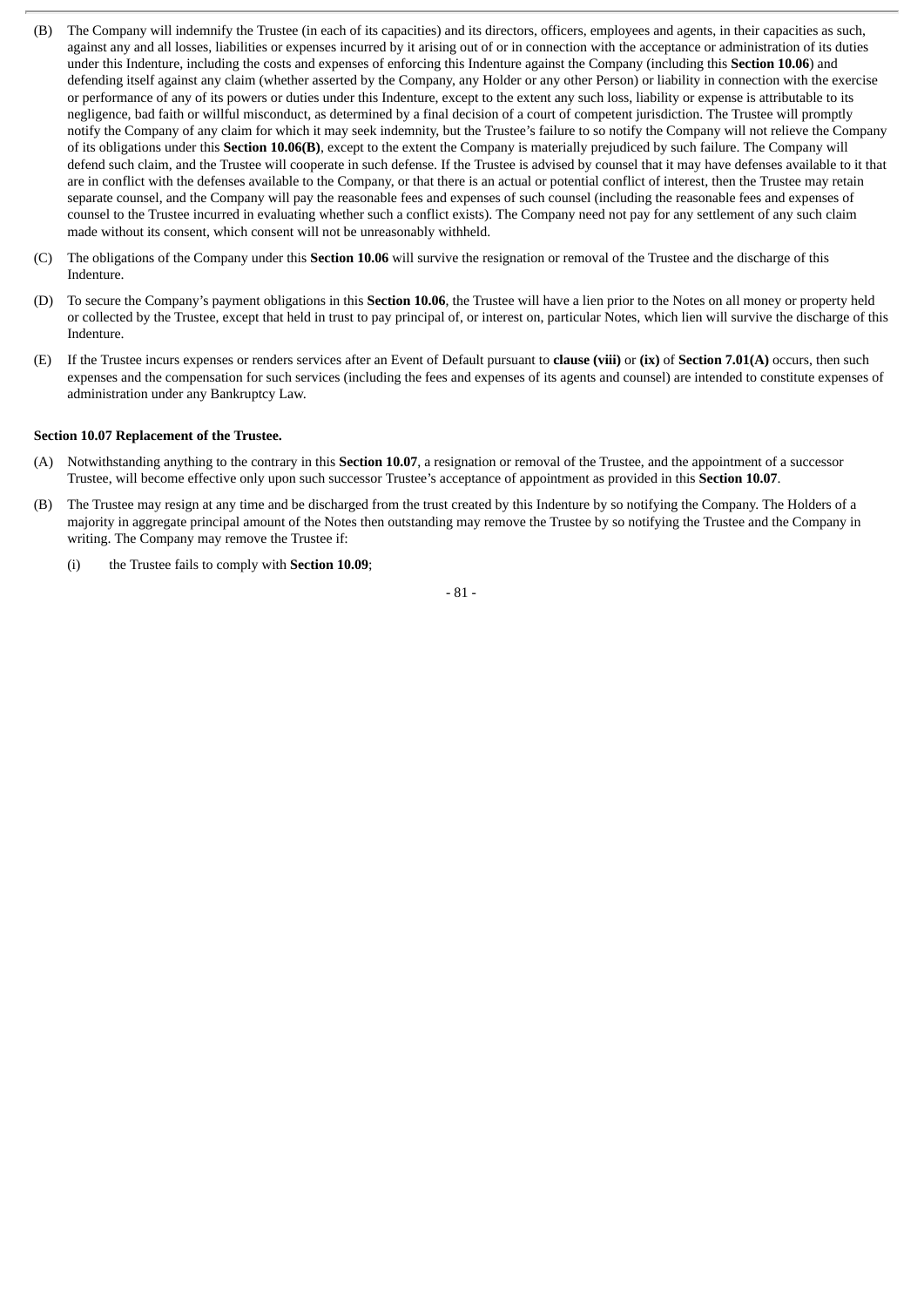- (ii) the Trustee is adjudged to be bankrupt or insolvent or an order for relief is entered with respect to the Trustee under any Bankruptcy Law;
- (iii) a custodian or public officer takes charge of the Trustee or its property; or
- (iv) the Trustee becomes incapable of acting.
- (C) If the Trustee resigns or is removed, or if a vacancy exists in the office of the Trustee for any reason, then (i) the Company will promptly appoint a successor Trustee; and (ii) at any time within one (1) year after the successor Trustee takes office, the Holders of a majority in aggregate principal amount of the Notes then outstanding may appoint a successor Trustee to replace such successor Trustee appointed by the Company.
- (D) If a successor Trustee does not take office within sixty (60) days after the retiring Trustee resigns or is removed, then the retiring Trustee, the Company or the Holders of at least ten percent (10%) in aggregate principal amount of the Notes then outstanding may petition any court of competent jurisdiction for the appointment of a successor Trustee.
- (E) If the Trustee, after written request by a Holder of at least six (6) months, fails to comply with **Section 10.09**, then such Holder may petition any court of competent jurisdiction for the removal of the Trustee and the appointment of a successor Trustee.
- (F) A successor Trustee will deliver a written acceptance of its appointment to the retiring Trustee and to the Company, upon which notice the resignation or removal of the retiring Trustee will become effective and the successor Trustee will have all the rights, powers and duties of the Trustee under this Indenture. The successor Trustee will send notice of its succession to Holders. The retiring Trustee will, upon payment of all amounts due to it under this Indenture, promptly transfer all property held by it as Trustee to the successor Trustee, which property will, for the avoidance of doubt, be subject to the lien provided for in **Section 10.06(D)**.

#### **Section 10.08 Successor Trustee by Merger, Etc.**

Any entity into which the Trustee may be merged or converted or with which it may be consolidated, or any entity resulting from any merger, conversion or consolidation to which the Trustee is a party, or any entity succeeding to all or substantially all of the corporate trust business of the Trustee, will (without the execution or filing of any paper or any further act on the part of any of the parties to this Indenture) be the successor of the Trustee under this Indenture, *provided* that such entity must be otherwise qualified and eligible under this **Article 10**.

## **Section 10.09 Eligibility; Disqualification.**

There will at all times be a Trustee under this Indenture that is a corporation organized and doing business under the laws of the United States of America or of any state thereof, that is authorized under such laws to exercise corporate trustee power, that is subject to supervision or examination by federal or state authorities and that has a combined capital and surplus of at least \$100.0 million as set forth in its most recent published annual report of condition.

- 82 -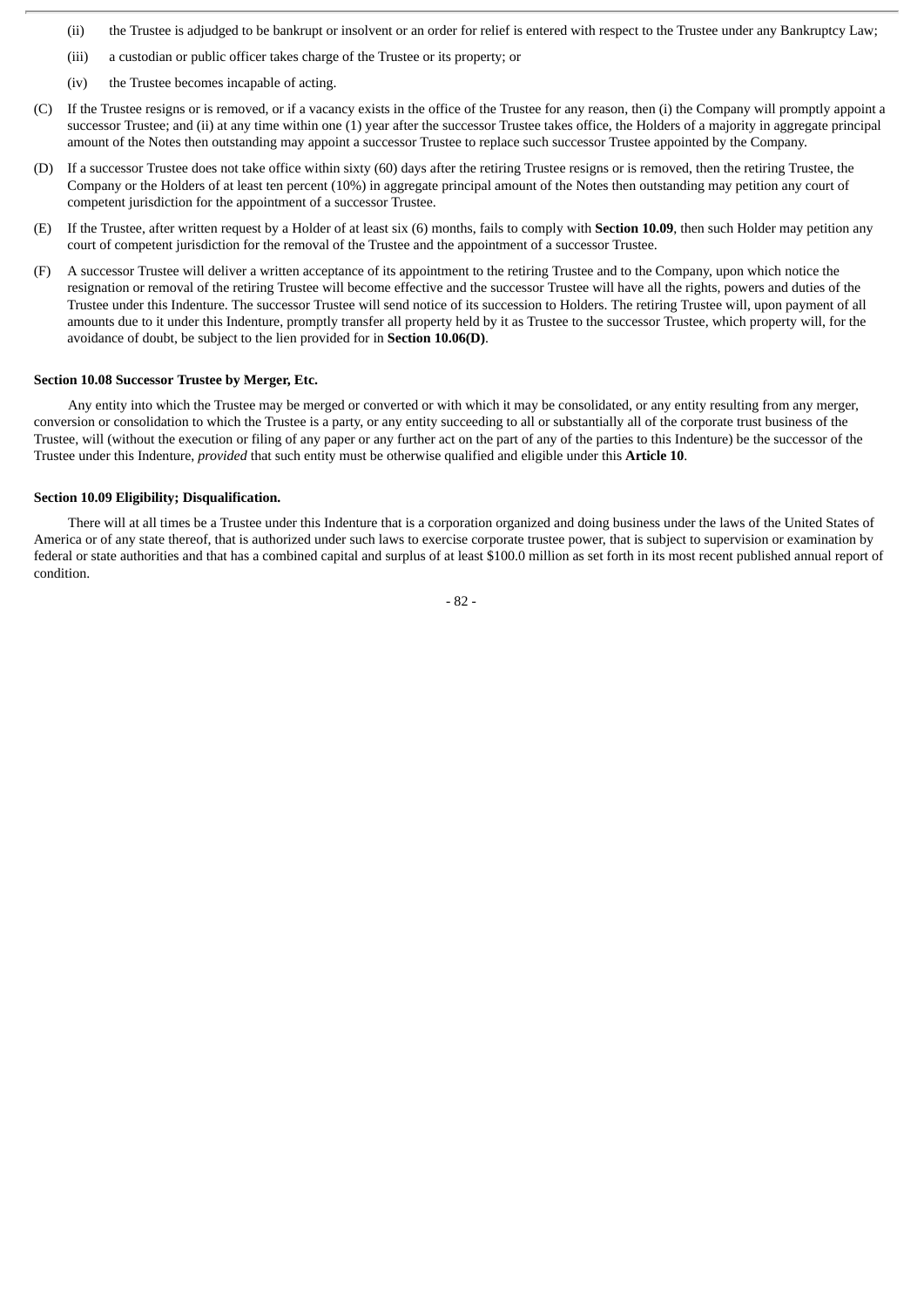## **Article 11. MISCELLANEOUS**

## **Section 11.01 Notices.**

Any notice or communication by the Company or the Trustee to the other will be deemed to have been duly given if in writing and delivered in person or by first class mail (registered or certified, return receipt requested), electronic transmission or other similar means of unsecured electronic communication or overnight air courier guaranteeing next day delivery, or to the other's address, which initially is as follows:

If to the Company:

Ascendis Pharma A/S Tuborg Boulevard 12 DK-2900 Hellerup, Denmark Attention: Chief Legal Officer Email: #############

with a copy (which will not constitute notice) to:

Latham & Watkins LLP 140 Scott Drive Menlo Park, CA 94025 Attention: Mark V. Roeder, Esq. & John C. Williams, Esq.

If to the Trustee:

U.S. Bank Trust Company, National Association West Side Flats 60 Livingston Avenue Saint Paul, MN 55107 | EP-MN-WS3C Attention: Joshua Hahn (Ascendis Pharma) Email: #############

The Company or the Trustee, by notice to the other, may designate additional or different addresses (including electronic addresses) for subsequent notices or communications.

Any communication sent to Trustee under this Indenture that requires a signature must be in the form of a document that is signed manually or by way of a digital signature provided by DocuSign (or such other digital signature provider as specified in writing to the Trustee by an authorized representative of the Company). The Company agrees to assume all risks arising out of its use of digital signatures and electronic methods to submit communications to Trustee, including the risk of the Trustee acting on unauthorized instructions and the risk of interception and misuse by third parties.

All notices and communications (other than those sent to Holders) will be deemed to have been duly given: (A) at the time delivered by hand, if personally delivered; (B) five (5) Business Days after being deposited in the mail, postage prepaid, if mailed; (C) when receipt acknowledged, if transmitted by electronic transmission or other similar means of unsecured electronic communication; and (D) the next Business Day after timely delivery to the courier, if sent by overnight air courier guaranteeing next day delivery.

- 83 -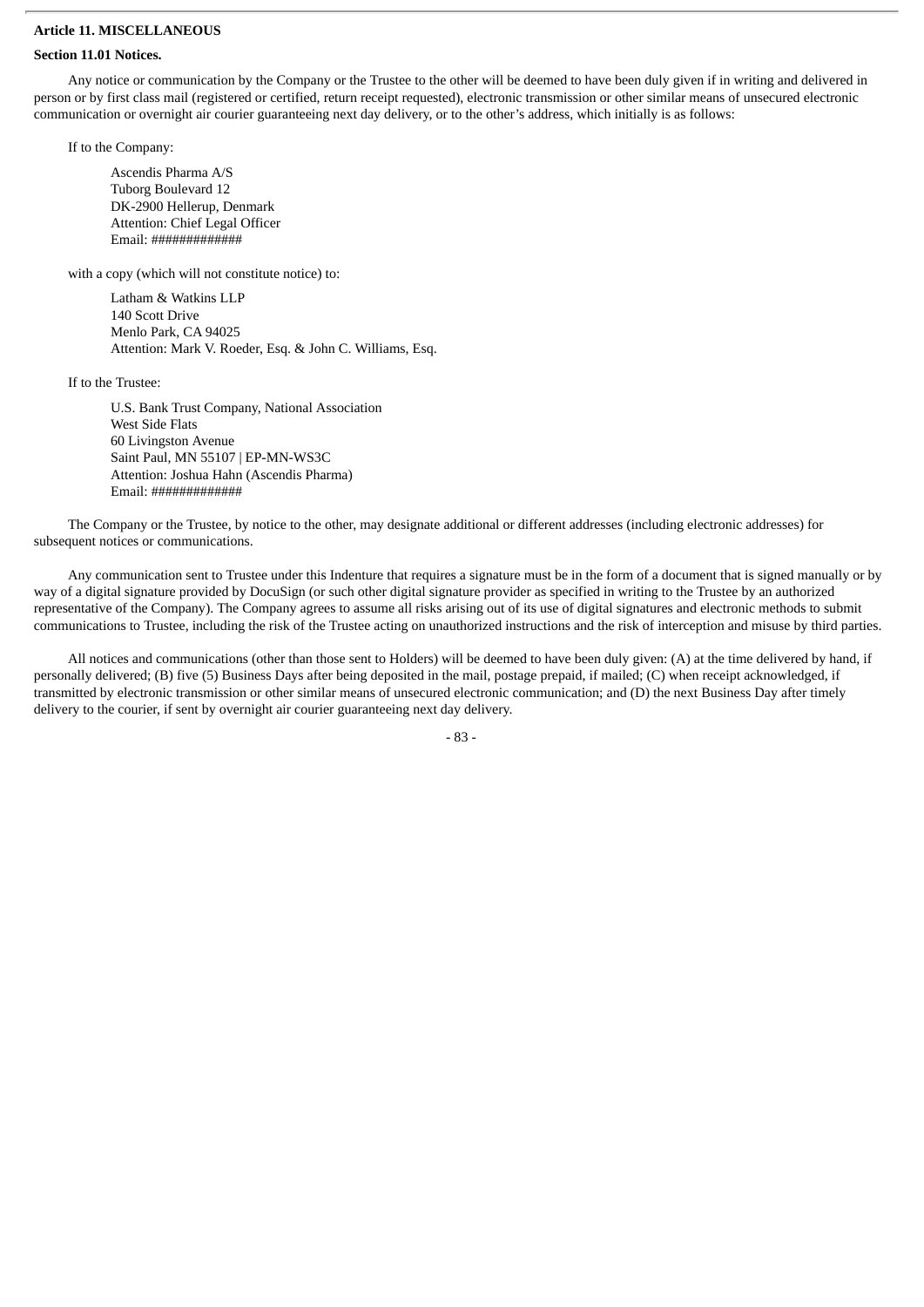All notices or communications required to be made to a Holder pursuant to this Indenture must be made in writing and will be deemed to be duly sent or given in writing if mailed by first class mail, certified or registered, return receipt requested, or by overnight air courier guaranteeing next day delivery, to its address shown on the Register; *provided*, *however*, that a notice or communication to a Holder of a Global Note may, but need not, instead be sent pursuant to the Depositary Procedures (in which case, such notice will be deemed to be duly sent or given in writing). The failure to send a notice or communication to a Holder, or any defect in such notice or communication, will not affect its sufficiency with respect to any other Holder.

If the Trustee is then acting as the Depositary's custodian for the Notes, then, at the reasonable request of the Company to the Trustee, the Trustee will cause any notice prepared by the Company to be sent to any Holder(s) pursuant to the Depositary Procedures, *provided* such request is evidenced in a Company Order delivered, together with the text of such notice, to the Trustee at least two (2) Business Days before the date such notice is to be so sent. For the avoidance of doubt, such Company Order need not be accompanied by an Officer's Certificate or Opinion of Counsel. The Trustee will not have any liability relating to the contents of any notice that it sends to any Holder pursuant to any such Company Order.

If a notice or communication is mailed or sent in the manner provided above within the time prescribed, it will be deemed to have been duly given, whether or not the addressee receives it.

Notwithstanding anything to the contrary in this Indenture or the Notes, (A) whenever any provision of this Indenture requires a party to send notice to another party, no such notice need be sent if the sending party and the recipient are the same Person acting in different capacities; and (B) whenever any provision of this Indenture requires a party to send notice to more than one receiving party, and each receiving party is the same Person acting in different capacities, then only one such notice need be sent to such Person.

#### **Section 11.02 Delivery of Officer's Certificate and Opinion of Counsel as to Conditions Precedent.**

Upon any request or application by the Company to the Trustee to take any action under this Indenture (other than the initial authentication of Notes under this Indenture), the Company will furnish to the Trustee:

- (A) an Officer's Certificate in form and substance reasonably satisfactory to the Trustee that complies with **Section 11.03** and states that, in the opinion of the signatory thereto, all conditions precedent and covenants, if any, provided for in this Indenture relating to such action have been satisfied; and
- (B) an Opinion of Counsel in form and substance reasonably satisfactory to the Trustee that complies with **Section 11.03** and states that, in the opinion of such counsel, all such conditions precedent and covenants, if any, have been satisfied.

- 84 -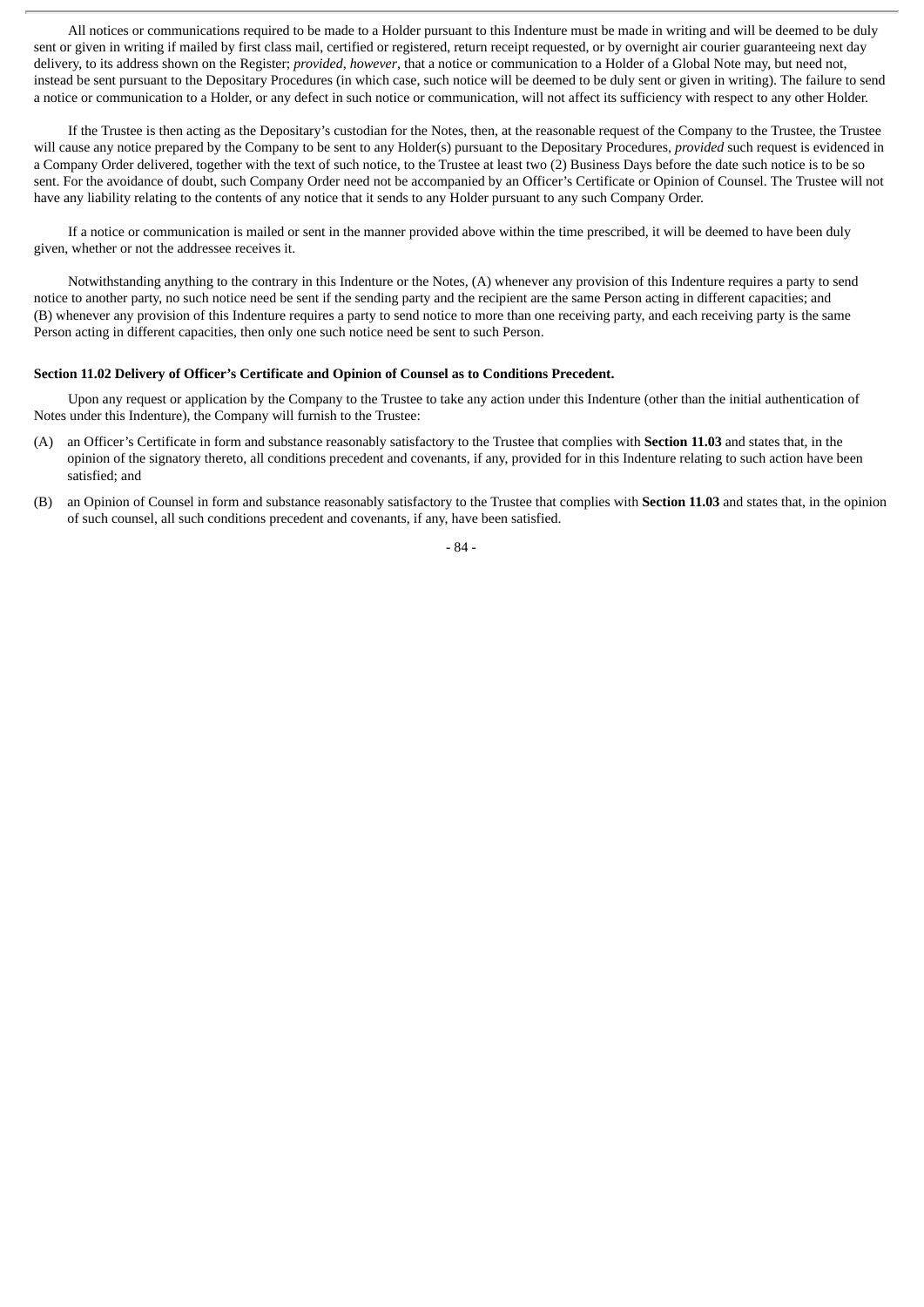## **Section 11.03 Statements Required in Officer's Certificate and Opinion of Counsel.**

Each Officer's Certificate (other than an Officer's Certificate pursuant to **Section 3.06**) or Opinion of Counsel with respect to compliance with a covenant or condition provided for in this Indenture will include:

- (A) a statement that the signatory thereto has read such covenant or condition;
- (B) a brief statement as to the nature and scope of the examination or investigation upon which the statements or opinions contained therein are based;
- (C) a statement that, in the opinion of such signatory, he, she or it has made such examination or investigation as is necessary to enable him, her or it to express an informed opinion as to whether or not such covenant or condition has been satisfied; and
- (D) a statement as to whether, in the opinion of such signatory, such covenant or condition has been satisfied.

#### **Section 11.04 Rules by the Trustee, the Registrar, the Paying Agent and the Conversion Agent.**

The Trustee may make reasonable rules for action by or at a meeting of Holders. The Registrar, Paying Agent and Conversion Agent may make reasonable rules and set reasonable requirements for its functions.

#### **Section 11.05 No Personal Liability of Directors, Officers, Employees and Shareholders.**

No past, present or future director, officer, employee, incorporator or shareholder of the Company, as such, will have any liability for any obligations of the Company under this Indenture or the Notes or for any claim based on, in respect of, or by reason of, such obligations or their creation. By accepting any Note, each Holder waives and releases all such liability. Such waiver and release are part of the consideration for the issuance of the Notes.

### **Section 11.06 Governing Law; Waiver of Jury Trial.**

THIS INDENTURE AND THE NOTES, AND ANY CLAIM, CONTROVERSY OR DISPUTE ARISING UNDER OR RELATED TO THIS INDENTURE OR THE NOTES, WILL BE GOVERNED BY AND CONSTRUED IN ACCORDANCE WITH THE LAWS OF THE STATE OF NEW YORK. EACH OF THE COMPANY AND THE TRUSTEE IRREVOCABLY WAIVES, TO THE FULLEST EXTENT PERMITTED BY APPLICABLE LAW, ANY AND ALL RIGHT TO TRIAL BY JURY IN ANY LEGAL PROCEEDING ARISING OUT OF OR RELATING TO THIS INDENTURE, THE NOTES OR THE TRANSACTIONS CONTEMPLATED BY THIS INDENTURE OR THE NOTES.

- 85 -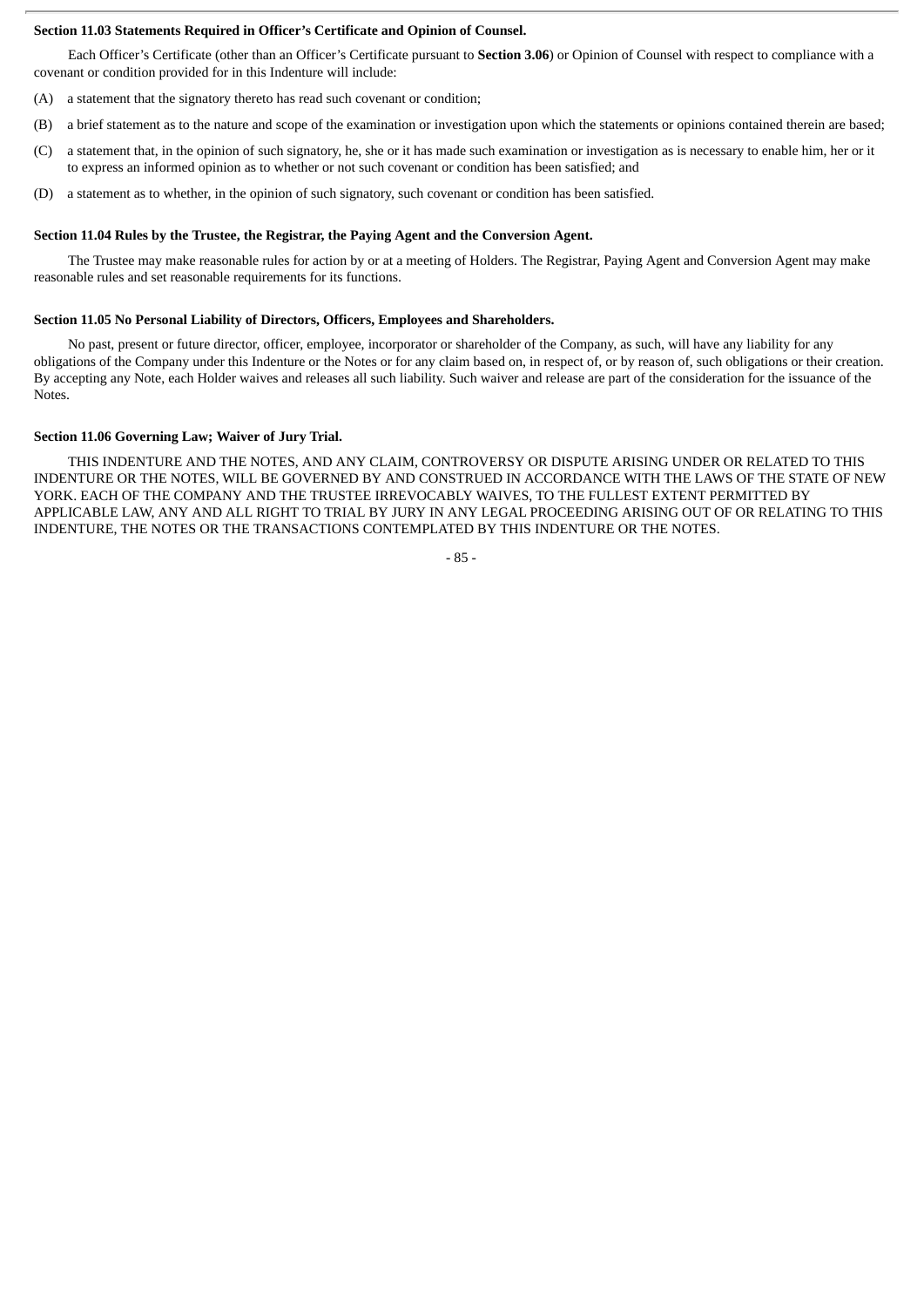#### **Section 11.07 Submission to Jurisdiction.**

Any legal suit, action or proceeding arising out of or based upon this Indenture or the transactions contemplated by this Indenture may be instituted in the federal courts of the United States of America located in the City of New York or the courts of the State of New York, in each case located in the City of New York (collectively, the "**Specified Courts**"), and each party irrevocably submits to the non-exclusive jurisdiction of such courts in any such suit, action or proceeding. Service of any process, summons, notice or document by mail (to the extent allowed under any applicable statute or rule of court) to such party's address set forth in **Section 11.01** will be effective service of process for any such suit, action or proceeding brought in any such court. Each of the Company, the Trustee and each Holder (by its acceptance of any Note) irrevocably and unconditionally waives any objection to the laying of venue of any suit, action or other proceeding in the Specified Courts and irrevocably and unconditionally waives and agrees not to plead or claim any such suit, action or other proceeding has been brought in an inconvenient forum.

### **Section 11.08 No Adverse Interpretation of Other Agreements.**

Neither this Indenture nor the Notes may be used to interpret any other indenture, note, loan or debt agreement of the Company or its Subsidiaries or of any other Person, and no such indenture, note, loan or debt agreement may be used to interpret this Indenture or the Notes.

#### **Section 11.09 Successors.**

All agreements of the Company in this Indenture and the Notes will bind its successors. All agreements of the Trustee in this Indenture will bind its successors.

### **Section 11.10 Force Majeure.**

The Trustee and each Note Agent will not incur any liability for not performing any act or fulfilling any duty, obligation or responsibility under this Indenture or the Notes by reason of any occurrence beyond its control (including any act or provision of any present or future law or regulation or governmental authority, act of God or war, civil unrest, local or national disturbance or disaster, act of terrorism or unavailability of the Federal Reserve Bank wire or facsimile or other wire or communication facility).

### **Section 11.11 U.S.A. PATRIOT Act.**

The Company acknowledges that, in accordance with Section 326 of the U.S.A. PATRIOT Act, the Trustee, like all financial institutions, in order to help fight the funding of terrorism and money laundering, is required to obtain, verify and record information that identifies each person or legal entity that establishes a relationship or opens an account with the Trustee. The Company agrees to provide the Trustee with such information as it may request to enable the Trustee to comply with the U.S.A. PATRIOT Act.

#### **Section 11.12 Calculations.**

Except as otherwise provided in this Indenture, the Company will be responsible for making all calculations called for under this Indenture or the Notes, including determinations of the Last Reported Sale Price, accrued interest on the Notes, the Conversion Rate, the ADS Entitlement Rate and the Prevailing Exchange Rate.

- 86 -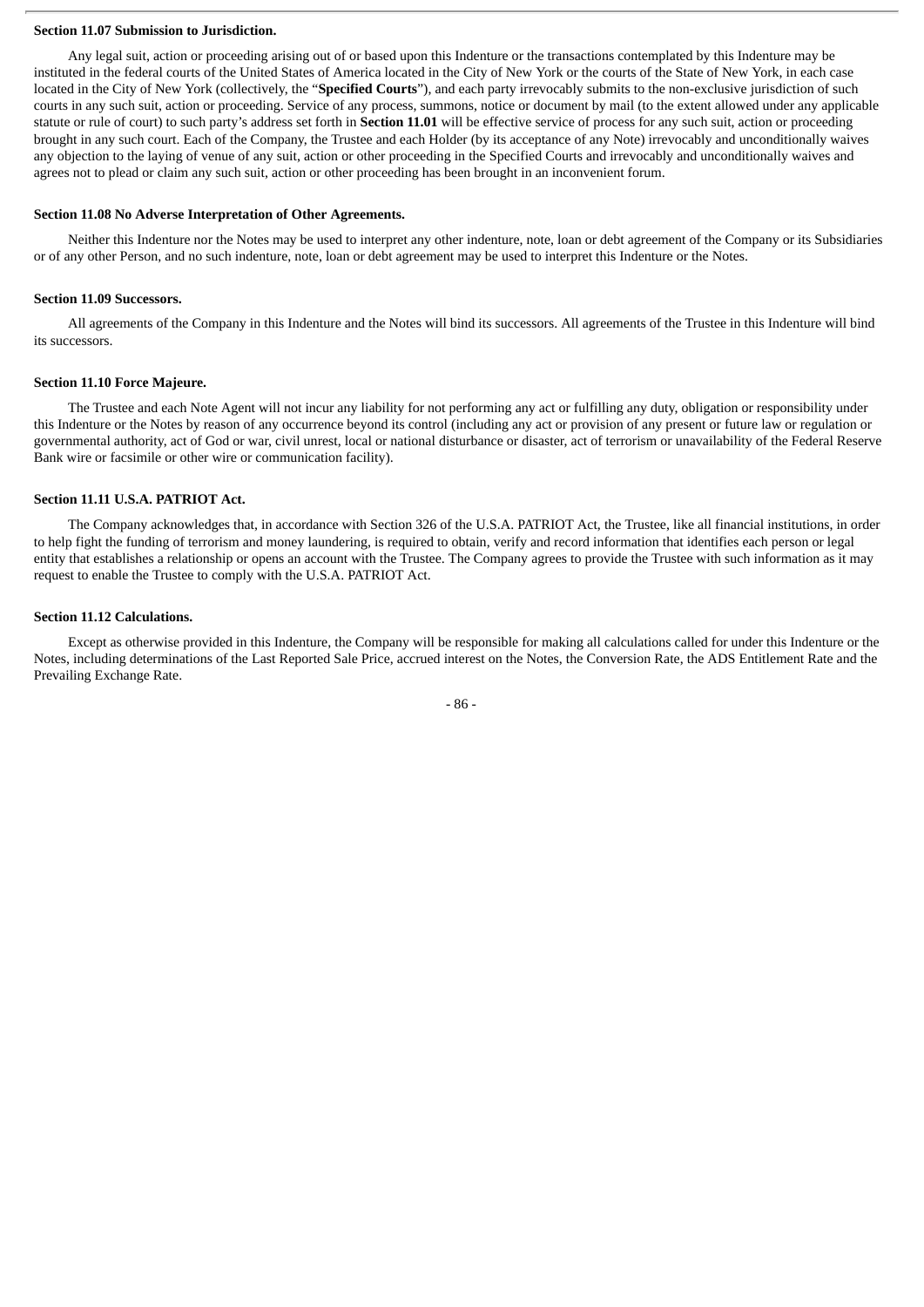The Company will make all calculations in good faith, and, absent manifest error, its calculations will be final and binding on all Holders. The Company will provide a schedule of its calculations to the Trustee and the Conversion Agent, and each of the Trustee and the Conversion Agent may rely conclusively on the accuracy of the Company's calculations without independent verification. The Trustee will promptly forward a copy of each such schedule to a Holder upon its written request therefor. For the avoidance of doubt, the Trustee will not be obligated to make or confirm any calculations called for under this Indenture or the Notes.

## **Section 11.13 Severability.**

If any provision of this Indenture or the Notes is invalid, illegal or unenforceable, then the validity, legality and enforceability of the remaining provisions of this Indenture or the Notes will not in any way be affected or impaired thereby.

#### **Section 11.14 Counterparts.**

The parties may sign any number of copies of this Indenture. Each signed copy will be an original, and all of them together represent the same agreement. Delivery of an executed counterpart of this Indenture by facsimile, electronically in portable document format or in any other format will be effective as delivery of a manually executed counterpart.

## **Section 11.15 Table of Contents, Headings, Etc.**

The table of contents and the headings of the Articles and Sections of this Indenture have been inserted for convenience of reference only, are not to be considered a part of this Indenture and will in no way modify or restrict any of the terms or provisions of this Indenture.

#### **Section 11.16 Service of Process.**

The Company irrevocably appoints Ascendis Pharma, Inc., which currently maintains an office at 1000 Page Mill Road, Palo Alto, California 94304, United States of America, as its authorized agent in the United States upon which process may be served in any suit, action or proceeding referred to in **Section 11.07**, and agrees that service of process upon such agent, and written notice of such service to the Company by the person serving the same to Ascendis Pharma A/S, Tuborg Boulevard 12, DK-2900 Hellerup, Denmark, Attention: General Counsel, will be, in every respect, effective service of process upon the Company in any such suit, action or proceeding. The Company agrees to take any and all reasonable action as may be necessary to maintain such designation and appointment of such agent in full force and effect until the date that is six (6) months after the Maturity Date. If, for any reason, such agent ceases to be such agent for service of process, then the Company will promptly appoint a new agent of recognized standing for service of process in the State of New York and deliver to the Holders and the Trustee a copy of the new agent's acceptance of that appointment within ten (10) Business Days of such acceptance. Nothing in this **Section 11.16** will affect the right of the Trustee, any Note Agent or any Holder to serve process in any other manner permitted by law or to commence legal proceedings or otherwise proceed against the Company in any other court of competent jurisdiction. To the extent that the Company has or hereafter may acquire any sovereign or other immunity from jurisdiction of any court or from any legal process with respect to itself or its property, the Company irrevocably waives such immunity in respect of its obligations under this Indenture or under any Note.

- 87 -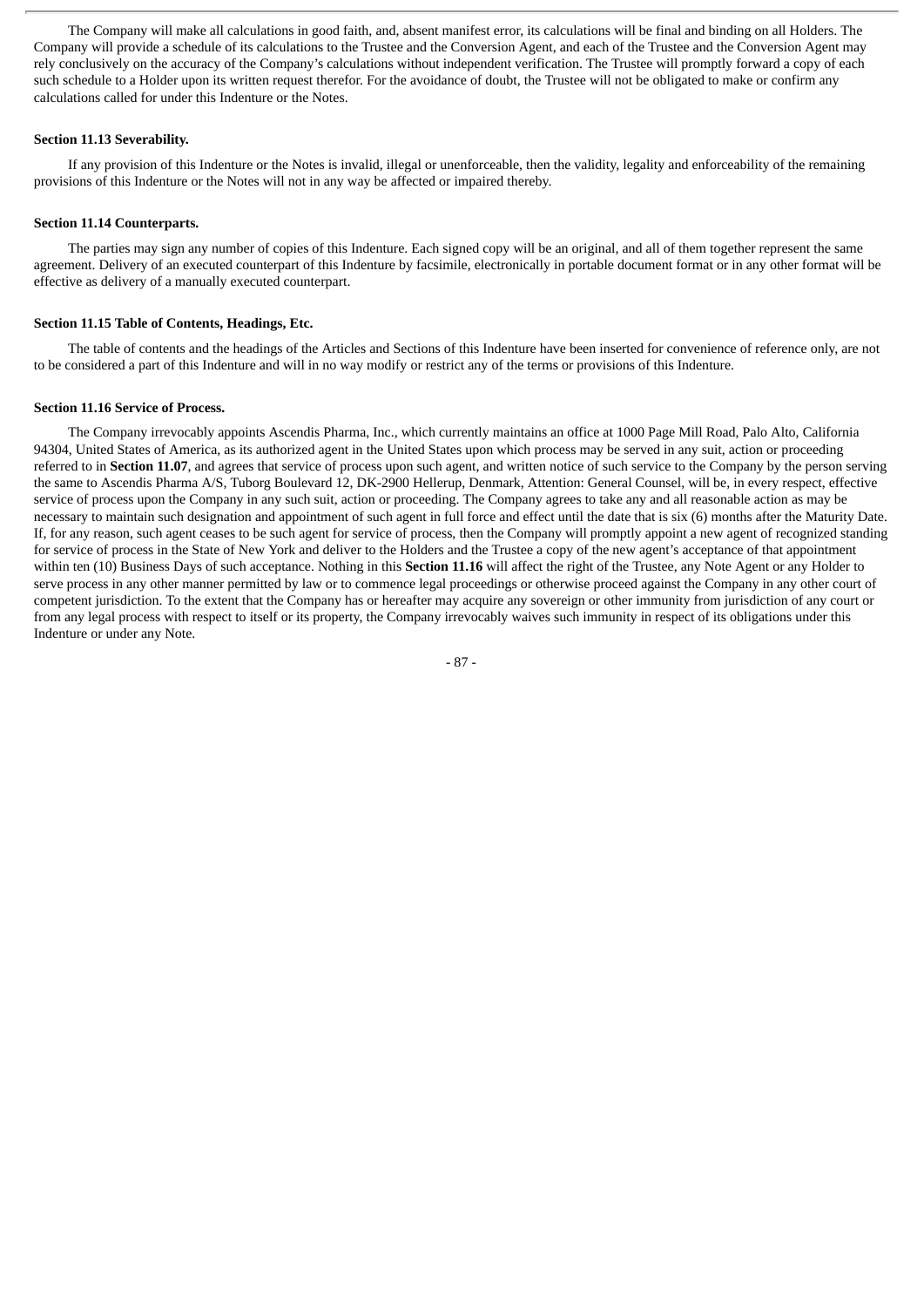- 88 -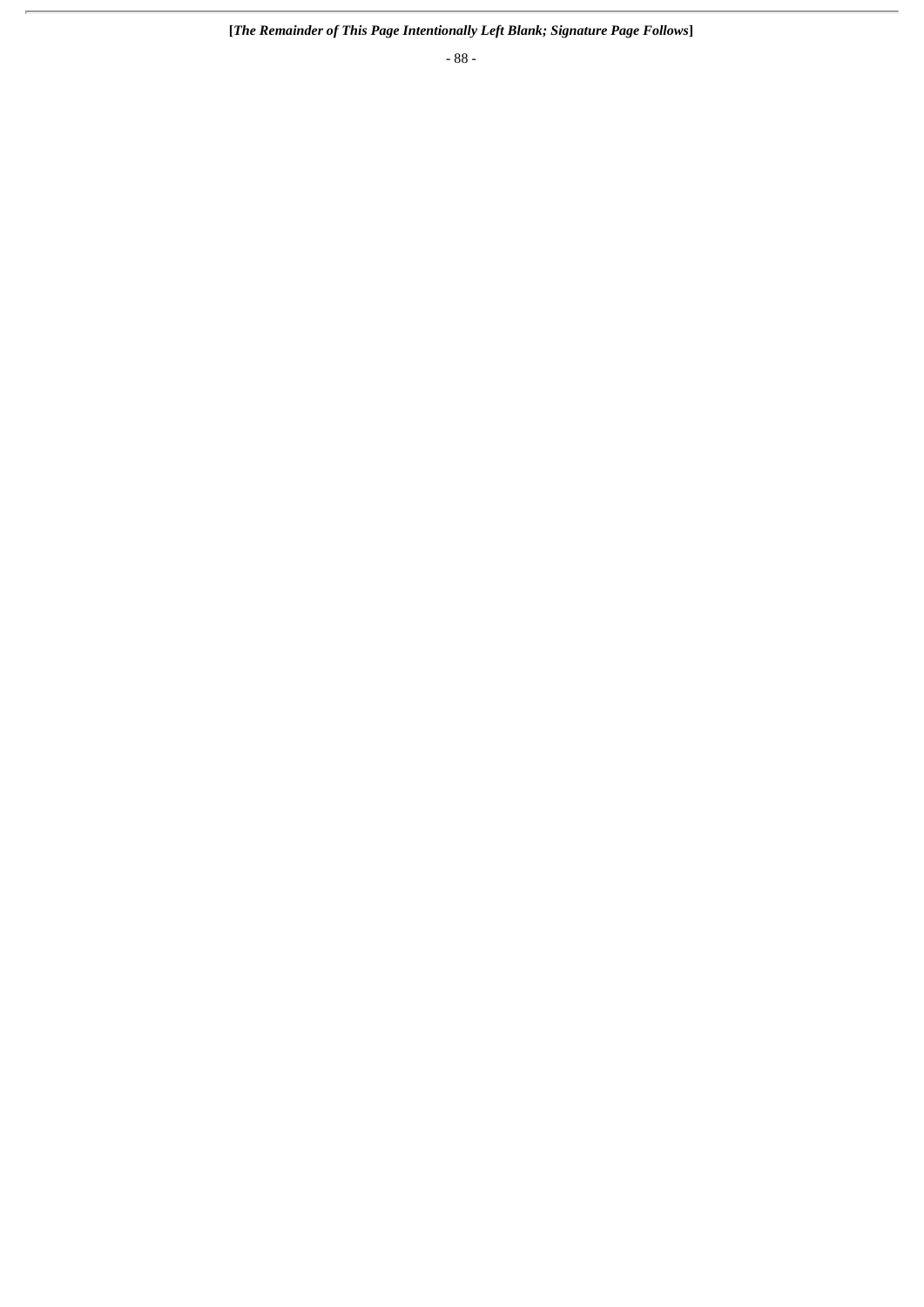**IN WITNESS WHEREOF**, the parties to this Indenture have caused this Indenture to be duly executed as of the date first written above.

ASCENDIS PHARMA A/S

By:

Name: Title:

U.S. BANK TRUST COMPANY, NATIONAL ASSOCIATION

By:

Name: Title:

[Signature Page to Indenture]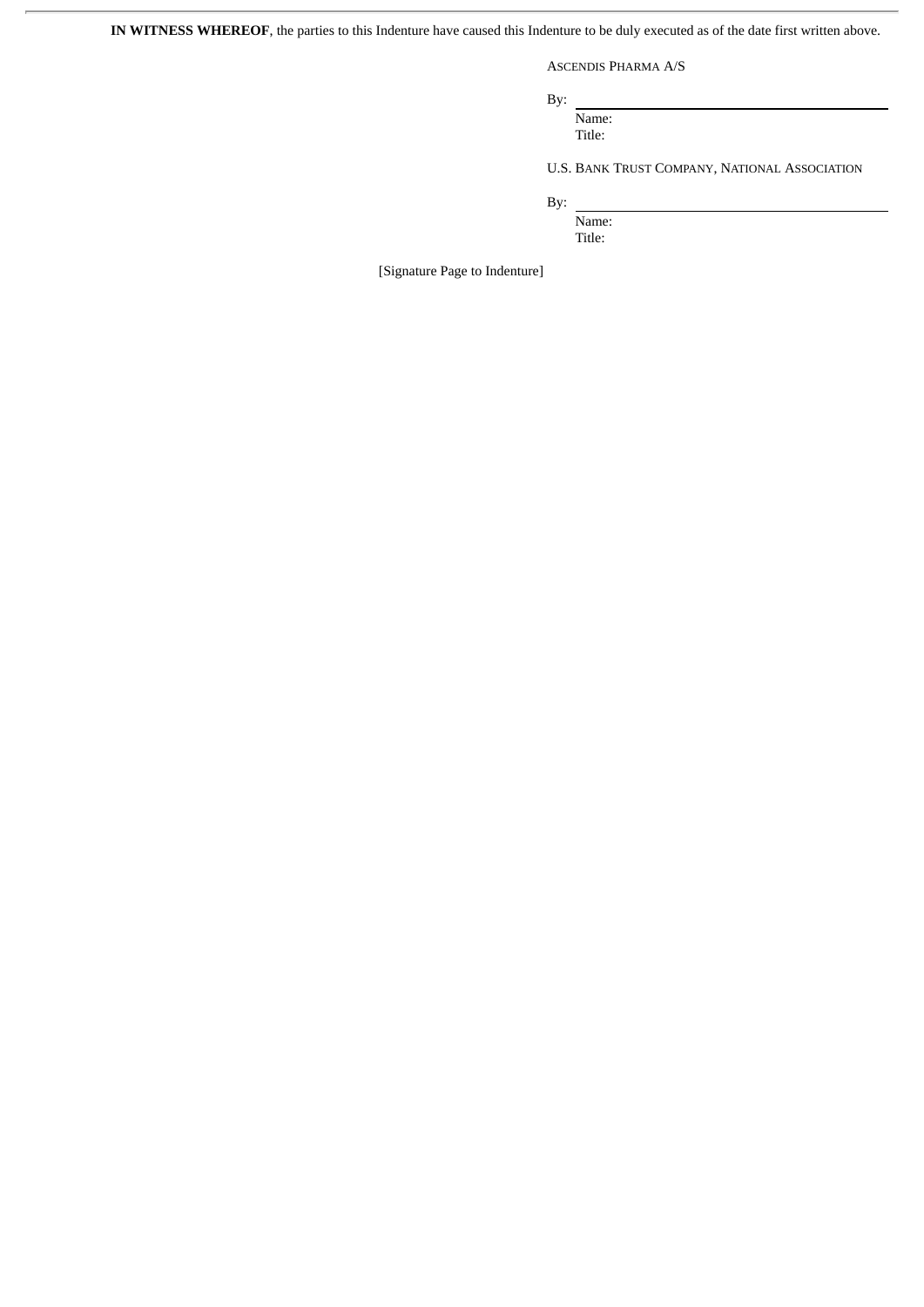#### FORM OF NOTE

[*Insert Global Note Legend, if applicable*]

[*Insert Restricted Note Legend, if applicable*]

[*Insert Non-Affiliate Legend*]

## **ASCENDIS PHARMA A/S**

## **2.25% Convertible Senior Note due 2028**

CUSIP No.: [\_\_\_][Insert for a "restricted" CUSIP number:  $*$ ] Certificate No. [\_\_\_]

ISIN No.: [ ][Insert for a "restricted" ISIN number: \*]

Ascendis Pharma A/S, a public limited liability company organized under the laws of the Kingdom of Denmark, for value3 received, promises to pay to [Cede & Co.], or its registered assigns, the principal sum of [\_\_\_] dollars (\$[\_\_\_]) [(as revised by the attached Schedule of Exchanges of Interests in the Global Note)]† on April 1, 2028 and to pay interest thereon, as provided in the Indenture referred to below, until the principal and all accrued and unpaid interest are paid or duly provided for.

Interest Payment Dates: April 1 and October 1 of each year, commencing on [*date*].

Regular Record Dates: March 15 and September 15.

Additional provisions of this Note are set forth on the other side of this Note.

## [*The Remainder of This Page Intentionally Left Blank; Signature Page Follows*]

This Note will be deemed to be identified by CUSIP No. [\_\_\_] and ISIN No. [\_\_\_] from and after such time when the Company delivers, pursuant to **Section 2.12** of the within-mentioned Indenture, written notice to the Trustee of the deemed removal of the Restricted Note Legend affixed to this Note.

<sup>†</sup> Insert bracketed language for Global Notes only.

A-1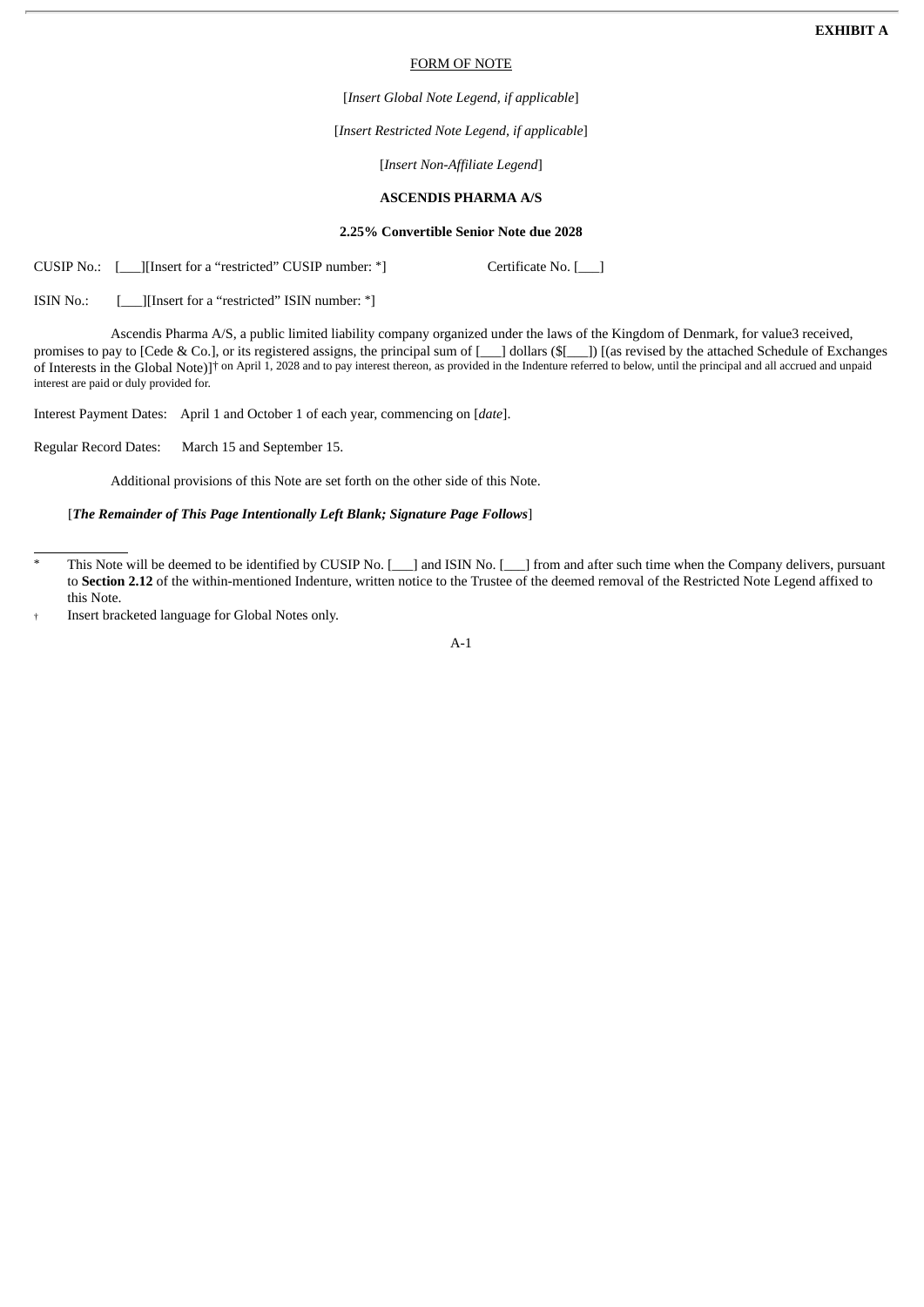**IN WITNESS WHEREOF**, Ascendis Pharma A/S has caused this instrument to be duly executed as of the date set forth below.

ASCENDIS PHARMA A/S

Date: By: Name: Title:

A-2

ł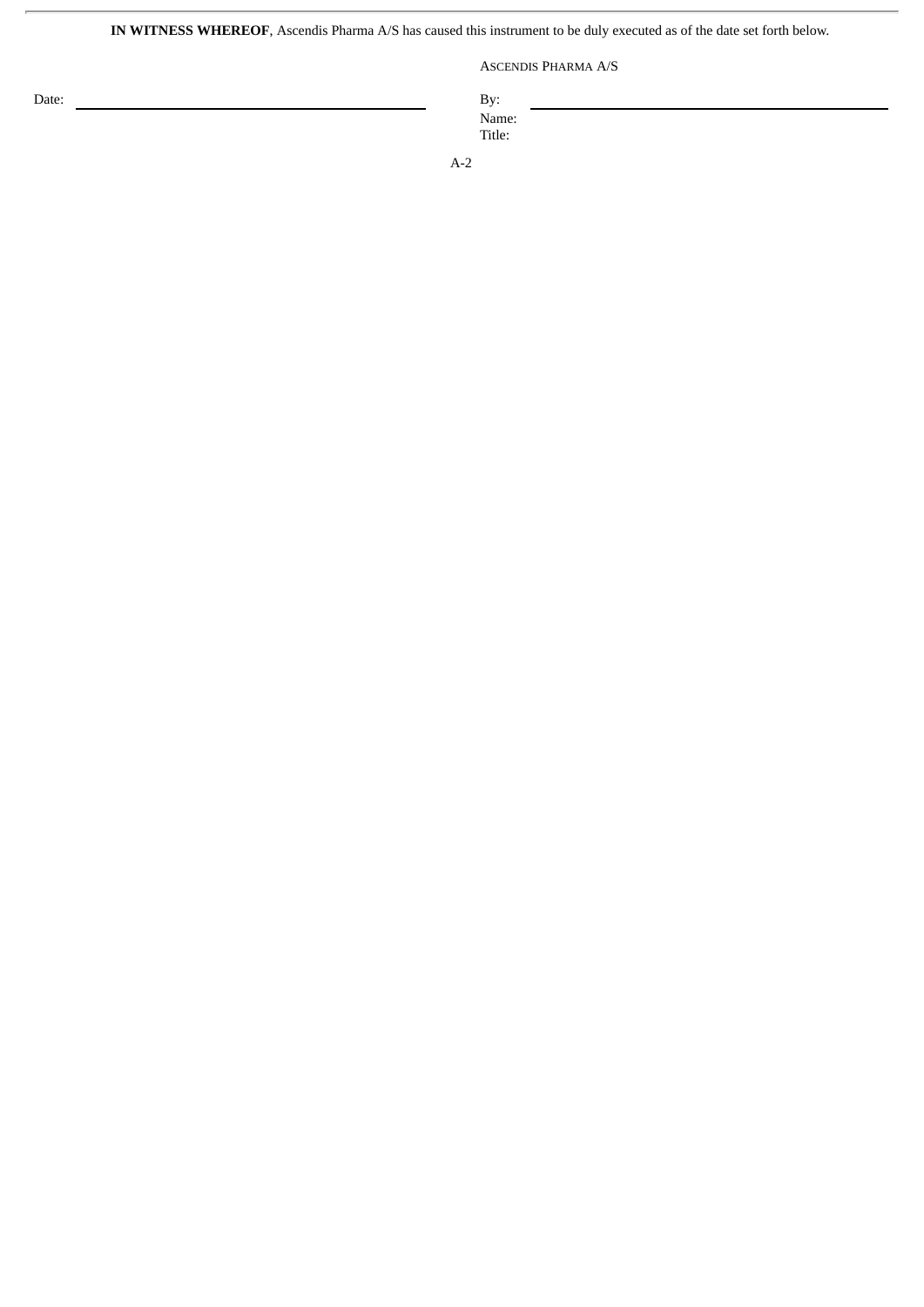# TRUSTEE'S CERTIFICATE OF AUTHENTICATION

U.S. Bank Trust Company, National Association, as Trustee, certifies that this is one of the Notes referred to in the within-mentioned Indenture.

Date: By:

Authorized Signatory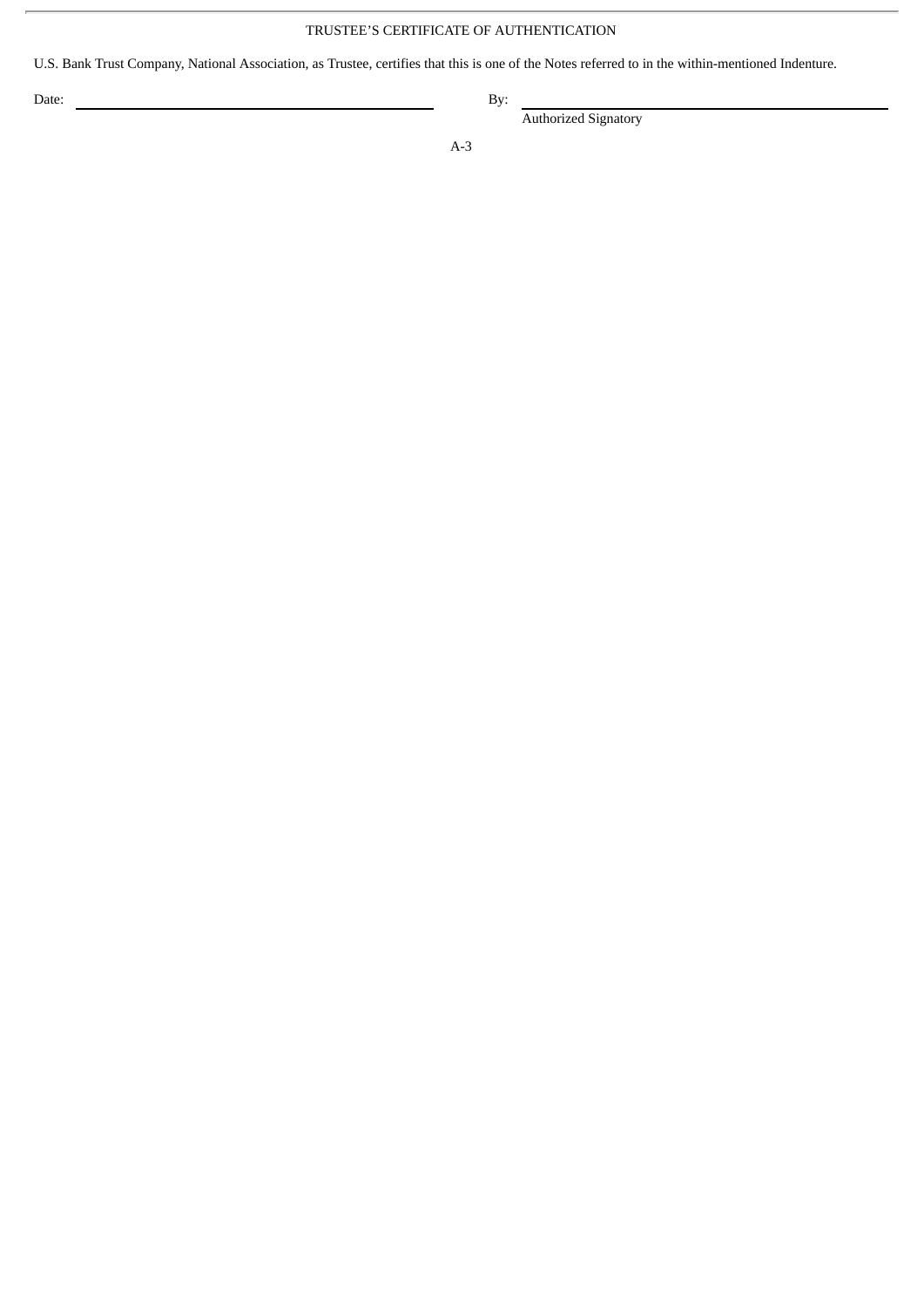## **ASCENDIS PHARMA A/S**

#### **2.25% Convertible Senior Note due 2028**

This Note is one of a duly authorized issue of notes of Ascendis Pharma A/S, a public limited liability company organized under the laws of the Kingdom of Denmark (the "**Company**"), designated as its 2.25% Convertible Senior Notes due 2028 (the "**Notes**"), all issued or to be issued pursuant to an indenture, dated as of March 29, 2022 (as the same may be amended from time to time, the "**Indenture**"), between the Company and U.S. Bank Trust Company, National Association, as trustee. Capitalized terms used in this Note without definition have the respective meanings ascribed to them in the Indenture.

The Indenture sets forth the rights and obligations of the Company, the Trustee and the Holders and the terms of the Notes. Notwithstanding anything to the contrary in this Note, to the extent that any provision of this Note conflicts with the provisions of the Indenture, the provisions of the Indenture will control.

1. **Interest**. This Note will accrue interest at a rate and in the manner set forth in Section 2.05 of the Indenture. Stated Interest on this Note will begin to accrue from, and including, [*date*].

2. **Maturity**. This Note will mature on April 1, 2028, unless earlier redeemed or converted.

3. **Method of Payment**. Cash amounts due on this Note will be paid in the manner set forth in Section 2.04 of the Indenture.

4. **Persons Deemed Owners**. The Holder of this Note will be treated as the owner of this Note for all purposes.

5. **Denominations; Transfers and Exchanges**. All Notes will be in registered form, without coupons, in principal amounts equal to any Authorized Denominations. Subject to the terms of the Indenture, the Holder of this Note may transfer or exchange this Note by presenting it to the Registrar and delivering any required documentation or other materials.

6. Right of Holders to Require the Company to Redeem Notes Upon a Fundamental Change. If a Fundamental Change occurs, then each Holder will have the right to require the Company to redeem such Holder's Notes (or any portion thereof in an Authorized Denomination) for cash in the manner, and subject to the terms, set forth in Section 4.02 of the Indenture.

7. **Right of the Company to Optionally Redeem the Notes**. The Company will have the right to optionally redeem the Notes for cash in the manner, and subject to the terms, set forth in Section 4.03 of the Indenture.

8. **Conversion**. The Holder of this Note may convert this Note into Conversion Consideration in the manner, and subject to the terms, set forth in Article 5 of the Indenture.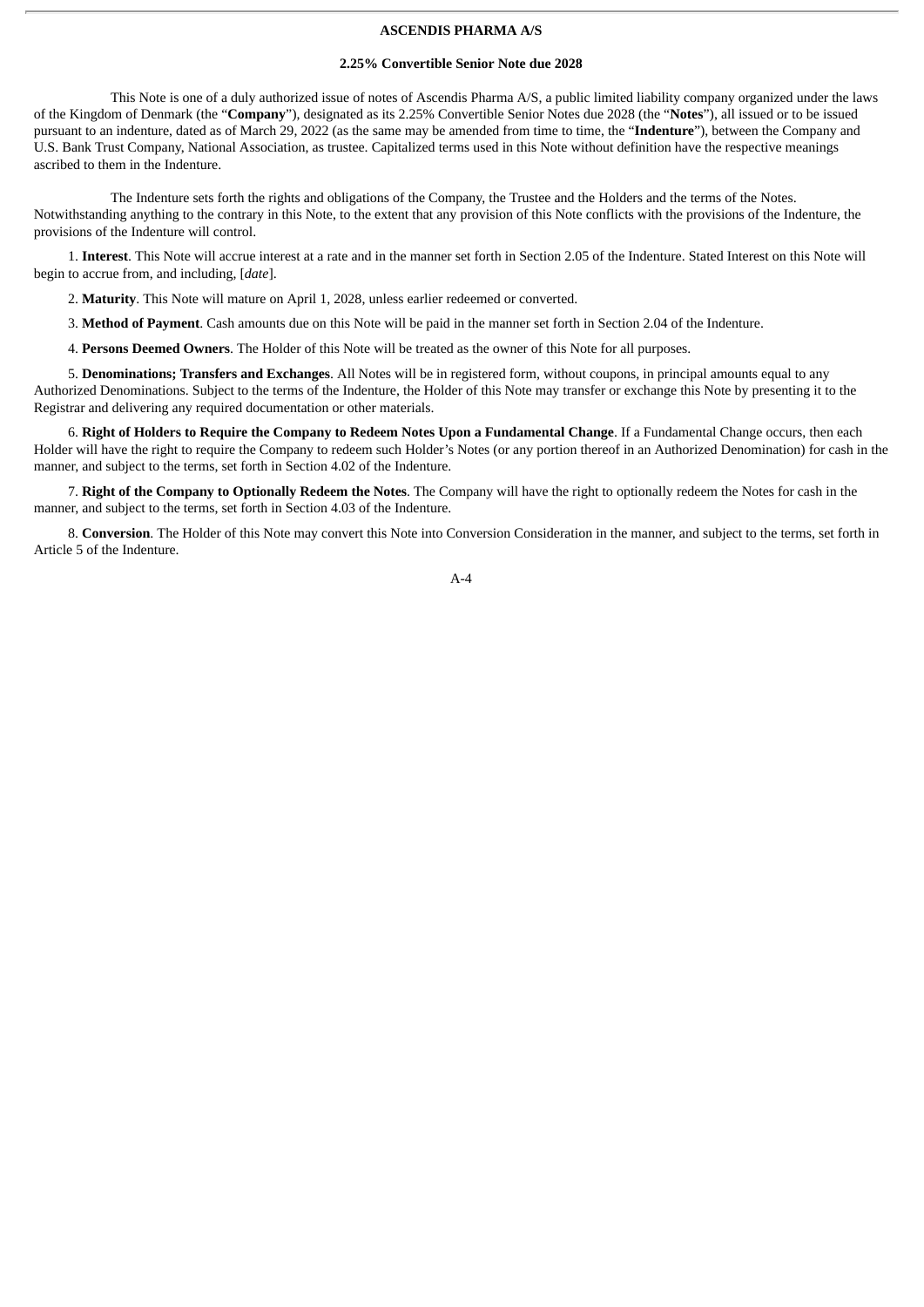9. **When the Company May Merge, Etc**. Article 6 of the Indenture places limited restrictions on the Company's ability to be a party to a Business Combination Event.

10. **Defaults and Remedies**. If an Event of Default occurs, then the principal amount of, and all accrued and unpaid interest on, all of the Notes then outstanding may (and, in certain circumstances, will automatically) become due and payable in the manner, and subject to the terms, set forth in Article 7 of the Indenture.

11. **Amendments, Supplements and Waivers**. The Company and the Trustee may amend or supplement the Indenture or the Notes or waive compliance with any provision of the Indenture or the Notes in the manner, and subject to the terms, set forth in Section 7.05 and Article 8 of the Indenture.

12. **No Personal Liability of Directors, Officers, Employees and Shareholders**. No past, present or future director, officer, employee, incorporator or shareholder of the Company, as such, will have any liability for any obligations of the Company under the Indenture or the Notes or for any claim based on, in respect of, or by reason of, such obligations or their creation. By accepting any Note, each Holder waives and releases all such liability. Such waiver and release are part of the consideration for the issuance of the Notes.

13. **Authentication**. No Note will be valid until it is authenticated by the Trustee. A Note will be deemed to be duly authenticated only when an authorized signatory of the Trustee (or a duly appointed authenticating agent) manually signs the certificate of authentication of such Note.

14. **Abbreviations**. Customary abbreviations may be used in the name of a Holder or its assignee, such as TEN COM (tenants in common), TEN ENT (tenants by the entireties), JT TEN (joint tenants with right of survivorship and not as tenants in common), CUST (custodian), and U/G/M/A (Uniform Gift to Minors Act).

15. **Governing Law**. THIS NOTE, AND ANY CLAIM, CONTROVERSY OR DISPUTE ARISING UNDER OR RELATED TO THIS NOTE, WILL BE GOVERNED BY AND CONSTRUED IN ACCORDANCE WITH THE LAWS OF THE STATE OF NEW YORK.

\* \* \*

To request a copy of the Indenture, which the Company will provide to any Holder at no charge, please send a written request to the following address:

> Ascendis Pharma A/S Tuborg Boulevard 12 DK-2900 Hellerup, Denmark Attention: Chief Financial Officer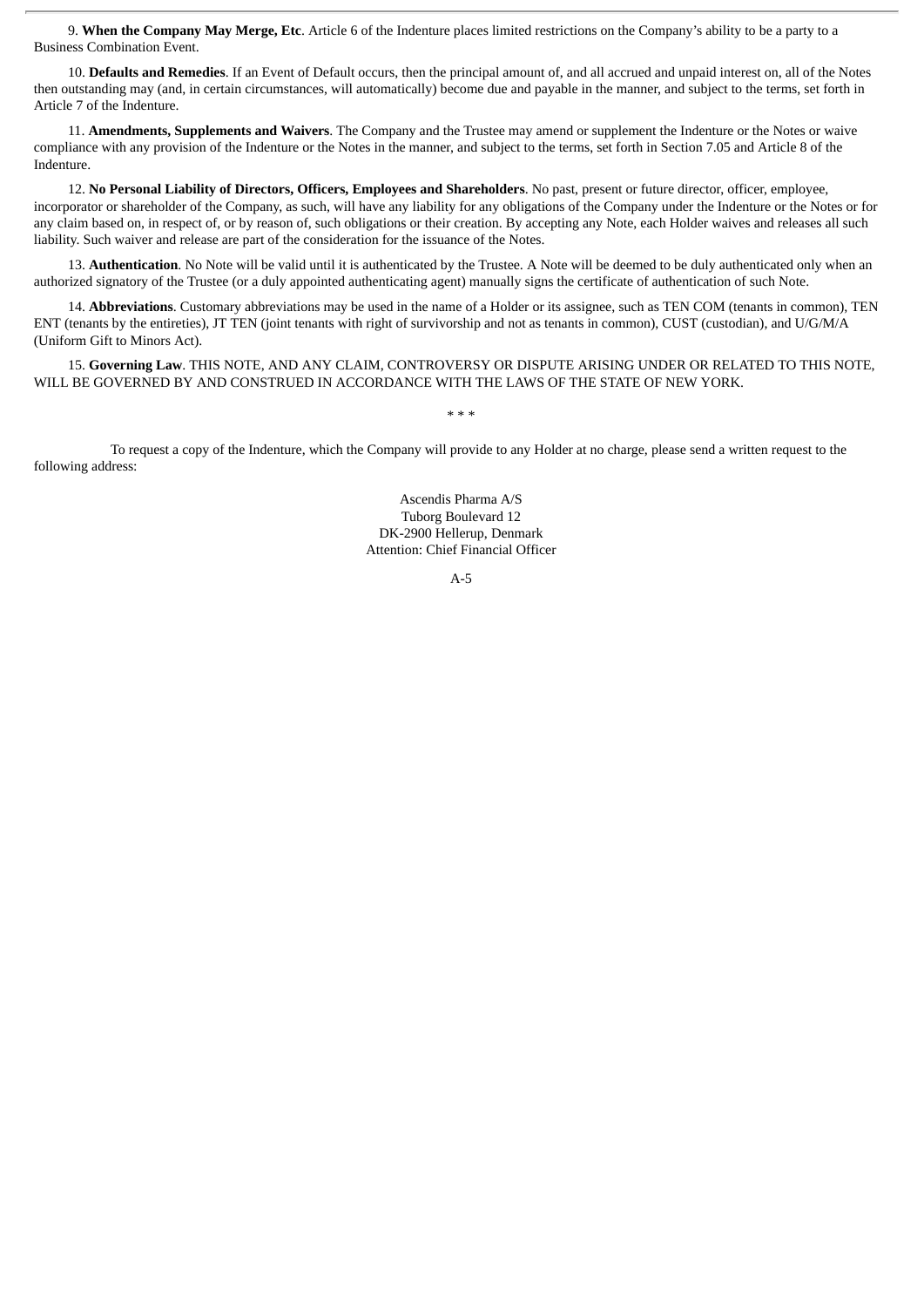# **SCHEDULE OF EXCHANGES OF INTERESTS IN THE GLOBAL NOTE\***

# INITIAL PRINCIPAL AMOUNT OF THIS GLOBAL NOTE: \$[\_\_\_]

The following exchanges, transfers or cancellations of this Global Note have been made:

| <b>Date</b> | <b>Amount of Increase</b><br>(Decrease) in Principal<br>Amount of this<br><b>Global Note</b> | <b>Principal Amount of<br/>this Global Note After</b><br><b>Such Increase</b><br>(Decrease) | Signature of<br>Authorized Signatory<br>of Trustee |
|-------------|----------------------------------------------------------------------------------------------|---------------------------------------------------------------------------------------------|----------------------------------------------------|
|             |                                                                                              |                                                                                             |                                                    |
|             |                                                                                              |                                                                                             |                                                    |
|             |                                                                                              |                                                                                             |                                                    |
|             |                                                                                              |                                                                                             |                                                    |
|             |                                                                                              |                                                                                             |                                                    |
|             |                                                                                              |                                                                                             |                                                    |

\* Insert for Global Notes only.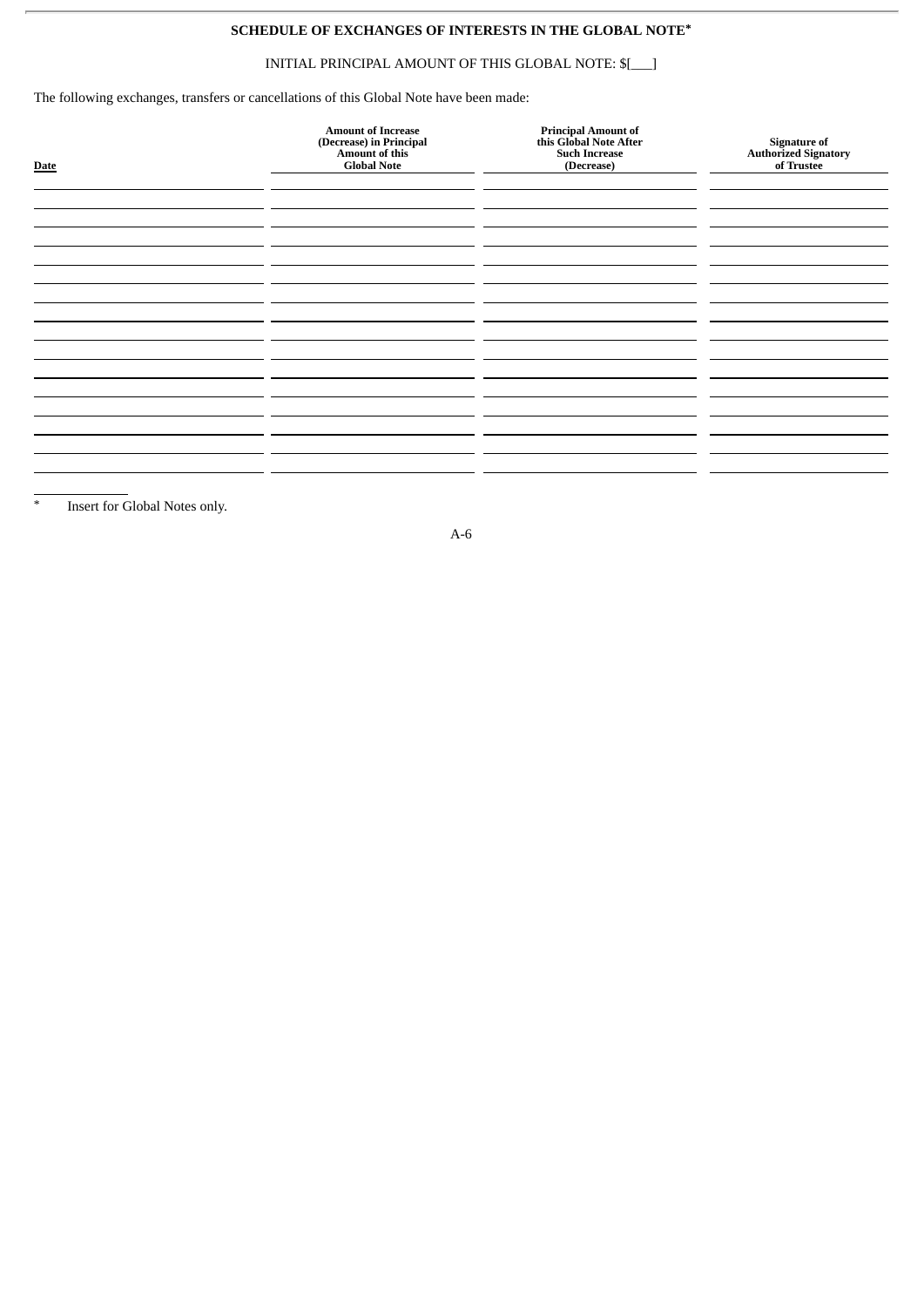## **CONVERSION NOTICE**

#### Ascendis Pharma A/S

## 2.25% Convertible Senior Notes due 2028

Subject to the terms of the Indenture, by executing and delivering this Conversion Notice, the undersigned Holder of the Note identified below directs the Company to convert (check one):

 $\Box$  the entire principal amount of

□ \$ \* \* aggregate principal amount of

the Note identified by CUSIP No. \_\_\_\_\_\_\_\_\_ and Certificate No. \_\_\_\_\_\_\_\_\_.

The undersigned acknowledges that if the Conversion Date of a Note to be converted is after a Regular Record Date and before the next Interest Payment Date, then such Note, when surrendered for conversion, must, in certain circumstances, be accompanied with an amount of cash equal to the interest that would have accrued on such Note to, but excluding, such Interest Payment Date.

Date:

(Legal Name of Holder)

By:

Name: Title:

Signature Guaranteed:

Participant in a Recognized Signature Guarantee Medallion Program

Authorized Signatory

By:

Must be an Authorized Denomination.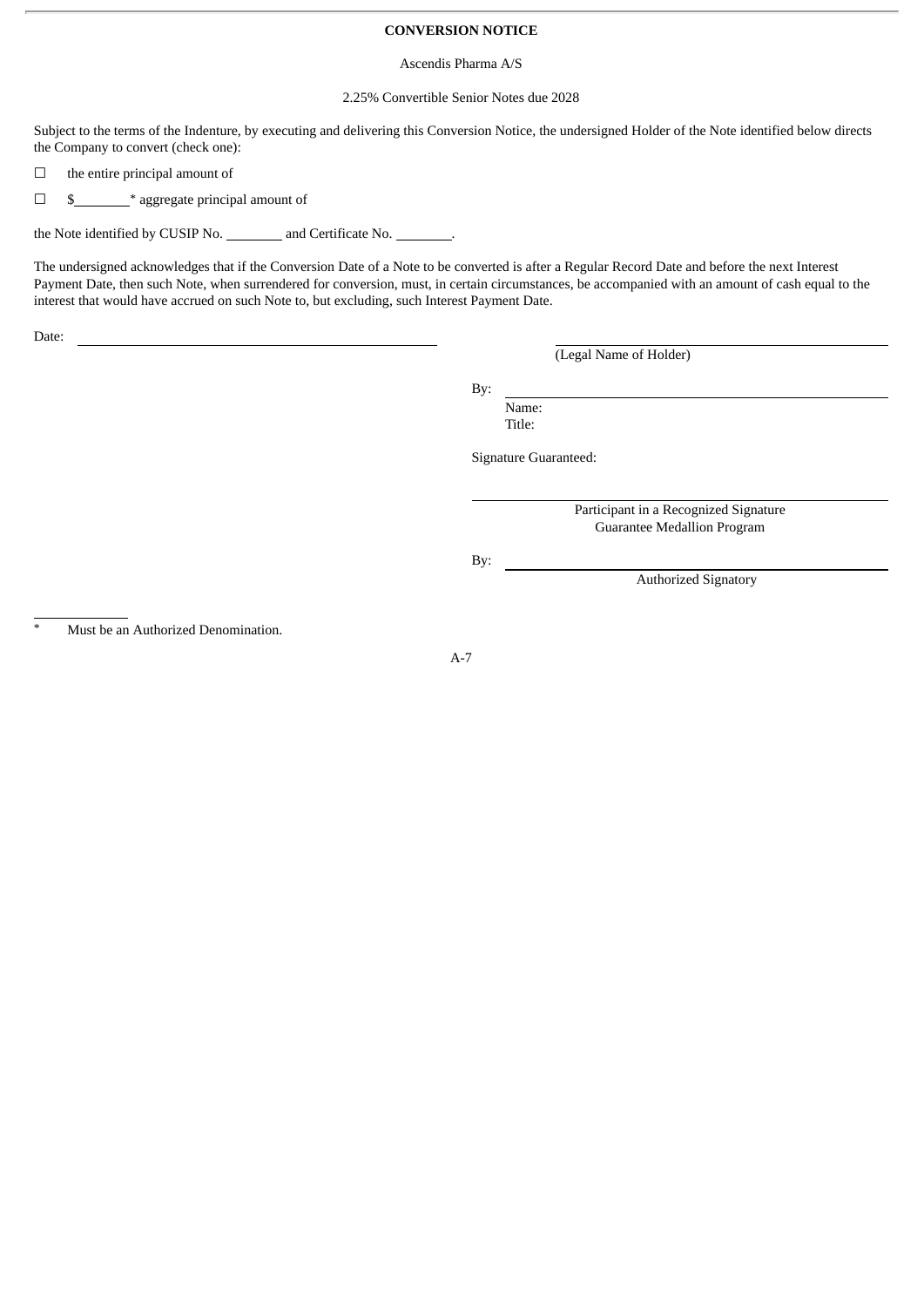## **FUNDAMENTAL CHANGE REDEMPTION NOTICE**

Ascendis Pharma A/S

2.25% Convertible Senior Notes due 2028

Subject to the terms of the Indenture, by executing and delivering this Fundamental Change Redemption Notice, the undersigned Holder of the Note identified below is exercising its Fundamental Change Redemption Right with respect to (check one):

 $\Box$  the entire principal amount of

□ \$ \* \* aggregate principal amount of

the Note identified by CUSIP No. \_\_\_\_\_\_\_\_\_ and Certificate No.

The undersigned acknowledges that this Note, duly endorsed for transfer, must be delivered to the Paying Agent before the Fundamental Change Redemption Price will be paid.

Date:

(Legal Name of Holder)

By:

Name: Title:

Signature Guaranteed:

Participant in a Recognized Signature Guarantee Medallion Program

Authorized Signatory

By:

Must be an Authorized Denomination.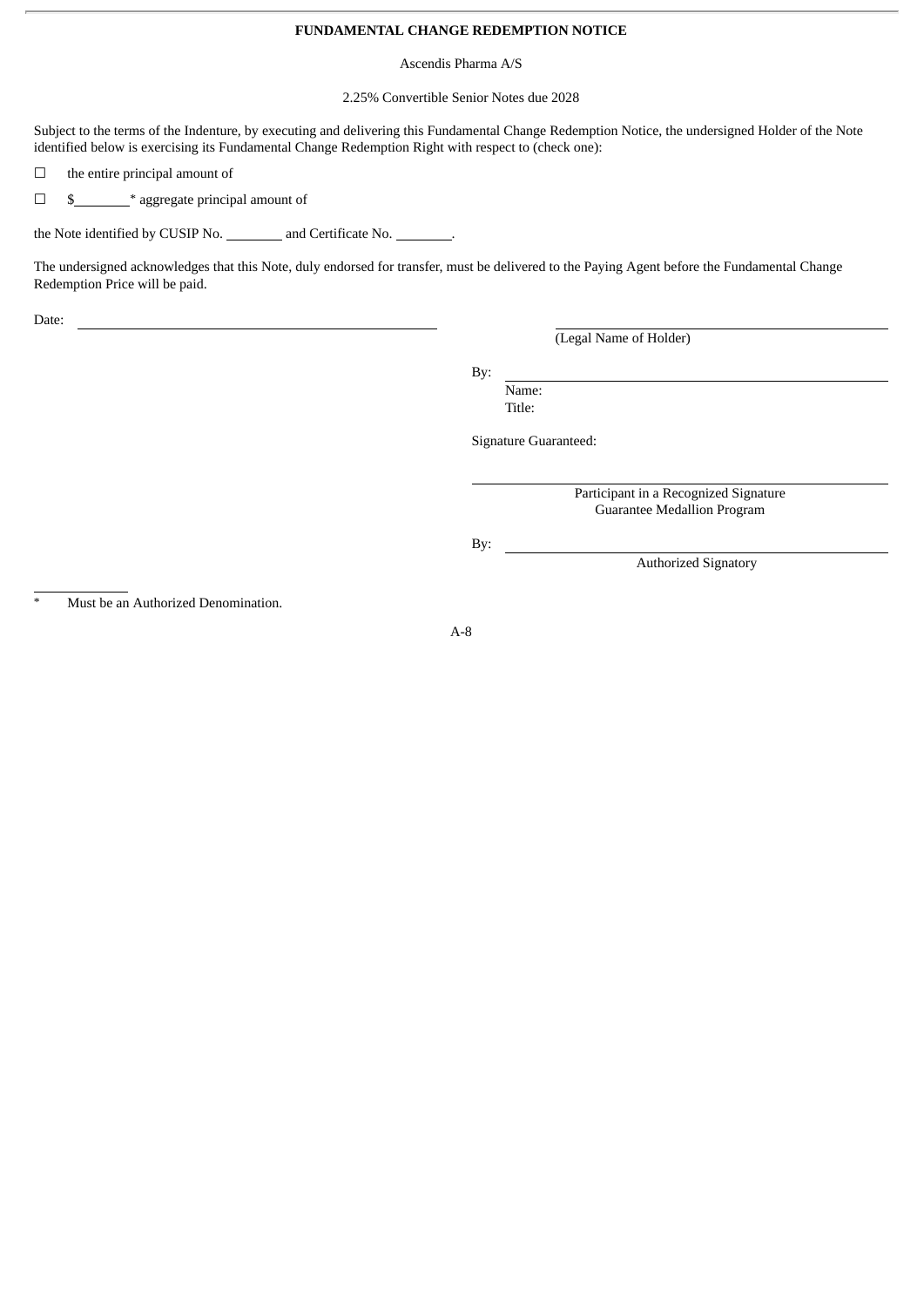## **ASSIGNMENT FORM**

#### Ascendis Pharma A/S

## 2.25% Convertible Senior Notes due 2028

Subject to the terms of the Indenture, the undersigned Holder of the Notes identified below assigns (check one):  $\Box$  the entire principal amount of  $\Box$  \$\_\_\_\_\_\_\_\_\_\_\_\_\_\_\_\_\* aggregate principal amount of the Notes identified by CUSIP No. and Certificate No. 3. And all rights thereunder, to: Name: Address: Social security or tax id. #: and irrevocably appoints: as agent to transfer the within Note on the books of the Company. The agent may substitute another to act for him/her. Date: (Legal Name of Holder) By: Name: Title: Signature Guaranteed: Participant in a Recognized Signature Guarantee Medallion Program By: Authorized Signatory

Must be an Authorized Denomination.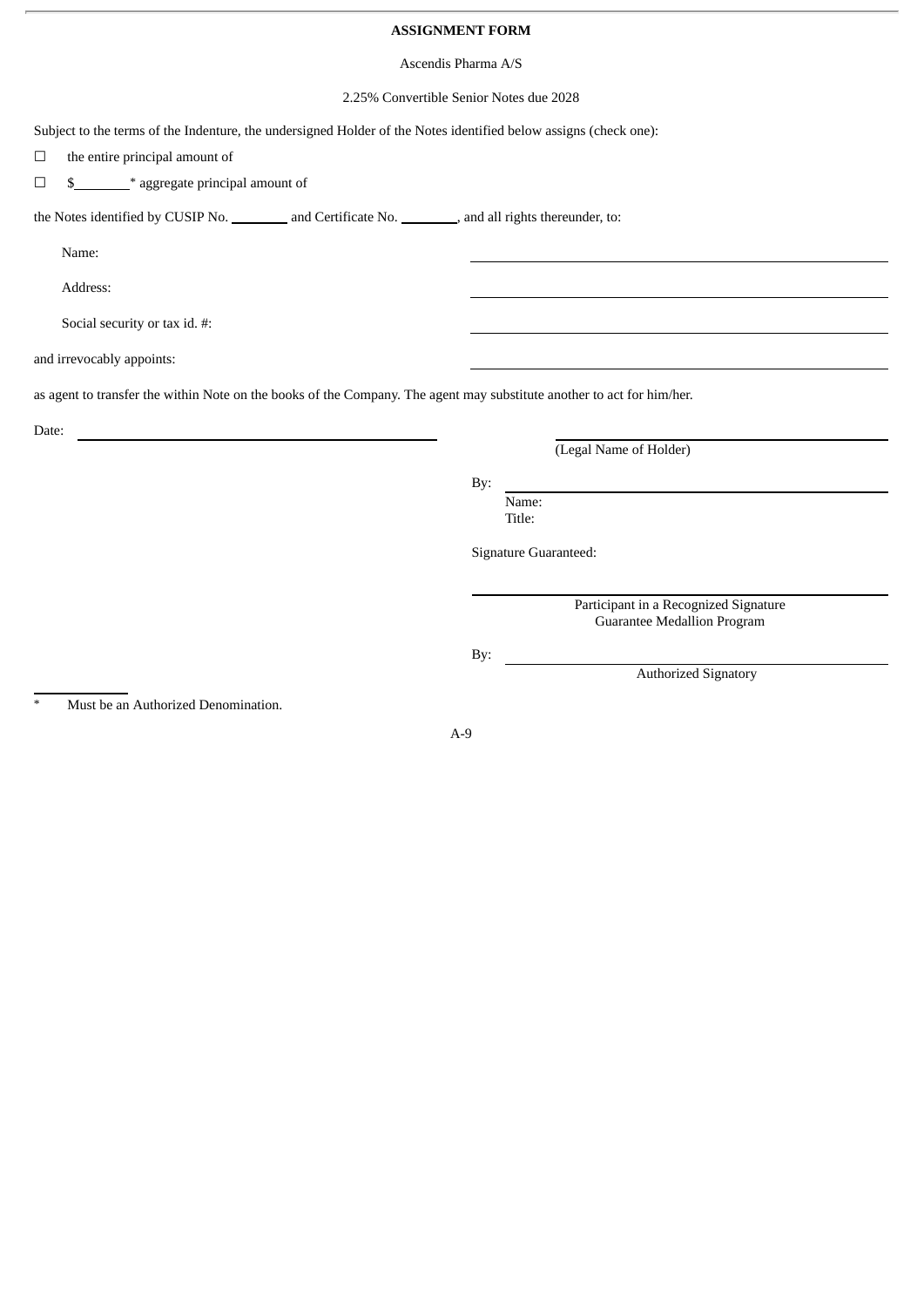## TRANSFEROR ACKNOWLEDGMENT

If the within Note bears a Restricted Note Legend, the undersigned further certifies that (check one):

- 1. ☐ Such Transfer is being made to the Company or a Subsidiary of the Company.
- 2.  $\Box$  Such Transfer is being made pursuant to, and in accordance with, a registration statement that is effective under the Securities Act at the time of the Transfer.
- 3. ☐ Such Transfer is being made pursuant to, and in accordance with, Rule 144A under the Securities Act, and, accordingly, the undersigned further certifies that the within Note is being transferred to a Person that the undersigned reasonably believes is purchasing the within Note for its own account, or for one or more accounts with respect to which such Person exercises sole investment discretion, and such Person and each such account is a "qualified institutional buyer" within the meaning of Rule 144A under the Securities Act in a transaction meeting the requirements of Rule 144A. If this item is checked, then the transferee must complete and execute the acknowledgment contained on the next page.
- $4. \Box$  Such Transfer is being made pursuant to, and in accordance with, any other available exemption from the registration requirements of the Securities Act (including, if available, the exemption provided by Rule 144 under the Securities Act).

Dated:

(Legal Name of Holder)

By:

Name: Title:

Signature Guaranteed:

(Participant in a Recognized Signature Guarantee Medallion Program)

By:

Authorized Signatory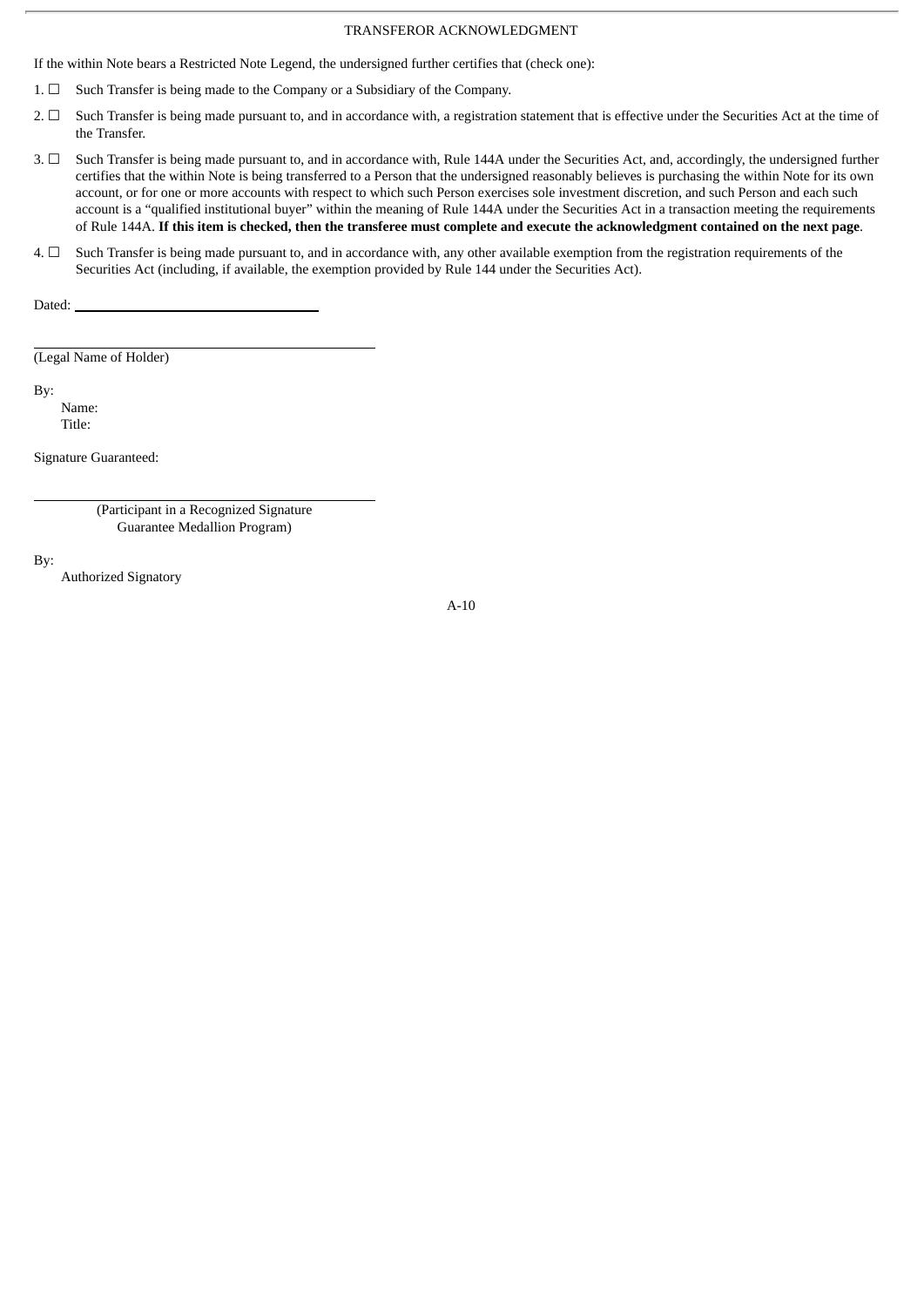## TRANSFEREE ACKNOWLEDGMENT

The undersigned represents that it is purchasing the within Note for its own account, or for one or more accounts with respect to which the undersigned exercises sole investment discretion, and that and the undersigned and each such account is a "qualified institutional buyer" within the meaning of Rule 144A under the Securities Act. The undersigned acknowledges that the transferor is relying, in transferring the within Note on the exemption from the registration and prospectus-delivery requirements of the Securities Act of 1933, as amended, provided by Rule 144A and that the undersigned has received such information regarding the Company as the undersigned has requested pursuant to Rule 144A.

Dated:

(Name of Transferee)

By:

Name: Title: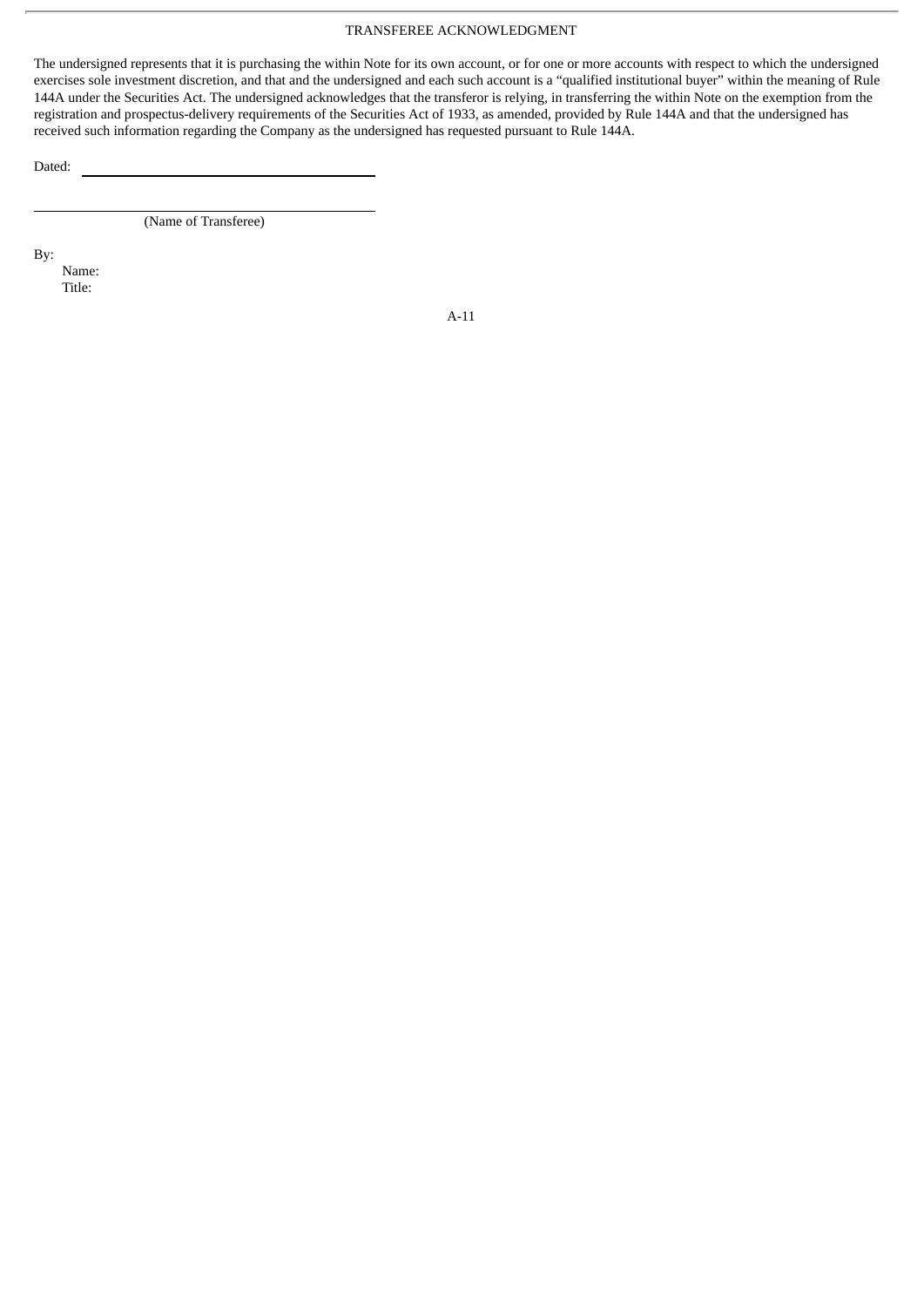## **EXHIBIT B-1**

## FORM OF RESTRICTED NOTE LEGEND

THE OFFER AND SALE OF THIS NOTE AND THE ADSS ISSUABLE UPON CONVERSION OF THIS NOTE HAVE NOT BEEN REGISTERED UNDER THE SECURITIES ACT OF 1933, AS AMENDED (THE "SECURITIES ACT"), AND THIS NOTE MAY NOT BE OFFERED, SOLD, PLEDGED OR OTHERWISE TRANSFERRED EXCEPT IN ACCORDANCE WITH THE FOLLOWING SENTENCE. BY ITS ACQUISITION HEREOF OR OF A BENEFICIAL INTEREST HEREIN, THE ACQUIRER:

- (1) REPRESENTS THAT IT AND ANY ACCOUNT FOR WHICH IT IS ACTING IS A "QUALIFIED INSTITUTIONAL BUYER" (WITHIN THE MEANING OF RULE 144A UNDER THE SECURITIES ACT) AND THAT IT EXERCISES SOLE INVESTMENT DISCRETION WITH RESPECT TO EACH SUCH ACCOUNT; AND
- (2) AGREES FOR THE BENEFIT OF ASCENDIS PHARMA A/S (THE "COMPANY") THAT IT WILL NOT OFFER, SELL, PLEDGE OR OTHERWISE TRANSFER THIS NOTE OR ANY BENEFICIAL INTEREST HEREIN, EXCEPT ONLY:
	- (A) TO THE COMPANY OR ANY SUBSIDIARY THEREOF;
	- (B) PURSUANT TO A REGISTRATION STATEMENT THAT IS EFFECTIVE UNDER THE SECURITIES ACT;
	- (C) TO A QUALIFIED INSTITUTIONAL BUYER IN COMPLIANCE WITH RULE 144A UNDER THE SECURITIES ACT;
	- (D) PURSUANT TO THE EXEMPTION FROM REGISTRATION PROVIDED BY RULE 144 UNDER THE SECURITIES ACT; OR
	- (E) PURSUANT TO ANY OTHER EXEMPTION FROM, OR IN A TRANSACTION NOT SUBJECT TO, THE REGISTRATION REQUIREMENTS OF THE SECURITIES ACT.

B1-1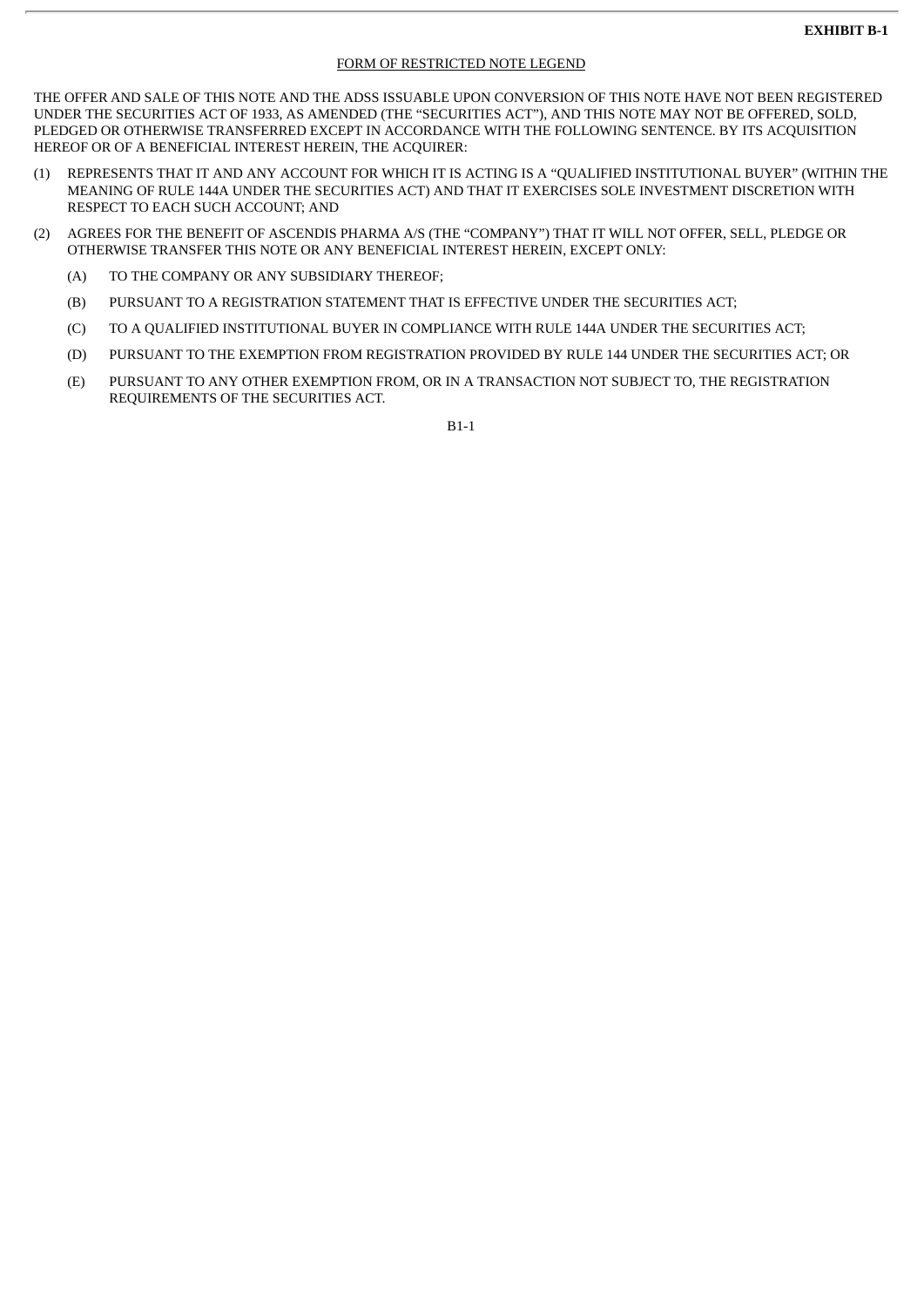BEFORE THE REGISTRATION OF ANY SALE OR TRANSFER IN ACCORDANCE WITH (2)(C), (D) OR (E) ABOVE, THE COMPANY, THE TRUSTEE AND THE REGISTRAR RESERVE THE RIGHT TO REQUIRE THE DELIVERY OF SUCH CERTIFICATES OR OTHER DOCUMENTATION OR EVIDENCE AS THEY MAY REASONABLY REQUIRE IN ORDER TO DETERMINE THAT THE PROPOSED SALE OR TRANSFER IS BEING MADE IN COMPLIANCE WITH THE SECURITIES ACT AND APPLICABLE STATE SECURITIES LAWS. NO REPRESENTATION IS MADE AS TO THE AVAILABILITY OF ANY EXEMPTION FROM THE REGISTRATION REQUIREMENTS OF THE SECURITIES ACT.\*

<sup>&</sup>lt;sup>\*</sup> This paragraph and the immediately preceding paragraph will be deemed to be removed from the face of this Note at such time when the Company delivers written notice to the Trustee of such deemed removal pursuant to **Section 2.12** of the within-mentioned Indenture.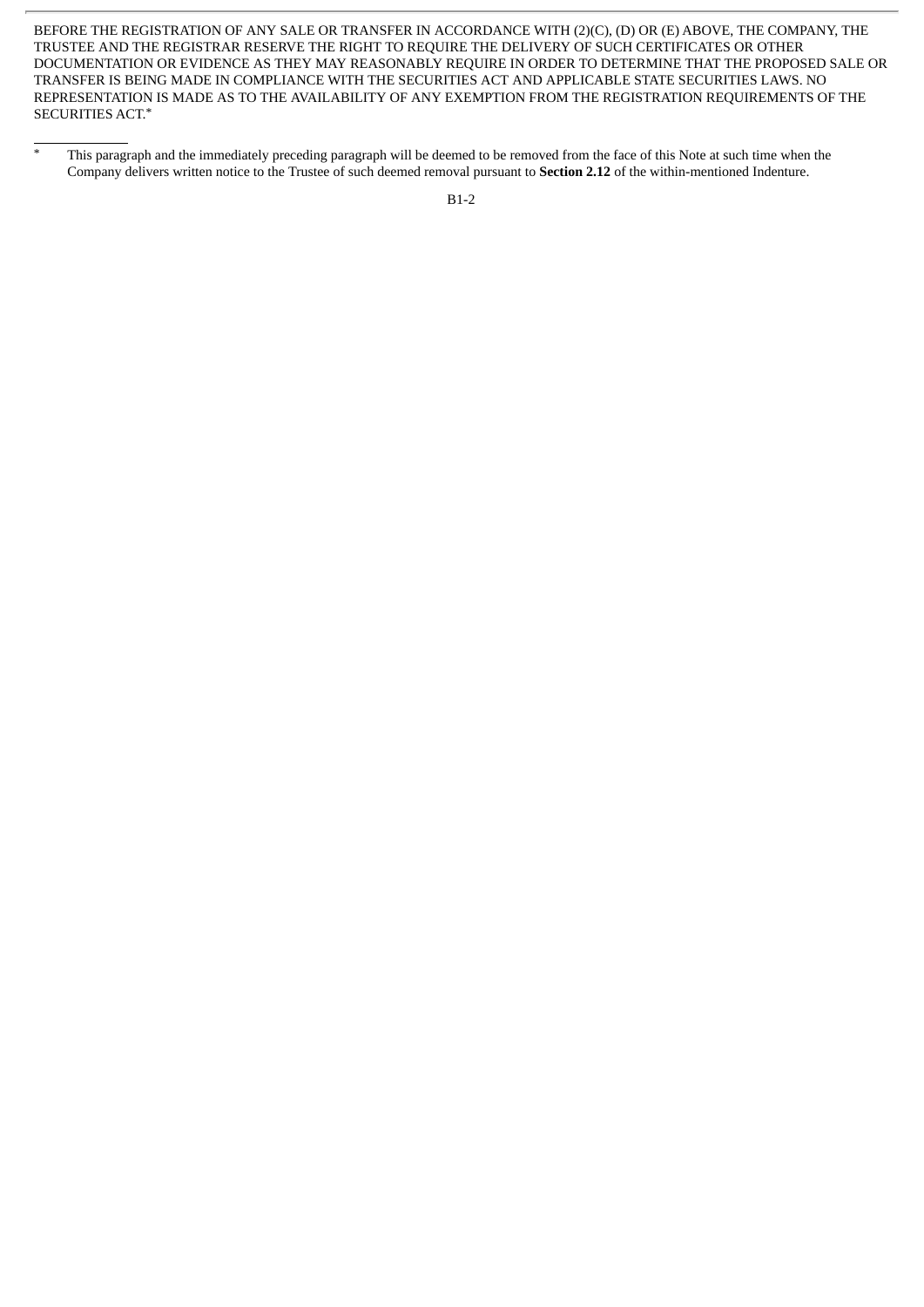## FORM OF GLOBAL NOTE LEGEND

THIS IS A GLOBAL NOTE WITHIN THE MEANING OF THE INDENTURE HEREINAFTER REFERRED TO AND IS REGISTERED IN THE NAME OF THE DEPOSITARY OR A NOMINEE OF THE DEPOSITARY, WHICH MAY BE TREATED BY THE COMPANY, THE TRUSTEE AND ANY AGENT THEREOF AS THE OWNER AND HOLDER OF THIS NOTE FOR ALL PURPOSES.

UNLESS THIS CERTIFICATE IS PRESENTED BY AN AUTHORIZED REPRESENTATIVE OF THE DEPOSITORY TRUST COMPANY ("DTC") TO THE COMPANY OR ITS AGENT FOR REGISTRATION OF TRANSFER, EXCHANGE OR PAYMENT, AND ANY CERTIFICATE ISSUED IS REGISTERED IN THE NAME OF CEDE & CO. OR IN SUCH OTHER NAME AS IS REQUESTED BY AN AUTHORIZED REPRESENTATIVE OF DTC (AND ANY PAYMENT HEREON IS MADE TO CEDE & CO. OR TO SUCH OTHER ENTITY AS IS REQUESTED BY AN AUTHORIZED REPRESENTATIVE OF DTC), ANY TRANSFER, PLEDGE OR OTHER USE HEREOF FOR VALUE OR OTHERWISE BY OR TO ANY PERSON IS WRONGFUL SINCE THE REGISTERED OWNER HEREOF, CEDE & CO., HAS AN INTEREST HEREIN.

TRANSFERS OF THIS GLOBAL NOTE WILL BE LIMITED TO TRANSFERS IN WHOLE, BUT NOT IN PART, TO NOMINEES OF DTC, OR TO A SUCCESSOR THEREOF OR SUCH SUCCESSOR'S NOMINEE, AND TRANSFERS OF PORTIONS OF THIS GLOBAL NOTE WILL BE LIMITED TO TRANSFERS MADE IN ACCORDANCE WITH THE RESTRICTIONS SET FORTH IN ARTICLE 2 OF THE INDENTURE HEREINAFTER REFERRED TO.

B2-1